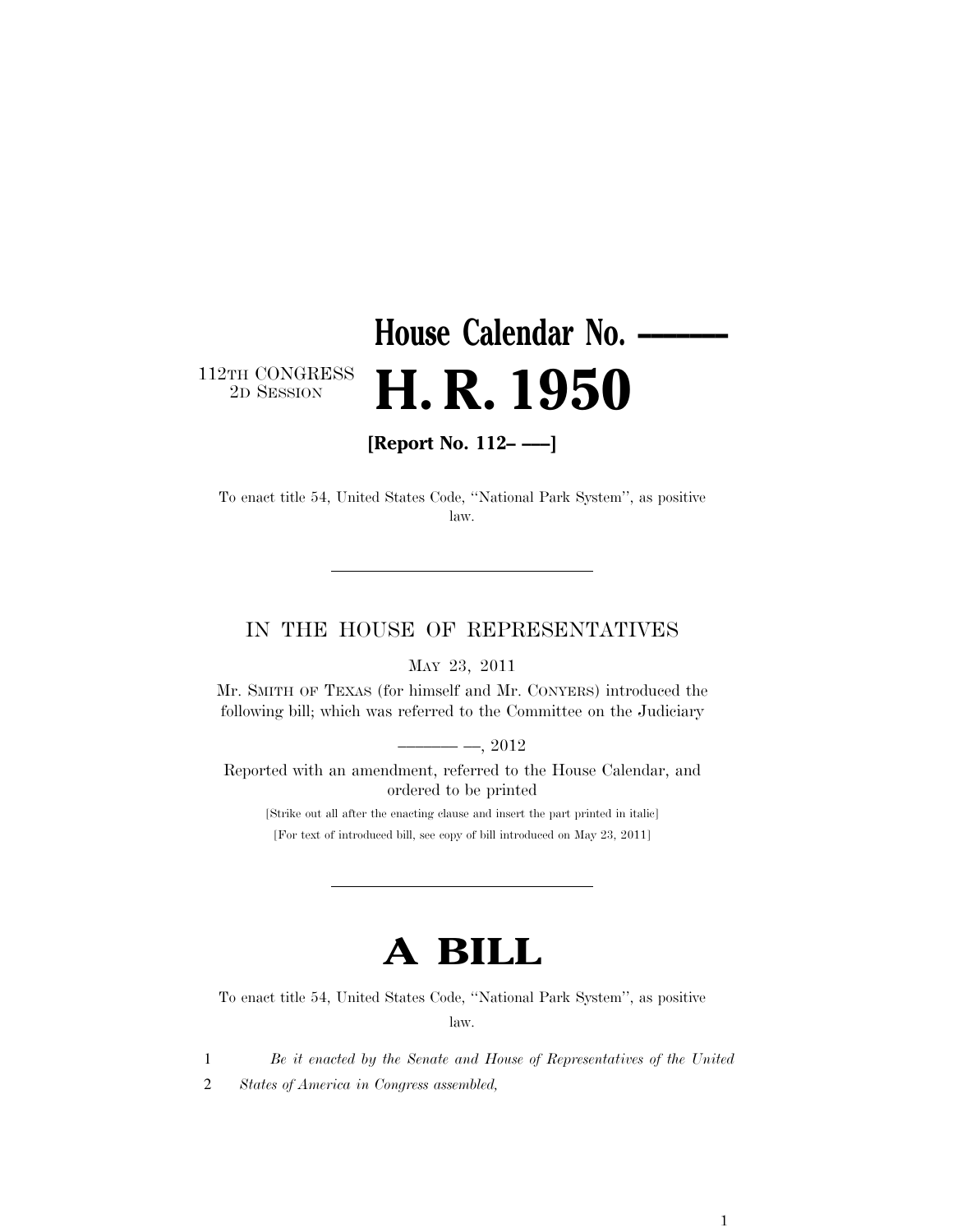#### 1 *SECTION 1. TABLE OF CONTENTS.*

- 2 *The table of contents for this Act is as follows:*
	- *Sec. 1. Table of contents.*
	- *Sec. 2. Purpose; conformity with original intent.*
	- *Sec. 3. Enactment of title 54, United States Code.*
	- *Sec. 4. Conforming amendments.*
	- *Sec. 5. Conforming cross-references.*
	- *Sec. 6. Transitional and savings provisions.*
	- *Sec. 7. Repeals.*

#### 3 *SEC. 2. PURPOSE; CONFORMITY WITH ORIGINAL INTENT.*

4 *(a) PURPOSE.—The purpose of this Act is to codify certain existing laws*

- 5 *relating to the National Park System as title 54, United States Code, ''Na-*
- 6 *tional Park Service and Related Programs''.*
- 7 *(b) CONFORMITY WITH ORIGINAL INTENT.—In the codification of laws by*
- 8 *this Act, the intent is to conform to the understood policy, intent, and purpose*
- 9 *of Congress in the original enactments, with such amendments and corrections*
- 10 *as will remove ambiguities, contradictions, and other imperfections, in ac-*
- 11 *cordance with section 205(c)(1) of House Resolution No. 988, 93d Congress,*
- 12 *as enacted into law by Public Law 93–554 (2 U.S.C. 285b(1)).*
- 13 *SEC. 3. ENACTMENT OF TITLE 54, UNITED STATES CODE.*
- 14 *Title 54, United States Code, ''National Park Service and Related Pro-*
- 15 *grams'', is enacted as follows:*

## 16 *TITLE 54—NATIONAL PARK SERVICE AND* 17 *RELATED PROGRAMS*

#### *Subtitle I—National Park System*

#### *Division A—Establishment and General Administration Chap. Sec. 1001. General Provisions ................................................................................................... 100101 1003. Establishment, Directors, and Other Employees ................................................... 100301 1005. Areas of National Park System .............................................................................. 100501 1007. Resource Management .............................................................................................. 100701 1009. Administration ......................................................................................................... 100901 1011. Donations .................................................................................................................. 101101 1013. Employees ................................................................................................................. 101301 1015. Transportation ......................................................................................................... 101501 1017. Financial Agreements .............................................................................................. 101701 1019. Concessions and Commercial Use Authorizations ................................................. 101901 1021. Privileges and Leases ............................................................................................... 102101 1023. Programs and Organizations .................................................................................. 102301 1025. Museums .................................................................................................................... 102501 1027. Law Enforcement and Emergency Assistance ....................................................... 102701 1029. Land Transfers ......................................................................................................... 102901 1031. Appropriations and Accounting ............................................................................. 103101 1033. National Military Parks .......................................................................................... 103301 1035 through 1047 ............................................................................................................. Reserved 1049. Miscellaneous ............................................................................................................ 104901*

#### *Division B—System Units and Related Areas—Reserved*

#### *Subtitle II—Outdoor Recreation Programs*

|  | 200101 |
|--|--------|
|  | 200301 |
|  | 200501 |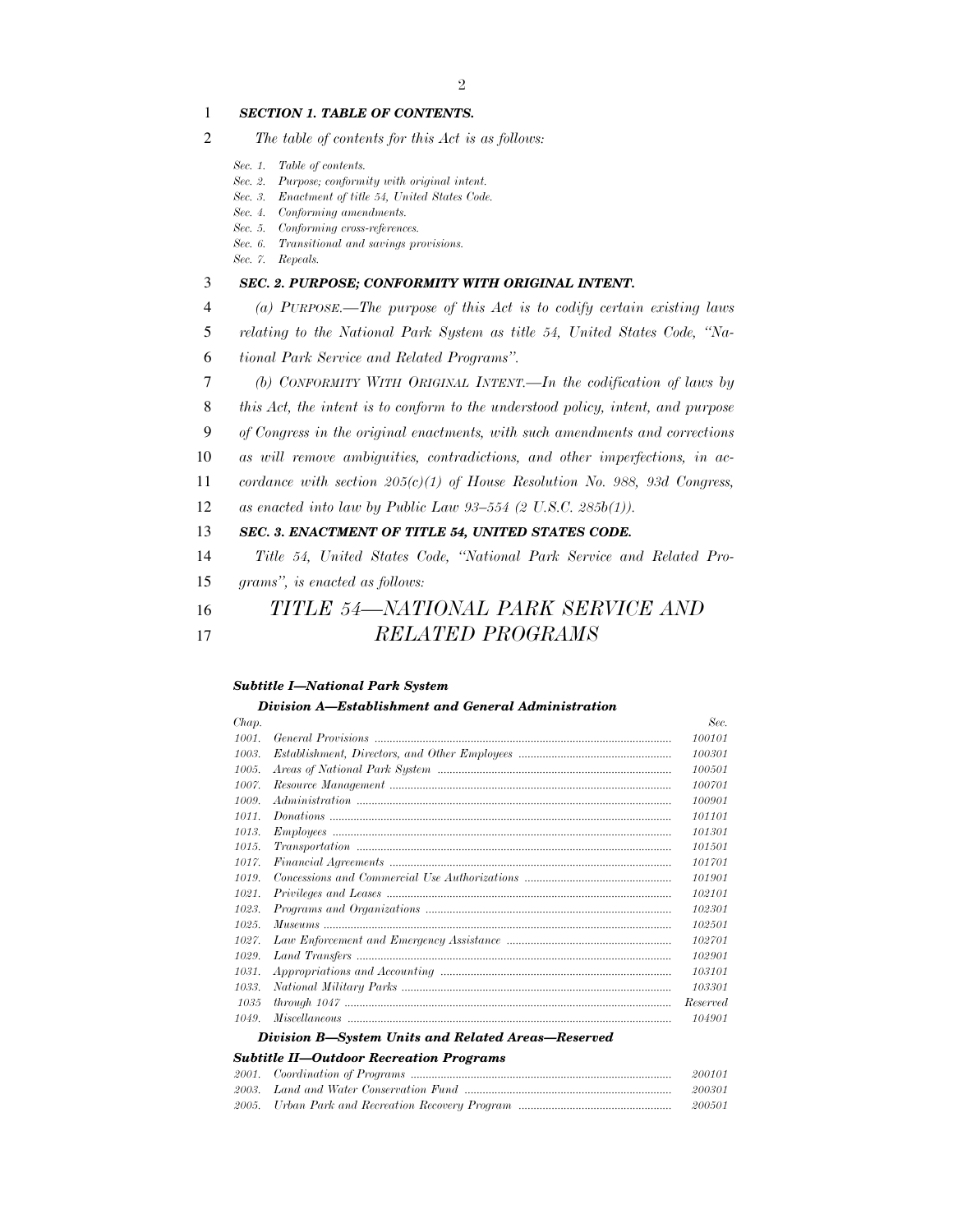#### *Subtitle III—National Preservation Programs*

*Division A—Historic Preservation*

| 3001. |                                                                                                               | 300101   |
|-------|---------------------------------------------------------------------------------------------------------------|----------|
| 3003. |                                                                                                               | 300301   |
|       | <b>Subdivision 2-Historic Preservation Program</b>                                                            |          |
| 3021. |                                                                                                               | 302101   |
| 3023. |                                                                                                               | 302301   |
| 3025. |                                                                                                               | 302501   |
| 3027. | Historic Preservation Programs and Authorities for Indian Tribes and Native<br><i>Hawaiian Organizations.</i> | 302701   |
| 3029. |                                                                                                               | 302901   |
| 3031. |                                                                                                               | 303101   |
| 3033  |                                                                                                               | Reserved |
| 3039. |                                                                                                               | 303901   |
|       | <b>Subdivision 3-Advisory Council on Historic Preservation</b>                                                |          |
| 3041. |                                                                                                               | 304101   |
|       | <b>Subdivision 4-Other Organizations and Programs</b>                                                         |          |
| 3051. |                                                                                                               | 305101   |
| 3053. |                                                                                                               | 305301   |
| 3055. |                                                                                                               | 305501   |
|       | Subdivision 5-Federal Agency Historic Preservation Responsibil-<br>ities                                      |          |
| 3061. |                                                                                                               | 306101   |
|       | <b>Subdivision 6-Miscellaneous</b>                                                                            |          |
| 3071. |                                                                                                               | 307101   |
|       | Division B-Organizations and Programs                                                                         |          |
|       | <b>Subdivision 1-Administered by National Park Service</b>                                                    |          |
| 3081. |                                                                                                               | 308101   |
| 3083. |                                                                                                               | 308301   |
| 3085. |                                                                                                               | 308501   |
| 3087. |                                                                                                               | 308701   |
| 3089. |                                                                                                               | 308901   |
| 3091. |                                                                                                               | 309101   |
|       | <b>Subdivision 2–Administered Jointly With National Park Serv-</b><br>ice                                     |          |
| 3111. |                                                                                                               | 311101   |
|       | Subdivision 3-Administered by Other Than National Park<br><b>Service</b>                                      |          |
| 3121. |                                                                                                               | 312101   |
| 3123. |                                                                                                               | 312301   |
| 3125. |                                                                                                               | 312501   |
|       | <b>Division C-American Antiquities</b>                                                                        |          |
| 3201. |                                                                                                               | 320101   |
| 3203. |                                                                                                               | 320301   |

## 1 *Subtitle I—National Park System* 2 *Division A—Establishment and General* 3 *Administration* 4 *Chapter 1001—General Provisions*

*––––––––––––––––––––––––––––––––––––––––––––––––––––*

*Sec. 100101. Promotion and regulation. 100102. Definitions.*

#### 5 *§ 100101. Promotion and regulation*

6 *(a) IN GENERAL.—The Secretary, acting through the Director of the Na-*

7 *tional Park Service, shall promote and regulate the use of the National Park*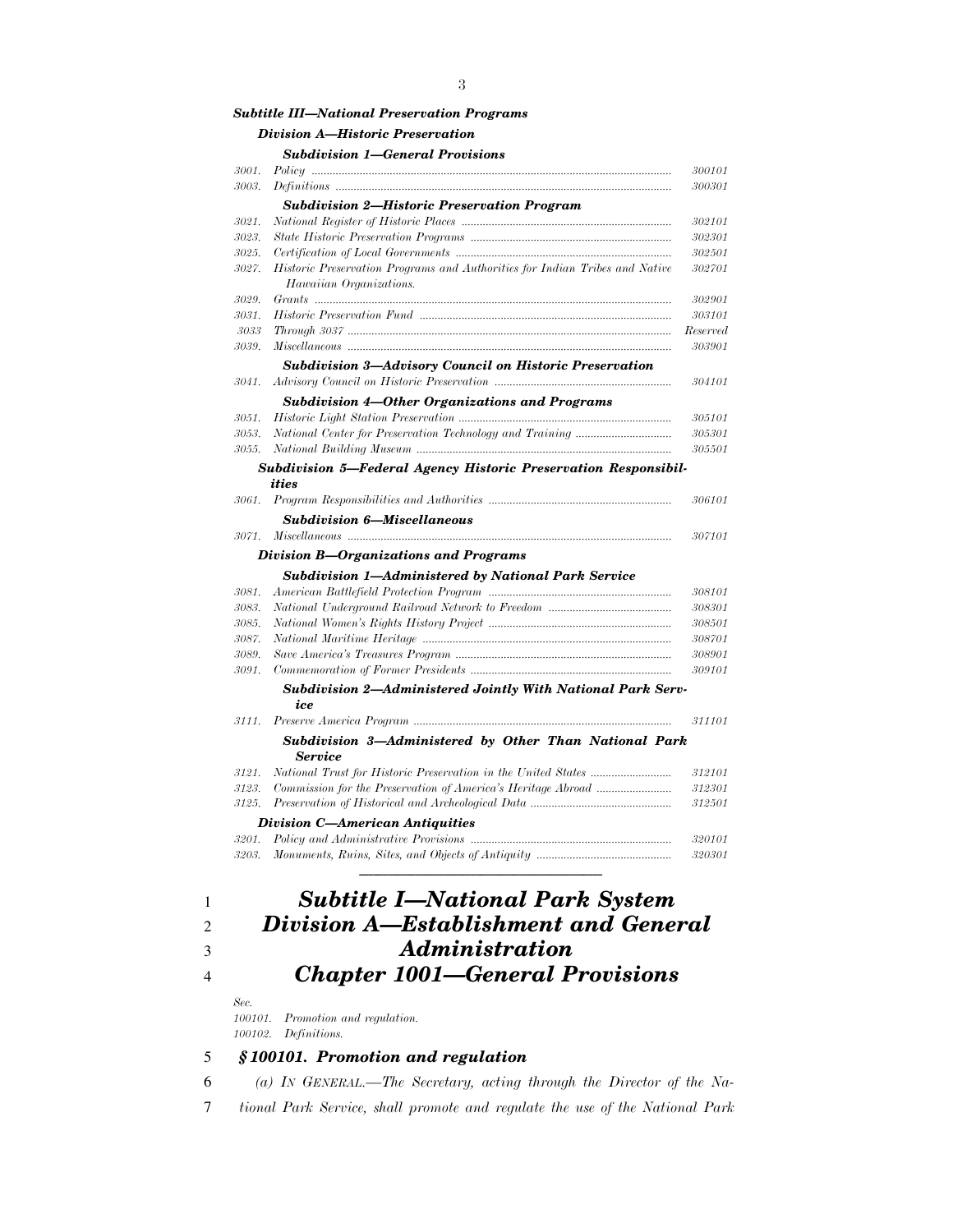| $\mathbf{1}$   | System by means and measures that conform to the fundamental purpose of        |
|----------------|--------------------------------------------------------------------------------|
| $\overline{c}$ | the System units, which purpose is to conserve the scenery, natural and his-   |
| 3              | toric objects, and wild life in the System units and to provide for the enjoy- |
| 4              | ment of the scenery, natural and historic objects, and wild life in such man-  |
| 5              | ner and by such means as will leave them unimpaired for the enjoyment of       |
| 6              | future generations.                                                            |
| 7              | $(b)$ DECLARATIONS.                                                            |
| 8              | $(1)$ 1970 DECLARATIONS.—Congress declares that—                               |
| 9              | (A) the National Park System, which began with establishment                   |
| 10             | of Yellowstone National Park in 1872, has since grown to include               |
| 11             | superlative natural, historic, and recreation areas in every major             |
| 12             | region of the United States and its territories and possessions;               |
| 13             | $(B)$ these areas, though distinct in character, are united through            |
| 14             | their interrelated purposes and resources into one National Park               |
| 15             | System as cumulative expressions of a single national heritage;                |
| 16             | (C) individually and collectively, these areas derive increased na-            |
| 17             | tional dignity and recognition of their superb environmental qual-             |
| 18             | ity through their inclusion jointly with each other in one System              |
| 19             | preserved and managed for the benefit and inspiration of all the               |
| 20             | people of the United States; and                                               |
| 21             | $(D)$ it is the purpose of this division to include all these areas            |
| 22             | in the System and to clarify the authorities applicable to the Sys-            |
| 23             | tem.                                                                           |
| 24             | (2) 1978 REAFFIRMATION.—Congress reaffirms, declares, and directs              |
| 25             | that the promotion and regulation of the various System units shall be         |
| 26             | consistent with and founded in the purpose established by subsection $(a)$ ,   |
| 27             | to the common benefit of all the people of the United States. The author-      |
| 28             | ization of activities shall be construed and the protection, management,       |
| 29             | and administration of the System units shall be conducted in light of          |
| 30             | the high public value and integrity of the System and shall not be exer-       |
| 31             | cised in derogation of the values and purposes for which the System            |
| 32             | units have been established, except as directly and specifically provided      |
| 33             | by Congress.                                                                   |
| 34             | §100102. Definitions                                                           |
| 35             | In this title:                                                                 |
| 36             | $(1)$ DIRECTOR.—The term "Director" means the Director of the Na-              |
| 37             | tional Park Service.                                                           |
| 38             | (2) NATIONAL PARK SYSTEM.—The term "National Park System"                      |
| 39             | means the areas of land and water described in section 100501 of this          |
| 40             | title.                                                                         |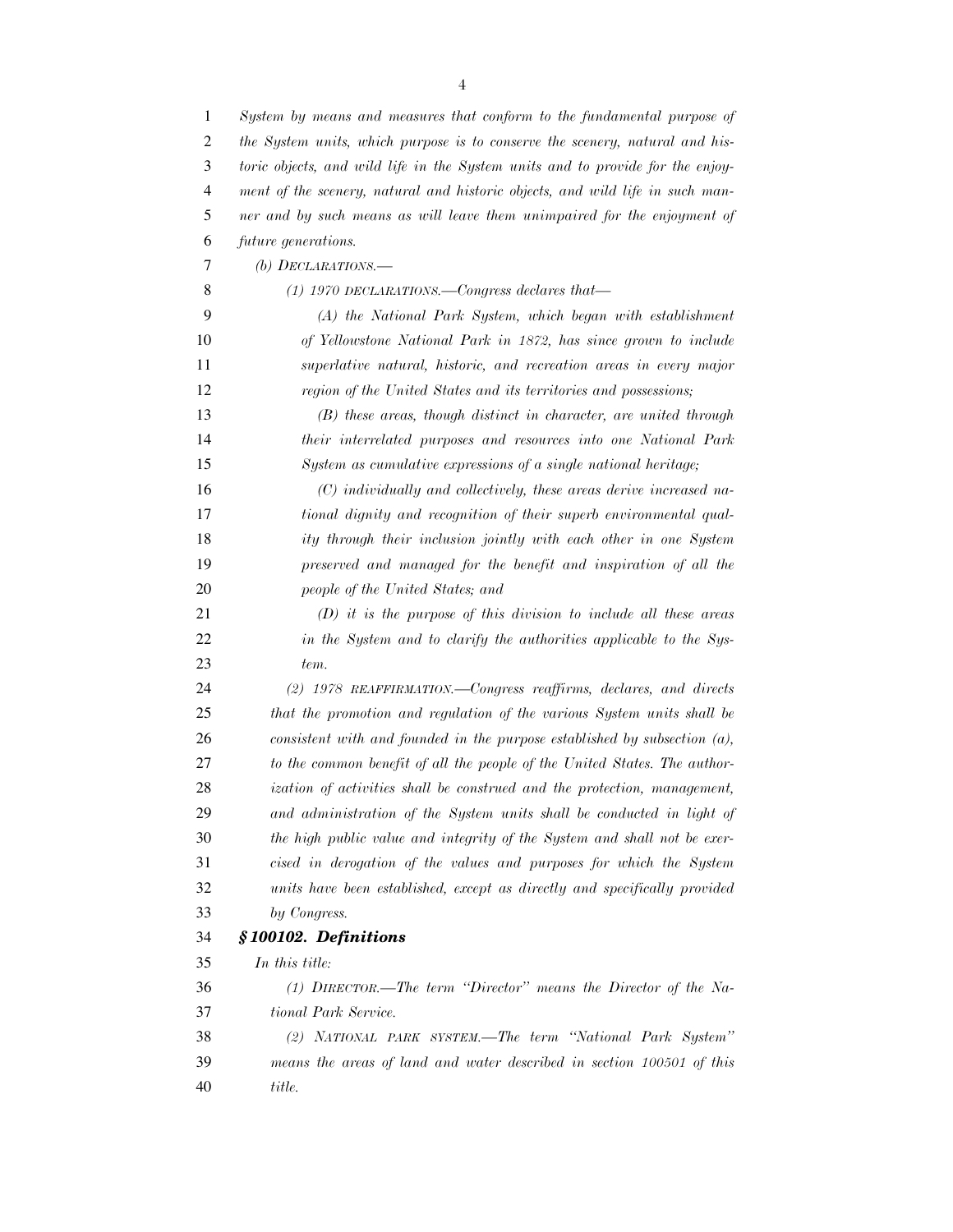*(3) SECRETARY.—The term ''Secretary'' means the Secretary of the Interior. (4) SERVICE.—The term ''Service'' means the National Park Service. (5) SYSTEM.—The term ''System'' means the National Park System. (6) SYSTEM UNIT.—The term ''System unit'' means one of the areas described in section 100501 of this title. Chapter 1003—Establishment, Directors, and Other Employees Sec. 100301. Establishment. 100302. Directors and other employees. 100303. Effect on other laws. § 100301. Establishment There is in the Department of the Interior a service called the National Park Service. § 100302. Directors and other employees (a) DIRECTOR.— (1) APPOINTMENT.—The Service shall be under the charge of a director who shall be appointed by the President, by and with the advice and con- sent of the Senate. (2) QUALIFICATIONS.—The Director shall have substantial experience and demonstrated competence in land management and natural or cul- tural resource conservation. (3) AUTHORITY.—Under the direction of the Secretary, the Director shall have the supervision, management, and control of System units. In the supervision, management, and control of System units contiguous to national forests the Secretary of Agriculture may cooperate with the Service to such extent as may be requested by the Secretary. (b) DEPUTY DIRECTORS.—The Director shall select 2 Deputy Directors. One Deputy Director shall have responsibility for Service operations, and the other Deputy Director shall have responsibility for other programs assigned to the Service. (c) OTHER EMPLOYEES.—The Service shall have such subordinate officers and employees as may be appropriated for by Congress. § 100303. Effect on other laws This chapter and sections 100101(a), 100751(a), 100752, 100753, and 102101 of this title do not affect or modify section 100902(a) of this title. Chapter 1005—Areas of National Park System Sec. 100501. Areas included in System.*

*100502. General management plans. 100503. Five-year strategic plans.*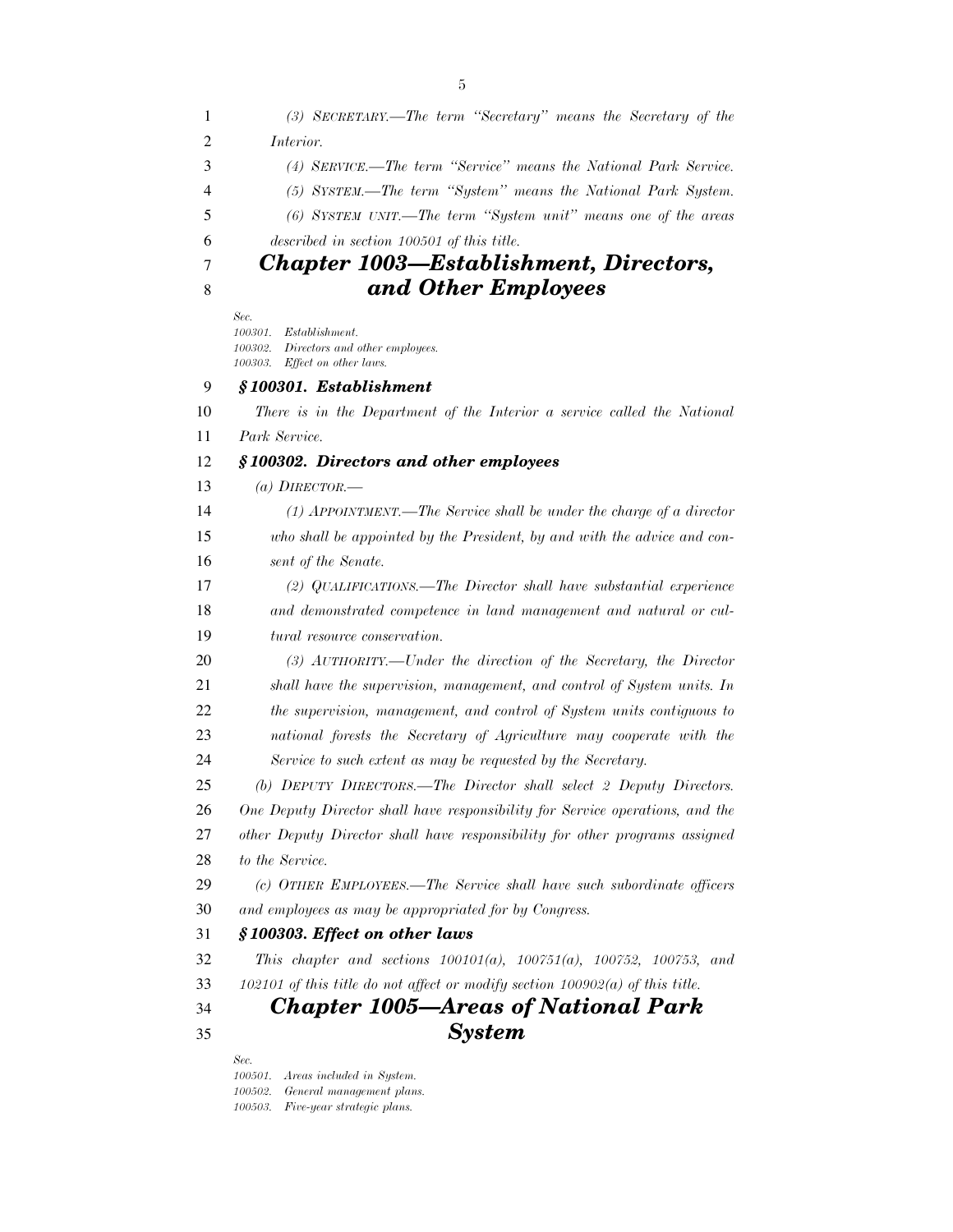*100504. Study and planning of park, parkway, and recreational-area facilities. 100505. Periodic review of System. 100506. Boundary changes to System units. 100507. Additional areas for System. § 100501. Areas included in System The System shall include any area of land and water administered by the Secretary, acting through the Director, for park, monument, historic, park- way, recreational, or other purposes. § 100502. General management plans General management plans for the preservation and use of each System unit, including areas within the national capital area, shall be prepared and revised in a timely manner by the Director. On January 1 of each year, the Secretary shall submit to Congress a list indicating the current status of com- pletion or revision of general management plans for each System unit. Gen- eral management plans for each System unit shall include— (1) measures for the preservation of the area's resources; (2) indications of types and general intensities of development (includ- ing visitor circulation and transportation patterns, systems, and modes) associated with public enjoyment and use of the area, including general locations, timing of implementation, and anticipated costs; (3) identification of and implementation commitments for visitor car- rying capacities for all areas of the System unit; and (4) indications of potential modifications to the external boundaries of the System unit, and the reasons for the modifications. § 100503. Five-year strategic plans (a) STRATEGIC AND PERFORMANCE PLANS.—Each System unit shall pre- pare and make available to the public a 5-year strategic plan and an annual performance plan. The plans shall reflect the Service policies, goals, and out- comes represented in the Service-wide strategic plan prepared pursuant to sec- tion 306 of title 5. (b) ANNUAL BUDGET.— (1) IN GENERAL.—As a part of the annual performance plan for a System unit prepared pursuant to subsection (a), following receipt of the appropriation for the unit from the Operations of the National Park System account (but not later than January 1 of each year), the super- intendent of the System unit shall develop and make available to the public the budget for the current fiscal year for that System unit. (2) CONTENTS.—The budget shall include— (A) funding allocations for resource preservation (including re- source management), visitor services (including maintenance, inter- pretation, law enforcement, and search and rescue), and adminis-tration; and*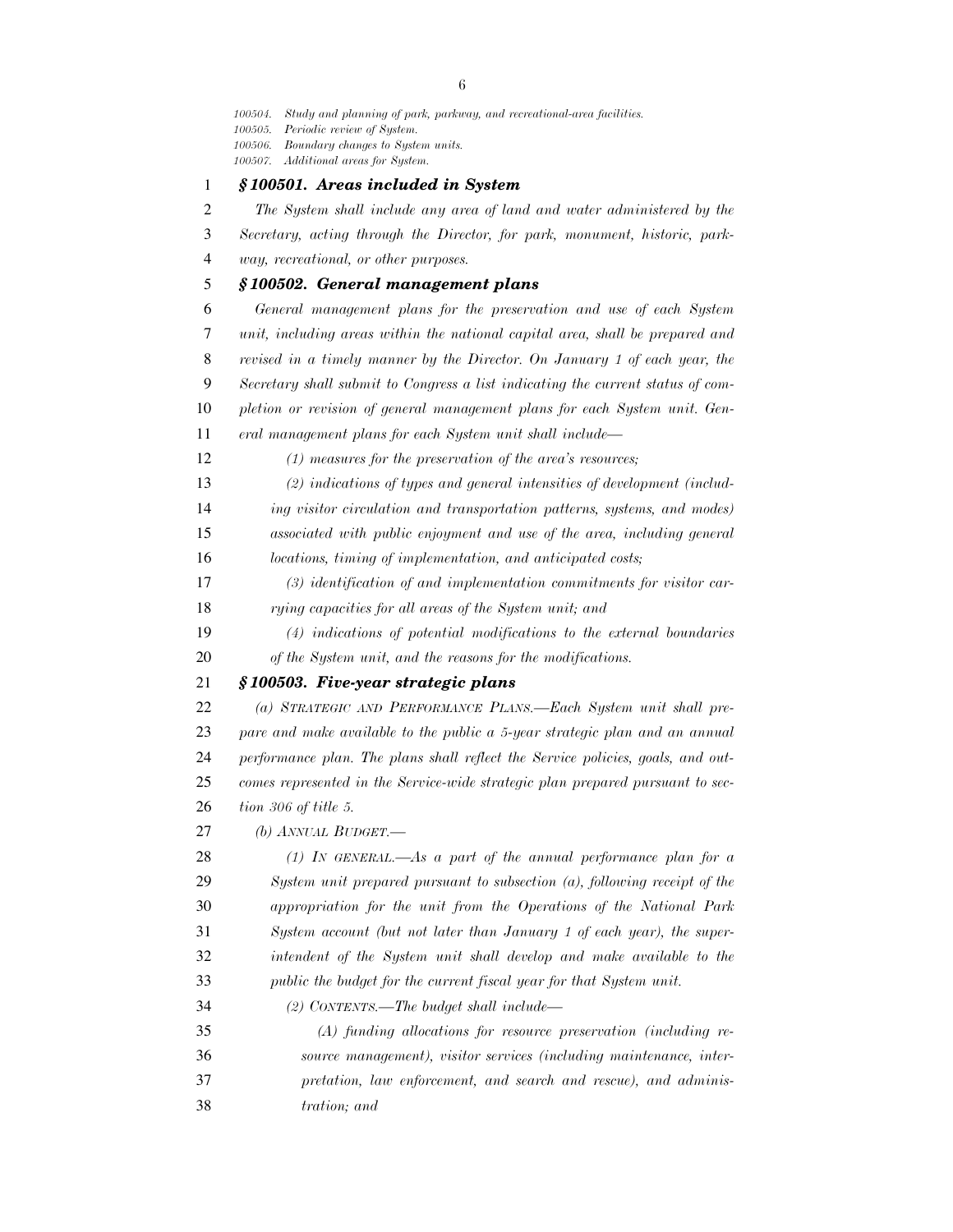| 1              | $(B)$ allocations into each of the categories in subparagraph $(A)$        |
|----------------|----------------------------------------------------------------------------|
| $\overline{c}$ | of all funds retained from fees collected for that year, including spe-    |
| 3              | cial use permits, concession franchise fees, and recreation use and        |
| 4              | entrance fees.                                                             |
| 5              | §100504. Study and planning of park, parkway, and rec-                     |
| 6              | reational-area facilities                                                  |
| 7              | (a) IN GENERAL.—                                                           |
| 8              | $(1)$ DEFINITION.—In this subsection, the term "State" means a State,      |
| 9              | the District of Columbia, Puerto Rico, Guam, and the Virgin Islands.       |
| 10             | (2) STUDY.—The Secretary shall cause the Service to make a compre-         |
| 11             | hensive study, other than on land under the jurisdiction of the Secretary  |
| 12             | of Agriculture, of the public park, parkway, and recreational area pro-    |
| 13             | grams of the United States, States, and political subdivisions of States   |
| 14             | and of areas of land throughout the United States that are or may be       |
| 15             | chiefly valuable as public park, parkway, or recreational areas. A study   |
| 16             | shall not be made in any State without the consent and approval of the     |
| 17             | State officials, boards, or departments having jurisdiction over the land. |
| 18             | The study shall be such as, in the judgment of the Secretary, will provide |
| 19             | data helpful in developing a plan for coordinated and adequate public      |
| 20             | park, parkway, and recreational-area facilities for the people of the      |
| 21             | United States.                                                             |
| 22             | (3) COOPERATION AND AGREEMENTS WITH OTHER ENTITIES.—In                     |
| 23             | making the study and to accomplish the purposes of this section, the Sec-  |
| 24             | retary, acting through the Director-                                       |
| 25             | $(A)$ shall seek and accept the cooperation and assistance of Fed-         |
| 26             | eral departments or agencies having jurisdiction of land belonging         |
| 27             | to the United States; and                                                  |
| 28             | $(B)$ may cooperate and make agreements with and seek and ac-              |
| 29             | cept the assistance of $\equiv$                                            |
| 30             | (i) other Federal agencies and instrumentalities; and                      |
| 31             | (ii) States, political subdivisions of States, and agencies and            |
| 32             | instrumentalities of either of them.                                       |
| 33             | (4) STATE PLANNING.—For the purpose of developing coordinated and          |
| 34             | adequate public park, parkway, and recreational-area facilities for the    |
| 35             | people of the United States, the Secretary may aid States and political    |
| 36             | subdivisions of States in planning public park, parkway, and rec-          |
| 37             | reational areas and in cooperating with one another to accomplish these    |
| 38             | ends. Aid shall be made available through the Service acting in coopera-   |
| 39             | tion with such State agencies or agencies of political subdivisions of     |
| 40             | States as the Secretary considers best.                                    |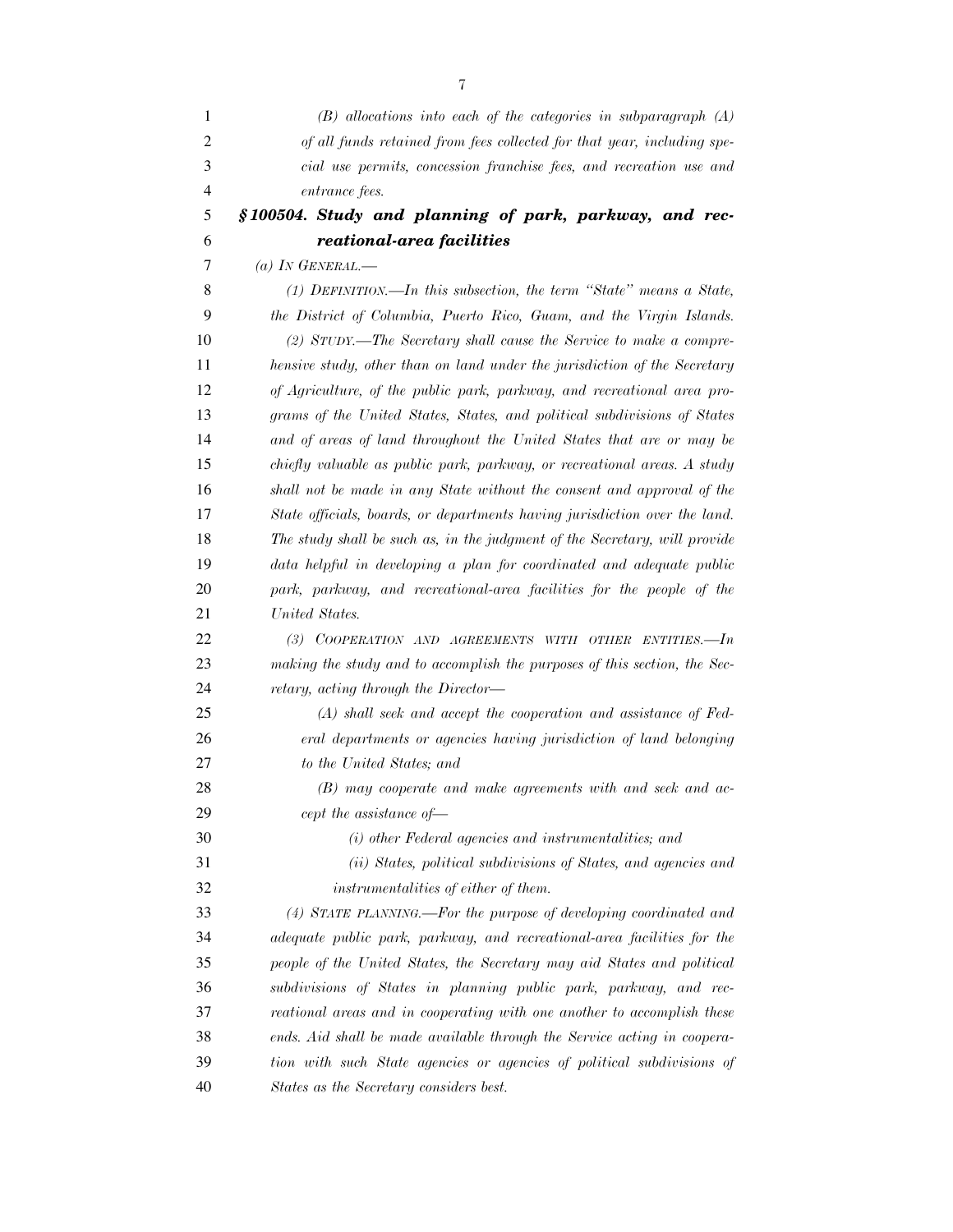*(b) CONSENT OF CONGRESS TO AGREEMENTS BETWEEN STATES.—The con- sent of Congress is given to any 2 or more States to negotiate and enter into compacts or agreements with one another with reference to planning, estab- lishing, developing, improving, and maintaining any park, parkway, or rec- reational area. No compact or agreement shall be effective until approved by the legislatures of the States that are parties to the compact or agreement and by Congress.*

#### *§ 100505. Periodic review of System*

 *(a) AUTHORITY OF SECRETARY TO CONDUCT REVIEW.—The Secretary shall conduct a systematic and comprehensive review of certain aspects of the System and on a periodic basis (but not less often than every 3 years) submit to the Committee on Natural Resources and the Committee on Appropriations of the House of Representatives and the Committee on Energy and Natural Resources and the Committee on Appropriations of the Senate a report on the findings of the review, together with recommendations as the Secretary de-termines to be necessary.*

 *(b) CONSULTATION.—In conducting and preparing the report, the Secretary shall consult with appropriate officials of affected Federal, State, and local agencies and national, regional, and local organizations. The consultation shall include holding public hearings that the Secretary determines to be ap-propriate to provide a full opportunity for public comment.*

*(c) CONTENTS OF REPORT.—The report shall contain the following:*

 *(1) A comprehensive listing of all authorized but unacquired parcels of land within the exterior boundaries of each System unit as of Novem-ber 28, 1990.*

 *(2) A priority listing of all those unacquired parcels by System unit and for the System as a whole. The list shall describe the acreage and ownership of each parcel, the estimated cost of acquisition for each parcel (subject to any statutory acquisition limitations for the land), and the basis for the estimate.*

 *(3) An analysis and evaluation of the current and future needs of each System unit for resource management, interpretation, construction, oper- ation and maintenance, personnel, and housing, together with an esti-mate of the costs.*

#### *§ 100506. Boundary changes to System units*

 *(a) CRITERIA FOR EVALUATION.—The Secretary shall maintain criteria to evaluate any proposed changes to the boundaries of System units, including— (1) analysis of whether or not an existing boundary provides for the adequate protection and preservation of the natural, historic, cultural, scenic and recreational resources integral to the System unit;*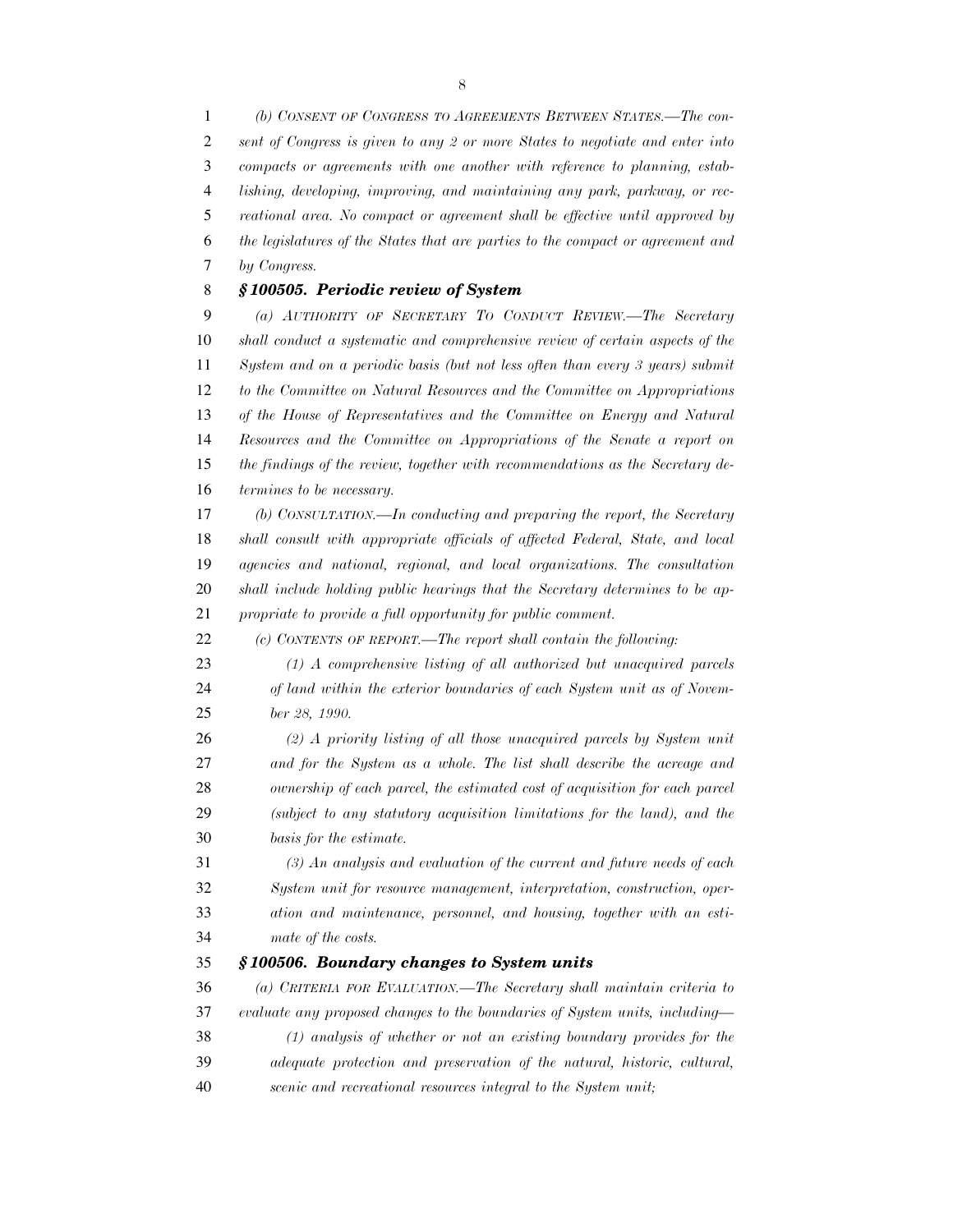| $\mathbf{1}$ | $(2)$ an evaluation of each parcel proposed for addition or deletion to       |
|--------------|-------------------------------------------------------------------------------|
| 2            | a System unit based on the analysis under paragraph (1); and                  |
| 3            | $(3)$ an assessment of the impact of potential boundary adjustments           |
| 4            | taking into consideration the factors in section $100505(c)(3)$ of this title |
| 5            | and the effect of the adjustments on the local communities and surround-      |
| 6            | ing area.                                                                     |
| 7            | (b) PROPOSAL OF SECRETARY. - In proposing a boundary change to a Sys-         |
| 8            | tem unit, the Secretary shall—                                                |
| 9            | (1) consult with affected agencies of State and local governments, sur-       |
| 10           | rounding communities, affected landowners, and private national, re-          |
| 11           | gional, and local organizations;                                              |
| 12           | $(2)$ apply the criteria developed pursuant to subsection $(a)$ and accom-    |
| 13           | pany the proposal with a statement reflecting the results of the applica-     |
| 14           | tion of the criteria; and                                                     |
| 15           | $(3)$ include with the proposal an estimate of the cost for acquiring any     |
| 16           | parcels proposed for acquisition, the basis for the estimate, and a state-    |
| 17           | ment on the relative priority for the acquisition of each parcel within       |
| 18           | the priorities for acquisition of other parcels for the System unit and for   |
| 19           | the System.                                                                   |
| 20           | (c) MINOR BOUNDARY CHANGES.-                                                  |
| 21           | $(1)$ IN GENERAL.—When the Secretary determines that to do so will            |
| 22           | contribute to, and is necessary for, the proper preservation, protection,     |
| 23           | interpretation, or management of a System unit, the Secretary may, fol-       |
| 24           | lowing timely notice in writing to the Committee on Natural Resources         |
| 25           | of the House of Representatives and the Committee on Energy and Natu-         |
| 26           | ral Resources of the Senate of the Secretary's intention to do so, and by     |
| 27           | publication of a revised boundary map or other description in the Fed-        |
| 28           | eral Register-                                                                |
| 29           | (A) make minor changes to the boundary of the System unit, and                |
| 30           | amounts appropriated from the Fund shall be available for acquisi-            |
| 31           | tion of any land, water, and interests in land or water added to              |
| 32           | the System unit by the boundary change subject to such statutory              |
| 33           | limitations, if any, on methods of acquisition and appropriations             |
| 34           | thereof as may be specifically applicable to the System unit; and             |
| 35           | (B) acquire by donation, purchase with donated funds, transfer                |
| 36           | from any other Federal agency, or exchange, land, water, or inter-            |
| 37           | ests in land or water adjacent to the System unit, except that in             |
| 38           | exercising the Secretary's authority under this subparagraph the              |
| 39           | $Secretary-$                                                                  |
| 40           | (i) shall not alienate property administered as part of the                   |
| 41           | System to acquire land by exchange;                                           |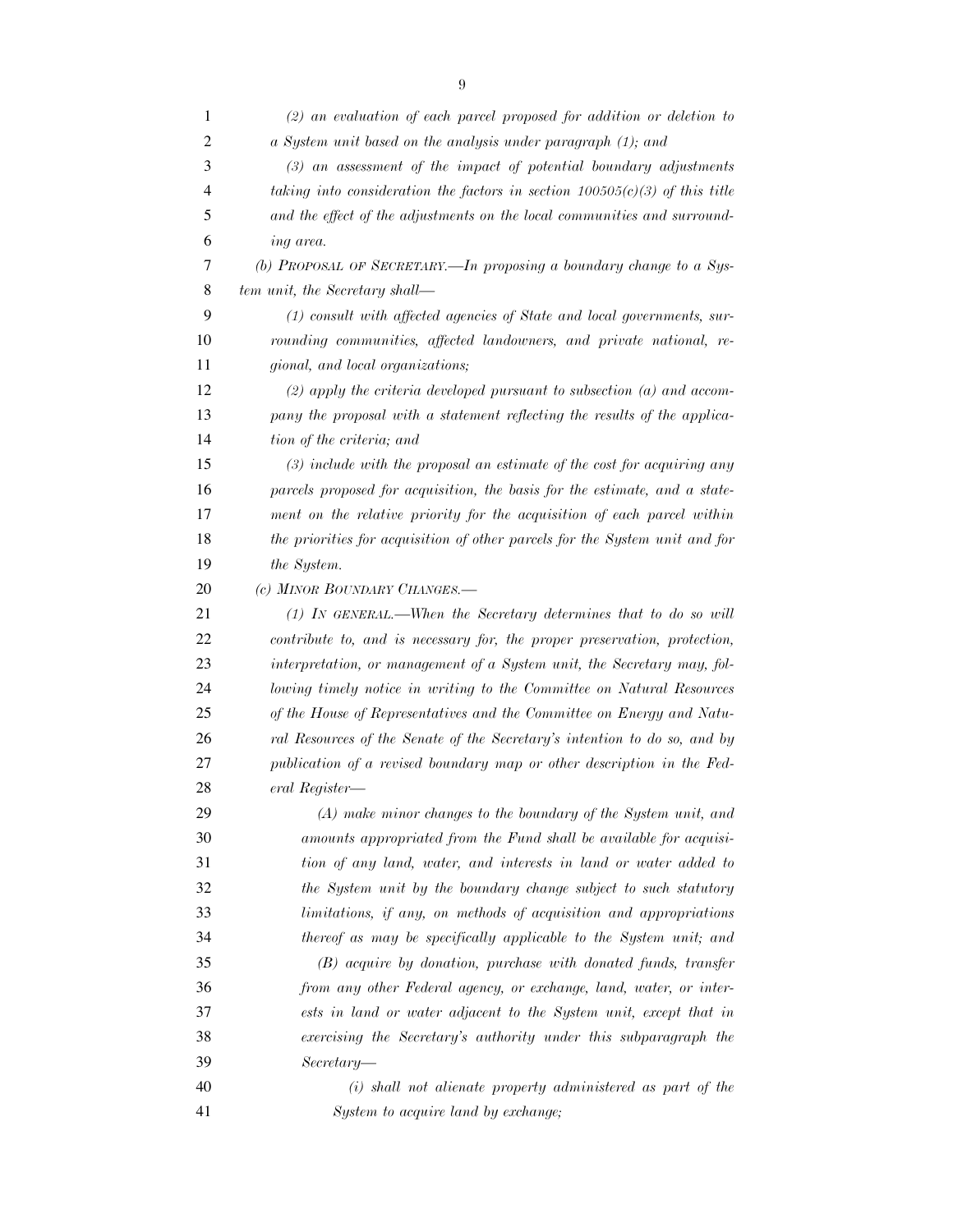| 1  | (ii) shall not acquire property without the consent of the                     |
|----|--------------------------------------------------------------------------------|
| 2  | owner; and                                                                     |
| 3  | (iii) may acquire property owned by a State or political                       |
| 4  | subdivision of a State only by donation.                                       |
| 5  | $(2)$ CONSULTATION.—Prior to making a determination under this sub-            |
| 6  | section, the Secretary shall consult with the governing body of the county,    |
| 7  | city, town, or other jurisdiction or jurisdictions having primary taxing       |
| 8  | authority over the land or interest to be acquired as to the impacts of        |
| 9  | the proposed action.                                                           |
| 10 | (3) ACTION TO ADVANCE LOCAL PUBLIC AWARENESS.—The Secretary                    |
| 11 | shall take such steps as the Secretary considers appropriate to advance        |
| 12 | local public awareness of the proposed action.                                 |
| 13 | (4) ADMINISTRATION OF ACQUISITIONS.—Land, water, and interests in              |
| 14 | land or water acquired in accordance with this subsection shall be ad-         |
| 15 | ministered as part of the System unit to which they are added, subject         |
| 16 | to the laws and regulations applicable to the System unit.                     |
| 17 | (5) WHEN AUTHORITY APPLIES.—For the purposes of paragraph                      |
| 18 | $(1)(A)$ , in all cases except the case of technical boundary changes (result- |
| 19 | ing from such causes as survey error or changed road alignments), the          |
| 20 | authority of the Secretary under paragraph $(1)(A)$ shall apply only if        |
| 21 | each of the following conditions is met:                                       |
| 22 | $(A)$ The sum of the total acreage of the land, water, and interests           |
| 23 | in land or water to be added to the System unit and the total acre-            |
| 24 | age of the land, water, and interests in land or water to be deleted           |
| 25 | from the System unit is not more than 5 percent of the total Federal           |
| 26 | acreage authorized to be included in the System unit and is less               |
| 27 | than 200 acres.                                                                |
| 28 | $(B)$ The acquisition, if any, is not a major Federal action signifi-          |
| 29 | cantly affecting the quality of the human environment, as deter-               |
| 30 | mined by the Secretary.                                                        |
| 31 | $(C)$ The sum of the total appraised value of the land, water, and             |
| 32 | interests in land or water to be added to the System unit and the              |
| 33 | total appraised value of the land, water, and interests in land or             |
| 34 | water to be deleted from the System unit does not exceed \$750,000.            |
| 35 | $(D)$ The proposed boundary change is not an element of a more                 |
| 36 | comprehensive boundary change proposal.                                        |
| 37 | $(E)$ The proposed boundary has been subject to a public review                |
| 38 | and comment period.                                                            |
| 39 | $(F)$ The Director obtains written consent for the boundary change             |
| 40 | from all property owners whose land, water, or interests in land or            |
| 41 | water, or a portion of whose land, water, or interests in land or              |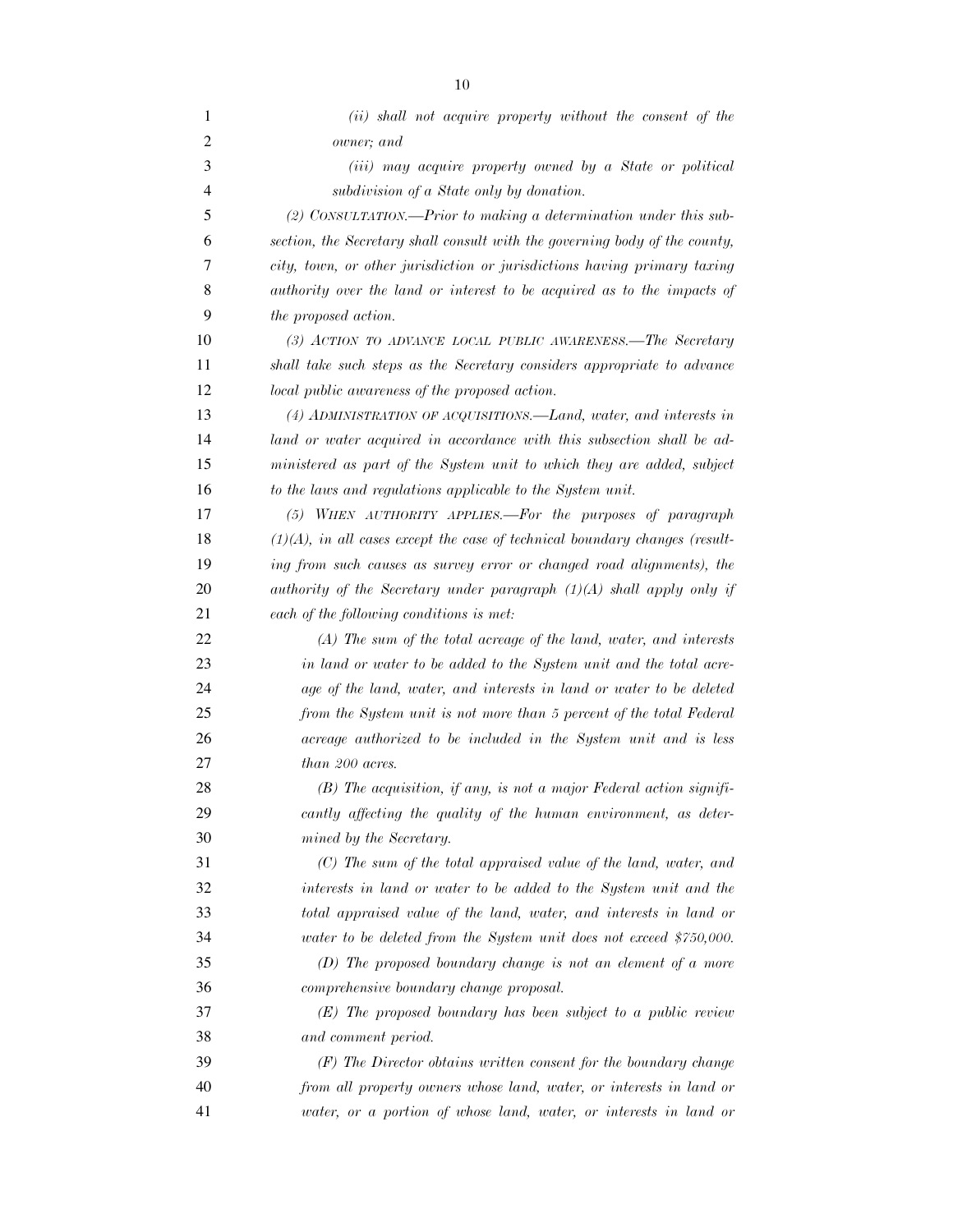| 1  | water, will be added to or deleted from the System unit by the                 |
|----|--------------------------------------------------------------------------------|
| 2  | boundary change.                                                               |
| 3  | $(G)$ The land abuts other Federal land administered by the Direc-             |
| 4  | tor.                                                                           |
| 5  | (6) ACT OF CONGRESS REQUIRED.—Minor boundary changes involving                 |
| 6  | only deletions of acreage owned by the Federal Government and adminis-         |
| 7  | tered by the Service may be made only by Act of Congress.                      |
| 8  | §100507. Additional areas for System                                           |
| 9  | (a) MONITORING AREAS FOR INCLUSION IN SYSTEM.-The Secretary shall              |
| 10 | investigate, study, and continually monitor the welfare of areas whose re-     |
| 11 | sources exhibit qualities of national significance and that may have potential |
| 12 | for inclusion in the System.                                                   |
| 13 | (b) SUBMISSION OF LIST OF AREAS RECOMMENDED FOR STUDY FOR PO-                  |
| 14 | <b>TENTIAL INCLUSION.—</b>                                                     |
| 15 | (1) WHEN LIST IS TO BE SUBMITTED.—At the beginning of each cal-                |
| 16 | endar year, with the annual budget submission, the Secretary shall sub-        |
| 17 | mit to the Committee on Natural Resources of the House of Representa-          |
| 18 | tives and the Committee on Energy and Natural Resources of the Senate          |
| 19 | a list of areas recommended for study for potential inclusion in the Sys-      |
| 20 | tem.                                                                           |
| 21 | (2) FACTORS TO BE CONSIDERED.—In developing the list to be submit-             |
| 22 | ted under this subsection, the Secretary shall consider—                       |
| 23 | $(A)$ the areas that have the greatest potential to meet the estab-            |
| 24 | lished criteria of national significance, suitability, and feasibility;        |
| 25 | (B) themes, sites, and resources not already adequately rep-                   |
| 26 | resented in the System; and                                                    |
| 27 | (C) public petitions and Congressional resolutions.                            |
| 28 | $(3)$ ACCOMPANYING SYNOPSIS.—Accompanying the annual listing of                |
| 29 | areas shall be a synopsis, for each report previously submitted, of the        |
| 30 | current and changed condition of the resource integrity of the area and        |
| 31 | other relevant factors, compiled as a result of continual periodic monitor-    |
| 32 | ing and embracing the period since the previous submission or initial          |
| 33 | report submission one year earlier.                                            |
| 34 | (4) CONGRESSIONAL AUTHORIZATION REQUIRED. No study of the po-                  |
| 35 | tential of an area for inclusion in the System may be initiated except         |
| 36 | as provided by specific authorization of an Act of Congress.                   |
| 37 | (5) AUTHORITY TO CONDUCT CERTAIN ACTIVITIES NOT LIMITED.—This                  |
| 38 | section and sections $100901(b)$ , $101702(b)$ and (c), and $102102$ of this   |
| 39 | title do not limit the authority of the Service to conduct preliminary re-     |
| 40 | source assessments, gather data on potential study areas, provide tech-        |
| 41 | nical and planning assistance, prepare or process nominations for ad-          |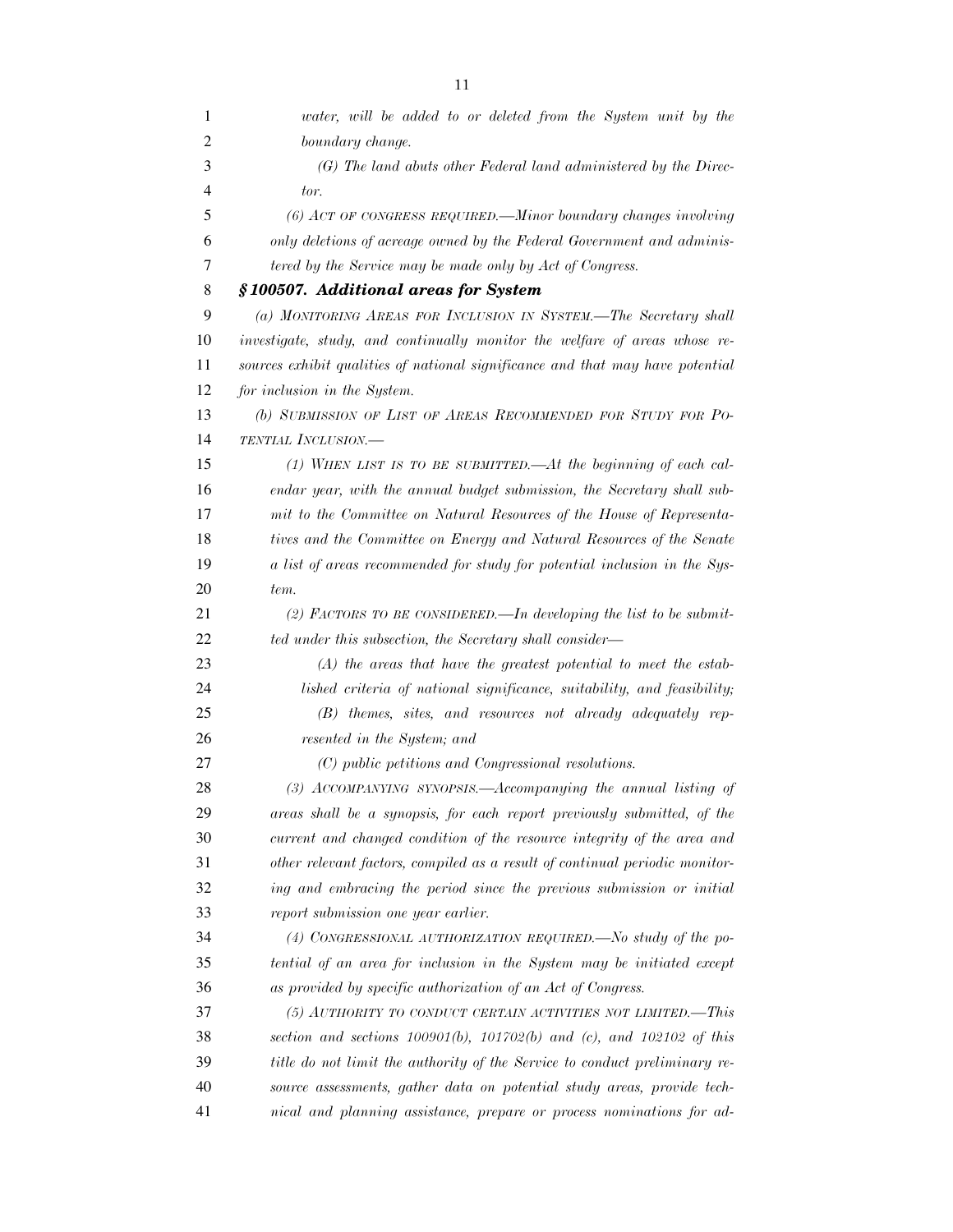| 1  | ministrative designations, update previous studies, or complete recon-      |
|----|-----------------------------------------------------------------------------|
| 2  | naissance surveys of individual areas requiring a total expenditure of      |
| 3  | less than \$25,000.                                                         |
| 4  | (6) STUDY OF RIVERS OR TRAILS NOT AFFECTED.-This section does               |
| 5  | not apply to or affect or alter the study of-                               |
| 6  | $(A)$ any river segment for potential addition to the national wild         |
| 7  | and scenic rivers system; or                                                |
| 8  | $(B)$ any trail for potential addition to the national trails system.       |
| 9  | (c) STUDY OF AREAS FOR POTENTIAL INCLUSION.                                 |
| 10 | (1) STUDY TO BE COMPLETED WITHIN 3 YEARS.—The Secretary shall               |
| 11 | complete the study for each area for potential inclusion in the System      |
| 12 | within 3 complete fiscal years following the date on which funds are first  |
| 13 | made available for that purpose.                                            |
| 14 | (2) OPPORTUNITY FOR PUBLIC INVOLVEMENT REQUIRED.—Each study                 |
| 15 | under this section shall be prepared with appropriate opportunity for       |
| 16 | public involvement, including at least one public meeting in the vicinity   |
| 17 | of the area under study, and after reasonable efforts to notify potentially |
| 18 | affected landowners and State and local governments.                        |
| 19 | (3) CONSIDERATIONS.—In conducting the study, the Secretary shall            |
| 20 | consider whether the area under study-                                      |
| 21 | (A) possesses nationally significant natural or cultural resources          |
| 22 | and represents one of the most important examples of a particular           |
| 23 | resource type in the country; and                                           |
| 24 | $(B)$ is a suitable and feasible addition to the System.                    |
| 25 | $(4)$ SCOPE OF STUDY.—Each study—                                           |
| 26 | $(A)$ with regard to the area being studied, shall consider—                |
| 27 | $(i)$ the rarity and integrity of the resources;                            |
| 28 | $(ii)$ the threats to those resources;                                      |
| 29 | (iii) whether similar resources are already protected in the                |
| 30 | System or in other public or private ownership;                             |
| 31 | $(iv)$ the public use potential;                                            |
| 32 | $(v)$ the interpretive and educational potential;                           |
| 33 | $(vi)$ costs associated with acquisition, development, and oper-            |
| 34 | ation;                                                                      |
| 35 | $(vii)$ the socioeconomic impacts of any designation;                       |
| 36 | (viii) the level of local and general public support; and                   |
| 37 | $(ix)$ whether the area is of appropriate configuration to en-              |
| 38 | sure long-term resource protection and visitor use;                         |
| 39 | (B) shall consider whether direct Service management or alter-              |
| 40 | native protection by other public agencies or the private sector is         |
| 41 | appropriate for the area;                                                   |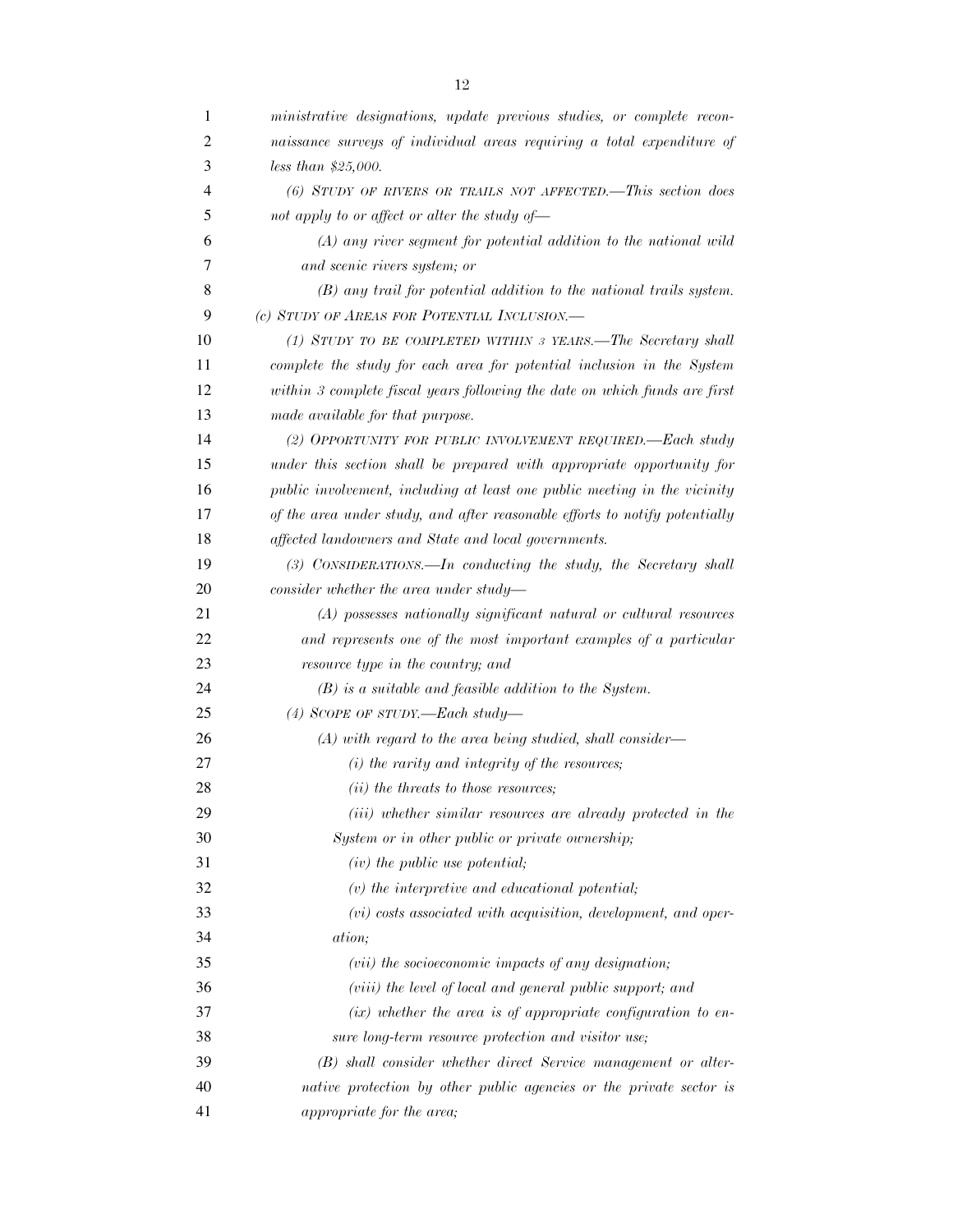| 1              | $(C)$ shall identify what alternative or combination of alternatives            |
|----------------|---------------------------------------------------------------------------------|
| $\overline{c}$ | would in the professional judgment of the Director be most effective            |
| 3              | and efficient in protecting significant resources and providing for             |
| 4              | public enjoyment; and                                                           |
| 5              | $(D)$ may include any other information that the Secretary con-                 |
| 6              | siders to be relevant.                                                          |
| 7              | (5) COMPLIANCE WITH NATIONAL ENVIRONMENTAL POLICY ACT OF                        |
| 8              | $1969$ —Each study shall be completed in compliance with the National           |
| 9              | Environmental Policy Act of 1969 (42 U.S.C. 4321 et seq.).                      |
| 10             | (6) RECOMMENDATION OF PREFERRED MANAGEMENT OPTION.-The                          |
| 11             | letter transmitting each completed study to Congress shall contain a rec-       |
| 12             | ommendation regarding the Secretary's preferred management option for           |
| 13             | the area.                                                                       |
| 14             | (d) LIST OF AREAS PREVIOUSLY STUDIED.                                           |
| 15             | $(1)$ SUBMISSION OF LIST.—At the beginning of each calendar year,               |
| 16             | with the annual budget submission, the Secretary shall submit to the            |
| 17             | Committee on Natural Resources of the House of Representatives and the          |
| 18             | Committee on Energy and Natural Resources of the Senate, in numerical           |
| 19             | order of priority for addition to the System—                                   |
| 20             | $(A)$ a list of areas that have been previously studied that contain            |
| 21             | primarily historical resources; and                                             |
| 22             | $(B)$ a list of areas that have been previously studied that contain            |
| 23             | primarily natural resources.                                                    |
| 24             | $(2)$ CONSIDERATIONS.—In developing the lists, the Secretary should             |
| 25             | consider threats to resource values, cost escalation factors, and other fac-    |
| 26             | $tors$ listed in subsection $(c)$ .                                             |
| 27             | (3) AREAS ELIGIBLE FOR INCLUSION.—The Secretary should include                  |
| 28             | on the lists only areas for which the supporting data are current and           |
| 29             | <i>accurate.</i>                                                                |
| 30             | (e) LIST OF AREAS THAT EXHIBIT DANGER OR THREATS TO THE INTEG-                  |
| 31             | RITY OF THEIR RESOURCES.—At the beginning of each fiscal year, the Sec-         |
| 32             | retary shall submit to the Speaker of the House of Representatives and the      |
| 33             | President of the Senate a complete and current list of all areas listed on the  |
| 34             | Registry of Natural Landmarks, and areas of national significance listed on     |
| 35             | the National Register of Historic places, that exhibit known or anticipated     |
| 36             | damage or threats to the integrity of their resources, with notations as to the |
| 37             | nature and severity of the damage or threats.                                   |
| 38             | (f) REPORTS AND LISTINGS PRINTED AS HOUSE DOCUMENTS.-Each re-                   |
| 39             | port and annual listing described in this section shall be printed as a House   |
| 40             | document. If adequate supplies of previously printed identical reports remain   |
| 41             | available, newly submitted identical reports shall be omitted from printing on  |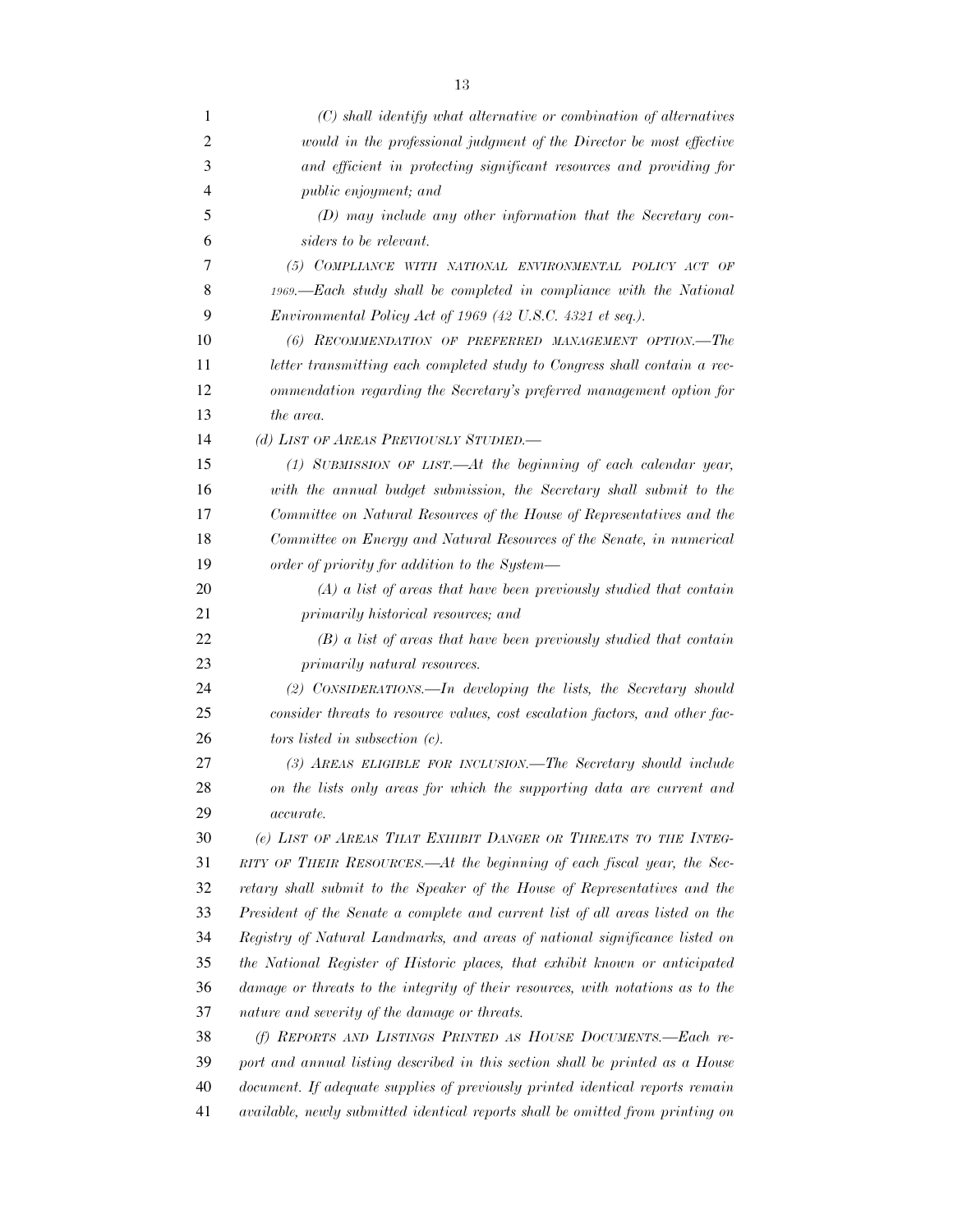1 *receipt by the Speaker of the House of Representatives of a joint letter from* 2 *the chairman of the Committee on Natural Resources of the House of Rep-*3 *resentatives and the chairman of the Committee on Energy and Natural Re-*4 *sources of Senate indicating that to be the case.* 5 *(g) DESIGNATION OF OFFICE.—The Secretary shall designate a single office* 6 *to prepare all new area studies and to implement other functions under this* 7 *section.* 8 *(h) AUTHORIZATION OF APPROPRIATIONS.—* 9 *(1) STUDIES OF POTENTIAL NEW SYSTEM UNITS AND MONITORING THE* 10 *WELFARE OF SYSTEM UNIT RESOURCES.—To carry out studies for poten-*11 *tial new System units and for monitoring the welfare of historical and* 12 *natural resources referred to in subparagraphs (A) and (B) of subsection* 13 *(d)(1), there is authorized to be appropriated not more than \$1,000,000* 14 *for each fiscal year.* 15 *(2) MONITORING WELFARE AND INTEGRITY OF NATIONAL LAND-*16 *MARKS.—To monitor the welfare and integrity of the national land-*17 *marks, there is authorized to be appropriated not more than \$1,500,000* 18 *for each fiscal year.* 19 *(3) CARRYING OUT SUBSECTIONS (b), (c), and (g).—To carry out sub-*20 *sections (b), (c), and (g), there is authorized to be appropriated* 21 *\$2,000,000 for each fiscal year.* 22 *Chapter 1007—Resource Management Subchapter I—System Resource Inventory and Management Sec. 100701. Protection, interpretation, and research in System. 100702. Research mandate. 100703. Cooperative study units. 100704. Inventory and monitoring program. 100705. Availability of System units for scientific study. 100706. Integration of study results into management decisions. 100707. Confidentiality of information. Subchapter II—System Unit Resource Protection 100721. Definitions. 100722. Liability. 100723. Actions. 100724. Use of recovered amounts. 100725. Donations. Subchapter III—Mining Activity Within System Units 100731. Findings and declaration. 100732. Preservation and management of System units by Secretary; promulgation of regulations. 100733. Recordation of mining claims; publication of notice. 100734. Report on finding or notification of potential damage to natural and historical landmarks. 100735. Civil actions for just compensation by mining claim holders.*

- *100736. Acquisition of land by Secretary.*
- *100737. Financial disclosure by officer or employee of Secretary.*
- *Subchapter IV—Administration*
- *100751. Regulations.*
- *100752. Destruction of animals and plant life.*
- *100753. Disposal of timber.*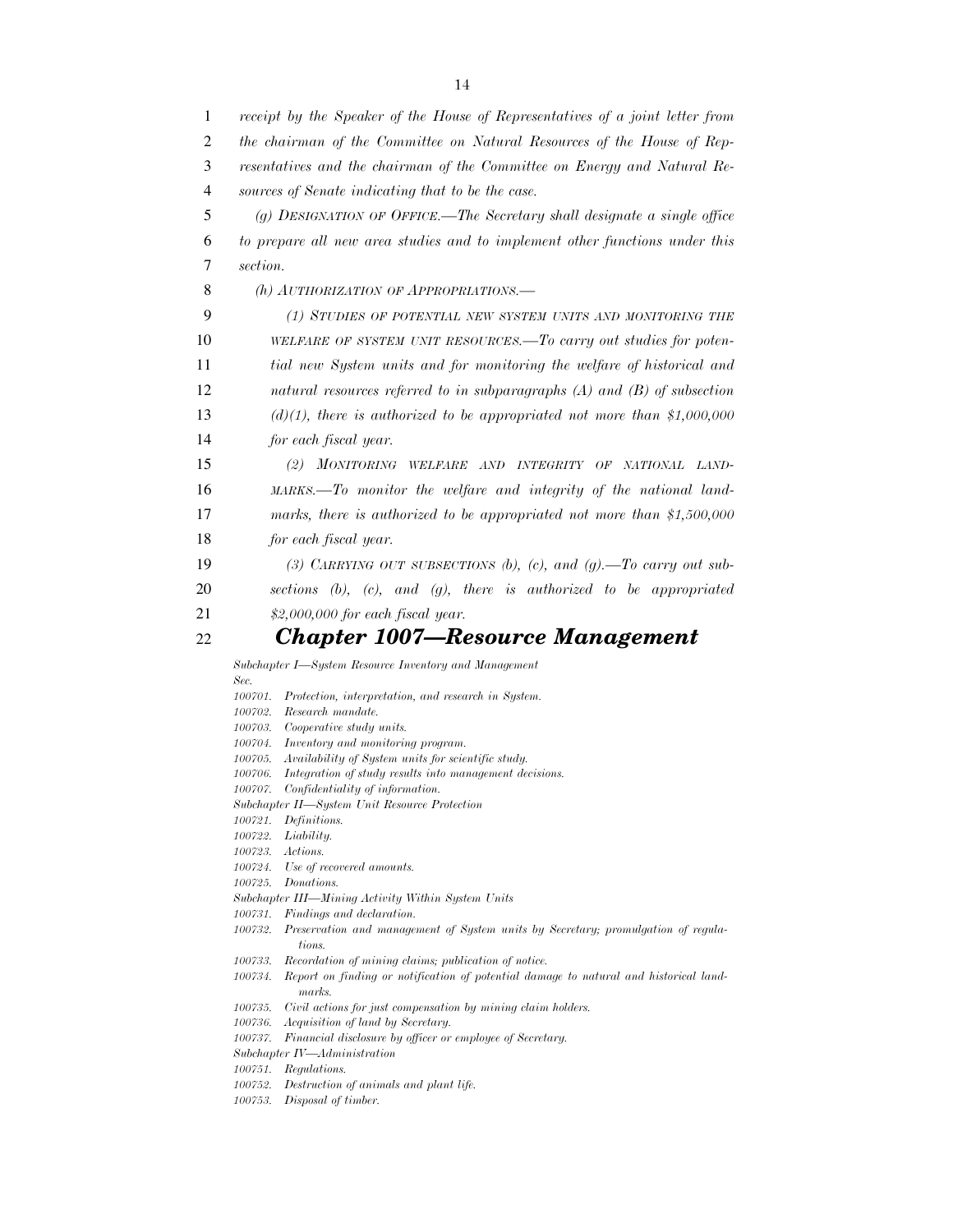*100754. Relinquishment of legislative jurisdiction. 100755. Applicability of other laws.*

## *Subchapter I—System Resource Inventory and Management*

#### *§ 100701. Protection, interpretation, and research in System*

 *Recognizing the ever increasing societal pressures being placed upon Ameri- ca's unique natural and cultural resources contained in the System, the Sec- retary shall continually improve the ability of the Service to provide state- of-the-art management, protection, and interpretation of, and research on, the resources of the System.*

#### *§ 100702. Research mandate*

 *The Secretary shall ensure that management of System units is enhanced by the availability and utilization of a broad program of the highest quality science and information.*

### *§ 100703. Cooperative study units*

 *The Secretary shall enter into cooperative agreements with colleges and universities, including land grant schools, in partnership with other Federal and State agencies, to establish cooperative study units to conduct multi-dis- ciplinary research and develop integrated information products on the re- sources of the System, or the larger region of which System units are a part. § 100704. Inventory and monitoring program*

 *The Secretary shall undertake a program of inventory and monitoring of System resources to establish baseline information and to provide information on the long-term trends in the condition of System resources. The monitoring program shall be developed in cooperation with other Federal monitoring and information collection efforts to ensure a cost-effective approach.*

#### *§ 100705. Availability of System units for scientific study*

 *(a) IN GENERAL.—The Secretary may solicit, receive, and consider requests from Federal or non-Federal public or private agencies, organizations, indi- viduals, or other entities for the use of any System unit for purposes of sci-entific study.*

 *(b) CRITERIA.—A request for use of a System unit under subsection (a) may be approved only if the Secretary determines that the proposed study— (1) is consistent with applicable laws and Service management poli-*

*cies; and*

 *(2) will be conducted in a manner that poses no threat to the System unit resources or public enjoyment derived from System unit resources. (c) FEE WAIVER.—The Secretary may waive any System unit admission or recreational use fee in order to facilitate the conduct of scientific study under this section.*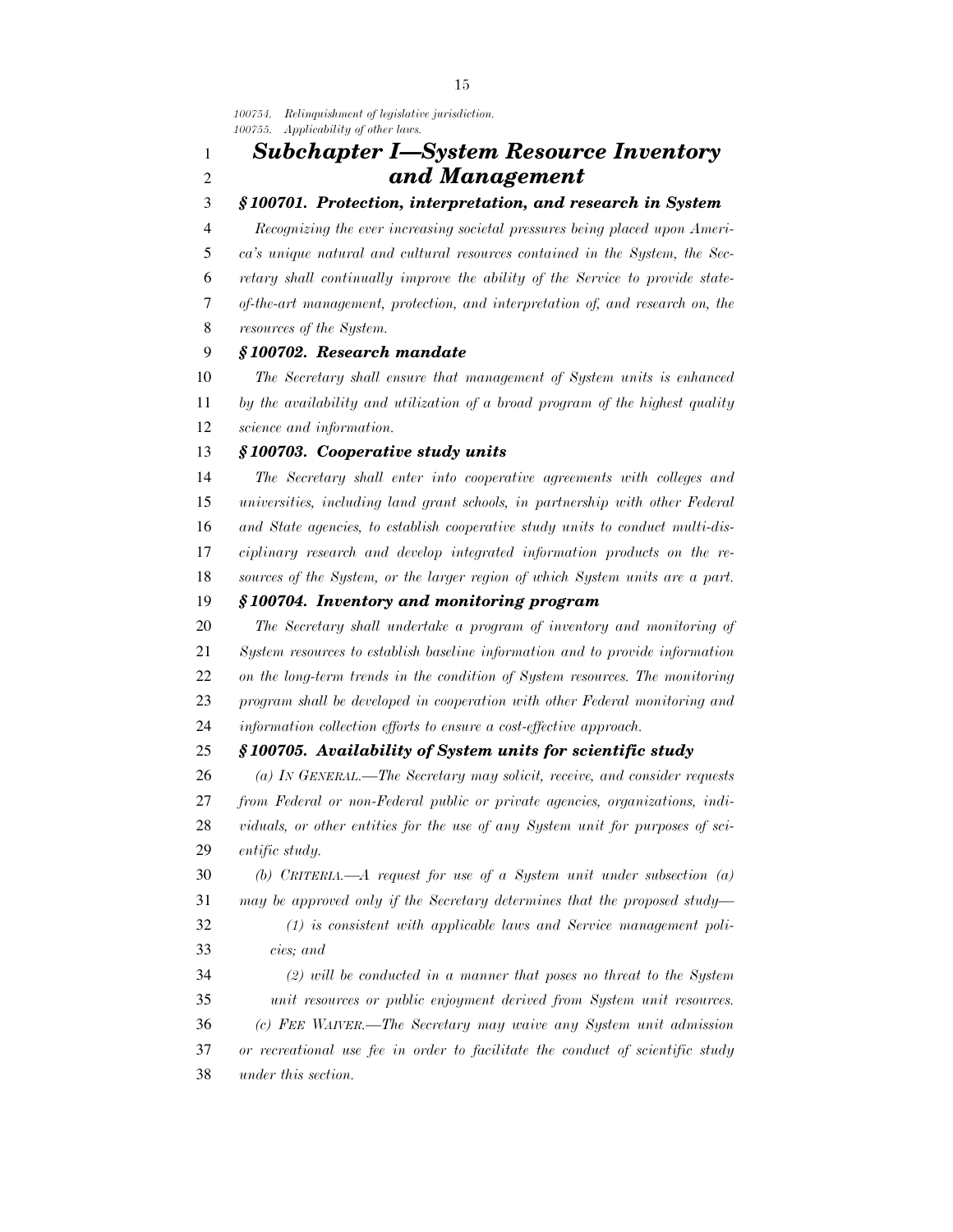*(d) BENEFIT-SHARING ARRANGEMENTS.—The Secretary may negotiate for and enter into equitable, efficient benefit-sharing arrangements with the re- search community and private industry. § 100706. Integration of study results into management deci- sions The Secretary shall take such measures as are necessary to ensure the full and proper utilization of the results of scientific study for System unit man- agement decisions. In each case in which an action undertaken by the Service may cause a significant adverse effect on a System unit resource, the admin- istrative record shall reflect the manner in which System unit resource studies have been considered. The trend in the condition of resources of the System shall be a significant factor in the annual performance evaluation of each su- perintendent of a System unit. § 100707. Confidentiality of information Information concerning the nature and specific location of a System re- source that is endangered, threatened, rare, or commercially valuable, of min- eral or paleontological objects within System units, or of objects of cultural patrimony within System units, may be withheld from the public in response to a request under section 552 of title 5 unless the Secretary determines that— (1) disclosure of the information would further the purposes of the Sys- tem unit in which the resource or object is located and would not create an unreasonable risk of harm, theft, or destruction of the resource or ob- ject, including individual organic or inorganic specimens; and (2) disclosure is consistent with other laws protecting the resource or object. Subchapter II—System Unit Resource Protection § 100721. Definitions In this subchapter: (1) DAMAGES.—The term ''damages'' includes— (A) compensation for— (i)(I) the cost of replacing, restoring, or acquiring the equiv- alent of a System unit resource; and (II) the value of any significant loss of use of a System unit resource pending its restoration or replacement or the acquisi- tion of an equivalent resource; or (ii) the value of the System unit resource if the System unit resource cannot be replaced or restored; and (B) the cost of a damage assessment under section 100723(b) of this title.*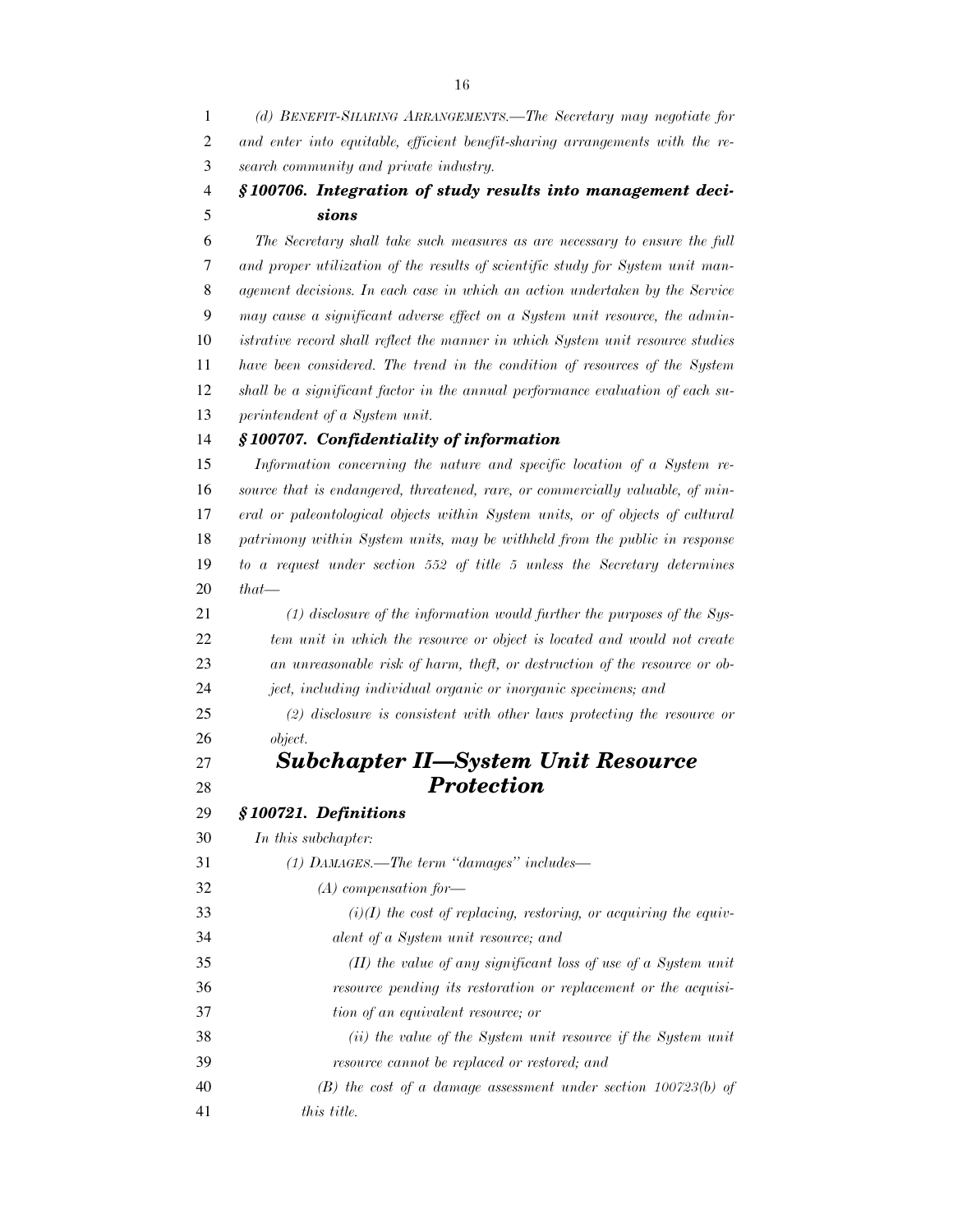| 1  | (2) RESPONSE COSTS.—The term "response costs" means the costs of                |
|----|---------------------------------------------------------------------------------|
| 2  | actions taken by the Secretary to-                                              |
| 3  | $(A)$ prevent or minimize destruction or loss of or injury to a Sys-            |
| 4  | tem unit resource;                                                              |
| 5  | $(B)$ abate or minimize the imminent risk of the destruction, loss,             |
| 6  | or injury; or                                                                   |
| 7  | $(C)$ monitor ongoing effects of incidents causing the destruction,             |
| 8  | loss, or injury.                                                                |
| 9  | (3) SYSTEM UNIT RESOURCE.-                                                      |
| 10 | $(A)$ IN GENERAL.—The term "System unit resource" means any                     |
| 11 | living or non-living resource that is located within the boundaries             |
| 12 | of a System unit.                                                               |
| 13 | (B) EXCLUSION.—The term "System unit resource" does not in-                     |
| 14 | clude a resource owned by a non-Federal entity.                                 |
| 15 | §100722. Liability                                                              |
| 16 | (a) IN GENERAL.—Subject to subsection (c), any person that destroys,            |
| 17 | causes the loss of, or injures any System unit resource is liable to the United |
| 18 | States for response costs and damages resulting from the destruction, loss, or  |
| 19 | <i>injury</i> .                                                                 |
| 20 | (b) LIABILITY IN REM.—Any instrumentality, including a vessel, vehicle,         |
| 21 | aircraft, or other equipment, that destroys, causes the loss of, or injures any |
| 22 | System unit resource shall be liable in rem to the United States for response   |
| 23 | costs and damages resulting from the destruction, loss, or injury to the same   |
| 24 | extent as a person is liable under subsection $(a)$ .                           |
| 25 | $(c)$ DEFENSES.—A person is not liable under this section if the person es-     |
| 26 | tablishes that—                                                                 |
| 27 | $(1)$ the destruction, loss of, or injury to the System unit resource was       |
| 28 | caused solely by an act of God or an act of war;                                |
| 29 | $(2)$ the person acted with due care, and the destruction, loss of, or in-      |
| 30 | jury to the System unit resource was caused solely by an act or omission        |
| 31 | of a 3d party, other than an employee or agent of the person; or                |
| 32 | $(3)$ the destruction, loss, or injury to the System unit resource was          |
| 33 | caused by an activity authorized by Federal or State law.                       |
| 34 | (d) $Score$ —Liability under this section is in addition to any other liabil-   |
| 35 | ity that may arise under Federal or State law.                                  |
| 36 | §100723. Actions                                                                |
| 37 | (a) CIVIL ACTION FOR RESPONSE COSTS AND DAMAGES.—The Attorney                   |
| 38 | General, on request of the Secretary after a finding by the Secretary of de-    |
| 39 | struction, loss, or injury to a System unit resource or a finding that absent   |
| 40 | the undertaking of a response action, destruction, loss, or injury to a System  |
| 41 | unit resource would have occurred, may bring a civil action in United States    |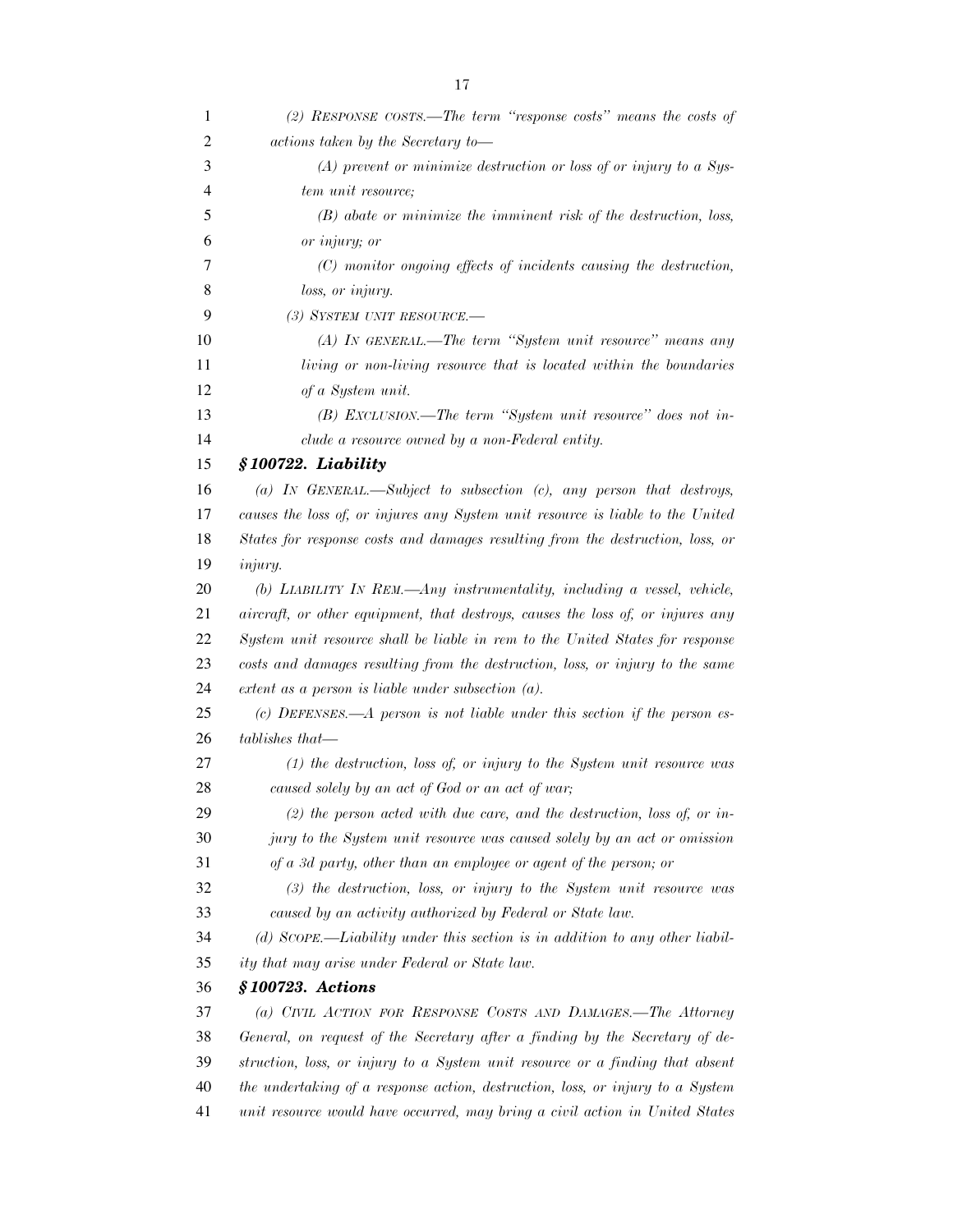| $\mathbf{1}$   | district court against any person or instrumentality that may be liable under   |
|----------------|---------------------------------------------------------------------------------|
| $\overline{c}$ | section 100722 of this title for response costs and damages. The Secretary      |
| 3              | shall submit a request for the civil action to the Attorney General whenever    |
| $\overline{4}$ | a person may be liable or an instrumentality may be liable in rem for those     |
| 5              | costs and damages under section 100722 of this title.                           |
| 6              | (b) RESPONSE ACTIONS AND ASSESSMENT OF DESTRUCTION, LOSS, OR IN-                |
| 7              | $JURY$ .                                                                        |
| 8              | (1) ACTIONS TO PREVENT OR MINIMIZE DESTRUCTION, LOSS, OR IN-                    |
| 9              | JURY.—The Secretary shall undertake all necessary actions to—                   |
| 10             | $(A)$ prevent or minimize the destruction, loss of, or injury to Sys-           |
| 11             | tem unit resources; or                                                          |
| 12             | $(B)$ minimize the imminent risk of destruction, loss, or injury to             |
| 13             | System unit resources.                                                          |
| 14             | (2) ASSESSMENT AND MONITORING.—The Secretary shall assess and                   |
| 15             | monitor destruction, loss, or injury to System unit resources.                  |
| 16             | §100724. Use of recovered amounts                                               |
| 17             | (a) LIMITATION ON USE.—Response costs and damages recovered by the              |
| 18             | Secretary under this subchapter or amounts recovered by the Federal Govern-     |
| 19             | ment under any Federal, State, or local law or regulation or otherwise as a     |
| 20             | result of destruction, loss of, or injury to any System unit resource shall be  |
| 21             | available to the Secretary and without further Congressional action may be      |
| 22             | used only as follows:                                                           |
| 23             | (1) REIMBURSEMENT.—To reimburse response costs and damage as-                   |
| 24             | sessments by the Secretary or other Federal agencies as the Secretary           |
| 25             | considers appropriate.                                                          |
| 26             | (2) RESTORATION AND REPLACEMENT.—To restore, replace, or acquire                |
| 27             | the equivalent of System unit resources that were the subject of the action     |
| 28             | and to monitor and study those System unit resources. The funds may             |
| 29             | not be used to acquire any land or water, interest in land or water, or         |
| 30             | right to land or water unless the acquisition is specifically approved in       |
| 31             | advance in appropriations Acts. The acquisition shall be subject to any         |
| 32             | limitations contained in the legislation establishing the System unit.          |
| 33             | (b) EXCESS AMOUNTS.—Any amounts remaining after expenditures pursu-             |
| 34             | ant to paragraphs $(1)$ and $(2)$ of subsection $(a)$ shall be deposited in the |
| 35             | <i>Treasury.</i>                                                                |
| 36             | §100725. Donations                                                              |
| 37             | The Secretary may accept donations of money or services for expenditure         |
| 38             | or employment to meet expected, immediate, or ongoing response costs. The       |
| 39             | donations may be expended or employed at any time after their acceptance,       |
| 40             | without further Congressional action.                                           |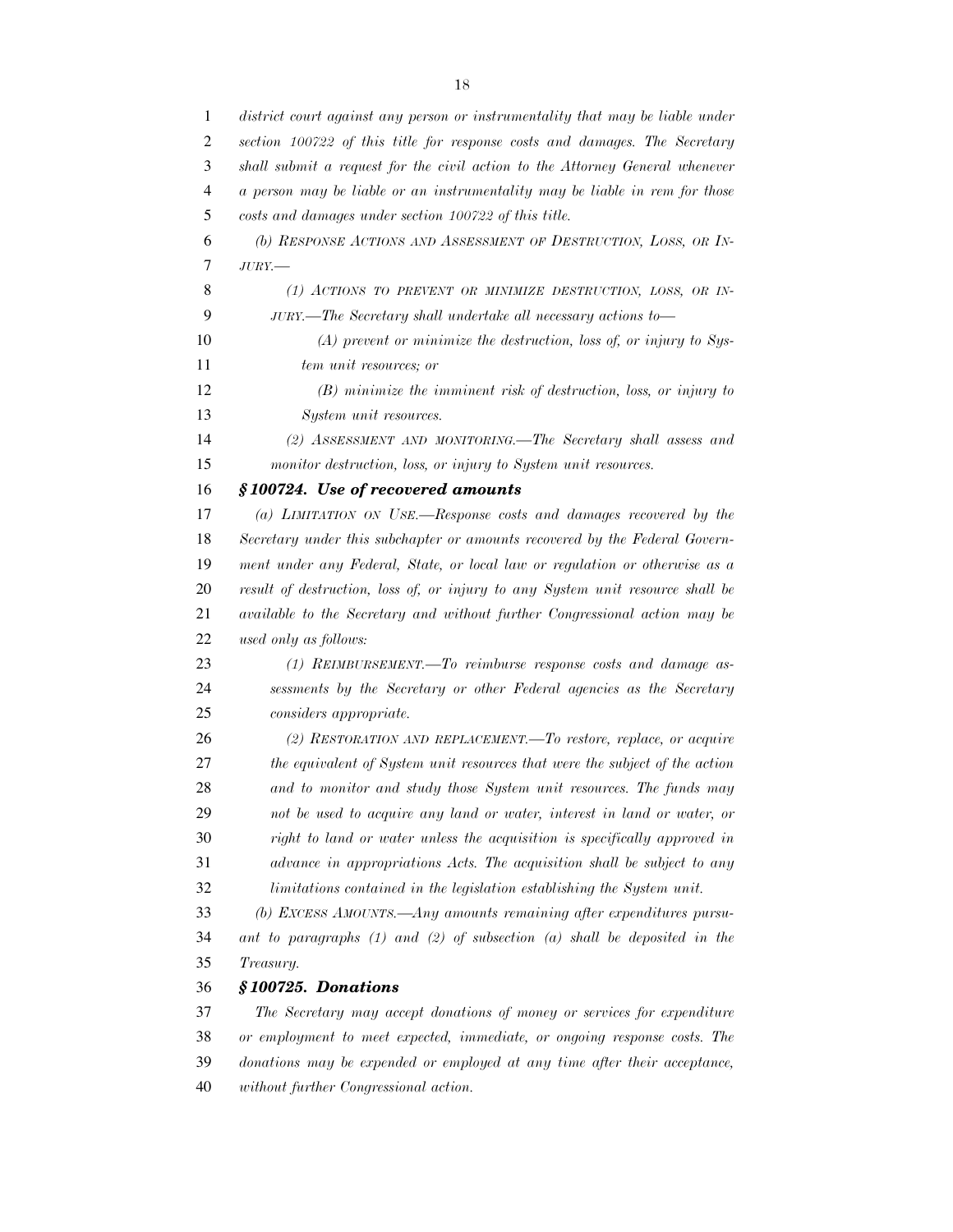## *Subchapter III—Mining Activity Within System Units*

*§ 100731. Findings and declaration*

*Congress finds and declares that—*

 *(1) the level of technology of mineral exploration and development has changed radically, and continued application of the mining laws of the United States to System units to which the mining laws apply conflicts with the purposes for which the System units were established; and (2) all mining operations in System units should be conducted so as to prevent or minimize damage to the environment and other resource values.*

## *§ 100732. Preservation and management of System units by Secretary; promulgation of regulations*

 *To preserve for the benefit of present and future generations the pristine beauty of System units, and to further the purposes of section 100101(a), chapter 1003, and sections 100751(a), 100752, 100753, and 102101 of this title and the individual organic Acts for the System units, all activities re- sulting from the exercise of mineral rights on patented or unpatented mining claims within any System unit shall be subject to such regulations prescribed by the Secretary as the Secretary considers necessary or desirable for the pres-ervation and management of the System units.*

*§ 100733. Recordation of mining claims; publication of notice*

 *All mining claims under the Mining Law of 1872 (30 U.S.C. chapter 2, sections 161 and 162, and chapters 12A and 16) that lie within the bound- aries of System units in existence on September 28, 1976, that were not re- corded with the Secretary within one year after September 28, 1976, shall be conclusively presumed to be abandoned and shall be void. The recordation does not render valid any claim that was not valid on September 28, 1976, or that becomes invalid after that date.*

### *§ 100734. Report on finding or notification of potential dam-age to natural and historical landmarks*

 *When the Secretary finds on the Secretary's own motion or on being noti- fied in writing by an appropriate scientific, historical, or archeological au- thority that a district, site, building, structure, or object that has been found to be nationally significant in illustrating natural history or the history of the United States and that has been designated as a natural or historic land- mark may be irreparably lost or destroyed in whole or in part by any surface mining activity, including exploration for or removal or production of min- erals or materials, the Secretary shall notify the person conducting the activ-ity and submit a report on the findings or notification, including the basis*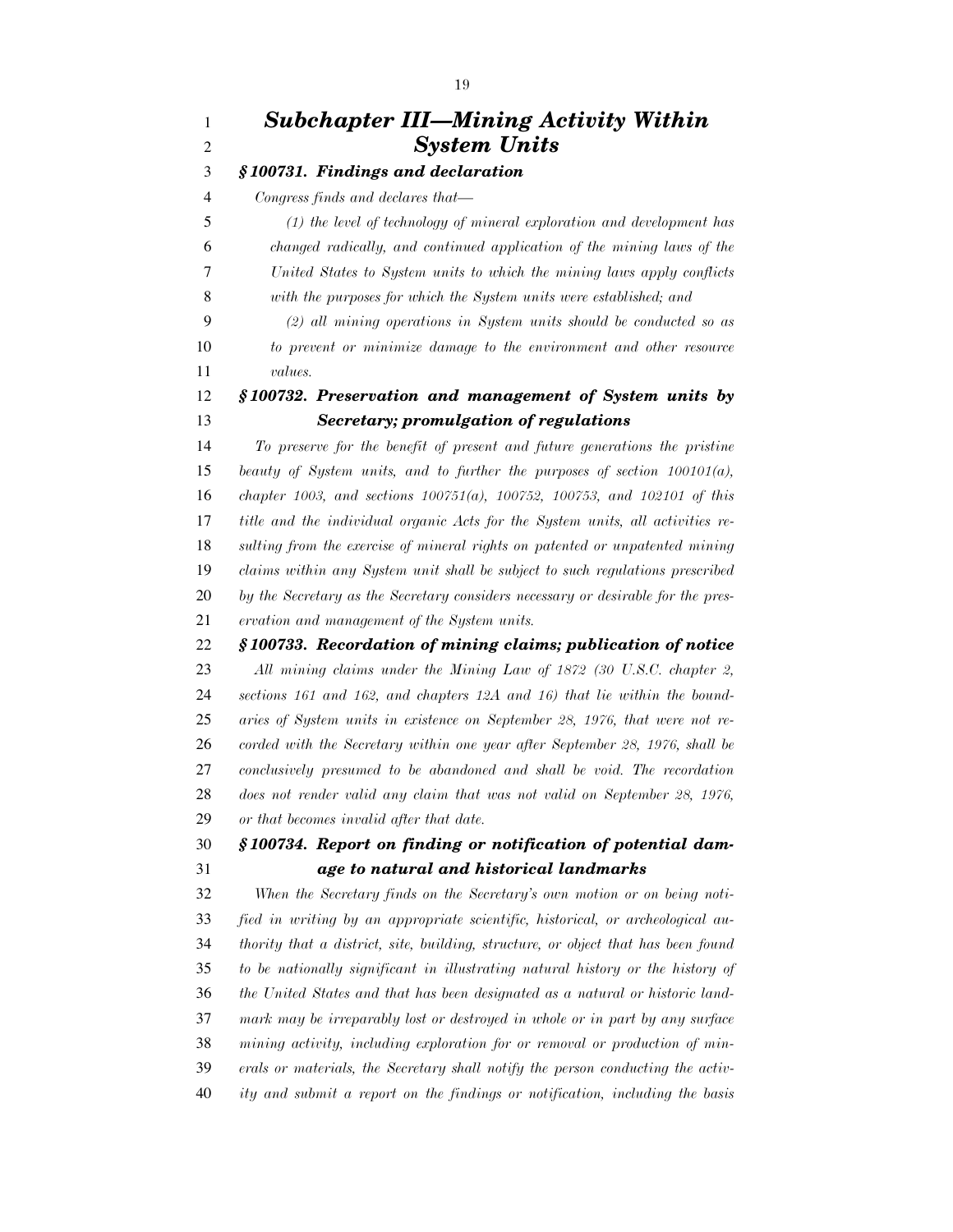| $\mathbf{1}$ | for the Secretary's finding that the activity may cause irreparable loss or de-  |
|--------------|----------------------------------------------------------------------------------|
| 2            | struction of a national landmark, to the Advisory Council on Historic Preser-    |
| 3            | vation, with a request for advice of the Council as to alternative measures      |
| 4            | that may be taken by the United States to mitigate or abate the activity.        |
| 5            | §100735. Civil actions for just compensation by mining claim                     |
| 6            | holders                                                                          |
| 7            | The holder of any patented or unpatented mining claim subject to this sub-       |
| 8            | chapter that believes the holder has suffered a loss by operation of this sub-   |
| 9            | chapter, or by orders or regulations issued pursuant to this subchapter, may     |
| 10           | bring a civil action in United States district court to recover just compensa-   |
| 11           | tion, which shall be awarded if the court finds that the loss constitutes a tak- |
| 12           | ing of property compensable under the Constitution.                              |
| 13           | §100736. Acquisition of land by Secretary                                        |
| 14           | Nothing in this subchapter shall be construed to limit the authority of the      |
| 15           | Secretary to acquire land and interests in land within the boundary of any       |
| 16           | System unit. The Secretary shall give prompt and careful consideration to        |
| 17           | any offer made by the owner of any valid right or other property in Glacier      |
| 18           | Bay National Monument, Death Valley National Monument, Organ Pipe Cac-           |
| 19           | tus National Monument, or Mount McKinley National Park to sell the right         |
| 20           | or other property if the owner notifies the Secretary that the continued owner-  |
| 21           | ship of the right or property is causing, or would result in, undue hardship.    |
| 22           | §100737. Financial disclosure by officer or employee of Sec-                     |
| 23           | retary                                                                           |
| 24           | (a) WRITTEN STATEMENTS.—Each officer or employee of the Secretary                |
| 25           | $who-$                                                                           |
| 26           | $(1)$ performs any function or duty under this subchapter, or any Act            |
| 27           | amended by the Mining in the Parks Act (Public Law 94-429, 90 Stat.              |
| 28           | 1342) concerning the regulation of mining in the System; and                     |
| 29           | $(2)$ has any known financial interest—                                          |
| 30           | $(A)$ in any person subject to this subchapter or any Act amended                |
| 31           | by the Mining in the Parks Act (Public Law 94–429, 90 Stat.                      |
| 32           | $1342$ ); or                                                                     |
| 33           | $(B)$ in any person who holds a mining claim within the bound-                   |
| 34           | ary of any System unit;                                                          |
| 35           | shall annually file with the Secretary a written statement concerning all such   |
| 36           | interests held by the officer or employee during the preceding calendar year.    |
| 37           | The statement shall be available to the public.                                  |
| 38           | (b) MONITORING AND ENFORCEMENT PROCEDURES.—The Secretary shall—                  |
| 39           | (1) define the term "known financial interest" for purposes of sub-              |
| 40           | section $(a)$ ;                                                                  |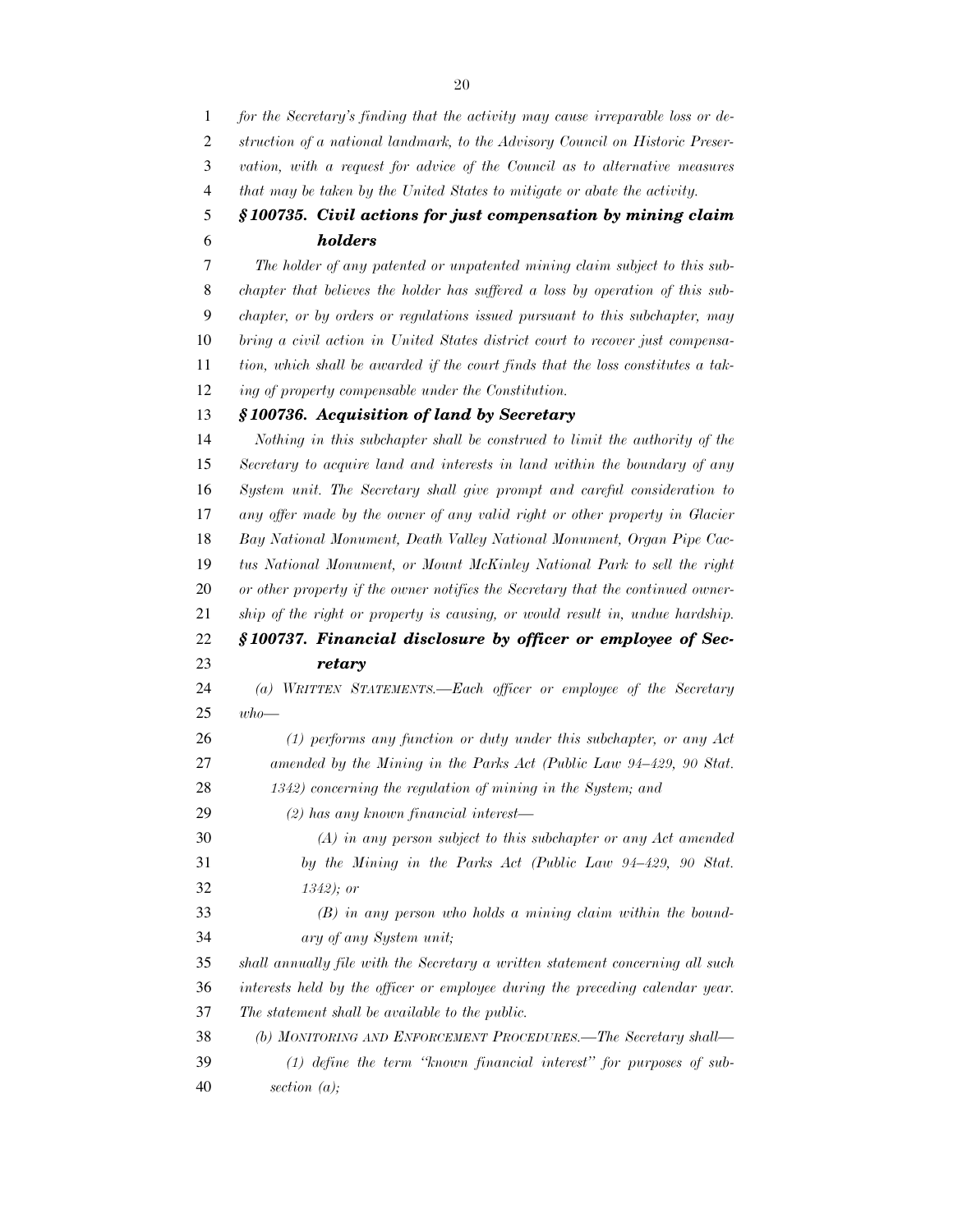*(2) establish the methods by which the requirement to file written statements specified in subsection (a) will be monitored and enforced, in- cluding appropriate provisions for the filing by the officers and employ- ees of the statements and the review by the Secretary of the statements; and (3) submit to Congress on June 1 of each year a report with respect to the disclosures and the actions taken in regard to the disclosures dur- ing the preceding calendar year. (c) EXEMPTIONS.—In the rules prescribed under subsection (b), the Sec- retary may identify specific positions within the Department of the Interior that are of a nonregulatory or nonpolicymaking nature and provide that offi- cers or employees occupying those positions shall be exempt from the require- ments of this section. (d) CRIMINAL PENALTIES.—Criminal penalties for a violation of this sec- tion are provided by section 1865 of title 18. Subchapter IV—Administration § 100751. Regulations (a) IN GENERAL.—The Secretary shall prescribe such regulations as the Secretary considers necessary or proper for the use and management of Sys- tem units. (b) BOATING AND OTHER ACTIVITIES ON OR RELATING TO WATER.—The Secretary, under such terms and conditions as the Secretary considers advis- able, may prescribe regulations under subsection (a) concerning boating and other activities on or relating to water located within System units, including water subject to the jurisdiction of the United States. Any regulation under this subsection shall be complementary to, and not in derogation of, the au- thority of the Coast Guard to regulate the use of water subject to the jurisdic- tion of the United States. (c) CRIMINAL PENALTIES.—Criminal penalties for a violation of a regula- tion prescribed under this section are provided by section 1865 of title 18. § 100752. Destruction of animals and plant life The Secretary may provide for the destruction of such animals and plant life as may be detrimental to the use of any System unit. § 100753. Disposal of timber The Secretary, on terms and conditions to be fixed by the Secretary, may sell or dispose of timber in cases where, in the judgment of the Secretary, the cutting of timber is required to control attacks of insects or diseases or other- wise conserve the scenery or the natural or historic objects in any System unit.*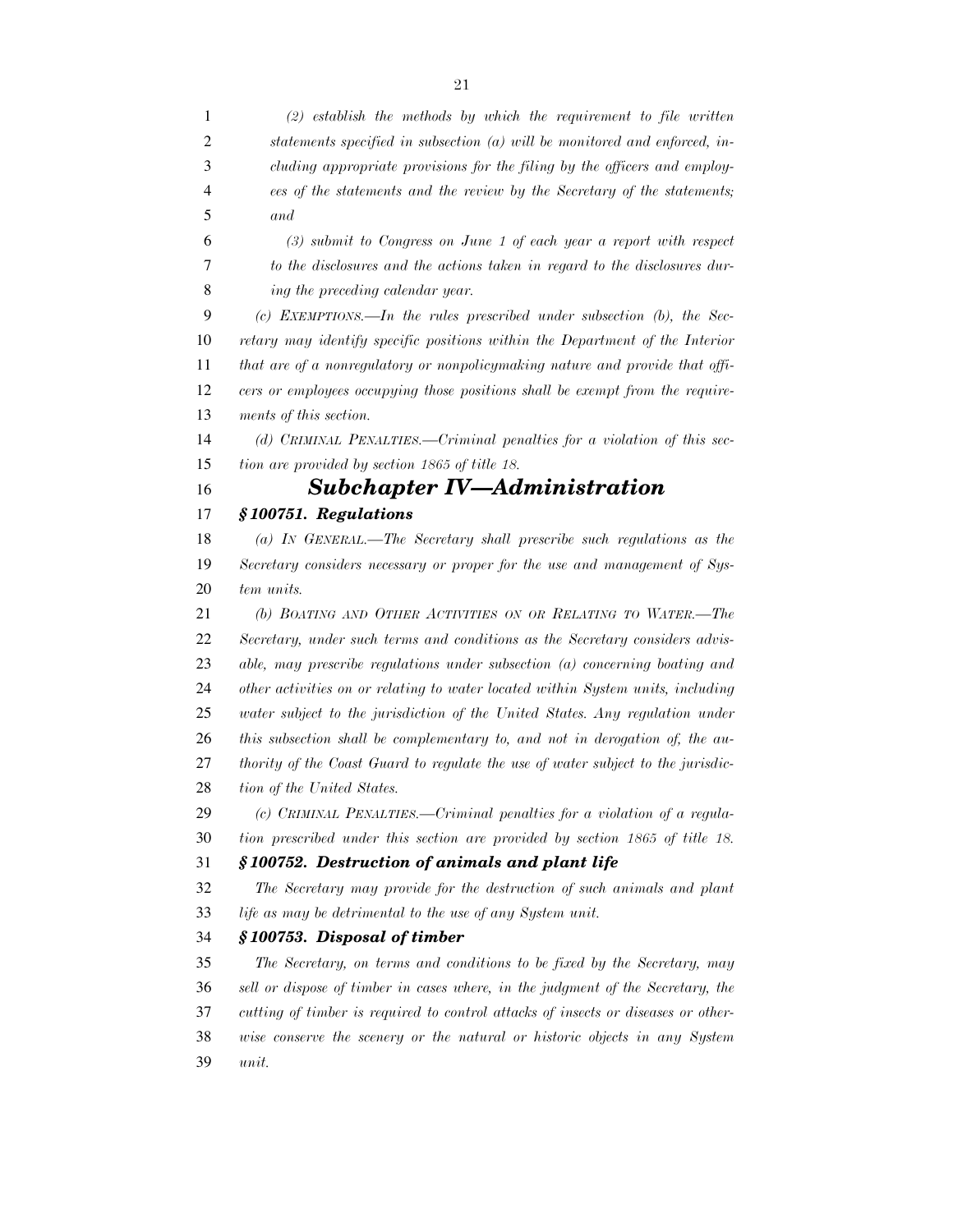*§ 100754. Relinquishment of legislative jurisdiction*

 *(a) IN GENERAL.—Notwithstanding any other provision of law, the Sec- retary may relinquish to a State or a territory (including a possession) of the United States part of the legislative jurisdiction of the United States over System land or interests in land in that State or territory. Relinquishment may be accomplished—*

- *(1) by filing with the chief executive official of the State or territory a notice of relinquishment to take effect on acceptance; or*
- *(2) as the laws of the State or territory may otherwise provide.*

 *(b) SUBMISSION OF AGREEMENT TO CONGRESS.—Prior to consummating a relinquishment under subsection (a), the Secretary shall submit the pro- posed agreement to the Committee on Energy and Natural Resources of the Senate and the Committee on Natural Resources of the House of Representa- tives. The Secretary shall not finalize the agreement until 60 calendar days after the submission has elapsed.*

 *(c) CONCURRENT LEGISLATIVE JURISDICTION.—The Secretary shall dili- gently pursue the consummation of arrangements with each State or territory within which a System unit is located so that insofar as practicable the United States shall exercise concurrent legislative jurisdiction within System units.*

#### *§ 100755. Applicability of other laws*

 *(a) IN GENERAL.—This section and sections 100501, 100901(d) to (h), 101302(b)(2), 101901(c), and 102711 of this title, and the various authorities relating to the administration and protection of System units, including the provisions of law listed in subsection (b), shall, to the extent that those provi- sions are not in conflict with any such specific provision, be applicable to System units, and any reference in any of these provisions to a System unit does not limit those provisions to that System unit.*

 *(b) APPLICABLE PROVISIONS.—The provisions of law referred to in sub-section (a) are—*

- *(1) section 100101(a), chapter 1003, sections 100751(a), 100752, 100753, 101101, 101102, 101511, 102101, 102712, 102901, 104905, and 104906, and chapter 2003 of this title;*
- *(2) the Act of March 4, 1911 (43 U.S.C. 961); and*
- *(3) chapter 3201 of this title.*

## *Chapter 1009—Administration*

*Sec.*

*100901. Authority of Secretary to carry out certain activities.*

- *100902. Rights of way for public utilities and power and communication facilities.*
- *100903. Solid waste disposal operations.*
- *100904. Admission and special recreation use fees.*
- *100905. Commercial filming.*
- *100906. Advisory committees.*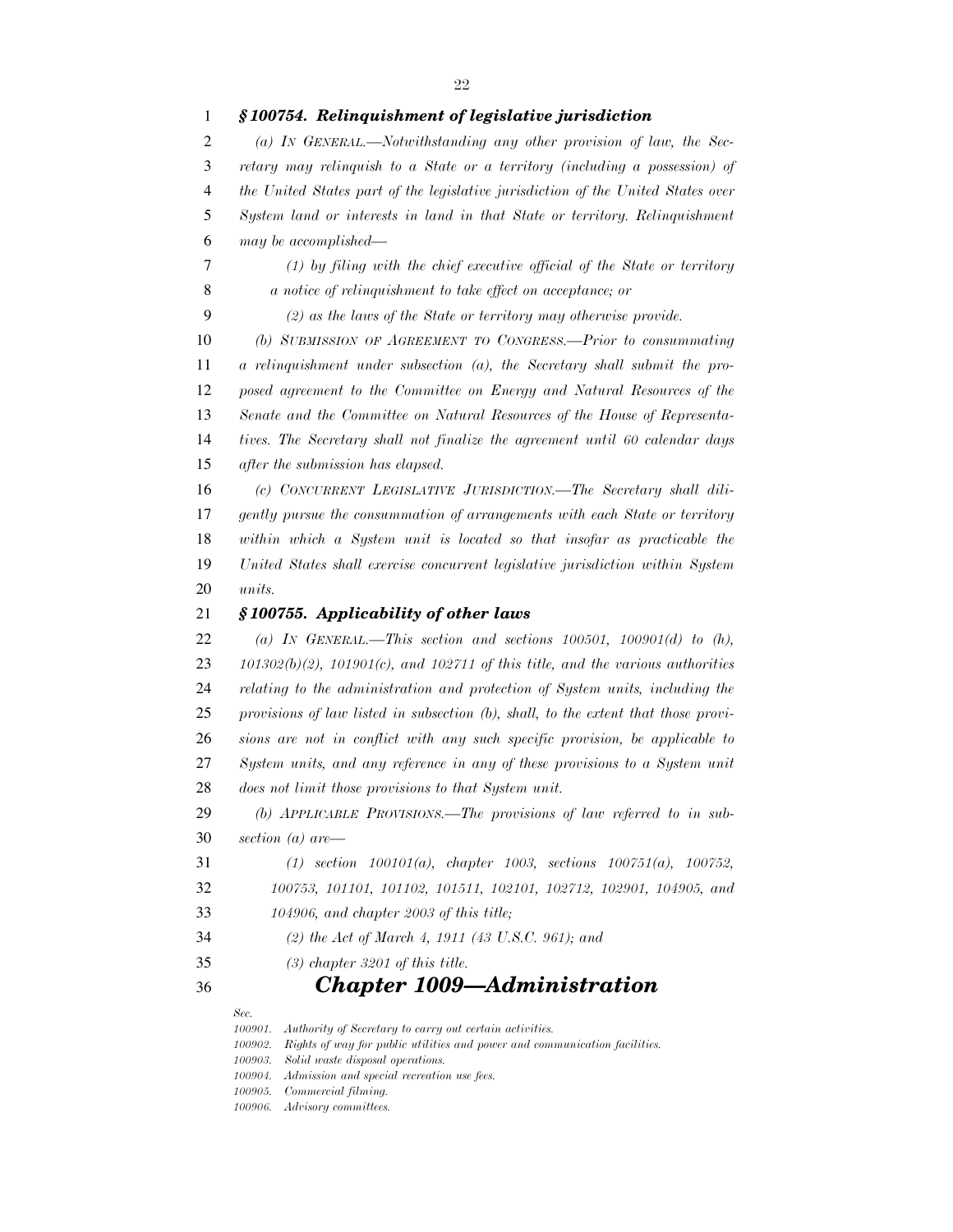*§ 100901. Authority of Secretary to carry out certain activi- ties (a) IN GENERAL.—To facilitate the administration of the System, the Sec- retary, under such terms and conditions as the Secretary may consider advis- able, may carry out the activities described in this section. (b) SERVICES, RESOURCES, OR WATER CONTRACTS.—The Secretary may enter into contracts that provide for the sale or lease to persons, States, or political subdivisions of States, of services, resources, or water available with- in a System unit, as long as the activity does not jeopardize or unduly inter- fere with the primary natural or historic resource of the System unit, if the person, State, or political subdivision— (1) provides public accommodations or services within the immediate vicinity of the System unit to individuals visiting the System unit; and (2) demonstrates to the Secretary that there are no reasonable alter- natives by which to acquire or perform the necessary services, resources, or water. (c) VEHICULAR AIR CONDITIONING.—The Secretary may acquire, and have installed, air conditioning units for any Government-owned passenger motor vehicles used by the Service, where assigned duties necessitate long periods in automobiles or in regions of the United States where high temperatures and humidity are common and prolonged. (d) UTILITY FACILITIES.—The Secretary may erect and maintain fire pro- tection facilities, water lines, telephone lines, electric lines, and other utility facilities adjacent to any System unit, where necessary, to provide service in the System unit. (e) SUPPLIES AND RENTAL OF EQUIPMENT.—The Secretary may furnish, on a reimbursement of appropriation basis, supplies, and rent equipment, to persons and agencies that, in cooperation with and subject to the approval of the Secretary, render services or perform functions that facilitate or supple- ment the activities of the Department of the Interior in the administration of the System. The reimbursements may be credited to the appropriation cur- rent at the time reimbursements are received. (f) CONTRACTS FOR UTILITY FACILITIES.—The Secretary may contract, under terms and conditions that the Secretary considers to be in the interest of the Federal Government, for the sale, operation, maintenance, repair, or relocation of Government-owned electric and telephone lines and other utility facilities used for the administration and protection of the System, regardless of whether the lines and facilities are located within or outside the System. (g) RIGHTS OF WAY NECESSARY TO CONSTRUCT, IMPROVE, AND MAINTAIN ROADS.—The Secretary may acquire—*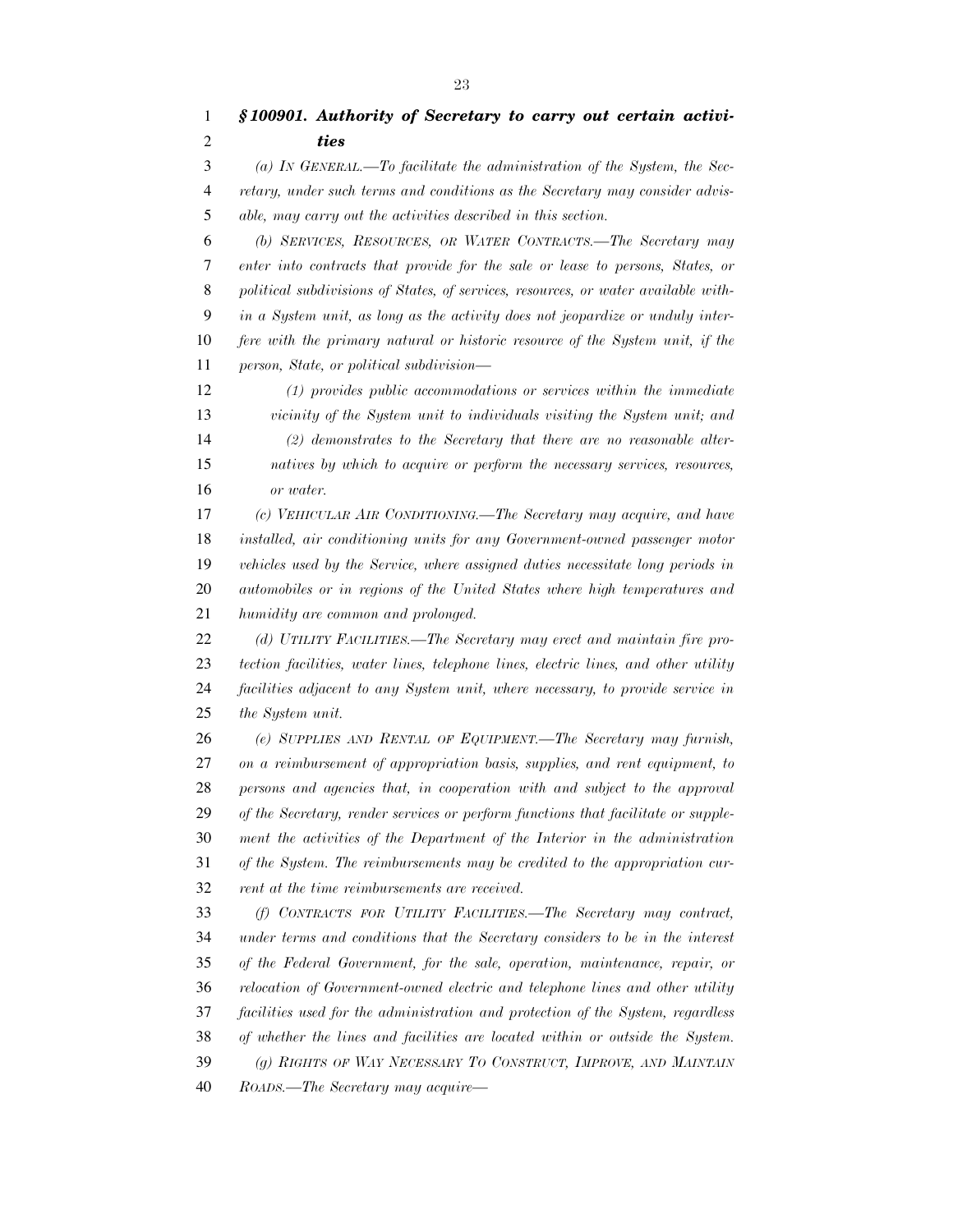| 1  | $(1)$ rights of way necessary to construct, improve, and maintain roads   |
|----|---------------------------------------------------------------------------|
| 2  | within the authorized boundaries of any System unit; and                  |
| 3  | $(2)$ land and interests in land adjacent to the rights of way, when—     |
| 4  | $(A)$ considered necessary by the Secretary-                              |
| 5  | $(i)$ to provide adequate protection of natural features; or              |
| 6  | (ii) to avoid traffic and other hazards resulting from private            |
| 7  | road access connections; or                                               |
| 8  | $(B)$ the acquisition of adjacent residual tracts, which otherwise        |
| 9  | would remain after acquiring the rights of way, would be in the           |
| 10 | <i>public interest.</i>                                                   |
| 11 | (h) OPERATION AND MAINTENANCE OF MOTOR AND OTHER EQUIPMENT.-              |
| 12 | (1) IN GENERAL.—The Secretary may operate, repair, maintain, and          |
| 13 | replace motor and other equipment on a reimbursable basis when the        |
| 14 | equipment is used on Federal projects of the System, chargeable to other  |
| 15 | appropriations, or on work of other Federal agencies, when requested by   |
| 16 | the agencies.                                                             |
| 17 | (2) REIMBURSEMENT.—Reimbursement shall be—                                |
| 18 | $(A)$ made from appropriations applicable to the work on which            |
| 19 | the equipment is used at rental rates established by the Secretary,       |
| 20 | based on actual or estimated cost of operation, repair, maintenance,      |
| 21 | depreciation, and equipment management control; and                       |
| 22 | $(B)$ credited to appropriations currently available at the time ad-      |
| 23 | justment is effected.                                                     |
| 24 | (3) RENTAL OF EQUIPMENT FOR FIRE CONTROL PURPOSES.—The Sec-               |
| 25 | retary may rent equipment for fire control purposes to State, county,     |
| 26 | private, or other non-Federal agencies that cooperate with the Secretary  |
| 27 | in the administration of the System and other areas in fire control. The  |
| 28 | rental shall be under the terms of written cooperative agreements. The    |
| 29 | amount collected for the rentals shall be credited to appropriations cur- |
| 30 | rently available at the time payment is received.                         |
| 31 | §100902. Rights of way for public utilities and power and                 |
| 32 | communication facilities                                                  |
| 33 | (a) PUBLIC UTILITIES.—                                                    |
| 34 | $(1)$ IN GENERAL.—Under regulations the Secretary prescribes, the Sec-    |
| 35 | retary may grant a right of way through a System unit to a citizen,       |
| 36 | association, or corporation of the United States that intends to use the  |
| 37 | right of way for—                                                         |
| 38 | (A) electrical plants, poles, and lines for the generation and dis-       |
| 39 | tribution of electrical power;                                            |
| 40 | (B) telephone and telegraph purposes; and                                 |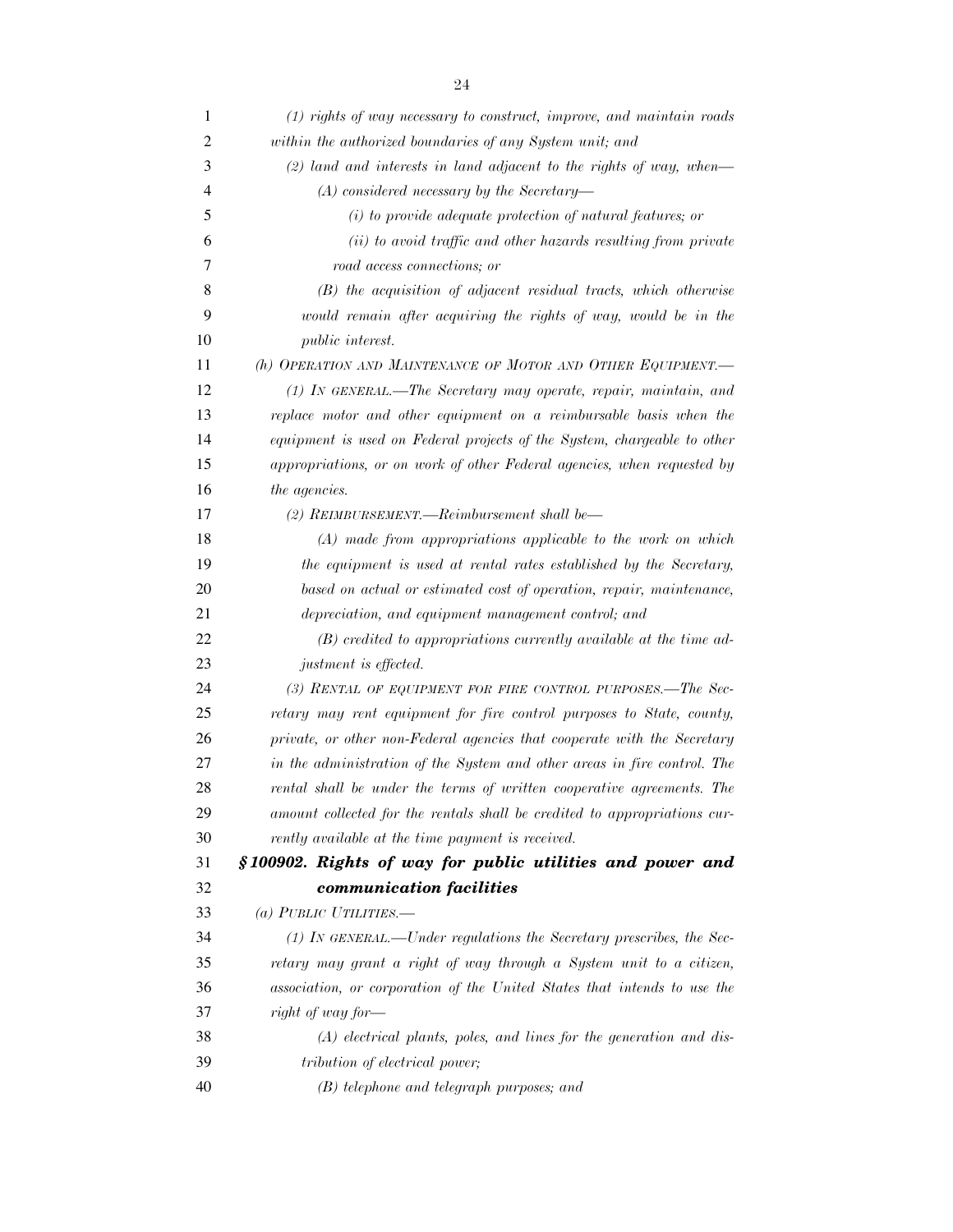| 1              | $(C)$ canals, ditches, pipes and pipe lines, flumes, tunnels, or other     |
|----------------|----------------------------------------------------------------------------|
| $\overline{c}$ | <i>water conduits and water plants, dams, and reservoirs used to pro-</i>  |
| 3              | mote irrigation or mining or quarrying, or the manufacturing or            |
| 4              | cutting of timber or lumber, or the supplying of water for domestic,       |
| 5              | public, or any other beneficial uses.                                      |
| 6              | (2) EXTENT OF RIGHT OF WAY, $-A$ right of way under this subsection        |
| 7              | shall be for $-$                                                           |
| 8              | (A) the ground occupied by the canals, ditches, flumes, tunnels,           |
| 9              | reservoirs, or other water conduits or water plants, or electrical or      |
| 10             | other works permitted under paragraph (1); and                             |
| 11             | $(B)$ not more than 50 feet—                                               |
| 12             | $(i)$ on each side of the marginal limits of the ground; or                |
| 13             | (ii) on each side of the center line of the pipes and pipe                 |
| 14             | lines, electrical, telegraph, and telephone lines and poles.               |
| 15             | $(3)$ APPROVAL.—A right of way under this subsection shall be allowed      |
| 16             | within or through a System unit only on the approval of the Secretary      |
| 17             | and on a finding that the right of way is not incompatible with the pub-   |
| 18             | lic interest.                                                              |
| 19             | (4) REVOCATION.—The Secretary may revoke a right of way under              |
| 20             | this subsection.                                                           |
| 21             | (5) RIGHT, EASEMENT, OR INTEREST NOT CONFERRED. A right of                 |
| 22             | way under this subsection does not confer any right, easement, or interest |
| 23             | in, to, or over a System unit.                                             |
| 24             | (b) POWER AND COMMUNICATION FACILITIES.-                                   |
| 25             | (1) IN GENERAL.—Under regulations the Secretary prescribes, the Sec-       |
| 26             | retary may grant a right of way over, across, and on through a System      |
| 27             | unit to a citizen, association, or corporation of the United States that   |
| 28             | intends to use the right of way for—                                       |
| 29             | (A) electrical poles and lines for the transmission and distribu-          |
| 30             | tion of electrical power;                                                  |
| 31             | (B) poles and lines for communication purposes; and                        |
| 32             | $(C)$ radio, television, and other forms of communication transmit-        |
| 33             | ting, relay, and receiving structures and facilities.                      |
| 34             | (2) EXTENT OF RIGHT OF WAY, $-A$ right of way under this sub-              |
| 35             | section—                                                                   |
| 36             | $(A)$ shall be for not more than 50 years from the date the right          |
| 37             | of way is granted; and                                                     |
| 38             | $(B)$ for—                                                                 |
| 39             | $(i)$ lines and poles shall be for 200 feet on each side of the            |
| 40             | center line of the lines and poles; and                                    |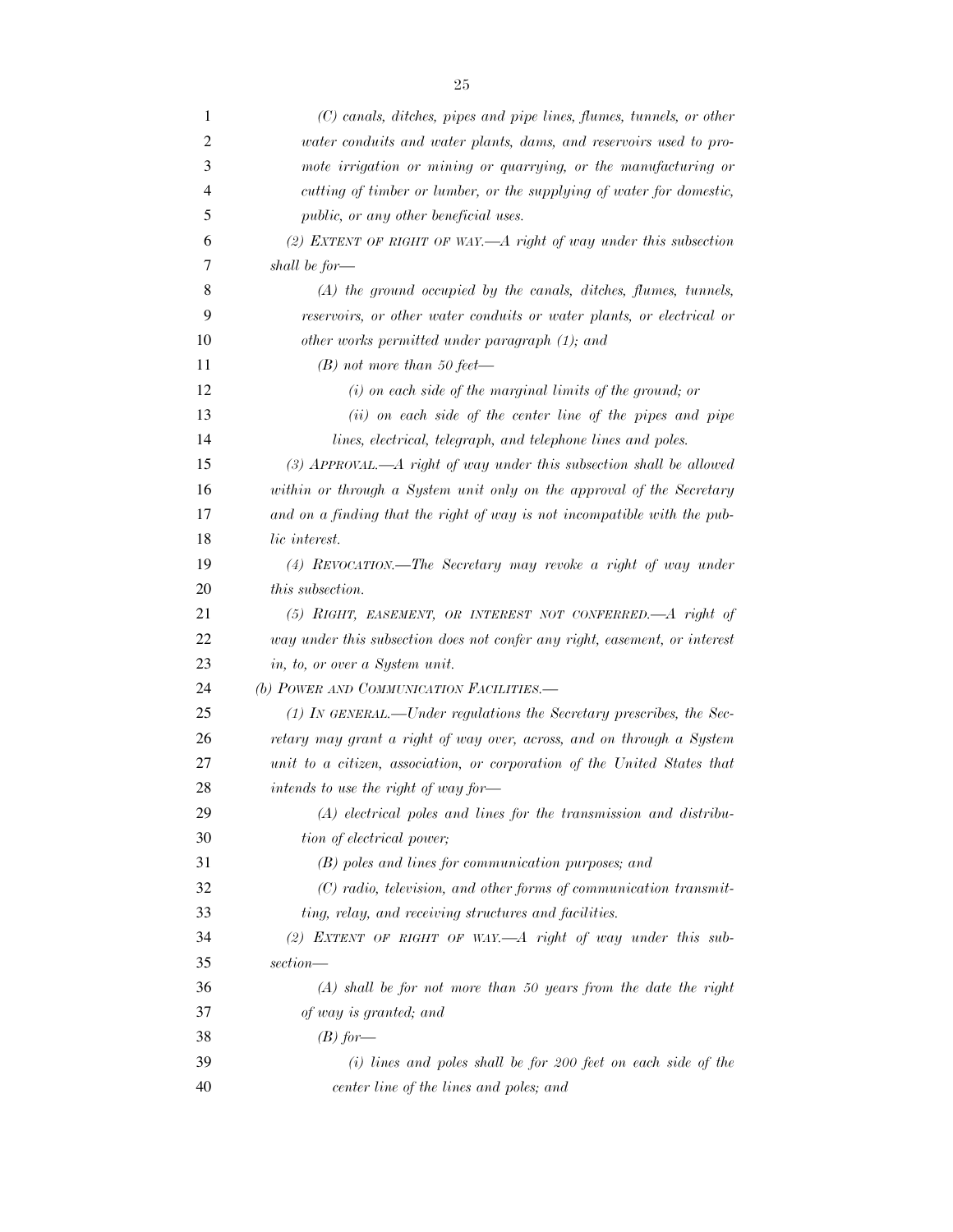| 1              | (ii) radio, television, and other forms of communication                        |
|----------------|---------------------------------------------------------------------------------|
| $\overline{2}$ | transmitting, relay, and receiving structures and facilities                    |
| 3              | shall be for not more than 400 feet by 400 feet.                                |
| 4              | $(3)$ APPROVAL.—A right of way under this subsection shall be allowed           |
| 5              | within or through a System unit only on the approval of the Secretary           |
| 6              | and on a finding that the right of way is not incompatible with the pub-        |
| 7              | <i>lic interest.</i>                                                            |
| 8              | (4) FORFEITURE AND ANNULMENT.—The Secretary may forfeit and                     |
| 9              | annul any part of a right of way under this subsection for-                     |
| 10             | $(A)$ nonuse for a period of 2 years; or                                        |
| 11             | $(B)$ abandonment.                                                              |
| 12             | Solid waste disposal operations<br>\$100903.                                    |
| 13             | (a) IN GENERAL—To protect the air, land, water, and natural and cultural        |
| 14             | values of the System and the property of the United States in the System,       |
| 15             | no solid waste disposal site (including any site for the disposal of domestic   |
| 16             | or industrial solid waste) may be operated within the boundary of any Sys-      |
| 17             | tem unit, other than—                                                           |
| 18             | $(1)$ a site that was operating as of September 1, 1984; or                     |
| 19             | $(2)$ a site used only for disposal of waste generated within that System       |
| 20             | unit so long as the site will not degrade any of the natural or cultural        |
| 21             | resources of the System unit.                                                   |
| 22             | (b) REGULATIONS.—The Secretary shall prescribe regulations to carry out         |
| 23             | this section, including reasonable regulations to mitigate the adverse effects  |
| 24             | of solid waste disposal sites in operation as of September 1, 1984, on property |
| 25             | of the United States.                                                           |
| 26             | §100904. Admission and special recreation use fees                              |
| 27             | (a) SYSTEM UNITS AT WHICH ENTRANCE FEES OR ADMISSIONS FEES CAN-                 |
| 28             | NOT BE COLLECTED.-                                                              |
| 29             | $(1)$ WITHHOLDING OF AMOUNTS.—Notwithstanding section 107 of the                |
| 30             | Department of the Interior and Related Agencies Appropriations Act,             |
| 31             | 1998 (Public Law 105–83, 111 Stat. 1561), the Secretary shall withhold          |
| 32             | from the special account under section $807(a)$ of the Federal Lands            |
| 33             | Recreation Enhancement Act (16 U.S.C. $6806(a)$ ) 100 percent of the fees       |
| 34             | and charges collected in connection with any System unit at which en-           |
| 35             | trance fees or admission fees cannot be collected by reason of deed restric-    |
| 36             | tions.                                                                          |
| 37             | (2) USE OF AMOUNTS.—Amounts withheld under paragraph $(1)$ shall                |
| 38             | be retained by the Secretary and shall be available, without further ap-        |
| 39             | propriation, for expenditure by the Secretary for the System unit with          |
| 40             | respect to which the amounts were collected for the purposes of enhancing       |
| 41             | the quality of the visitor experience, protection of resources, repair and      |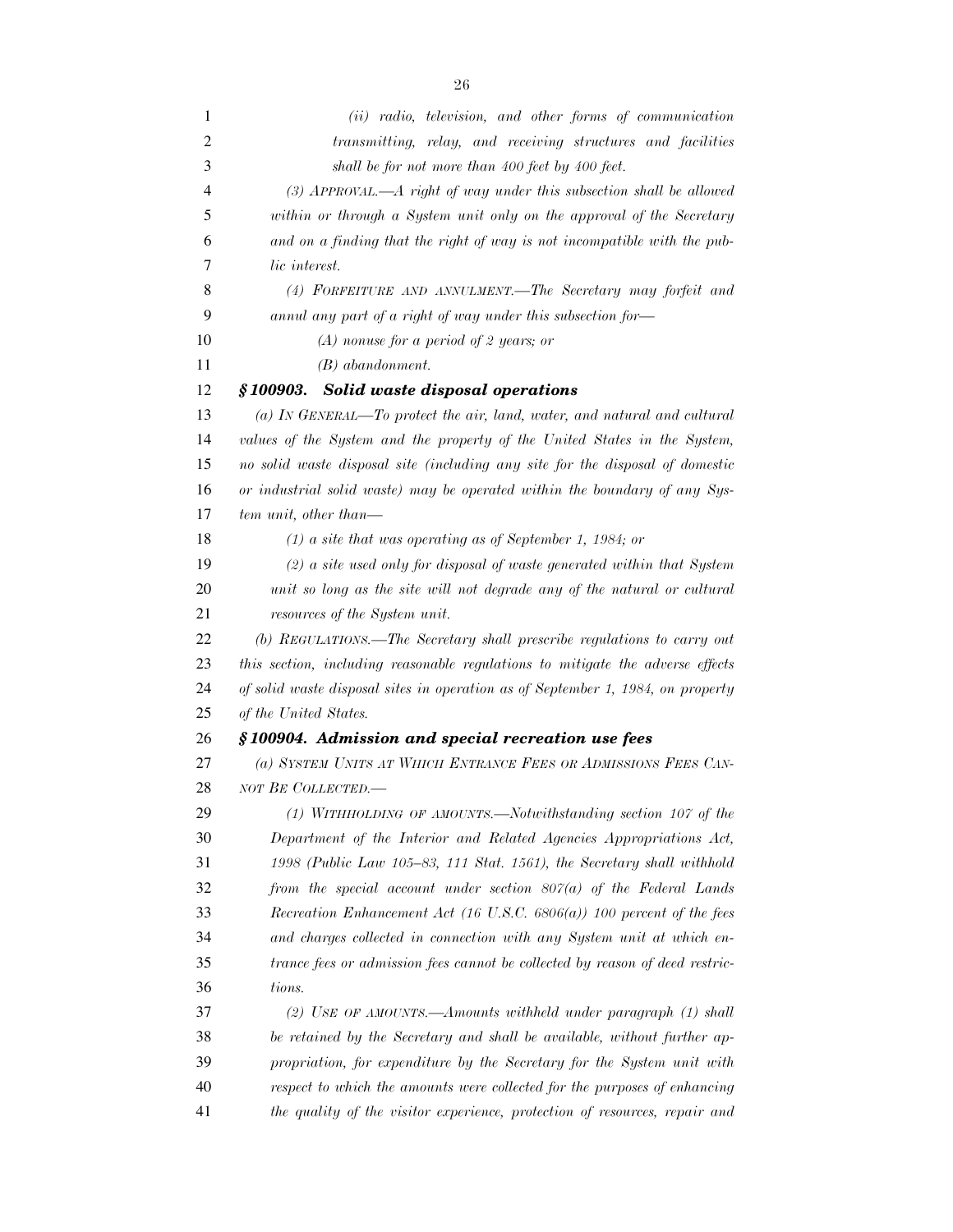| 1  | maintenance, interpretation, signage, habitat or facility enhancement,     |
|----|----------------------------------------------------------------------------|
| 2  | resource preservation, annual operation (including fee collection), main-  |
| 3  | tenance, and law enforcement.                                              |
| 4  | (b) ALLOCATION OF FUNDS TO SYSTEM UNITS.-                                  |
| 5  | $(1)$ ALLOCATION OF FUNDS ON BASIS OF NEED. Ten percent of the             |
| 6  | funds made available to the Director under subsection $(a)$ in each fiscal |
| 7  | year shall be allocated among System units on the basis of need in a       |
| 8  | manner to be determined by the Director.                                   |
| 9  | (2) ALLOCATION OF FUNDS BASED ON EXPENSES AND BASED ON FEES                |
| 10 | COLLECTED.                                                                 |
| 11 | $(A)$ IN GENERAL.—Forty percent of the funds made available to             |
| 12 | the Director under subsection $(a)$ in each fiscal year shall be allo-     |
| 13 | cated among System units in accordance with subparagraph (B) of            |
| 14 | this subsection and 50 percent shall be allocated in accordance with       |
| 15 | subparagnph(C).                                                            |
| 16 | (B) ALLOCATION BASED ON EXPENSES. The amount allocated to                  |
| 17 | each System unit under this paragraph for each fiscal year based           |
| 18 | on expenses shall be a fraction of the total allocation to all System      |
| 19 | units under this paragraph. The fraction for each System unit shall        |
| 20 | be determined by dividing the operating expenses at that System            |
| 21 | unit during the prior fiscal year by the total operating expenses at       |
| 22 | all System units during the prior fiscal year.                             |
| 23 | (C) ALLOCATION BASED ON FEES COLLECTED. The amount allo-                   |
| 24 | cated to each System unit under this paragraph for each fiscal year        |
| 25 | based on fees collected shall be a fraction of the total allocation to     |
| 26 | all System units under this paragraph. The fraction for each Sys-          |
| 27 | tem unit shall be determined by dividing the user fees and admis-          |
| 28 | sion fees collected under this section at that System unit during the      |
| 29 | prior fiscal year by the total of user fees and admission fees collected   |
| 30 | under this section at all System units during the prior fiscal year.       |
| 31 | (3) AVAILABILITY OF AMOUNTS.—Amounts allocated under this sub-             |
| 32 | section to any System unit for any fiscal year and not expended in that    |
| 33 | fiscal year shall remain available for expenditure at that System unit     |
| 34 | until expended.                                                            |
| 35 | (c) SELLING OF PERMITS.-                                                   |
| 36 | $(1)$ AUTHORITY TO SELL PERMITS.—When authorized by the Sec-               |
| 37 | retary, volunteers at System units may sell permits and collect fees au-   |
| 38 | thorized or established pursuant to this section. The Secretary shall en-  |
| 39 | sure that the volunteers have adequate training regarding—                 |
| 40 | $(A)$ the sale of permits and the collection of fees;                      |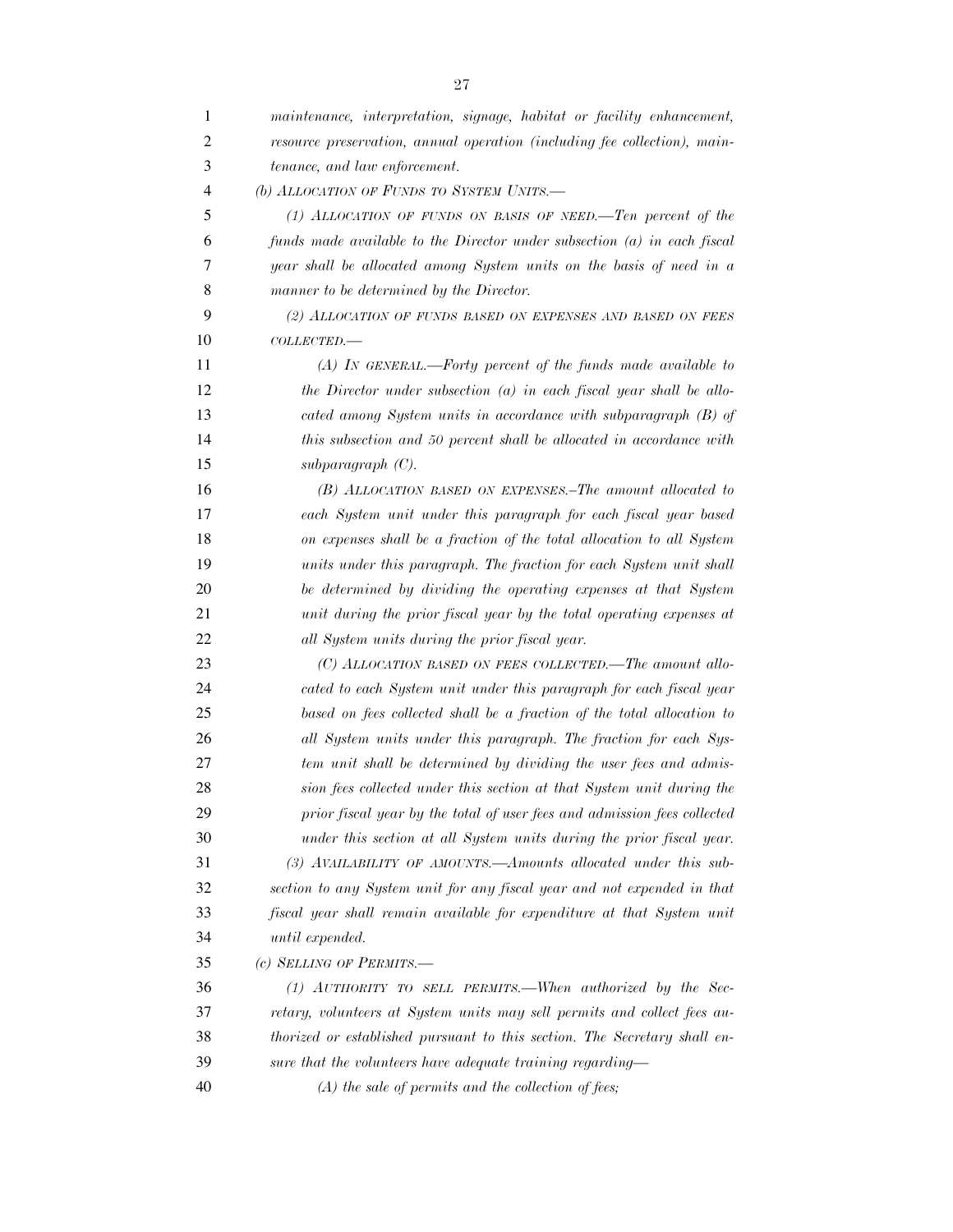| 1  | $(B)$ the purposes and resources of the System units in which they            |
|----|-------------------------------------------------------------------------------|
| 2  | are assigned; and                                                             |
| 3  | $(C)$ the provision of assistance and information to visitors to the          |
| 4  | System unit.                                                                  |
| 5  | (2) SURETY BOND REQUIRED.—The Secretary shall require a surety                |
| 6  | bond for any such volunteer performing services under this subsection.        |
| 7  | Funds available to the Service may be used to cover the cost of the surety    |
| 8  | bond. The Secretary may enter into arrangements with qualified public         |
| 9  | or private entities pursuant to which the entities may sell (without cost     |
| 10 | to the United States) annual admission permits (including Golden Eagle        |
| 11 | Passports) at any appropriate location. The arrangements shall require        |
| 12 | each such entity to reimburse the United States for the full amount to        |
| 13 | be received from the sale of the permits at or before the Secretary delivers  |
| 14 | the permits to the entity for sale.                                           |
| 15 | (d) CHARGE FOR TRANSPORTATION PROVIDED BY SERVICE FOR VIEWING                 |
| 16 | SYSTEM UNITS.-                                                                |
| 17 | (1) CHARGE WHEN TRANSPORTATION PROVIDED. Where the Service                    |
| 18 | provides transportation to view all or a portion of any System unit, the      |
| 19 | Director may impose a charge for the service in lieu of an admission          |
| 20 | fee under this section.                                                       |
| 21 | (2) RETENTION OF CHARGE AND USE OF RETAINED AMOUNT.-Not-                      |
| 22 | withstanding any other provision of law, half of the charges imposed          |
| 23 | under paragraph (1) shall be retained by the System unit at which the         |
| 24 | service was provided. The remainder shall be deposited in the same man-       |
| 25 | ner as receipts from fees collected pursuant to this section. Fifty percent   |
| 26 | of the amount retained shall be expended only for maintenance of trans-       |
| 27 | portation systems at the System unit where the charge was imposed. The        |
| 28 | remaining 50 percent of the retained amount shall be expended only for        |
| 29 | activities related to resource protection at those System units.              |
| 30 | $(e)$ ADMISSION FEES.-Where the primary public access to a System unit        |
| 31 | is provided by a concessioner, the Secretary may charge an admission fee at   |
| 32 | the System unit only to the extent that the total of the fee charged by the   |
| 33 | concessioner for access to the System unit and the admission fee does not ex- |
| 34 | ceed the maximum amount of the admission fee thate could otherwise be im-     |
| 35 | posed.                                                                        |
| 36 | (f) COMMERCIAL TOUR USE FEES.-                                                |
| 37 | $(1)$ ESTABLISHMENT.—In the case of each System unit for which an             |
| 38 | admission fee is charged under this section, the Secretary shall establish    |
| 39 | a commercial tour use fee to be imposed on each vehicle entering the Sys-     |
| 40 | tem unit for the purpose of providing commercial tour services within         |
| 41 | the System unit.                                                              |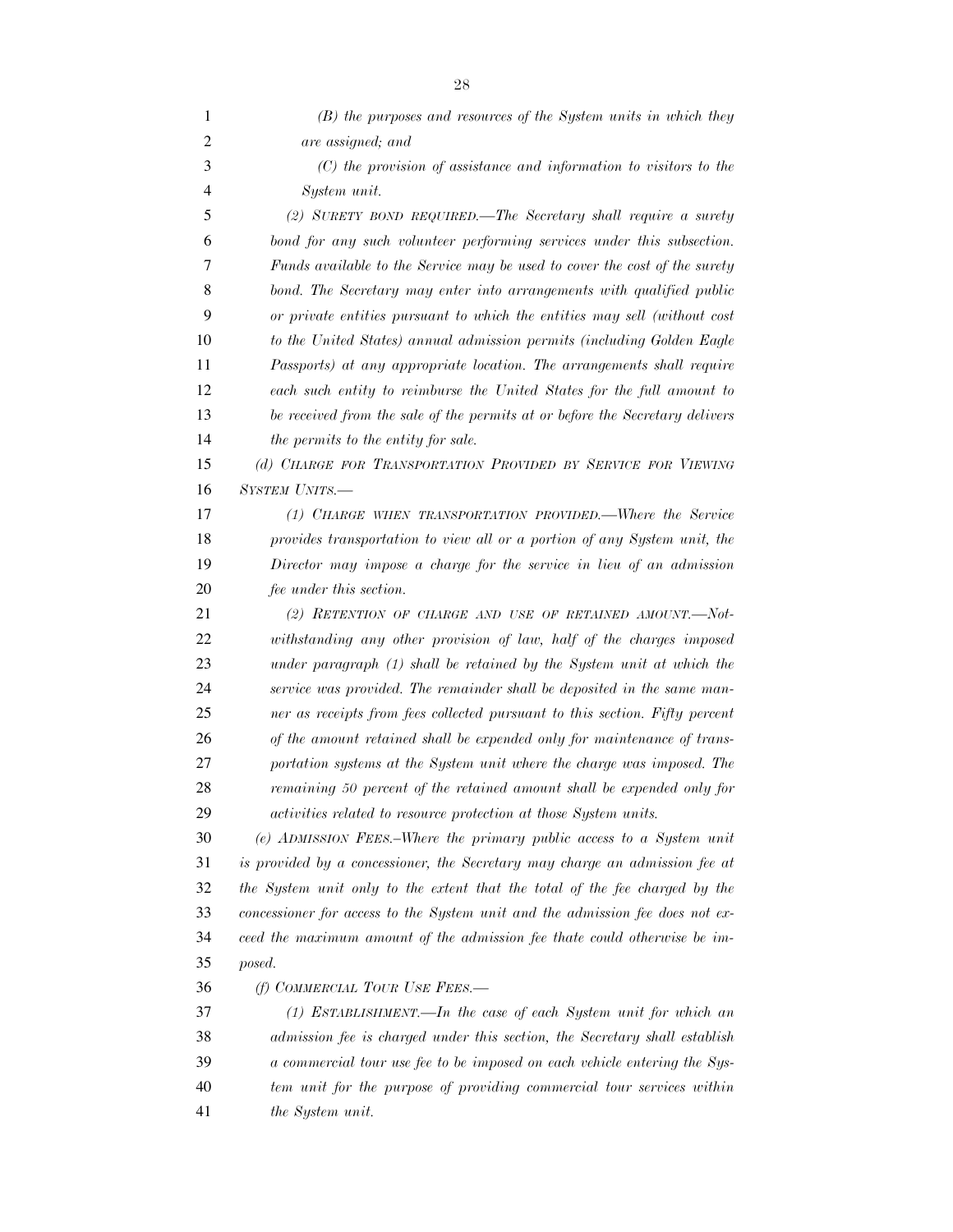| 1  | $(2)$ AMOUNT.—The Secretary shall establish the amount of fee per               |
|----|---------------------------------------------------------------------------------|
| 2  | entry as follows:                                                               |
| 3  | $(A)$ Twenty-five dollars per vehicle with a passenger capacity of              |
| 4  | 25 individuals or less.                                                         |
| 5  | $(B)$ Fifty dollars per vehicle with a passenger capacity of more               |
| 6  | than 25 individuals.                                                            |
| 7  | (3) ADJUSTMENTS.—The Secretary may periodically make reasonable                 |
| 8  | adjustments to the commercial tour use fee imposed under this sub-              |
| 9  | section.                                                                        |
| 10 | (4) NONAPPLICABILITY.—The commercial tour use fee imposed under                 |
| 11 | this subsection shall not apply to the following:                               |
| 12 | (A) Any vehicle transporting organized school groups or outings                 |
| 13 | conducted for educational purposes by schools or other bona fide                |
| 14 | educational institutions.                                                       |
| 15 | $(B)$ Any vehicle entering a System unit pursuant to a contract                 |
| 16 | issued under subchapter $II$ of chapter 1019 of this title.                     |
| 17 | $(5)$ APPLICABILITY.—This subsection shall apply to aircraft entering           |
| 18 | the airspace of $-$                                                             |
| 19 | (A) Haleakalā Crater, Crater Cabins, the Scientific Research Re-                |
| 20 | serve, Halemauu Trail, Kaupo Gap Trail, or any designated tourist               |
| 21 | viewpoint in Haleakalā National Park or of Grand Canyon Na-                     |
| 22 | tional Park; or                                                                 |
| 23 | (B) any other System unit for the specific purpose of providing                 |
| 24 | commercial tour services if the Secretary determines that the level             |
| 25 | of the services is equal to or greater than the level at the System             |
| 26 | units specified in subparagraph $(A)$ .                                         |
| 27 | §100905. Commercial filming                                                     |
| 28 | (a) COMMERCIAL FILMING FEE.-                                                    |
| 29 | $(1)$ IN GENERAL.—The Secretary shall require a permit and shall es-            |
| 30 | tablish a reasonable fee for commercial filming activities or similar           |
| 31 | projects in a System unit. The fee shall provide a fair return to the           |
| 32 | United States and shall be based on the following criteria:                     |
| 33 | $(A)$ The number of days the filming activity or similar project                |
| 34 | takes place in the System unit.                                                 |
| 35 | $(B)$ The size of the film crew present in the System unit.                     |
| 36 | $(C)$ The amount and type of equipment present in the System                    |
| 37 | unit.                                                                           |
| 38 | $(2)$ OTHER FACTORS.—The Secretary may include other factors in de-             |
| 39 | termining an appropriate fee as the Secretary considers necessary.              |
| 40 | (b) RECOVERY OF COSTS.—The Secretary shall collect any costs incurred           |
| 41 | as a result of filming activities or similar projects, including administrative |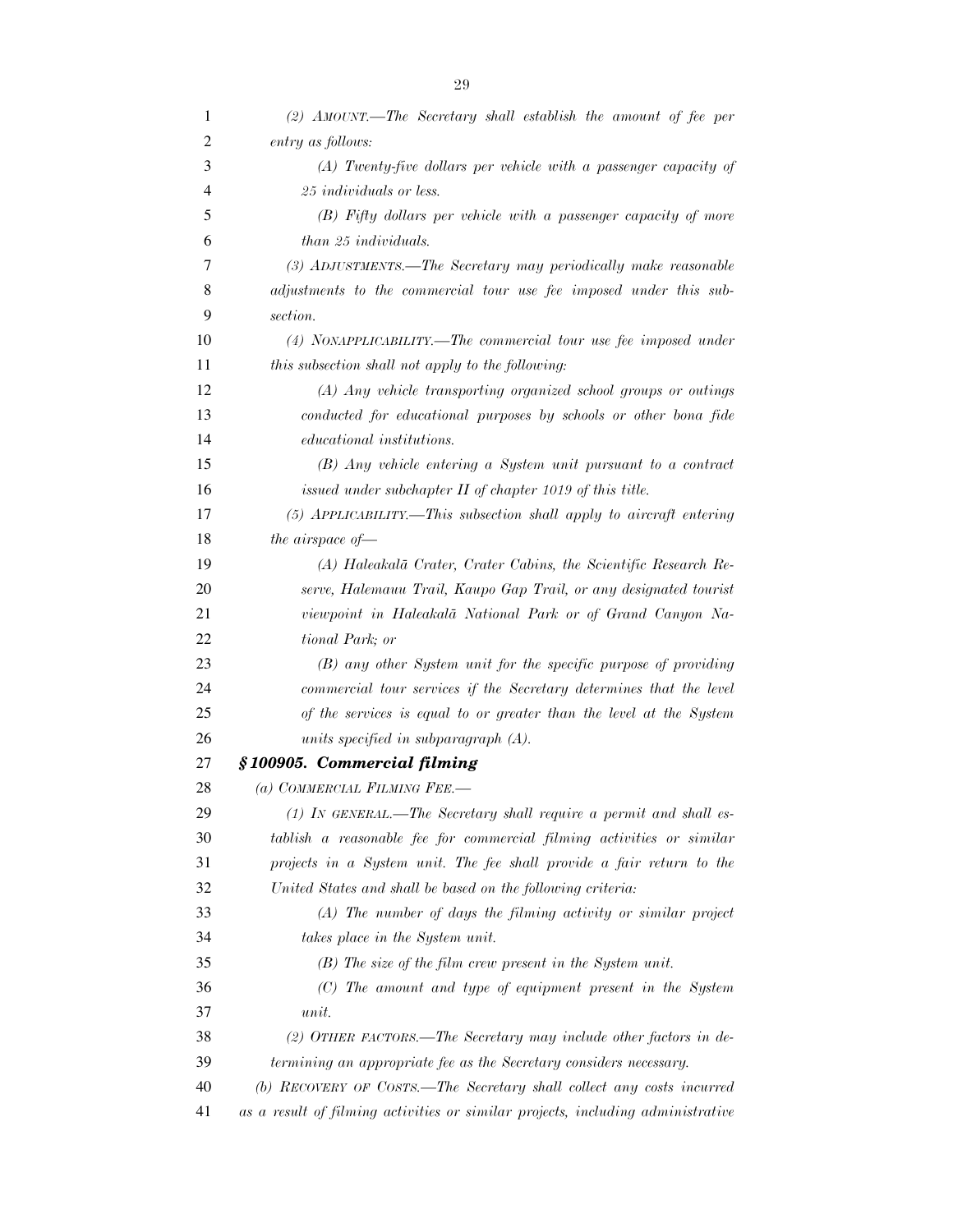| 1  | and personnel costs. All costs recovered shall be in addition to the fee assessed |
|----|-----------------------------------------------------------------------------------|
| 2  | in subsection $(a)$ .                                                             |
| 3  | (c) STILL PHOTOGRAPHY.-                                                           |
| 4  | (1) IN GENERAL.—Except as provided in paragraph $(2)$ , the Secretary             |
| 5  | shall not require a permit or assess a fee for still photography in a Sys-        |
| 6  | tem unit if the photography takes place where members of the public are           |
| 7  | generally allowed. The Secretary may require a permit, assess a fee, or           |
| 8  | both, if the photography takes place at other locations where members of          |
| 9  | the public are generally not allowed, or where additional administrative          |
| 10 | costs are likely.                                                                 |
| 11 | $(2)$ EXCEPTION.—The Secretary shall require and shall establish a                |
| 12 | reasonable fee for still photography that uses models or props that are           |
| 13 | not a part of the site's natural or cultural resources or administrative          |
| 14 | <i>facilities.</i>                                                                |
| 15 | (d) PROTECTION OF RESOURCES.—The Secretary shall not permit any                   |
| 16 | filming, still photography or other related activity if the Secretary determines  |
| 17 | $that$ —                                                                          |
| 18 | $(1)$ there is a likelihood of resource damage;                                   |
| 19 | $(2)$ there would be an unreasonable disruption of the public's use and           |
| 20 | enjoyment of the site; or                                                         |
| 21 | $(3)$ the activity poses health or safety risks to the public.                    |
| 22 | (e) USE OF PROCEEDS.—                                                             |
| 23 | $(1)$ FEES.—All fees collected under this section shall be available for          |
| 24 | expenditure by the Secretary, without further appropriation and shall             |
| 25 | remain available until expended.                                                  |
| 26 | $(2)$ COSTS.—All costs recovered under this section shall be available            |
| 27 | for expenditure by the Secretary, without further appropriation, at the           |
| 28 | site where the costs are collected and shall remain available until ex-           |
| 29 | pended.                                                                           |
| 30 | (f) PROCESSING OF PERMIT APPLICATIONS.—The Secretary shall establish              |
| 31 | a process to ensure that the Secretary responds in a timely manner to permit      |
| 32 | applicants for commercial filming, still photography, or other activity.          |
| 33 | §100906. Advisory committees                                                      |
| 34 | $(a)$ ESTABLISHMENT.—To facilitate the administration of the System, the          |
| 35 | Secretary, under such terms and conditions as the Secretary may consider ad-      |
| 36 | visable, may appoint and establish advisory committees in regard to the func-     |
| 37 | tions of the Service as the Secretary considers advisable.                        |
| 38 | (b) CHARTER EXCEPTION ON RENEWAL.—Section $14(b)$ of the Federal Ad-              |
| 39 | visory Committee Act (5 U.S.C. App.) is waived with respect to any advisory       |
| 40 | commission or advisory committee established by law in connection with any        |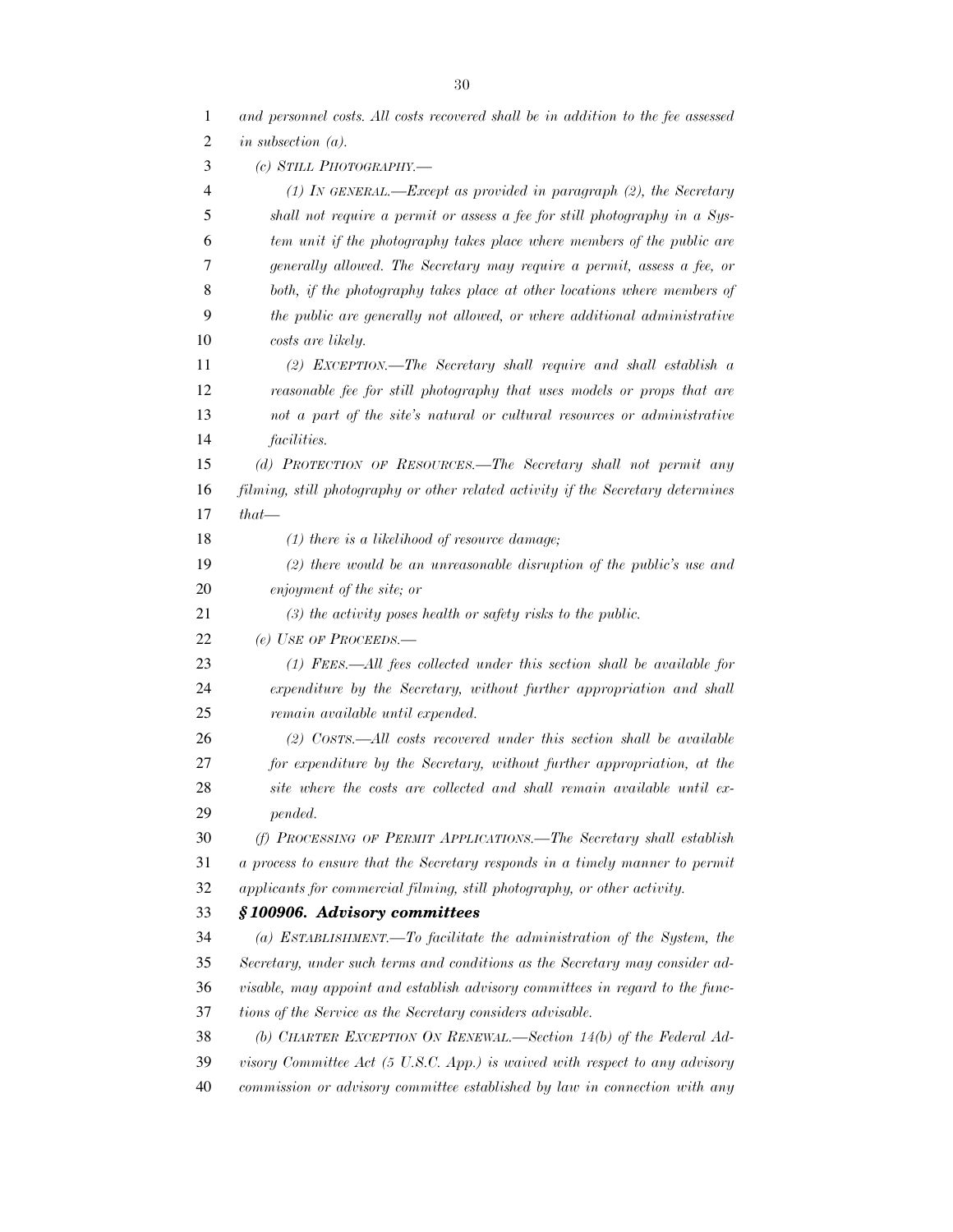*System unit during the period for which the commission or committee is au-*

- *thorized by law.*
- *(c) SERVICE OF MEMBERS.—Any member of any advisory commission or*
- *advisory committee established in connection with any System unit may serve*
- *after the expiration of the member's term until a successor is appointed.*
- *(d) COMPENSATION AND TRAVEL EXPENSES.—Members of an advisory*
- *committee established under subsection (a) shall receive no compensation for*
- *their services as such but shall be allowed necessary travel expenses as author-*
- *ized by section 5703 of title 5.*

## *Chapter 1011—Donations*

*Subchapter I—Authority of Secretary*

|    | Sec.               |                                                                                                                                       |
|----|--------------------|---------------------------------------------------------------------------------------------------------------------------------------|
|    | 101101.            | Authority to accept land, rights-of-way, buildings, other property, and money.                                                        |
|    | 101102.            | Authority to accept and use funds to consolidate Federal land ownership.                                                              |
|    |                    | Subchapter II—National Park Foundation                                                                                                |
|    | 101111.            | Purpose and establishment of Foundation.                                                                                              |
|    | 101112.<br>101113. | Board.<br>Gifts, devises, or bequests.                                                                                                |
|    | 101114.            | Dispostion of property or income.                                                                                                     |
|    | 101115.            | Corporate succession and powers and duties acting as trustee; personal liability for<br>malfeasance.                                  |
|    | 101116.            | Corporate powers.                                                                                                                     |
|    | 101117.            | Authority of Board.                                                                                                                   |
|    | 101118.            | Tax exemptions; contributions toward costs of local government; contributions, gifts, or<br>transfers to or for use of United States. |
|    | 101119.            | Liability of United States.                                                                                                           |
|    | 101120.            | Promotion of local fundraising support.                                                                                               |
| 11 |                    | <b>Subchapter I—Authority of Secretary</b>                                                                                            |
| 12 |                    | §101101. Authority to accept land, rights-of-way, buildings,                                                                          |
| 13 |                    | other property, and money                                                                                                             |
| 14 |                    | The Secretary in the administration of the Service may accept—                                                                        |
| 15 |                    | (1) patented land, rights-of-way over patented land or other land,                                                                    |
| 16 |                    | buildings, or other property within a System unit; and                                                                                |
| 17 |                    | $(2)$ money that may be donated for the purposes of the System.                                                                       |
| 18 |                    | §101102. Authority to accept and use funds to consolidate                                                                             |
| 19 |                    | <b>Federal land ownership</b>                                                                                                         |
| 20 |                    | (a) IN GENERAL.—The Secretary may—                                                                                                    |
| 21 |                    | $(1)$ accept and use funds that may be donated in order to consolidate                                                                |
| 22 |                    | Federal land ownership within the existing boundaries of any System                                                                   |
| 23 |                    | unit; and                                                                                                                             |
| 24 |                    | $(2)$ encourage the donation of funds for that purpose, subject to the                                                                |
| 25 |                    | condition that donated funds are to be expended for purposes of this sec-                                                             |
| 26 |                    | tion only if Federal funds in an amount equal to the amount of the do-                                                                |
| 27 |                    | nated funds are appropriated for the purposes of this section.                                                                        |
| 28 |                    | (b) AUTHORIZATION OF APPROPRIATIONS.—There are authorized to be ap-                                                                   |
| 29 |                    | propriated for each fiscal year not more than \$500,000 to match funds that                                                           |
| 30 |                    | are donated for those purposes.                                                                                                       |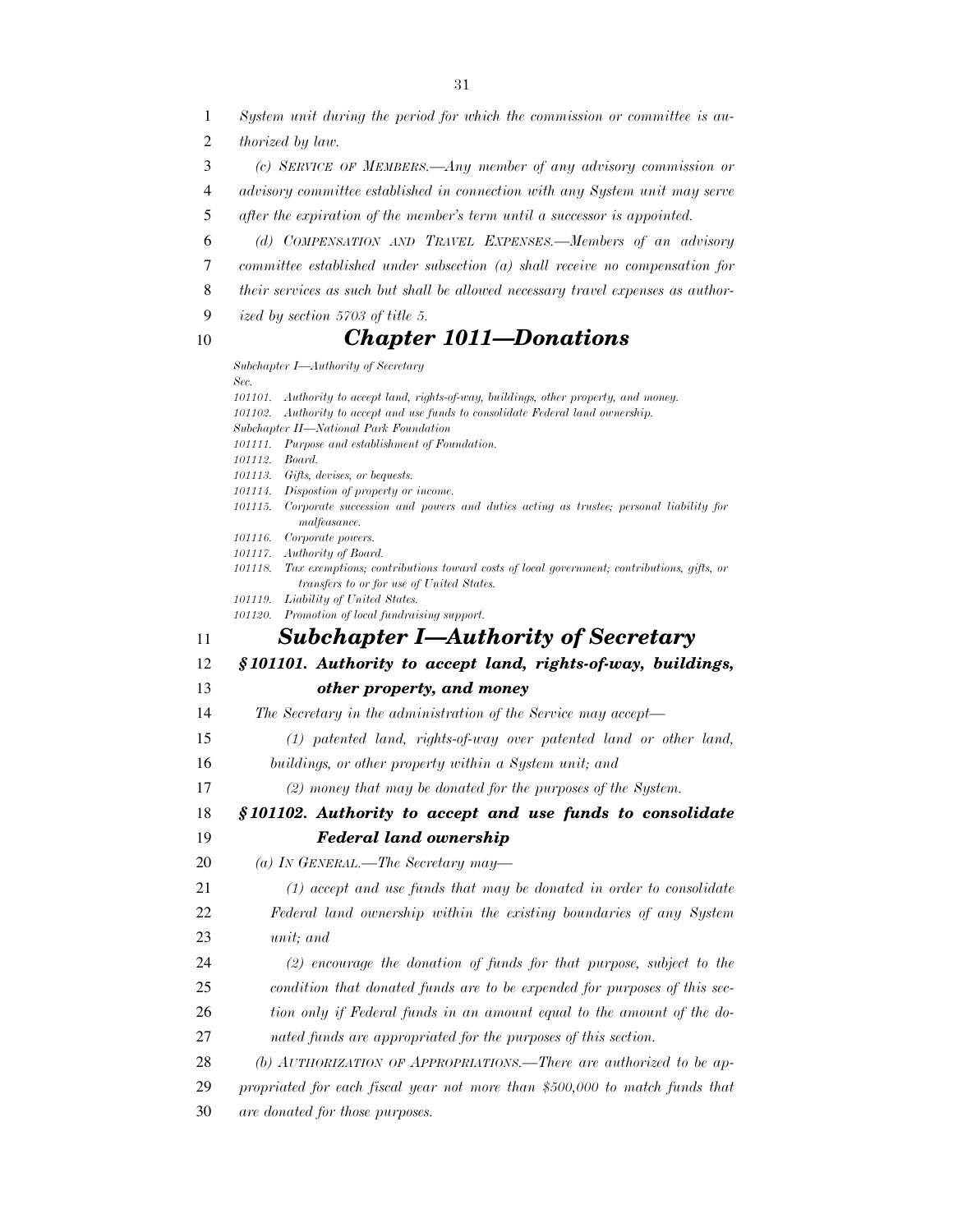*Subchapter II—National Park Foundation § 101111. Purpose and establishment of Foundation To encourage private gifts of real and personal property, or any income from, or other interest in, the property, for the benefit of, or in connection with, the Service, its activities, or its services, and thereby to further the con- servation of natural, scenic, historic, scientific, educational, inspirational, or recreational resources for future generations of Americans, there is established a charitable and nonprofit corporation to be known as the National Park Foundation to accept and administer those gifts. § 101112. Board (a) MEMBERSHIP.—The National Park Foundation shall consist of a Board having as members the Secretary, the Director, and no fewer than 6 private citizens of the United States appointed by the Secretary. (b) TERM OF OFFICE AND VACANCIES.—The term of the private citizen members of the Board is 6 years. If a successor is chosen to fill a vacancy occurring prior to the expiration of a term, the successor shall be chosen only for the remainder of that term. (c) CHAIRMAN AND SECRETARY.—The Secretary shall be the Chairman of the Board and the Director shall be the Secretary of the Board. (d) BOARD MEMBERSHIP NOT AN OFFICE.—Membership on the Board shall not be an office within the meaning of the statutes of the United States. (e) QUORUM.—A majority of the members of the Board serving at any time shall constitute a quorum for the transaction of business. (f) SEAL.—The National Park Foundation shall have an official seal, which shall be judicially noticed. (g) MEETINGS.—The Board shall meet at the call of the Chairman and there shall be at least one meeting each year. (h) COMPENSATION AND REIMBURSEMENT.—No compensation shall be paid to the members of the Board for their services as members, but they shall be reimbursed for actual and necessary traveling and subsistence expenses in- curred by them in the performance of their duties as members out of National Park Foundation funds available to the Board for those purposes. § 101113. Gifts, devises, or bequests (a) AUTHORITY TO ACCEPT GIFTS, DEVISES, OR BEQUESTS.— (1) IN GENERAL.—The National Park Foundation may accept, receive, solicit, hold, administer, and use any gifts, devises, or bequests, either ab- solutely or in trust of real or personal property, or any income from, or other interest in, the gift, devise, or bequest, for the benefit of, or in connection with, the Service, its activities, or its services.*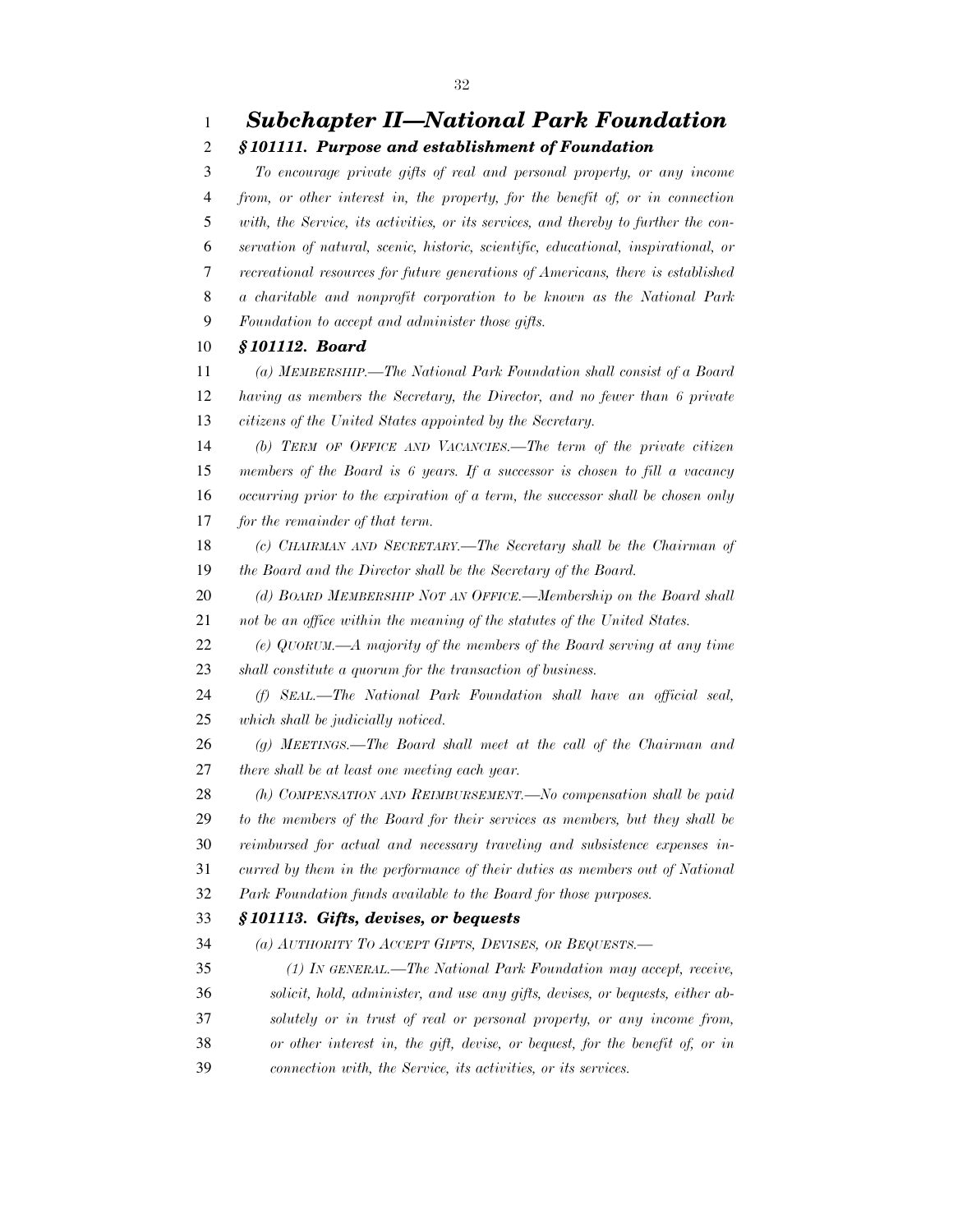*(2) GIFT, DEVISE, OR BEQUEST THAT IS ENCUMBERED, RESTRICTED, OR SUBJECT TO BENEFICIAL INTERESTS.—A gift, devise, or bequest may be accepted by the National Park Foundation even though it is encum- bered, restricted, or subject to beneficial interests of private persons if any current or future interest in the gift, devise, or bequest is for the benefit of the Service, its activities, or its services. (b) WHEN GIFT, DEVISE, OR BEQUEST MAY NOT BE ACCEPTED.—The Na- tional Park Foundation may not accept any gift, devise, or bequest that en- tails any expenditure other than from the resources of the Foundation. (c) INTEREST IN REAL PROPERTY.—For purposes of this section, an inter- est in real property includes easements or other rights for preservation, con- servation, protection, or enhancement by and for the public of natural, scenic, historic, scientific, educational, inspirational, or recreational resources. § 101114. Disposition of property or income (a) AUTHORITY TO DISPOSE OR DEAL WITH PROPERTY OR INCOME.—Ex- cept as otherwise required by the instrument of transfer, the National Park Foundation may sell, lease, invest, reinvest, retain, or otherwise dispose of or deal with any property or income from the property as the Board may deter- mine. (b) RESTRICTION.—The National Park Foundation shall not engage in any business or make any investment that may not lawfully be made by a trust company in the District of Columbia, except that the Foundation may make any investment authorized by the instrument of transfer, and may retain any property accepted by the Foundation. (c) USE OF SERVICES AND FACILITIES OF THE DEPARTMENTS OF THE IN- TERIOR AND JUSTICE.—The National Park Foundation may utilize the serv- ices and facilities of the Department of the Interior and the Department of Justice, and the services and facilities may be made available on request to the extent practicable with or without reimbursement. Amounts reimbursed to either Department shall be returned by the Department to the account from which the funds for which the reimbursement is made were drawn and may, without further appropriation, be expended for any purpose for which the ac- count is authorized. § 101115. Corporate succession and powers and duties acting as trustee; personal liability for malfeasance (a) PERPETUAL SUCCESSION.—The National Park Foundation shall have perpetual succession. (b) POWERS AND DUTIES OF TRUSTEE.—The National Park Foundation shall have all the usual powers and obligations of a corporation acting as a trustee, including the power to sue and to be sued in its own name.*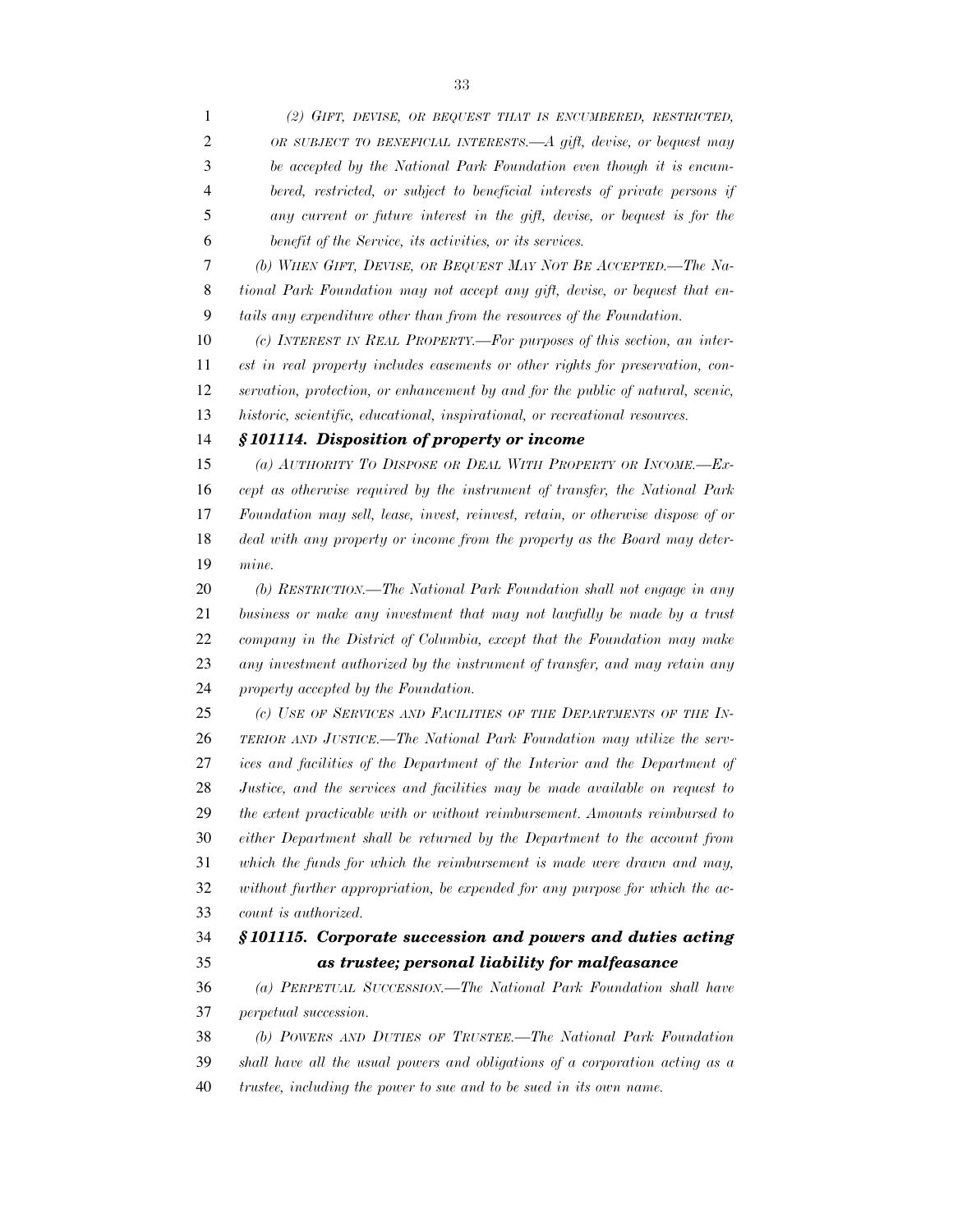| $\mathbf{1}$ | (c) PERSONAL LIABILITY OF BOARD MEMBERS.—The members of the Board              |
|--------------|--------------------------------------------------------------------------------|
| 2            | shall not be personally liable, except for malfeasance.                        |
| 3            | §101116. Corporate powers                                                      |
| 4            | The National Park Foundation shall have the power to enter into contracts,     |
| 5            | to execute instruments, and generally to do any and all lawful acts necessary  |
| 6            | or appropriate to its purposes.                                                |
| 7            | §101117. Authority of Board                                                    |
| 8            | In carrying out this chapter, the Board may—                                   |
| 9            | $(1)$ adopt bylaws and regulations necessary for the administration of         |
| 10           | <i>its functions; and</i>                                                      |
| 11           | $(2)$ contract for any necessary services.                                     |
| 12           | §101118. Tax exemptions; contributions toward costs of local                   |
| 13           | government; contributions, gifts, or transfers to or                           |
| 14           | for use of United States                                                       |
| 15           | (a) TAX EXEMPTION.—The National Park Foundation and any income or              |
| 16           | property received or owned by it, and all transactions relating to that income |
| 17           | or property, shall be exempt from all Federal, State, and local taxation.      |
| 18           | (b) CONTRIBUTIONS IN LIEU OF TAXES.—The National Park Foundation               |
| 19           | $may-$                                                                         |
| 20           | $(1)$ contribute toward the costs of local government in amounts not in        |
| 21           | excess of those which it would be obligated to pay that government if it       |
| 22           | were not exempt from taxation by virtue of subsection $(a)$ or by virtue       |
| 23           | of its being a charitable and nonprofit corporation; and                       |
| 24           | $(2)$ agree to contribute with respect to property transferred to it and       |
| 25           | the income derived from the property if the agreement is a condition of        |
| 26           | the transfer.                                                                  |
| 27           | TRANSFERS DEEMED TO BE TO OR FOR THE USE OF UNITED<br>(c)                      |
| 28           | STATES.—Contributions, gifts, and other transfers made to or for the use of    |
| 29           | the Foundation shall be deemed to be contributions, gifts, or transfers to or  |
| 30           | for the use of the United States.                                              |
| 31           | §101119. Liability of United States                                            |
| 32           | The United States shall not be liable for any debts, defaults, acts, or omis-  |
| 33           | sions of the National Park Foundation.                                         |
| 34           | §101120. Promotion of local fundraising support                                |
| 35           | (a) PROGRAM.—The National Park Foundation shall design and imple-              |
| 36           | ment a comprehensive program to assist and promote philanthropic programs      |
| 37           | of support at the individual System unit level.                                |
| 38           | (b) IMPLEMENTATION.—The program under subsection $(a)$ shall be imple-         |
| 39           | mented to-                                                                     |
| 40           | $(1)$ assist in the creation of local nonprofit support organizations; and     |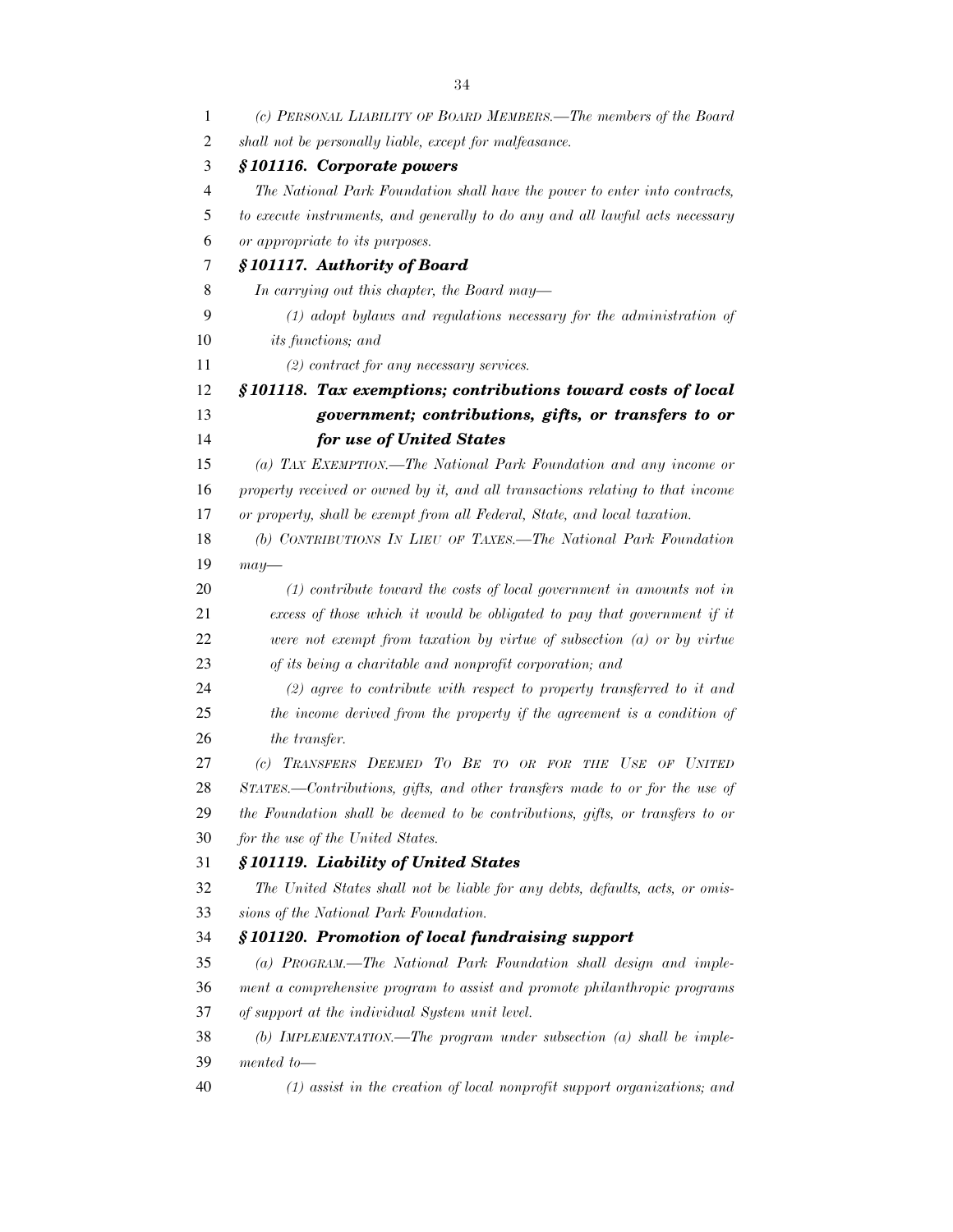| 1  | (2) provide support, national consistency, and management-improving                        |  |  |
|----|--------------------------------------------------------------------------------------------|--|--|
| 2  | suggestions for local nonprofit support organizations.                                     |  |  |
| 3  | (c) PROGRAM.—The program under subsection $(a)$ —                                          |  |  |
| 4  | $(1)$ shall include the greatest number of System units as is practicable;                 |  |  |
| 5  | and                                                                                        |  |  |
| 6  | $(2)$ at a minimum shall include—                                                          |  |  |
| 7  | $(A)$ a standard adaptable organizational design format to estab-                          |  |  |
| 8  | lish and sustain responsible management of a local nonprofit sup-                          |  |  |
| 9  | port organization for support of a System unit;                                            |  |  |
| 10 | (B) standard and legally tenable bylaws and recommended                                    |  |  |
| 11 | money-handling procedures that can easily be adapted as applied                            |  |  |
| 12 | to individual System units; and                                                            |  |  |
| 13 | $(C)$ a standard training curriculum to orient and expand the op-                          |  |  |
| 14 | erating expertise of personnel employed by local nonprofit support                         |  |  |
| 15 | <i>organizations.</i>                                                                      |  |  |
| 16 | (d) ANNUAL REPORT.—The National Park Foundation shall report the                           |  |  |
| 17 | progress of the program under subsection $(a)$ in the annual report of the                 |  |  |
| 18 | Foundation.                                                                                |  |  |
| 19 | $(e)$ AFFILIATIONS.—                                                                       |  |  |
| 20 | $(1)$ CHARTER OR CORPORATE BYLAWS.—Nothing in this section re-                             |  |  |
| 21 | quires-                                                                                    |  |  |
| 22 | $(A)$ a nonprofit support organization or friends group to modify                          |  |  |
| 23 | current practices or to affiliate with the National Park Foundation;                       |  |  |
| 24 | or                                                                                         |  |  |
| 25 | $(B)$ a local nonprofit support organization, established as a result                      |  |  |
| 26 | of this section, to be bound through its charter or corporate bylaws                       |  |  |
| 27 | to be permanently affiliated with the National Park Foundation.                            |  |  |
| 28 | (2) ESTABLISHMENT.—An affiliation with the National Park Founda-                           |  |  |
| 29 | tion shall be established only at the discretion of the governing board of                 |  |  |
| 30 | a nonprofit organization.                                                                  |  |  |
| 31 | <b>Chapter 1013–Employees</b>                                                              |  |  |
|    | Subchapter I—General Provisions                                                            |  |  |
|    | Sec.<br>101301.<br>Maintenance management system.                                          |  |  |
|    | 101302.<br>Authority of Secretary to carry out certain activities.                         |  |  |
|    | Medical attention for employees.<br>101303.<br>Personal equipment and property.<br>101304. |  |  |
|    | 101305.<br>Travel expenses of System employees and dependents of deceased employees.       |  |  |
|    | Subchapter II—Service Career Development, Training, and Management                         |  |  |
|    | 101321.<br>Service employee training.<br>101322.<br>Management development and training.   |  |  |
|    | Subchapter III—Housing Improvement                                                         |  |  |
|    | 101331.<br>Definitions.                                                                    |  |  |
|    | 101332.<br>General authority of Secretary.                                                 |  |  |
|    | Criteria for providing housing.<br>101333.                                                 |  |  |

*101334. Authorization for housing agreements.*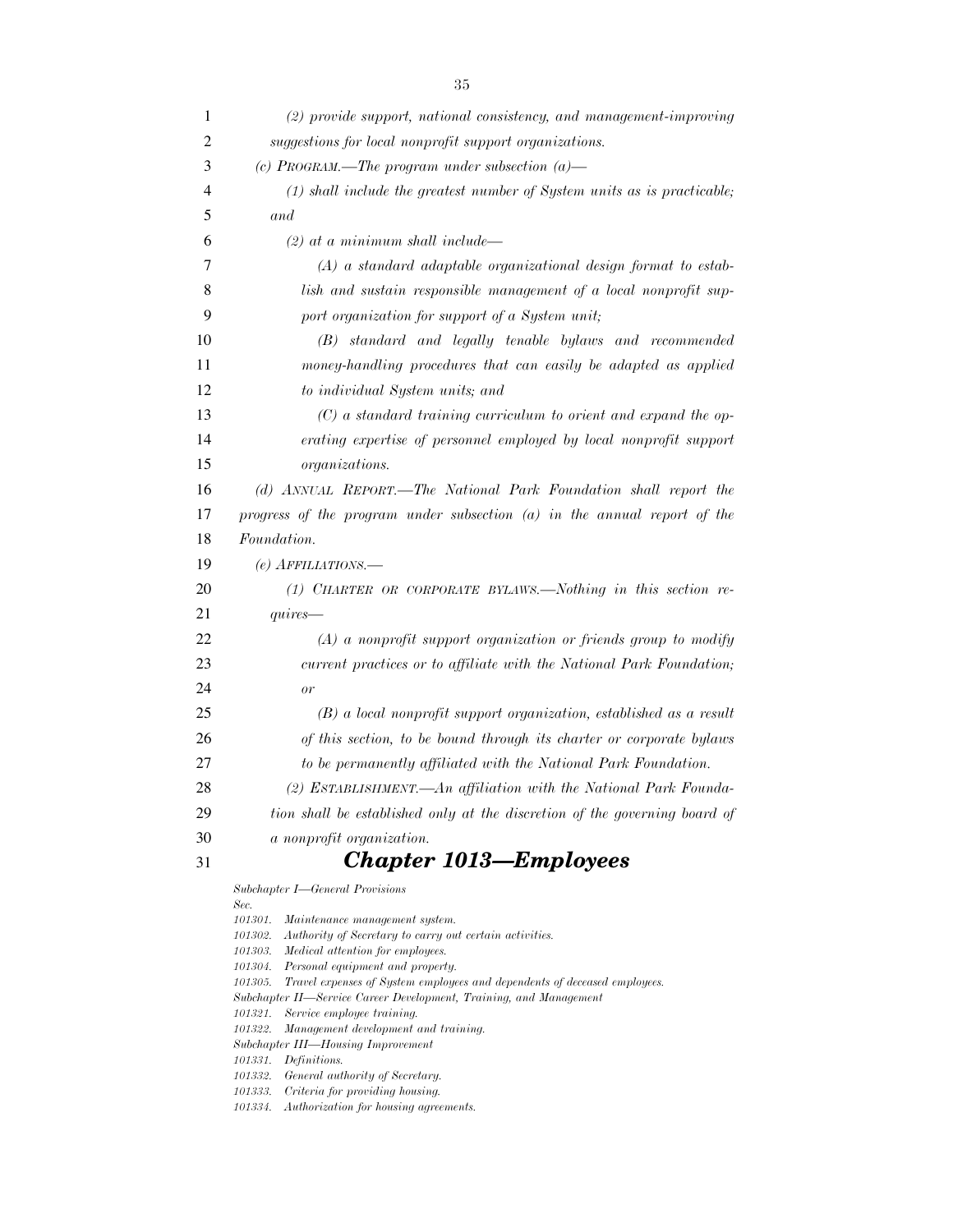*101335. Housing programs. 101336. Contracts for the management of field employee quarters. 101337. Leasing of seasonal employee quarters. 101338. General leasing provisions. 101339. Assessment and priority listing. 101340. Use of funds. Subchapter I—General Provisions § 101301. Maintenance management system The Service shall implement a maintenance management system in the maintenance and operations programs of the System. The system shall in- clude the following elements: (1) A workload inventory of assets including detailed information that quantifies for all assets (including buildings, roads, utility systems, and grounds that must be maintained) the characteristics affecting the type of maintenance work performed. (2) A set of maintenance tasks that describe the maintenance work in each System unit. (3) A description of work standards including— (A) frequency of maintenance; (B) measurable quality standard to which assets should be main- tained; (C) methods for accomplishing work; (D) required labor, equipment, and material resources; and (E) expected worker production for each maintenance task. (4) A work program and performance budget that develops an annual work plan identifying maintenance needs and financial resources to be devoted to each maintenance task. (5) A work schedule that identifies and prioritizes tasks to be done in a specific time period and specifies required labor resources. (6) Work orders specifying job authorizations and a record of work ac- complished that can be used to record actual labor and material costs. (7) Reports and special analyses that compare planned versus actual accomplishments and costs and that can be used to evaluate maintenance operations. § 101302. Authority of Secretary to carry out certain activi- ties (a) IN GENERAL.—To facilitate the administration of the System, the Sec- retary, under such terms and conditions as the Secretary may consider advis- able, may carry out the activities described in this section. (b) TRANSPORTATION.—The Secretary may provide transportation of em- ployees located at an isolated area of the System and to members of their fam-ilies, if—*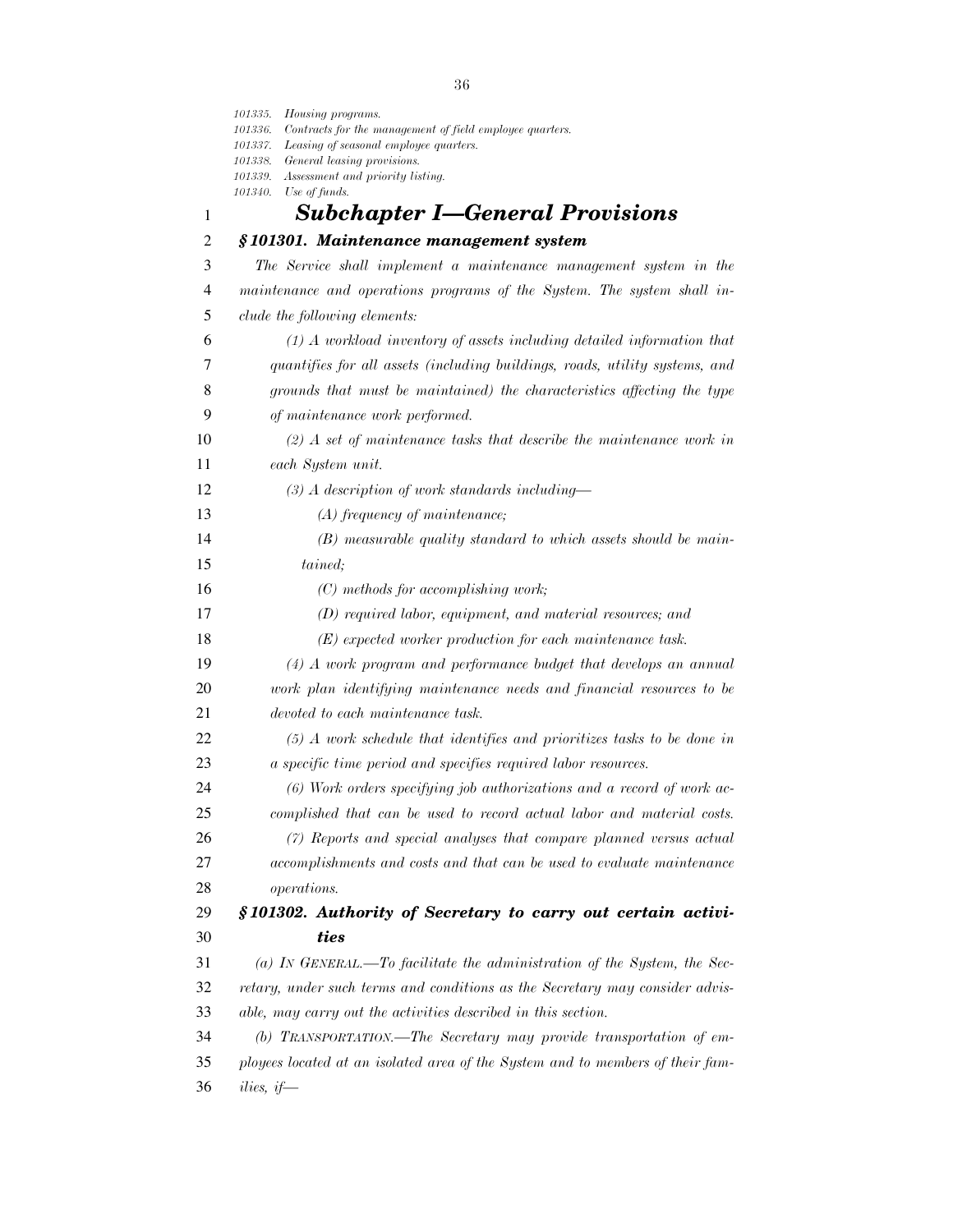*(1) the area is not adequately served by commercial transportation; and (2) the transportation is incidental to official transportation services. (c) RECREATION FACILITIES, EQUIPMENT, AND SERVICES.—The Secretary may provide recreation facilities, equipment, and services for use by employ- ees and their families located at an isolated area of the System. (d) FIELD AND SPECIAL PURPOSE EQUIPMENT.—The Secretary may pur- chase field and special purpose equipment required by employees for the per- formance of assigned functions. The purchased equipment shall be regarded and listed as System equipment. (e) MEALS AND LODGING.—The Secretary may provide meals and lodging, as the Secretary considers appropriate, for members of the United States Park Police and other employees of the Service, as the Secretary may designate, serving temporarily on extended special duty in System units. For this pur- pose the Secretary may use funds appropriated for the expenses of the Depart- ment of the Interior. § 101303. Medical attention for employees (a) IN GENERAL.—In the administration of the Service, the Secretary may contract for medical attention and service for employees and to make nec- essary payroll deductions agreed to by the employees for that medical atten- tion and service. (b) EMPLOYEES LOCATED AT ISOLATED SITUATIONS.—The Secretary may provide, out of amounts appropriated for the general expense of the System units, medical attention for employees of the Service located at isolated situa- tions, including— (1) moving the employees to hospitals or other places where medical assistance is available; and (2) in case of death, to remove the bodies of deceased employees to the nearest place where they can be prepared for shipment or for burial. § 101304. Personal equipment and property (a) PURCHASE OF PERSONAL EQUIPMENT AND SUPPLIES.—The Secretary may purchase personal equipment and supplies for employees of the Service and make deductions for the equipment and supplies from amounts appro- priated for salary payments or otherwise due the employees. (b) LOST, DAMAGED, OR DESTROYED PROPERTY.—The Secretary, in the administration of the Service, may reimburse employees and other owners of horses, vehicles, and other equipment lost, damaged, or destroyed while in the custody of the employee or the Department of the Interior, under authoriza- tion, contract, or loan, for necessary firefighting, trail, or other official busi- ness. Reimbursement shall be made from any available funds in the appro-priation to which the hire of the equipment would be properly chargeable.*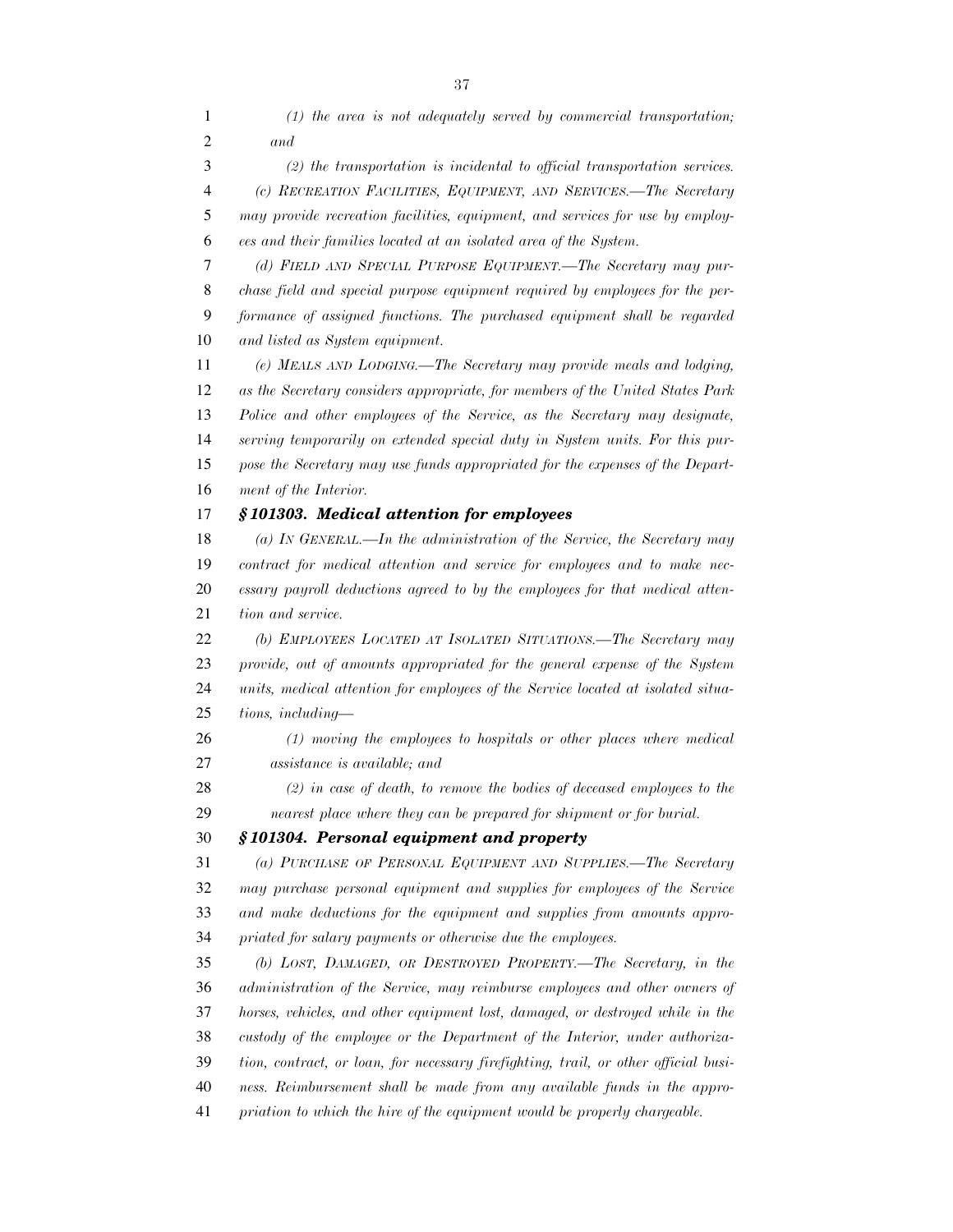| $\mathbf{1}$ | (c) EQUIPMENT REQUIRED TO BE FURNISHED BY FIELD EMPLOYEES.-                      |
|--------------|----------------------------------------------------------------------------------|
| 2            | The Secretary may—                                                               |
| 3            | (1) require field employees of the Service to furnish horses, motor and          |
| 4            | other vehicles, and miscellaneous equipment necessary for the perform-           |
| 5            | ance of their official work; and                                                 |
| 6            | (2) provide, at Federal Government expense, forage, care, and housing            |
| 7            | for animals, and housing or storage and fuel for vehicles and other              |
| 8            | equipment required to be furnished.                                              |
| 9            | (d) HIRE, RENTAL, AND PURCHASE OF PROPERTY.—The Secretary, under                 |
| 10           | regulations the Secretary may prescribe, may authorize the hire, rental, or      |
| 11           | purchase of property from employees of the Service whenever it would promote     |
| 12           | the public interest to do so.                                                    |
| 13           | §101305. Travel expenses of System employees and depend-                         |
| 14           | ents of deceased employees                                                       |
| 15           | In the administration of the System, the Secretary may, under regulations        |
| 16           | the Secretary may prescribe, pay the travel expenses (including the costs of     |
| 17           | packing, crating, and transporting (including draying) personal property)        |
| 18           | $of$ —                                                                           |
| 19           | (1) employees, on permanent change of station of the employees; and              |
| 20           | $(2)$ dependents of deceased employees—                                          |
| 21           | $(A)$ to the nearest housing reasonably available that is of a stand-            |
| 22           | ard not less than that which is vacated, including compensation for              |
| 23           | not to exceed 60 days rental cost, in the case of an employee who                |
| 24           | occupied Federal Government housing and whose death requires the                 |
| 25           | housing to be promptly vacated; and                                              |
| 26           | $(B)$ to the nearest port of entry in the conterminous 48 States                 |
| 27           | in the case of an employee whose last permanent station was outside              |
| 28           | the conterminous 48 States.                                                      |
| 29           | <b>Subchapter II–Service Career</b>                                              |
| 30           | <b>Development, Training, and Management</b>                                     |
| 31           | §101321. Service employee training                                               |
| 32           | The Secretary shall develop a comprehensive training program for employ-         |
| 33           | ees in all professional careers in the workforce of the Service for the purpose  |
| 34           | of ensuring that the workforce has available the best up-to-date knowledge,      |
| 35           | skills, and abilities with which to manage, interpret, and protect the resources |
| 36           | of the System.                                                                   |
| 37           | §101322. Management development and training                                     |
| 38           | The Secretary shall maintain a clear plan for management training and            |
| 39           | development under which career professional Service employees from any ap-       |
| 40           | propriate academic field may obtain sufficient training, experience, and ad-     |
| 41           | vancement opportunity to enable those qualified to move into System unit         |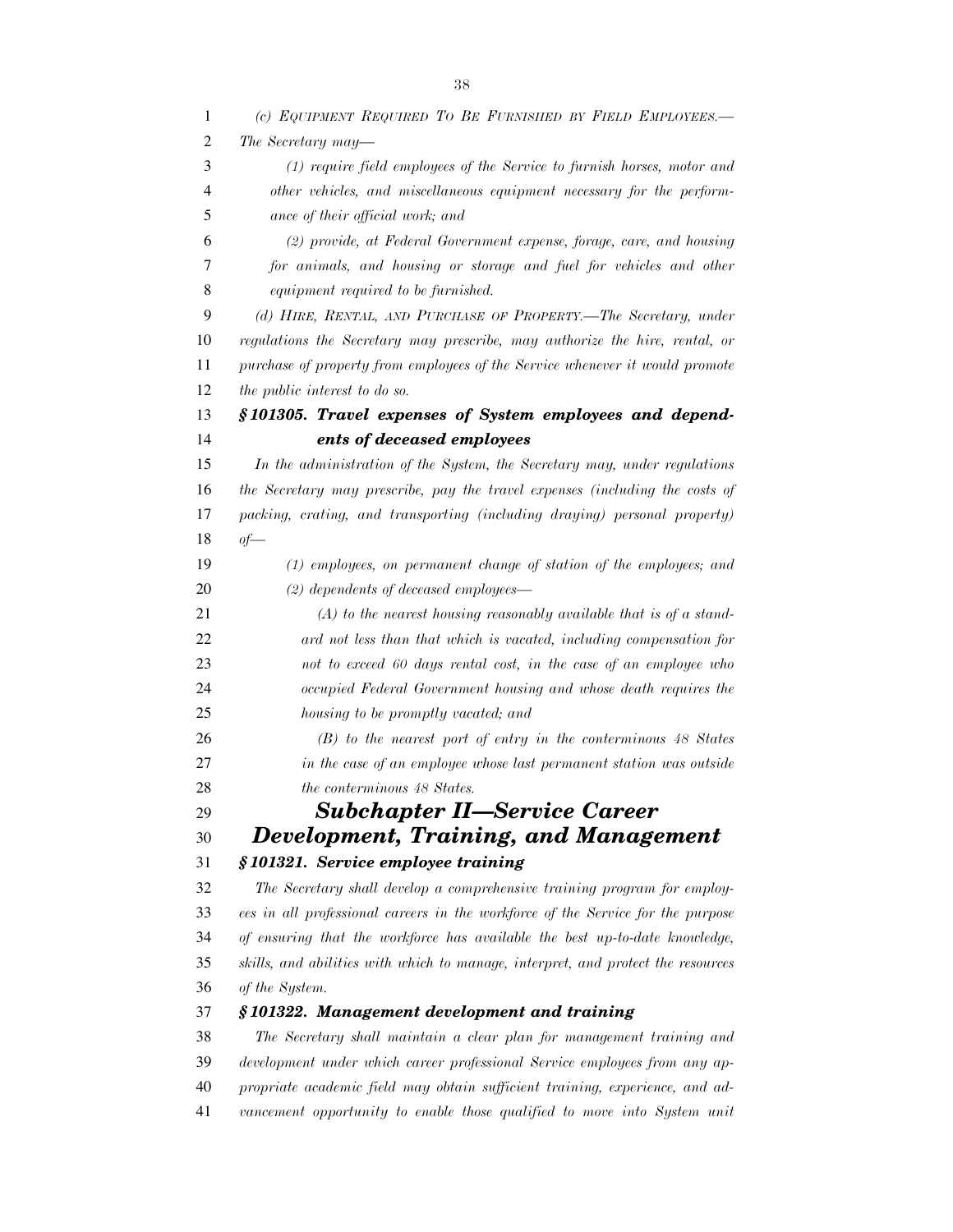| $\mathbf{1}$   | management positions, including the position of superintendent of a System    |
|----------------|-------------------------------------------------------------------------------|
| $\overline{c}$ | unit.                                                                         |
| 3              | <b>Subchapter III—Housing Improvement</b>                                     |
| 4              | §101331. Definitions                                                          |
| 5              | In this subchapter:                                                           |
| 6              | (1) FIELD EMPLOYEE.—The term "field employee" means—                          |
| 7              | $(A)$ an employee of the Service who is exclusively assigned by the           |
| 8              | Service to perform duties at a field unit, and the members of the             |
| 9              | employee's family; and                                                        |
| 10             | $(B)$ any other individual who is authorized to occupy Federal                |
| 11             | Government quarters under section 5911 of title 5, and for whom               |
| 12             | there is no feasible alternative to the provision of Federal Govern-          |
| 13             | ment housing, and the members of the individual's family.                     |
| 14             | (2) PRIMARY RESOURCE VALUES - The term "primary resource val-                 |
| 15             | ues" means resources that are specifically mentioned in the enabling leg-     |
| 16             | islation for that field unit or other resource value recognized under Fed-    |
| 17             | eral statute.                                                                 |
| 18             | $(3)$ QUARTERS.—The term "quarters" means quarters owned or leased            |
| 19             | by the Federal Government.                                                    |
| 20             | (4) SEASONAL QUARTERS.—The term "seasonal quarters" means quar-               |
| 21             | ters typically occupied by field employees who are hired on assignments       |
| 22             | of 6 months or less.                                                          |
| 23             | §101332. General authority of Secretary                                       |
| 24             | (a) RENTAL HOUSING.—To enhance the ability of the Secretary, acting           |
| 25             | through the Director, to effectively manage System units, the Secretary may   |
| 26             | where necessary and justified—                                                |
| 27             | $(1)$ make available employee housing, on or off land under the admin-        |
| 28             | <i>istrative jurisdiction of the Service</i> ; and                            |
| 29             | $(2)$ rent that housing to field employees at rates based on the reason-      |
| 30             | able value of the housing in accordance with requirements applicable          |
| 31             | under section 5911 of title 5.                                                |
| 32             | (b) JOINT DEVELOPMENT AUTHORITY.—The Secretary may use authorities            |
| 33             | granted by statute in combination with one another in the furtherance of pro- |
| 34             | viding where necessary and justified affordable field employee housing.       |
| 35             | (c) CONSTRUCTION LIMITATIONS ON FEDERAL LAND.—The Secretary may               |
| 36             | not utilize any land for the purposes of providing field employee housing     |
| 37             | under this subchapter that will affect a primary resource value of the area   |
| 38             | or adversely affect the mission of the Service.                               |
| 39             | (d) RENTAL RATES.—To the extent practicable, the Secretary shall estab-       |
| 40             | lish rental rates for all quarters occupied by field employees of the Service |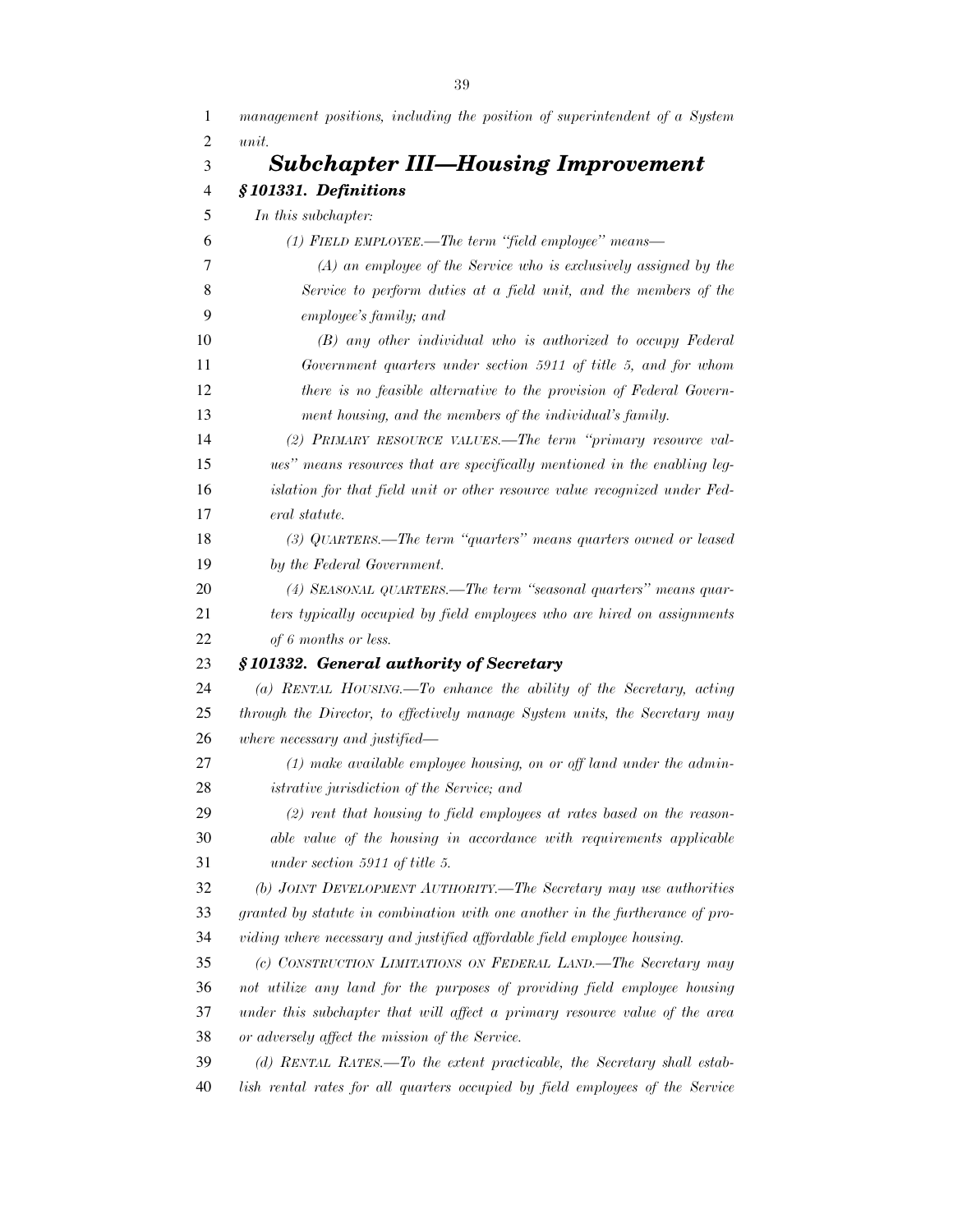*that are based on the reasonable value of the quarters in accordance with re- quirements applicable under section 5911 of title 5. § 101333. Criteria for providing housing The Secretary shall maintain criteria under which housing is provided to employees of the Service. The Secretary shall examine the criteria with respect to the circumstances under which the Service requires an employee to occupy Federal Government quarters, so as to provide necessary services or protect Federal Government property or because of a lack of availability of non-Fed- eral housing in a geographic area. § 101334. Authorization for housing agreements The Secretary may, pursuant to the authorities contained in this sub- chapter and subject to the appropriation of necessary funds in advance, enter into housing agreements with housing entities under which the housing enti- ties may develop, construct, rehabilitate, or manage housing, located on or off public land, for rent to Service employees who meet the housing eligibility cri- teria developed by the Secretary pursuant to this subchapter. § 101335. Housing programs (a) JOINT PUBLIC-PRIVATE SECTOR HOUSING PROGRAM.— (1) LEASE-TO-BUILD PROGRAM.—Subject to the appropriation of nec- essary funds in advance, the Secretary may lease— (A) Federal land and interests in land to qualified persons for the construction of field employee quarters for any period not to ex- ceed 50 years; and (B) developed and undeveloped non-Federal land for providing field employee quarters. (2) COMPETITIVE LEASING.—Each lease under paragraph (1)(A) shall be awarded through the use of publicly advertised, competitively bid, or competitively negotiated contracting procedures. (3) TERMS AND CONDITIONS.—Each lease under paragraph (1)(A)— (A) shall stipulate whether operation and maintenance of field employee quarters is to be provided by the lessee, field employees, or the Federal Government; (B) shall require that the construction and rehabilitation of field employee quarters be done in accordance with the requirements of the Service and local applicable building codes and industry stand- ards; (C) shall contain additional terms and conditions as may be ap- propriate to protect the Federal interest, including limits on rents that the lessee may charge field employees for the occupancy of quar- ters, conditions on maintenance and repairs, and agreements on the provision of charges for utilities and other infrastructure; and*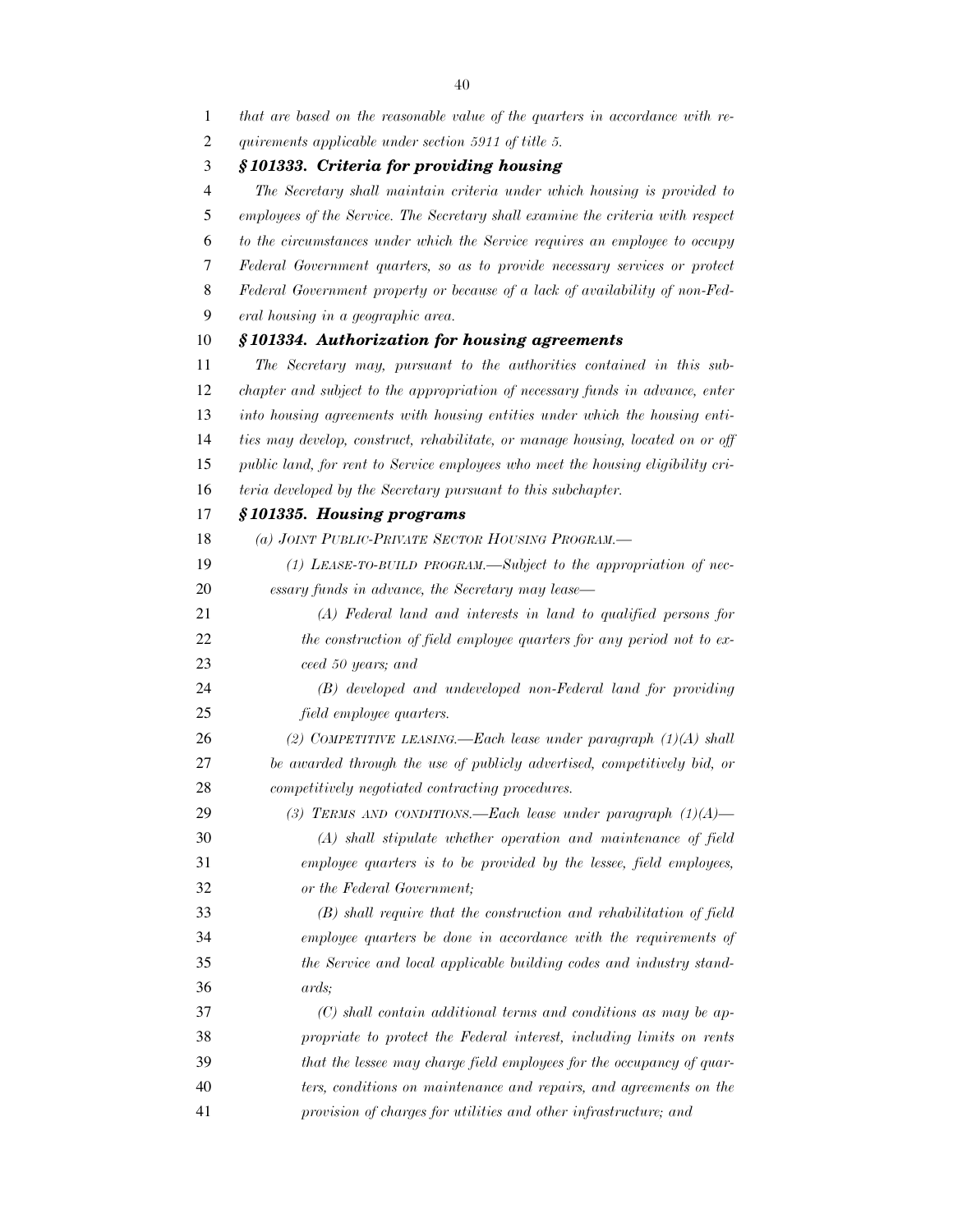| 1  | $(D)$ may be granted at less than fair market value if the Sec-                 |
|----|---------------------------------------------------------------------------------|
| 2  | retary determines that the lease will improve the quality and avail-            |
| 3  | ability of field employee quarters.                                             |
| 4  | (4) CONTRIBUTIONS BY FEDERAL GOVERNMENT.—The Secretary may                      |
| 5  | make payments, subject to appropriations, or contributions in kind, in          |
| 6  | advance or on a continuing basis, to reduce the costs of planning, con-         |
| 7  | struction, or rehabilitation of quarters on or off Federal land under a         |
| 8  | lease under this subsection.                                                    |
| 9  | (b) RENTAL GUARANTEE PROGRAM.-                                                  |
| 10 | $(1)$ GENERAL AUTHORITY.—Subject to the appropriation of necessary              |
| 11 | funds in advance, the Secretary may enter into a lease-to-build arrange-        |
| 12 | ment as set forth in subsection $(a)$ with further agreement to guarantee       |
| 13 | the occupancy of field employee quarters constructed or rehabilitated           |
| 14 | under the lease. A guarantee made under this paragraph shall be in              |
| 15 | writing.                                                                        |
| 16 | (2) LIMITATIONS ON GUARANTEES.-                                                 |
| 17 | (A) SPECIFIC GUARANTEES.-The Secretary may not guaran-                          |
| 18 | $tee$ —                                                                         |
| 19 | $(i)$ the occupancy of more than 75 percent of the units con-                   |
| 20 | structed or rehabilitated under the lease; and                                  |
| 21 | $(ii)$ at a rental rate that exceeds the rate based on the rea-                 |
| 22 | sonable value of the housing in accordance with requirements                    |
| 23 | applicable under section 5911 of title 5.                                       |
| 24 | (B) TOTAL OF OUTSTANDING GUARANTEES. Outstanding guar-                          |
| 25 | antees shall not be in excess of $$3,000,000$ .                                 |
| 26 | (3) AGREEMENT TO RENT TO FEDERAL GOVERNMENT EMPLOYEES.-                         |
| 27 | A guarantee may be made under this subsection only if the lessee agrees         |
| 28 | to permit the Secretary to utilize for housing purposes any units for           |
| 29 | which the guarantee is made.                                                    |
| 30 | (4) OPERATION AND MAINTENANCE.—A lease shall be void if the lessee              |
| 31 | fails to maintain a satisfactory level of operation and maintenance.            |
| 32 | §101336. Contracts for the management of field employee                         |
| 33 | quarters                                                                        |
| 34 | Subject to the appropriation of necessary funds in advance, the Secretary       |
| 35 | may enter into contracts of any duration for the management, repair, and        |
| 36 | maintenance of field employee quarters. The contract shall contain terms and    |
| 37 | conditions that the Secretary considers necessary or appropriate to protect the |
| 38 | interests of the United States and ensure that necessary quarters are available |
| 39 | to field employees.                                                             |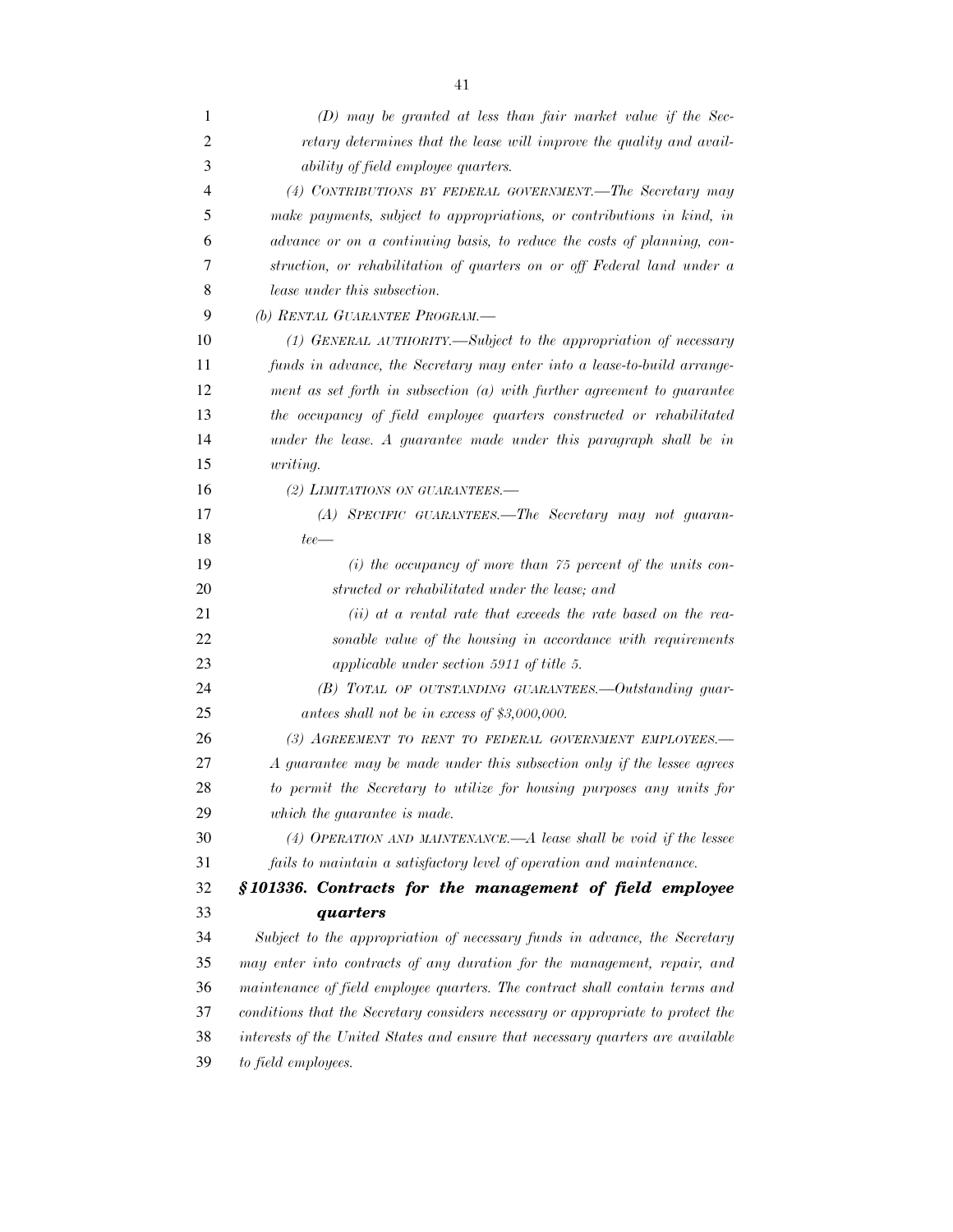| $\mathbf{1}$ | §101337. Leasing of seasonal employee quarters                                      |
|--------------|-------------------------------------------------------------------------------------|
| 2            | (a) GENERAL AUTHORITY.—The Secretary may lease quarters at or near                  |
| 3            | a System unit for use as seasonal quarters for field employees if the Secretary     |
| 4            | finds that there is a shortage of adequate and affordable seasonal quarters at      |
| 5            | or near the System unit and that—                                                   |
| 6            | $(1)$ the requirement for the seasonal field employee quarters is tem-              |
| 7            | porary; or                                                                          |
| 8            | $(2)$ leasing would be more cost-effective than construction of new sea-            |
| 9            | sonal field employee quarters.                                                      |
| 10           | (b) RENT.—The rent charged to field employees under the lease shall be a            |
| 11           | rate based on the reasonable value of the quarters in accordance with require-      |
| 12           | ments applicable under section 5911 of title 5.                                     |
| 13           | (c) UNRECOVERED COSTS.—The Secretary may pay the unrecovered costs                  |
| 14           | of leasing seasonal quarters under this section from annual appropriations          |
| 15           | for the year in which the lease is made.                                            |
| 16           | §101338. General leasing provisions                                                 |
| 17           | (a) EXEMPTION FROM LEASING REQUIREMENTS.—Section 102901 of this                     |
| 18           | title and section 1302 of title 40 shall not apply to leases issued by the Sec-     |
| 19           | retary under this section.                                                          |
| 20           | (b) PROCEEDS FROM LEASES.—The proceeds from any lease under section                 |
| 21           | $101335(a)(1)$ of this title and any lease under section 101337 of this title shall |
| 22           | be retained by the Service and deposited in the special fund established for        |
| 23           | maintenance and operation of quarters.                                              |
| 24           | §101339. Assessment and priority listing                                            |
| 25           | The Secretary shall—                                                                |
| 26           | $(1)$ complete a condition assessment for all field employee housing, in-           |
| 27           | cluding the physical condition of the housing and the necessity and suit-           |
| 28           | ability of the housing for carrying out the mission of the Service, using           |
| 29           | existing information; and                                                           |
| 30           | $(2)$ develop a Service-wide priority listing, by structure, identifying            |
| 31           | the units in greatest need for repair, rehabilitation, replacement, or ini-         |
| 32           | tial construction.                                                                  |
| 33           | $$101340.$ Use of funds                                                             |
| 34           | (a) EXPENDITURE SHALL FOLLOW PRIORITY LISTING.-Expenditure of                       |
| 35           | any funds authorized and appropriated for new construction, repair, or reha-        |
| 36           | bilitation of housing under this chapter shall follow the housing priority list-    |
| 37           | ing established by the Secretary under section 101339 of this title, in sequen-     |
| 38           | tial order, to the maximum extent practicable.                                      |
| 39           | (b) NONCONSTRUCTION FUNDS IN ANNUAL BUDGET SUBMITTAL.-Each fis-                     |
| 40           | cal year the President's proposed budget to Congress shall include identifica-      |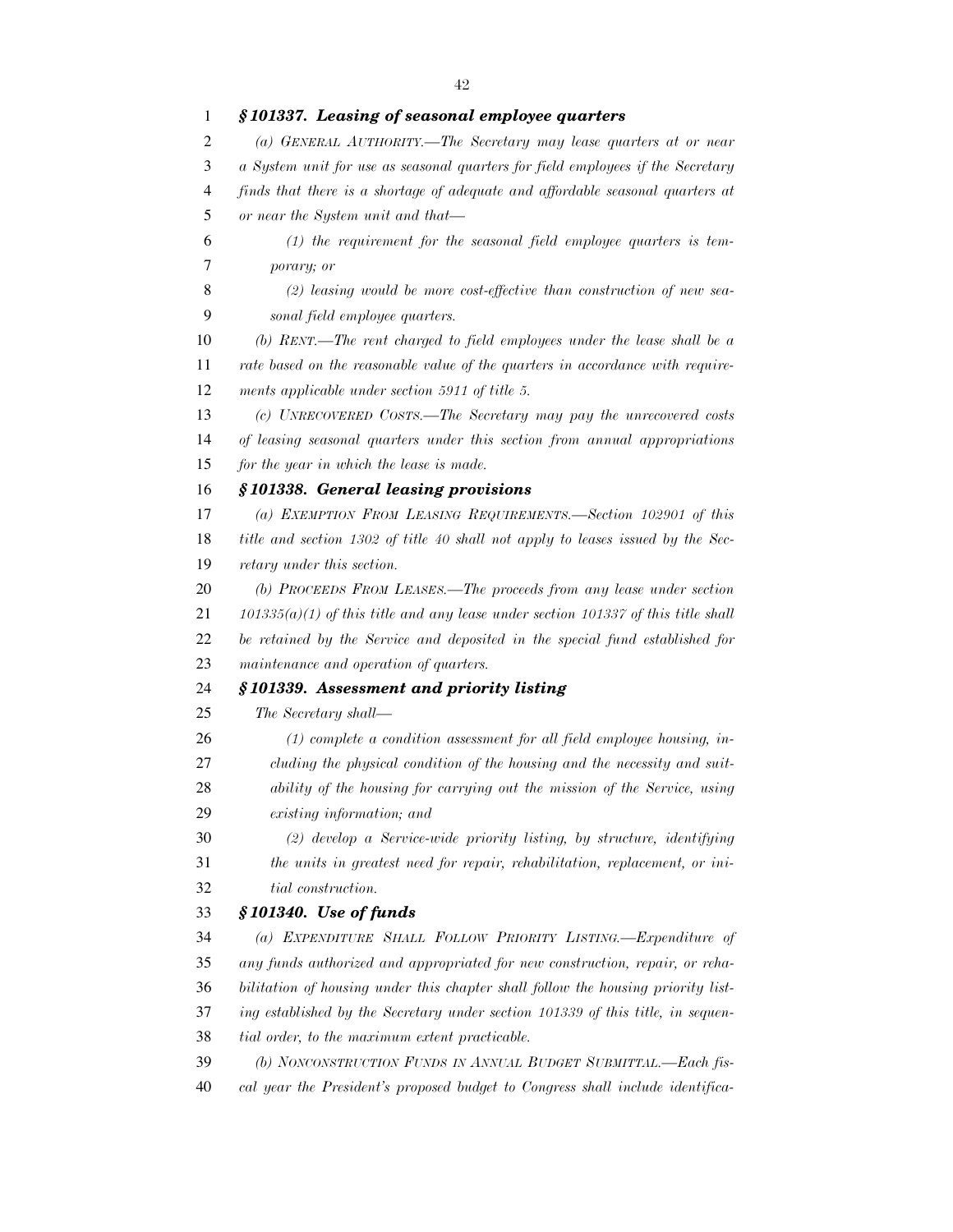- *tion of nonconstruction funds to be spent for Service housing maintenance*
- *and operations that are in addition to rental receipts collected.*

### *Chapter 1015—Transportation*

*Subchapter I—Airports Sec. 101501. Airports in or near System units. Subchapter II—Roads and Trails 101511. Authority of Secretary. 101512. Conveyance to States of roads leading to certain historical areas. Subchapter III—Public Transportation Programs for System Units 101521. Transportation service and facility programs. 101522. Transportation projects. 101523. Procedures applicable to transportation plans and projects. 101524. Special rule for service contract to provide transportation services. Subchapter IV—Fees 101531. Fee for use of transportation services.*

*Subchapter I—Airports*

#### *§ 101501. Airports in or near System units*

 *(a) DEFINITIONS.—In this section, the terms ''airport'', ''project'', ''project costs'', ''public agency'', and ''sponsor'' have the meanings given the terms in section 47102 of title 49.*

*(b) ACQUISITION, OPERATION, AND MAINTENANCE OF AIRPORTS.—*

 *(1) AUTHORIZATION.—The Secretary may plan, acquire, establish, construct, enlarge, improve, maintain, equip, operate, regulate, and pro- tect airports in the continental United States in, or in close proximity to, System units, when the Secretary determines that the airports are necessary to the proper performance of the functions of the Department of the Interior.*

 *(2) INCLUSION IN NATIONAL PLAN.—The Secretary shall not acquire, establish, or construct an airport under this section unless the airport is included in the national plan of integrated airport systems formulated by the Secretary of Transportation pursuant to section 47103 of title 49. (3) OPERATION AND MAINTENANCE MUST ACCORD WITH STANDARDS AND REGULATIONS OF SECRETARY OF TRANSPORTATION.—The operation and maintenance of airports under this section shall be in accordance*

 *with the standards and regulations prescribed by the Secretary of Trans-portation.*

- *(c) AUTHORITY OF SECRETARY.—*
- *(1) IN GENERAL.—To carry out this section, the Secretary may— (A) acquire necessary land and interests in or over land; (B) contract for the construction, improvement, operation, and maintenance of airports and incidental facilities; (C) enter into agreements with other public agencies providing for*
- *the construction, operation, or maintenance of airports by those*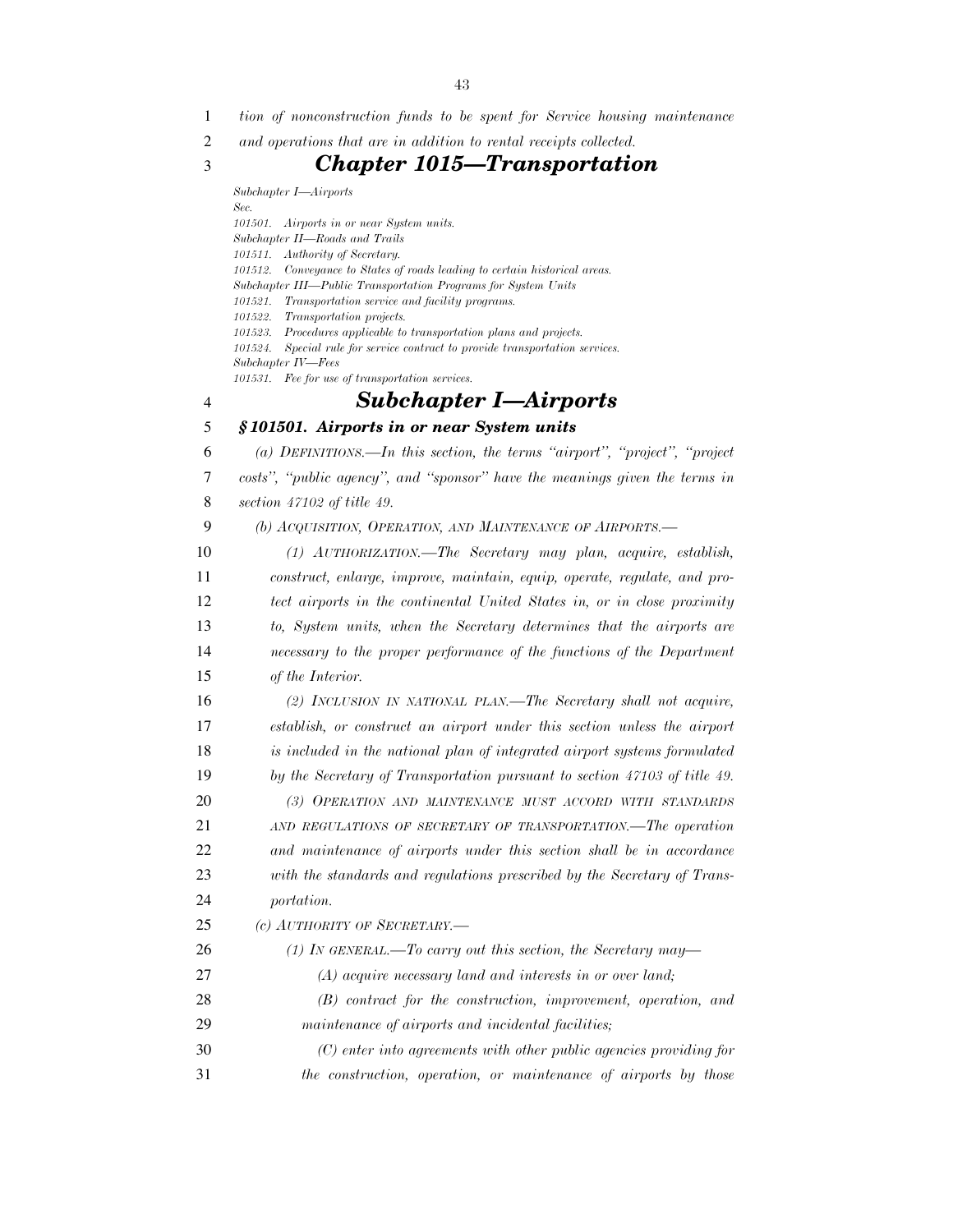| 1  | agencies or jointly by the Secretary and those agencies on mutually             |
|----|---------------------------------------------------------------------------------|
| 2  | satisfactory terms; and                                                         |
| 3  | $(D)$ enter into other agreements and take other action with re-                |
| 4  | spect to the airports as may be necessary to carry out this section.            |
| 5  | (2) CONSENT REQUIRED.—This section does not authorize the Sec-                  |
| 6  | retary to acquire any land, or interest in or over land, by purchase, con-      |
| 7  | demnation, grant, or lease, without first obtaining the consent of the          |
| 8  | Governor of the State, and the consent of the chief executive official of       |
| 9  | the State political subdivision, in which the land is located.                  |
| 10 | (d) AUTHORIZATION TO SPONSOR AIRPORT PROJECTS.—To carry out this                |
| 11 | section, the Secretary may—                                                     |
| 12 | $(1)$ sponsor projects under subchapter I of chapter 471 of title 49 inde-      |
| 13 | pendently or jointly with other public agencies; and                            |
| 14 | $(2)$ use, for payment of the sponsor's share of the project costs of those     |
| 15 | projects, any funds that may be—                                                |
| 16 | (A) contributed or otherwise made available to the Secretary for                |
| 17 | those purposes; or                                                              |
| 18 | $(B)$ appropriated or otherwise specifically authorized for that                |
| 19 | purpose.                                                                        |
| 20 | (e) JURISDICTION OVER AIRPORTS.—All airports under the jurisdiction of          |
| 21 | the Secretary, unless otherwise specifically provided by law, shall be operated |
| 22 | as public airports, available for public use on fair and reasonable terms and   |
| 23 | without unjust discrimination.                                                  |
| 24 | <b>Subchapter II–Roads and Trails</b>                                           |
| 25 | §101511. Authority of Secretary                                                 |
| 26 | (a) ROADS AND TRAILS IN SYSTEM UNITS.—The Secretary may construct,              |
| 27 | reconstruct, and improve roads and trails, including bridges, in System units.  |
| 28 | (b) $APPROACH$ ROADS.—                                                          |
| 29 | $(1)$ In GENERAL.—                                                              |
| 30 | $(A)$ DESIGNATION.—When the Secretary determines it to be in the                |
| 31 | public interest, the Secretary may designate, as System unit ap-                |
| 32 | proach roads, roads whose primary value is to carry System unit                 |
| 33 | travel and that lead across land at least 90 percent owned by the               |
| 34 | Federal Government and that will connect the highways within a                  |
| 35 | System unit with a convenient point on or leading to the National               |
| 36 | Highway System.                                                                 |
| 37 | (B) LIMIT ON LENGTH OF APPROACH ROADS.—                                         |
| 38 | (i) IN GENERAL.—A designated approach road shall not ex-                        |
| 39 | $\text{ceed}$ —                                                                 |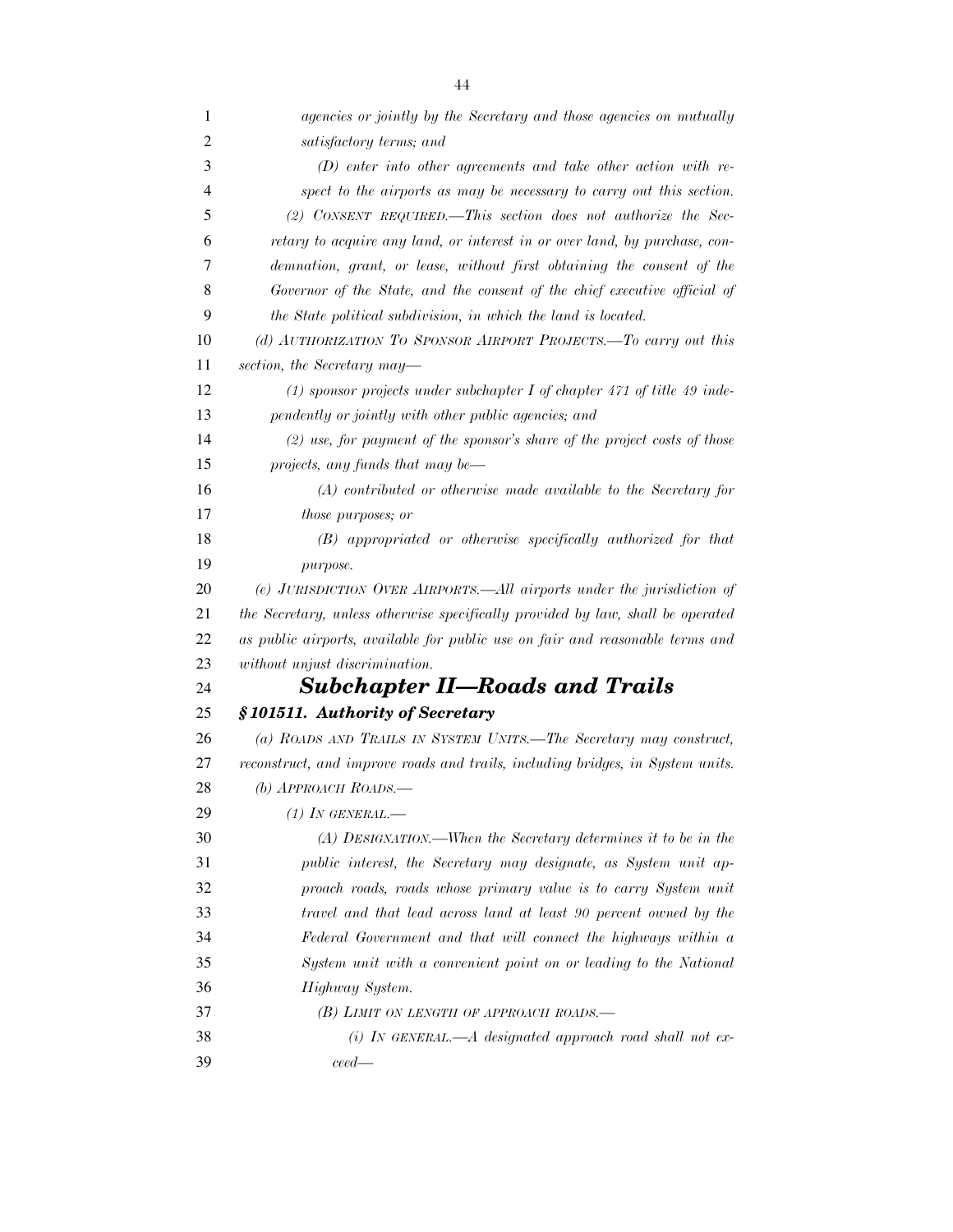| 1              | $(I)$ 60 miles in length between a System unit gateway                            |
|----------------|-----------------------------------------------------------------------------------|
| $\overline{2}$ | and a point on or leading to the nearest convenient Na-                           |
| 3              | tional Highway System road; or                                                    |
| 4              | $(II)$ 30 miles in length if the approach road is on the                          |
| 5              | National Highway System.                                                          |
| 6              | (ii) COUNTY LIMIT.—Not to exceed 40 miles of any one ap-                          |
| 7              | proach road shall be designated in any one county.                                |
| 8              | (C) SUPPLEMENTARY PART OF SYSTEM UNIT HIGHWAY SYSTEM.-                            |
| 9              | An approach road designated for a System unit shall be treated as                 |
| 10             | a supplementary part of the highway system of the System unit.                    |
| 11             | (2) CONSTRUCTION, RECONSTRUCTION, AND IMPROVEMENT.-                               |
| 12             | (A) IN GENERAL.—The Secretary may construct, reconstruct, and                     |
| 13             | improve approach roads designated under paragraph (1) (including                  |
| 14             | bridges) and enter into agreements for the maintenance of the ap-                 |
| 15             | proach roads by State or county authorities or to maintain the ap-                |
| 16             | proach roads when otherwise necessary.                                            |
| 17             | $(B)$ ANNUAL ALLOCATION.—Not more than \$1,500,000 shall be al-                   |
| 18             | located annually for the construction, reconstruction, and improve-               |
| 19             | ment of System unit approach roads.                                               |
| 20             | (3) APPROVAL OF SECRETARY OF AGRICULTURE REQUIRED. When an                        |
| 21             | approach road is proposed under this section across or within any na-             |
| 22             | tional forest, the Secretary shall secure the approval of the Secretary of        |
| 23             | Agriculture before construction begins.                                           |
| 24             | (c) AGREEMENT WITH SECRETARY OF TRANSPORTATION.-Under agree-                      |
| 25             | ment with the Secretary, the Secretary of Transportation may carry out any        |
| 26             | provision of this section.                                                        |
| 27             | §101512. Conveyance to States of roads leading to certain                         |
| 28             | historical areas                                                                  |
| 29             | (a) DEFINITION.—In this section, the term "State" means a State, Puerto           |
| 30             | Rico, Guam, and the Virgin Islands.                                               |
| 31             | (b) AUTHORITY OF SECRETARY.—The Secretary may, subject to conditions              |
| 32             | as seem proper to the Secretary, convey by proper quitclaim deed to any           |
| 33             | State, county, municipality, or agency of a State, county, or municipality        |
| 34             | in which the road is located, all right, title, and interest of the United States |
| 35             | in and to any Federal Government owned or controlled road leading to any          |
| 36             | national cemetery, national military park, national historical park, national     |
| 37             | battlefield park, or national historic site administered by the Service.          |
| 38             | (c) NOTIFICATION BY STATE, AGENCY, OR MUNICIPALITY.-Prior to the de-              |
| 39             | livery of any conveyance of a road under this section, the State, county, or      |
| 40             | municipality to which the conveyance is to be made shall notify the Secretary     |
| 41             | in writing of its willingness to accept and maintain the road.                    |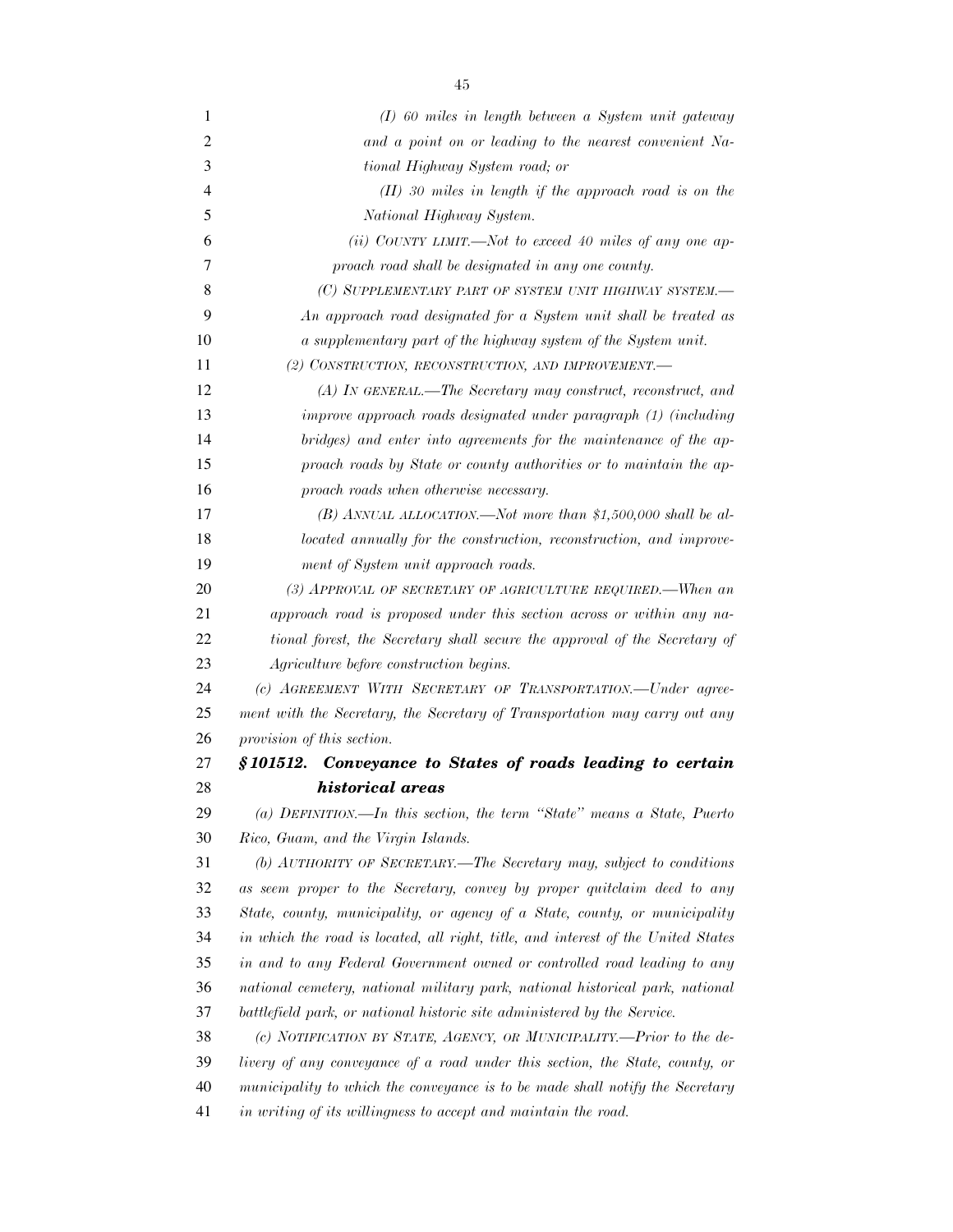| 1  | (d) TRANSFER OF JURISDICTION.—On the execution and delivery of the             |
|----|--------------------------------------------------------------------------------|
| 2  | conveyance of a road under this section, any jurisdiction previously ceded to  |
| 3  | the United States by a State over the road is retroceded and shall vest in     |
| 4  | the State in which the road is located.                                        |
| 5  | <b>Subchapter III—Public Transportation</b>                                    |
| 6  | <b>Programs for System Units</b>                                               |
| 7  | §101521. Transportation service and facility programs                          |
| 8  | (a) FORMULATION OF PLANS AND IMPLEMENTATION OF PROJECTS.-The                   |
| 9  | Secretary may formulate transportation plans and implement transportation      |
| 10 | projects where feasible pursuant to those plans for System units.              |
| 11 | (b) CONTRACTS, OPERATIONS, AND ACQUISITIONS FOR IMPROVEMENT OF                 |
| 12 | ACCESS TO SYSTEM UNITS.-                                                       |
| 13 | $(1)$ AUTHORITY OF SECRETARY.—To carry out subsection (a), the Sec-            |
| 14 | retary may—                                                                    |
| 15 | $(A)$ contract with public or private agencies or carriers to provide          |
| 16 | transportation services, capital equipment, or facilities to improve           |
| 17 | access to System units;                                                        |
| 18 | $(B)$ operate those services directly in the absence of suitable and           |
| 19 | <i>adequate agencies or carriers;</i>                                          |
| 20 | (C) acquire, by purchase, lease, or agreement, capital equipment               |
| 21 | for those services; and                                                        |
| 22 | $(D)$ where necessary to carry out this subchapter, acquire, by                |
| 23 | lease, purchase, donation, exchange, or transfer, land, water, or an           |
| 24 | interest in land or water that is situated outside the boundary of             |
| 25 | a System unit.                                                                 |
| 26 | (2) SPECIFIC PROVISIONS RELATED TO PROPERTY ACQUISITION.                       |
| 27 | $(A)$ ADMINISTRATION.—The acquired property shall be adminis-                  |
| 28 | tered as part of the System unit.                                              |
| 29 | (B) ACQUISTION OF LAND OR INTERESTS IN LAND OWNED BY                           |
| 30 | STATE OR POLITICAL SUBDIVISION.—Any land or interests in land                  |
| 31 | owned by a State or any of its political subdivisions may be ac-               |
| 32 | quired only by donation.                                                       |
| 33 | (C) ACQUISITION SUBJECT TO STATUTORY LIMITATIONS. $-Any$                       |
| 34 | land acquisition shall be subject to any statutory limitations on              |
| 35 | methods of acquisition and appropriations as may be specifically               |
| 36 | applicable to the area.                                                        |
| 37 | (c) ESTABLISHMENT OF INFORMATION PROGRAMS.—The Secretary shall es-             |
| 38 | tablish information programs to inform the public of available System unit     |
| 39 | access opportunities and to promote the use of transportation modes other      |
| 40 | than personal motor vehicles for access to and travel within the System units. |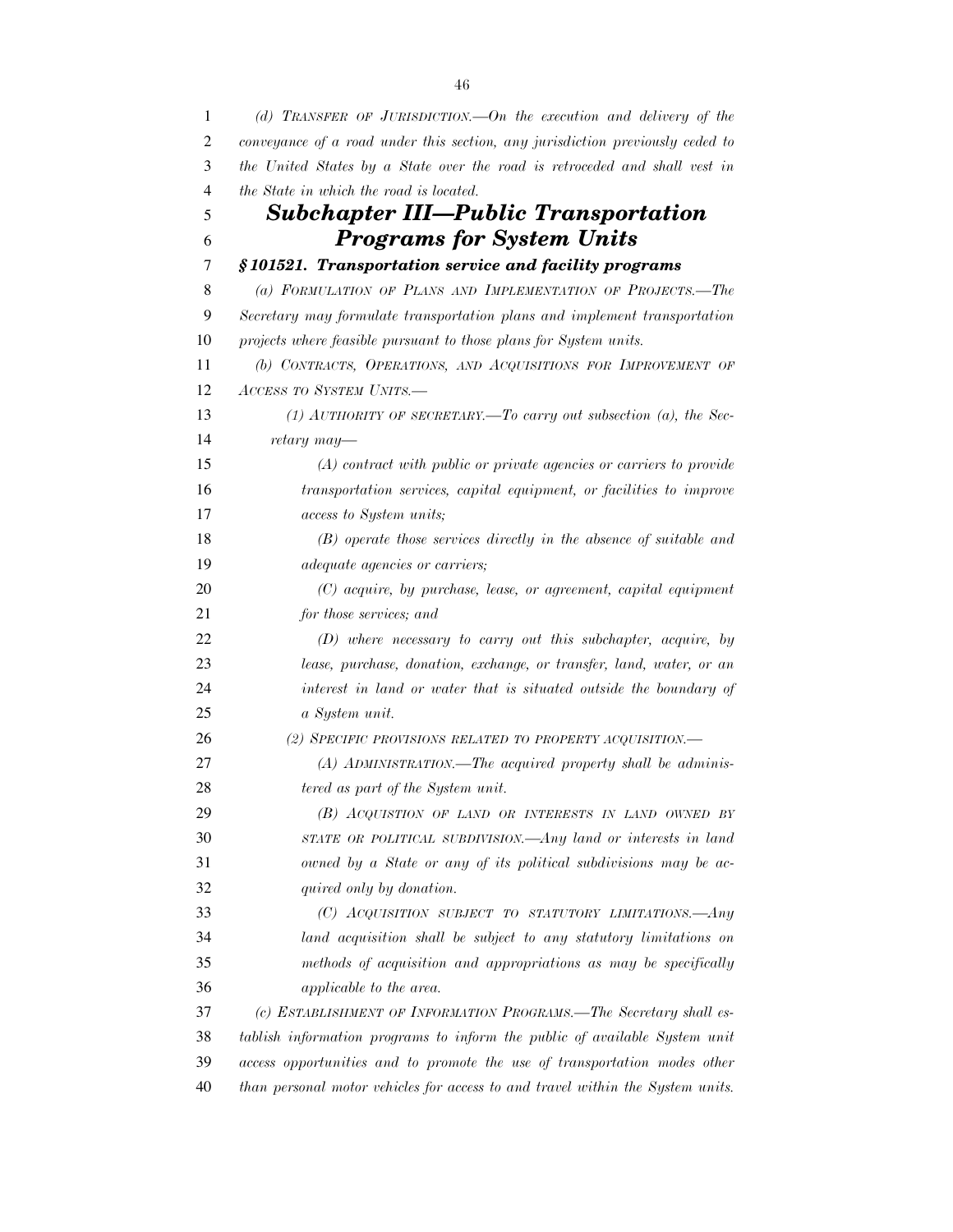*(d) UNDERTAKING TRANSPORTATION FACILITIES AND SERVICES.—Trans- portation facilities and services provided pursuant to this subchapter may be undertaken by the Secretary directly or by contract without regard to any requirement of Federal, State, or local law respecting determinations of public convenience and necessity or other similar matters. The Secretary or contrac- tor shall consult with the appropriate State or local public service commission or other body having authority to issue certificates of convenience and neces- sity. A contractor shall be subject to applicable requirements of that body un- less the Secretary determines that the requirements would not be consistent with the purposes and provisions of this subchapter. (e) CONSTRUCTION OF GRANT OF AUTHORITY RESPECTING OPERATION OF MOTOR VEHICLES EXCEPTED FROM STATUTORY COVERAGE.—No grant of authority in this subchapter shall be deemed to expand the exemption of sec- tion 13506(a)(9) of title 49. § 101522. Transportation projects (a) ASSISTANCE OF HEADS OF OTHER FEDERAL DEPARTMENTS AND AGENCIES IN FORMULATION AND IMPLEMENTATION.—To carry out this sub- chapter, the Secretary of Transportation, the Secretary of Housing and Urban Development, the Secretary of Health and Human Services, the Secretary of Commerce, and the heads of other Federal departments or agencies that the Secretary considers necessary shall assist the Secretary in the formulation and implementation of transportation projects. (b) COMPILATION OF STATUTES AND PROGRAMS.—The Secretary shall maintain a compilation of Federal statutes and programs providing author- ity for the planning, funding, or operation of transportation projects that might be utilized by the Secretary to carry out this subchapter. § 101523. Procedures applicable to transportation plans and projects (a) DURING FORMULATION OF PLAN.—The Secretary shall, during the for- mulation of any transportation plan authorized pursuant to section 101521 of this title— (1) give public notice of intention to formulate the plan by publication in the Federal Register and in a newspaper or periodical having general circulation in the vicinity of the affected System unit; and (2) following the notice, hold a public meeting at a location convenient to the affected System unit. (b) PRIOR TO IMPLEMENTATION OF PROJECT.—Prior to the implementa- tion of any project developed pursuant to the transportation plan formulated pursuant to subsection (a), the Secretary shall—*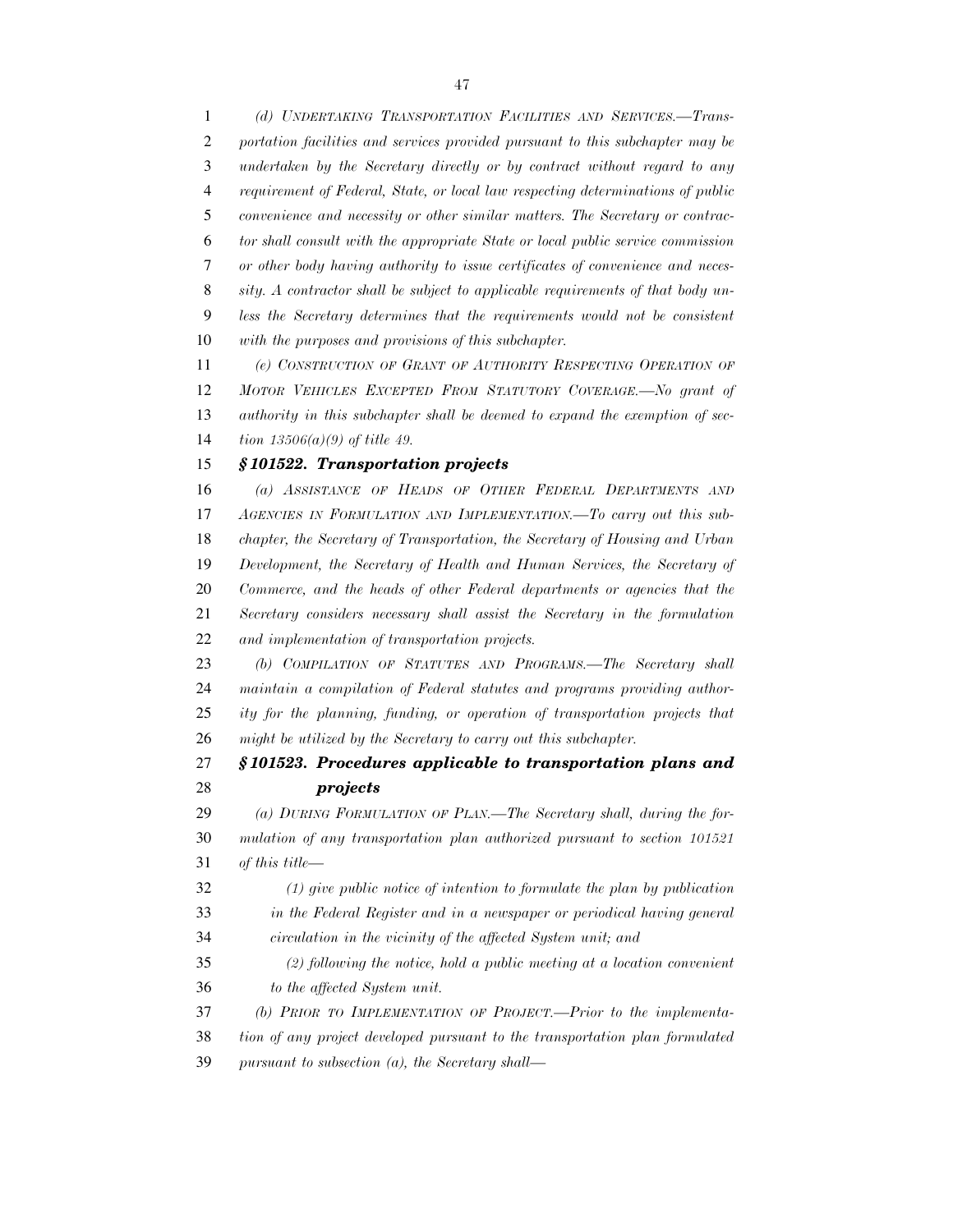| $\mathbf{1}$   | (1) establish procedures, including public meetings, to give State and           |
|----------------|----------------------------------------------------------------------------------|
| $\overline{c}$ | local governments and the public adequate notice and an opportunity to           |
| 3              | comment on the proposed transportation project; and                              |
| $\overline{4}$ | $(2)$ when the proposed project would involve an expenditure in excess           |
| 5              | of \$100,000 in any fiscal year, submit a detailed report to the Committee       |
| 6              | on Energy and Natural Resources of the Senate and the Committee on               |
| 7              | Natural Resources of the House of Representatives.                               |
| 8              | (c) WAITING PERIOD.—When a report on a project is required under sub-            |
| 9              | section $(b)(2)$ , the Secretary may proceed with the implementation of the      |
| 10             | project only after 60 days (not counting days on which the Senate or House       |
| 11             | of Representatives has adjourned for more than 3 consecutive days) have          |
| 12             | elapsed following submission of the report.                                      |
| 13             | §101524. Special rule for service contract to provide trans-                     |
| 14             | portation services                                                               |
| 15             | Notwithstanding any other provision of law, a service contract entered into      |
| 16             | by the Secretary for the provision solely of transportation services in a Sys-   |
| 17             | tem unit shall be not more than 10 years in length, including a base period      |
| 18             | of 5 years and annual extensions for up to an additional 5 years based on        |
| 19             | satisfactory performance and approval by the Secretary.                          |
| 20             | <b>Subchapter IV—Fees</b>                                                        |
| 21             | §101531. Fee for use of transportation services                                  |
| 22             | Notwithstanding any other provision of law, where the Service or an entity       |
| 23             | under a service contract, cooperative agreement, or other contractual agree-     |
| 24             | ment with the Service provides transportation to all or a portion of any Sys-    |
| 25             | tem unit, the Secretary may impose a reasonable and appropriate charge to        |
| 26             | the public for the use of the transportation services in addition to any admis-  |
| 27             | sion fee required to be paid. Collection of the transportation and admission     |
| 28             | fees may occur at the transportation staging area or any other reasonably        |
| 29             | convenient location determined by the Secretary. The Secretary may enter         |
| 30             | into agreements, with public or private entities that qualify to the Secretary's |
| 31             | satisfaction, to collect the transportation and admission fee. Transportation    |
| 32             | fees collected pursuant to this section shall be retained by the System unit     |
| 33             | at which the transportation fee was collected, and the amount retained shall     |
| 34             | be expended only for costs associated with the transportation systems at the     |
| 35             | System unit where the charge was imposed.                                        |
| 26             | Chapter 1017—Financial Agreements                                                |

### *Chapter 1017—Financial Agreements*

*Sec. 101701. Challenge cost-share agreement authority.*

*101702. Cooperative agreements.*

*101703. Cooperative management agreements.*

*101704. Reimbursable agreements.*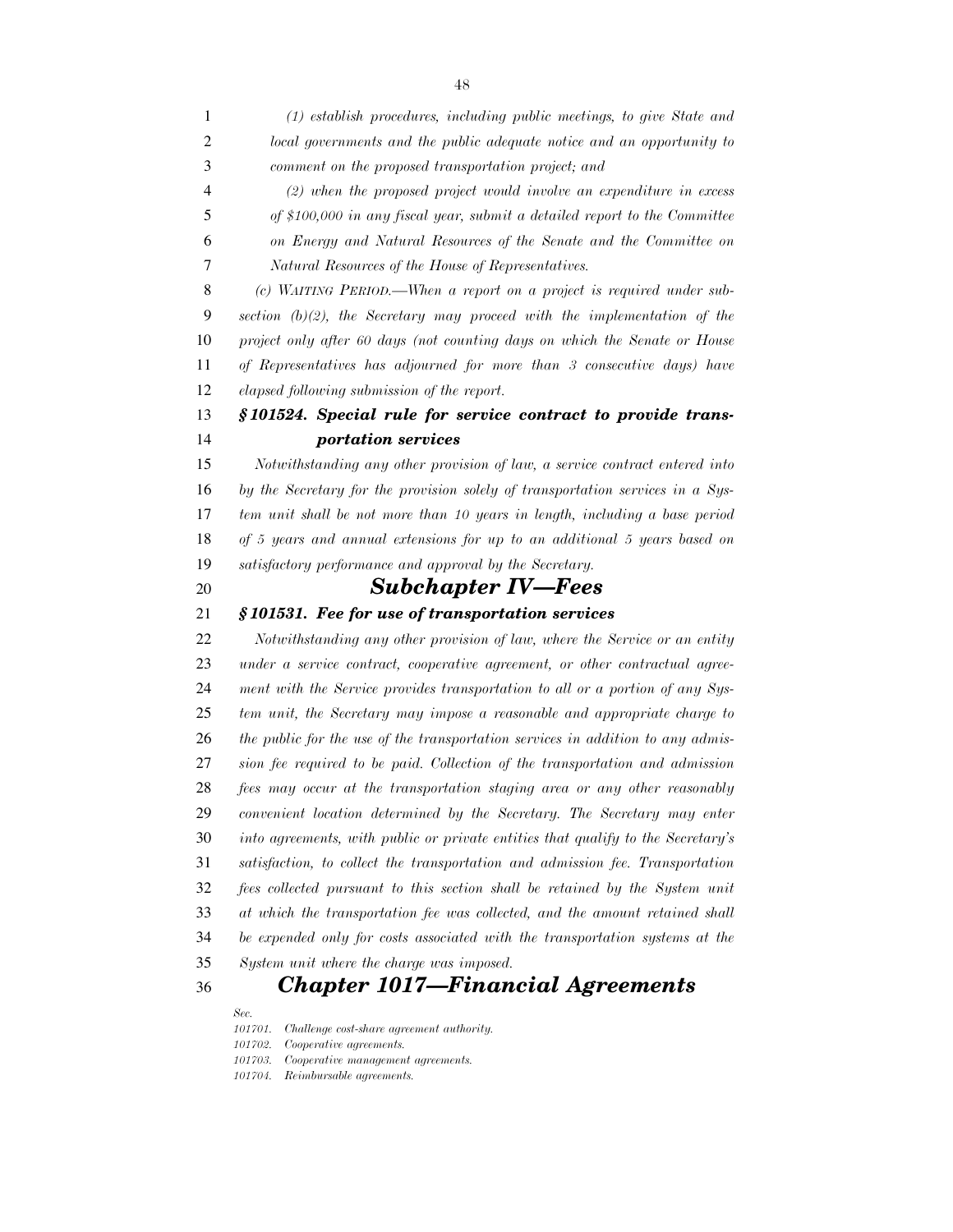| 1  | §101701. Challenge cost-share agreement authority                               |
|----|---------------------------------------------------------------------------------|
| 2  | $(a)$ DEFINITIONS.—In this section:                                             |
| 3  | (1) CHALLENGE COST-SHARE AGREEMENT.—The term "challenge cost-                   |
| 4  | share agreement" means any agreement entered into between the Sec-              |
| 5  | retary and any cooperator for the purpose of sharing costs or services          |
| 6  | in carrying out authorized functions and responsibilities of the Secretary      |
| 7  | with respect to any System unit or System program, any affiliated area,         |
| 8  | or any designated national scenic trail or national historic trail.             |
| 9  | (2) COOPERATOR.—The term "cooperator" means any State or local                  |
| 10 | government, public or private agency, organization, institution, corpora-       |
| 11 | tion, individual, or other entity.                                              |
| 12 | (b) AUTHORITY TO ENTER INTO CHALLENGE COST-SHARE AGREE-                         |
| 13 | MENTS.—The Secretary may negotiate and enter into challenge cost-share          |
| 14 | agreements with cooperators.                                                    |
| 15 | (c) SOURCE OF FEDERAL SHARE.—In carrying out challenge cost-share               |
| 16 | agreements, the Secretary may provide the Federal funding share from any        |
| 17 | funds available to the Service.                                                 |
| 18 | §101702. Cooperative agreements                                                 |
| 19 | (a) TRANSFER OF SERVICE APPROPRIATED FUNDS.—A cooperative agree-                |
| 20 | ment entered into by the Secretary that involves the transfer of Service appro- |
| 21 | priated funds to a State, local, or tribal government or other public entity,   |
| 22 | an educational institution, or a private nonprofit organization to carry out    |
| 23 | public purposes of a Service program is a cooperative agreement properly en-    |
| 24 | tered into under section 6305 of title 31.                                      |
| 25 | (b) COOPERATIVE RESEARCH AND TRAINING PROGRAMS.-                                |
| 26 | $(1)$ IN GENERAL.—To facilitate the administration of the System, the           |
| 27 | Secretary, under such terms and conditions as the Secretary may con-            |
| 28 | sider advisable, may-                                                           |
| 29 | $(A)$ enter into cooperative agreements with public or private edu-             |
| 30 | cational institutions, States, and political subdivisions of States to          |
| 31 | develop adequate, coordinated, cooperative research and training                |
| 32 | programs concerning the resources of the System; and                            |
| 33 | (B) pursuant to an agreement, accept from and make available                    |
| 34 | to the cooperator technical and support staff, financial assistance             |
| 35 | for mutually agreed upon research projects, supplies and equipment,             |
| 36 | facilities, and administrative services relating to cooperative re-             |
| 37 | search units that the Secretary considers appropriate.                          |
|    |                                                                                 |

 *(2) EFFECT OF SUBSECTION.—This subsection does not waive any re- quirements for research projects that are subject to Federal procurement regulations.*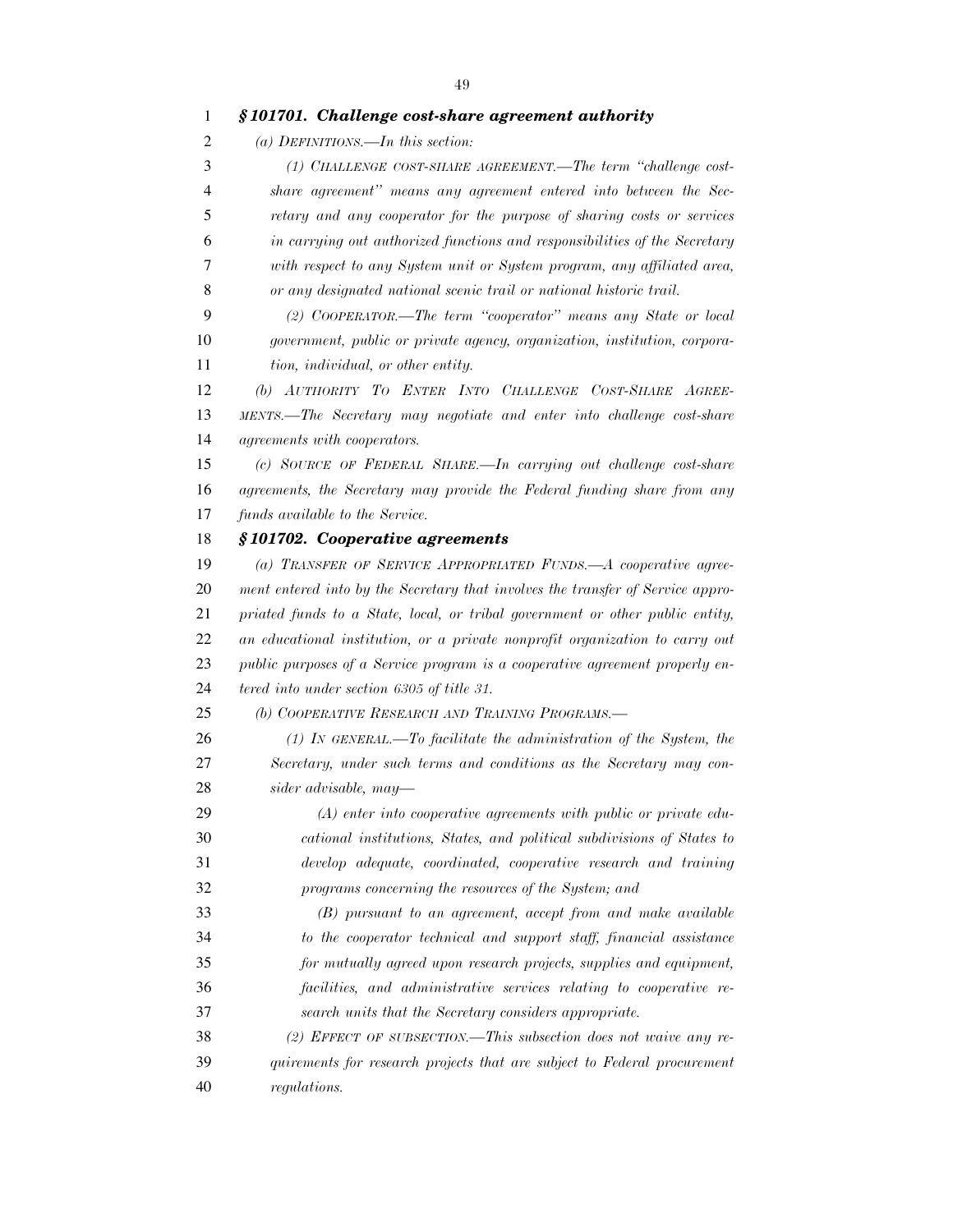*(c) SALE OF PRODUCTS AND SERVICES PRODUCED IN THE CONDUCT OF LIVING EXHIBITS AND INTERPRETIVE DEMONSTRATIONS.—To facilitate the administration of the System, the Secretary, under such terms and conditions as the Secretary considers advisable, may— (1) sell at fair market value, without regard to the requirements of chapters 1 to 11 of title 40 and division C (except sections 3302, 3307(e), 3501(b), 3509, 3906, 4710, and 4711) of subtitle I of title 41, products and services produced in the conduct of living exhibits and interpretive demonstrations in System units; (2) enter into contracts, including cooperative arrangements, with re- spect to living exhibits and interpretive demonstrations in System units; and (3) credit the proceeds from those sales and contracts to the appropria- tion bearing the cost of the exhibits and demonstrations. (d) COOPERATIVE AGREEMENTS FOR SYSTEM UNIT NATURAL RESOURCE PROTECTION.— (1) IN GENERAL.—The Secretary may enter into cooperative agree- ments with State, local, or tribal governments, other Federal agencies, other public entities, educational institutions, private nonprofit organi- zations, or participating private landowners for the purpose of protecting natural resources of System units through collaborative efforts on land inside and outside the System units. (2) TERMS AND CONDITIONS.—A cooperative agreement entered into under paragraph (1) shall provide clear and direct benefits to System unit natural resources and— (A) provide for— (i) the preservation, conservation, and restoration of coastal and riparian systems, watersheds, and wetlands; (ii) preventing, controlling, or eradicating invasive exotic species that are within a System unit or adjacent to a System unit; or (iii) restoration of natural resources, including native wild- life habitat or ecosystems; (B) include a statement of purpose demonstrating how the agree- ment will— (i) enhance science-based natural resource stewardship at the System unit; and (ii) benefit the parties to the agreement; (C) specify any staff required and technical assistance to be pro- vided by the Secretary or other parties to the agreement in support of activities inside and outside the System unit that will—*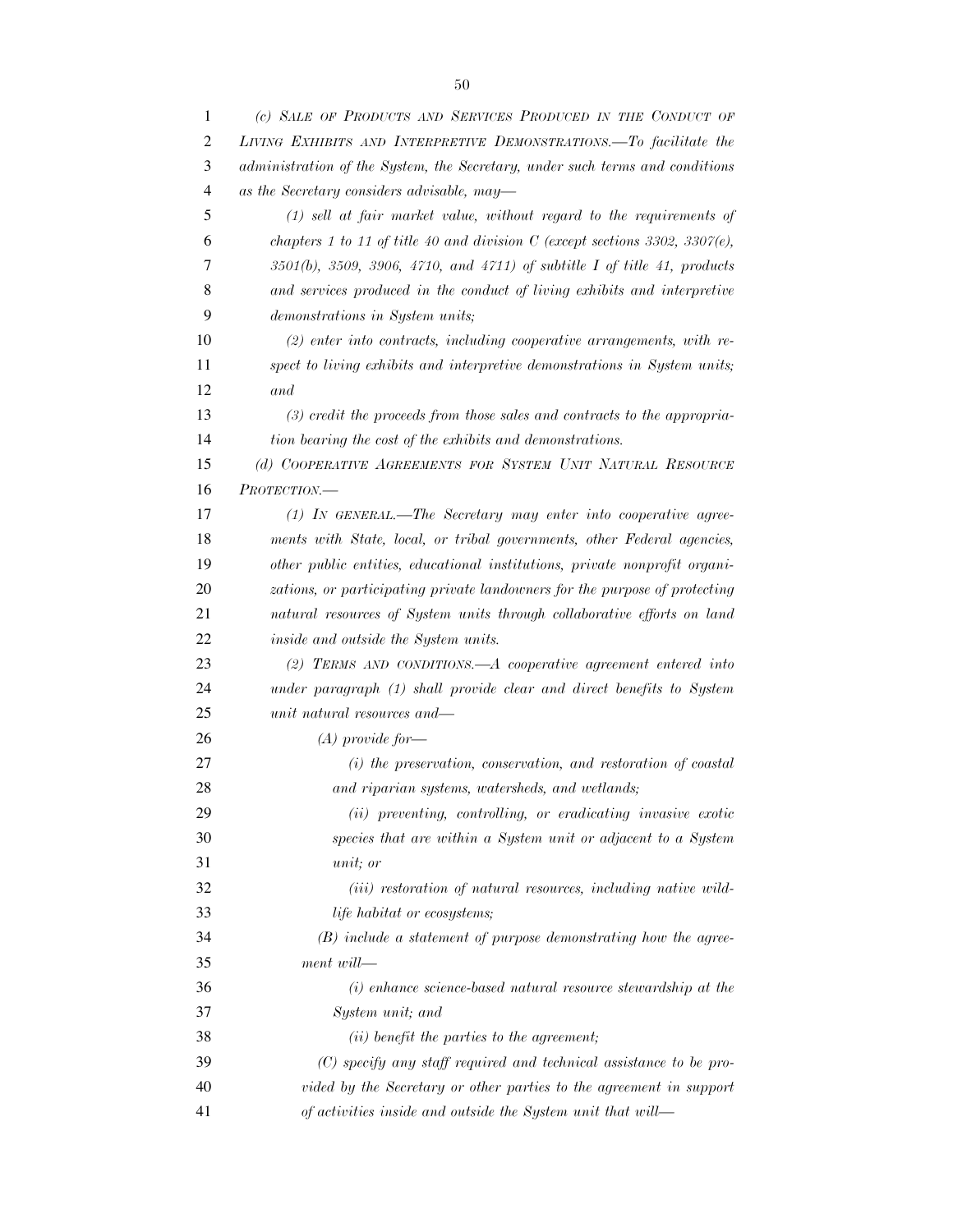| $\mathbf{1}$   | (i) protect natural resources of the System unit; and                          |
|----------------|--------------------------------------------------------------------------------|
| $\overline{c}$ | $(ii)$ benefit the parties to the agreement;                                   |
| 3              | $(D)$ identify any materials, supplies, or equipment and any other             |
| $\overline{4}$ | resources that will be contributed by the parties to the agreement             |
| 5              | or by other Federal agencies;                                                  |
| 6              | $(E)$ describe any financial assistance to be provided by the Sec-             |
| 7              | retary or the partners to implement the agreement;                             |
| 8              | $(F)$ ensure that any expenditure by the Secretary pursuant to the             |
| 9              | agreement is determined by the Secretary to support the purposes               |
| 10             | of natural resource stewardship at a System unit; and                          |
| 11             | $(G)$ include such other terms and conditions as are agreed to by              |
| 12             | the Secretary and the other parties to the agreement.                          |
| 13             | (3) LIMITATIONS.—The Secretary shall not use any funds associated              |
| 14             | with an agreement entered into under paragraph (1) for the purposes of         |
| 15             | land acquisition, regulatory activity, or the development, maintenance,        |
| 16             | or operation of infrastructure, except for ancillary support facilities that   |
| 17             | the Secretary determines to be necessary for the completion of projects        |
| 18             | or activities identified in the agreement.                                     |
| 19             | §101703. Cooperative management agreements                                     |
| 20             | (a) IN GENERAL.—To facilitate the administration of the System, the Sec-       |
| 21             | retary, under such terms and conditions as the Secretary considers advisable,  |
| 22             | may enter into an agreement with a State or local government agency to pro-    |
| 23             | vide for the cooperative management of the Federal and State or local park     |
| 24             | areas where a System unit is located adjacent to or near a State or local park |
| 25             | area, and cooperative management between the Service and a State or local      |
| 26             | government agency of a portion of either the System unit or State or local     |
| 27             | park will allow for more effective and efficient management of the System      |
| 28             | unit and State or local park. The Secretary may not transfer administration    |
| 29             | responsibilities for any System unit under this paragraph.                     |
| 30             | (b) PROVISION OF GOODS AND SERVICES.-Under a cooperative manage-               |
| 31             | ment agreement, the Secretary may acquire from and provide to a State or       |
| 32             | local government agency goods and services to be used by the Secretary and     |
| 33             | the State or local governmental agency in the cooperative management of        |
| 34             | land.                                                                          |
| 35             | (c) ASSIGNMENT OF EMPLOYEE.—An assignment arranged by the Secretary            |
| 36             | under section 3372 of title 5 of a Federal, State, or local employee for work  |
| 37             | on any Federal, State, or local land or an extension of the assignment may     |
| 38             | be for any period of time determined by the Secretary and the State or local   |
| 39             | agency to be mutually beneficial.                                              |
|                |                                                                                |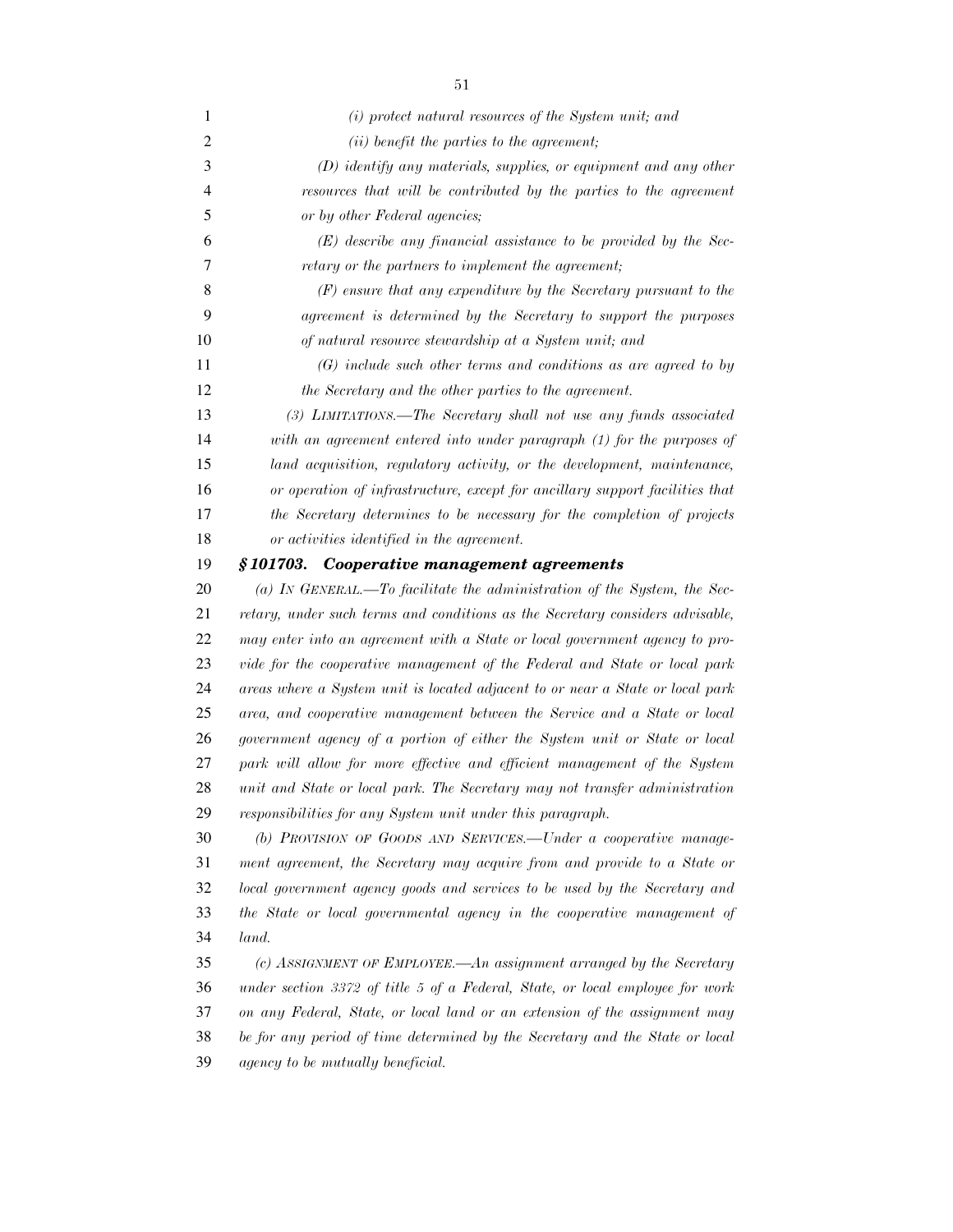#### 1 *§ 101704. Reimbursable agreements*

- 2 *(a) IN GENERAL.—In carrying out work under reimbursable agreements*
- 3 *with any State, local, or tribal government, the Secretary, without regard to*
- 4 *any provision of law or a regulation—*
- 5 *(1) may record obligations against accounts receivable from those gov-*
- 6 *ernments; and*
- 7 *(2) shall credit amounts received from those governments to the appro-*
- 8 *priate account.*
- 9 *(b) WHEN AMOUNTS SHALL BE CREDITED.—Amounts shall be credited*

10 *within 90 days of the date of the original request by the Service for payment.*

# 11 *Chapter 1019—Concessions and* 12 *Commercial Use Authorizations*

*Subchapter I—Authority of Secretary*

*Sec.*

*101901. Utility services. Subchapter II—Commercial Visitor Services*

*101911. Definitions.*

- *101912. Findings and declaration of policy.*
- *101913. Award of concession contracts.*
- *101914. Term of concession contracts.*
- *101915. Protection of concessioner investment.*
- *101916. Reasonableness of rates and charges.*
- *101917. Franchise fees.*
- *101918. Transfer or conveyance of concession contracts or leasehold surrender interests.*
- *101919. National Park Service Concessions Management Advisory Board.*
- *101920. Contracting for services.*
- *101921. Multiple contracts within a System unit.*
- *101922. Use of nonmonetary consideration in concession contracts.*
- *101923. Recordkeeping requirements.*
- *101924. Promotion of sale of Indian, Alaska Native, Native Samoan, and Native Hawaiian handicrafts.*
- *101925. Commercial use authorizations.*
- *101926. Regulations.*

## 13 *Subchapter I—Authority of Secretary*

### 14 *§ 101901. Utility services.*

15 *To facilitate the administration of the System, the Secretary, under such*

16 *terms and conditions as the Secretary considers advisable, may furnish, on*

- 17 *a reimbursement of appropriation basis, all types of utility services to conces-*
- 18 *sioners, contractors, permittees, or other users of the services, within the Sys-*
- 19 *tem. The reimbursements for cost of the services may be credited to the appro-*
- 20 *priation current at the time reimbursements are received.*

## 21 *Subchapter II—Commercial Visitor* 22 *Services*

### 23 *§ 101911. Definitions*

- 24 *In this subchapter:*
- 25 *(1) ADVISORY BOARD.—The term ''Advisory Board'' means the Na-*
- 26 *tional Park Service Concessions Management Advisory Board established*
- 27 *under section 101919 of this title.*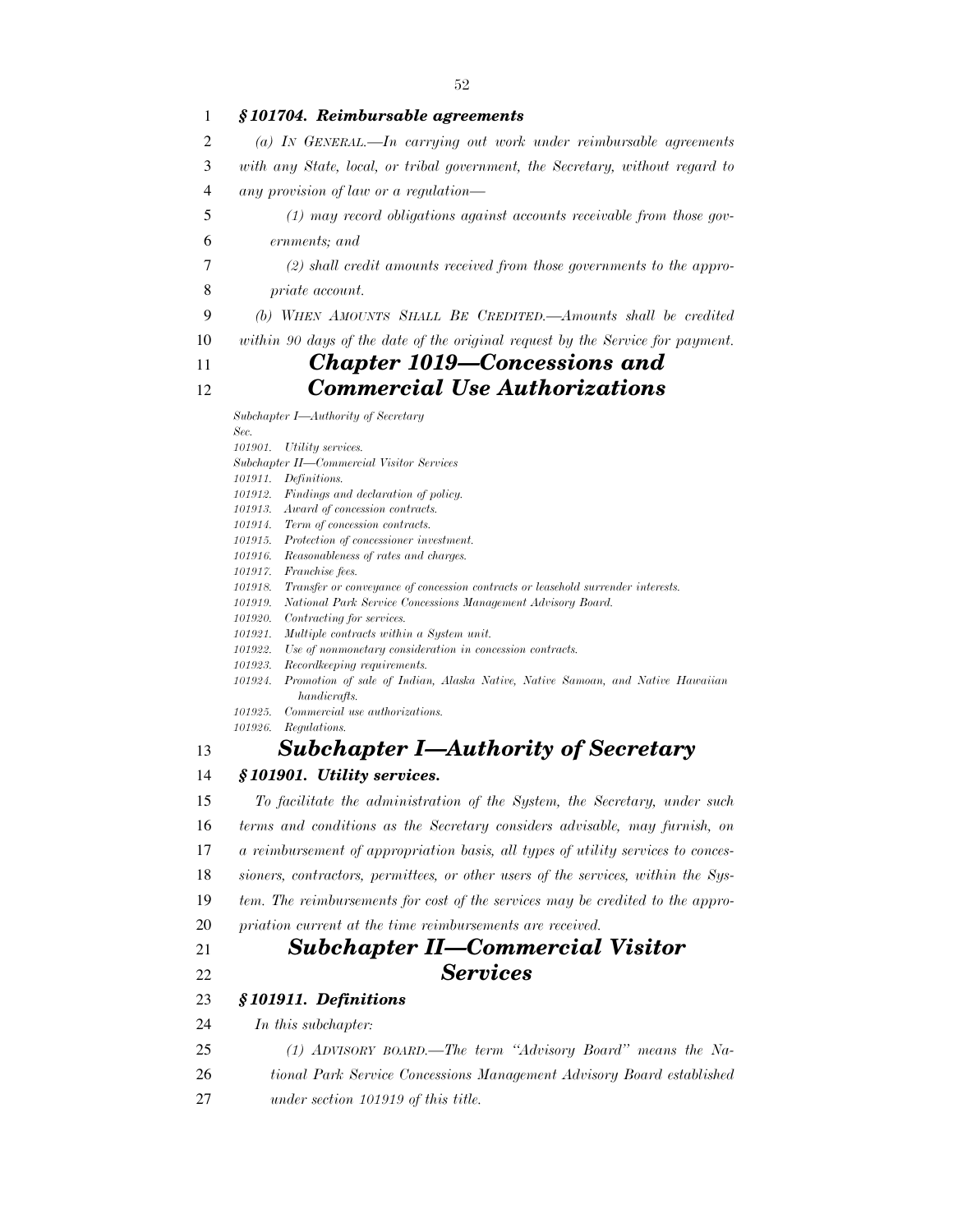*(2) PREFERENTIAL RIGHT OF RENEWAL.—The term ''preferential right of renewal'' means the right of a concessioner, subject to a determination by the Secretary that the facilities or services authorized by a prior con- tract continue to be necessary and appropriate within the meaning of section 101912 of this title, to match the terms and conditions of any competing proposal that the Secretary determines to be the best proposal for a proposed new concession contract that authorizes the continuation of the facilities and services provided by the concessioner under its prior contract. § 101912. Findings and declaration of policy (a) FINDINGS.—In furtherance of section 100101(a), Congress finds that the preservation and conservation of System unit resources and values requires that public accommodations, facilities, and services that have to be provided within those System units should be provided only under carefully controlled safeguards against unregulated and indiscriminate use, so that— (1) visitation will not unduly impair those resources and values; and (2) development of public accommodations, facilities, and services within System units can best be limited to locations that are consistent to the highest practicable degree with the preservation and conservation of the resources and values of the System units. (b) DECLARATION OF POLICY.—It is the policy of Congress that the develop- ment of public accommodations, facilities, and services in System units shall be limited to accommodations, facilities, and services that— (1) are necessary and appropriate for public use and enjoyment of the System unit in which they are located; and (2) are consistent to the highest practicable degree with the preserva- tion and conservation of the resources and values of the System unit. § 101913. Award of concession contracts In furtherance of the findings and policy stated in section 101912 of this title, and except as provided by this subchapter or otherwise authorized by law, the Secretary shall utilize concession contracts to authorize a person, cor- poration, or other entity to provide accommodations, facilities, and services to visitors to System units. Concession contracts shall be awarded as follows: (1) COMPETITIVE SELECTION PROCESS.—Except as otherwise provided in this section, all proposed concession contracts shall be awarded by the Secretary to the person, corporation, or other entity submitting the best proposal, as determined by the Secretary through a competitive selection process. The competitive process shall include simplified procedures for small, individually-owned entities seeking award of a concession con-tract.*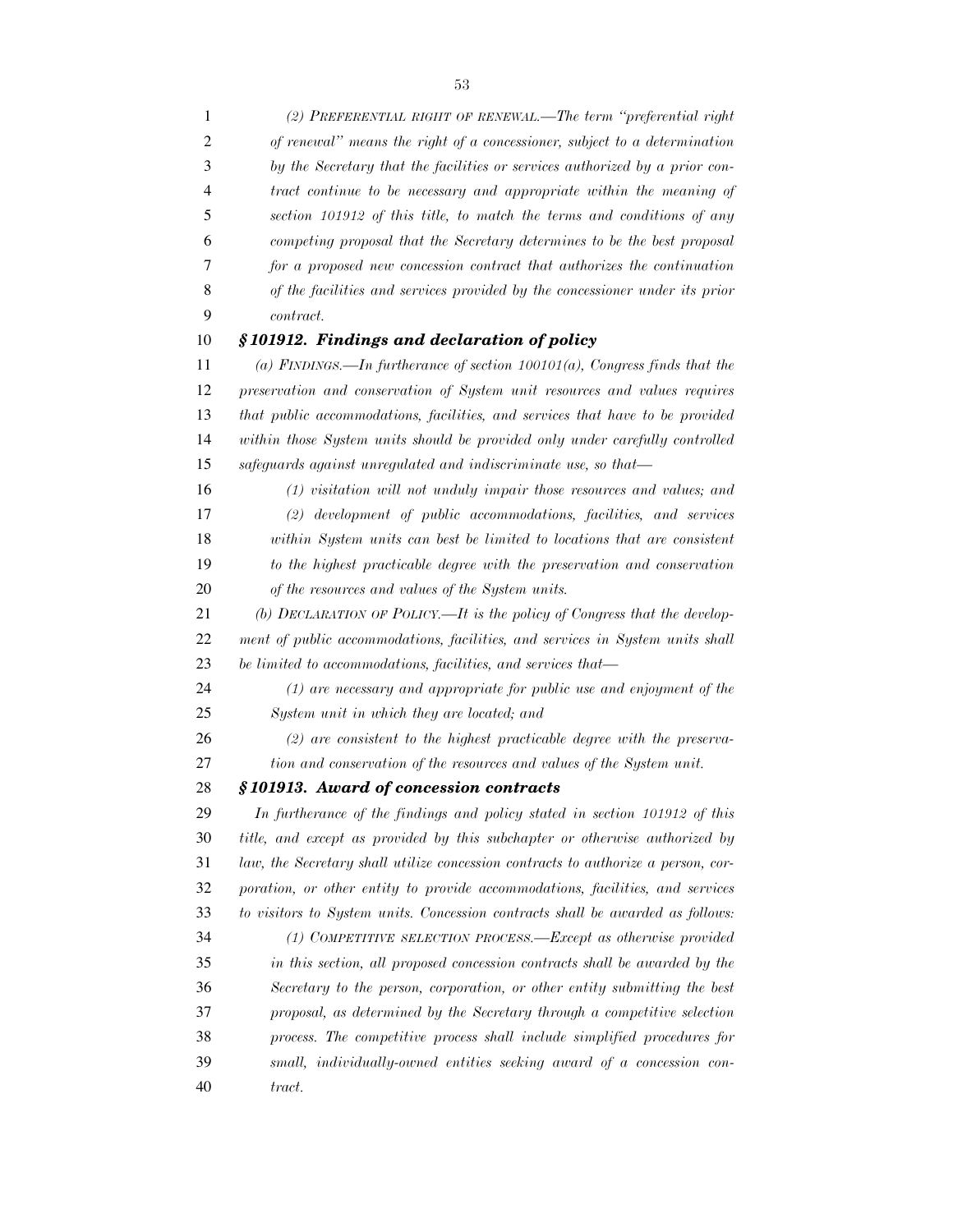| 1  | (2) SOLICITATION OF PROPOSALS.—Except as otherwise provided in           |
|----|--------------------------------------------------------------------------|
| 2  | this section, prior to awarding a new concession contract (including re- |
| 3  | newals or extensions of existing concession contracts) the Secretary-    |
| 4  | $(A)$ shall publicly solicit proposals for the concession contract;      |
| 5  | and                                                                      |
| 6  | $(B)$ in connection with the solicitation, shall—                        |
| 7  | $(i)$ prepare a prospectus and publish notice of its availabil-          |
| 8  | ity at least once in local or national newspapers or trade pub-          |
| 9  | lications, by electronic means, or both, as appropriate; and             |
| 10 | (ii) make the prospectus available on request to all interested          |
| 11 | persons.                                                                 |
| 12 | (3) INFORMATION TO BE INCLUDED IN PROSPECTUS.—The prospectus             |
| 13 | shall include the following information:                                 |
| 14 | $(A)$ The minimum requirements for the contract as set forth in          |
| 15 | paragraph (4).                                                           |
| 16 | $(B)$ The terms and conditions of any existing concession contract       |
| 17 | relating to the services and facilities to be provided, including all    |
| 18 | fees and other forms of compensation provided to the United States       |
| 19 | by the concessioner.                                                     |
| 20 | (C) Other authorized facilities or services that may be provided         |
| 21 | in a proposal.                                                           |
| 22 | (D) Facilities and services to be provided by the Secretary to the       |
| 23 | concessioner, including public access, utilities, and buildings.         |
| 24 | $(E)$ An estimate of the amount of compensation due an existing          |
| 25 | concessioner from a new concessioner under the terms of a prior          |
| 26 | concession contract.                                                     |
| 27 | $(F)$ A statement as to the weight to be given to each selection fac-    |
| 28 | tor identified in the prospectus and the relative importance of those    |
| 29 | factors in the selection process.                                        |
| 30 | $(G)$ Other information related to the proposed concession oper-         |
| 31 | ation that is provided to the Secretary pursuant to a concession         |
| 32 | contract or is otherwise available to the Secretary, as the Secretary    |
| 33 | determines is necessary to allow for the submission of competitive       |
| 34 | proposals.                                                               |
| 35 | $(H)$ Where applicable, a description of a preferential right to the     |
| 36 | renewal of the proposed concession contract held by an existing con-     |
| 37 | cessioner as set forth in paragraph (7).                                 |
| 38 | (4) CONSIDERATION OF PROPOSALS.-                                         |
| 39 | (A) MINIMUM REQUIREMENTS.—No proposal shall be considered                |
| 40 | that fails to meet the minimum requirements as determined by the         |
| 41 | Secretary. The minimum requirements shall include the following:         |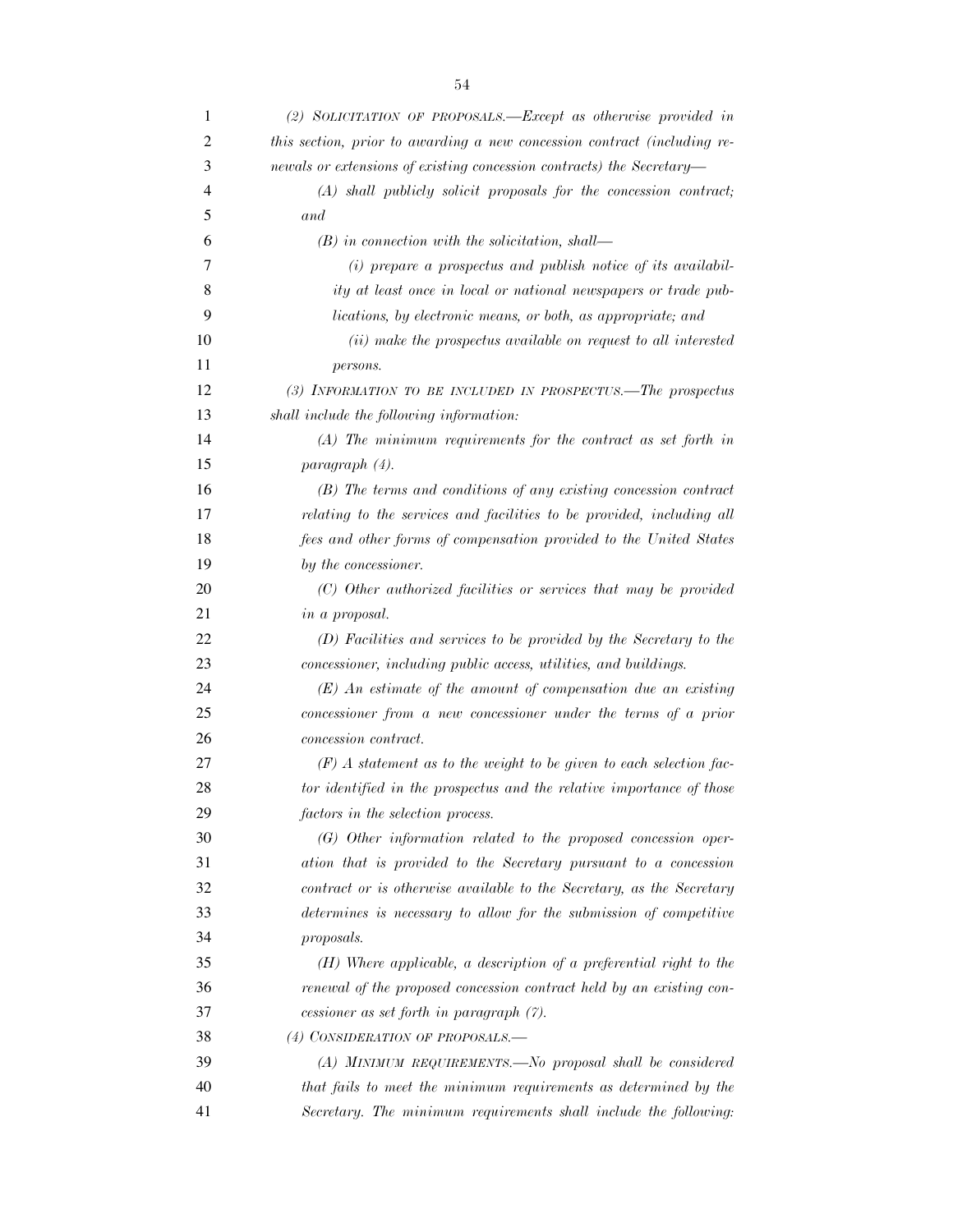| 1  | $(i)$ The minimum acceptable franchise fee or other forms of            |
|----|-------------------------------------------------------------------------|
| 2  | consideration to the Federal Government.                                |
| 3  | (ii) Any facilities, services, or capital investment required to        |
| 4  | be provided by the concessioner.                                        |
| 5  | (iii) Measures necessary to ensure the protection, conserva-            |
| 6  | tion, and preservation of resources of the System unit.                 |
| 7  | (B) REJECTION OF PROPOSAL.—The Secretary shall reject any               |
| 8  | proposal, regardless of the franchise fee offered, if the Secretary de- |
| 9  | $termines$ that—                                                        |
| 10 | $(i)$ the person, corporation, or entity is not qualified or is         |
| 11 | not likely to provide satisfactory service; or                          |
| 12 | (ii) the proposal is not responsive to the objectives of protect-       |
| 13 | ing and preserving resources of the System unit and of provid-          |
| 14 | ing necessary and appropriate facilities and services to the            |
| 15 | public at reasonable rates.                                             |
| 16 | (C) ALL PROPOSALS FAIL TO MEET MIMIMUM REQUIREMENTS OR                  |
| 17 | ARE REJECTED.—If all proposals submitted to the Secretary fail to       |
| 18 | meet the minimum requirements or are rejected by the Secretary,         |
| 19 | the Secretary shall establish new minimum contract requirements         |
| 20 | and re-initiate the competitive selection process pursuant to this sec- |
| 21 | tion.                                                                   |
| 22 | (D) TERMS AND CONDITIONS MATERIALLY AMENDED OR NOT IN-                  |
| 23 | CORPORATED IN CONTRACT.—The Secretary may not execute a con-            |
| 24 | cession contract that materially amends or does not incorporate the     |
| 25 | proposed terms and conditions of the concession contract as set forth   |
| 26 | in the applicable prospectus. If proposed material amendments or        |
| 27 | changes are considered appropriate by the Secretary, the Secretary      |
| 28 | shall resolicit offers for the concession contract incorporating the    |
| 29 | material amendments or changes.                                         |
| 30 | (5) SELECTION OF THE BEST PROPOSAL.-                                    |
| 31 | (A) FACTORS IN SELECTION.—In selecting the best proposal, the           |
| 32 | Secretary shall consider the following principal factors:               |
| 33 | $(i)$ The responsiveness of the proposal to the objectives of pro-      |
| 34 | tecting, conserving, and preserving resources of the System unit        |
| 35 | and of providing necessary and appropriate facilities and serv-         |
| 36 | ices to the public at reasonable rates.                                 |
| 37 | (ii) The experience and related background of the person,               |
| 38 | corporation, or entity submitting the proposal, including the           |
| 39 | past performance and expertise of the person, corporation or            |
| 40 | entity in providing the same or similar facilities or services.         |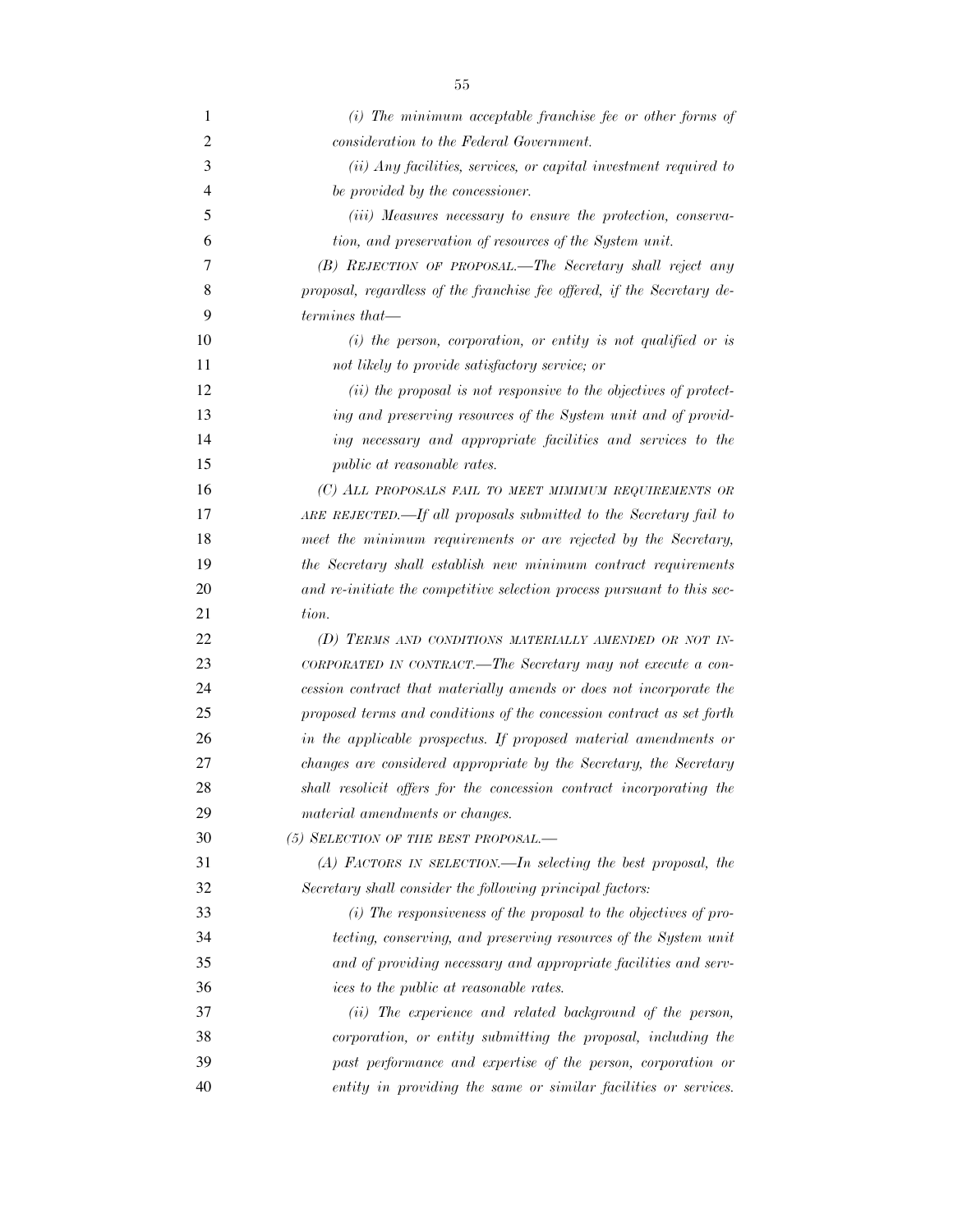| 1  | (iii) The financial capability of the person, corporation, or          |
|----|------------------------------------------------------------------------|
| 2  | entity submitting the proposal.                                        |
| 3  | (iv) The proposed franchise fee, except that consideration of          |
| 4  | revenue to the United States shall be subordinate to the objec-        |
| 5  | tives of protecting, conserving, and preserving resources of the       |
| 6  | System unit and of providing necessary and appropriate fa-             |
| 7  | cilities to the public at reasonable rates.                            |
| 8  | (B) SECONDARY FACTORS.—The Secretary may also consider                 |
| 9  | such secondary factors as the Secretary considers appropriate.         |
| 10 | (C) DEVELOPMENT OF REGULATIONS.—In developing regulations              |
| 11 | to implement this subchapter, the Secretary shall consider the extent  |
| 12 | to which plans for employment of Indians (including Native Alas-       |
| 13 | kans) and involvement of businesses owned by Indians, Indian           |
| 14 | tribes, or Native Alaskans in the operation of a concession contract   |
| 15 | should be identified as a factor in the selection of a best proposal   |
| 16 | under this section.                                                    |
| 17 | (6) CONGRESSIONAL NOTIFICATION.-                                       |
| 18 | (A) IN GENERAL.—The Secretary shall submit any proposed con-           |
| 19 | cession contract with anticipated annual gross receipts in excess of   |
| 20 | $$5,000,000$ or a duration of more than 10 years to the Committee      |
| 21 | on Natural Resources of the House of Representatives and the Com-      |
| 22 | mittee on Energy and Natural Resources of the Senate.                  |
| 23 | (B) WAITING PERIOD.—The Secretary shall not award any pro-             |
| 24 | posed concession contract to which subparagraph (A) applies until      |
| 25 | at least 60 days subsequent to the notification of both Committees.    |
| 26 | (7) PREFERENTIAL RIGHT OF RENEWAL.-                                    |
| 27 | $(A)$ IN GENERAL.—Except as provided in subparagraph $(B)$ , the       |
| 28 | Secretary shall not grant a concessioner a preferential right to       |
| 29 | renew a concession contract, or any other form of preference to a      |
| 30 | concession contract.                                                   |
| 31 | (B) EXCEPTION.—The Secretary shall grant a preferential right          |
| 32 | of renewal to an existing concessioner with respect to proposed re-    |
| 33 | newals of the categories of concession contracts described by para-    |
| 34 | graph (8), subject to the requirements of that paragraph.              |
| 35 | (C) ENTITLEMENT TO AWARD OF NEW CONTRACT.—A concessioner               |
| 36 | that successfully exercises a preferential right of renewal in accord- |
| 37 | ance with the requirements of this subchapter shall be entitled to     |
| 38 | award of the proposed new concession contract to which the pref-       |
| 39 | erence applies.                                                        |
| 40 | (8) OUTFITTER AND GUIDE SERVICES AND SMALL CONTRACTS.—                 |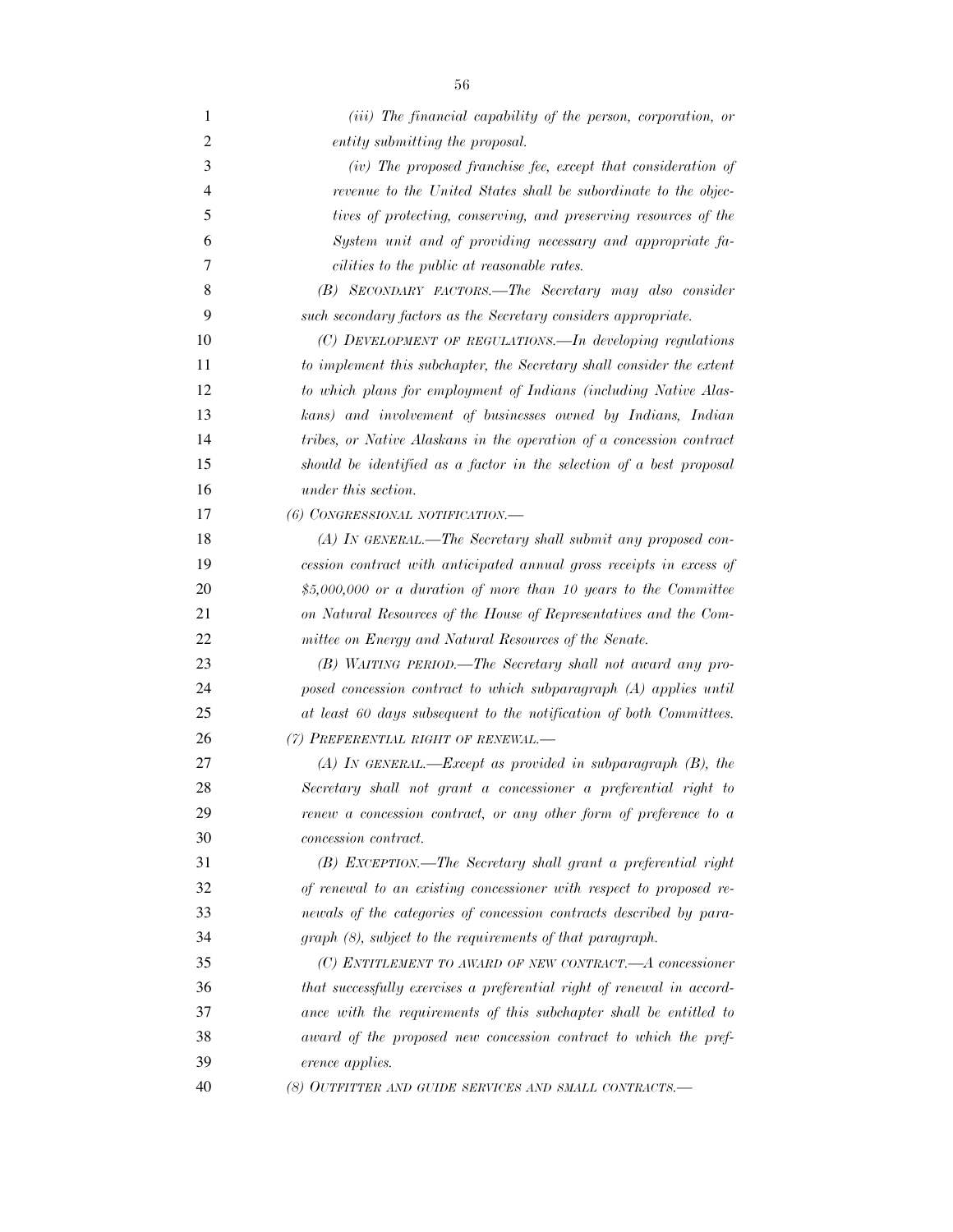| 1  | $(A)$ APPLICATION.—Paragraph $(7)$ shall apply only to the follow-     |
|----|------------------------------------------------------------------------|
| 2  | ing:                                                                   |
| 3  | $(i)$ Subject to subparagraph $(B)$ , concession contracts that        |
| 4  | solely authorize the provision of specialized backcountry out-         |
| 5  | door recreation guide services that require the employment of          |
| 6  | specially trained and experienced guides to accompany System           |
| 7  | unit visitors in the backcountry so as to provide a safe and en-       |
| 8  | joyable experience for visitors who otherwise may not have the         |
| 9  | skills and equipment to engage in that activity.                       |
| 10 | $(ii)$ Subject to subparagraph $(C)$ , concession contracts with       |
| 11 | anticipated annual gross receipts under \$500,000.                     |
| 12 | (B) OUTFITTING AND GUIDE CONCESSIONERS.—                               |
| 13 | (i)<br>DESCRIPTION.—Outfitting and guide concessioners,                |
| 14 | where otherwise qualified, include concessioners that provide          |
| 15 | guided river running, hunting, fishing, horseback, camping,            |
| 16 | and mountaineering experiences.                                        |
| 17 | $(ii)$ WHEN ENTITLED TO PREFERENTIAL RIGHT.—An outfit-                 |
| 18 | ting and guide concessioner is entitled to a preferential right        |
| 19 | of renewal under this subchapter only if—                              |
| 20 | $(I)$ the contract with the outfitting and guide conces-               |
| 21 | sioner does not grant the concessioner any interest, includ-           |
| 22 | ing any leasehold surrender interest or possessory interest,           |
| 23 | in capital improvements on land owned by the United                    |
| 24 | States within a System unit, other than a capital im-                  |
| 25 | provement constructed by a concessioner pursuant to the                |
| 26 | terms of a concession contract prior to November 13, 1998,             |
| 27 | or constructed or owned by a concessioner or the conces-               |
| 28 | sioner's predecessor before the subject land was incor-                |
| 29 | porated into the System;                                               |
| 30 | (II) the Secretary determines that the concessioner has                |
| 31 | operated satisfactorily during the term of the contract (in-           |
| 32 | cluding any extension); and                                            |
| 33 | $(III)$ the concessioner has submitted a responsive pro-               |
| 34 | posal for a proposed new concession contract that satisfies            |
| 35 | the minimum requirements established by the Secretary                  |
| 36 | pursuant to paragraph (4).                                             |
| 37 | (C) CONTRACT WITH ESTIMATED GROSS RECEIPTS OF LESS THAN                |
| 38 | $$500,000$ $-A$ concessioner that holds a concession contract that the |
| 39 | Secretary estimates will result in gross annual receipts of less than  |
| 40 | $$500,000$ if renewed shall be entitled to a preferential right of re- |
| 41 | newal under this subchapter if—                                        |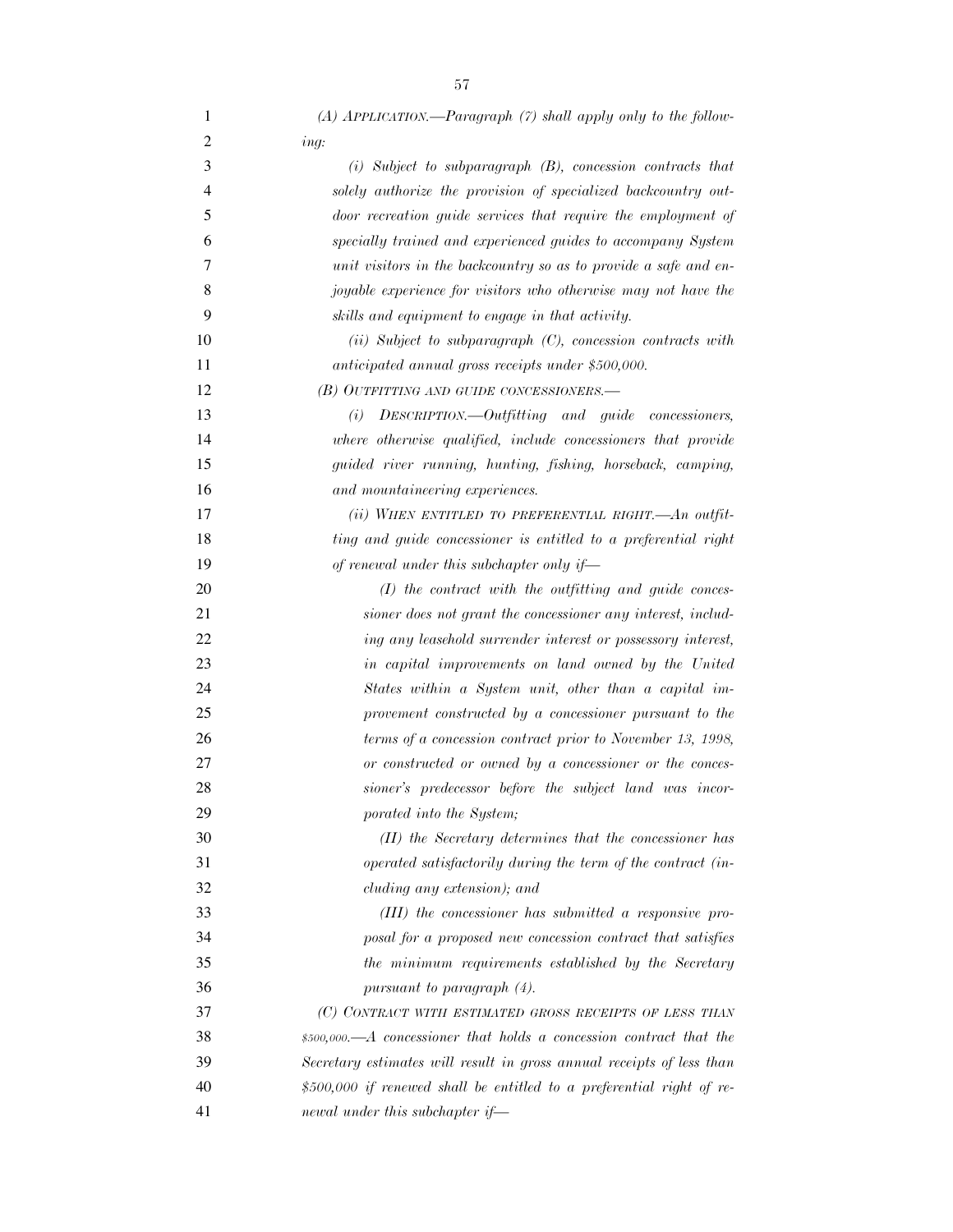| 1              | (i) the Secretary has determined that the concessioner has                    |
|----------------|-------------------------------------------------------------------------------|
| $\overline{c}$ | operated satisfactorily during the term of the contract (includ-              |
| 3              | ing any extension); and                                                       |
| 4              | (ii) the concessioner has submitted a responsive proposal for                 |
| 5              | a proposed new concession contract that satisfies the minimum                 |
| 6              | requirements established by the Secretary pursuant to para-                   |
| 7              | graph(4).                                                                     |
| 8              | $(9)$ NEW OR ADDITIONAL SERVICES.—The Secretary shall not grant a             |
| 9              | preferential right to a concessioner to provide new or additional services    |
| 10             | in a System unit.                                                             |
| 11             | (10) AUTHORITY OF SECRETARY NOT LIMITED.—Nothing in this sub-                 |
| 12             | chapter shall be construed as limiting the authority of the Secretary to      |
| 13             | determine whether to issue a concession contract or to establish its terms    |
| 14             | and conditions in furtherance of the policies expressed in this subchapter.   |
| 15             | (11) EXCEPTIONS.—Notwithstanding this section, the Secretary may              |
| 16             | award, without public solicitation, the following:                            |
| 17             | (A) TEMPORARY CONTRACT.—To avoid interruption of services to                  |
| 18             | the public at a System unit, the Secretary may award a temporary              |
| 19             | concession contract or an extension of an existing concessions con-           |
| 20             | tract for a term not to exceed 3 years, except that prior to making           |
| 21             | the award, the Secretary shall take all reasonable and appropriate            |
| 22             | steps to consider alternatives to avoid the interruption.                     |
| 23             | (B) CONTRACT IN EXTRAORDINARY CIRCUMSTANCES.-The Sec-                         |
| 24             | retary may award a concession contract in extraordinary circum-               |
| 25             | stances where compelling and equitable considerations require the             |
| 26             | award of a concession contract to a particular party in the public            |
| 27             | interest. Award of a concession contract under this subparagraph              |
| 28             | shall not be made by the Secretary until at least 30 days after-              |
| 29             | $(i)$ publication in the Federal Register of notice of the Sec-               |
| 30             | retary's intention to award the contract and the reasons for the              |
| 31             | <i>action</i> ; and                                                           |
| 32             | (ii) submission of notice to the Committee on Energy and                      |
| 33             | Natural Resources of the Senate and the Committee on Natural                  |
| 34             | Resources of the House of Representatives.                                    |
| 35             | §101914. Term of concession contracts                                         |
| 36             | A concession contract entered into pursuant to this subchapter shall gener-   |
| 37             | ally be awarded for a term of 10 years or less. The Secretary may award       |
| 38             | a contract for a term of up to 20 years if the Secretary determines that the  |
| 39             | contract terms and conditions, including the required construction of capital |
| 40             | improvements, warrant a longer term.                                          |
|                |                                                                               |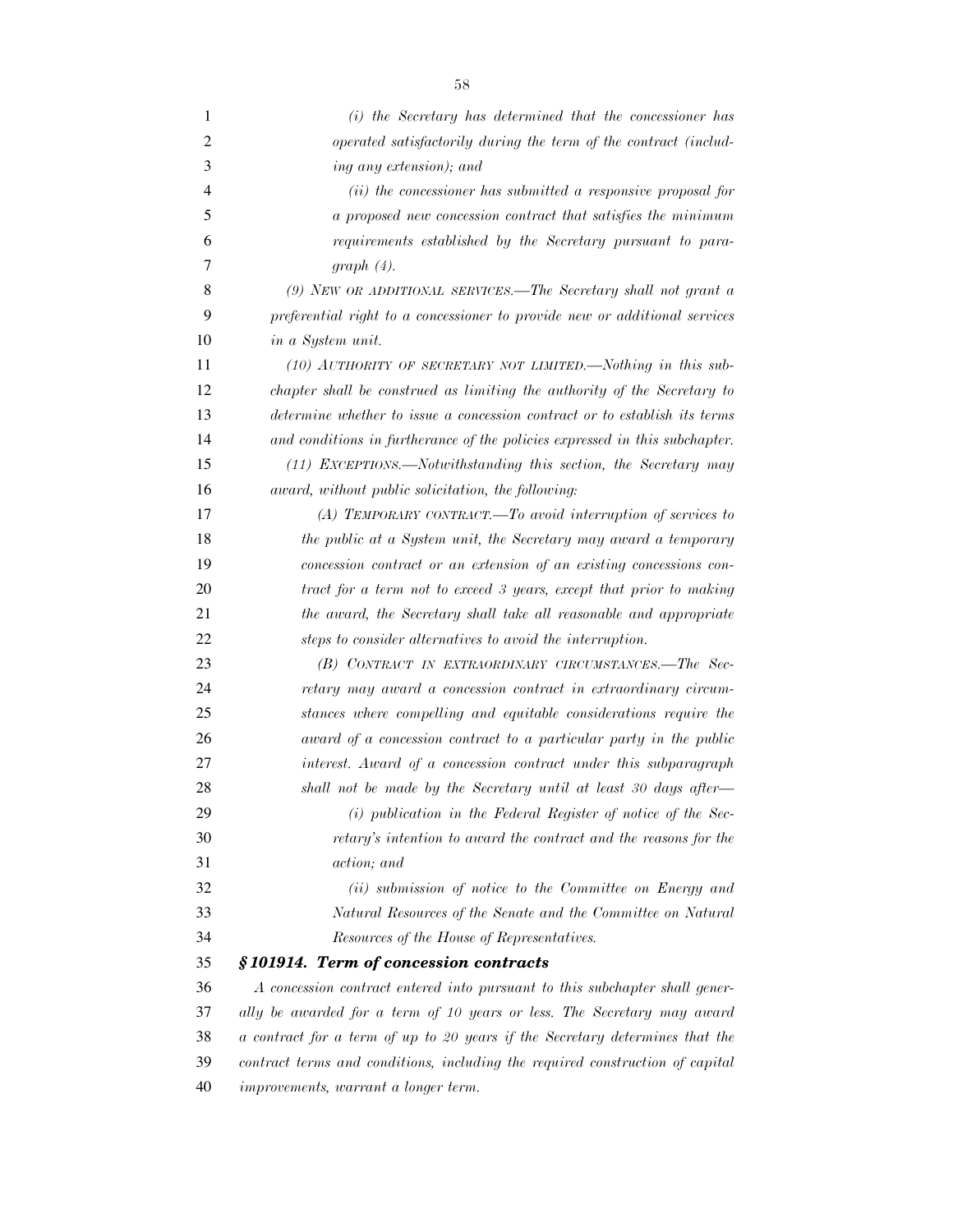| 1              | §101915. Protection of concessioner investment                                |
|----------------|-------------------------------------------------------------------------------|
| $\overline{c}$ | $(a)$ DEFINITIONS.—In this section:                                           |
| 3              | (1) CAPITAL IMPROVEMENT.—The term "capital improvement" means                 |
| 4              | a structure, a fixture, or nonremovable equipment provided by a conces-       |
| 5              | sioner pursuant to the terms of a concession contract and located on land     |
| 6              | of the United States within a System unit.                                    |
| 7              | (2) CONSUMER PRICE INDEX.—The term "Consumer Price Index"                     |
| 8              | $means-$                                                                      |
| 9              | (A) the "Consumer Price Index—All Urban Consumers" pub-                       |
| 10             | lished by the Bureau of Labor Statistics of the Department of                 |
| 11             | Labor; or                                                                     |
| 12             | $(B)$ if the Index is not published, another regularly published              |
| 13             | cost-of-living index approximating the Consumer Price Index.                  |
| 14             | (b) LEASEHOLD SURRENDER INTEREST IN CAPITAL IMPROVEMENTS.-                    |
| 15             | concessioner that constructs a capital improvement on land owned by the       |
| 16             | United States within a System unit pursuant to a concession contract shall    |
| 17             | have a leasehold surrender interest in the capital improvement subject to the |
| 18             | following terms and conditions:                                               |
| 19             | $(1)$ IN GENERAL.—A concessioner shall have a leasehold surrender in-         |
| 20             | terest in each capital improvement constructed by a concessioner under        |
| 21             | a concession contract, consisting solely of a right to compensation for the   |
| 22             | capital improvement to the extent of the value of the concessioner's lease-   |
| 23             | hold surrender interest in the capital improvement.                           |
| 24             | (2) PLEDGE AS SECURITY.—A leasehold surrender interest may be                 |
| 25             | pledged as security for financing of a capital improvement or the acqui-      |
| 26             | sition of a concession contract when approved by the Secretary pursuant       |
| 27             | to this subchapter.                                                           |
| 28             | (3) TRANSFER AND RELINQUISHMENT OR WAIVER OF INTEREST.—A                      |
| 29             | leasehold surrender interest shall be transferred by the concessioner in      |
| 30             | connection with any transfer of the concession contract and may be re-        |
| 31             | linquished or waived by the concessioner.                                     |
| 32             | (4) LIMIT ON EXTINGUISHING OR TAKING INTEREST.—A leasehold sur-               |
| 33             | render interest shall not be extinguished by the expiration or other termi-   |
| 34             | nation of a concession contract and may not be taken for public use ex-       |
| 35             | cept on payment of just compensation.                                         |
| 36             | $(5)$ VALUE OF INTEREST.—The value of a leasehold surrender interest          |
| 37             | in a capital improvement shall be an amount equal to the initial value        |
| 38             | (construction cost of the capital improvement), increased (or decreased)      |
| 39             | by the same percentage increase (or decrease) as the percentage increase      |
| 40             | (or decrease) in the Consumer Price Index, from the date of making the        |
| 41             | investment in the capital improvement by the concessioner to the date         |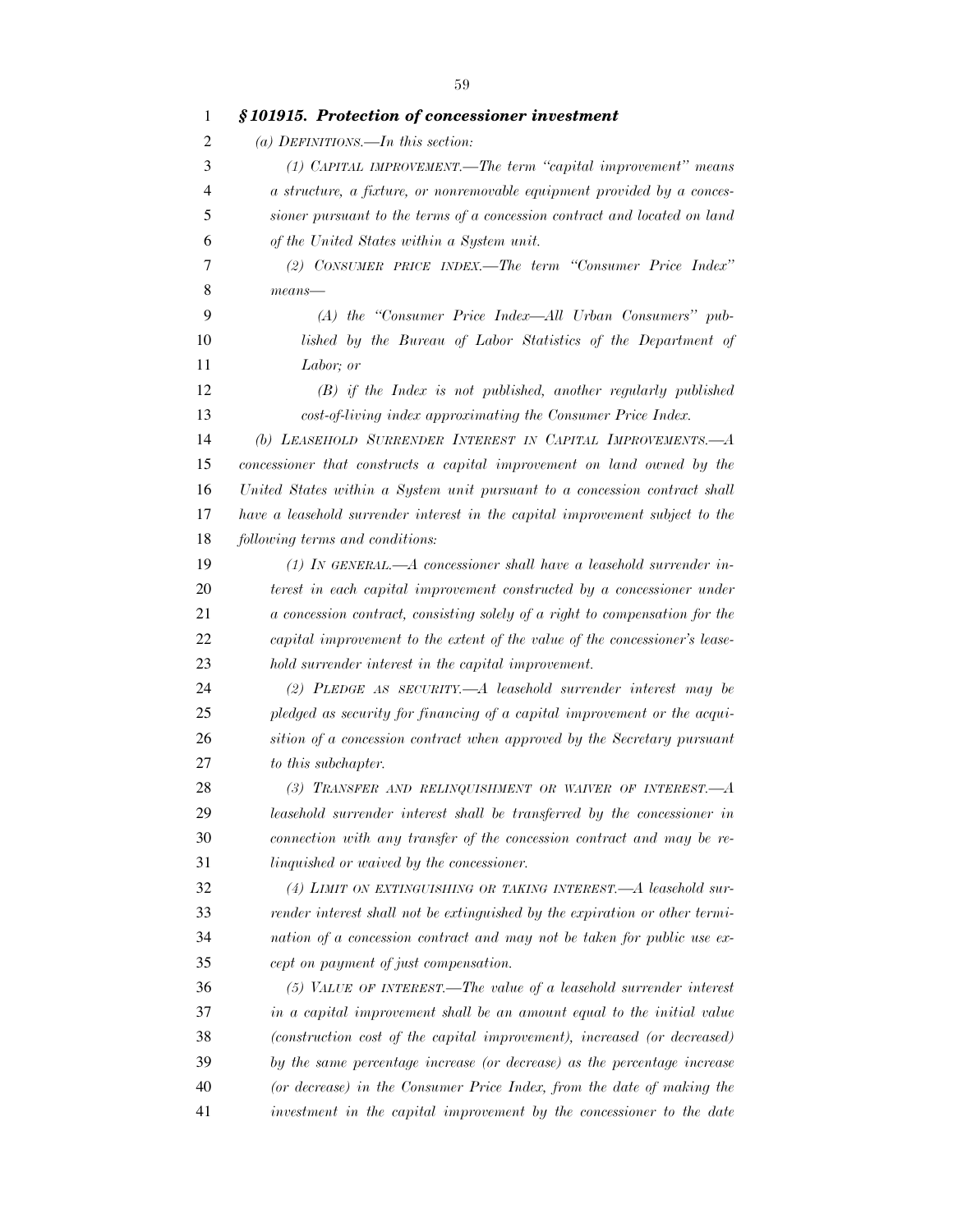| 1              | of payment of the value of the leasehold surrender interest, less deprecia- |
|----------------|-----------------------------------------------------------------------------|
| $\overline{c}$ | tion of the capital improvement as evidenced by the condition and pro-      |
| 3              | spective serviceability in comparison with a new unit of like kind.         |
| 4              | (6) VALUE OF INTEREST IN CERTAIN NEW CONCESSION CONTRACTS.-                 |
| 5              | (A) HOW VALUE IS DETERMINED.—The Secretary may provide,                     |
| 6              | in any new concession contract that the Secretary estimates will            |
| 7              | have a leasehold surrender interest of more than \$10,000,000, that         |
| 8              | the value of any leasehold surrender interest in a capital improve-         |
| 9              | ment shall be based on—                                                     |
| 10             | $(i)$ a reduction on an annual basis, in equal portions, over               |
| 11             | the same number of years as the time period associated with                 |
| 12             | the straight line depreciation of the initial value (construction           |
| 13             | cost of the capital improvement), as provided by applicable                 |
| 14             | Federal income tax laws and regulations in effect on November               |
| 15             | 12, 1998; or                                                                |
| 16             | $(ii)$ an alternative formula that is consistent with the objec-            |
| 17             | tives of this subchapter.                                                   |
| 18             | (B) WHEN ALTERNATIVE FORMULA MAY BE USED.—The Sec-                          |
| 19             | retary may use an alternative formula under subparagraph $(A)(ii)$          |
| 20             | only if the Secretary determines, after scrutiny of the financial and       |
| 21             | other circumstances involved in the particular concession contract          |
| 22             | (including providing notice in the Federal Register and opportunity         |
| 23             | for comment), that the alternative formula is, compared to the              |
| 24             | standard method of determining value provided for in paragraph              |
| 25             | (5), necessary to provide a fair return to the Federal Government           |
| 26             | and to foster competition for the new contract by providing a rea-          |
| 27             | sonable opportunity to make a profit under the new contract. If no          |
| 28             | responsive offers are received in response to a solicitation that in-       |
| 29             | cludes the alternative formula, the concession opportunity shall be         |
| 30             | resolicited with the leasehold surrender interest value as described        |
| 31             | in paragraph (5).                                                           |
| 32             | (7) INCREASE IN VALUE OF INTEREST.—Where a concessioner, pursu-             |
| 33             | ant to the terms of a concession contract, makes a capital improvement      |
| 34             | to an existing capital improvement in which the concessioner has a lease-   |
| 35             | hold surrender interest, the cost of the additional capital improvement     |
| 36             | shall be added to the then-current value of the concessioner's leasehold    |
| 37             | surrender interest.                                                         |
| 38             | (c) SPECIAL RULE FOR POSSESSORY INTEREST EXISTING BEFORE NOVEM-             |
| 39             | BER 13, 1998.-                                                              |
| 40             | $(1)$ IN GENERAL.—A concessioner that has obtained a possessory inter-      |
| 41             | est (as defined pursuant to the Act of October 9, 1965 (known as the Na-    |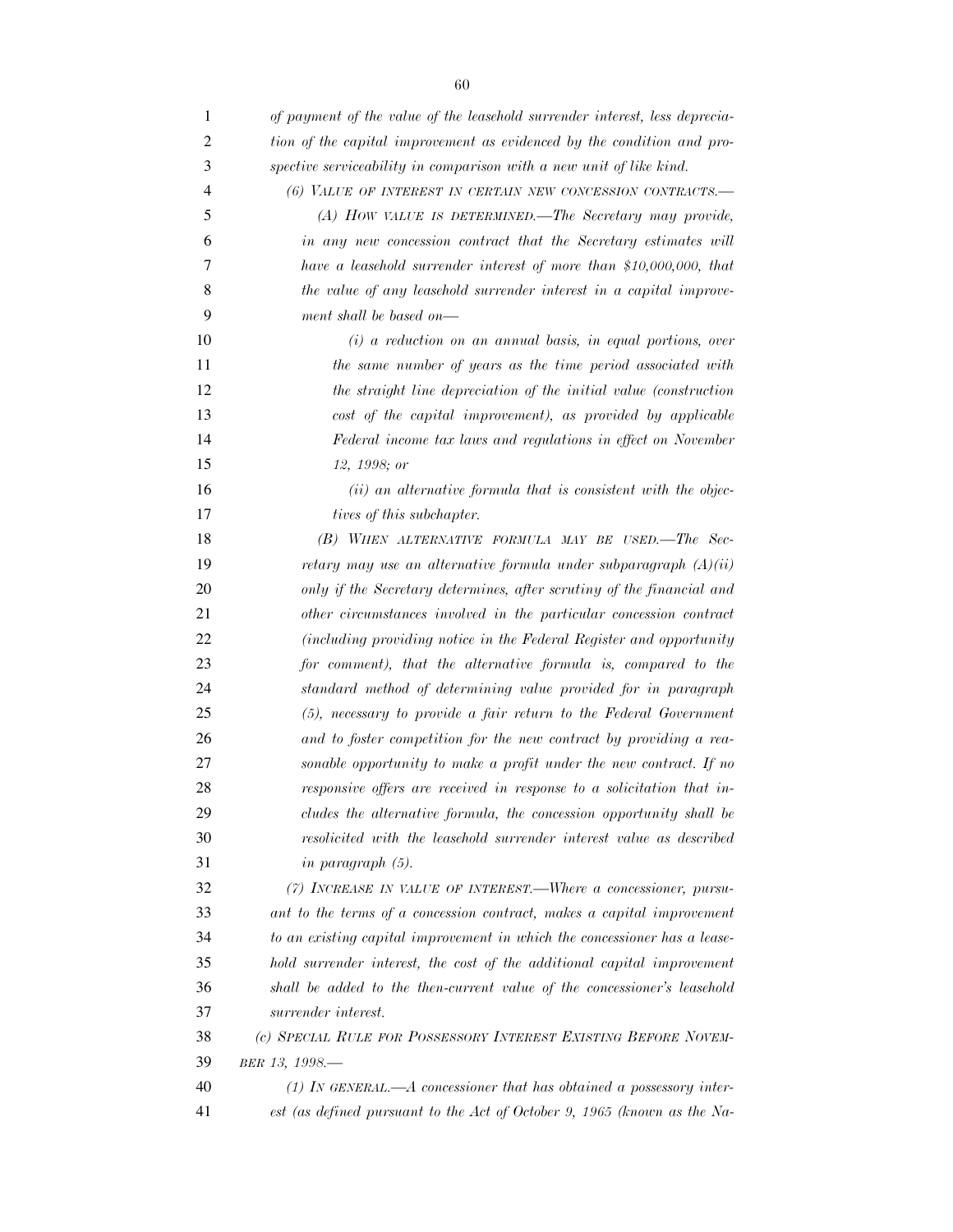*tional Park Service Concessions Policy Act; Public Law 89–249, 79 Stat. 969), as in effect on November 12, 1998) under the terms of a concession contract entered into before November 13, 1998, shall, on the expiration or termination of the concession contract, be entitled to receive compensa- tion for the possessory interest improvements in the amount and manner as described by the concession contract. Where that possessory interest is not described in the existing concession contract, compensation of posses- sory interest shall be determined in accordance with the laws in effect on November 12, 1998.*

 *(2) EXISTING CONCESSIONER AWARDED A NEW CONTRACT.—A conces- sioner awarded a new concession contract to replace an existing conces- sion contract after November 13, 1998, instead of directly receiving the possessory interest compensation, shall have a leasehold surrender inter- est in its existing possessory interest improvements under the terms of the new concession contract and shall carry over as the initial value of the leasehold surrender interest (instead of construction cost) an amount equal to the value of the existing possessory interest as of the termination date of the previous concession contract. In the event of a dispute between the concessioner and the Secretary as to the value of the possessory inter-est, the matter shall be resolved through binding arbitration.*

 *(3) NEW CONCESSIONER AWARDED A CONTRACT.—A new concessioner awarded a concession contract and required to pay a prior concessioner for possessory interest in prior improvements shall have a leasehold sur- render interest in the prior improvements. The initial value in the lease- hold surrender interest (instead of construction cost) shall be an amount equal to the value of the existing possessory interest as of the termination date of the previous concession contract.*

 *(4) DE NOVO REVIEW OF VALUE DETERMINATION.—If the Secretary, or either party to a value determination proceeding conducted under a Service concession contract issued before November 13, 1998, considers that the value determination decision issued pursuant to the proceeding misinterprets or misapplies relevant contractual requirements or their underlying legal authority, the Secretary or either party may seek, with- in 180 days after the date of the decision, de novo review of the value determination decision by the United States Court of Federal Claims. The Court of Federal Claims may make an order affirming, vacating, modifying or correcting the determination decision.*

 *(d) TRANSITION TO SUCCESSOR CONCESSIONER.—On expiration or termi- nation of a concession contract entered into after November 13, 1998, a con- cessioner shall be entitled under the terms of the concession contract to receive from the United States or a successor concessioner the value of any leasehold*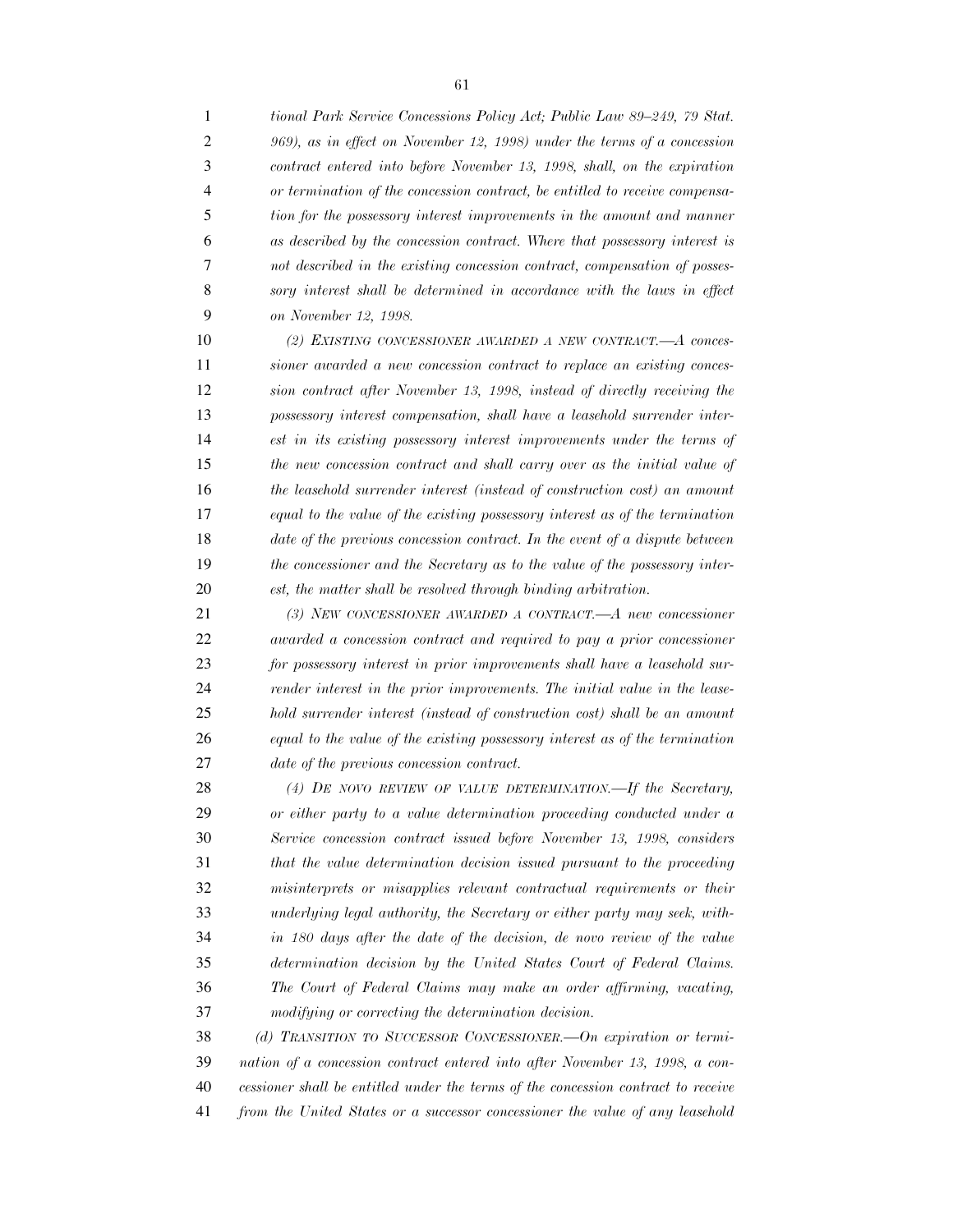*surrender interest in a capital improvement as of the date of the expiration or termination. A successor concessioner shall have a leasehold surrender in- terest in the capital improvement under the terms of a new concession con- tract and the initial value of the leasehold surrender interest in the capital improvement (instead of construction cost) shall be the amount of money the new concessioner is required to pay the prior concessioner for its leasehold surrender interest under the terms of the prior concession contract. (e) TITLE TO IMPROVEMENTS.—Title to any capital improvement con- structed by a concessioner on land owned by the United States in a System unit shall be vested in the United States. § 101916. Reasonableness of rates and charges (a) IN GENERAL.—A concession contract shall permit the concessioner to set reasonable and appropriate rates and charges for facilities, goods, and services provided to the public, subject to approval under subsection (b). (b) APPROVAL BY SECRETARY REQUIRED.— (1) FACTORS TO CONSIDER.—A concessioner's rates and charges to the public shall be subject to approval by the Secretary. The approval process utilized by the Secretary shall be as prompt and as unburdensome to the concessioner as possible and shall rely on market forces to establish rea- sonableness of rates and charges to the maximum extent practicable. The Secretary shall approve rates and charges that the Secretary determines to be reasonable and appropriate. Unless otherwise provided in the con- cession contract, the reasonableness and appropriateness of rates and charges shall be determined primarily by comparison with those rates and charges for facilities, goods, and services of comparable character under similar conditions, with due consideration to the following factors and other factors deemed relevant by the Secretary: (A) Length of season. (B) Peakloads. (C) Average percentage of occupancy. (D) Accessibility. (E) Availability and costs of labor and materials. (F) Type of patronage. (2) RATES AND CHARGES NOT TO EXCEED MARKET RATES AND CHARGES.—Rates and charges may not exceed the market rates and charges for comparable facilities, goods, and services, after taking into account the factors referred to in paragraph (1). (c) IMPLEMENTATION OF RECOMMENDATIONS.—Not later than 6 months after receiving recommendations from the Advisory Board regarding conces-sioner rates and charges to the public, the Secretary shall implement the rec-*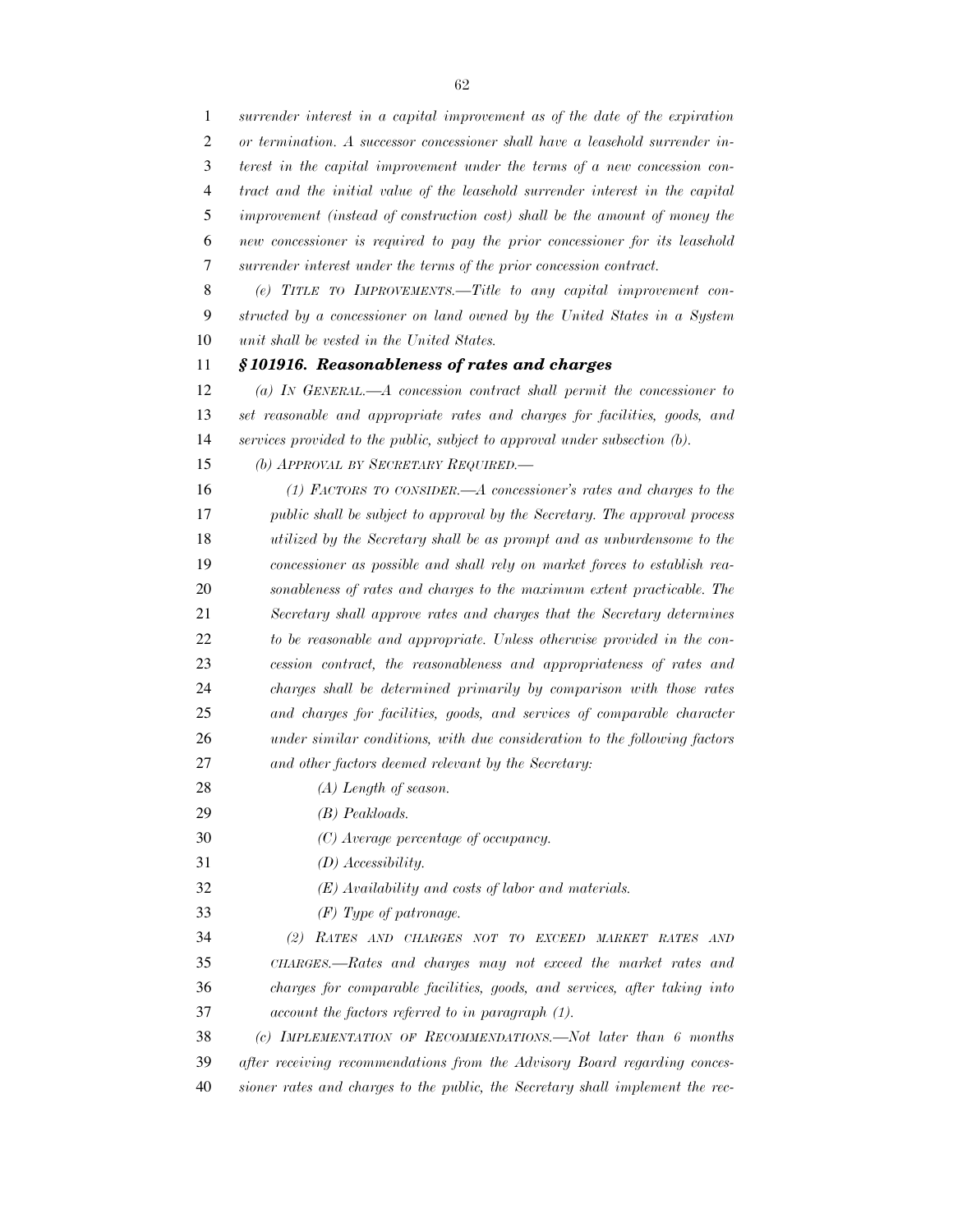*ommendations or report to Congress the reasons for not implementing the rec-*

*ommendations.*

### *§ 101917. Franchise fees*

 *(a) IN GENERAL.—A concession contract shall provide for payment to the Federal Government of a franchise fee or other monetary consideration as de- termined by the Secretary, on consideration of the probable value to the con- cessioner of the privileges granted by the particular contract involved. Prob- able value shall be based on a reasonable opportunity for net profit in relation to capital invested and the obligations of the concession contract. Consider- ation of revenue to the United States shall be subordinate to the objectives of protecting and preserving System units and of providing necessary and ap-propriate services for visitors at reasonable rates.*

 *(b) PROVISIONS TO BE SPECIFIED IN CONTRACT.—The amount of the fran- chise fee or other monetary consideration paid to the United States for the term of the concession contract shall be specified in the concession contract and may be modified only to reflect extraordinary unanticipated changes from the conditions anticipated as of the effective date of the concession con- tract. The Secretary shall include in concession contracts with a term of more than 5 years a provision that allows reconsideration of the franchise fee at the request of the Secretary or the concessioner in the event of extraordinary unanticipated changes. The provision shall provide for binding arbitration in the event that the Secretary and the concessioner are unable to agree on an adjustment to the franchise fee in those circumstances.*

*(c) SPECIAL ACCOUNT IN TREASURY.—*

 *(1) DEPOSIT AND AVAILABILITY.—All franchise fees (and other mone- tary consideration) paid to the United States pursuant to concession contracts shall be deposited in a special account established in the Treas- ury. Twenty percent of the funds deposited in the special account shall be available for expenditure by the Secretary, without further appropria- tion, to support activities throughout the System regardless of the System unit in which the funds were collected. The funds deposited in the special account shall remain available until expended.*

 *(2) SUBACCOUNT FOR EACH SYSTEM UNIT.—There shall be established within the special account a subaccount for each System unit. Each sub- account shall be credited with 80 percent of the franchise fees (and other monetary consideration) collected at a single System unit under conces- sion contracts. The funds credited to the subaccount for a System unit shall be available for expenditure by the Secretary, without further ap- propriation, for use at the System unit for visitor services and for pur-poses of funding high-priority and urgently necessary resource manage-*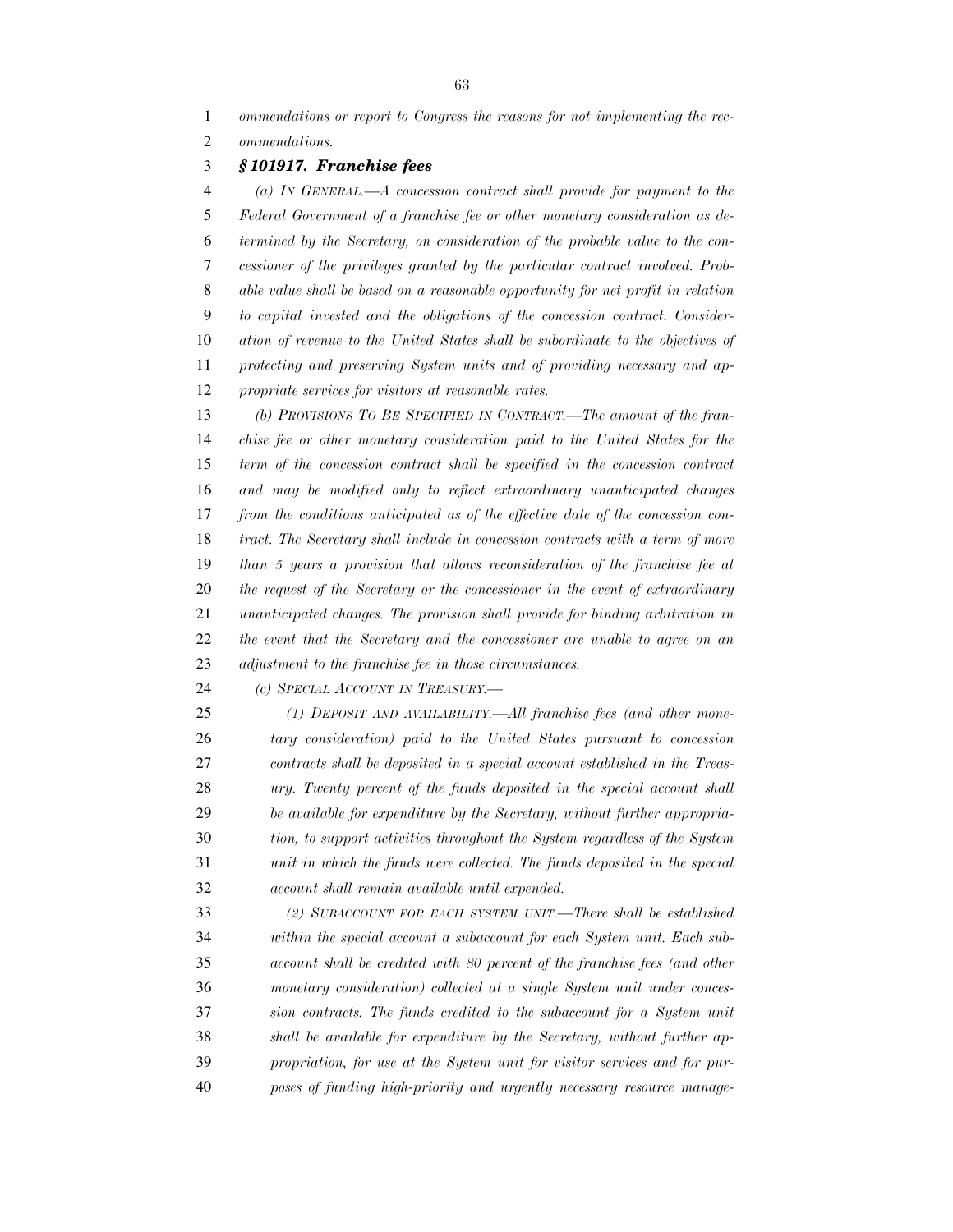| 1              | ment programs and operations. The funds credited to a subaccount shall        |
|----------------|-------------------------------------------------------------------------------|
| $\overline{2}$ | remain available until expended.                                              |
| 3              | §101918. Transfer or conveyance of concession contracts or                    |
| 4              | leasehold surrender interests                                                 |
| 5              | (a) APPROVAL OF SECRETARY.—No concession contract or leasehold surren-        |
| 6              | der interest may be transferred, assigned, sold, or otherwise conveyed or     |
| 7              | pledged by a concessioner without prior written notification to, and approval |
| 8              | by, the Secretary.                                                            |
| 9              | (b) CONDITIONS.—The Secretary shall approve a transfer or conveyance de-      |
| 10             | scribed in subsection $(a)$ unless the Secretary finds that—                  |
| 11             | $(1)$ the individual, corporation, or other entity seeking to acquire a       |
| 12             | concession contract is not qualified or able to satisfy the terms and con-    |
| 13             | ditions of the concession contract;                                           |
| 14             | $(2)$ the transfer or conveyance would have an adverse impact on-             |
| 15             | (A) the protection, conservation, or preservation of the resources            |
| 16             | of the System unit; or                                                        |
| 17             | $(B)$ the provision of necessary and appropriate facilities and               |
| 18             | services to visitors at reasonable rates and charges; and                     |
| 19             | $(3)$ the terms of the transfer or conveyance are likely, directly or indi-   |
| 20             | $rectly, to \_\_$                                                             |
| 21             | $(A)$ reduce the concessioner's opportunity for a reasonable profit           |
| 22             | over the remaining term of the concession contract;                           |
| 23             | (B) adversely affect the quality of facilities and services provided          |
| 24             | by the concessioner; or                                                       |
| 25             | $(C)$ result in a need for increased rates and charges to the public          |
| 26             | to maintain the quality of the facilities and services.                       |
| 27             | (c) MODIFICATION OR RENEGOTIATION OF TERMS.—The terms and condi-              |
| 28             | tions of any concession contract under this section shall not be subject to   |
| 29             | modification or open to renegotiation by the Secretary because of a transfer  |
| 30             | or conveyance described in subsection $(a)$ unless the transfer or conveyance |
| 31             | would have an adverse impact as described in subsection $(b)(2)$ .            |
| 32             | §101919. National Park Service Concessions Management                         |
| 33             | <b>Advisory Board</b>                                                         |
| 34             | (a) ESTABLISHMENT AND PURPOSE.—There is a National Park Service               |
| 35             | Concessions Management Advisory Board whose purpose shall be to advise the    |
| 36             | Secretary and Service on matters relating to management of concessions in     |
| 37             | the System.                                                                   |
| 38             | (b) $DUTIES$ .                                                                |
| 39             | $(1)$ ADVICE.—The Advisory Board shall advise on each of the follow-          |
| 40             | ing:                                                                          |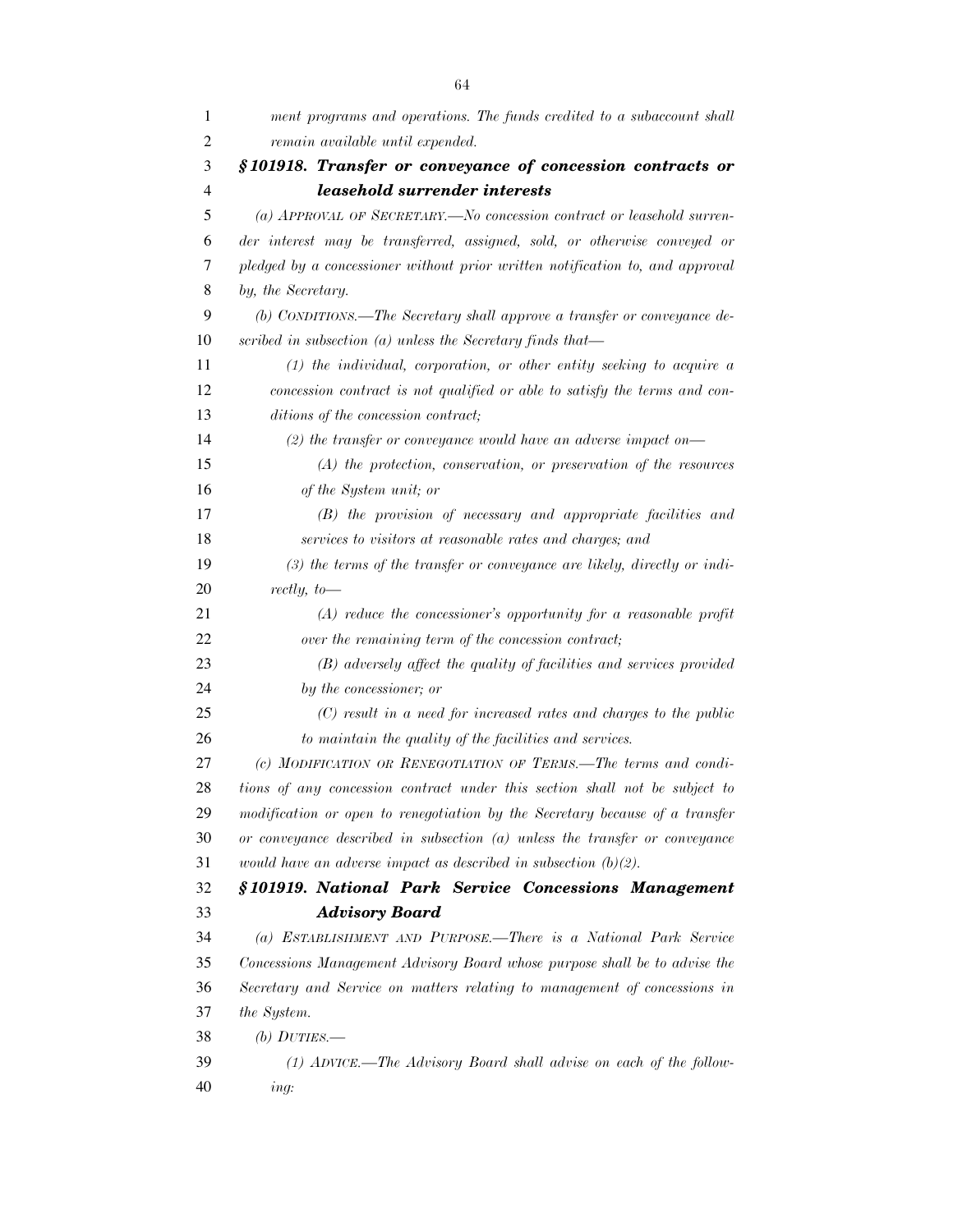| (A) Policies and procedures intended to ensure that services and             |
|------------------------------------------------------------------------------|
| facilities provided by concessioners—                                        |
| $(i)$ are necessary and appropriate;                                         |
| $(ii)$ meet acceptable standards at reasonable rates with a                  |
| minimum of impact on System unit resources and values; and                   |
| (iii) provide the concessioners with a reasonable opportunity                |
| to make a profit.                                                            |
| (B) Ways to make Service concession programs and procedures                  |
| more cost effective, more process efficient, less burdensome, and time-      |
| lier.                                                                        |
| (2) RECOMMENDATIONS.—The Advisory Board shall make recom-                    |
| mendations to the Secretary regarding each of the following:                 |
| $(A)$ The Service contracting with the private sector to conduct ap-         |
| propriate elements of concession management.                                 |
| (B) Ways to make the review or approval of concessioner rates                |
| and charges to the public more efficient, less burdensome, and time-         |
| lier.                                                                        |
| $(C)$ The nature and scope of products that qualify as Indian,               |
| Alaska Native, and Native Hawaiian handicrafts within the mean-              |
| ing of this subchapter.                                                      |
| $(D)$ The allocation of concession fees.                                     |
| (3) ANNUAL REPORT.—The Advisory Board shall provide an annual                |
| report on its activities to the Committee on Natural Resources of the        |
| House of Representatives and the Committee on Energy and Natural Re-         |
| sources of the Senate.                                                       |
| (c) ADVISORY BOARD MEMBERSHIP.—Members of the Advisory Board shall           |
| be appointed on a staggered basis by the Secretary for a term not to exceed  |
| 4 years and shall serve at the pleasure of the Secretary. The Advisory Board |
| shall be comprised of not more than 7 individuals appointed from among citi- |
| zens of the United States not in the employment of the Federal Government    |
| and not in the employment of or having an interest in a Service concession.  |
| Of the 7 members of the Advisory Board—                                      |
| $(1)$ one member shall be privately employed in the hospitality industry     |
| and have both broad knowledge of hotel or food service management and        |
| experience in the parks and recreation concession business;                  |
| $(2)$ one member shall be privately employed in the tourism industry;        |
| $(3)$ one member shall be privately employed in the accounting indus-        |
| try;                                                                         |
| (4) one member shall be privately employed in the outfitting and guide       |
| <i>industry</i> ;                                                            |
|                                                                              |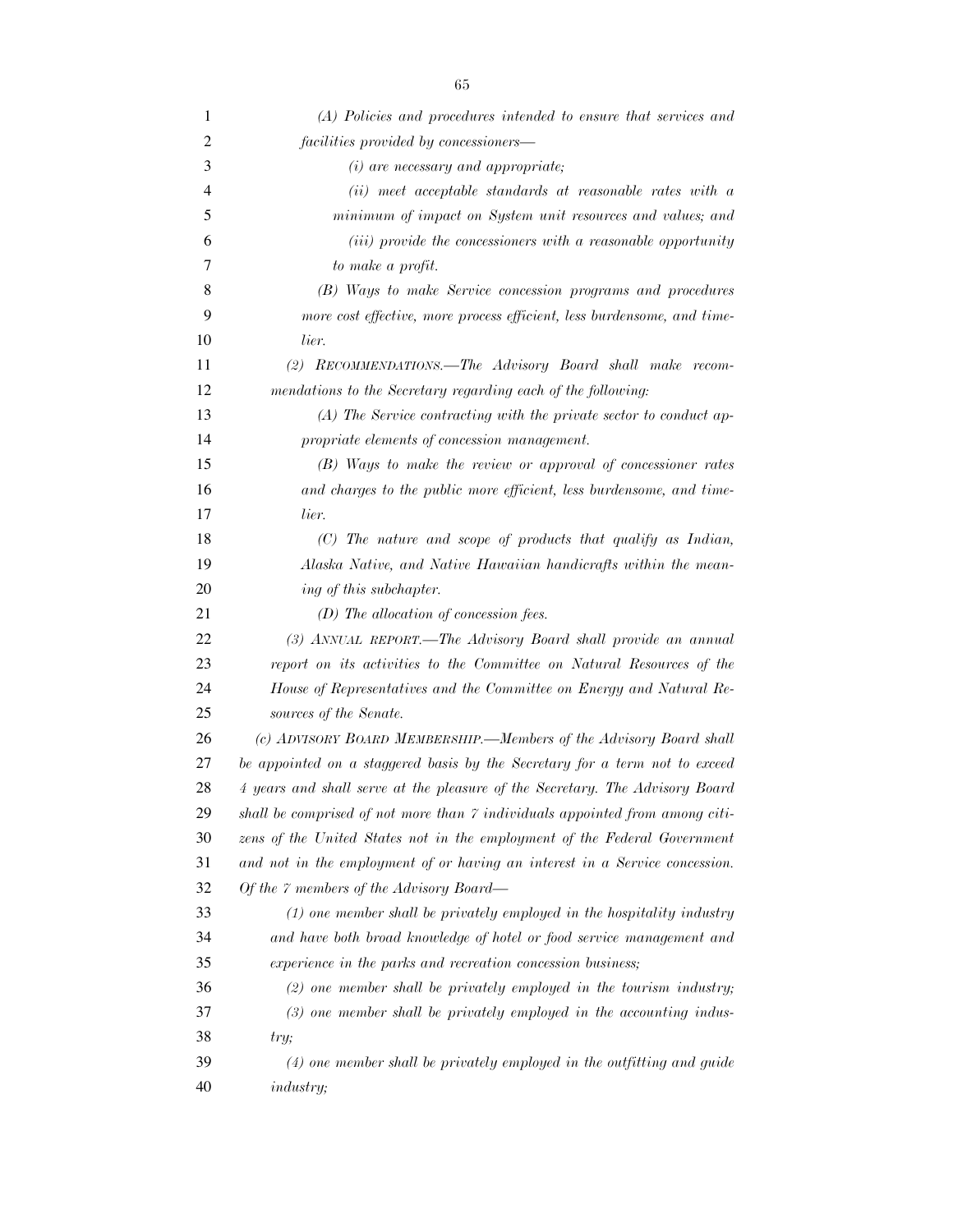| 1  | $(5)$ one member shall be a State government employee with expertise              |
|----|-----------------------------------------------------------------------------------|
| 2  | in park concession management;                                                    |
| 3  | (6) one member shall be active in promotion of traditional arts and               |
| 4  | crafts; and                                                                       |
| 5  | $(7)$ one member shall be active in a nonprofit conservation organiza-            |
| 6  | tion involved in parks and recreation programs.                                   |
| 7  | (d) SERVICE ON ADVISORY BOARD.—Service of an individual as a member               |
| 8  | of the Advisory Board shall not be deemed to be service or employment bring-      |
| 9  | ing the individual within the provisions of any Federal law relating to con-      |
| 10 | flicts of interest or otherwise imposing restrictions, requirements, or penalties |
| 11 | in relation to the employment of individuals, the performance of services, or     |
| 12 | the payment or receipt of compensation in connection with claims, proceed-        |
| 13 | ings, or matters involving the United States. Service as a member of the Advi-    |
| 14 | sory Board shall not be deemed service in an appointive or elective position      |
| 15 | in the Federal Government for purposes of section 8344 of title 5 or other        |
| 16 | comparable provisions of Federal law.                                             |
| 17 | (e) TERMINATION.—The Advisory Board shall continue to exist until De-             |
| 18 | cember 31, 2009. In all other respects, it shall be subject to the Federal Advi-  |
| 19 | sory Committee Act (5 U.S.C. App.).                                               |
| 20 | §101920. Contracting for services                                                 |
| 21 | (a) CONTRACTING AUTHORIZED.                                                       |
| 22 | (1) MANAGEMENT ELEMENTS FOR WHICH CONTRACT REQUIRED TO                            |
| 23 | MAXIMUM EXTENT PRACTICABLE.—To the maximum extent practicable,                    |
| 24 | the Secretary shall contract with private entities to conduct or assist in        |
| 25 | elements of the management of the Service concession program considered           |
| 26 | by the Secretary to be suitable for non-Federal performance. Those man-           |
| 27 | agement elements shall include each of the following:                             |
| 28 | (A) Health and safety inspections.                                                |
| 29 | (B) Quality control of concession operations and facilities.                      |
| 30 | (C) Strategic capital planning for concession facilities.                         |
| 31 | $(D)$ Analysis of rates and charges to the public.                                |
| 32 | (2) MANAGEMENT ELEMENTS FOR WHICH CONTRACT ALLOWED.-The                           |
| 33 | Secretary may also contract with private entities to assist the Secretary         |
| 34 | with each of the following:                                                       |
| 35 | (A) Preparation of the financial aspects of prospectuses for Serv-                |
| 36 | ice concession contracts.                                                         |
| 37 | (B) Development of guidelines for a System capital improvement                    |
| 38 | and maintenance program for all concession occupied facilities.                   |
| 39 | (C) Making recommendations to the Director regarding the con-                     |
| 40 | duct of annual audits of concession fee expenditures.                             |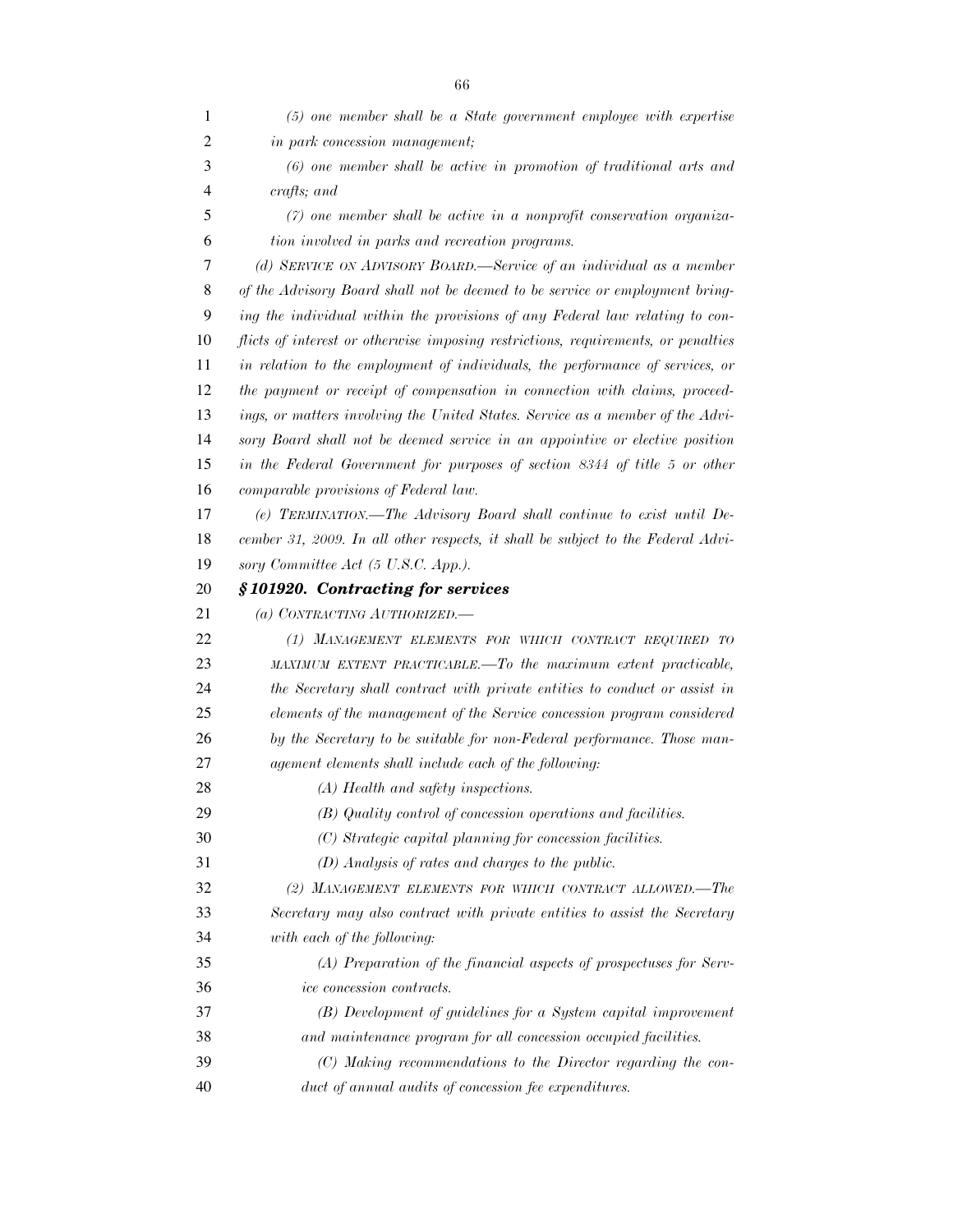*(b) OTHER MANAGEMENT ELEMENTS.—The Secretary shall consider, tak- ing into account the recommendations of the Advisory Board, contracting out other elements of the concessions management program, as appropriate. (c) AUTHORITY OF SECRETARY NOT DIMINISHED.—Nothing in this section shall diminish the governmental responsibilities and authority of the Sec- retary to administer concession contracts and activities pursuant to this sub- chapter and section 100101(a), chapter 1003, and sections 100751(a), 100752, 100753, and 102101 of this title. The Secretary reserves the right to make the final decision or contract approval on contracting services dealing with the management of the Service concessions program under this section. § 101921. Multiple contracts within a System unit If multiple concession contracts are awarded to authorize concessioners to provide the same or similar outfitting, guiding, river running, or other simi- lar services at the same approximate location or resource within a System unit, the Secretary shall establish a comparable franchise fee structure for those contracts or similar contracts, except that the terms and conditions of any existing concession contract shall not be subject to modification or open to renegotiation by the Secretary because of an award of a new contract at the same approximate location or resource. § 101922. Use of nonmonetary consideration in concession contracts Section 1302 of title 40 shall not apply to concession contracts awarded by the Secretary pursuant to this subchapter. § 101923. Recordkeeping requirements (a) IN GENERAL.—A concessioner and any subconcessioner shall keep such records as the Secretary may prescribe to enable the Secretary to determine that all terms of a concession contract have been and are being faithfully per- formed. The Secretary and any authorized representative of the Secretary shall, for the purpose of audit and examination, have access to those records and to other records of the concessioner or subconcessioner pertinent to the concession contract and all terms and conditions of the concession contract. (b) ACCESS TO RECORDS BY COMPTROLLER GENERAL.—The Comptroller General and any authorized representative of the Comptroller General shall, until the expiration of 5 calendar years after the close of the business year of each concessioner or subconcessioner, have access to and the right to exam- ine any pertinent records described in subsection (a) of the concessioner or subconcessioner related to the contract involved. § 101924. Promotion of sale of Indian, Alaska Native, Native Samoan, and Native Hawaiian handicrafts (a) IN GENERAL.—Promoting the sale of authentic United States Indian,*

*Alaskan Native, Native Samoan, and Native Hawaiian handicrafts relating*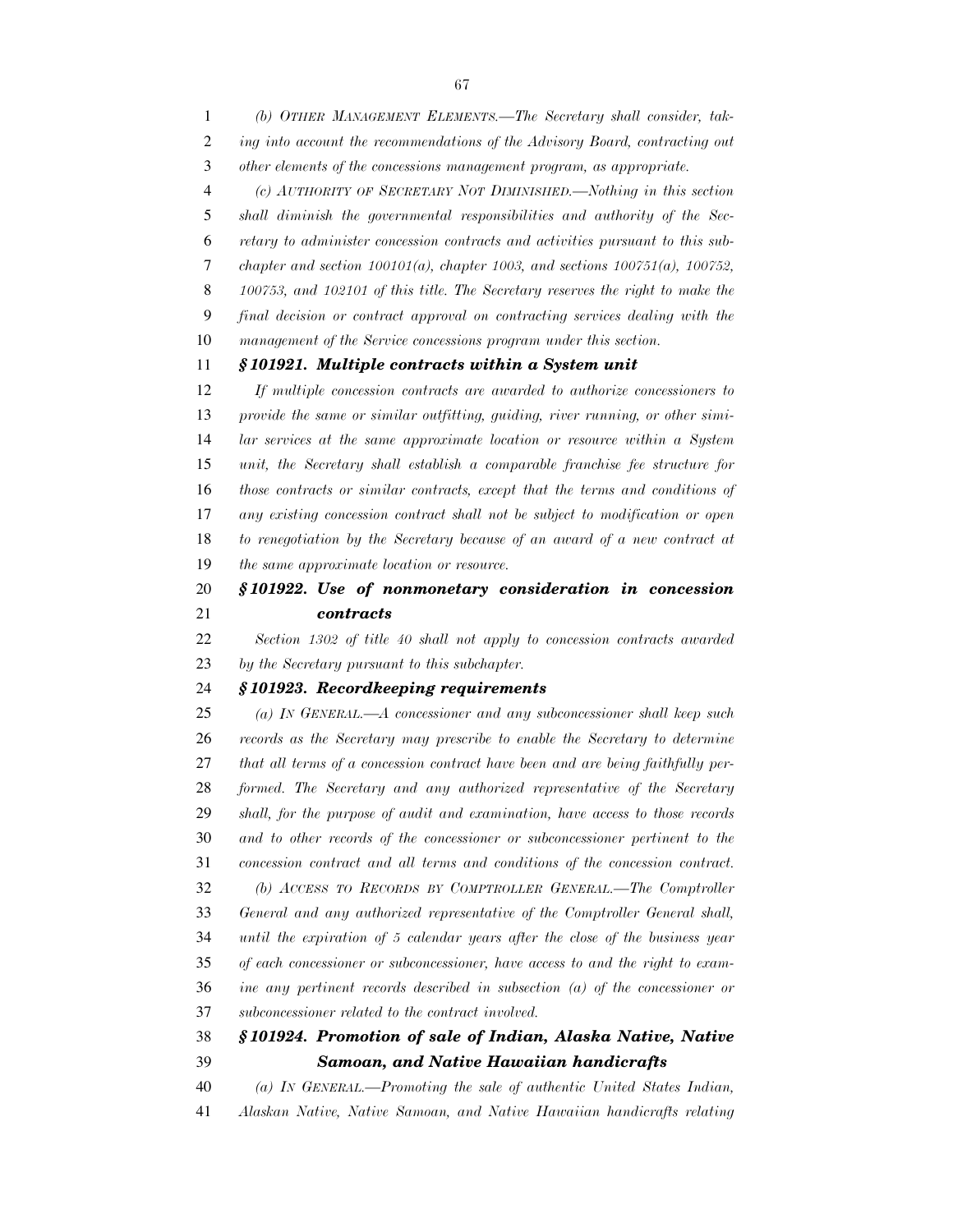*to the cultural, historical, and geographic characteristics of System units is encouraged, and the Secretary shall ensure that there is a continuing effort to enhance the handicraft trade where it exists and establish the trade in ap- propriate areas where the trade does not exist. (b) EXEMPTION FROM FRANCHISE FEE.—In furtherance of the purposes of subsection (a), the revenue derived from the sale of United States Indian, Alaska Native, Native Samoan, and Native Hawaiian handicrafts shall be ex- empt from any franchise fee payments under this subchapter. § 101925. Commercial use authorizations (a) IN GENERAL.—To the extent specified in this section, the Secretary, on request, may authorize a private person, corporation, or other entity to pro- vide services to visitors to System units through a commercial use authoriza- tion. A commercial use authorization shall not be considered to be a conces- sion contract under this subchapter and no other section of this subchapter shall be applicable to a commercial use authorization except where expressly stated. (b) CRITERIA FOR ISSUANCE OF COMMERCIAL USE AUTHORIZATIONS.— (1) REQUIRED DETERMINATIONS.—The authority of this section may be used only to authorize provision of services that the Secretary deter- mines— (A) will have minimal impact on resources and values of a Sys- tem unit; and (B) are consistent with the purpose for which the System unit was established and with all applicable management plans and Service policies and regulations. (2) ELEMENTS OF COMMERCIAL USE AUTHORIZATION.—The Secretary shall— (A) require payment of a reasonable fee for issuance of a commer- cial use authorization, the fees to remain available without further appropriation to be used, at a minimum, to recover associated man- agement and administrative costs; (B) require that the provision of services under a commercial use authorization be accomplished in a manner consistent to the highest practicable degree with the preservation and conservation of System unit resources and values; (C) take appropriate steps to limit the liability of the United States arising from the provision of services under a commercial use authorization; (D) have no authority under this section to issue more commer- cial use authorizations than are consistent with the preservation and proper management of System unit resources and values; and*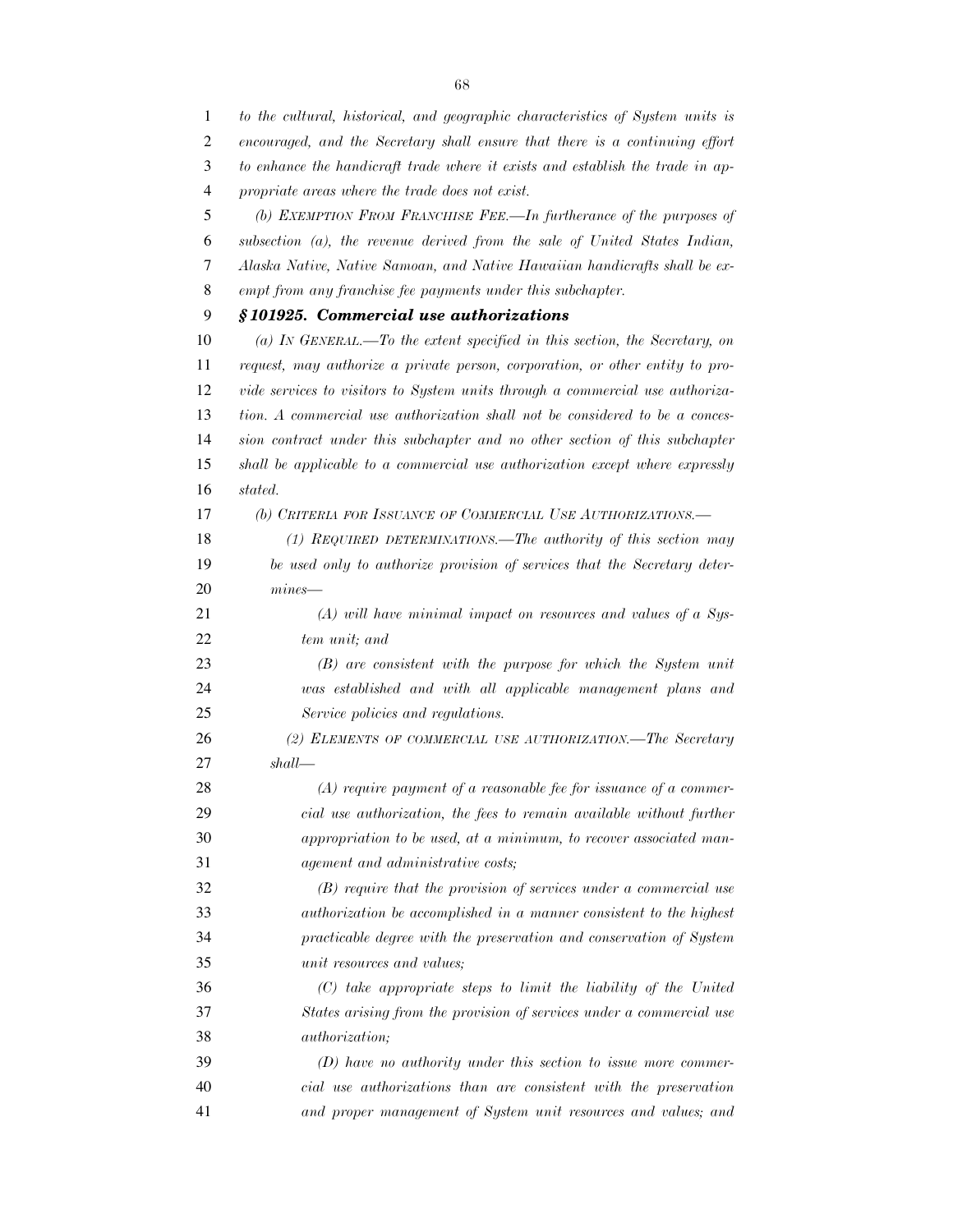| 1              | $(E)$ shall establish other conditions for issuance of a commercial            |
|----------------|--------------------------------------------------------------------------------|
| $\mathfrak{2}$ | use authorization that the Secretary determines to be appropriate              |
| 3              | for the protection of visitors, provision of adequate and appropriate          |
| 4              | visitor services, and protection and proper management of System               |
| 5              | unit resources and values.                                                     |
| 6              | (c) LIMITATIONS.—Any commercial use authorization shall be limited to—         |
| 7              | $(1)$ commercial operations with annual gross receipts of not more than        |
| 8              | \$25,000 resulting from services originating and provided solely within        |
| 9              | a System unit pursuant to the commercial use authorization;                    |
| 10             | $(2)$ the incidental use of resources of the System unit by commercial         |
| 11             | operations that provide services originating and terminating outside the       |
| 12             | boundaries of the System unit; or                                              |
| 13             | $(3)(A)$ uses by organized children's camps, outdoor clubs, and non-           |
| 14             | profit institutions (including back country use); and                          |
| 15             | $(B)$ other uses, as the Secretary determines to be appropriate.               |
| 16             | (d) NONPROFIT INSTITUTIONS.—Nonprofit institutions are not required to         |
| 17             | obtain commercial use authorizations unless taxable income is derived by the   |
| 18             | institution from the authorized use.                                           |
| 19             | (e) PROHIBITION ON CONSTRUCTION.—A commercial use authorization                |
| 20             | shall not provide for the construction of any structure, fixture, or improve-  |
| 21             | ment on federally-owned land within the boundaries of a System unit.           |
| 22             | (f) DURATION.—The term of any commercial use authorization shall not           |
| 23             | exceed 2 years. No preferential right of renewal or similar provisions for re- |
| 24             | newal shall be granted by the Secretary.                                       |
| 25             | (g) OTHER CONTRACTS.—A person, corporation, or other entity seeking or         |
| 26             | obtaining a commercial use authorization shall not be precluded from submit-   |
| 27             | ting a proposal for concession contracts.                                      |
| 28             | §101926. Regulations                                                           |
| 29             | (a) IN GENERAL.—The Secretary shall prescribe regulations appropriate          |
| 30             | for the implementation of this subchapter.                                     |
| 31             | $(b)$ CONTENTS.—The regulations—                                               |
| 32             | $(1)$ shall include appropriate provisions to ensure that concession serv-     |
| 33             | ices and facilities to be provided in a System unit are not segmented          |
| 34             | or otherwise split into separate concession contracts for the purposes of      |
| 35             | seeking to reduce anticipated annual gross receipts of a concession con-       |
| 36             | tract below $$500,000;$ and                                                    |
| 37             | (2) shall further define the term "United States Indian, Alaskan Na-           |
| 38             | tive, and Native Hawaiian handicrafts" for the purposes of this sub-           |
| 39             | <i>chapter.</i>                                                                |
| 40             | <b>Chapter 1021–Privileges and Leases</b>                                      |

*Sec.*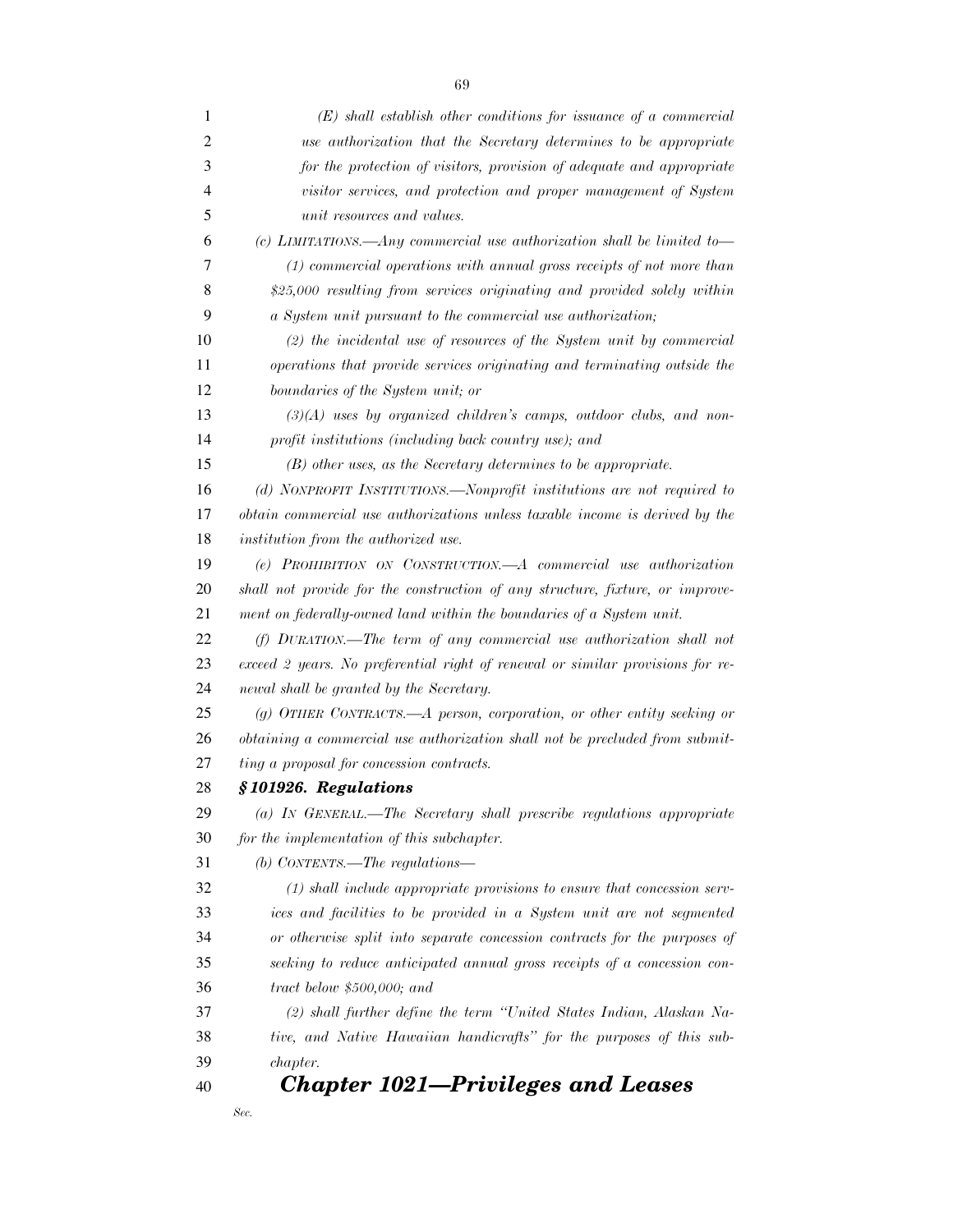*102101. General provisions. 102102. Authority of Secretary to enter into lease for buildings and associated property.*

| $\mathbf{1}$   | §102101. General provisions                                                        |
|----------------|------------------------------------------------------------------------------------|
| $\overline{c}$ | (a) LIMITATION.                                                                    |
| 3              | (1) NO LEASE OR GRANT OF A PRIVILEGE THAT INTERFERES WITH                          |
| 4              | FREE ACCESS.—No natural curiosity, wonder, or object of interest shall             |
| 5              | be leased or granted to anyone on such terms as to interfere with free             |
| 6              | access by the public to any System unit.                                           |
| 7              | (2) EXCEPTION FOR GRAZING LIVESTOCK.—The Secretary, under such                     |
| 8              | regulations and on such terms as the Secretary may prescribe, may                  |
| 9              | grant the privilege to graze livestock within a System unit when, in the           |
| 10             | Secretary's judgment, the use is not detrimental to the primary purpose            |
| 11             | for which the System unit was created. This paragraph does not apply               |
| 12             | to Yellowstone National Park.                                                      |
| 13             | (b) ADVERTISING AND COMPETITIVE BIDS NOT REQUIRED.—The Secretary                   |
| 14             | may grant privileges and enter into leases described in subsection (a), and        |
| 15             | enter into related contracts with responsible persons, firms, or corporations,     |
| 16             | without advertising and without securing competitive bids.                         |
| 17             | (c) ASSIGNMENT OR TRANSFER. No contract, lease, or privilege described             |
| 18             | in subsection $(a)$ or $(b)$ that is entered into or granted shall be assigned or  |
| 19             | transferred by the grantee, lessee, or licensee without the prior written ap-      |
| 20             | proval of the Secretary.                                                           |
| 21             | §102102. Authority of Secretary to enter into lease for build-                     |
| 22             | ings and associated property                                                       |
|                |                                                                                    |
| 23             | (a) IN GENERAL.—To facilitate the administration of the System, the Sec-           |
| 24             | retary, under such terms and conditions as the Secretary may consider advis-       |
| 25             | able, and except as provided in subsection $(b)$ and subject to subsection $(c)$ , |
| 26             | may enter into a lease with any person or government entity for the use of         |
| 27             | buildings and associated property administered by the Secretary as part of         |
| 28             | the System.                                                                        |
| 29             | (b) PROHIBITED ACTIVITIES.—The Secretary may not use a lease under                 |
| 30             | subsection $(a)$ to authorize the lessee to engage in activities that are subject  |
| 31             | to authorization by the Secretary through a concession contract, commercial        |
| 32             | use authorization, or similar instrument.                                          |
| 33             | (c) Use ightarrow Buildings and associated property leased under subsection (a)—   |
| 34             | $(1)$ shall be used for an activity that is consistent with the purposes           |
| 35             | established by law for the System unit in which the building is located;           |
| 36             | $(2)$ shall not result in degradation of the purposes and values of the            |
| 37             | System unit; and                                                                   |
| 38             | $(3)$ shall be compatible with Service programs.                                   |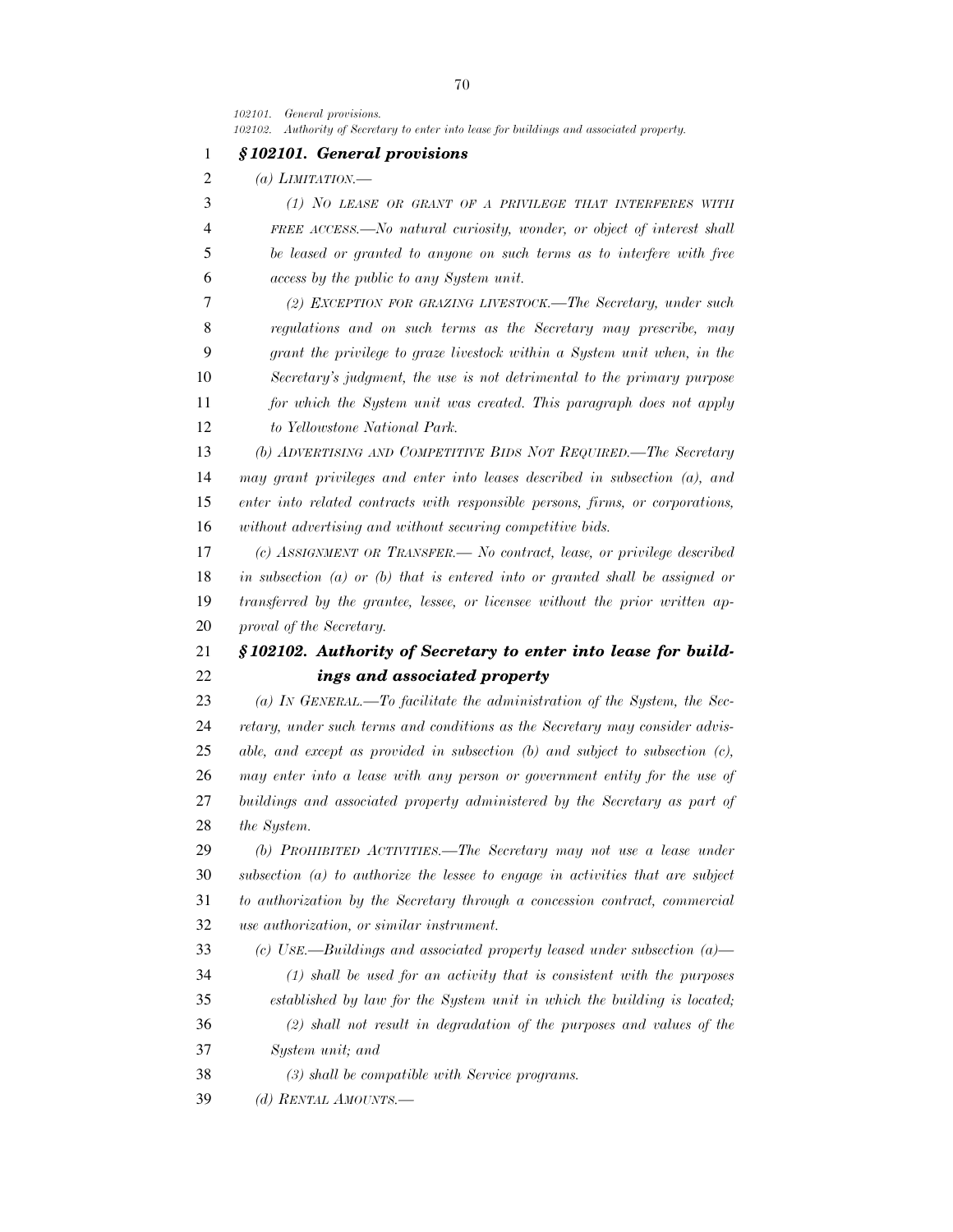| 1  | (1) IN GENERAL.—With respect to a lease under subsection $(a)$ —                                                                                                                                                                 |
|----|----------------------------------------------------------------------------------------------------------------------------------------------------------------------------------------------------------------------------------|
| 2  | (A) payment of fair market value rental shall be required; and                                                                                                                                                                   |
| 3  | $(B)$ section 1302 of title 40 shall not apply.                                                                                                                                                                                  |
| 4  | (2) ADJUSTMENT.—The Secretary may adjust the rental amount as                                                                                                                                                                    |
| 5  | appropriate to take into account any amounts to be expended by the les-                                                                                                                                                          |
| 6  | see for preservation, maintenance, restoration, improvement, or repair                                                                                                                                                           |
| 7  | and related expenses.                                                                                                                                                                                                            |
| 8  | (e) SPECIAL ACCOUNT.                                                                                                                                                                                                             |
| 9  | $(1)$ DEPOSITS.—Rental payments under a lease under subsection $(a)$                                                                                                                                                             |
| 10 | shall be deposited in a special account in the Treasury.                                                                                                                                                                         |
| 11 | $(2)$ AVAILABILITY.—Amounts in the special account shall be available                                                                                                                                                            |
| 12 | until expended, without further appropriation, for infrastructure needs                                                                                                                                                          |
| 13 | at System units, including—                                                                                                                                                                                                      |
| 14 | $(A)$ facility refurbishment;                                                                                                                                                                                                    |
| 15 | (B) repair and replacement;                                                                                                                                                                                                      |
| 16 | (C) infrastructure projects associated with System unit resource                                                                                                                                                                 |
| 17 | protection; and                                                                                                                                                                                                                  |
| 18 | (D) direct maintenance of the leased buildings and associated                                                                                                                                                                    |
| 19 | property.                                                                                                                                                                                                                        |
| 20 | (3) ACCOUNTABILITY AND RESULTS.—The Secretary shall develop pro-                                                                                                                                                                 |
| 21 | cedures for the use of the special account that ensure accountability and                                                                                                                                                        |
| 22 | demonstrated results consistent with this section and sections 100101(b),                                                                                                                                                        |
| 23 | 100502, 100507, 100751(b), 100754, 100901(b) and (c), 100906(a) and                                                                                                                                                              |
| 24 | (d), $101302(b)(1)$ and (c) to (e), $101306$ , $101702(b)$ and (c), $101901$ ,                                                                                                                                                   |
| 25 | 102701, and 102702 of this title.                                                                                                                                                                                                |
| 26 | $(f)$ REGULATIONS.—The Secretary shall prescribe regulations implementing                                                                                                                                                        |
| 27 | this section that include provisions to encourage and facilitate competition in                                                                                                                                                  |
| 28 | the leasing process and provide for timely and adequate public comment.                                                                                                                                                          |
| 29 | <b>Chapter 1023–Programs and</b>                                                                                                                                                                                                 |
| 30 | <b>Organizations</b>                                                                                                                                                                                                             |
|    | Sec.<br>102301.<br><i>Volunteers in parks program.</i><br>National Capital region arts and cultural affairs.<br>102302.<br>National Park System Advisory Board.<br>102303.<br>102304.<br>National Park Service Advisory Council. |
| 31 | §102301. Volunteers in parks program                                                                                                                                                                                             |
| 32 | (a) ESTABLISHMENT.—The Secretary may recruit, train, and accept, with-                                                                                                                                                           |
| 33 | out regard to chapter 51 and subchapter III of chapter 53 of title 5 or regula-                                                                                                                                                  |
| 34 | tions prescribed under that chapter or subchapter, the services of individuals                                                                                                                                                   |
| 35 | without compensation as volunteers for or in aid of interpretive functions or                                                                                                                                                    |
| 36 | other visitor services or activities in and related to System units and related                                                                                                                                                  |
| 37 | areas. In accepting those services, the Secretary shall not permit the use of                                                                                                                                                    |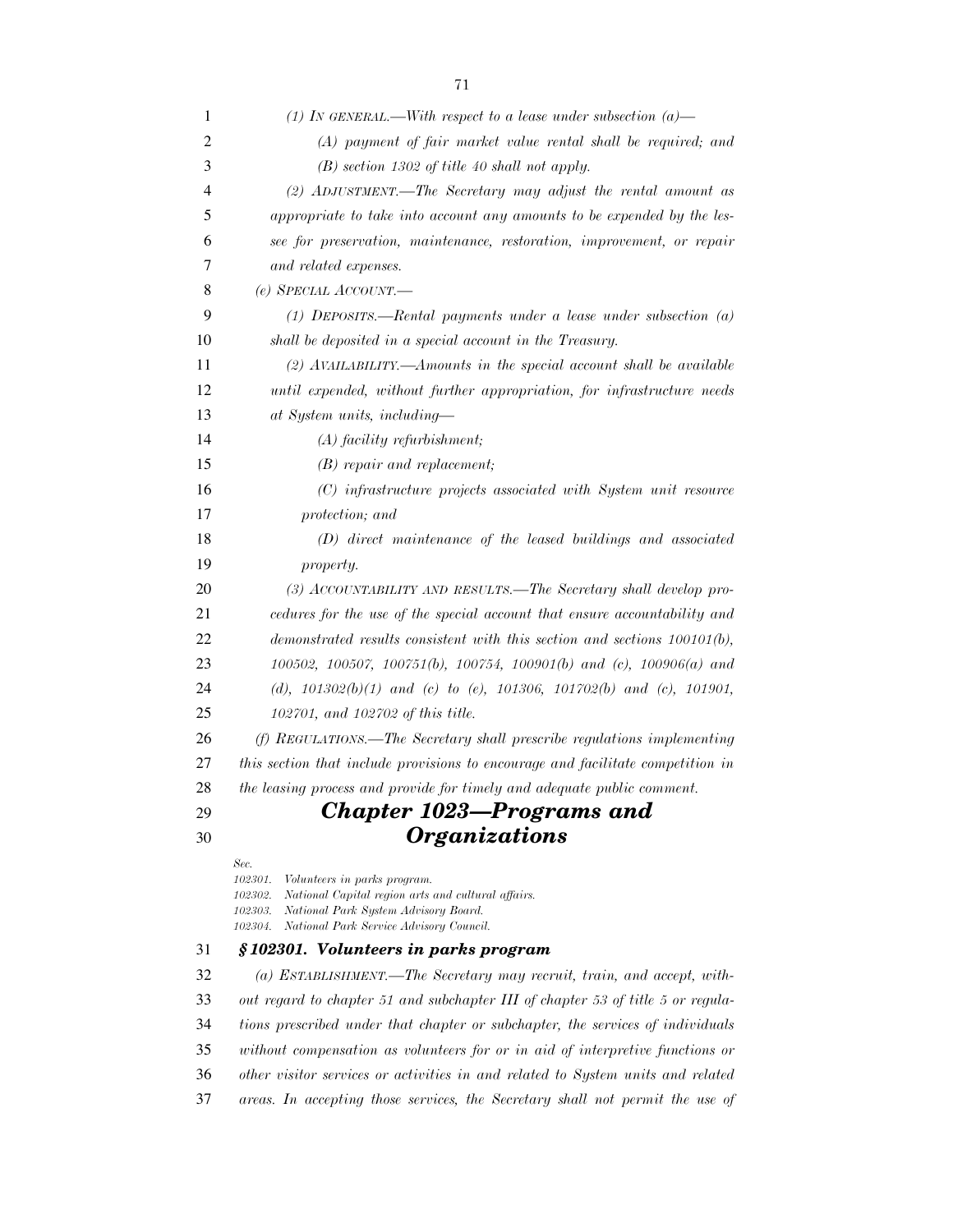*volunteers in hazardous duty or law enforcement work or in policymaking processes, or to displace any employee. The services of individuals whom the Secretary determines are skilled in performing hazardous activities may be accepted. (b) INCIDENTAL EXPENSES.—The Secretary may provide for incidental ex- penses of volunteers, such as transportation, uniforms, lodging, and subsist- ence. (c) FEDERAL EMPLOYEE STATUS FOR VOLUNTEERS.— (1) EMPLOYMENT STATUS OF VOLUNTEERS.—Except as otherwise pro- vided in this section, a volunteer shall not be deemed a Federal employee and shall not be subject to the provisions of law relating to Federal em- ployment, including those relating to hours of work, rates of compensa- tion, leave, unemployment compensation, and Federal employee benefits. (2) TORT CLAIMS.—For the purpose of sections 1346(b) and 2401(b) and chapter 171 of title 28, a volunteer under this chapter shall be deemed a Federal employee. (3) VOLUNTEERS DEEMED CIVIL EMPLOYEES.—For the purposes of subchapter I of chapter 81 of title 5, volunteers under this chapter shall be deemed civil employees of the United States within the meaning of the term ''employee'' as defined in section 8101 of title 5, and subchapter I of chapter 81 of title 5 shall apply. (4) COMPENSATION FOR LOSSES AND DAMAGES.—For the purpose of claims relating to damage to, or loss of, personal property of a volunteer incident to volunteer service, a volunteer under this chapter shall be deemed a Federal employee, and section 3721 of title 31 shall apply. (d) AUTHORIZATION OF APPROPRIATIONS.—There is authorized to be ap- propriated to carry out this section not more than \$3,500,000 for each fiscal year. § 102302. National Capital region arts and cultural affairs (a) ESTABLISHMENT.—There is under the direction of the Service a pro- gram to support and enhance artistic and cultural activities in the National Capital region. (b) GRANT ELIGIBILITY.— (1) ELIGIBLE ORGANIZATIONS.—Eligibility for grants shall be limited to organizations— (A) that are of demonstrated national significance; and (B) that meet at least 2 of the criteria stated in paragraph (2). (2) CRITERIA.—The criteria referred to in paragraph (1) are the fol- lowing: (A) The organization has an annual operating budget in excess of \$1,000,000.*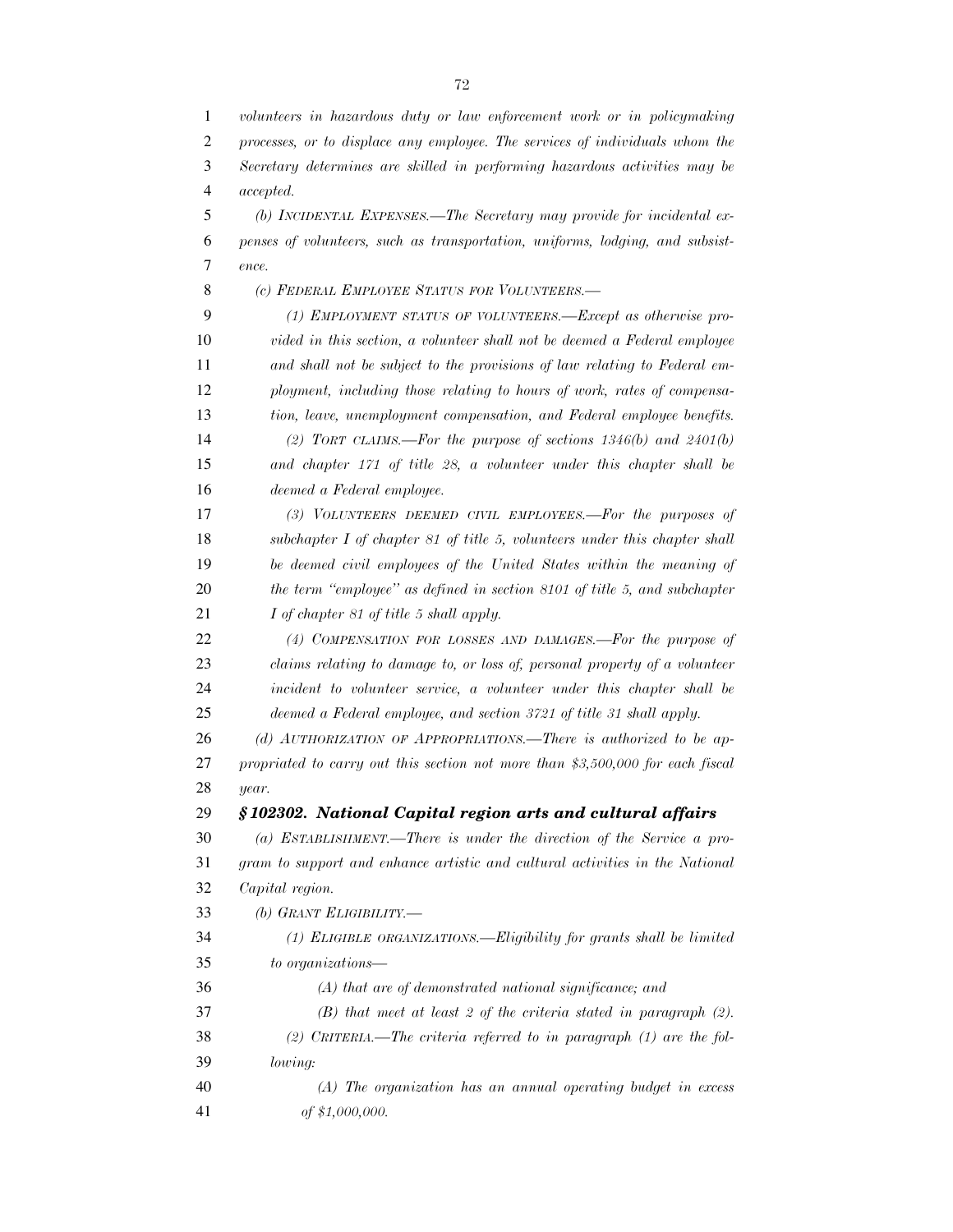| 1              | $(B)$ The organization has an annual audience or visitation of at             |
|----------------|-------------------------------------------------------------------------------|
| 2              | $least\ 200,000\ people.$                                                     |
| 3              | $(C)$ The organization has a paid staff of at least 100 individuals.          |
| $\overline{4}$ | (D) The organization is eligible under section $320102(f)$ of this            |
| 5              | title.                                                                        |
| 6              | (3) ORGANIZATIONS NOT ELIGIBLE.—Public or private colleges and                |
| 7              | universities are not eligible for grants under the program under this sec-    |
| 8              | tion.                                                                         |
| 9              | (c) USE OF GRANTS.—Grants awarded under this section may be used to           |
| 10             | support general operations and maintenance, security, or special projects. No |
| 11             | organization may receive a grant in excess of \$500,000 in a single year.     |
| 12             | (d) RESPONSBILITIES OF DIRECTOR.—The Director shall—                          |
| 13             | $(1)$ establish an application process;                                       |
| 14             | $(2)$ appoint a review panel of 5 qualified individuals, at least a ma-       |
| 15             | jority of whom reside in the National Capital region; and                     |
| 16             | (3) develop other program guidelines and definitions as required.             |
| 17             | (e) FORD'S THEATER AND WOLF TRAP NATIONAL PARK FOR THE PER-                   |
| 18             | FORMING ARTS.—The contractual amounts required for the support of Ford's      |
| 19             | Theater and Wolf Trap National Park for the Performing Arts shall be avail-   |
| 20             | able within the amount provided in this section without regard to any other   |
|                |                                                                               |
| 21             | provision of this section.                                                    |
| 22             | §102303. National Park System Advisory Board                                  |
| 23             | (a) DEFINITION.—In this section, the term "Board" means the National          |
| 24             | Park System Advisory Board established under subsection (b).                  |
| 25             | (b) ESTABLISHMENT AND PURPOSE.—There is established a National Park           |
| 26             | System Advisory Board, whose purpose is to advise the Director on matters     |
| 27             | relating to the Service, the System, and programs administered by the Serv-   |
| 28             | ice. The Board shall advise the Director on matters submitted to the Board    |
| 29             | by the Director as well as any other issues identified by the Board.          |
| 30             | $(c)$ MEMBERSHIP.—                                                            |
| 31             | (1) APPOINTMENT AND TERM OF OFFICE.—Members of the Board shall                |
| 32             | be appointed on a staggered term basis by the Secretary for a term not        |
| 33             | to exceed 4 years and shall serve at the pleasure of the Secretary.           |
| 34             | (2) COMPOSITION.—The Board shall be composed of no more than $12$             |
| 35             | persons, appointed from among citizens of the United States having a          |
| 36             | demonstrated commitment to the mission of the Service. Board members          |
| 37             | shall be selected to represent various geographic regions, including each     |
| 38             | of the administrative regions of the Service. At least 6 of the members       |
| 39             | shall have outstanding expertise in one or more of the following fields:      |
| 40             | history, archeology, anthropology, historical or landscape architecture,      |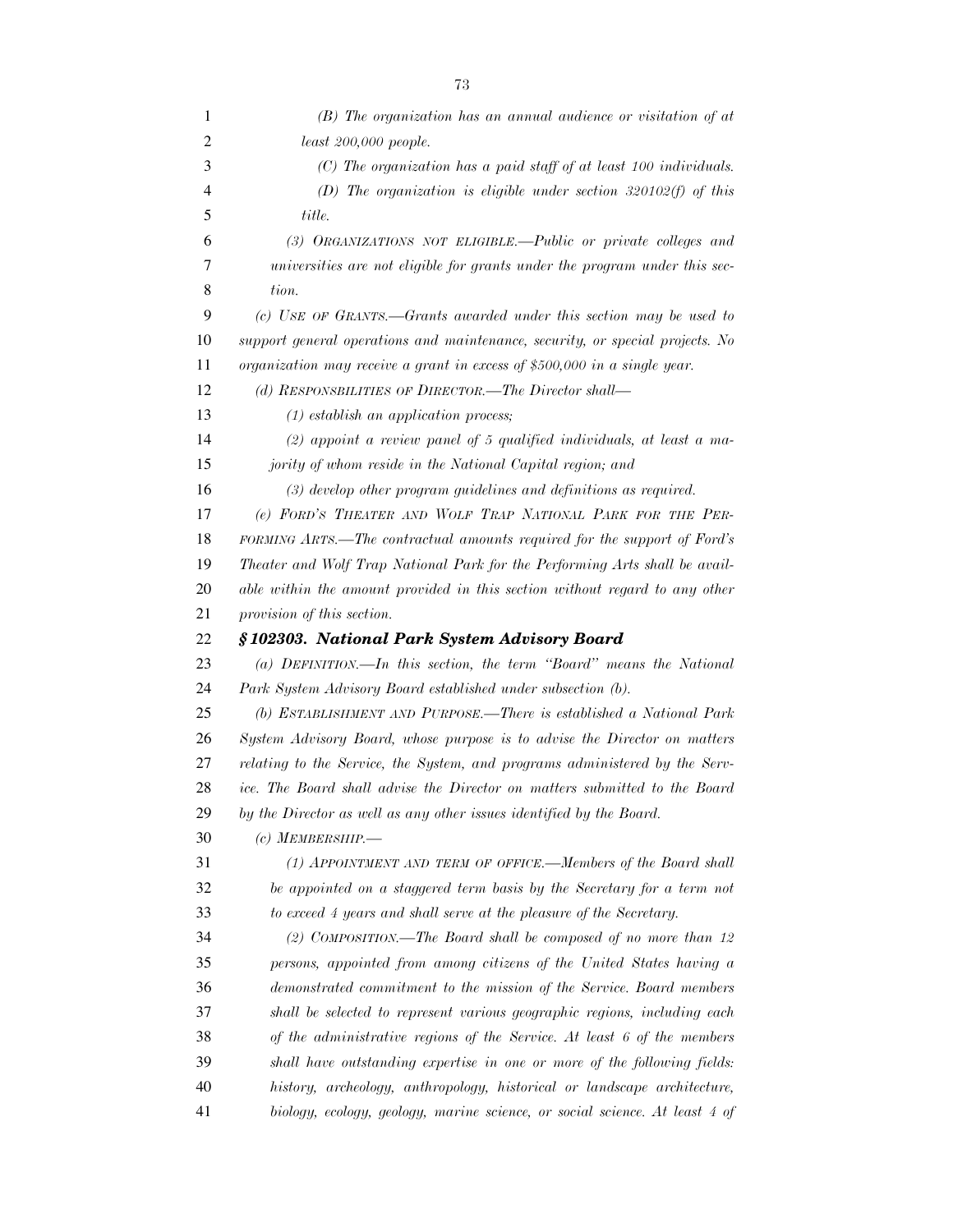*the members shall have outstanding expertise and prior experience in the management of national or State parks or protected areas, or natural or cultural resources management. The remaining members shall have outstanding expertise in one or more of the areas described above or in another professional or scientific discipline, such as financial manage- ment, recreation use management, land use planning, or business man- agement, important to the mission of the Service. At least one individual shall be a locally elected official from an area adjacent to a park. (3) FIRST MEETING.—The Board shall hold its 1st meeting no later than 60 days after the date on which all members of the Board who are to be appointed have been appointed. (4) VACANCY.—Any vacancy in the Board shall not affect its powers, but shall be filled in the same manner in which the original appointment was made. (5) COMPENSATION.—All members of the Board shall be reimbursed for travel and per diem in lieu of subsistence expenses during the perform- ance of duties of the Board while away from home or their regular place of business, in accordance with subchapter I of chapter 57 of title 5. With the exception of travel and per diem, a member of the Board who other- wise is an officer or employee of the United States Government shall serve on the Board without additional compensation. (d) DUTIES AND POWERS OF BOARD.— (1) ADOPT RULES.—The Board may adopt such rules as may be nec- essary to establish its procedures and to govern the manner of its oper- ations, organization, and personnel. (2) ADVICE AND RECOMMENDATIONS.—The Board shall advise the Sec- retary on matters relating to the System, to other related areas, and to the administration of chapter 3201 of this title, including matters sub- mitted to it for consideration by the Secretary, but it shall not be re- quired to provide recommendations as to the suitability or desirability of surplus real and related personal property for use as a historic monu- ment. The Board shall also provide recommendations on the designation of national historic landmarks and national natural landmarks. The Board is strongly encouraged to consult with the major scholarly and professional organizations in the appropriate disciplines in making the recommendations. (3) ACTIONS ON REQUEST OF DIRECTOR.—On request of the Director, the Board is authorized to— (A) hold such hearings and sit and act at such times; (B) take such testimony; (C) have such printing and binding done;*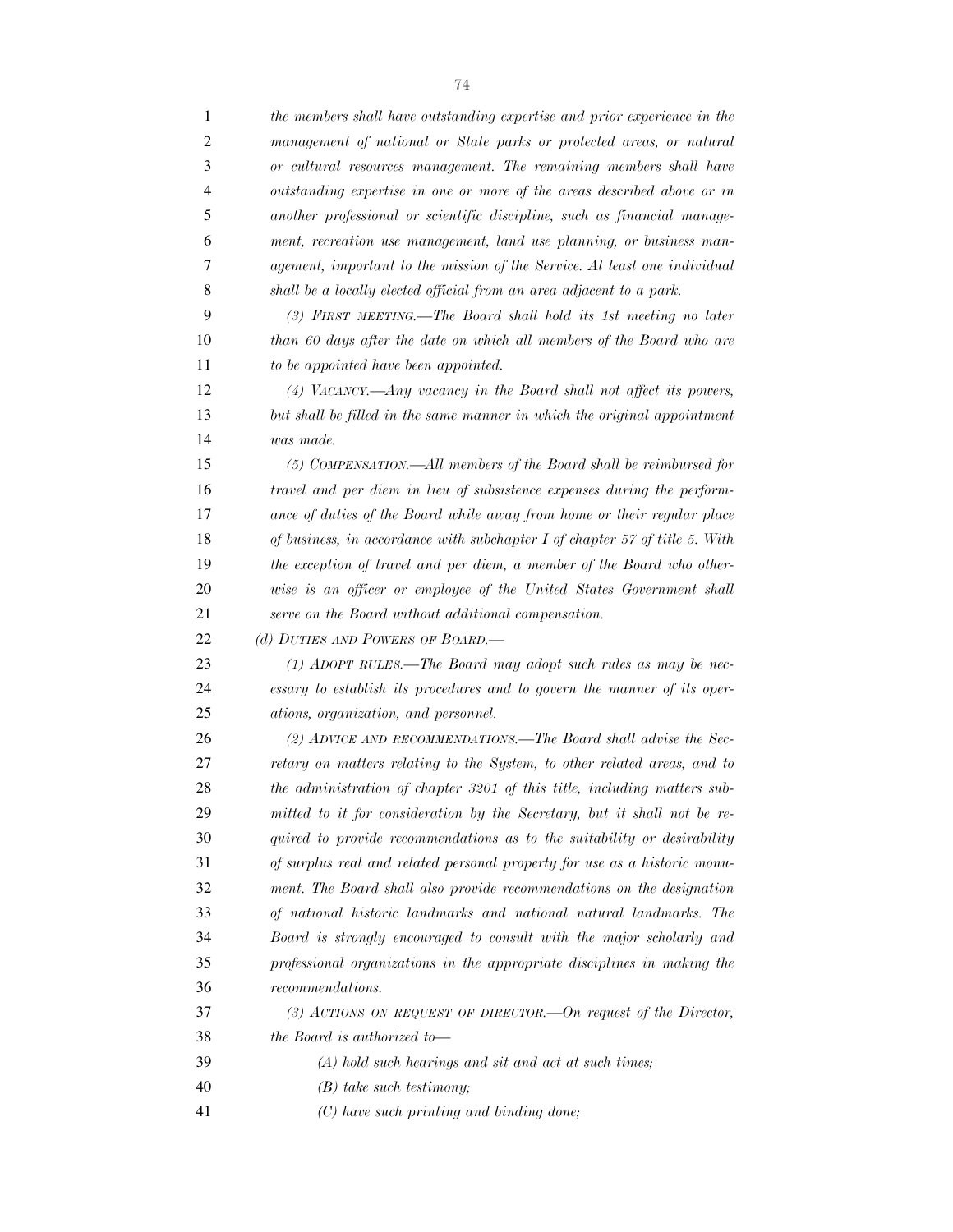| 1              | $(D)$ enter into such contracts and other arrangements;                                  |
|----------------|------------------------------------------------------------------------------------------|
| 2              | $(E)$ make such expenditures; and                                                        |
| 3              | $(F)$ take such other actions                                                            |
| $\overline{4}$ | as the Board may consider advisable.                                                     |
| 5              | (4) OATHS OR AFFIRMATIONS.—Any member of the Board may ad-                               |
| 6              | minister oaths or affirmations to witnesses appearing before the Board.                  |
| 7              | (5) COMMITTEES AND SUBCOMMITTEES.—The Board may establish                                |
| 8              | committees or subcommittees. The subcommittees or committees shall be                    |
| 9              | chaired by a voting member of the Board.                                                 |
| 10             | (6) USE OF MAILS.—The Board may use the United States mails in                           |
| 11             | the same manner and under the same conditions as other departments                       |
| 12             | and agencies in the United States.                                                       |
| 13             | (e) STAFF.—The Secretary may hire 2 full-time staffers to meet the needs                 |
| 14             | of the Board.                                                                            |
| 15             | (f) FEDERAL LAW NOT APPLICABLE TO SERVICE.-Service as a member                           |
| 16             | of the Board shall not be deemed service or employment bringing the individ-             |
| 17             | ual within the provisions of any Federal law relating to conflicts of interest           |
| 18             | or otherwise imposing restrictions, requirements, or penalties relating to the           |
| 19             | employment of individuals, the performance of services, or the payment or re-            |
| 20             | ceipt of compensation in connection with claims, proceedings, or matters in-             |
| 21             | volving the United States. Service as a member or an employee of the Board               |
| 22             | shall not be deemed service in an appointive or elective position in the Fed-            |
| 23             | eral Government for purposes of section 8344 of title 5 or comparable provi-             |
| 24             | sions of Federal law.                                                                    |
| 25             | (g) COOPERATION OF FEDERAL AGENCIES.-                                                    |
| 26             | (1) INFORMATION.—The Board may secure directly from any office,                          |
| 27             | department, agency, establishment, or instrumentality of the Federal                     |
| 28             | Government such information as the Board may require for the purpose                     |
| 29             | of this section, and each office, department, agency, establishment, or in-              |
| 30             | strumentality shall furnish, to the extent permitted by law, the informa-                |
| 31             | tion, suggestions, estimates, and statistics directly to the Board, on re-               |
| 32             | quest made by a member of the Board.                                                     |
| 33             | (2) FACILITIES AND SERVICES.—On request of the Board, the head of                        |
| 34             | any Federal department, agency, or instrumentality may make any of                       |
| 35             | the facilities and services of the department, agency, or instrumentality                |
| 36             | available to the Board, on a nonreimbursable basis, to assist the Board                  |
| 37             | in carrying out its duties under this section.                                           |
| 38             | (h) FEDERAL ADVISORY COMMITTEE ACT.—The Federal Advisory Commit-                         |
| 39             | tee Act $(5 \text{ U.S.C. } App.)$ , with the exception of section 14(b), applies to the |
| 40             | Board.                                                                                   |
| 41             | (i) TERMINATION.—The Board continues to exist until January 1, 2010.                     |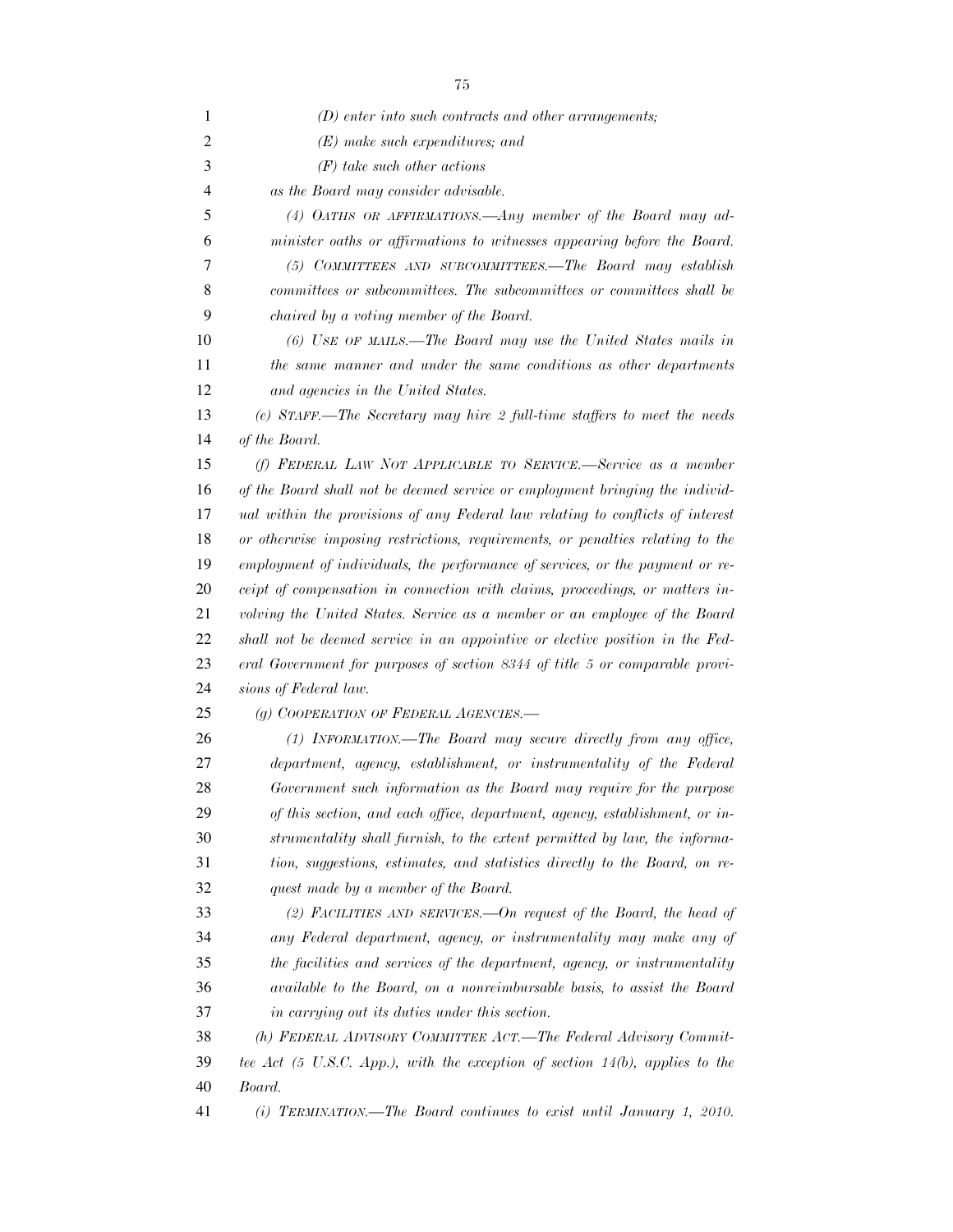*§ 102304. National Park Service Advisory Council (a) DEFINITIONS.—In this section: (1) BOARD.—The term ''Board'' means the National Park System Ad- visory Board established under section 102303 of this title. (2) COUNCIL.—The term ''Council'' means the National Park Service Advisory Council established under subsection (b). (b) ESTABLISHMENT AND PURPOSE.—There is established a National Park Service Advisory Council that shall provide advice and counsel to the Board. (c) MEMBERSHIP.— (1) ELIGIBILITY.—Membership on the Council shall be limited to indi- viduals whose term on the Board has expired. Those individuals may serve as long as they remain active except that not more than 12 mem- bers may serve on the Council at any one time. (2) COMPENSATION.—Members of the Council shall receive no salary but may be paid expenses incidental to travel when engaged in discharg- ing their duties as members. (d) VOTING RESTRICTION.—Members of the Council shall not have a vote on the Board. Chapter 1025—Museums*

*Sec. 102501. Purpose. 102502. Definition of museum object. 102503. Authority of Secretary. 102504. Review and approval.*

#### *§ 102501. Purpose*

 *The purpose of this chapter is to increase the public benefits from museums established within System units as a means of informing the public concern- ing the areas and preserving valuable objects and relics relating to the areas. § 102502. Definition of museum object In this chapter: (1) IN GENERAL.—The term ''museum object'' means an object that— (A) typically is movable; and (B) is eligible to be, or is made part of, a museum, library, or archive collection through a formal procedure, such as accessioning. (2) INCLUSIONS.—The term ''museum object'' includes a prehistoric or historic artifact, work of art, book, document, photograph, or natural his- tory specimen. § 102503. Authority of Secretary (a) IN GENERAL.—Notwithstanding other provisions or limitations of law, the Secretary may perform the functions described in this section in the man-ner that the Secretary considers to be in the public interest.*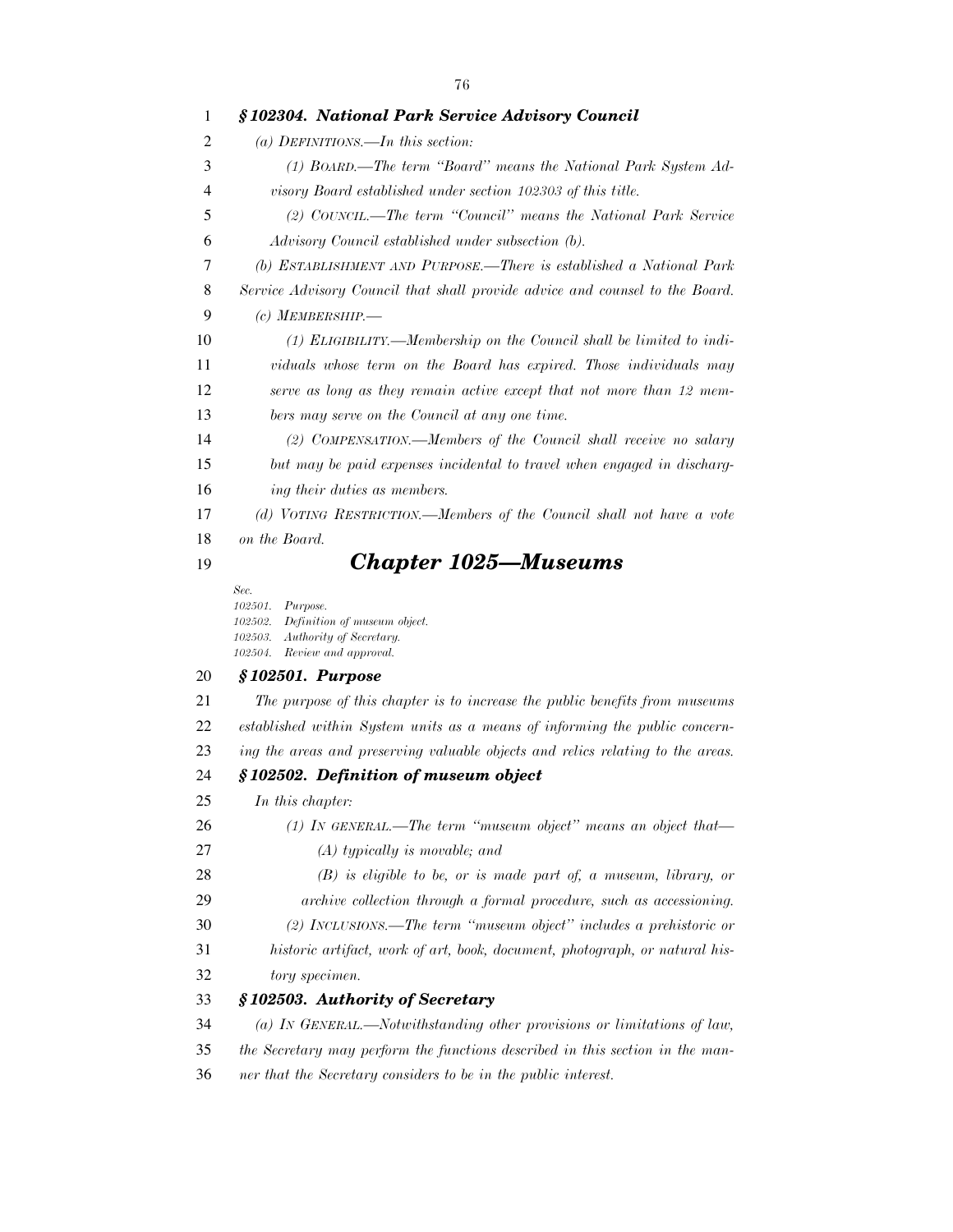*(b) DONATIONS AND BEQUESTS.—The Secretary may accept donations and bequests of money or other personal property, and hold, use, expend, and ad- minister the money or other personal property for purposes of this chapter. (c) PURCHASES.—The Secretary may purchase museum objects and other personal property at prices that the Secretary considers to be reasonable.*

 *(d) EXCHANGES.—The Secretary may make exchanges by accepting mu- seum objects and other personal property and by granting in exchange for the museum objects or other personal property museum property under the ad- ministrative jurisdiction of the Secretary that no longer is needed or that may be held in duplicate among the museum properties administered by the Sec- retary. Exchanges shall be consummated on a basis that the Secretary consid-ers to be equitable and in the public interest.*

 *(e) ACCEPTANCE OF LOANS OF PROPERTY.—The Secretary may accept the loan of museum objects and other personal property and pay transportation costs incidental to the museum objects or other personal property. Loans shall be accepted on terms and conditions that the Secretary considers necessary. (f) LOANS OF PROPERTY.—The Secretary may loan to responsible public or private organizations, institutions, or agencies, without cost to the United States, such museum objects and other personal property as the Secretary shall consider advisable. Loans shall be made on terms and conditions that the Secretary considers necessary to protect the public interest in those prop-erties.*

 *(g) TRANSFER OF MUSEUM OBJECTS.—The Secretary may transfer mu- seum objects that the Secretary determines are no longer needed for museum purposes to qualified Federal agencies, including the Smithsonian Institution, that have programs to preserve and interpret cultural or natural heritage, and accept the transfer of museum objects for the purposes of this chapter from any other Federal agency, without reimbursement. The head of any other Federal agency may transfer, without reimbursement, museum objects directly to the administrative jurisdiction of the Secretary for the purpose of this chapter.*

 *(h) CONVEYANCE OF MUSEUM OBJECTS.—The Secretary may convey mu- seum objects that the Secretary determines are no longer needed for museum purposes, without monetary consideration but subject to such terms and con- ditions as the Secretary considers necessary, to private institutions exempt from Federal taxation under section 501(c)(3) of the Internal Revenue Code of 1986 (26 U.S.C. 501(c)(3)) and to non-Federal governmental entities if the Secretary determines that the recipient is dedicated to the preservation and interpretation of natural or cultural heritage and is qualified to manage the property, prior to any conveyance under this subsection and subsection (g).*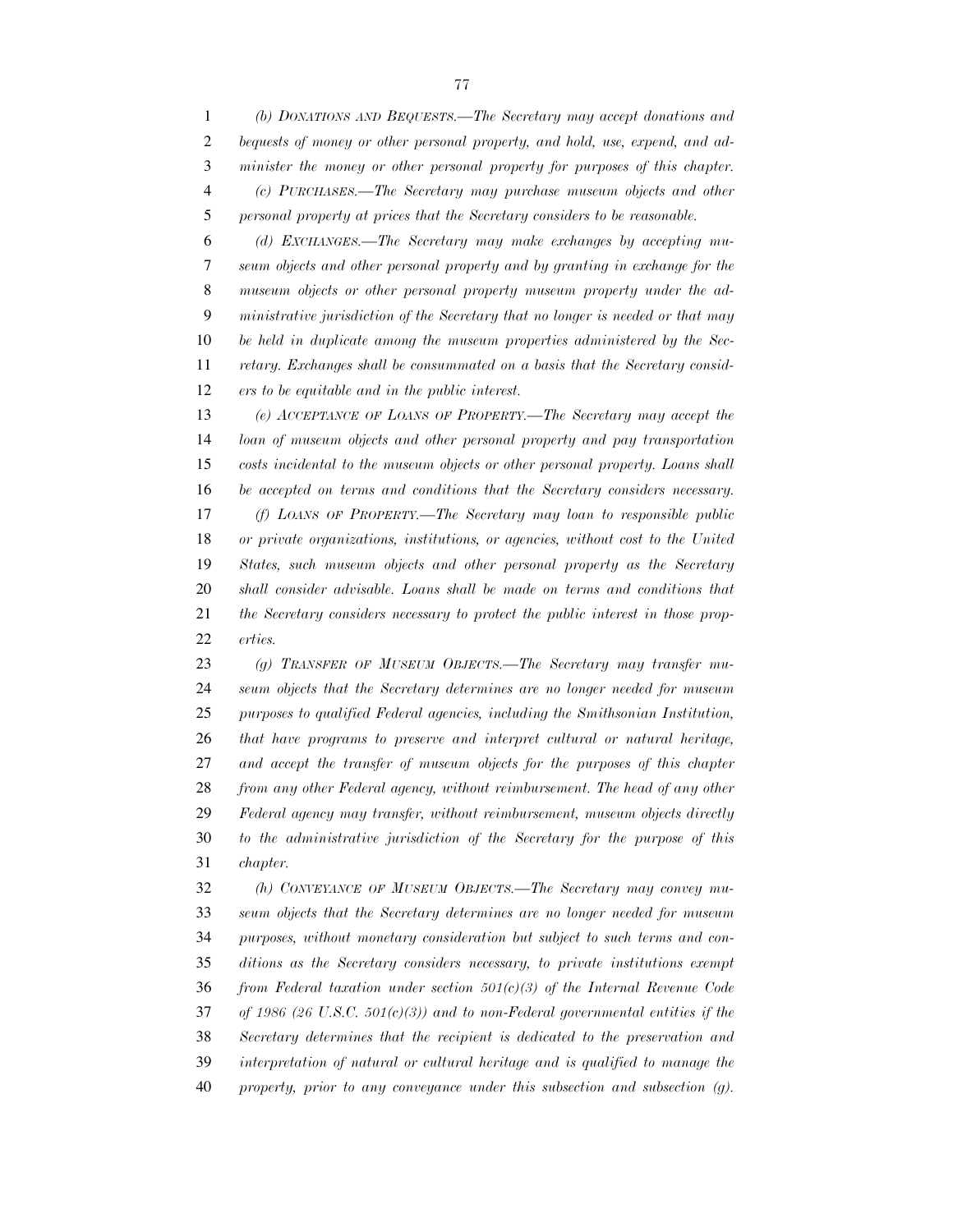*(i) DESTRUCTION OF MUSEUM OBJECTS.—The Secretary may destroy or cause to be destroyed museum objects that the Secretary determines to have no scientific, cultural, historic, educational, esthetic, or monetary value. § 102504. Review and approval The Secretary shall ensure that museum objects are treated in a careful and deliberate manner that protects the public interest. Prior to taking any action under subsection (g), (h), or (i) of section 102503 of this title, the Secretary shall establish a systematic review and approval process, including consulta- tion with appropriate experts, that meets the highest standards of the museum profession for all actions taken under those subsections. Chapter 1027—Law Enforcement and Emergency Assistance Subchapter I—Law Enforcement Sec. 102701. Law enforcement personnel within System. 102702. Crime prevention assistance. Subchapter II—Emergency Assistance 102711. Authority of Secretary to use applicable appropriations for the System to render assistance to nearby law enforcement and fire prevention agencies and for related activities outside the System. 102712. Aid to visitors, grantees, permittees, or licensees in emergencies. Subchapter I—Law Enforcement § 102701. Law enforcement personnel within System (a) OFFICERS AND EMPLOYEES OF THE DEPARTMENT OF THE INTERIOR.— (1) DESIGNATION AUTHORITY OF SECRETARY.—The Secretary, pursu- ant to standards prescribed in regulations by the Secretary, may des- ignate certain officers or employees of the Department of the Interior who shall maintain law and order and protect individuals and property within System units. (2) POWERS AND DUTIES OF DESIGNEES.—In the performance of the duties described in paragraph (1), the designated officers or employees may— (A) carry firearms; (B) make arrests without warrant for any offense against the United States committed in the presence of the officer or employee, or for any felony cognizable under the laws of the United States if the officer or employee has reasonable grounds to believe that the in- dividual to be arrested has committed or is committing the felony, provided the arrests occur within the System or the individual to be arrested is fleeing from the System to avoid arrest; (C) execute any warrant or other process issued by a court or of- ficer of competent jurisdiction for the enforcement of the provisions of any Federal law or regulation issued pursuant to law arising out*

*of an offense committed in the System or, where the individual sub-*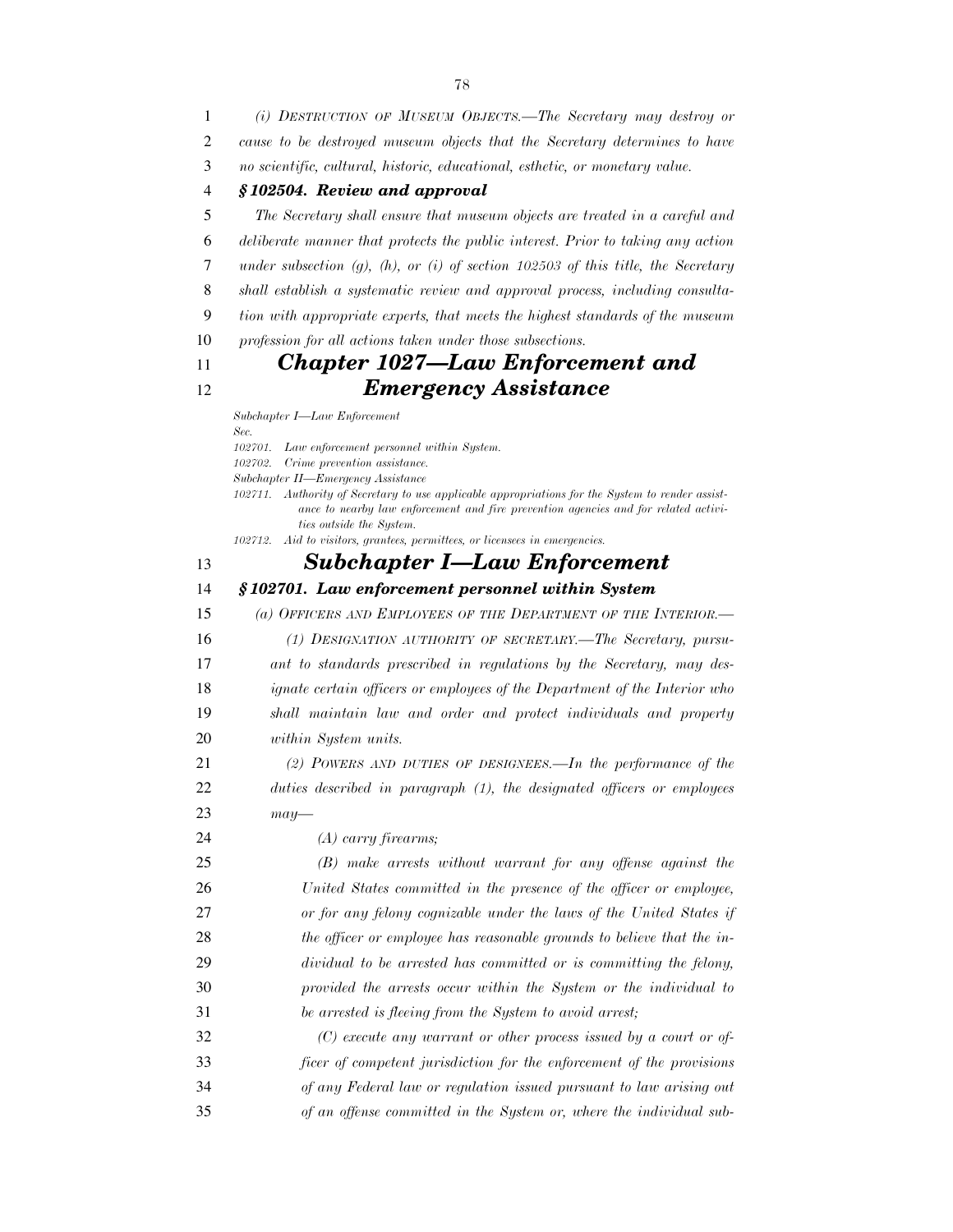| 1              | ject to the warrant or process is in the System, in connection with         |
|----------------|-----------------------------------------------------------------------------|
| 2              | any Federal offense; and                                                    |
| 3              | (D) conduct investigations of offenses against the United States            |
| $\overline{4}$ | committed in the System in the absence of investigation of the of-          |
| 5              | fenses by any other Federal law enforcement agency having inves-            |
| 6              | tigative jurisdiction over the offense committed or with the concur-        |
| 7              | rence of the other agency.                                                  |
| 8              | (b) SPECIAL POLICE OFFICERS.-                                               |
| 9              | (1) IN GENERAL.—The Secretary may designate officers and employees          |
| 10             | of any other Federal agency, or law enforcement personnel of a State or     |
| 11             | political subdivision of a State, when determined to be economical and      |
| 12             | in the public interest and with the concurrence of that agency, State, or   |
| 13             | subdivision, to-                                                            |
| 14             | $(A)$ act as special police officers in System units when supple-           |
| 15             | mental law enforcement personnel may be needed; and                         |
| 16             | (B) exercise the powers and authority provided by subparagraphs             |
| 17             | (A) to (D) of subsection (a)(2).                                            |
| 18             | (2) COOPERATION WITH STATES AND POLITICAL SUBDIVISIONS.-The                 |
| 19             | Secretary may-                                                              |
| 20             | (A) cooperate, within the System, with any State or political sub-          |
| 21             | division of a State in the enforcement of supervision of the laws or        |
| 22             | ordinances of that State or subdivision;                                    |
| 23             | (B) mutually waive, in any agreement pursuant to subparagraph               |
| 24             | $(A)$ and paragraph $(1)$ or pursuant to subparagraphs $(A)$ and $(B)$      |
| 25             | of subsection $(a)(2)$ with any State or political subdivision of a         |
| 26             | State where State law requires the waiver and indemnification, all          |
| 27             | civil claims against all the other parties to the agreement and, sub-       |
| 28             | ject to available appropriations, indemnify and save harmless the           |
| 29             | other parties to the agreement from all claims by third parties for         |
| 30             | property damage or personal injury, that may arise out of the par-          |
| 31             | ties' activities outside their respective jurisdictions under the agree-    |
| 32             | ment; and                                                                   |
| 33             | $(C)$ provide limited reimbursement, to a State or political sub-           |
| 34             | divisions of a State, in accordance with such regulations as the Sec-       |
| 35             | retary may prescribe, where the State has ceded concurrent legisla-         |
| 36             | tive jurisdiction over the affected area of the System, for expendi-        |
| 37             | tures incurred in connection with its activities within the System          |
| 38             | that were rendered pursuant to paragraph (1).                               |
| 39             | (3) SUPPLEMENTAL AUTHORITY; DELEGATION OF SERVICE LAW EN-                   |
| 40             | FORCEMENT RESPONSIBILITIES NOT AUTHORIZED.—Paragraphs (1) and               |
| 41             | $(2)$ supplement the law enforcement responsibilities of the Service and do |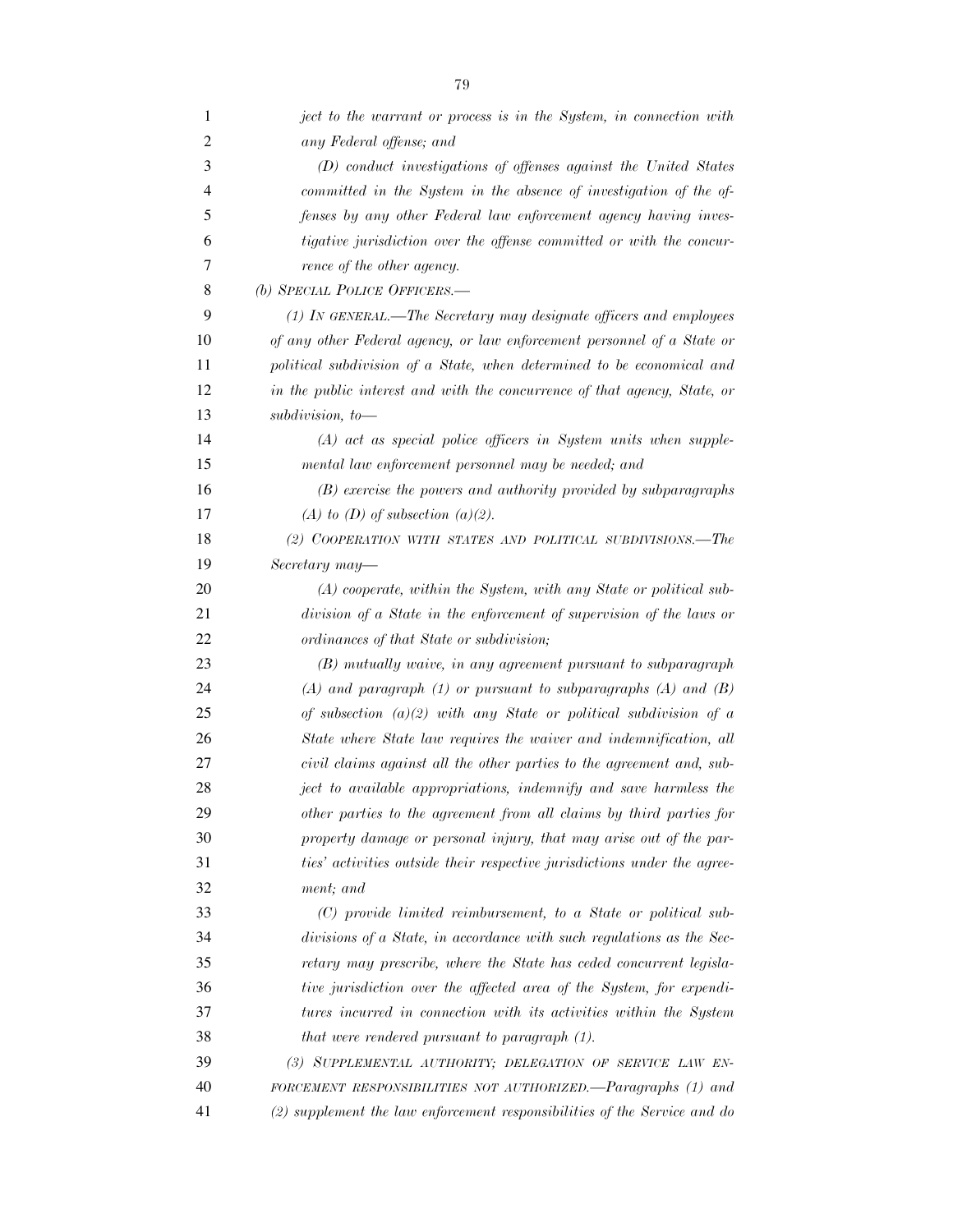| 1              | not authorize the delegation of law enforcement responsibilities of the           |
|----------------|-----------------------------------------------------------------------------------|
| 2              | Service to State or local governments.                                            |
| 3              | (4) SPECIAL POLICE OFFICERS NOT DEEMED FEDERAL EMPLOYEES.-                        |
| $\overline{4}$ | (A) IN GENERAL.—Except as otherwise provided in this sub-                         |
| 5              | section, a law enforcement officer of a State or political subdivision            |
| 6              | of a State designated to act as a special police officer under para-              |
| 7              | graph (1) shall not be deemed a Federal employee and shall not be                 |
| 8              | subject to the provisions of law relating to Federal employment, in-              |
| 9              | cluding those relating to hours of work, rates of compensation, leave,            |
| 10             | unemployment compensation, and Federal benefits.                                  |
| 11             | $(B)$ EXCEPTIONS.—A law enforcement officer of a State or politi-                 |
| 12             | cal subdivision of a State, when acting as a special police officer               |
| 13             | under paragraph $(1)$ , is deemed to be—                                          |
| 14             | $(i)$ a Federal employee for purposes of sections 1346(b) and                     |
| 15             | $2401(b)$ and chapter 171 of title 28; and                                        |
| 16             | (ii) a civil service employee of the United States within the                     |
| 17             | meaning of the term "employee" as defined in section 8101 of                      |
| 18             | title 5, for purposes of subchapter $I$ of chapter 81 of title 5,                 |
| 19             | relating to compensation to Federal employees for work inju-                      |
| 20             | ries, and the provisions of subchapter $I$ of chapter 81 of title                 |
| 21             | 5 shall apply.                                                                    |
| 22             | (c) FEDERAL INVESTIGATIVE JURISDICTION AND STATE CIVIL AND CRIMI-                 |
| 23             | NAL JURISDICTION NOT PREEMPTED.—This section and sections 100101(b),              |
| 24             | 100502, 100507, 100751(b), 100754, 100901(b) and (c), 100906(a) and (d),          |
| 25             | 101302(b)(1) and (c) to (e), 101306, 101702(b) and (c), 101901, 102102, and       |
| 26             | 102702 of this title shall not be construed or applied to limit or restrict the   |
| 27             | investigative jurisdiction of any Federal law enforcement agency other than       |
| 28             | the Service, and nothing shall be construed or applied to affect any right of     |
| 29             | a State or political subdivision of a State to exercise civil and criminal juris- |
| 30             | diction within the System.                                                        |
| 31             | §102702. Crime prevention assistance                                              |
| 32             | (a) RECOMMENDATIONS FOR IMPROVEMENT.—The Secretary shall direct the               |
| 33             | chief official responsible for law enforcement within the Service to-             |
| 34             | $(1)$ compile a list of System units with the highest rates of violent            |
| 35             | crime;                                                                            |
| 36             | $(2)$ make recommendations concerning capital improvements, and                   |
| 37             | other measures, needed within the System to reduce the rates of violent           |
| 38             | crime, including the rate of sexual assault; and                                  |
| 39             | $(3)$ publish the information required by paragraphs $(1)$ and $(2)$ in the       |
| 40             | Federal Register.                                                                 |
|                |                                                                                   |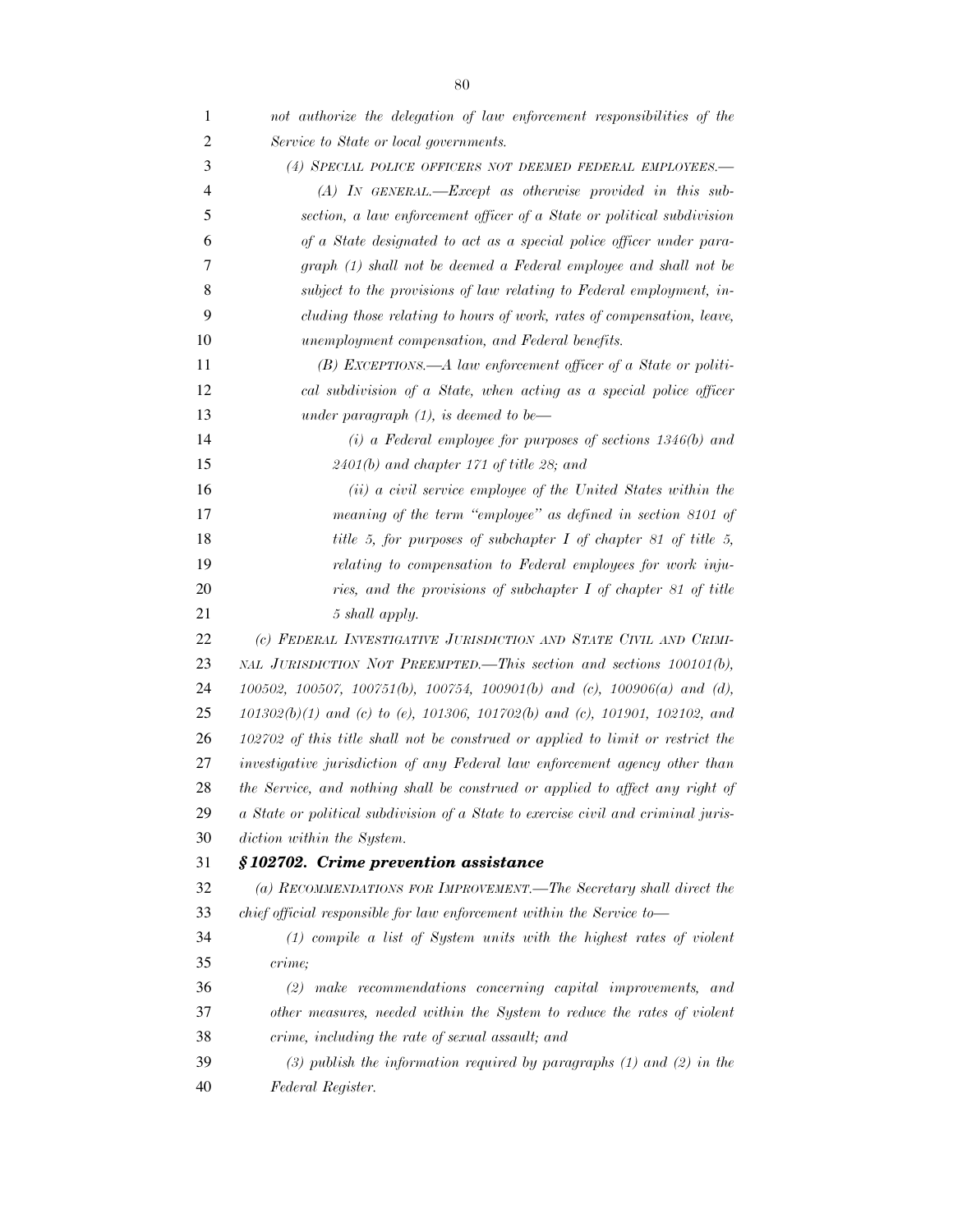*(b) DISTRIBUTION OF FUNDS.—Based on the recommendations and list is- sued pursuant to subsection (a), the Secretary shall distribute the funds au- thorized by subsection (d) throughout the System. Priority shall be given to areas with the highest rates of sexual assault. (c) USE OF FUNDS.—Funds provided under this section may be used— (1) to increase lighting within or adjacent to System units; (2) to provide emergency phone lines to contact law enforcement or se- curity personnel in areas within or adjacent to System units; (3) to increase security or law enforcement personnel within or adja- cent to System units; or (4) for any other project intended to increase the security and safety of System units. (d) AUTHORIZATION OF APPROPRIATIONS.—There is authorized to be ap- propriated out of the Violent Crime Reduction Trust Fund not more than \$10,000,000 for the Secretary to take all necessary actions to seek to reduce the incidence of violent crime in the System. Subchapter II—Emergency Assistance § 102711. Authority of Secretary to use applicable appropria- tions for the System to render assistance to nearby law enforcement and fire prevention agencies and for related activities outside the System To facilitate the administration of the System, the Secretary may use ap- plicable appropriations for the System to render emergency rescue, firefight- ing, and cooperative assistance to nearby law enforcement and fire prevention agencies and for related purposes outside the System. § 102712. Aid to visitors, grantees, permittees, or licensees in emergencies (a) VISITORS.—The Secretary may aid visitors within a System unit in an emergency, when no other source is available for the procurement of food or supplies, by the sale, at cost, of food or supplies in quantities sufficient to enable the visitors to reach safely a point where food or supplies can be purchased. Receipts from the sales shall be deposited as a refund to the appro- priation current at the date of the deposit and shall be available for the pur- chase of similar food or supplies. (b) GRANTEES, PERMITTEES, AND LICENSEES.—The Secretary may in an emergency, when no other source is available for the immediate procurement of supplies, materials, or special services, aid grantees, permittees, or licensees conducting operations for the benefit of the public in a System unit by the sale, at cost, including transportation and handling, of supplies, materials, or special services as may be necessary to relieve the emergency and ensure uninterrupted service to the public. Receipts from the sales shall be deposited*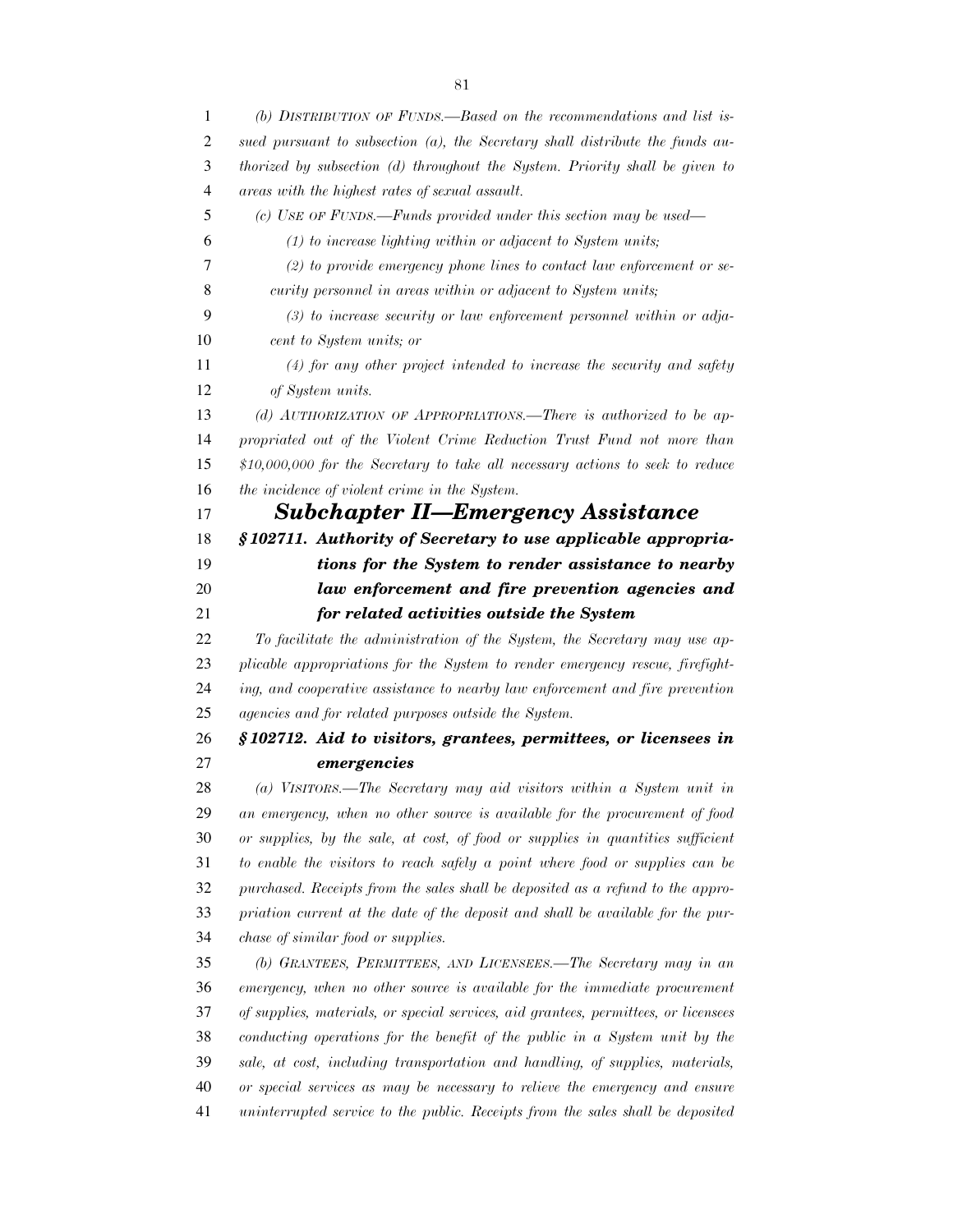*as a refund to the appropriation current at the date of the deposit and shall*

*be available for expenditure for System unit purposes.*

## *Chapter 1029—Land Transfers*

*Sec.*

*102901. Conveyance of property and interests in property in System units or related areas.*

## *§ 102901. Conveyance of property and interests in property in System units or related areas*

 *(a) FREEHOLD AND LEASEHOLD INTERESTS.—With respect to any prop- erty acquired by the Secretary within a System unit or related area, except property within national parks or within national monuments of scientific significance, the Secretary may convey a freehold or leasehold interest in the property, subject to such terms and conditions as will ensure the use of the property in a manner that is, in the judgment of the Secretary, consistent with the purpose for which the System unit or related area was authorized by Congress. The Secretary shall convey the interest to the highest bidder, in accordance with such regulations as the Secretary may prescribe. The convey- ance shall be at not less than the fair market value of the interest, as deter- mined by the Secretary, except that if the conveyance is proposed within 2 years after the property to be conveyed is acquired by the Secretary, the Sec- retary shall allow the last owner of record of the property 30 days following the date on which the owner is notified by the Secretary in writing that the property is to be conveyed within which to notify the Secretary that the owner wishes to acquire the interest. On receiving the timely request, the Secretary shall convey the interest to the person, in accordance with such regulations as the Secretary may prescribe, on payment or agreement to pay an amount equal to the highest bid price.*

*(b) EXCHANGE OF LAND.—*

 *(1) IN GENERAL.—The Secretary may accept title to any non-Federal property or interest in property within a System unit or related area under the Secretary's administration in exchange for any Federally- owned property or interest under the Secretary's jurisdiction that the Secretary determines is suitable for exchange or other disposal and that is located in the same State as the non-Federal property to be acquired. (2) EXCEPTION.—Timberland subject to harvest under a sustained yield program shall not be exchanged under paragraph (1).*

 *(3) PUBLIC HEARING.—On request of a State or a political subdivi- sion thereof, or of a party in interest, prior to an exchange under this subsection the Secretary shall hold a public hearing in the area where the properties to be exchanged are located.*

 *(4) VALUES OF PROPERTIES EXCHANGED.—The values of the prop-erties exchanged—*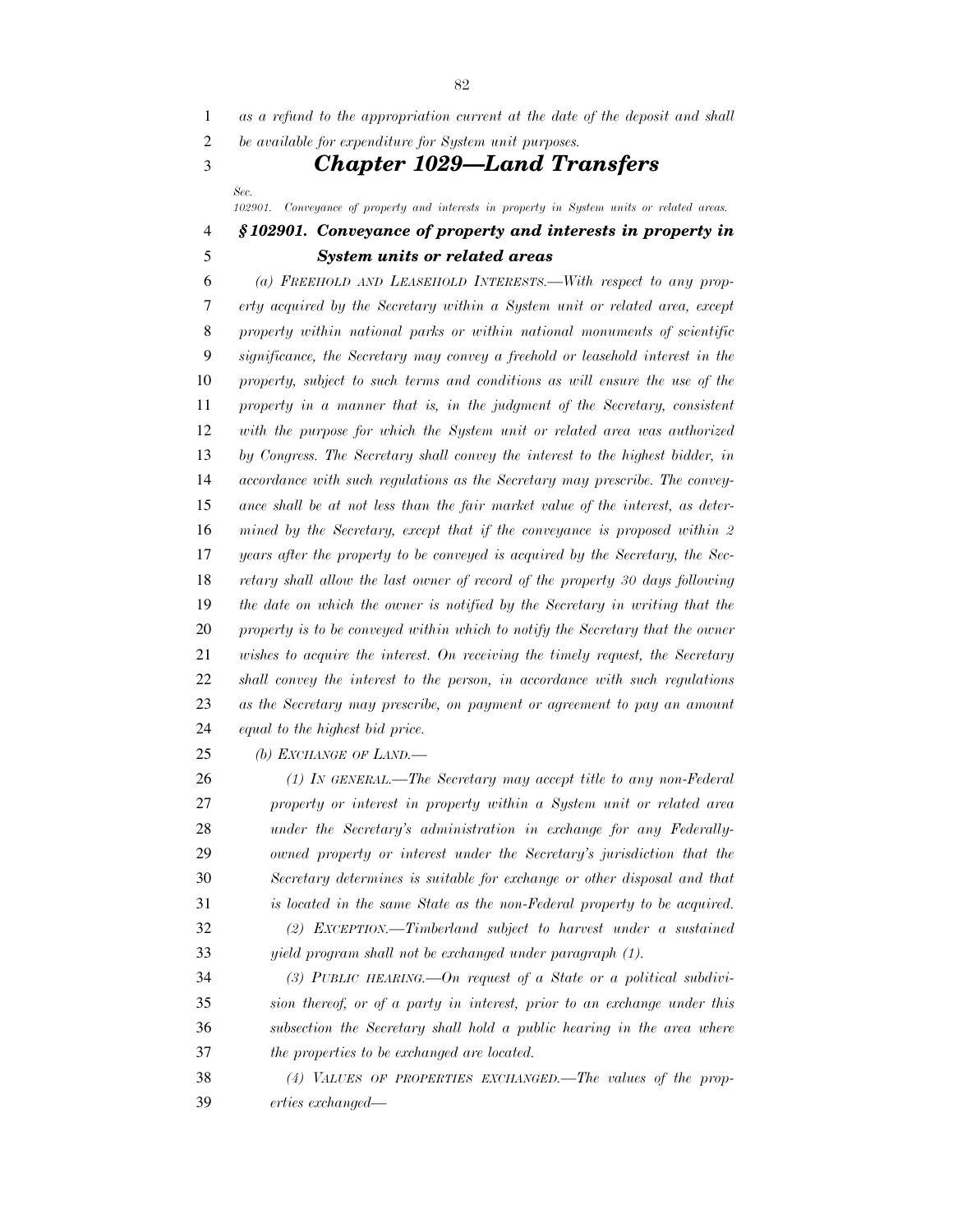*(A) shall be approximately equal; or (B) if they are not approximately equal, shall be equalized by the payment of cash to the grantor from funds appropriated for the ac- quisition of land for the area, or to the Secretary, as the circum- stances require. (c) PROCEEDS CREDITED TO LAND AND WATER CONSERVATION FUND.— The proceeds received from any conveyance under this section shall be credited to the Land and Water Conservation Fund.*

# *Chapter 1031—Appropriations and Accounting*

*Sec.*

*103101. Availability and use of appropriations. 103102. Appropriations authorized and available for certain purposes. 103103. Amounts provided by private entities for utility services. 103104. Recovery of costs associated with special use permits.*

### *§ 103101. Availability and use of appropriations*

 *(a) CREDITS OF RECEIPTS FOR MEALS AND QUARTERS FURNISHED FED- ERAL GOVERNMENT EMPLOYEES IN THE FIELD.—Cash collections and pay- roll deductions made for meals and quarters furnished by the Service to em- ployees of the Federal Government in the field and to cooperating agencies may be credited as a reimbursement to the current appropriation for the ad- ministration of the System unit in which the accommodations are furnished. (b) AVAILABILITY FOR EXPENSE OF RECORDING DONATED LAND.—Appro- priations made for the Service shall be available for any expenses incident to the preparation and recording of title evidence covering land to be donated to the United States for administration by the Service. (c) USE OF FUNDS FOR LAW ENFORCEMENT AND EMERGENCIES.— (1) IN GENERAL.—Funds, not to exceed \$250,000 per incident, avail- able to the Service may be used, with the approval of the Secretary, to— (A) maintain law and order in emergency and other unforeseen law enforcement situations; and (B) conduct emergency search and rescue operations in the Sys- tem. (2) REPLENISHMENT OF FUNDS.—If the Secretary expends funds under paragraph (1), the funds shall be replenished by a supplemental appropriation for which the Secretary shall make a request as promptly as possible. (d) CONTRIBUTION FOR ANNUITY BENEFITS.— (1) IN GENERAL.—Necessary amounts are appropriated for reimburse- ment, pursuant to the Policemen and Firemen's Retirement and Disabil- ity Act amendments of 1957 (Public Law 85–157, 71 Stat. 391), to the District of Columbia on a monthly basis for benefit payments by the Dis-*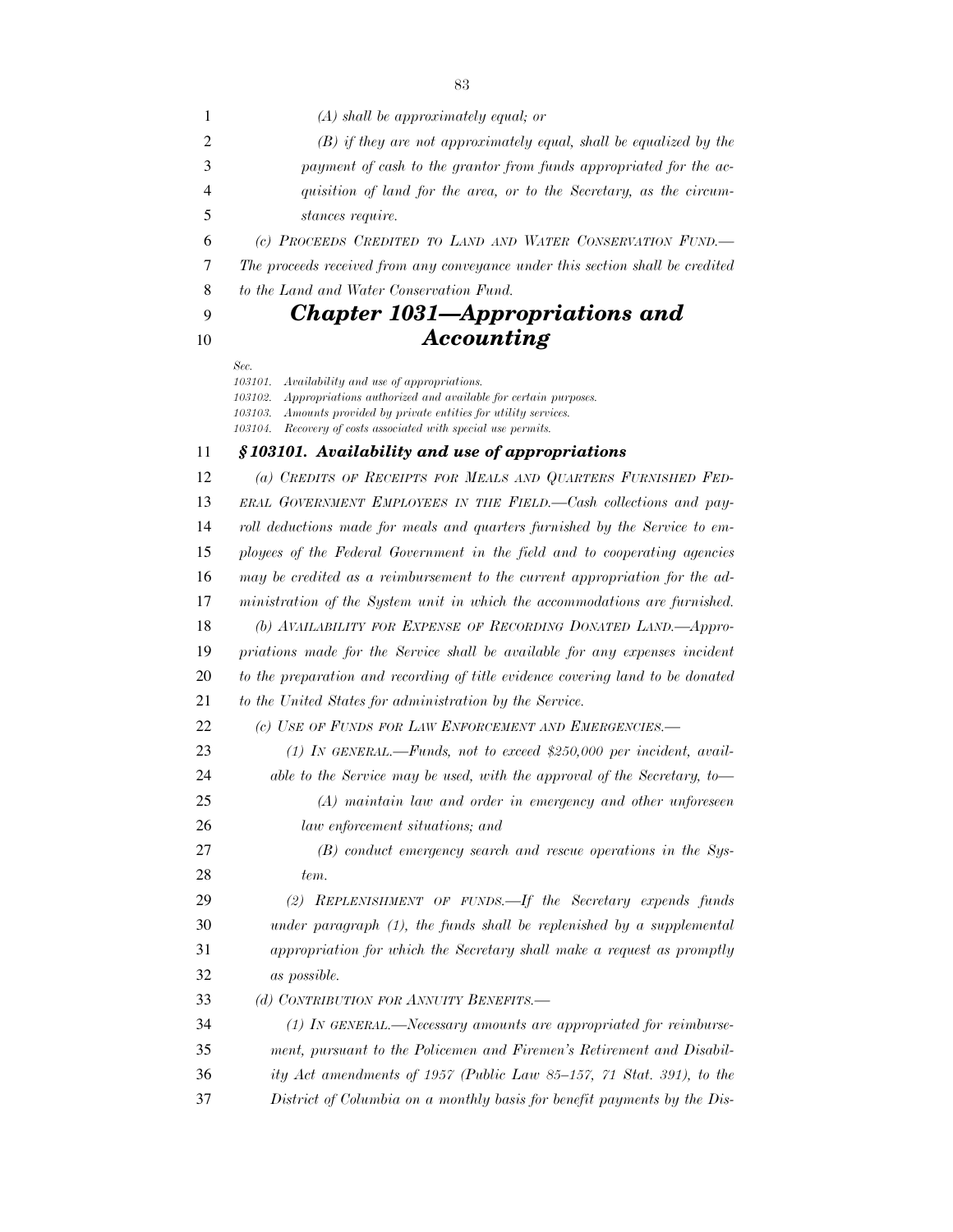| 1              | trict of Columbia to United States Park Police annuitants under section     |
|----------------|-----------------------------------------------------------------------------|
| $\overline{c}$ | 12 of the Policemen and Firemen's Retirement and Disability Act (ch.        |
| 3              | 433, 39 Stat. 718), to the extent that those payments exceed contributions  |
| $\overline{4}$ | made by active Park Police members covered under the Policemen and          |
| 5              | Firemen's Retirement and Disability Act.                                    |
| 6              | (2) NONAVAILABILITY OF APPROPRIATIONS TO THE SERVICE.- Appro-               |
| 7              | priations made to the Service are not available for the purpose of making   |
| 8              | reimbursements under paragraph (1).                                         |
| 9              | (e) WATERPROOF FOOTWEAR.—Appropriations for the Service that are            |
| 10             | available for the purchase of equipment may be used for purchase of water-  |
| 11             | proof footwear, which shall be regarded and listed as System equipment.     |
| 12             | §103102. Appropriations authorized and available for cer-                   |
| 13             | tain purposes                                                               |
| 14             | Appropriations for the Service are authorized and are available for-        |
| 15             | (1) administration, protection, improvement, and maintenance of             |
| 16             | areas, under the jurisdiction of other Federal agencies, that are devoted   |
| 17             | to recreational use pursuant to cooperative agreements;                     |
| 18             | $(2)$ necessary local transportation and subsistence in kind of individ-    |
| 19             | uals selected for employment or as cooperators, serving without other       |
| 20             | compensation, while attending fire protection training camps;               |
| 21             | (3) administration, protection, maintenance, and improvement of the         |
| 22             | Chesapeake and Ohio Canal;                                                  |
| 23             | $(4)$ educational lectures in or in the vicinity of and with respect to     |
| 24             | System units, and services of field employees in cooperation with such      |
| 25             | nonprofit scientific and historical societies engaged in educational work   |
| 26             | in System units as the Secretary may designate;                             |
| 27             | $(5)$ travel expenses of employees attending—                               |
| 28             | (A) Federal Government camps for training in forest fire preven-            |
| 29             | tion and suppression;                                                       |
| 30             | (B) the Federal Bureau of Investigation National Police Acad-               |
| 31             | emy; and                                                                    |
| 32             | (C) Federal, State, or municipal schools for training in building           |
| 33             | fire prevention and suppression;                                            |
| 34             | $(6)$ investigation and establishment of water rights in accordance with    |
| 35             | local custom, laws, and decisions of courts, including the acquisition of   |
| 36             | water rights or of land or interests in land or rights-of-way for use and   |
| 37             | protection of water rights necessary or beneficial in the administration    |
| 38             | and public use of System units;                                             |
| 39             | $(7)$ official telephone service in the field in the case of official tele- |
| 40             | phones installed in private houses when authorized under regulations es-    |
| 41             | tablished by the Secretary; and                                             |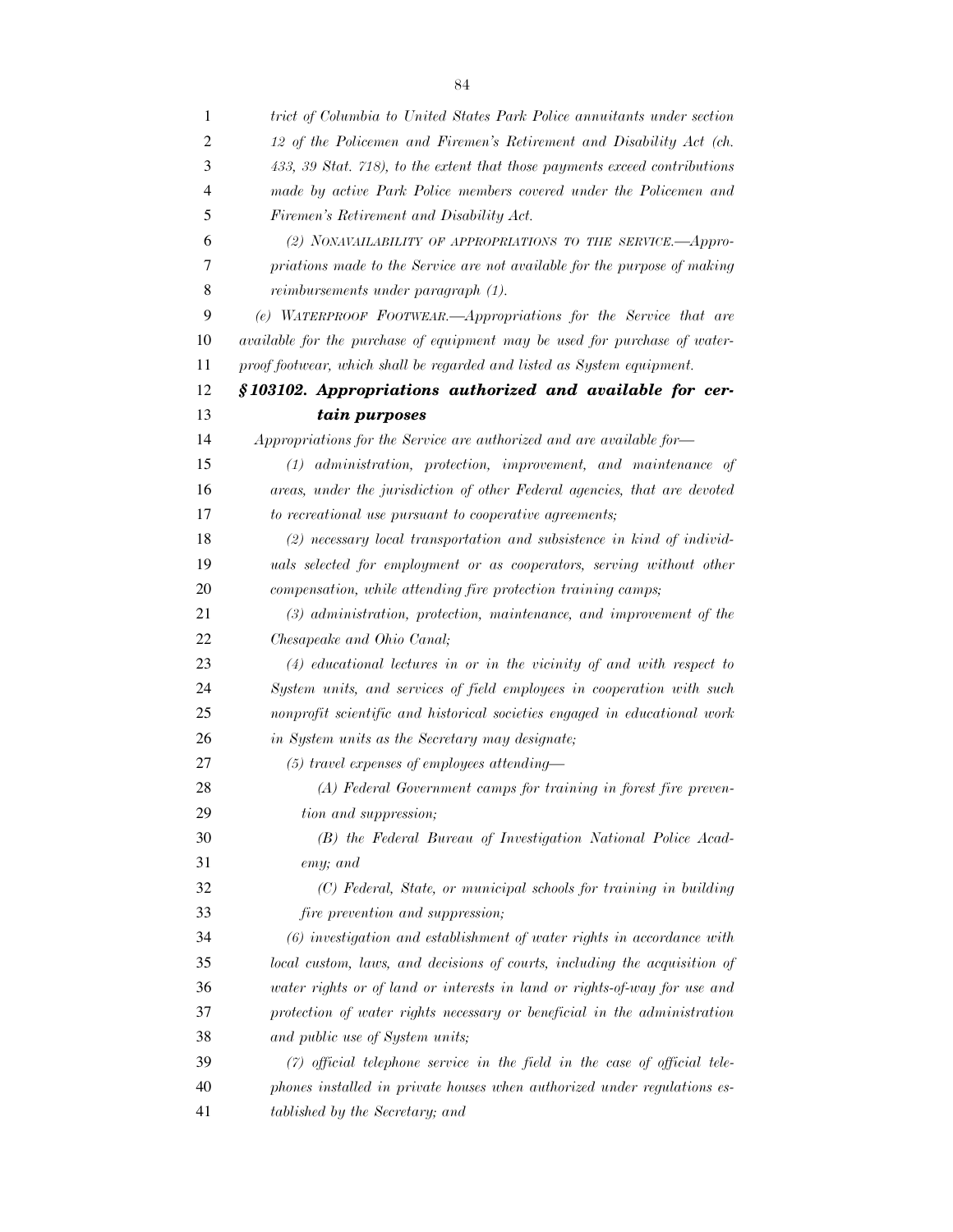*(8) provision of transportation for children in nearby communities to and from any System unit used in connection with organized recreation and interpretive programs of the Service. § 103103. Amounts provided by private entities for utility services Notwithstanding any other provision of law, amounts provided to the Serv- ice by private entities for utility services shall be credited to the appropriate account and remain available until expended. § 103104. Recovery of costs associated with special use per- mits Notwithstanding any other provision of law, the Service may recover all costs of providing necessary services associated with special use permits. The reimbursements shall be credited to the appropriation current at that time. Chapter 1033—National Military Parks*

*Sec.*

*103301. Military maneuvers. 103302. Camps for military instruction. 103303. Performance of duties of commissions. 103304. Recovery of land withheld. 103305. Travel expenses incident to study of battlefields. 103306. Studies.*

#### *§ 103301. Military maneuvers*

 *To obtain practical benefits of great value to the country from the estab- lishment of national military parks, the parks and their approaches are de- clared to be national fields for military maneuvers for the Regular Army or Regular Air Force and the National Guard or militia of the States. National military parks shall be opened for those purposes only in the discretion of the Secretary, and under such regulations as the Secretary may prescribe.*

#### *§ 103302. Camps for military instruction*

 *(a) ASSEMBLING OF FORCES AND DETAILING OF INSTRUCTORS.—The Sec- retary of the Army or Secretary of the Air Force, within the limits of appro- priations that may be available for that purpose, may assemble in camp at such season of the year and for such period as the Secretary of the Army or Secretary of the Air Force may designate, at the field of military maneuvers, such portions of the military forces of the United States as the Secretary of the Army or Secretary of the Air Force may think best, to receive military instruction there. The Secretary of the Army of Secretary of the Air Force may detail instructors from the Regular Army or Regular Air Force, respec- tively, for those forces during their exercises. (b) REGULATIONS.—The Secretary of the Army or Secretary of the Air Force may prescribe regulations governing the assembling of the National Guard or militia of the States on the maneuvering grounds.*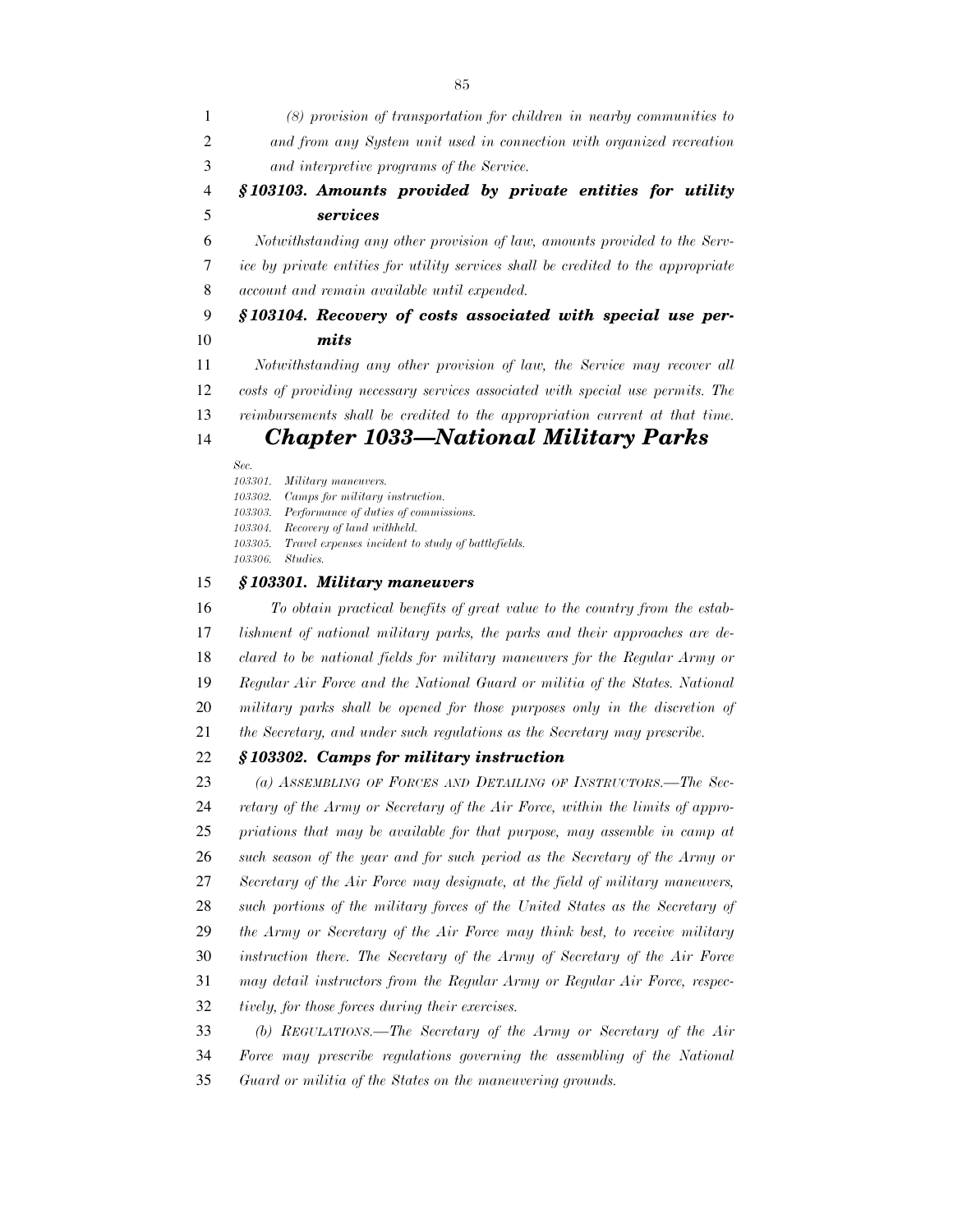#### *§ 103303. Performance of duties of commissions*

*The duties of commissions in charge of national military parks shall be*

*performed under the direction of the Secretary.*

#### *§ 103304. Recovery of land withheld*

 *(a) CIVIL ACTION.—The United States may bring a civil action in the courts of the United States against a person to whom land lying within a national military park has been leased that refuses to give up possession of the land to the United States after the termination of the lease, and after pos- session has been demanded for the United States by the park superintendent, or against a person retaining possession of land lying within the boundary of a national military park that the person has sold to the United States for park purposes and received payment therefor, after possession of the land has been demanded for the United States by the park superintendent, to recover possession of the land withheld. The civil action shall be brought according to the statutes of the State in which the national military park is situated. (b) TRESPASS.—A person described in subsection (a) shall be guilty of tres-pass.*

### *§ 103305. Travel expenses incident to study of battlefields*

 *Mileage of officers of the Army and actual expenses of civilian employees traveling on duty in connection with the studies, surveys, and field investiga- tions of battlefields shall be paid from the appropriations made to meet ex-penses for those purposes.*

#### *§ 103306. Studies*

 *(a) STUDY OF BATTLEFIELDS FOR COMMEMORATIVE PURPOSES.—The Sec- retary of the Army may make studies and investigations and, where nec- essary, surveys of all battlefields within the continental limits of the United States on which troops of the United States or of the original 13 colonies have been engaged against a common enemy, with a view to preparing a general plan and such detailed projects as may be required for properly commemorat- ing such battlefields or other adjacent points of historic and military interest. (b) INCLUSION OF ESTIMATE OF COST OF PROJECTED SURVEYS IN APPRO- PRIATION ESTIMATES.—The Secretary of the Army shall include annually in the Department of the Interior appropriation estimates a list of the battle- fields for which surveys or other field investigations are planned for the fiscal year in question, with the estimated cost of making each survey or other field investigation.*

 *(c) PURCHASE OF REAL ESTATE FOR NATIONAL MILITARY PARK PUR- POSES.—No real estate shall be purchased for national military park pur- poses by the Federal Government unless a report on the real estate has been made by the Secretary of the Army through the President to Congress under subsection (d).*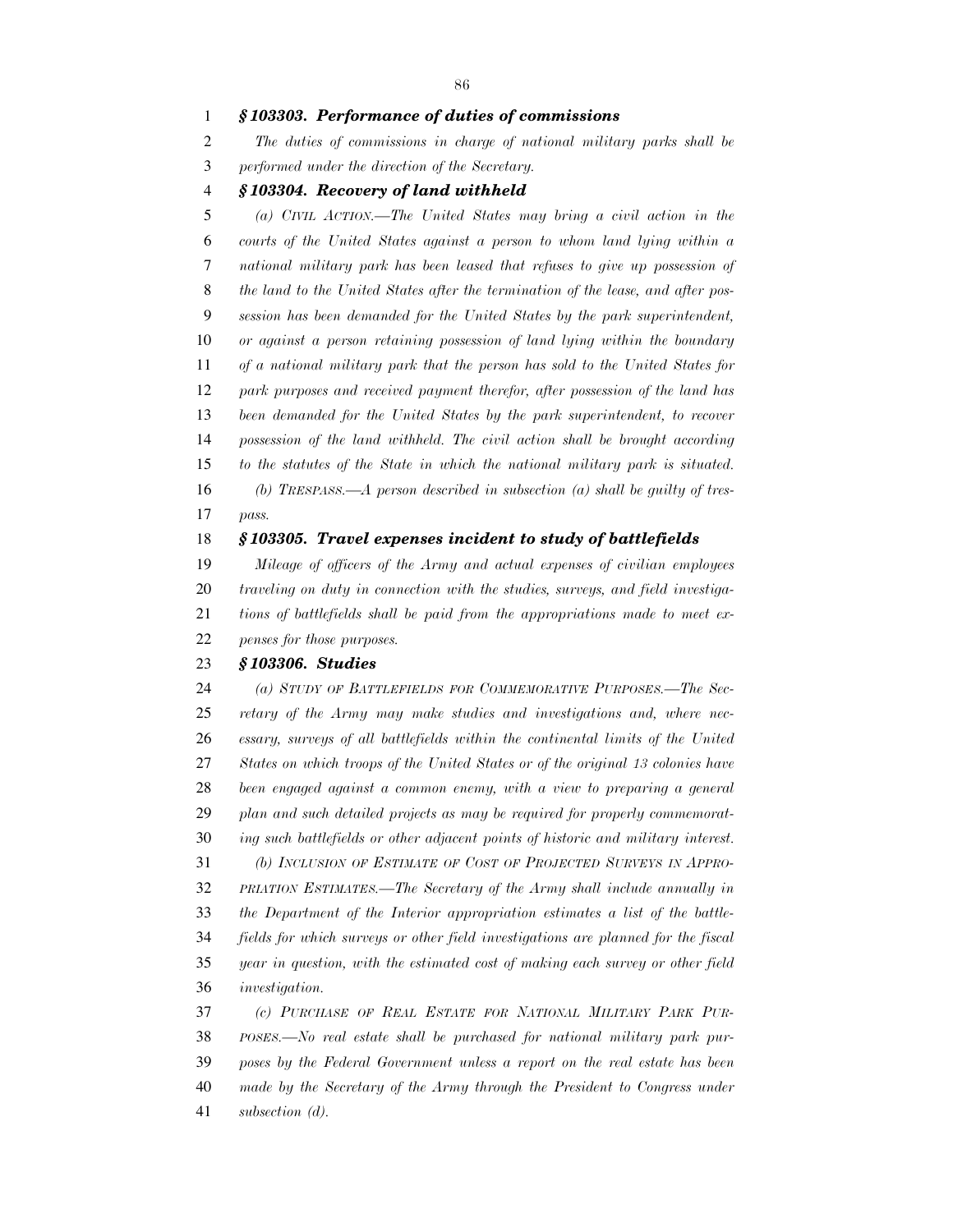*(d) REPORT TO CONGRESS.—The Secretary of the Army, through the Presi-dent, shall annually submit to Congress a detailed report of progress made*

*under this subchapter, with recommendations for further operations.*

# *Chapters 1035 through 1047—Reserved Chapter 1049—Miscellaneous*

#### *Sec.*

|    | Central warehouses at System units.<br>104901.<br>Services or other accommodations for public.<br>104902.<br>104903.<br>Care, removal, and burial of indigents.<br>104904.<br>Hire of work animals, vehicles, and equipment with or without personal services.<br>Preparation of mats for reproduction of photographs.<br>104905.<br>104906.<br>Protection of right of individuals to bear arms.<br>104907.<br>Limitation on extension or establishment of national parks in Wyoming. |
|----|---------------------------------------------------------------------------------------------------------------------------------------------------------------------------------------------------------------------------------------------------------------------------------------------------------------------------------------------------------------------------------------------------------------------------------------------------------------------------------------|
| 6  | §104901. Central warehouses at System units                                                                                                                                                                                                                                                                                                                                                                                                                                           |
| 7  | (a) AUTHORITY OF SECRETARY.—The Secretary, in the administration of                                                                                                                                                                                                                                                                                                                                                                                                                   |
| 8  | the System, may maintain central warehouses at System units.                                                                                                                                                                                                                                                                                                                                                                                                                          |
| 9  | $(b)$ APPROPRIATIONS.—                                                                                                                                                                                                                                                                                                                                                                                                                                                                |
| 10 | (1) AVAILABILITY.—Appropriations made for the administration, pro-                                                                                                                                                                                                                                                                                                                                                                                                                    |
| 11 | tection, maintenance, and improvement of System units shall be avail-                                                                                                                                                                                                                                                                                                                                                                                                                 |
| 12 | able for the purchase of supplies and materials to be kept in central                                                                                                                                                                                                                                                                                                                                                                                                                 |
| 13 | warehouses for distribution at cost, including transportation and han-                                                                                                                                                                                                                                                                                                                                                                                                                |
| 14 | dling, to projects under specific appropriations.                                                                                                                                                                                                                                                                                                                                                                                                                                     |
| 15 | (2) TRANSFERS BETWEEN APPROPRIATIONS.—                                                                                                                                                                                                                                                                                                                                                                                                                                                |
| 16 | (A) AUTHORIZATION.—Transfers between the various appropria-                                                                                                                                                                                                                                                                                                                                                                                                                           |
| 17 | tions made for System units are authorized for the purpose of                                                                                                                                                                                                                                                                                                                                                                                                                         |
| 18 | charging the cost of supplies and materials, including transpor-                                                                                                                                                                                                                                                                                                                                                                                                                      |
| 19 | tation and handling, drawn from central warehouses maintained                                                                                                                                                                                                                                                                                                                                                                                                                         |
| 20 | under this authority to the particular appropriation benefited.                                                                                                                                                                                                                                                                                                                                                                                                                       |
| 21 | (B) AVAILABILITY OF SUPPLIES AND MATERIALS AND TRANSFERS                                                                                                                                                                                                                                                                                                                                                                                                                              |
| 22 | IN SUBSEQUENT YEARS.—Supplies and materials that remain at                                                                                                                                                                                                                                                                                                                                                                                                                            |
| 23 | the end of any fiscal year shall be continuously available for issu-                                                                                                                                                                                                                                                                                                                                                                                                                  |
| 24 | ance during subsequent fiscal years and shall be charged for by                                                                                                                                                                                                                                                                                                                                                                                                                       |
| 25 | transfers of funds between appropriations made for the administra-                                                                                                                                                                                                                                                                                                                                                                                                                    |
| 26 | tion, protection, maintenance, and improvement of System units for                                                                                                                                                                                                                                                                                                                                                                                                                    |
| 27 | the fiscal year then current without decreasing the appropriations                                                                                                                                                                                                                                                                                                                                                                                                                    |
| 28 | made for that fiscal year.                                                                                                                                                                                                                                                                                                                                                                                                                                                            |
| 29 | (c) LIMITATION ON PURCHASE OF SUPPLIES AND MATERIALS.-Supplies                                                                                                                                                                                                                                                                                                                                                                                                                        |
| 30 | and materials shall not be purchased solely for the purpose of increasing the                                                                                                                                                                                                                                                                                                                                                                                                         |
| 31 | value of storehouse stock beyond reasonable requirements for any current fiscal                                                                                                                                                                                                                                                                                                                                                                                                       |
| 32 | year.                                                                                                                                                                                                                                                                                                                                                                                                                                                                                 |
| 33 | §104902. Services or other accommodations for public                                                                                                                                                                                                                                                                                                                                                                                                                                  |
| 34 | The Secretary may contract for services or other accommodations provided                                                                                                                                                                                                                                                                                                                                                                                                              |
| 35 | in System units for the public under contract with the Department of the In-                                                                                                                                                                                                                                                                                                                                                                                                          |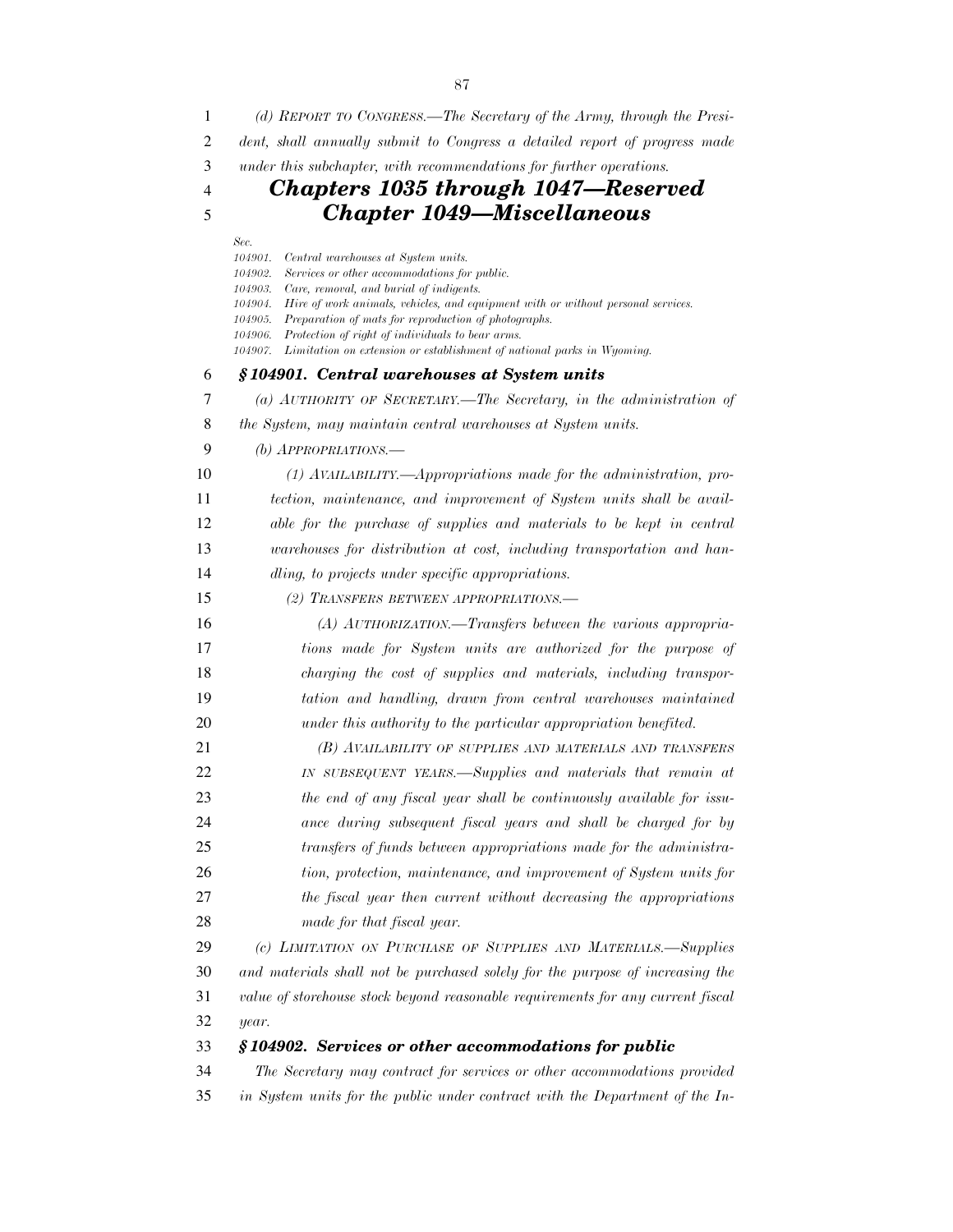*terior, as may be required in the administration of the Service, at rates ap- proved by the Secretary for the furnishing of those services or accommodations to the Federal Government and without compliance with section 6101 of title 41. § 104903. Care, removal, and burial of indigents The Secretary may provide, out of amounts appropriated for the general expenses of System units, for the temporary care and removal from a System unit of indigents, and in case of death to provide for their burial in System units not under local jurisdiction for these purposes. This section does not au- thorize transportation of indigents or deceased for a distance of more than 50 miles from the System unit. § 104904. Hire of work animals, vehicles, and equipment with or without personal services The Secretary may hire, with or without personal services, work animals and animal-drawn and motor-propelled vehicles and equipment at rates to be approved by the Secretary and without compliance with section 6101 of title 41. § 104905. Preparation of mats for reproduction of photo- graphs The Secretary shall prepare mats that may be used for the reproduction in magazines and newspapers of photographs of scenery in a System unit that, in the opinion of the Secretary, would be of interest to the people of the United States and foreign nations. The mats may be furnished, without charge and under regulations the Secretary may prescribe, to the publishers of magazines, newspapers, and any other publications that may carry photo- graphic reproductions. § 104906. Protection of right of individuals to bear arms (a) FINDINGS.—Congress finds the following: (1) The 2d amendment to the Constitution provides that ''the right of the people to keep and bear Arms, shall not be infringed''. (2) Section 2.4(a)(1) of title 36, Code of Federal Regulations, provides that ''except as otherwise provided in this section and parts 7 (special regulations) and 13 (Alaska regulations), the following are prohibited: (i) Possessing a weapon, trap or net (ii) Carrying a weapon, trap or net (iii) Using a weapon, trap or net''. (3) The regulations described in paragraph (2) prevent individuals complying with Federal and State laws from exercising the 2d amend- ment rights of the individuals while at System units. (4) The existence of different laws relating to the transportation and possession of firearms at different System units entrapped law-abiding*

*gun owners while at System units.*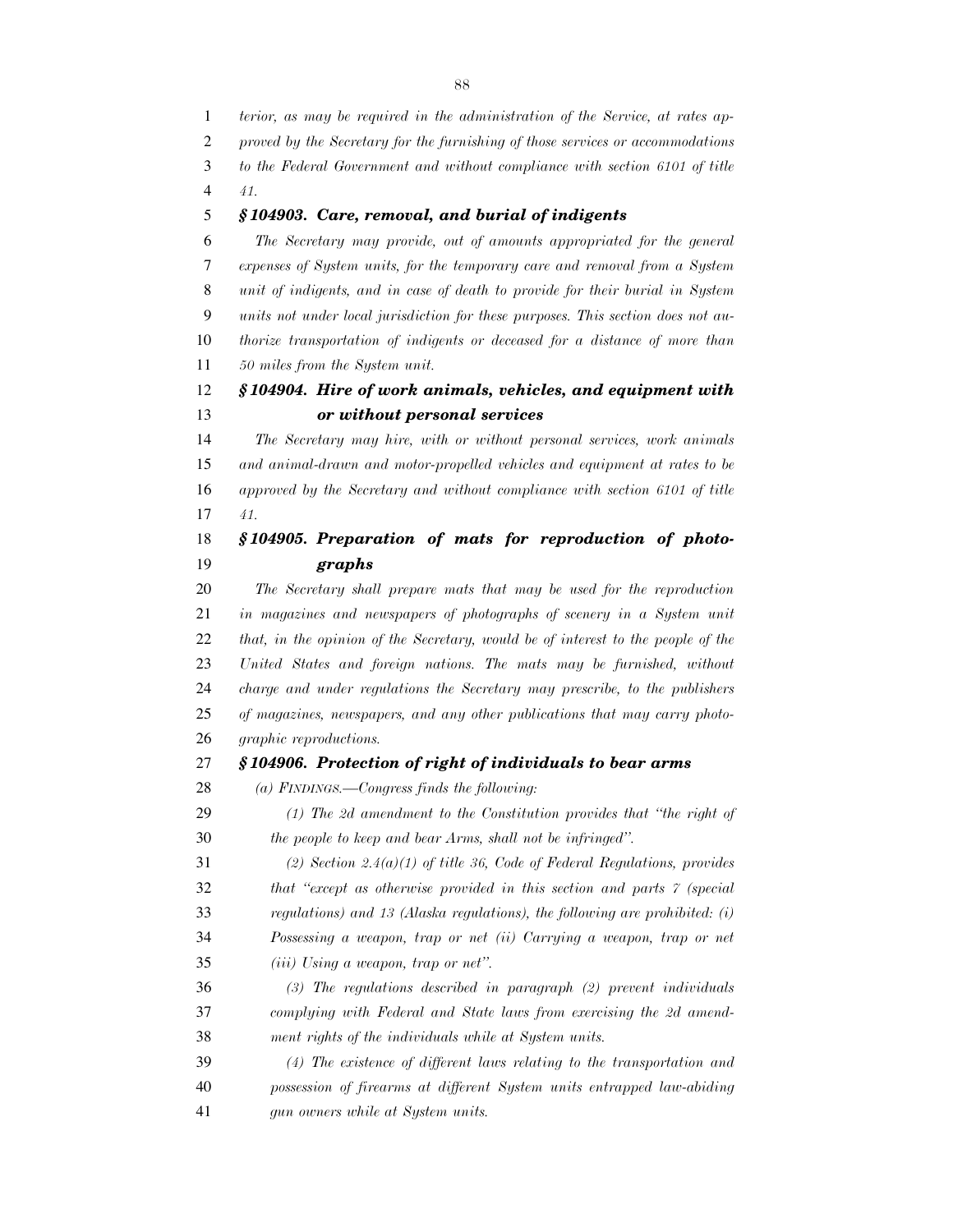| 1  | (5) Although the Bush administration issued new regulations relating                                                                                                                                                                          |
|----|-----------------------------------------------------------------------------------------------------------------------------------------------------------------------------------------------------------------------------------------------|
| 2  | to the 2d amendment rights of law-abiding citizens in System units that                                                                                                                                                                       |
| 3  | went into effect on January 9, 2009—                                                                                                                                                                                                          |
| 4  | (A) on March 19, 2009, the United States District Court for the                                                                                                                                                                               |
| 5  | District of Columbia granted a preliminary injunction with respect                                                                                                                                                                            |
| 6  | to the implementation and enforcement of the new regulations; and                                                                                                                                                                             |
| 7  | $(B)$ the new regulations—                                                                                                                                                                                                                    |
| 8  | (i) are under review by the Obama administration; and                                                                                                                                                                                         |
| 9  | $(ii)$ may be altered.                                                                                                                                                                                                                        |
| 10 | $(6)$ Congress needs to weigh in on the new regulations to ensure that                                                                                                                                                                        |
| 11 | unelected bureaucrats and judges cannot again override the 2d amend-                                                                                                                                                                          |
| 12 | ment rights of law-abiding citizens on 83,600,000 acres of System land.                                                                                                                                                                       |
| 13 | $(7)$ Federal laws should make it clear that the 2d amendment rights                                                                                                                                                                          |
| 14 | of an individual at a System unit should not be infringed.                                                                                                                                                                                    |
| 15 | (b) PROTECTION OF RIGHT OF INDIVIDUALS TO BEAR ARMS IN SYSTEM                                                                                                                                                                                 |
| 16 | UNITS.—The Secretary shall not promulgate or enforce any regulation that                                                                                                                                                                      |
| 17 | prohibits an individual from possessing a firearm, including an assembled or                                                                                                                                                                  |
| 18 | functional firearm, in any System unit if-                                                                                                                                                                                                    |
| 19 | $(1)$ the individual is not otherwise prohibited by law from possessing                                                                                                                                                                       |
| 20 | the firearm; and                                                                                                                                                                                                                              |
| 21 | $(2)$ the possession of the firearm is in compliance with the law of the                                                                                                                                                                      |
| 22 | State in which the System unit is located.                                                                                                                                                                                                    |
| 23 | §104907. Limitation on extension or establishment of na-                                                                                                                                                                                      |
| 24 | tional parks in Wyoming                                                                                                                                                                                                                       |
| 25 | No extension or establishment of national parks in Wyoming may be                                                                                                                                                                             |
| 26 | undertaken except by express authorization of Congress.                                                                                                                                                                                       |
| 27 | Division B—System Units and Related                                                                                                                                                                                                           |
| 28 | Areas-Reserved                                                                                                                                                                                                                                |
| 29 | <b>Subtitle II-Outdoor Recreation Programs</b>                                                                                                                                                                                                |
| 30 | <b>Chapter 2001–Coordination of Programs</b>                                                                                                                                                                                                  |
|    | Sec.<br>Findings and declaration of policy.<br>200101.<br>Definitions.<br>200102.                                                                                                                                                             |
|    | Authority of Secretary to carry out certain functions and activities.<br>200103.<br>Consultations of Secretary with administrative officers; execution of administrative re-<br>200104.<br>sponsibilities in conformity with nationwide plan. |
| 31 | §200101. Findings and declaration of policy                                                                                                                                                                                                   |
| 32 | Congress finds and declares it is desirable—                                                                                                                                                                                                  |
| 33 | (1) that all American people of present and future generations be as-                                                                                                                                                                         |
| 34 | sured adequate outdoor recreation resources; and                                                                                                                                                                                              |
| 35 | $(2)$ for all levels of government and private interests to take prompt                                                                                                                                                                       |
| 36 | and coordinated action to the extent practicable without diminishing or                                                                                                                                                                       |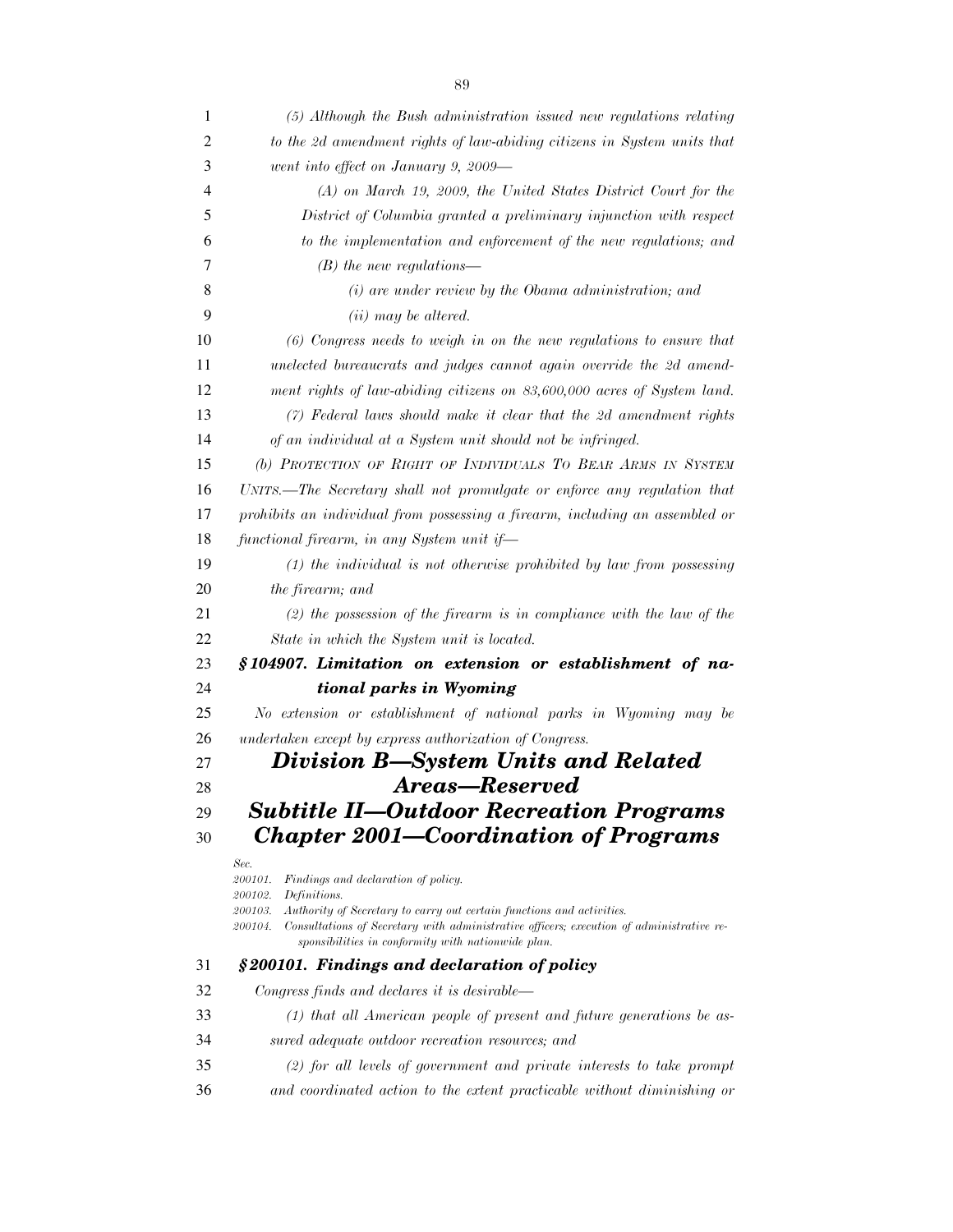| 1              | affecting their respective powers and functions to conserve, develop, and           |
|----------------|-------------------------------------------------------------------------------------|
| $\overline{c}$ | utilize those resources for the benefit and enjoyment of the American peo-          |
| 3              | ple.                                                                                |
| 4              | §200102. Definitions                                                                |
| 5              | As used in this chapter:                                                            |
| 6              | $(1)$ STATE.—The term "State", to the extent practicable, as deter-                 |
| 7              | mined by the Secretary, includes Puerto Rico, Guam, American Samoa,                 |
| 8              | the Virgin Islands, and the Northern Mariana Islands.                               |
| 9              | (2) UNITED STATES.—The term "United States"—                                        |
| 10             | $(A)$ includes the District of Columbia; and                                        |
| 11             | $(B)$ to the extent practicable, as determined by the Secretary, in-                |
| 12             | cludes Puerto Rico, Guam, American Samoa, the Virgin Islands,                       |
| 13             | and the Northern Mariana Islands.                                                   |
| 14             | §200103. Authority of Secretary to carry out certain func-                          |
| 15             | tions and activities                                                                |
| 16             | (a) IN GENERAL.—To carry out this chapter, the Secretary may perform                |
| 17             | the functions and activities described in this section.                             |
| 18             | (b) INVENTORY AND EVALUATION.—The Secretary may prepare and main-                   |
| 19             | tain a continuing inventory and evaluation of outdoor recreation needs and          |
| 20             | resources of the United States.                                                     |
| 21             | (c) CLASSIFICATION SYSTEM.—The Secretary may prepare a system for                   |
| 22             | classification of outdoor recreation resources to assist in the effective and bene- |
| 23             | ficial use and management of such resources.                                        |
| 24             | (d) RECREATION PLAN.—The Secretary may formulate and maintain a                     |
| 25             | comprehensive nationwide outdoor recreation plan, taking into consideration         |
| 26             | the plans of the various Federal agencies, States, and their political subdivi-     |
| 27             | sions. The plan shall set forth the needs and demands of the public for outdoor     |
| 28             | recreation and the current and foreseeable availability in the future of outdoor    |
| 29             | recreation resources to meet those needs. The plan shall identify critical out-     |
| 30             | door recreation problems, recommend solutions, and recommend desirable ac-          |
| 31             | tions to be taken at each level of government and by private interests. The         |
| 32             | Secretary shall submit the plan to the President for transmittal to Congress.       |
| 33             | Revisions of the plan shall be similarly transmitted at succeeding 5-year in-       |
| 34             | tervals. When a plan or revision is transmitted to the Congress, the Secretary      |
| 35             | shall transmit copies to the chief executive officials of the States.               |
| 36             | (e) TECHNICAL ASSISTANCE AND ADVICE.—The Secretary may provide                      |
| 37             | technical assistance and advice to and cooperate with States, political sub-        |
| 38             | divisions, and private interests, including nonprofit organizations, with re-       |
| 39             | spect to outdoor recreation.                                                        |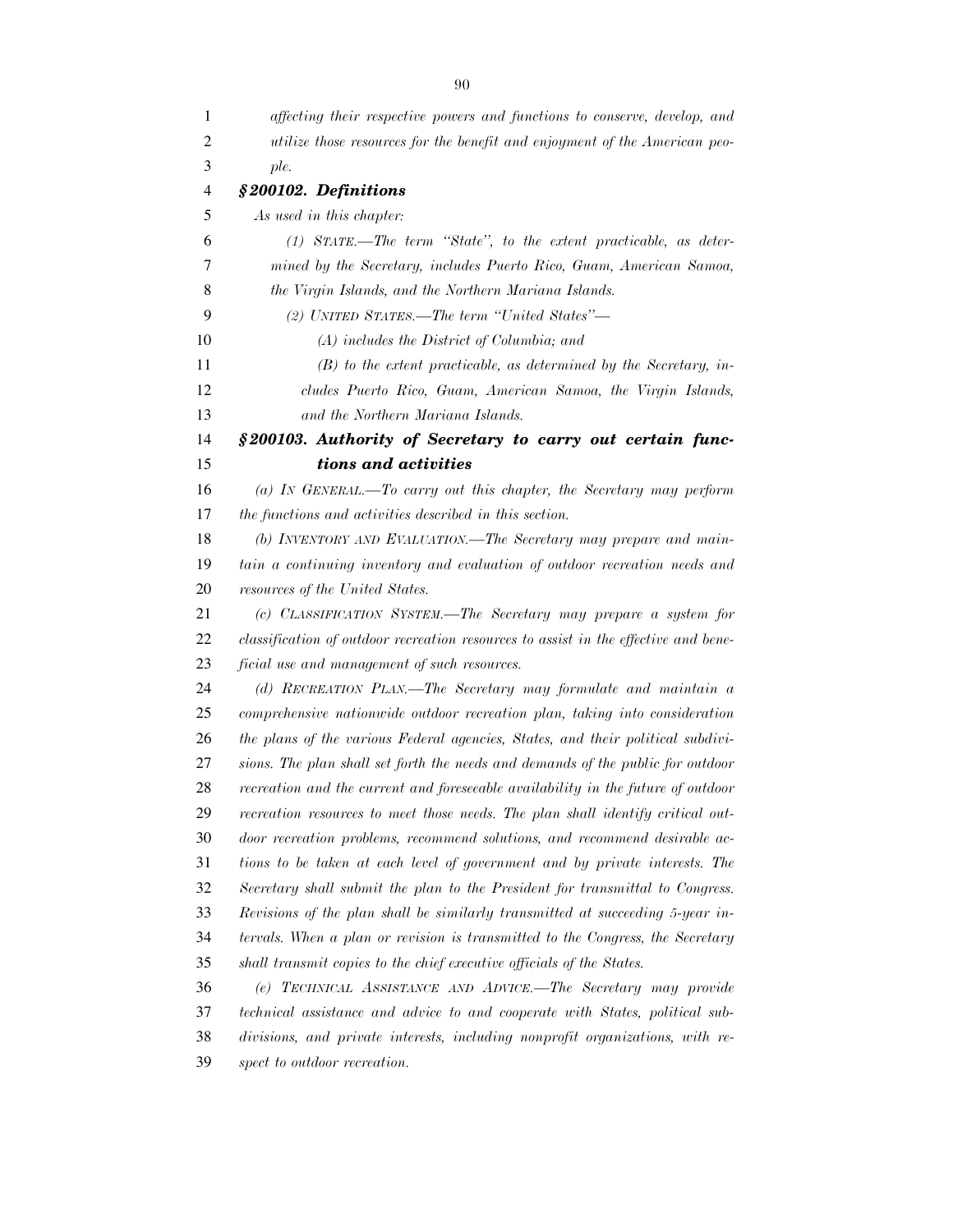| $\mathbf{1}$   | (f) INTERSTATE AND REGIONAL COOPERATION.—The Secretary may en-                  |
|----------------|---------------------------------------------------------------------------------|
| $\overline{2}$ | courage interstate and regional cooperation in the planning, acquisition, and   |
| 3              | development of outdoor recreation resources.                                    |
| $\overline{4}$ | (g) RESEARCH, INFORMATION, AND EDUCATION PROGRAMS AND ACTIVI-                   |
| 5              | TIES.—The Secretary may—                                                        |
| 6              | $(1)$ sponsor, engage in, and assist in research relating to outdoor recre-     |
| 7              | ation, directly or by contract or cooperative agreements, and make pay-         |
| 8              | ments for such purposes without regard to the limitations of section            |
| 9              | $3324(a)$ and (b) of title 31 concerning advances of funds when the Sec-        |
| 10             | retary considers such action to be in the public interest;                      |
| 11             | $(2)$ undertake studies and assemble information concerning outdoor             |
| 12             | recreation, directly or by contract or cooperative agreement, and dissemi-      |
| 13             | nate the information without regard to section 3204 of title 39; and            |
| 14             | $(3)$ cooperate with educational institutions and others to assist in es-       |
| 15             | tablishing education programs and activities and to encourage public use        |
| 16             | and benefits from outdoor recreation.                                           |
| 17             | (h) COOPERATION AND COORDINATION WITH FEDERAL AGENCIES.-                        |
| 18             | (1) IN GENERAL.-The Secretary may-                                              |
| 19             | (A) cooperate with and provide technical assistance to Federal                  |
| 20             | agencies and obtain from them information, data, reports, advice,               |
| 21             | and assistance that are needed and can reasonably be furnished in               |
| 22             | carrying out the purposes of this chapter; and                                  |
| 23             | (B) promote coordination of Federal plans and activities gener-                 |
| 24             | ally relating to outdoor recreation.                                            |
| 25             | $(2)$ FUNDING.—An agency furnishing advice or assistance under this             |
| 26             | paragraph may expend its own funds for those purposes, with or without          |
| 27             | reimbursement, as may be agreed to by that agency.                              |
| 28             | (i) DONATIONS.—The Secretary may accept and use donations of money,             |
| 29             | property, personal services, or facilities for the purposes of this chapter.    |
| 30             | §200104. Consultations of Secretary with administrative offi-                   |
| 31             | cers; execution of administrative responsibilities in                           |
| 32             | conformity with nationwide plan                                                 |
| 33             | To carry out the policy declared in section 200101 of this title, the heads     |
| 34             | of Federal agencies having administrative responsibility over activities or re- |
| 35             | sources the conduct or use of which is pertinent to fulfillment of that policy  |
| 36             | shall, individually or as a group—                                              |
| 37             | $(1)$ consult with and be consulted by the Secretary from time to time          |
| 38             | both with respect to their conduct of those activities and their use of those   |
| 39             | resources and with respect to the activities that the Secretary carries on      |
| 40             | under authority of this chapter that are pertinent to their work; and           |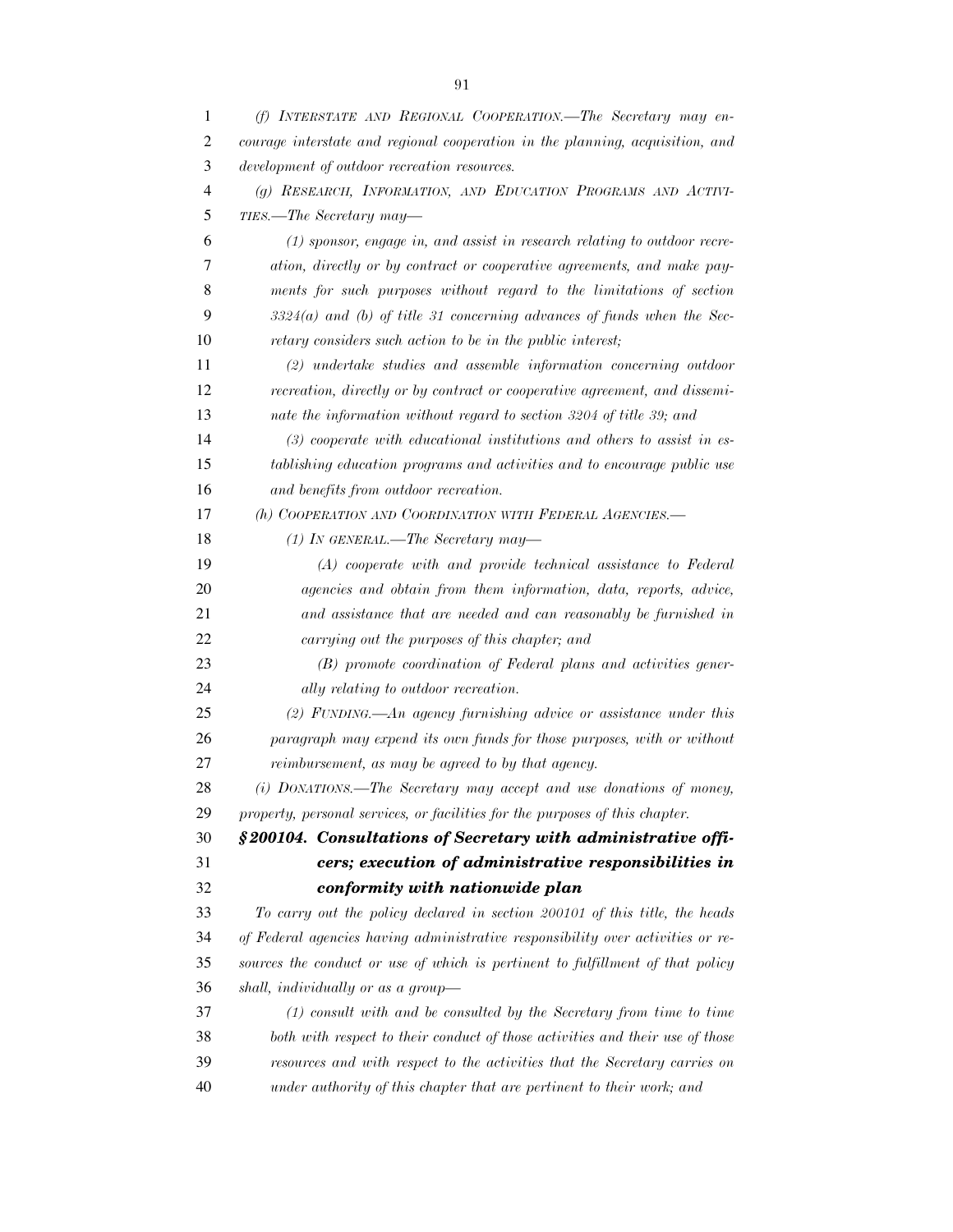| 1  | $(2)$ carry out that responsibility in general conformance with the na-                                                                                                                                                                                                                                                                                                                                                                                                                                                                                                         |
|----|---------------------------------------------------------------------------------------------------------------------------------------------------------------------------------------------------------------------------------------------------------------------------------------------------------------------------------------------------------------------------------------------------------------------------------------------------------------------------------------------------------------------------------------------------------------------------------|
| 2  | tionwide plan authorized under section $200103(d)$ of this title.                                                                                                                                                                                                                                                                                                                                                                                                                                                                                                               |
| 3  | <b>Chapter 2003–Land and Water</b>                                                                                                                                                                                                                                                                                                                                                                                                                                                                                                                                              |
| 4  | <b>Conservation Fund</b>                                                                                                                                                                                                                                                                                                                                                                                                                                                                                                                                                        |
|    | Sec.<br>200301.<br>Definitions.<br>Establishment of Land and Water Conservation Fund.<br>200302.<br>200303.<br>Appropriations for expenditure of Fund amounts.<br>Statement of estimated requirements.<br>200304.<br>Financial assistance to States.<br>200305.<br>Allocation of Fund amounts for Federal purposes.<br>200306.<br>200307.<br>Availability of Fund amounts for publicity purposes.<br>200308.<br>Contracts for acquisition of land and water.<br>200309.<br>Contracts for options to acquire land and water in System.<br>Transfers to and from Fund.<br>200310. |
| 5  | §200301. Definitions                                                                                                                                                                                                                                                                                                                                                                                                                                                                                                                                                            |
| 6  | In this chapter:                                                                                                                                                                                                                                                                                                                                                                                                                                                                                                                                                                |
| 7  | (1) FUND.—The term "Fund" means the Land and Water Conserva-                                                                                                                                                                                                                                                                                                                                                                                                                                                                                                                    |
| 8  | tion Fund established under section 200302 of this title.                                                                                                                                                                                                                                                                                                                                                                                                                                                                                                                       |
| 9  | (2) STATE.—The term "State" means a State, the District of Colum-                                                                                                                                                                                                                                                                                                                                                                                                                                                                                                               |
| 10 | bia, Puerto Rico, Guam, American Samoa, the Virgin Islands, and the                                                                                                                                                                                                                                                                                                                                                                                                                                                                                                             |
| 11 | Northern Mariana Islands.                                                                                                                                                                                                                                                                                                                                                                                                                                                                                                                                                       |
| 12 | §200302. Establishment of Land and Water Conservation                                                                                                                                                                                                                                                                                                                                                                                                                                                                                                                           |
| 13 | <b>Fund</b>                                                                                                                                                                                                                                                                                                                                                                                                                                                                                                                                                                     |
| 14 | (a) ESTABLISHMENT.—There is established in the Treasury the Land and                                                                                                                                                                                                                                                                                                                                                                                                                                                                                                            |
| 15 | Water Conservation Fund.                                                                                                                                                                                                                                                                                                                                                                                                                                                                                                                                                        |
| 16 | (b) DEPOSITS.—During the period ending September 30, 2015, there shall                                                                                                                                                                                                                                                                                                                                                                                                                                                                                                          |
| 17 | be deposited in the Fund the following revenues and collections:                                                                                                                                                                                                                                                                                                                                                                                                                                                                                                                |
| 18 | (1) All proceeds (except so much thereof as may be otherwise obligated,                                                                                                                                                                                                                                                                                                                                                                                                                                                                                                         |
| 19 | credited, or paid under authority of the provisions of law set forth in                                                                                                                                                                                                                                                                                                                                                                                                                                                                                                         |
| 20 | section $572(a)$ or $574(a)$ to (c) of title 40 or under authority of any ap-                                                                                                                                                                                                                                                                                                                                                                                                                                                                                                   |
| 21 | propriation Act that appropriates an amount, to be derived from pro-                                                                                                                                                                                                                                                                                                                                                                                                                                                                                                            |
| 22 | ceeds from the transfer of excess property and the disposal of surplus                                                                                                                                                                                                                                                                                                                                                                                                                                                                                                          |
| 23 | property, for necessary expenses, not otherwise provided for, incident to                                                                                                                                                                                                                                                                                                                                                                                                                                                                                                       |
| 24 | the utilization and disposal of excess and surplus property) received from                                                                                                                                                                                                                                                                                                                                                                                                                                                                                                      |
| 25 | any disposal of surplus real property and related personal property                                                                                                                                                                                                                                                                                                                                                                                                                                                                                                             |
| 26 | under chapter 5 of title 40, notwithstanding any provision of law that                                                                                                                                                                                                                                                                                                                                                                                                                                                                                                          |
| 27 | such proceeds shall be credited to miscellaneous receipts of the Treasury.                                                                                                                                                                                                                                                                                                                                                                                                                                                                                                      |
| 28 | Nothing in this chapter shall affect existing laws or regulations concern-                                                                                                                                                                                                                                                                                                                                                                                                                                                                                                      |
| 29 | ing disposal of real or personal surplus property to schools, hospitals,                                                                                                                                                                                                                                                                                                                                                                                                                                                                                                        |
| 30 | and States and their political subdivisions.                                                                                                                                                                                                                                                                                                                                                                                                                                                                                                                                    |
| 31 | $(2)$ The amounts provided for in section 200310 of this title.                                                                                                                                                                                                                                                                                                                                                                                                                                                                                                                 |
| 32 | (c) AUTHORIZATION OF APPROPRIATIONS.                                                                                                                                                                                                                                                                                                                                                                                                                                                                                                                                            |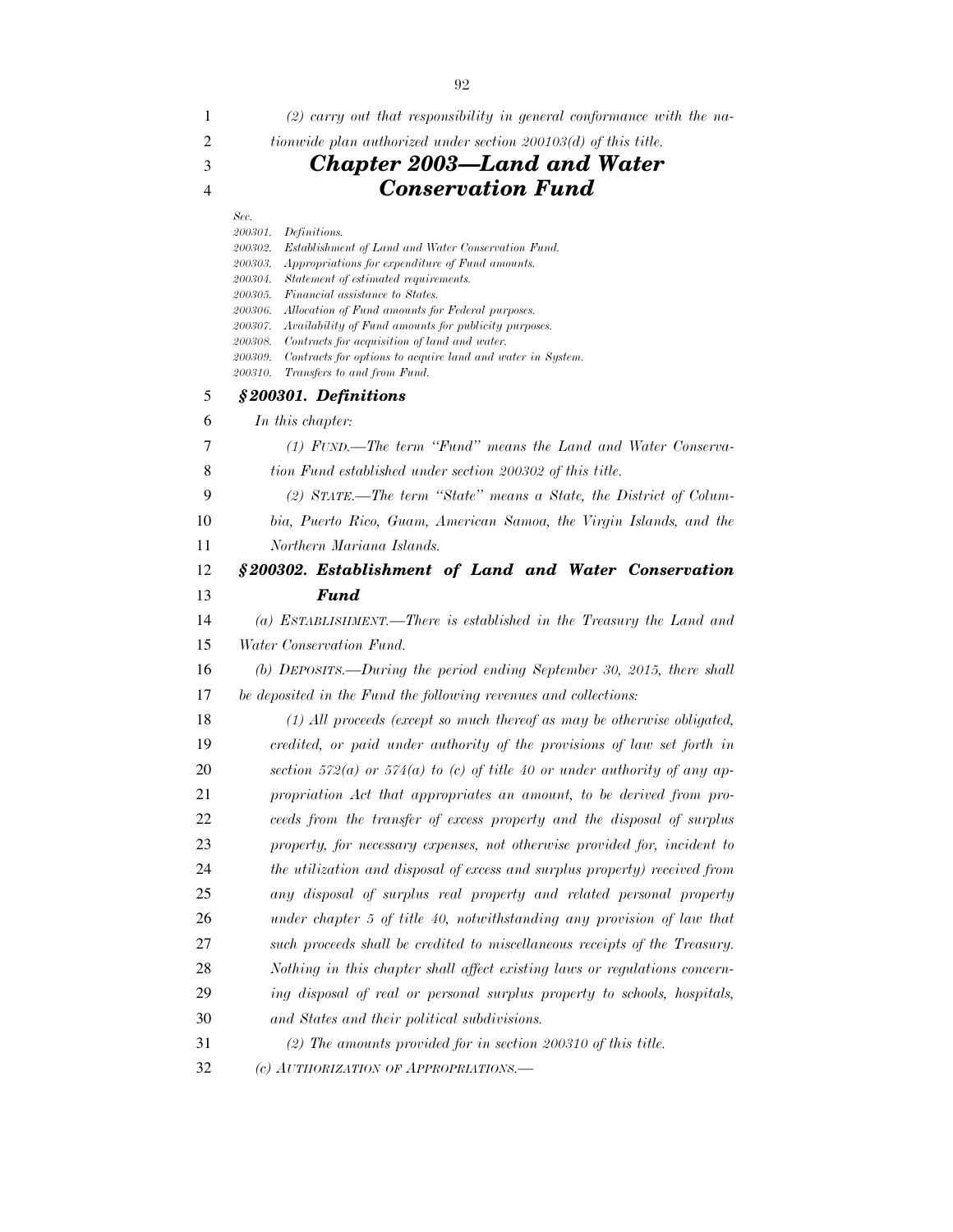*(1) IN GENERAL.—In addition to the sum of the revenues and collec- tions estimated by the Secretary to be deposited in the Fund pursuant to this section, there are authorized to be appropriated annually to the Fund out of any money in the Treasury not otherwise appropriated such amounts as are necessary to make the income of the Fund not less than \$900,000,000 for each fiscal year through September 30, 2015. (2) RECEIPTS UNDER OUTER CONTINENTAL SHELF LANDS ACT.—To the extent that amounts appropriated under paragraph (1) are not suffi- cient to make the total annual income of the Fund equivalent to the amounts provided in paragraph (1), an amount sufficient to cover the remainder shall be credited to the Fund from revenues due and payable to the United States for deposit in the Treasury as miscellaneous receipts under the Outer Continental Shelf Lands Act (43 U.S.C. 1331 et seq.). (3) AVAILABILITY OF DEPOSITS.—Notwithstanding section 200303 of this title, money deposited in the Fund under this subsection shall re- main in the Fund until appropriated by Congress to carry out this chapter. § 200303. Appropriations for expenditure of Fund amounts Amounts deposited in the Fund shall be available for expenditure for the purposes of this chapter only when appropriated for those purposes. The ap- propriations may be made without fiscal-year limitation. Amounts made available for obligation or expenditure from the Fund may be obligated or expended only as provided in this chapter. § 200304. Statement of estimated requirements There shall be submitted with the annual budget of the United States a comprehensive statement of estimated requirements during the ensuing fiscal year for appropriations from the Fund. Not less than 40 percent of such ap- propriations shall be available for Federal purposes. § 200305. Financial assistance to States (a) AUTHORITY OF SECRETARY TO MAKE PAYMENTS.—The Secretary may provide financial assistance to the States from amounts available for State purposes. Payments may be made to the States by the Secretary as provided in this section, subject to such terms and conditions as the Secretary considers appropriate and in the public interest to carry out the purposes of this chap- ter, for outdoor recreation: (1) Planning. (2) Acquisition of land, water, or interests in land or water. (3) Development. (b) APPORTIONMENT AMONG STATES.—Amounts appropriated and avail-able for State purposes for each fiscal year shall be apportioned among the*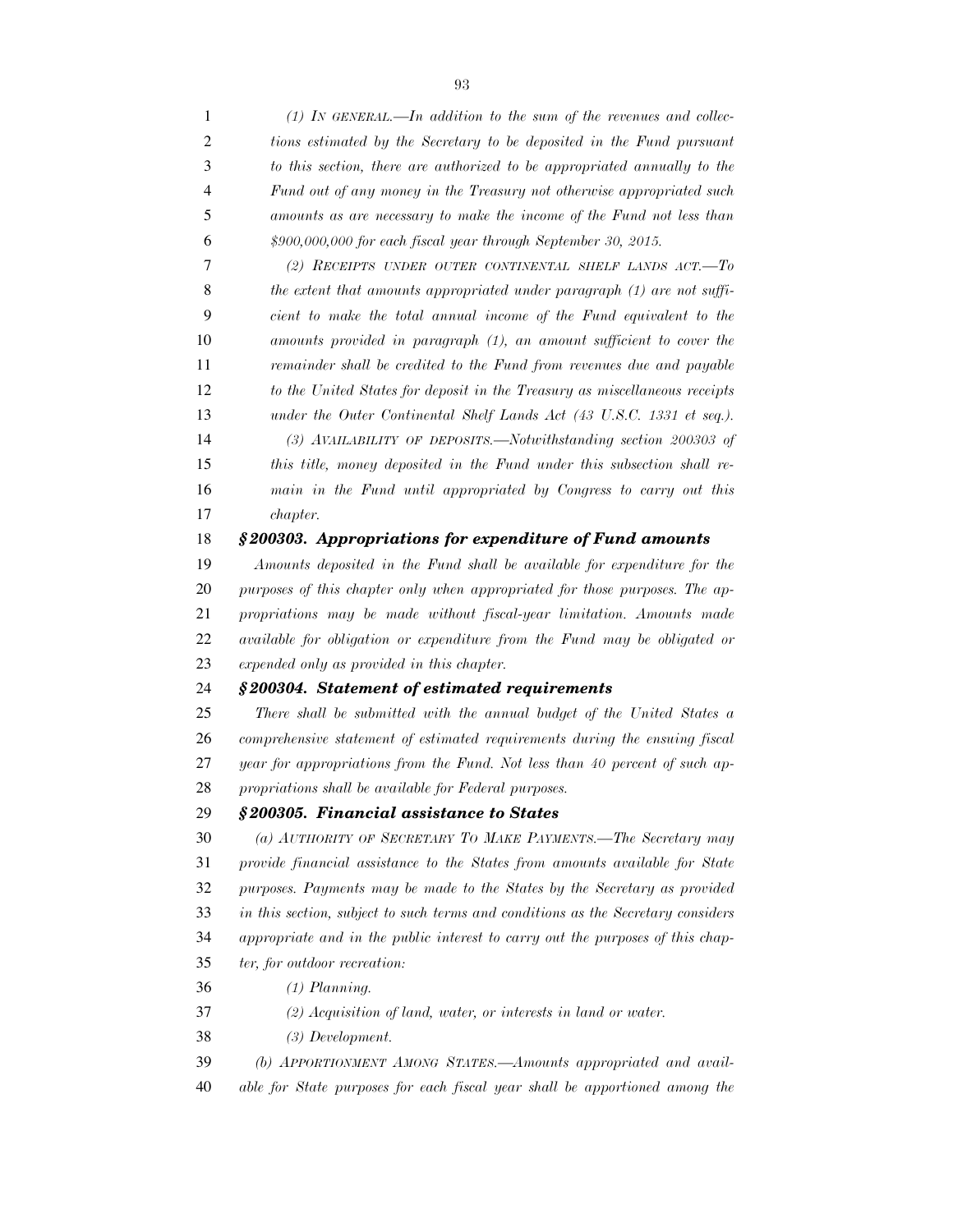| $\mathbf{1}$ | States by the Secretary, whose determination shall be final, in accordance   |
|--------------|------------------------------------------------------------------------------|
| 2            | with the following formula:                                                  |
| 3            | $(1)$ Forty percent of the 1st \$225,000,000; 30 percent of the next         |
| 4            | $$275,000,000;$ and 20 percent of all additional appropriations shall be     |
| 5            | apportioned equally among the States.                                        |
| 6            | $(2)$ At any time, the remaining appropriation shall be apportioned on       |
| 7            | the basis of need to individual States by the Secretary in such amounts      |
| 8            | as in the Secretary's judgment will best accomplish the purposes of this     |
| 9            | chapter. The determination of need shall include consideration of-           |
| 10           | $(A)$ the proportion that the population of each State bears to the          |
| 11           | total population of the United States;                                       |
| 12           | $(B)$ the use of outdoor recreation resources of each State by per-          |
| 13           | sons from outside the State; and                                             |
| 14           | (C) the Federal resources and programs in each State.                        |
| 15           | $(3)$ The total allocation to a State under paragraphs $(1)$ and $(2)$ shall |
| 16           | not exceed 10 percent of the total amount allocated to all of the States     |
| 17           | in any one year.                                                             |
| 18           | (4) The Secretary shall notify each State of its apportionments. The         |
| 19           | amounts shall be available for payment to the State for planning, acqui-     |
| 20           | sition, or development projects as prescribed. Any amount of any appor-      |
| 21           | tionment that has not been paid or obligated by the Secretary during         |
| 22           | the fiscal year in which the notification is given and for 2 fiscal years    |
| 23           | thereafter shall be reapportioned by the Secretary in accordance with        |
| 24           | paragraph $(2)$ without regard to the 10 percent limitation to an individ-   |
| 25           | ual State specified in this subsection.                                      |
| 26           | $(5)$ For the purposes of paragraph $(1)$ , the District of Columbia, Puer-  |
| 27           | to Rico, Guam, American Samoa, the Virgin Islands, and the Northern          |
| 28           | Mariana Islands shall be deemed to be one State, and shall receive shares    |
| 29           | of the apportionment in proportion to their populations.                     |
| 30           | (c) MATCHING REQUIREMENTS.-Payments to any State shall cover not             |
| 31           | more than 50 percent of the cost of planning, acquisition, or development    |
| 32           | projects that are undertaken by the State. The remaining share of the cost   |
| 33           | shall be borne by the State in a manner and with funds or services as shall  |
| 34           | be satisfactory to the Secretary.                                            |
| 35           | (d) COMPREHENSIVE STATE PLAN.—                                               |
| 36           | (1) REQUIRED FOR CONSIDERATION OF FINANCIAL ASSISTANCE.— $A$                 |
| 37           | comprehensive statewide outdoor recreation plan shall be required prior      |
| 38           | to the consideration by the Secretary of financial assistance for acquisi-   |
| 39           | tion or development projects. The plan shall be adequate if, in the judg-    |
| 40           | ment of the Secretary, it encompasses and will promote the purposes of       |
| 41           | this chapter. No plan shall be approved unless the chief executive official  |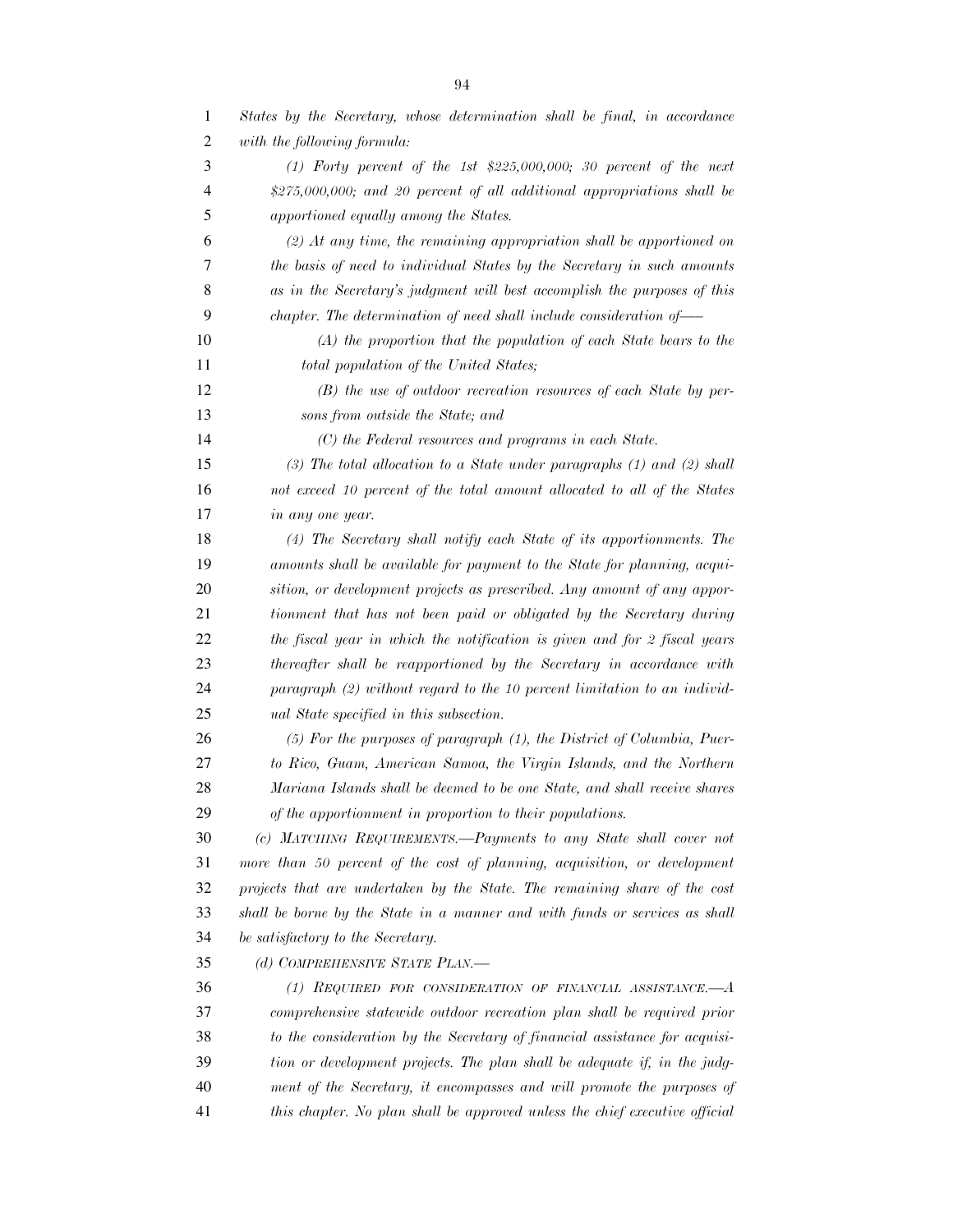| 1              | of the State certifies that ample opportunity for public participation in    |
|----------------|------------------------------------------------------------------------------|
| $\overline{2}$ | plan development and revision has been accorded. The Secretary shall de-     |
| 3              | velop, in consultation with others, criteria for public participation,       |
| 4              | which criteria shall constitute the basis for the certification by the chief |
| 5              | executive official. The plan shall contain—                                  |
| 6              | $(A)$ the name of the State agency that will have authority to rep-          |
| 7              | resent and act for the State in dealing with the Secretary for pur-          |
| 8              | poses of this chapter;                                                       |
| 9              | $(B)$ an evaluation of the demand for and supply of outdoor recre-           |
| 10             | ation resources and facilities in the State;                                 |
| 11             | $(C)$ a program for the implementation of the plan; and                      |
| 12             | (D) other necessary information, as determined by the Secretary.             |
| 13             | $(2)$ FACTORS TO BE CONSIDERED.—The plan shall take into account             |
| 14             | relevant Federal resources and programs and shall be correlated so far       |
| 15             | as practicable with other State, regional, and local plans. Where there      |
| 16             | exists or is in preparation for any particular State a comprehensive         |
| 17             | plan financed in part with funds supplied by the Secretary of Housing        |
| 18             | and Urban Development, any statewide outdoor recreation plan prepared        |
| 19             | for purposes of this part shall be based on the same population, growth,     |
| 20             | and other pertinent factors as are used in formulating plans financed        |
| 21             | by the Secretary of Housing and Urban Development.                           |
| 22             | (3) PROVISION OF ASSISTANCE WHEN PLAN NOT OTHERWISE AVAIL-                   |
| 23             | ABLE OR TO MAINTAIN PLAN.—The Secretary may provide financial as-            |
| 24             | sistance to any State for projects for the preparation of a comprehensive    |
| 25             | statewide outdoor recreation plan when the plan is not otherwise avail-      |
| 26             | able or for the maintenance of the plan.                                     |
| 27             | $(4)$ WETLANDS.— $A$ comprehensive statewide outdoor recreation plan         |
| 28             | shall specifically address wetlands within the State as an important out-    |
| 29             | door recreation resource as a prerequisite to approval, except that a re-    |
| 30             | vised comprehensive statewide outdoor recreation plan shall not be re-       |
| 31             | quired by the Secretary, if a State submits, and the Secretary, acting       |
| 32             | through the Director, approves, as a part of and as an addendum to the       |
| 33             | existing comprehensive statewide outdoor recreation plan, a wetlands         |
| 34             | priority plan developed in consultation with the State agency with re-       |
| 35             | sponsibility for fish and wildlife resources and consistent with the na-     |
| 36             | tional wetlands priority conservation plan developed under section 301       |
| 37             | of the Emergency Wetlands Resources Act of 1986 (16 U.S.C. 3921) or,         |
| 38             | if the national plan has not been completed, consistent with the provi-      |
| 39             | sions of that section.                                                       |
| 40             | (e) PROJECTS FOR LAND AND WATER ACQUISITION AND DEVELOPMENT OF               |
| 41             | <b>BASIC OUTDOOR RECREATION FACILITIES.</b>                                  |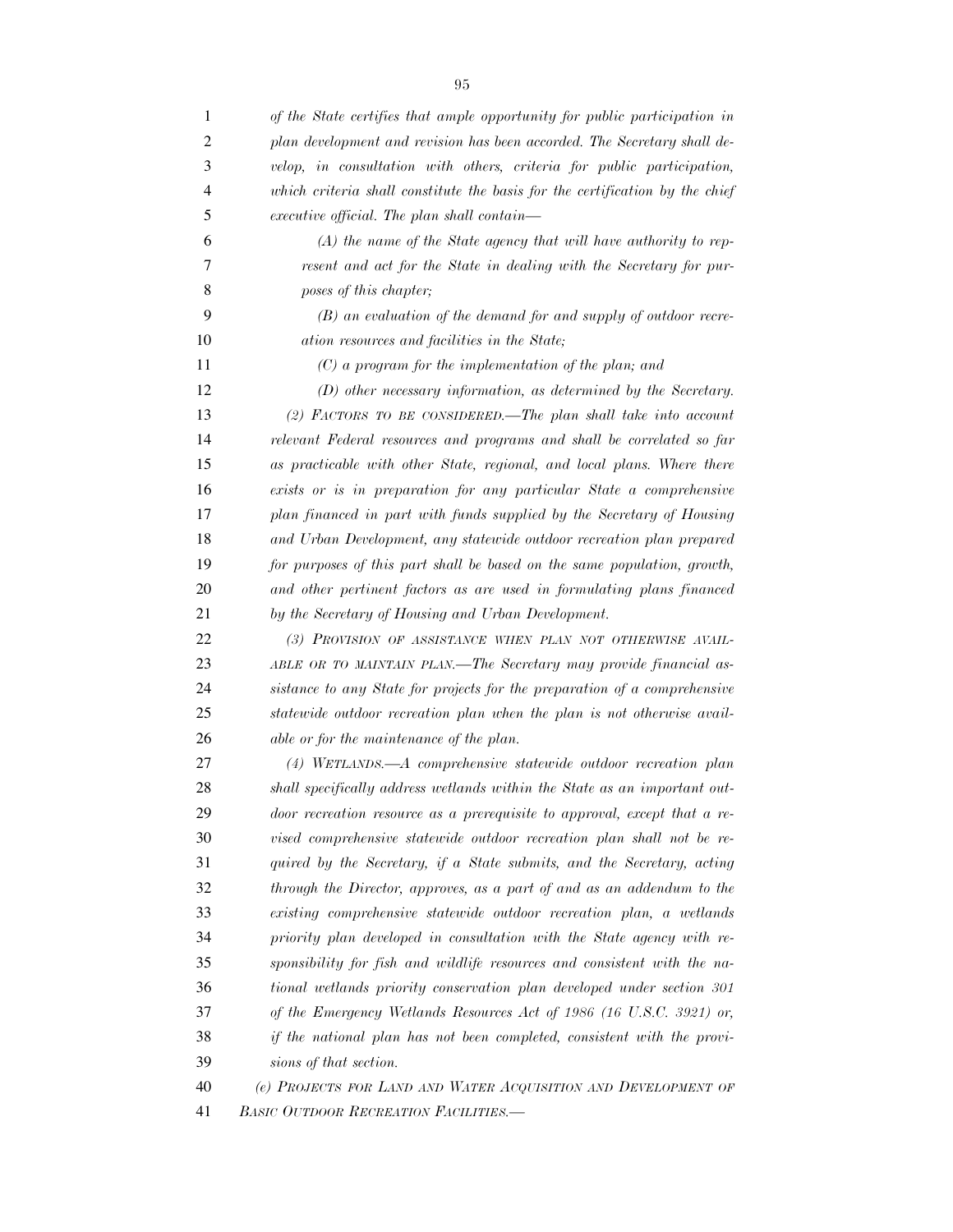*(1) IN GENERAL.—In addition to assistance for planning projects, the Secretary may provide financial assistance to any State for the types of projects described in paragraphs (2) and (3), or combinations of those projects, if the projects are in accordance with the State comprehensive plan. (2) ACQUISITION OF LAND OR WATER.— (A) IN GENERAL.—Under paragraph (1), the Secretary may pro- vide financial assistance for a project for the acquisition of land, water, or an interest in land or water, or a wetland area or an in- terest in a wetland area, as identified in the wetlands provisions of the comprehensive plan (other than land, water, or an interest in land or water acquired from the United States for less than fair market value), but not including incidental costs relating to acquisi- tion. (B) RETENTION OF RIGHT OF USE AND OCCUPANCY.—When a State provides that the owner of a single-family residence may, at the owner's option, elect to retain a right of use and occupancy for not less than 6 months after the date of acquisition of the residence and the owner elects to retain such a right— (i) the owner shall be deemed to have waived any benefits under sections 203 to 206 of the Uniform Relocation Assistance and Real Property Acquisition Policies Act of 1970 (42 U.S.C. 4623 to 4626); and (ii) for the purposes of those sections the owner shall not be deemed to be a displaced person as defined in section 101 of that Act (42 U.S.C. 4601). (3) DEVELOPMENT OF BASIC OUTDOOR RECREATION FACILITIES.— Under paragraph (1), the Secretary may provide financial assistance for a project for development of basic outdoor recreation facilities to serve the general public, including the development of Federal land under lease to States for terms of 25 years or more. No assistance shall be available under this chapter to enclose or shelter a facility normally used for an outdoor recreation activity, but the Secretary may permit local funding, not to exceed 10 percent of the total amount allocated to a State in any one year, to be used for construction of a sheltered facility for a swim- ming pool or ice skating rink in an area where the Secretary determines that the construction is justified by the severity of climatic conditions and the increased public use made possible by the construction. (f) PAYMENTS.— (1) CRITERIA FOR MAKING PAYMENTS.—The Secretary may make a payment to a State only for a planning, acquisition, or development*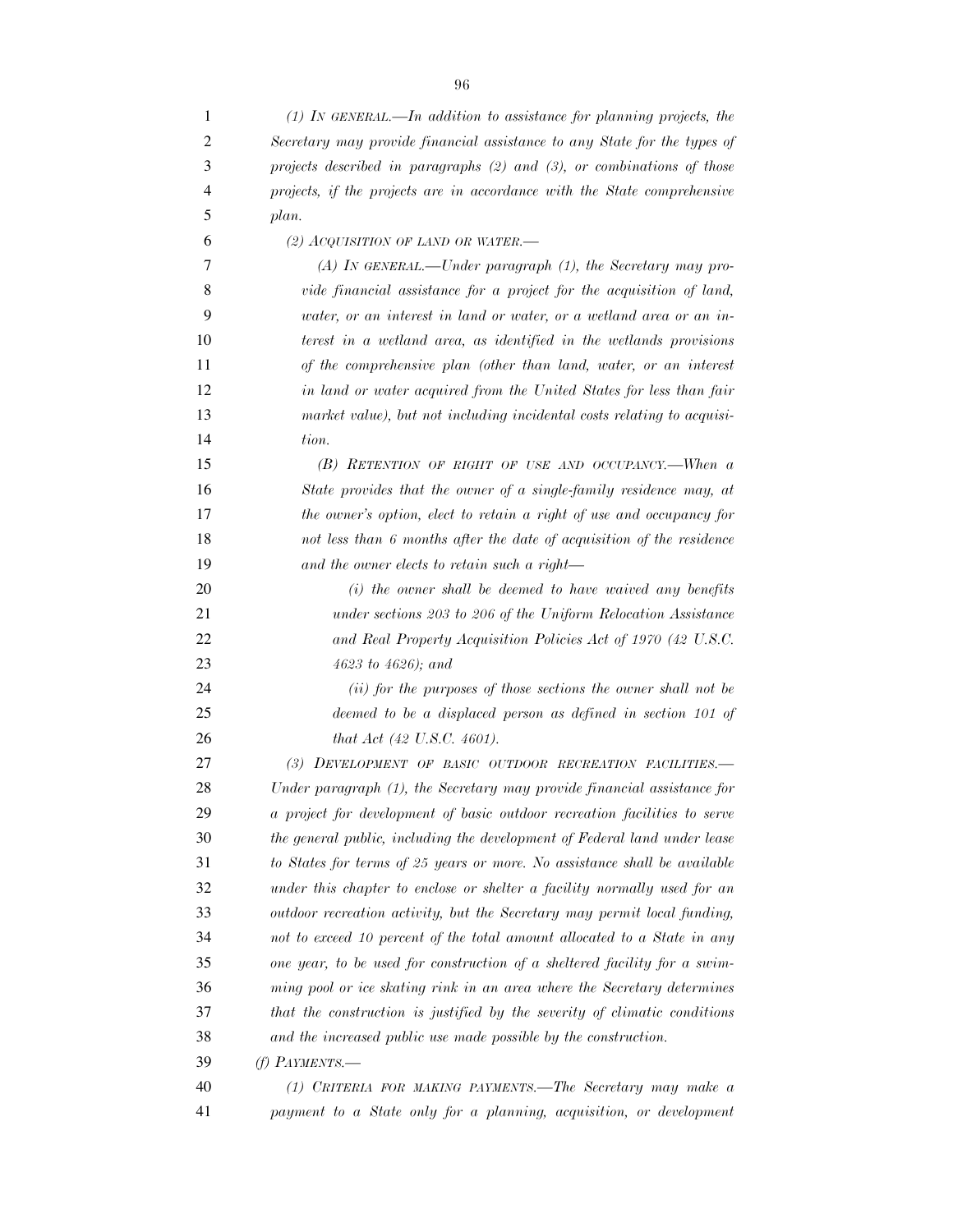*project that is approved by the Secretary. The Secretary shall not make a payment for or on account of any project with respect to which finan- cial assistance has been given or promised under any other Federal pro- gram or activity, and no financial assistance shall be given under any other Federal program or activity for or on account of any project with respect to which the assistance has been given or promised under this chapter. The Secretary may make payments from time to time in keep- ing with the rate of progress toward the satisfactory completion of a project. The approval of all projects and all payments, or any commit- ments relating thereto, shall be withheld until the Secretary receives ap- propriate written assurance from the State that the State has the ability and intention to finance its share of the cost of all of the projects, and to operate and maintain by acceptable standards, at State expense, the properties or facilities acquired or developed for public outdoor recre-ation use.*

 *(2) PAYMENT RECIPIENTS.—Payments for all projects shall be made by the Secretary to the chief executive official of the State or to a State official or agency designated by the chief executive official or by State law having authority and responsibility to accept and to administer funds paid under this section for approved projects. If consistent with an approved project, funds may be transferred by the State to a political subdivision or other appropriate public agency.*

 *(3) CONVERSION TO OTHER THAN PUBLIC OUTDOOR RECREATION USE.—No property acquired or developed with assistance under this sec- tion shall, without the approval of the Secretary, be converted to other than public outdoor recreation use. The Secretary shall approve a conver- sion only if the Secretary finds it to be in accordance with the then-exist- ing comprehensive statewide outdoor recreation plan and only on such conditions as the Secretary considers necessary to ensure the substitution of other recreation properties of at least equal fair market value and of reasonably equivalent usefulness and location. Wetland areas and inter- ests therein as identified in the wetlands provisions of the comprehensive plan and proposed to be acquired as suitable replacement property with- in the same State that is otherwise acceptable to the Secretary, acting through the Director, shall be deemed to be of reasonably equivalent use-fulness with the property proposed for conversion.*

 *(4) REPORTS AND ACCOUNTING PROCEDURES.—No payment shall be made to any State until the State has agreed to—*

 *(A) provide such reports to the Secretary in such form and con-taining such information as may be reasonably necessary to enable*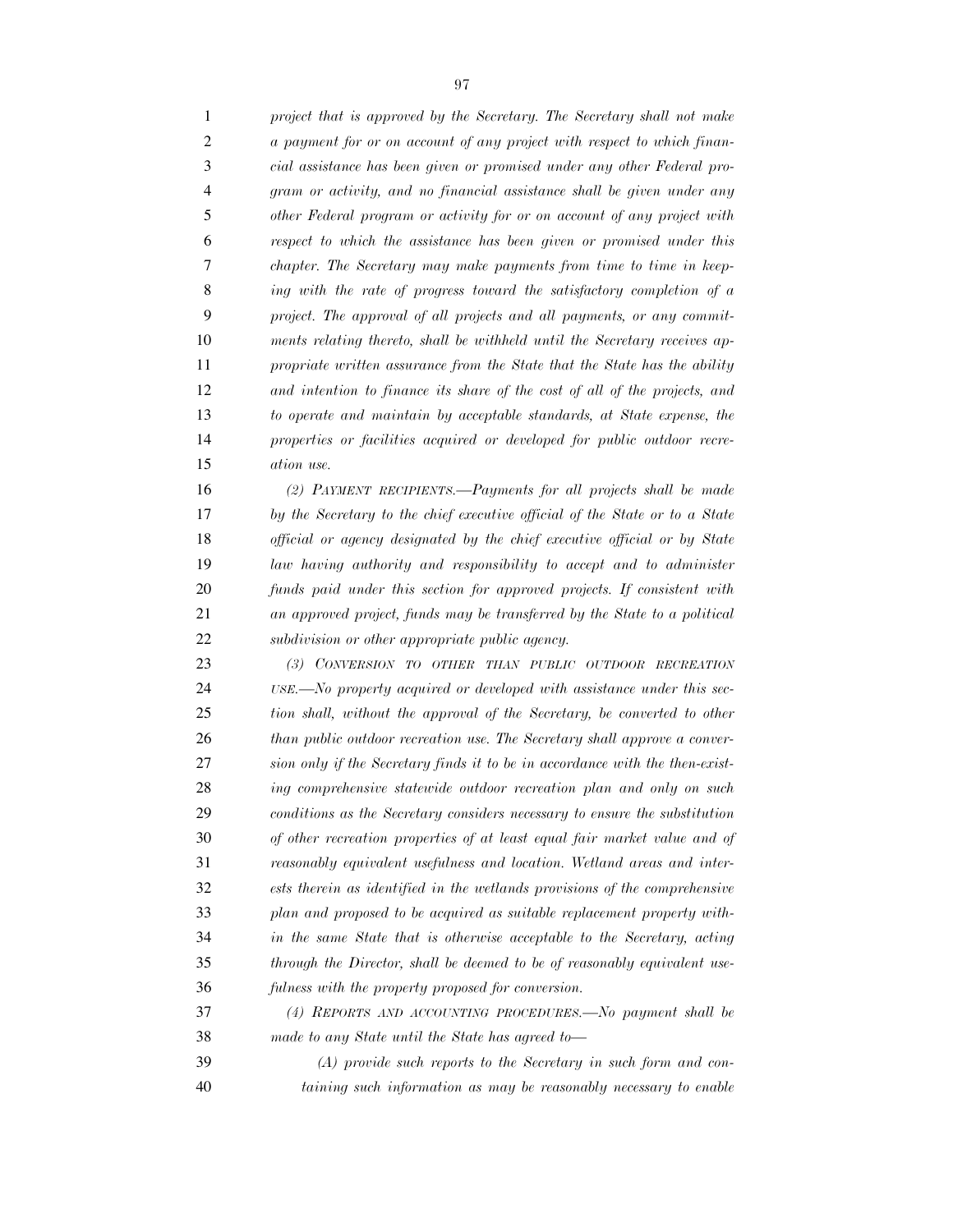| 1              | the Secretary to perform the Secretary's duties under this chapter;              |
|----------------|----------------------------------------------------------------------------------|
| $\overline{2}$ | and                                                                              |
| 3              | (B) provide such fiscal control and fund accounting procedures                   |
| $\overline{4}$ | as may be necessary to ensure proper disbursement and accounting                 |
| 5              | for Federal funds paid to the State under this chapter.                          |
| 6              | (g) RECORDS $-A$ recipient of assistance under this chapter shall keep such      |
| 7              | records as the Secretary shall prescribe, including records that fully disclose— |
| 8              | $(1)$ the amount and the disposition by the recipient of the proceeds of         |
| 9              | the assistance;                                                                  |
| 10             | $(2)$ the total cost of the project or undertaking in connection with            |
| 11             | which the assistance is given or used; and                                       |
| 12             | $(3)$ the amount and nature of that portion of the cost of the project           |
| 13             | or undertaking supplied by other sources, and such other records as will         |
| 14             | facilitate an effective audit.                                                   |
| 15             | (h) ACCESS TO RECORDS.—The Secretary, and the Comptroller General, or            |
| 16             | any of their duly authorized representatives, shall have access for the purpose  |
| 17             | of audit and examination to any records of the recipient that are pertinent      |
| 18             | to assistance received under this chapter.                                       |
| 19             | (i) PROHIBITION OF DISCRIMINATION.—With respect to property acquired             |
| 20             | or developed with assistance from the Fund, discrimination on the basis of       |
| 21             | residence, including preferential reservation or membership systems, is pro-     |
| 22             | hibited except to the extent that reasonable differences in admission and other  |
| 23             | fees may be maintained on the basis of residence.                                |
| 24             | (j) COORDINATION WITH FEDERAL AGENCIES. To ensure consistency in                 |
| 25             | policies and actions under this chapter with other related Federal programs      |
| 26             | and activities and to ensure coordination of the planning, acquisition, and      |
| 27             | development assistance to States under this section with other related Federal   |
| 28             | programs and activities—                                                         |
| 29             | $(1)$ the President may issue such regulations with respect thereto as           |
| 30             | the President considers desirable; and                                           |
| 31             | $(2)$ the assistance may be provided only in accordance with the regula-         |
| 32             | tions.                                                                           |
| 33             | (k) CAPITAL IMPROVEMENT AND OTHER PROJECTS TO REDUCE CRIME.-                     |
| 34             | (1) AVAILABILITY AND PURPOSE OF FUNDS. $\Box$ In addition to assistance          |
| 35             | for planning projects, and in addition to the projects identified in sub-        |
| 36             | section (e), and from amounts appropriated out of the Violent Crime Re-          |
| 37             | duction Trust Fund, the Secretary may provide financial assistance to            |
| 38             | the States, not to exceed \$15,000,000, for projects or combinations thereof     |
| 39             | for the purpose of making capital improvements and other measures to             |
| 40             | increase safety in urban parks and recreation areas, including funds             |
| 41             | $to-$                                                                            |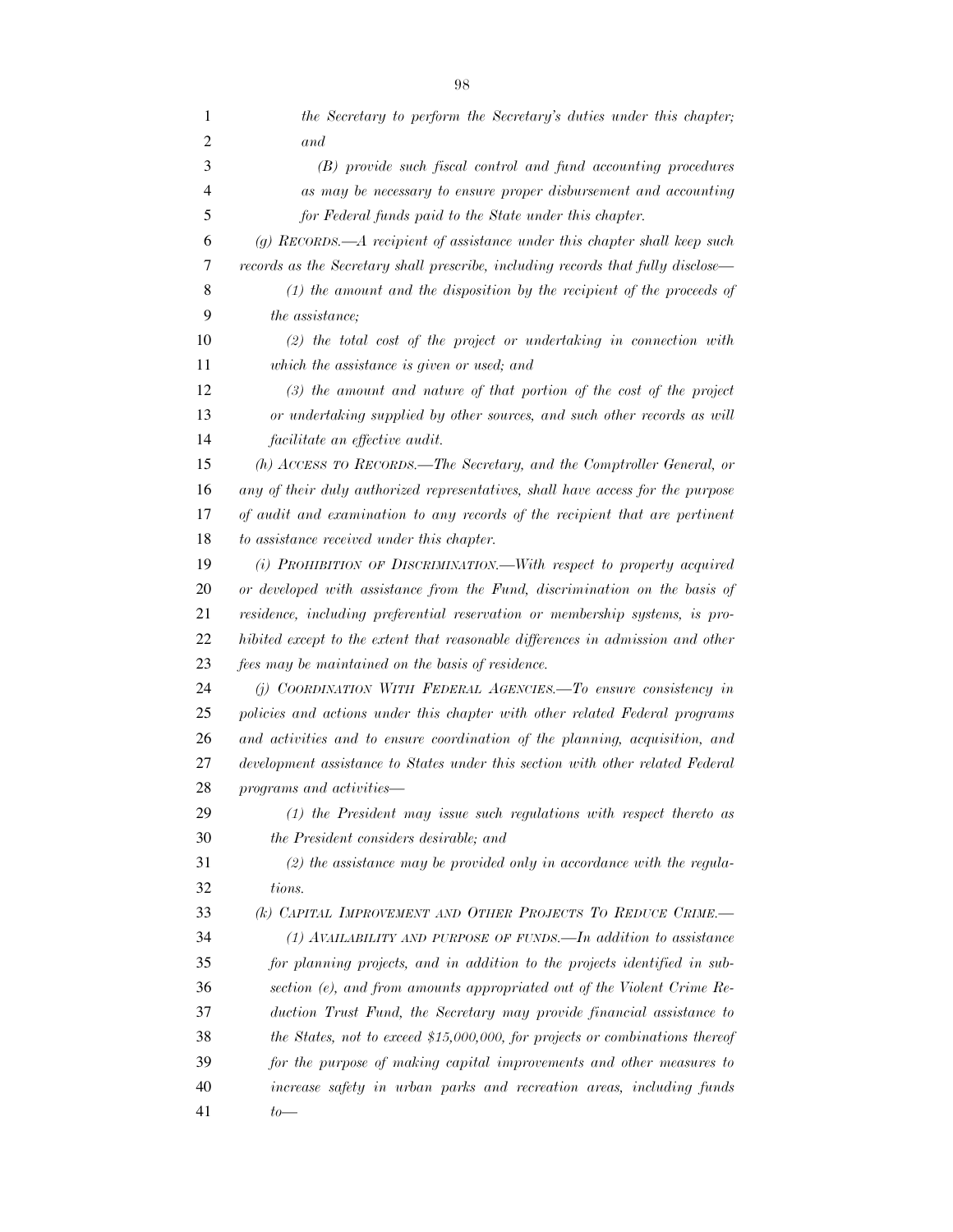| 1              | $(A)$ increase lighting within or adjacent to public parks and              |
|----------------|-----------------------------------------------------------------------------|
| $\overline{c}$ | recreation areas;                                                           |
| 3              | $(B)$ provide emergency telephone lines to contact law enforcement          |
| 4              | or security personnel in areas within or adjacent to public parks           |
| 5              | and recreation areas;                                                       |
| 6              | $(C)$ increase security personnel within or adjacent to public parks        |
| 7              | and recreation areas; and                                                   |
| 8              | $(D)$ fund any other project intended to increase the security and          |
| 9              | safety of public parks and recreation areas.                                |
| 10             | $(2)$ ELIGIBILITY.—In addition to the requirements for project approval     |
| 11             | imposed by this section, eligibility for assistance under this subsection   |
| 12             | shall depend on a showing of need. In providing funds under this sub-       |
| 13             | section, the Secretary shall give priority to projects proposed for urban   |
| 14             | parks and recreation areas with the highest rates of crime and, in par-     |
| 15             | ticular, to urban parks and recreation areas with the highest rates of sex- |
| 16             | ual assault.                                                                |
| 17             | $(3)$ FEDERAL SHARE.—Notwithstanding subsection $(c)$ , the Secretary       |
| 18             | may provide 70 percent improvement grants for projects undertaken by        |
| 19             | a State for the purposes described in this subsection.                      |
| 20             | §200306. Allocation of Fund amounts for Federal purposes                    |
|                |                                                                             |
| 21             | (a) ALLOWABLE PURPOSES AND SUBPURPOSES.-                                    |
| 22             | (1) IN GENERAL.—Amounts appropriated from the Fund for Federal              |
| 23             | purposes shall, unless otherwise allotted in the appropriation Act making   |
| 24             | them available, be allotted by the President for the purposes and subpur-   |
| 25             | poses stated in this subsection.                                            |
| 26             | (2) ACQUISITION OF LAND, WATER, OR AN INTEREST IN LAND OR                   |
| 27             | $WATER$ .                                                                   |
| 28             | (A) SYSTEM UNITS AND RECREATION AREAS ADMINISTERED FOR                      |
| 29             | RECREATION PURPOSES.—Amounts shall be allotted for the acquisi-             |
| 30             | tion of land, water, or an interest in land or water within the exte-       |
| 31             | rior boundary of-                                                           |
| 32             | $(i)$ a System unit authorized or established; and                          |
| 33             | (ii) an area authorized to be administered by the Secretary                 |
| 34             | for outdoor recreation purposes.                                            |
| 35             | (B) NATIONAL FOREST SYSTEM.-                                                |
| 36             | (i) IN GENERAL.—Amounts shall be allotted for the acquisi-                  |
| 37             | tion of land, water, or an interest in land or water within in-             |
| 38             | holdings within—                                                            |
| 39             | (I) wilderness areas of the National Forest System; and                     |
| 40             | $(II)$ other areas of national forests as the boundaries of                 |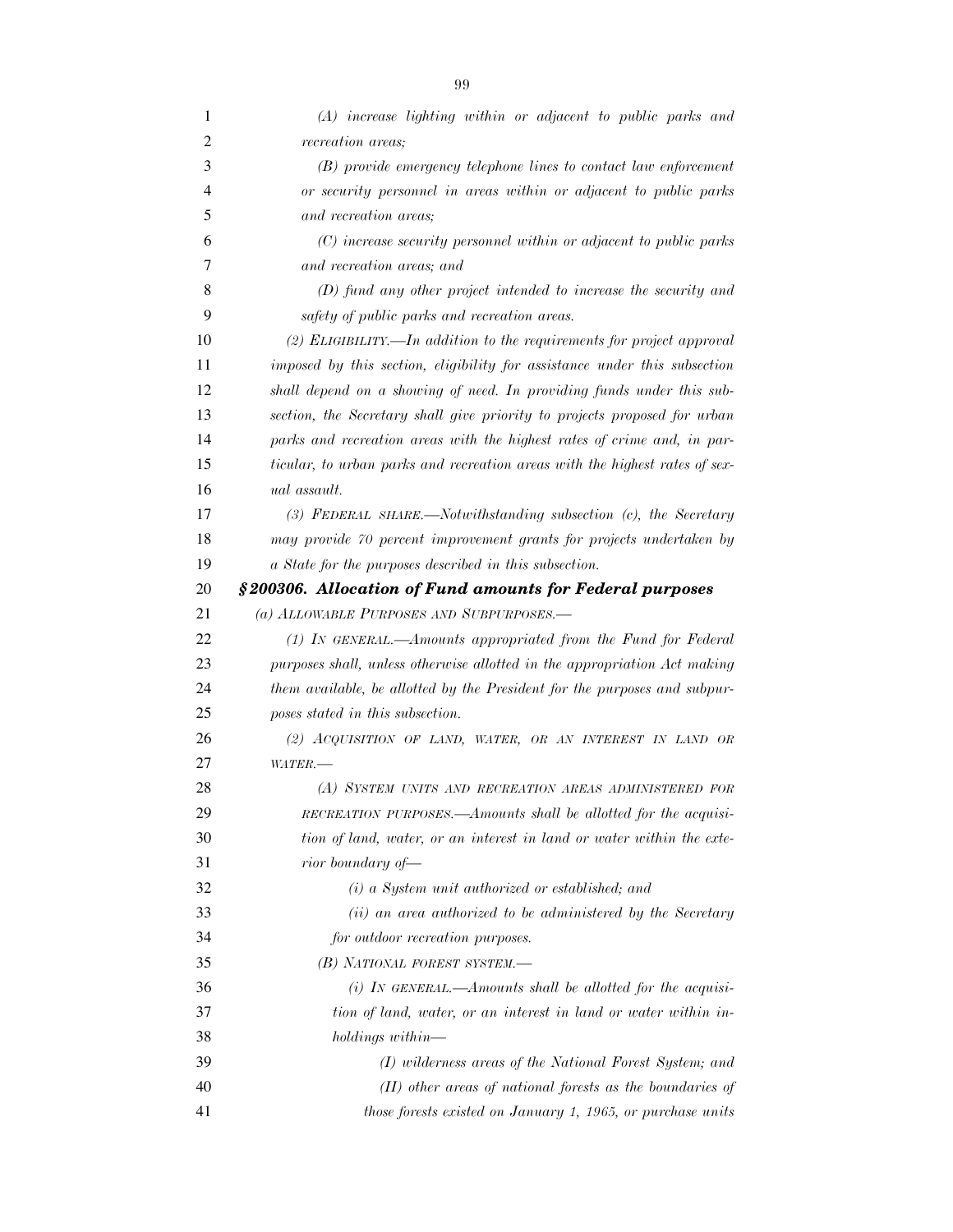| 1              | approved by the National Forest Reservation Commission                        |
|----------------|-------------------------------------------------------------------------------|
| $\overline{c}$ | subsequent to January 1, 1965, all of which other areas                       |
| 3              | are primarily of value for outdoor recreation purposes.                       |
| 4              | $(ii)$ ADJACENT LAND.—Land outside but adjacent to an ex-                     |
| 5              | isting national forest boundary, not to exceed 3,000 acres in                 |
| 6              | the case of any one forest, that would comprise an integral part              |
| 7              | of a forest recreational management area may also be acquired                 |
| 8              | with amounts appropriated from the Fund.                                      |
| 9              | (iii) LIMITATION.—Except for areas specifically authorized                    |
| 10             | by Act of Congress, not more than 15 percent of the acreage                   |
| 11             | added to the National Forest System pursuant to this section                  |
| 12             | shall be west of the 100th meridian.                                          |
| 13             | (C) ENDANGERED SPECIES AND THREATENED SPECIES; FISH AND                       |
| 14             | WILDLIFE REFUGE AREAS; NATIONAL WILDLIFE REFUGE SYSTEM.-                      |
| 15             | Amounts shall be allotted for the acquisition of land, water, or an           |
| 16             | interest in land or water for-                                                |
| 17             | (i) endangered species and threatened species authorized                      |
| 18             | under section $5(a)$ of the Endangered Species Act of 1973 (16)               |
| 19             | $U.S.C. 1534(a)$ ;                                                            |
| 20             | (ii) areas authorized by section 2 of the Refuge Recreation                   |
| 21             | $Act$ (16 U.S.C. 460k-1);                                                     |
| 22             | (iii) national wildlife refuge areas under section $7(a)(4)$ of               |
| 23             | the Fish and Wildlife Act of 1956 (16 U.S.C. $742f(a)(4)$ ) and               |
| 24             | wetlands acquired under section 304 of the Emergency Wet-                     |
| 25             | lands Resources Act of 1986 (16 U.S.C. 3922); and                             |
| 26             | (iv) any area authorized for the National Wildlife Refuge                     |
| 27             | System by specific Acts.                                                      |
| 28             | (3) PAYMENT AS OFFSET OF CAPITAL COSTS.—Amounts shall be allot-               |
| 29             | ted for payment into miscellaneous receipts of the Treasury as a partial      |
| 30             | offset for capital costs, if any, of Federal water development projects au-   |
| 31             | thorized to be constructed by or pursuant to an Act of Congress that are      |
| 32             | allocated to public recreation and the enhancement of fish and wildlife       |
| 33             | values and financed through appropriations to water resource agencies.        |
| 34             | (4) AVAILABILITY OF APPROPRIATIONS.—Appropriations allotted for               |
| 35             | the acquisition of land, water, or an interest in land or water as set forth  |
| 36             | under subparagraphs $(A)$ and $(B)$ of paragraph $(2)$ shall be available for |
| 37             | those acquisitions notwithstanding any statutory ceiling on the appro-        |
| 38             | priations contained in any other provision of law enacted prior to Janu-      |
| 39             | ary 4, 1977, or, in the case of national recreation areas, prior to Janu-     |
| 40             | ary 15, 1979, except that for any such area expenditures shall not exceed     |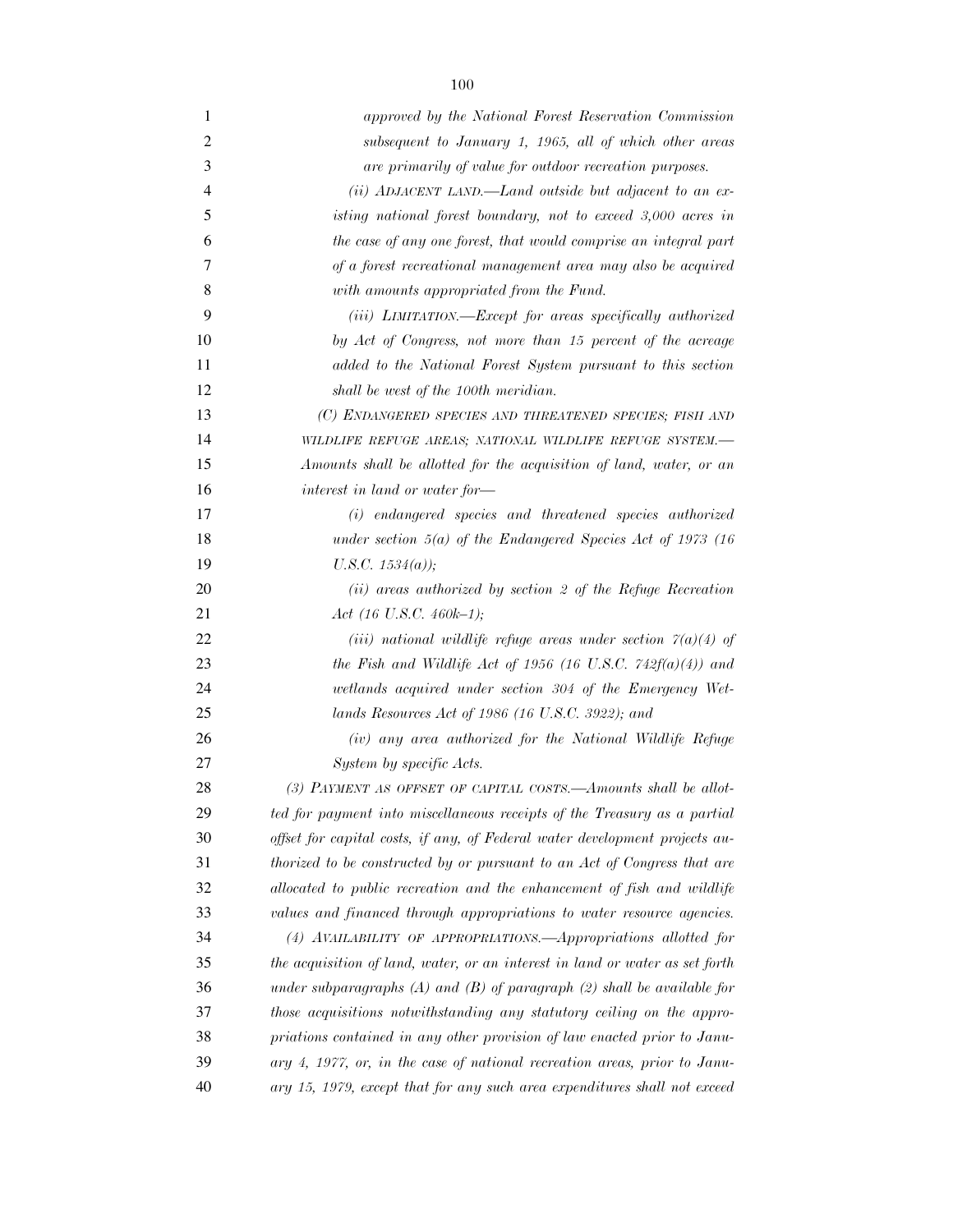*a statutory ceiling during any one fiscal year by 10 percent of the ceil- ing or \$1,000,000, whichever is greater. (b) ACQUISITION RESTRICTIONS.—Appropriations from the Fund pursuant to this section shall not be used for acquisition unless the acquisition is other- wise authorized by law. Appropriations from the Fund may be used for pre- acquisition work where authorization is imminent and where substantial monetary savings could be realized. § 200307. Availability of Fund amounts for publicity pur- poses (a) IN GENERAL.—Amounts derived from the sources listed in section 200302 of this title shall not be available for publicity purposes. (b) EXCEPTION FOR TEMPORARY SIGNING.—In a case where significant ac- quisition or development is initiated, appropriate standardized temporary signing shall be located on or near the affected site, to the extent feasible, so as to indicate the action taken is a product of funding made available through the Fund. The signing may indicate the percentage amounts and dollar amounts financed by Federal and non-Federal funds, and that the source of the funding includes amounts derived from Outer Continental Shelf receipts. The Secretary shall prescribe standards and guidelines for the usage of the signing to ensure consistency of design and application. § 200308. Contracts for acquisition of land and water Not more than \$30,000,000 of the amount authorized to be appropriated from the Fund by section 200303 of this title may be obligated by contract during each fiscal year for the acquisition of land, water, or interest in land or water within areas specified in section 200306(a)(2) of this title. The con- tract may be executed by the head of the department concerned, within limita- tions prescribed by the Secretary. The contract shall be a contractual obliga- tion of the United States and shall be liquidated with money appropriated from the Fund specifically for liquidation of that contract obligation. No con- tract may be entered into for the acquisition of property pursuant to this sec- tion unless the acquisition is otherwise authorized by Federal law. § 200309. Contracts for options to acquire land and water in System The Secretary may enter into contracts for options to acquire land, water, or interests in land or water within the exterior boundaries of any area the acquisition of which is authorized by law for inclusion in the System. The minimum period of any such option shall be 2 years, and any sums expended for the purchase of an option shall be credited to the purchase price of the area. Not more than \$500,000 of the sum authorized to be appropriated from the Fund by section 200303 of this title may be expended by the Secretary in any one fiscal year for the options.*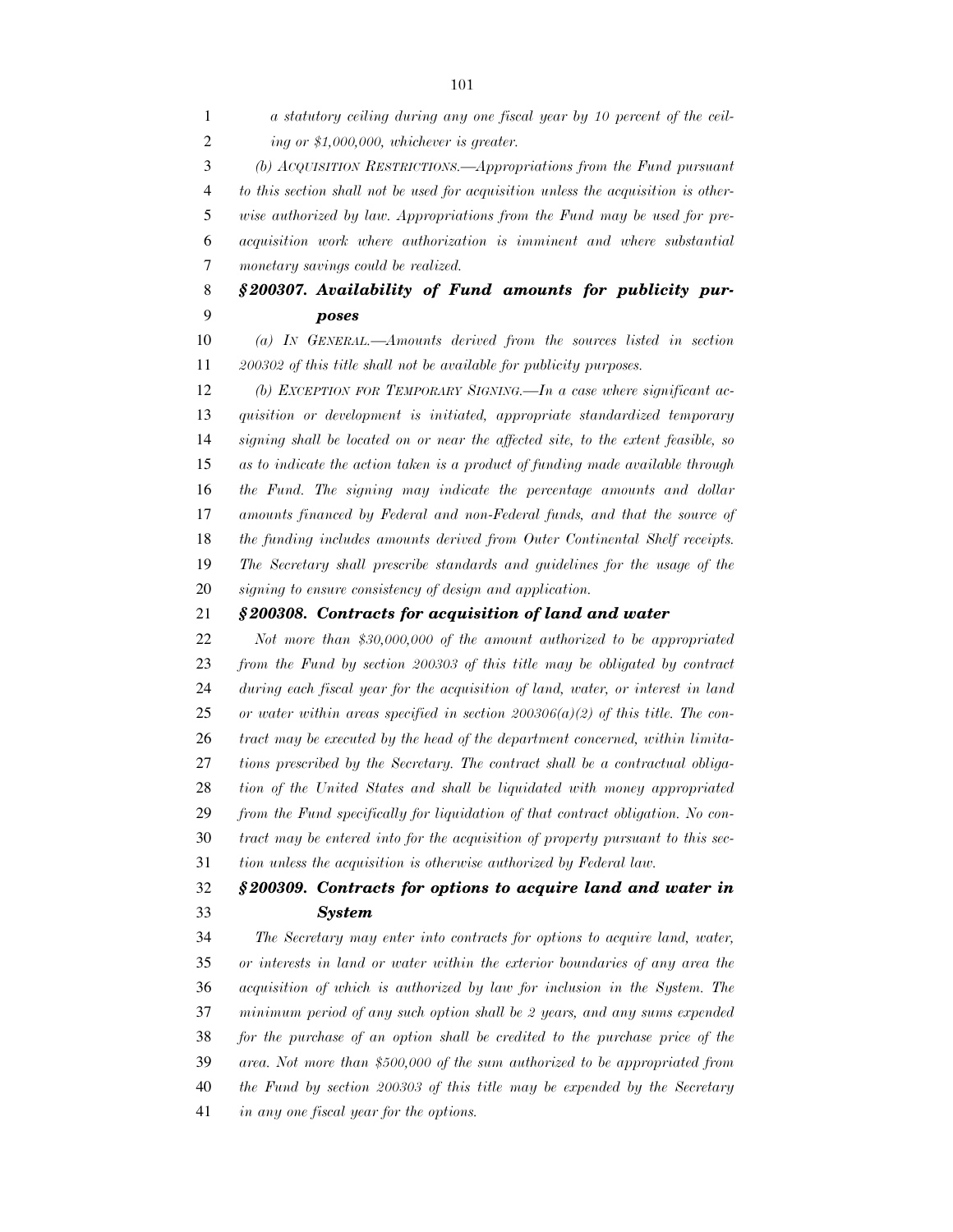### *§ 200310. Transfers to and from Fund*

 *(a) MOTORBOAT FUEL TAXES.—There shall be set aside in the Fund the amounts specified in section 9503(c)(3)(B) of the Internal Revenue Code of 1986 (26 U.S.C. 9503(c)(3)(B)).*

*(b) REFUNDS OF TAXES.—There shall be paid from time to time from the*

 *Fund into the general fund of the Treasury amounts estimated by the Sec-retary of the Treasury as equivalent to—*

- *(1) the amounts paid before April 1, 2013, under section 6421 of the Internal Revenue Code of 1986 (26 U.S.C. 6421) with respect to gasoline used after December 31, 1964, in motorboats, on the basis of claims filed*
- *for periods ending before April 1, 2012; and*
- *(2) 80 percent of the floor stocks refunds made before April 1, 2013,*
- *under section 6412(a)(1) of the Internal Revenue Code of 1986 (26*

*U.S.C. 6412(a)(1)) with respect to gasoline to be used in motorboats.*

# *Chapter 2005—Urban Park and Recreation Recovery Program*

#### *Sec.*

|         | 200501. Definitions.                         |
|---------|----------------------------------------------|
|         | 200502. Federal assistance.                  |
| 200503. | Rehabilitation grants and innovation grants. |
| 200504. | Recovery action programs.                    |
| 200505. | State action.                                |
| 200506. | Non-Federal share of project costs.          |
| 200507. | Conversion of recreation property.           |
| 200508. | Coordination of program.                     |
| 200509. | Recordkeeping.                               |
| 200510. | Inapplicability of matching provisions.      |
| 200511. | Funding limitations.                         |

## *§ 200501. Definitions*

| 18 | In this chapter:                                                 |
|----|------------------------------------------------------------------|
| 19 | (1) AT-RISK YOUTH RECREATION GRANT.                              |
| 20 | $(A)$ IN GENERAL.—The term "at-risk youth recreation grant"      |
| 21 | means a grant in a neighborhood or community with a high preva-  |
| 22 | lence of crime, particularly violent crime or crime committed by |
| 23 | <i>youthful offenders.</i>                                       |
| 24 | $(B)$ INCLUSIONS.—The term "at-risk youth recreation grant" in-  |
| 25 | $cludes$ —                                                       |
| 26 | $(i)$ a rehabilitation grant;                                    |
| 27 | $(ii)$ an innovation grant; and                                  |
| 28 | $(iii)$ a matching grant for continuing program support for      |
| 29 | a program of demonstrated value or success in providing con-     |
| 30 | structive alternatives to youth at risk for engaging in criminal |
| 31 | behavior, including a grant for operating, or coordinating, a    |
| 32 | recreation program or service.                                   |
|    |                                                                  |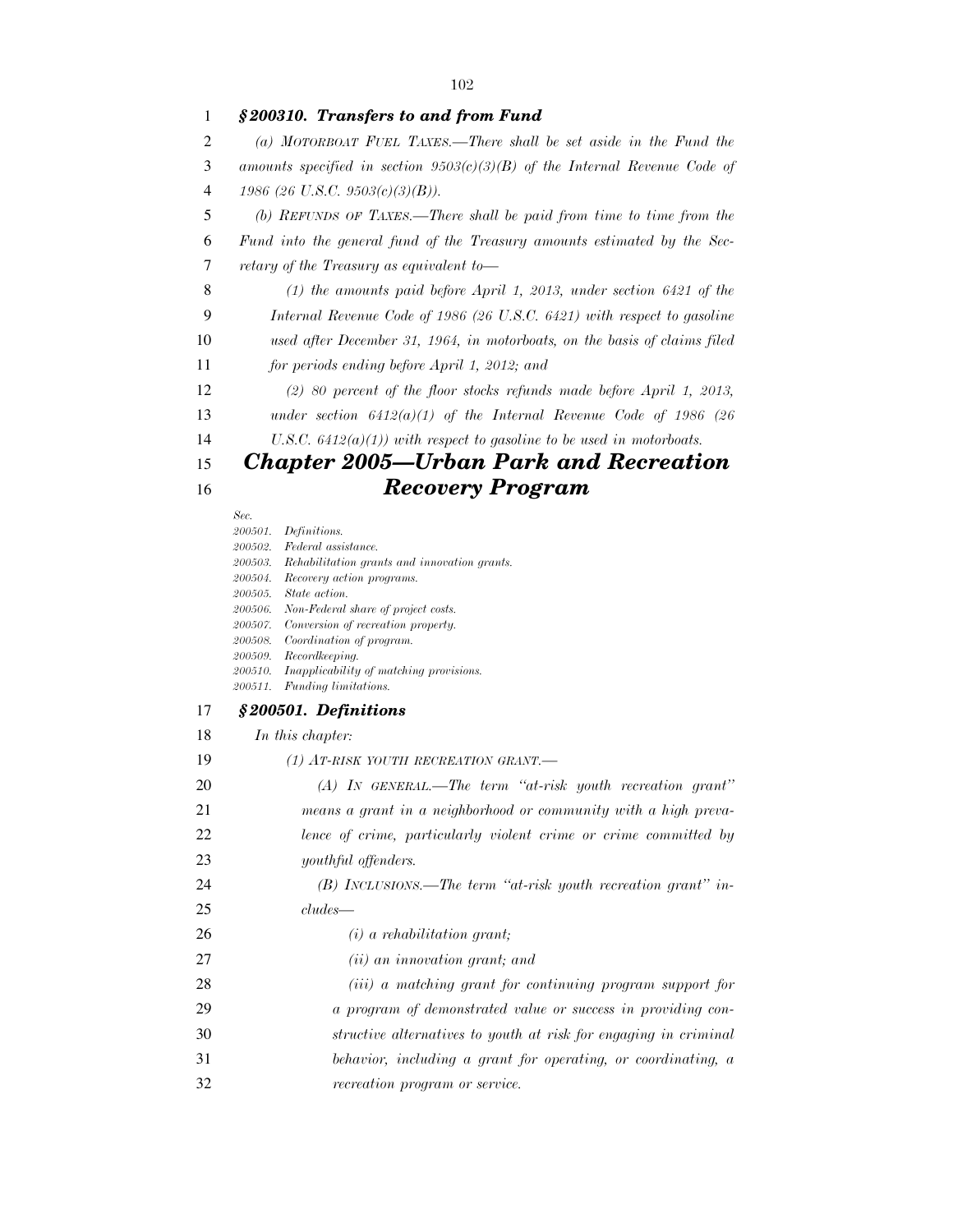| 1              | (C) ADDITIONAL USES OF REHABILITATION GRANT.—In addition                   |
|----------------|----------------------------------------------------------------------------|
| $\overline{c}$ | to the purposes specified in paragraph $(8)$ , a rehabilitation grant      |
| 3              | that serves as an at-risk youth recreation grant may be used for the       |
| $\overline{4}$ | provision of lighting, emergency phones, or any other capital im-          |
| 5              | provement that will improve the security of an urban park.                 |
| 6              | (2) GENERAL PURPOSE LOCAL GOVERNMENT.—The term "general pur-               |
| 7              | pose local government" means-                                              |
| 8              | $(A)$ a city, county, town, township, village, or other general pur-       |
| 9              | pose political subdivision of a State; and                                 |
| 10             | $(B)$ the District of Columbia.                                            |
| 11             | $(3)$ INNOVATION GRANT. The term "innovation grant" means a                |
| 12             | matching grant to a local government to cover costs of personnel, facili-  |
| 13             | ties, equipment, supplies, or services designed to demonstrate innovative  |
| 14             | and cost-effective ways to augment park and recreation opportunities at    |
| 15             | the neighborhood level and to address common problems related to facil-    |
| 16             | ity operations and improved delivery of recreation service, not including  |
| 17             | routine operation and maintenance activities.                              |
| 18             | (4) MAINTENANCE.—The term "maintenance" means all commonly ac-             |
| 19             | cepted practices necessary to keep recreation areas and facilities operat- |
| 20             | ing in a state of good repair and to protect them from deterioration re-   |
| 21             | sulting from normal wear and tear.                                         |
| 22             | (5) PRIVATE, NONPROFIT AGENCY.—The term "private, nonprofit                |
| 23             | agency" means a community-based, nonprofit organization, corporation,      |
| 24             | or association organized for purposes of providing recreational, conserva- |
| 25             | tion, and educational services directly to urban residents on a neighbor-  |
| 26             | hood or communitywide basis through voluntary donations, voluntary         |
| 27             | labor, or public or private grants.                                        |
| 28             | (6) RECOVERY ACTION PROGRAM GRANT.-                                        |
| 29             | $(A)$ IN GENERAL.—The term "recovery action program grant"                 |
| 30             | means a matching grant to a local government for development of            |
| 31             | local park and recreation recovery action programs to meet the re-         |
| 32             | quirements of this chapter.                                                |
| 33             | $(B)$ USE.—A recovery action program grant shall be used for re-           |
| 34             | source and needs assessment, coordination, citizen involvement and         |
| 35             | planning, and program development activities to-                           |
| 36             | $(i)$ encourage public definition of goals; and                            |
| 37             | (ii) develop priorities and strategies for overall recreation              |
| 38             | system recovery.                                                           |
| 39             | (7) RECREATION AREA OR FACILITY.—The term "recreation area or fa-          |
| 40             | cility" means an indoor or outdoor park, building, site, or other facility |
| 41             | that is dedicated to recreation purposes and administered by a public      |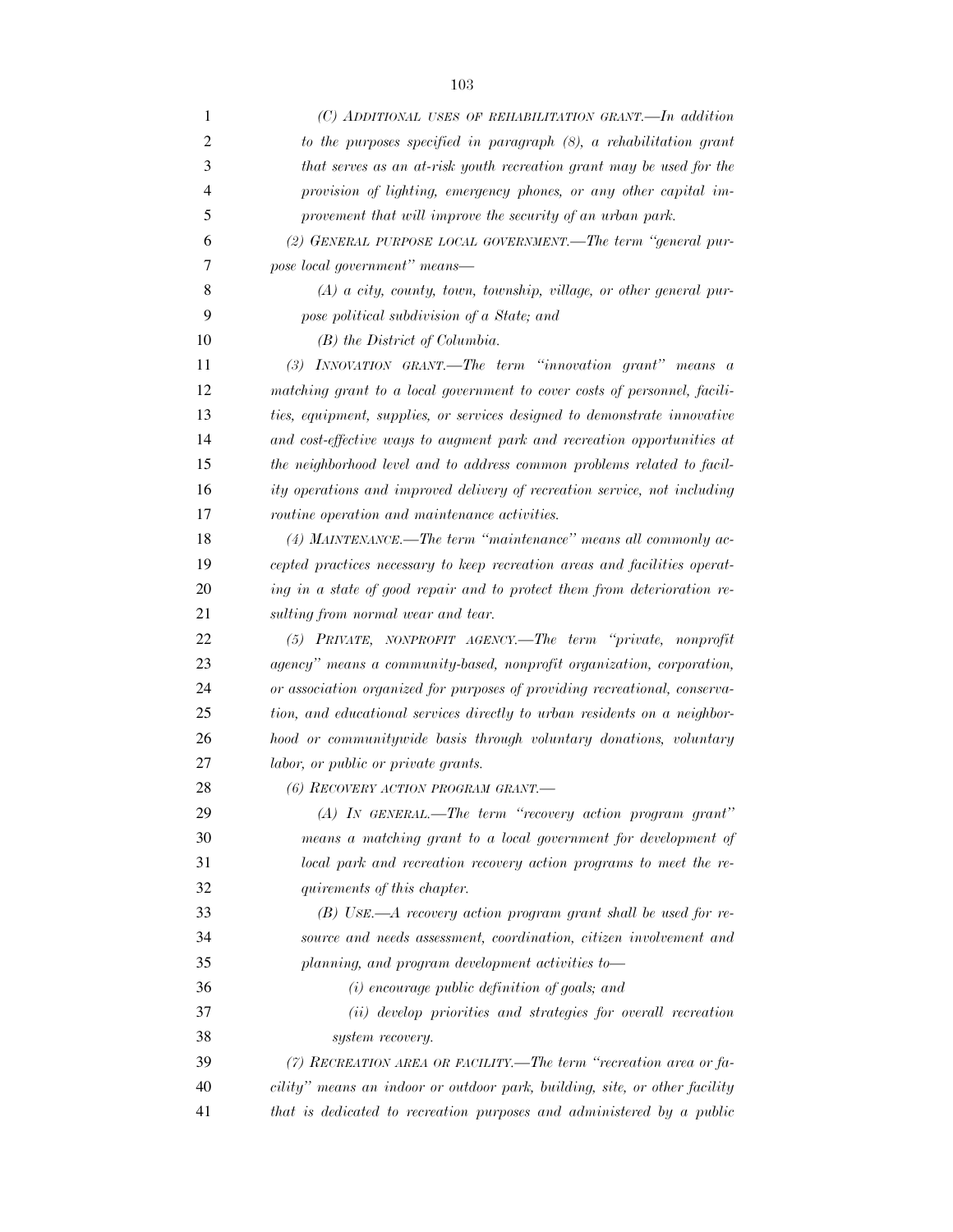| 1  | or private nonprofit agency to serve the recreation needs of community               |
|----|--------------------------------------------------------------------------------------|
| 2  | residents. Emphasis shall be on public facilities readily accessible to resi-        |
| 3  | dential neighborhoods, including multiple-use community centers that                 |
| 4  | have recreation as one of their primary purposes, but excluding major                |
| 5  | sports arenas, exhibition areas, and conference halls used primarily for             |
| 6  | commercial sports, spectator, or display activities.                                 |
| 7  | (8) REHABILITATION GRANT.—The term "rehabilitation grant" means                      |
| 8  | a matching capital grant to a local government for rebuilding, remodel-              |
| 9  | ing, expanding, or developing an existing outdoor or indoor recreation               |
| 10 | area or facility, including improvements in park landscapes, buildings,              |
| 11 | and support facilities, but excluding routine maintenance and upkeep                 |
| 12 | <i>activities.</i>                                                                   |
| 13 | (9) SPECIAL PURPOSE LOCAL GOVERNMENT.-                                               |
| 14 | $(A)$ IN GENERAL.—The term "special purpose local government"                        |
| 15 | means a local or regional special district, public-purpose corpora-                  |
| 16 | tion, or other limited political subdivision of a State.                             |
| 17 | (B) INCLUSIONS.—The term "special purpose local government"                          |
| 18 | $includes-$                                                                          |
| 19 | $(i)$ a park authority;                                                              |
| 20 | (ii) a park, conservation, water, or sanitary district; and                          |
| 21 | $(iii)$ a school district.                                                           |
| 22 | (10) STATE.—The term "State" means a State, an instrumentality of                    |
| 23 | a State approved by the Governor of the State, Puerto Rico, Guam,                    |
| 24 | American Samoa, the Virgin Islands, and the Northern Mariana Islands.                |
| 25 | §200502. Federal assistance                                                          |
| 26 | (a) ELIGIBILITY DETERMINED BY SECRETARY.—Eligibility of general pur-                 |
| 27 | pose local governments for assistance under this chapter shall be based on need      |
| 28 | as determined by the Secretary. The Secretary shall publish in the Federal           |
| 29 | Register a list of local governments eligible to participate in this program,        |
| 30 | to be accompanied by a discussion of criteria used in determining eligibility.       |
| 31 | Criteria shall be based on factors that the Secretary determines are related         |
| 32 | to deteriorated recreational facilities or systems and physical and economic         |
| 33 | distress.                                                                            |
| 34 | (b) ADDITIONAL ELIGIBLE GENERAL PURPOSE LOCAL GOVERNMENTS.-In                        |
| 35 | addition to eligible local governments established in accordance with sub-           |
| 36 | section $(a)$ , the Secretary may establish eligibility, in accord with the findings |
| 37 | and purpose of the Urban Park and Recreation Recovery Act of 1978 (Public            |
| 38 | Law 95–625, 92 Stat. 3538), of other general purpose local governments in            |
| 39 | metropolitan statistical areas as defined by the Director of the Office of Man-      |
| 40 | agement and Budget.                                                                  |
| 41 | (c) PRIORITY CRITERIA FOR PROJECT SELECTION AND APPROVAL.-                           |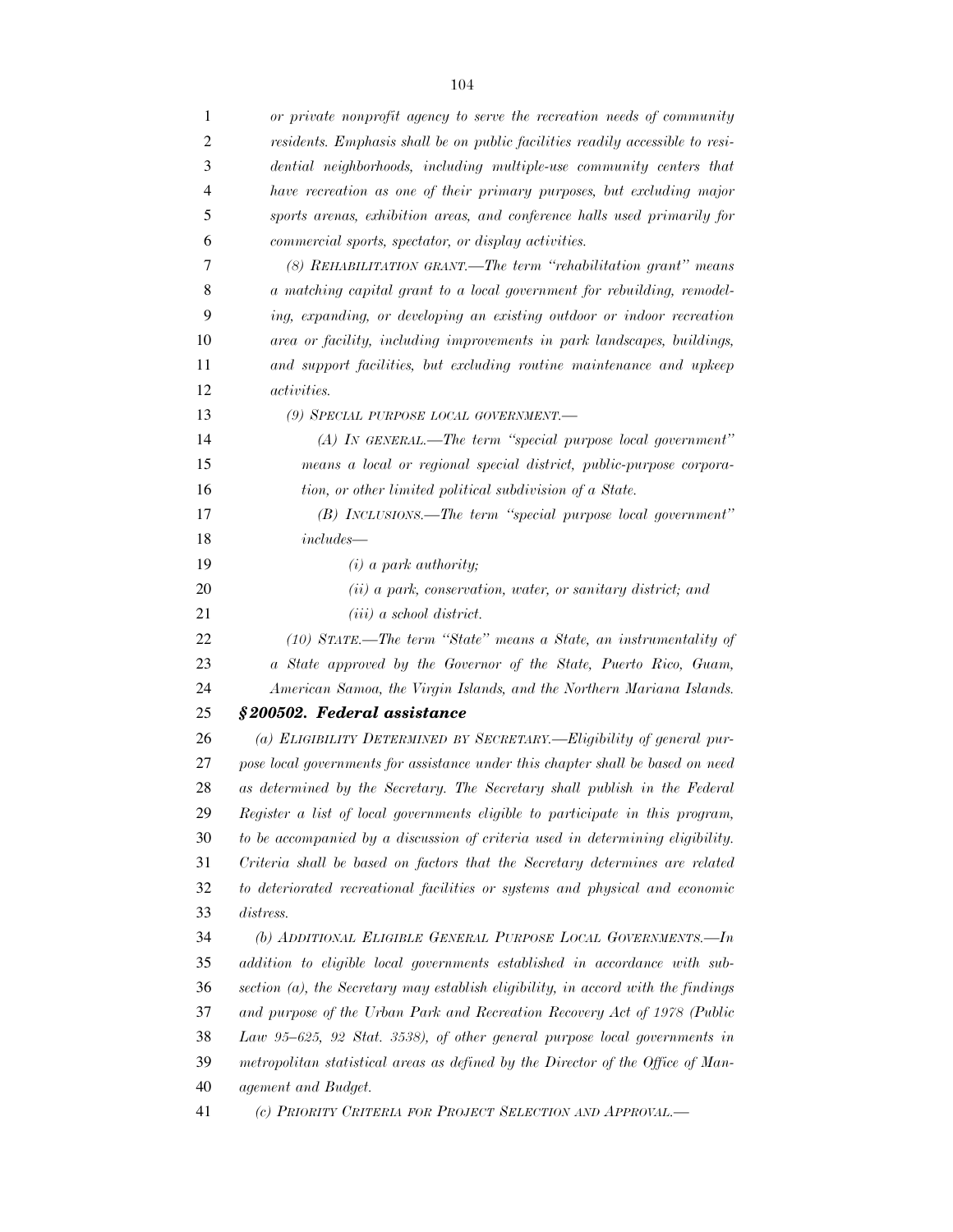| 1              | $(1)$ IN GENERAL.—The Secretary shall establish priority criteria for      |
|----------------|----------------------------------------------------------------------------|
| $\overline{c}$ | project selection and approval that consider such factors as               |
| 3              | $(A)$ population;                                                          |
| 4              | $(B)$ condition of existing recreation areas and facilities;               |
| 5              | (C) demonstrated deficiencies in access to neighborhood recreation         |
| 6              | opportunities, particularly for minority and low- and moderate-in-         |
| 7              | come residents;                                                            |
| 8              | (D) public participation in determining rehabilitation or devel-           |
| 9              | opment needs;                                                              |
| 10             | $(E)$ the extent to which a project supports or complements target         |
| 11             | activities undertaken as part of a local government's overall commu-       |
| 12             | nity development and urban revitalization program;                         |
| 13             | $(F)$ the extent to which a proposed project would provide—                |
| 14             | (i) employment opportunities for minorities, youth, and low-               |
| 15             | and moderate-income residents in the project neighborhood;                 |
| 16             | (ii) for participation of neighborhood, nonprofit, or tenant               |
| 17             | organizations in the proposed rehabilitation activity or in sub-           |
| 18             | sequent maintenance, staffing, or supervision of recreation                |
| 19             | areas and facilities; or                                                   |
| 20             | $(iii)$ both; and                                                          |
| 21             | $(G)$ the amount of State and private support for a project as evi-        |
| 22             | denced by commitments of non-Federal resources to project construc-        |
| 23             | tion or operation.                                                         |
| 24             | (2) AT-RISK YOUTH RECREATION GRANTS.-For at-risk youth recre-              |
| 25             | ation grants, the Secretary shall give a priority to each of the following |
| 26             | criteria                                                                   |
| 27             | (A) Programs that are targeted to youth who are at the greatest            |
| 28             | risk of becoming involved in violence and crime.                           |
| 29             | (B) Programs that teach important values and life skills, includ-          |
| 30             | ing teamwork, respect, leadership, and self-esteem.                        |
| 31             | (C) Programs that offer tutoring, remedial education, mentoring,           |
| 32             | and counseling in addition to recreation opportunities.                    |
| 33             | (D) Programs that offer services during late night or other non-           |
| 34             | school hours.                                                              |
| 35             | (E) Programs that demonstrate collaboration between local park             |
| 36             | and recreation, juvenile justice, law enforcement, and youth social        |
| 37             | service agencies and nongovernmental entities, including the private       |
| 38             | sector and community and nonprofit organizations.                          |
| 39             | $(F)$ Programs that leverage public or private recreation invest-          |
| 40             | ments in the form of services, materials, or cash.                         |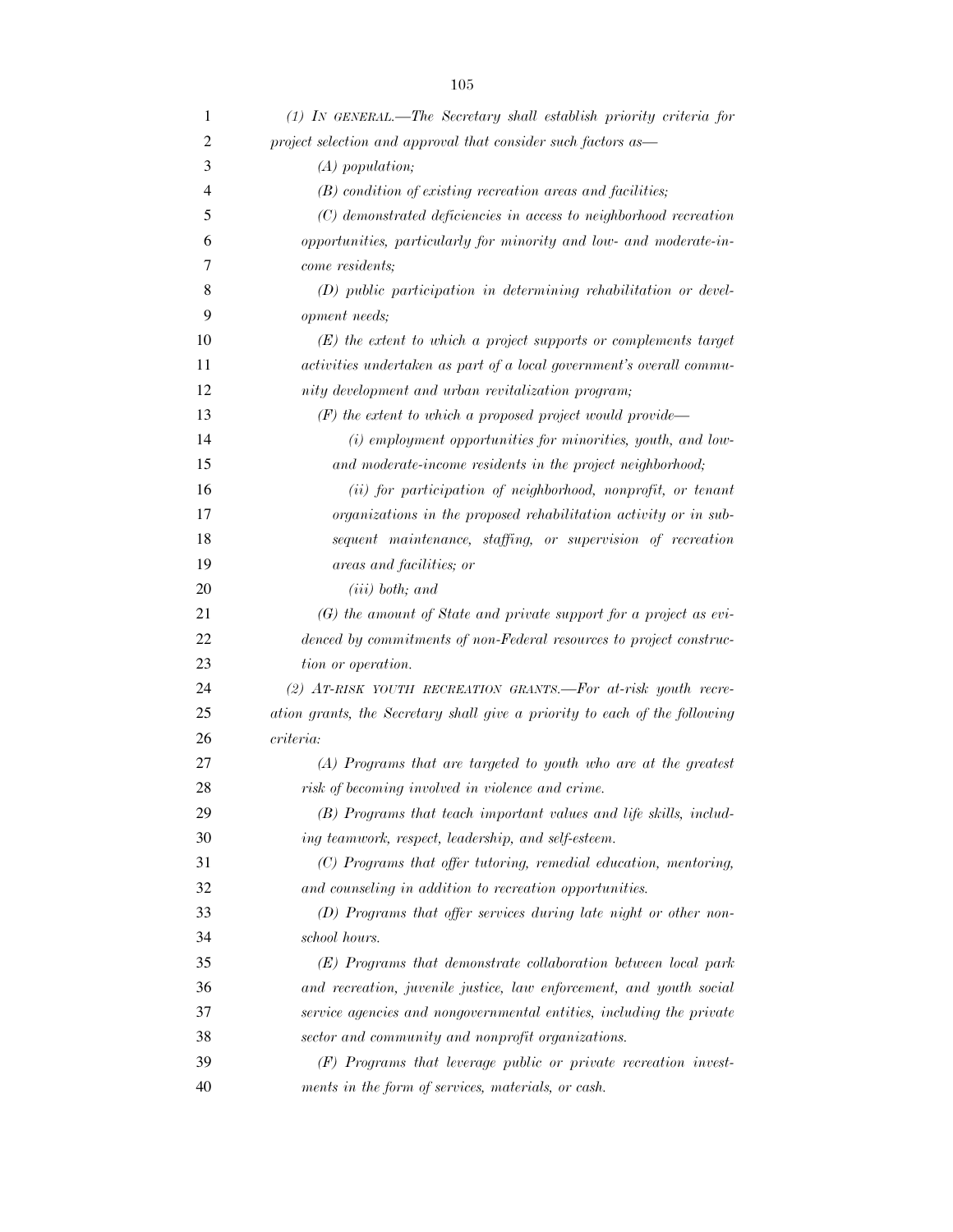*(G) Programs that show the greatest potential of being continued with non-Federal funds or that can serve as models for other com- munities. (d) LIMITATION OF FUNDS.—Grants to discretionary applicants under sub- section (b) may not be more than 15 percent of the total amount of funds appropriated under this chapter for rehabilitation grants, innovation grants, and recovery action program grants. § 200503. Rehabilitation grants and innovation grants (a) MATCHING GRANTS.—The Secretary may provide 70 percent matching rehabilitation grants and innovation grants directly to eligible general pur- pose local governments on the Secretary's approval of applications for the grants by the chief executive officials of those governments. (b) SPECIAL CONSIDERATIONS.—An innovation grant should be closely tied to goals, priorities, and implementation strategies expressed in local park and recreation recovery action programs, with particular regard to the special considerations listed in section 200504(c)(2) of this title. (c) TRANSFER.—If consistent with an approved application, a grant recipi- ent may transfer a rehabilitation grant or innovation grant in whole or in part to an independent special purpose local government, private nonprofit agency, or county or regional park authority if the assisted recreation area or facility owned or managed by the transferree offers recreation opportunities to the general population within the jurisdictional boundaries of the grant re- cipient. (d) PAYMENTS.—Payments may be made only for a rehabilitation project or innovation project that has been approved by the Secretary. Payments may be made from time to time in keeping with the rate of progress toward the satisfactory completion of the project, except that the Secretary, when appro- priate, may make advance payments on an approved rehabilitation project or innovation project in an amount not to exceed 20 percent of the total project cost. (e) MODIFICATION OF PROJECT.—The Secretary may authorize modifica- tion of an approved project only when a grant recipient adequately dem- onstrates that the modification is necessary because of circumstances not fore- seeable at the time at which the project was proposed. § 200504. Recovery action programs (a) EVIDENCE OF LOCAL COMMITMENT TO ONGOING PROGRAMS.—As a re- quirement for project approval, local governments applying for assistance under this chapter shall submit to the Secretary evidence of their commit- ments to ongoing planning, rehabilitation, service, operation, and mainte- nance programs for their park and recreation systems. These commitments will be expressed in local park and recreation recovery action programs that*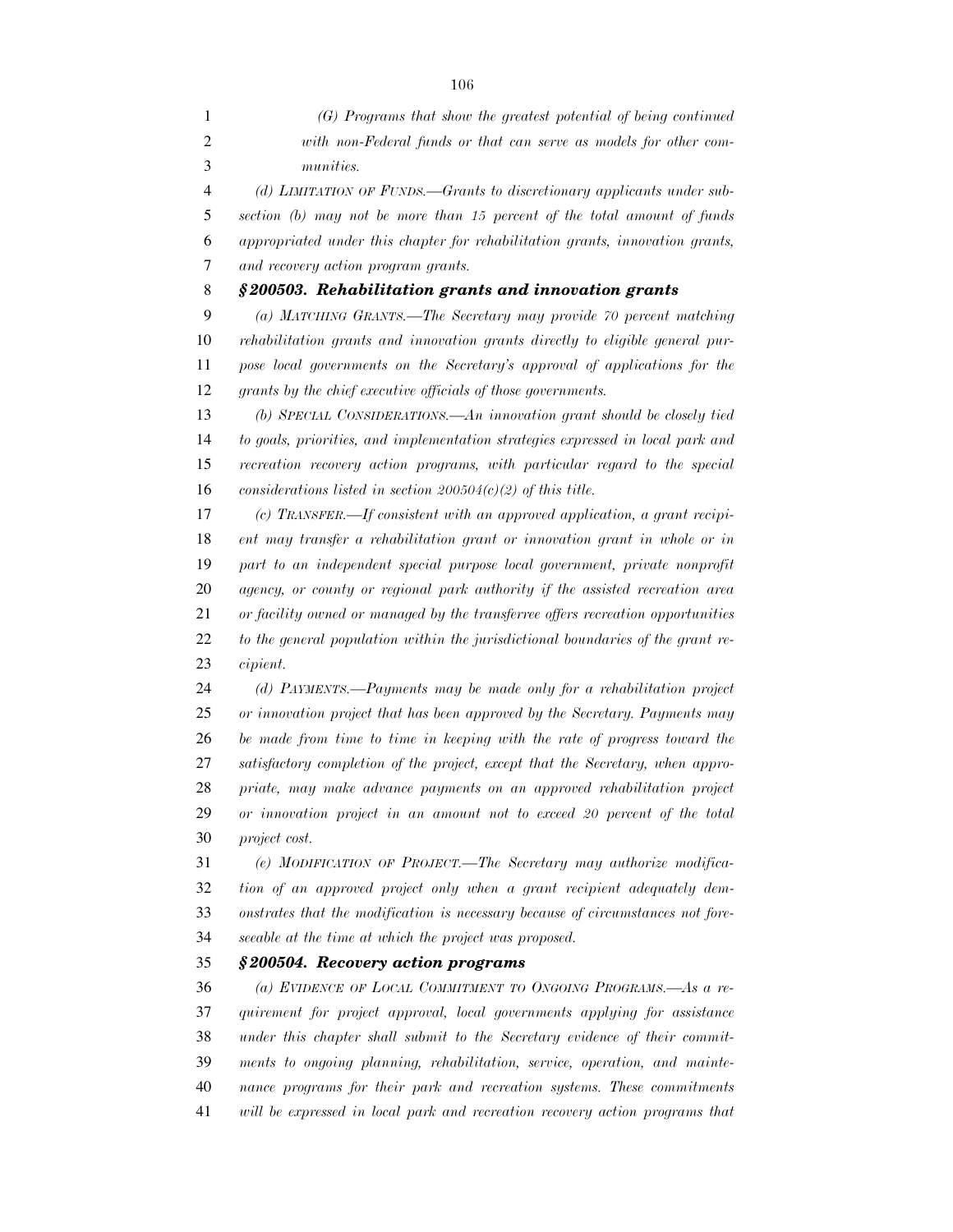*maximize coordination of all community resources, including other federally supported urban development and recreation programs. During an initial in- terim period to be established by regulations under this chapter, this require- ment may be satisfied by local government submissions of preliminary action programs that briefly define objectives, priorities, and implementation strate- gies for overall system recovery and maintenance and commit the applicant to a scheduled program development process. Following this interim period, all local applicants shall submit to the Secretary, as a condition of eligibility, a 5-year action program for park and recreation recovery that satisfactorily demonstrates— (1) systematic identification of recovery objectives, priorities, and im- plementation strategies; (2) adequate planning for rehabilitation of specific recreation areas and facilities, including projections of the cost of proposed projects; (3) the capacity and commitment to ensure that facilities provided or improved under this chapter shall continue to be adequately maintained, protected, staffed, and supervised; (4) the intention to maintain total local public outlays for park and recreation purposes at levels at least equal to those in the year preceding that in which grant assistance is sought except in any case where a re- duction in park and recreation outlays is proportionate to a reduction in overall spending by the applicant; and (5) the relationship of the park and recreation recovery program to overall community development and urban revitalization efforts. (b) CONTINUING PLANNING PROCESS.—Where appropriate, the Secretary may encourage local governments to meet action program requirements through a continuing planning process that includes periodic improvements and updates in action program submissions to eliminate identified gaps in program information and policy development. (c) SPECIAL CONSIDERATIONS.—Action programs shall address, but are not limited to— (1) rehabilitation of existing recreational areas and facilities, includ- ing— (A) general systemwide renovation; (B) special rehabilitation requirements for recreational areas and facilities in areas of high population concentration and economic distress; and (C) restoration of outstanding or unique structures, landscaping, or similar features in parks of historical or architectural signifi-cance; and*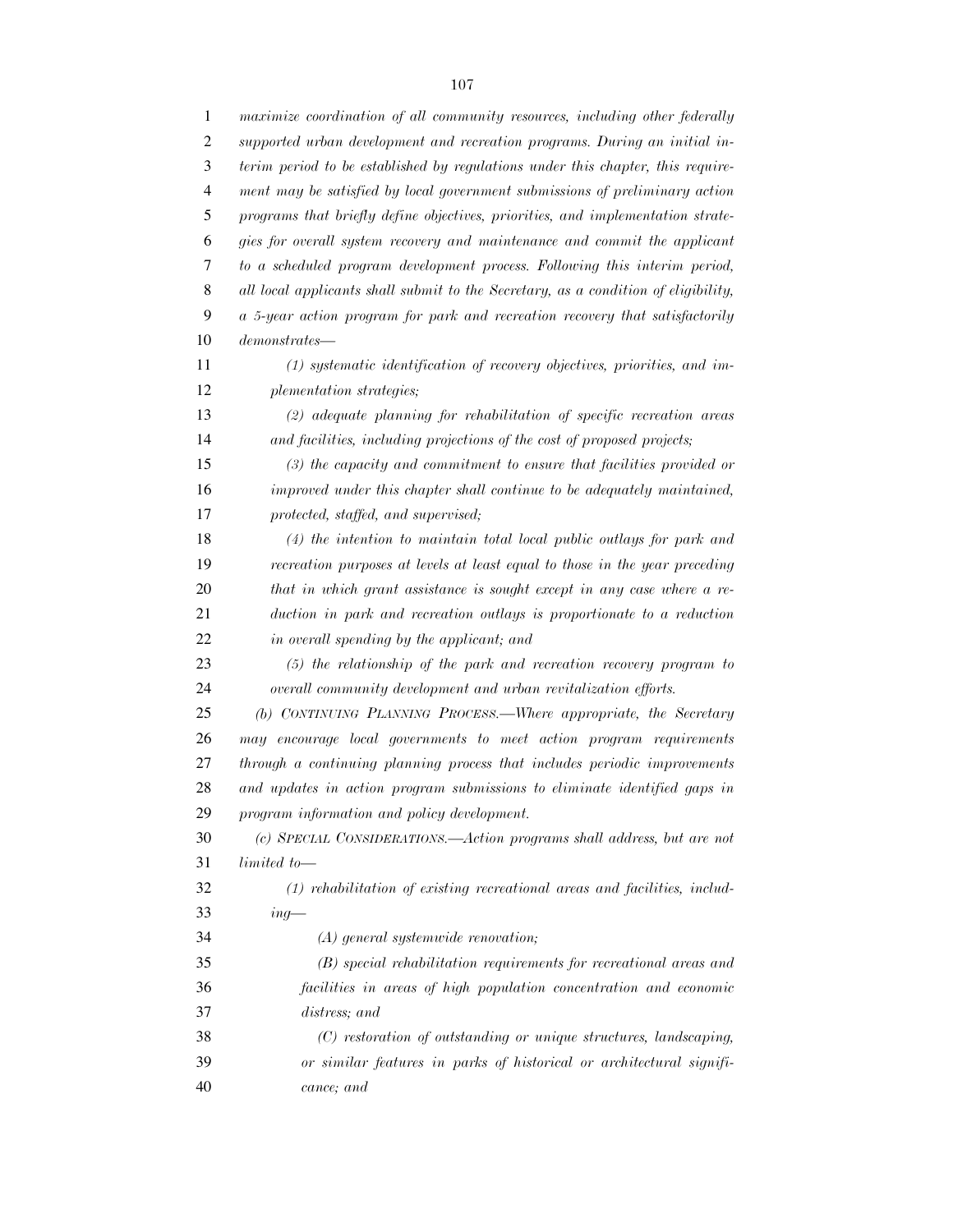| 1              | $(2)$ local commitments to innovative and cost-effective programs and          |
|----------------|--------------------------------------------------------------------------------|
| $\overline{2}$ | projects at the neighborhood level to augment recovery of park and recre-      |
| 3              | ation systems, including—                                                      |
| 4              | (A) recycling of abandoned schools and other public buildings for              |
| 5              | recreational purposes;                                                         |
| 6              | (B) multiple use of operating educational and other public build-              |
| 7              | ings, purchase of recreation services on a contractual basis;                  |
| 8              | (C) use of mobile facilities and recreational, cultural, and edu-              |
| 9              | cational programs or other innovative approaches to improving ac-              |
| 10             | cess for neighborhood residents;                                               |
| 11             | (D) integration of recovery program with federally assisted                    |
| 12             | projects to maximize recreational opportunities through conversion             |
| 13             | of abandoned railroad and highway rights of way, waterfront, and               |
| 14             | other redevelopment efforts and such other federally assisted projects         |
| 15             | as may be appropriate;                                                         |
| 16             | $(E)$ conversion of recreation use of street space, derelict land, and         |
| 17             | other public land not now designated for neighborhood recreational             |
| 18             | use; and                                                                       |
| 19             | $(F)$ use of various forms of compensated and uncompensated land               |
| 20             | regulation, tax inducements, or other means to encourage the pri-              |
| 21             | vate sector to provide neighborhood park and recreation facilities             |
| 22             | and programs.                                                                  |
| 23             | (d) PUBLICATION IN FEDERAL REGISTER.—The Secretary shall establish             |
| 24             | and publish in the Federal Register requirements for preparation, submission,  |
| 25             | and updating of local park and recreation recovery action programs.            |
| 26             | (e) ELIGIBILITY FOR AT-RISK YOUTH RECREATION GRANTS.-To be eligi-              |
| 27             | ble to receive at-risk youth recreation grants a local government shall amend  |
| 28             | its 5-year action program to incorporate the goal of reducing crime and juve-  |
| 29             | nile delinquency and to provide a description of the implementation strategies |
| 30             | to achieve this goal. The plan shall also address how the local government is  |
| 31             | coordinating its recreation programs with crime prevention efforts of law en-  |
| 32             | forcement, juvenile corrections, and youth social service agencies.            |
| 33             | (f) MATCHING RECOVERY ACTION PROGRAM GRANTS.-The Secretary may                 |
| 34             | provide up to 50 percent matching recovery action program grants to eligible   |
| 35             | local governments for program development and planning specifically to meet    |
| 36             | the objectives of this chapter.                                                |
| 37             | §200505. State action                                                          |
| 38             | (a) ADDITIONAL MATCH.-The Secretary may increase rehabilitation                |
| 39             | grants or innovation grants authorized in section 200503 of this title by pro- |

*viding an additional match equal to the total match provided by a State of*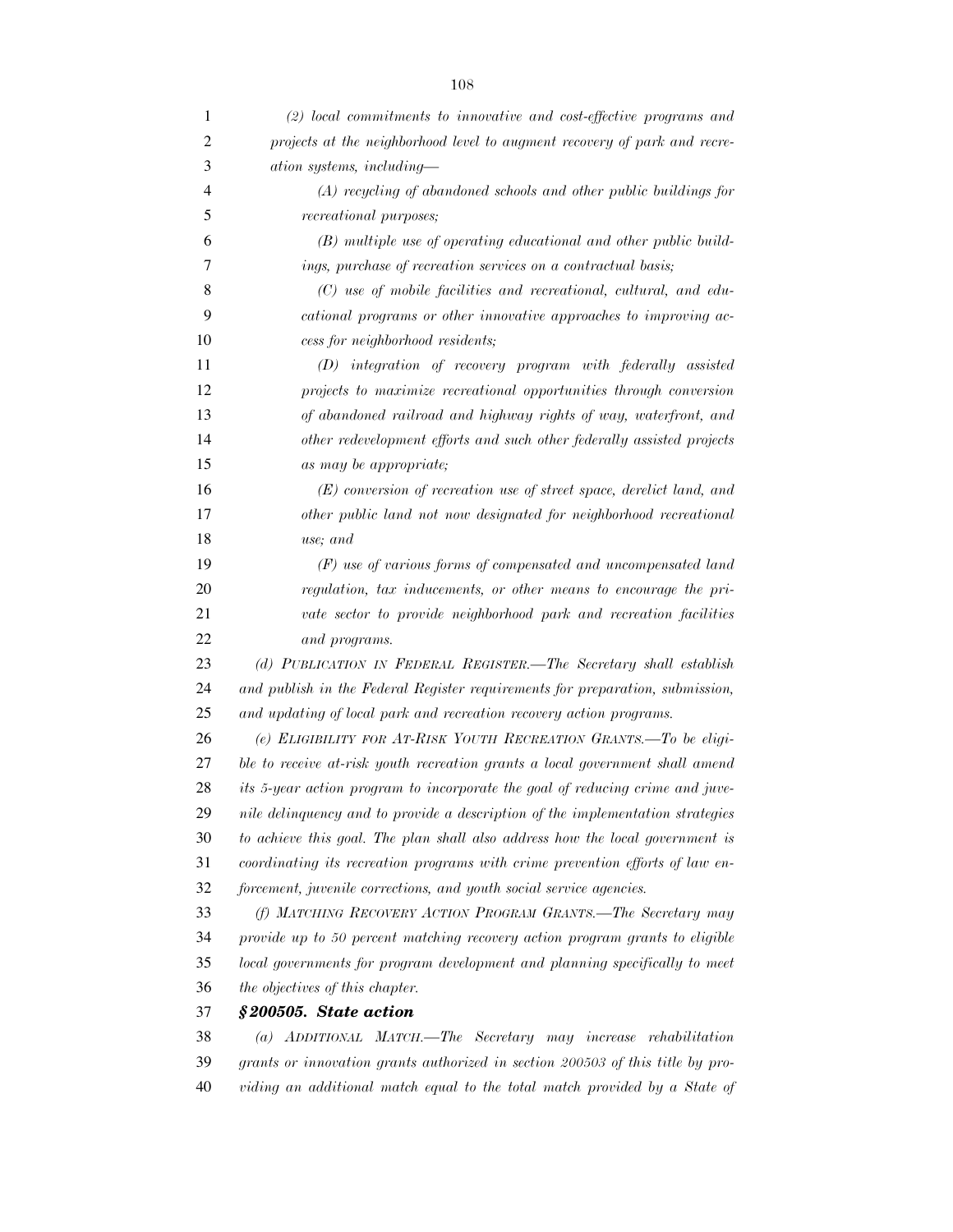*up to 15 percent of total project costs. The Federal matching amount shall not exceed 85 percent of total project cost. (b) ADEQUATE IMPLEMENTATION OF LOCAL RECOVERY PLANS.—The Sec- retary shall encourage States to assist the Secretary in ensuring— (1) that local recovery plans and programs are adequately imple- mented by cooperating with the Secretary in monitoring local park and recreation recovery plans and programs; and (2) consistency of the plans and programs, where appropriate, with State recreation policies as set forth in statewide comprehensive outdoor recreation plans. § 200506. Non-Federal share of project costs (a) SOURCES.— (1) ALLOWABLE SOURCES.—The non-Federal share of project costs as- sisted under this chapter may be derived from general or special purpose State or local revenues, State categorical grants, special appropriations by State legislatures, donations of land, buildings, or building materials, and in-kind construction, technical, and planning services. Reasonable local costs of recovery action program development to meet the require- ments of section 200504(a) of this title may be used as part of the local match only when the local government has not received a recovery action program grant. (2) NON-ALLOWABLE SOURCES.—No amount from the Land and Water Conservation Fund or from any other Federal grant program other than the community development block grant programs shall be used to match Federal grants under this program. (b) ENCOURAGEMENT OF STATES AND PRIVATE INTERESTS.—The Sec- retary shall encourage States and private interests to contribute, to the maxi- mum extent possible, to the non-Federal share of project costs. § 200507. Conversion of recreation property No property improved or developed with assistance under this chapter shall, without the approval of the Secretary, be converted to other than public recre- ation uses. The Secretary shall approve such a conversion only if the Sec- retary finds it to be in accord with the then-current local park and recreation recovery action program and only on such conditions as the Secretary consid- ers necessary to ensure the provision of adequate recreation properties and op- portunities of reasonably equivalent location and usefulness. § 200508. Coordination of program The Secretary shall— (1) coordinate the urban park and recreation recovery program with the total urban recovery effort and cooperate to the fullest extent possible with other Federal agencies and with State agencies that administer pro-*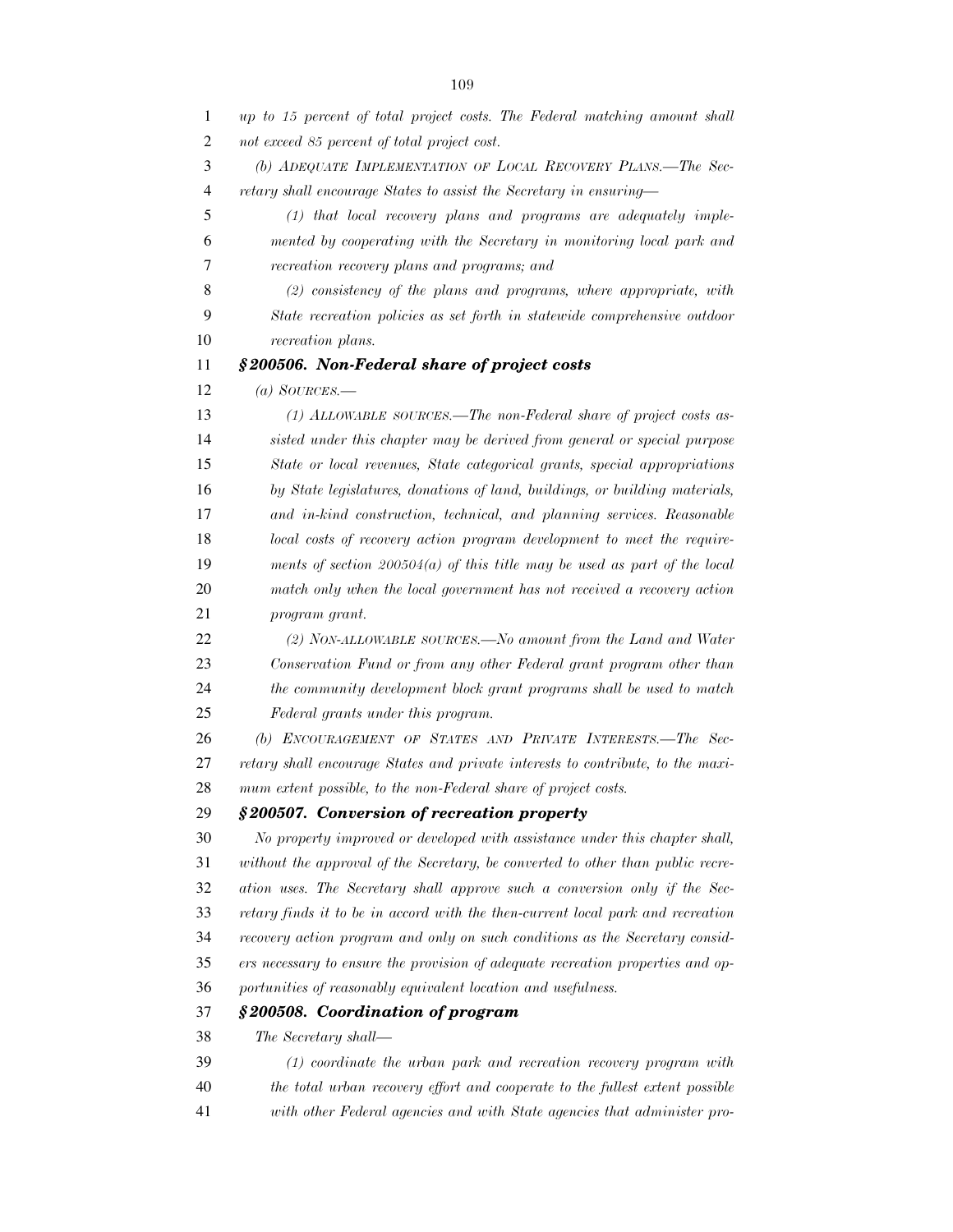| 1  | grams and policies affecting urban areas, including programs in hous-             |
|----|-----------------------------------------------------------------------------------|
| 2  | ing, urban development, natural resources management, employment,                 |
| 3  | transportation, community services, and voluntary action;                         |
| 4  | $(2)$ encourage maximum coordination of the program between State                 |
| 5  | agencies and local applicants; and                                                |
| 6  | (3) require that local applicants include provisions for participation            |
| 7  | of community and neighborhood residents and for public-private coordi-            |
| 8  | nation in recovery planning and project selection.                                |
| 9  | §200509. Recordkeeping                                                            |
| 10 | (a) IN GENERAL.—A recipient of assistance under this chapter shall keep           |
| 11 | such records as the Secretary shall prescribe, including-                         |
| 12 | $(1)$ records that disclose-                                                      |
| 13 | $(A)$ the amount and disposition of project undertakings in con-                  |
| 14 | nection with which assistance under this chapter is given or used;                |
| 15 | and                                                                               |
| 16 | $(B)$ the amount and nature of the portion of the cost of the project             |
| 17 | or undertaking that is supplied by other sources; and                             |
| 18 | $(2)$ such other records as will facilitate an effective audit.                   |
| 19 | (b) ACCESS.—The Secretary and the Comptroller General shall have access           |
| 20 | for the purpose of audit and examination to any records of the recipient that     |
| 21 | are pertinent to assistance received under this chapter.                          |
| 22 | §200510. Inapplicability of matching provisions                                   |
| 23 | Amounts authorized for Guam, American Samoa, the Virgin Islands, and              |
| 24 | the Northern Mariana Islands are not subject to the matching provisions of        |
| 25 | this chapter, and may be subject only to such conditions, reports, plans, and     |
| 26 | agreements, if any, as the Secretary may determine.                               |
| 27 | §200511. Funding limitations                                                      |
| 28 | (a) LIMITATION OF FUNDS.—The amount of grants made under this chap-               |
| 29 | ter for projects in any one State for any fiscal year shall not be more than      |
| 30 | 15 percent of the amount made available for grants to all of the States for       |
| 31 | that fiscal year.                                                                 |
| 32 | (b) RECOVERY ACTION PROGRAM GRANTS.—Not more than 3 percent of the                |
| 33 | amount made available for grants under this chapter for a fiscal year shall       |
| 34 | be used for recovery action program grants.                                       |
| 35 | (c) INNOVATION GRANTS.—Not more than 10 percent of the amount made                |
| 36 | available for grants under this chapter for a fiscal year shall be used for inno- |
| 37 | vation grants.                                                                    |
| 38 | (d) PROGRAM SUPPORT.—Not more than 25 percent of the amount made                  |
| 39 | available under this chapter to any local government shall be used for pro-       |
| 40 | gram support.                                                                     |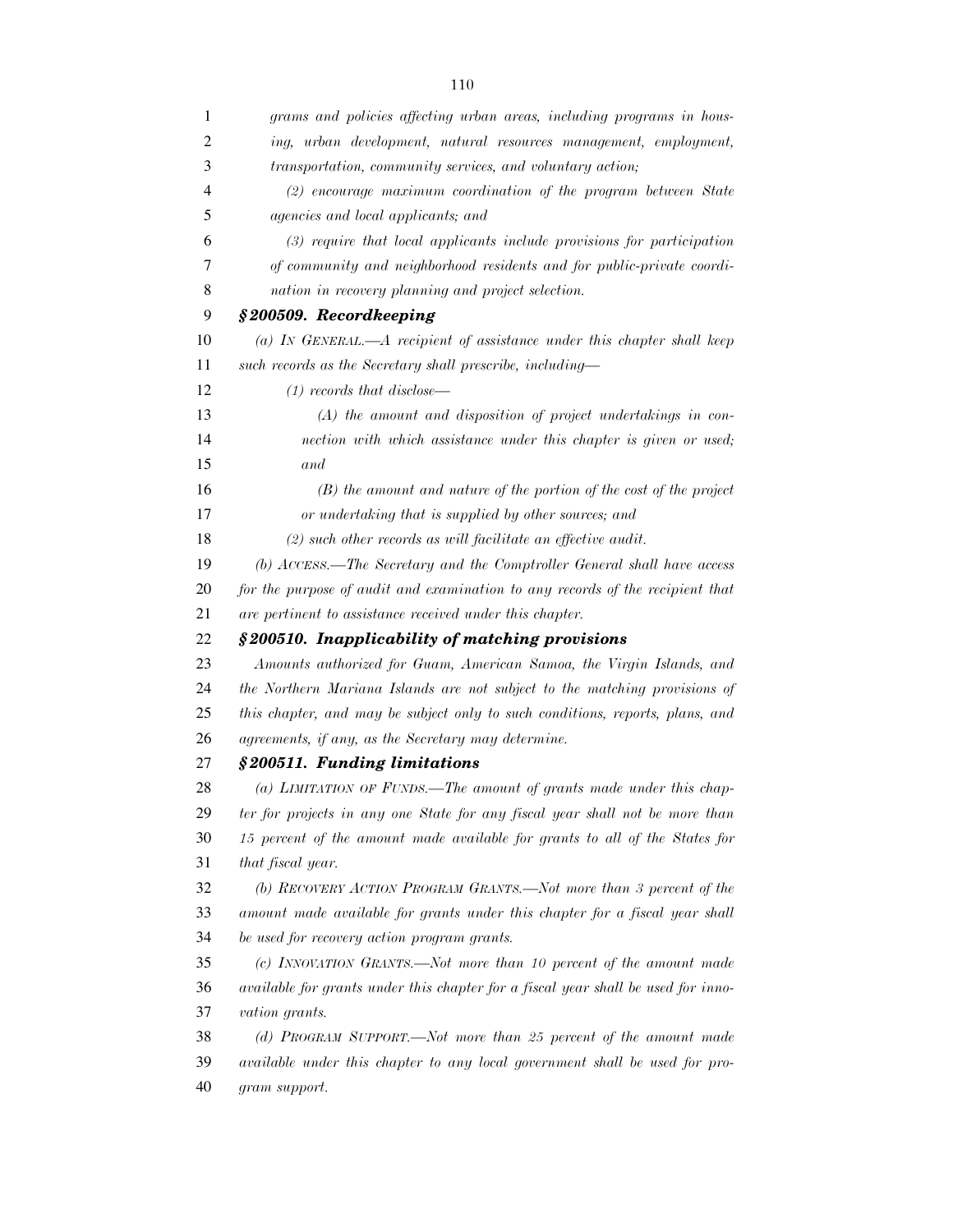| $\mathbf{1}$ | (e) NO LAND ACQUISITION.—No funds made available under this chapter            |
|--------------|--------------------------------------------------------------------------------|
| 2            | shall be used for the acquisition of land or an interest in land.              |
| 3            | <b>Subtitle III—National Preservation</b>                                      |
| 4            | <b>Programs</b>                                                                |
| 5            | <b>Division A-Historic Preservation</b>                                        |
| 6            | <b>Subdivision 1–General Provisions</b>                                        |
| 7            | <b>Chapter 3001-Policy</b>                                                     |
|              | Sec.<br>300101.<br>Policy.                                                     |
| 8            | §300101. Policy                                                                |
| 9            | It is the policy of the Federal Government, in cooperation with other na-      |
| 10           | tions and in partnership with States, local governments, Indian tribes, Native |
| 11           | Hawaiian organizations, and private organizations and individuals, to-         |
| 12           | $(1)$ use measures, including financial and technical assistance, to fos-      |
| 13           | ter conditions under which our modern society and our historic property        |
| 14           | can exist in productive harmony and fulfill the social, economic, and          |
| 15           | other requirements of present and future generations;                          |
| 16           | $(2)$ provide leadership in the preservation of the historic property of       |
| 17           | the United States and of the international community of nations and            |
| 18           | in the administration of the national preservation program;                    |
| 19           | (3) administer federally owned, administered, or controlled historic           |
| 20           | property in a spirit of stewardship for the inspiration and benefit of         |
| 21           | present and future generations;                                                |
| 22           | $(4)$ contribute to the preservation of nonfederally owned historic prop-      |
| 23           | erty and give maximum encouragement to organizations and individuals           |
| 24           | undertaking preservation by private means;                                     |
| 25           | (5) encourage the public and private preservation and utilization of           |
| 26           | all usable elements of the Nation's historic built environment; and            |
| 27           | $(6)$ assist State and local governments, Indian tribes and Native Ha-         |
| 28           | waiian organizations, and the National Trust to expand and accelerate          |
| 29           | their historic preservation programs and activities.                           |
| 30           | <b>Chapter 3003—Definitions</b>                                                |
|              | Sec.<br>300301.<br>Agency.<br>Certified local government<br>300309             |

| 300301. | Agency.                                         |
|---------|-------------------------------------------------|
| 300302. | Certified local government.                     |
| 300303. | Council.                                        |
| 300304. | Cultural park.                                  |
| 300305. | <i>Historic conservation district.</i>          |
| 300306. | <i>Historic Preservation Fund.</i>              |
| 300307. | <i>Historic preservation review commission.</i> |
| 300308. | <i>Historic property.</i>                       |
| 300309. | Indian tribe.                                   |
| 300310. | Local government.                               |
| 300311. | National Register.                              |
| 300312. | National Trust.                                 |
| 300313. | Native Hawaiian.                                |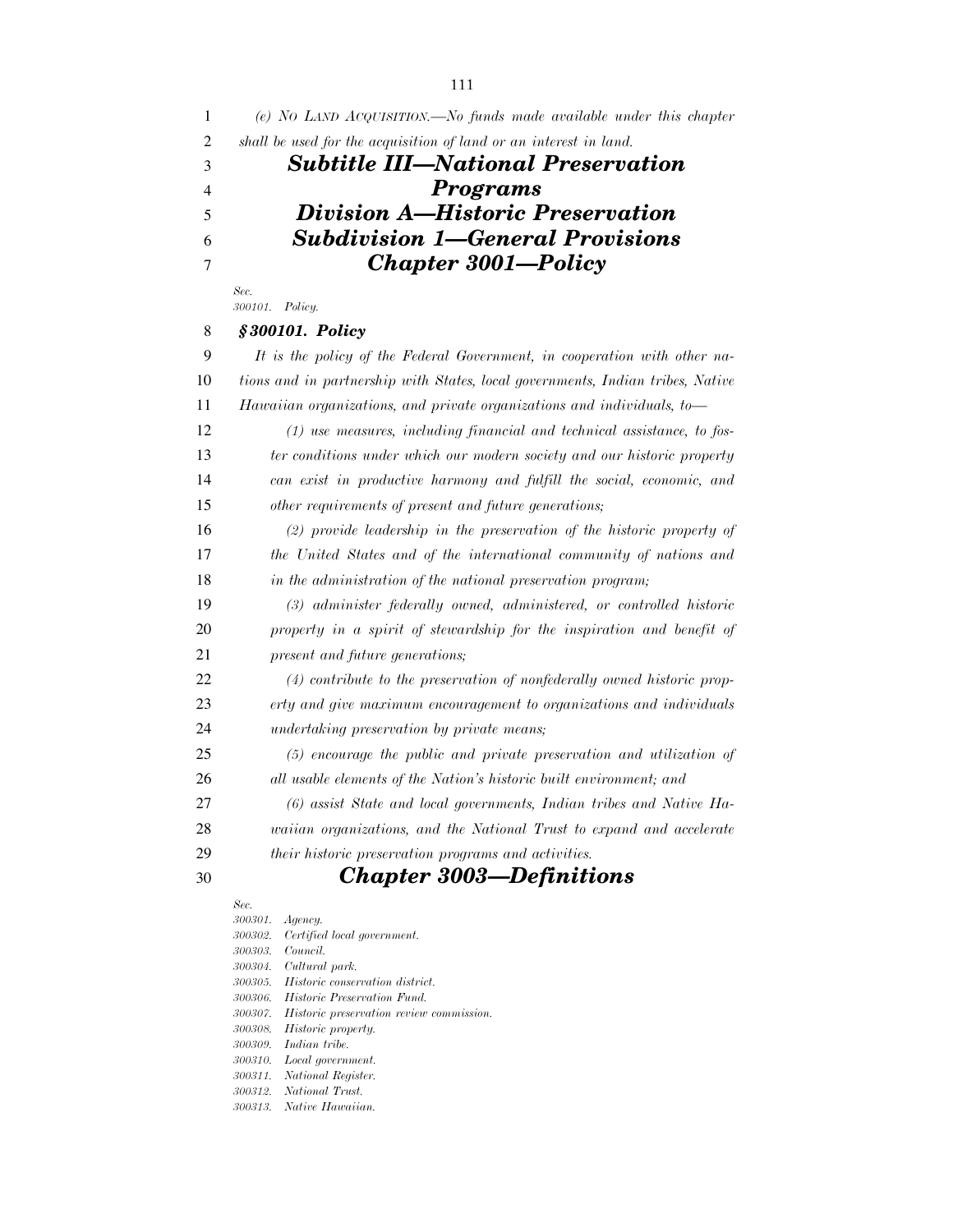*300314. Native Hawaiian organization. 300315. Preservation or historic preservation. 300316. Secretary. 300317. State. 300318. State historic preservation review board. 300319. Tribal land. 300320. Undertaking. 300321. World Heritage Convention.*

# *§ 300301. Agency*

| $\overline{c}$ | In this division, the term "agency" has the meaning given the term in sec- |
|----------------|----------------------------------------------------------------------------|
| 3              | $\mu$ tion 551 of title 5.                                                 |
| 4              | §300302. Certified local government                                        |
| 5              | In this division, the term "certified local government" means a local gov- |
| 6              | ernment whose local historic preservation program is certified pursuant to |
| 7              | chapter 3025 of this title.                                                |
| 8              | §300303. Council                                                           |
| 9              | In this division, the term "Council" means the Advisory Council on His-    |
| 10             | toric Preservation established by section 304101 of this title.            |
| 11             | §300304. Cultural park                                                     |
| 12             | In this division, the term "cultural park" means a definable area that-    |
| 13             | (A) is distinguished by historic property, prehistoric property, and       |
| 14             | land related to that property; and                                         |
| 15             | (B) constitutes an interpretive, educational, and recreational resource    |
| 16             | for the public at large.                                                   |
| 17             | §300305. Historic conservation district                                    |
| 18             | In this division, the term "historic conservation district" means an area  |
| 19             | that contains—                                                             |
| 20             | $(1)$ historic property;                                                   |
| 21             | (2) buildings having similar or related architectural characteristics;     |
| 22             | $(3)$ cultural cohesiveness; or                                            |
| 23             | $(4)$ any combination of features described in paragraphs $(1)$ to $(3)$ . |
| 24             | §300306. Historic Preservation Fund                                        |
| 25             | In this division, the term "Historic Preservation Fund" means the Historic |
| 26             | Preservation Fund established under section 303101 of this title.          |
| 27             | §300307. Historic preservation review commission                           |
| 28             | In this division, the term "historic preservation review commission" means |
| 29             | a board, council, commission, or other similar collegial body—             |
| 30             | (1) that is established by State or local legislation as provided in sec-  |
| 31             | tion $302503(a)(2)$ of this title; and                                     |
| 32             | $(2)$ the members of which are appointed by the chief elected official     |
| 33             | of a jurisdiction (unless State or local law provides for appointment by   |
| 34             | another official) from among-                                              |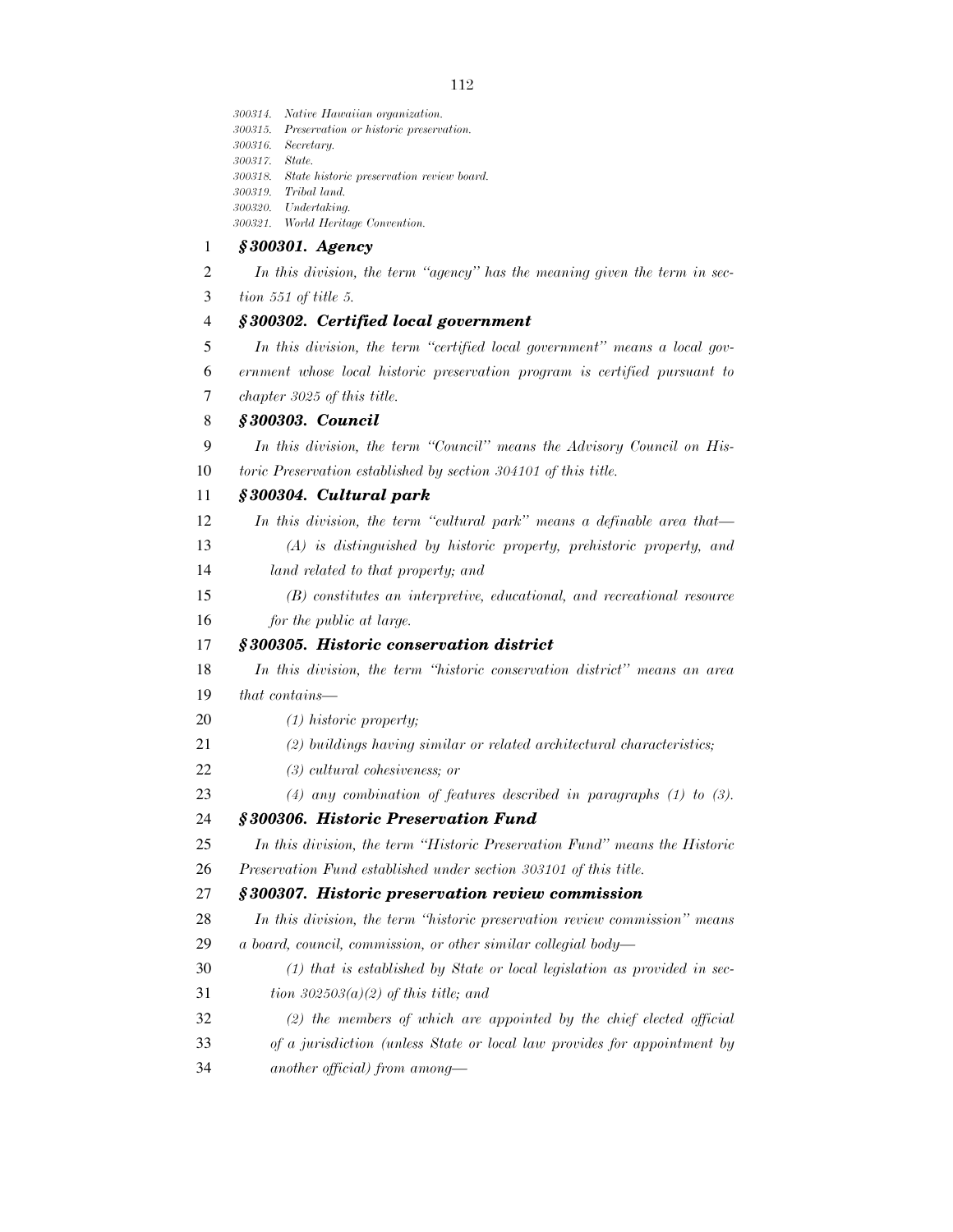| 1  | $(A)$ professionals in the disciplines of architecture, history, archi-           |
|----|-----------------------------------------------------------------------------------|
| 2  | tectural history, planning, prehistoric and historic archeology, folk-            |
| 3  | lore, cultural anthropology, curation, conservation, and landscape                |
| 4  | architecture, or related disciplines, to the extent that those profes-            |
| 5  | sionals are available in the community; and                                       |
| 6  | $(B)$ other individuals who have demonstrated special interest, ex-               |
| 7  | perience, or knowledge in history, architecture, or related disciplines           |
| 8  | and will provide for an adequate and qualified commission.                        |
| 9  | §300308. Historic property                                                        |
| 10 | In this division, the term "historic property" means any prehistoric or his-      |
| 11 | toric dustruct, site, building, structure, or object included on, or eligible for |
| 12 | inclusion on, the National Register, including artifacts, records, and material   |
| 13 | remains relating to the district, site, building, structure, or object.           |
| 14 | §300309. Indian tribe                                                             |
| 15 | In this division, the term "Indian tribe" means an Indian tribe, band, na-        |
| 16 | tion, or other organized group or community, including a Native village, Re-      |
| 17 | gional Corporation or Village Corporation (as those terms are defined in sec-     |
| 18 | tion 3 of the Alaska Native Claims Settlement Act (43 U.S.C. 1602)), that         |
| 19 | is recognized as eligible for the special programs and services provided by the   |
| 20 | United States to Indians because of their status as Indians.                      |
| 21 | §300310. Local government                                                         |
| 22 | In this division, the term "local government" means a city, county, town-         |
| 23 | ship, municipality, or borough, or any other general purpose political sub-       |
| 24 | division of any State.                                                            |
| 25 | §300311. National Register                                                        |
| 26 | In this division, the term "National Register" means the National Register        |
| 27 | of Historic Places maintained under chapter 3021 of this title.                   |
| 28 | §300312. National Trust                                                           |
| 29 | In this division, the term "National Trust" means the National Trust for          |
| 30 | Historic Preservation in the United States established under section 312102       |
| 31 | of this title.                                                                    |
| 32 | §300313. Native Hawaiian                                                          |
| 33 | In this division, the term "Native Hawaiian" means any individual who             |
| 34 | is a descendant of the aboriginal people who, prior to 1778, occupied and ex-     |
| 35 | ercised sovereignty in the area that now constitutes Hawaii.                      |
| 36 | §300314. Native Hawaiian organization                                             |
| 37 | (a) IN GENERAL.—In this division, the term "Native Hawaiian organiza-             |
| 38 | tion" means any organization that-                                                |
| 39 | (1) serves and represents the interests of Native Hawaiians;                      |
| 40 | $(2)$ has as a primary and stated purpose the provision of services to            |
| 41 | Native Hawaiians; and                                                             |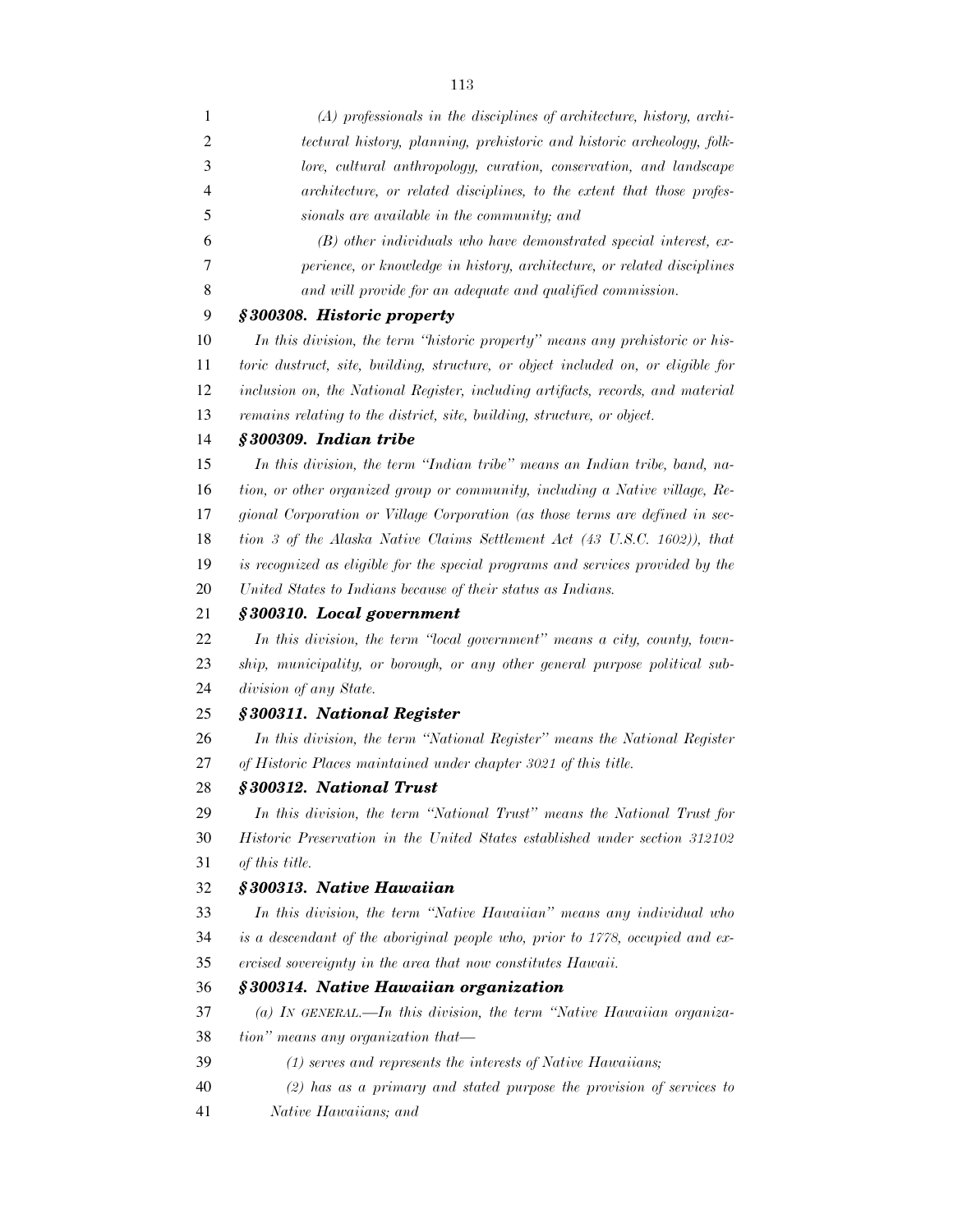| 1  | $(3)$ has demonstrated expertise in aspects of historic preservation that     |
|----|-------------------------------------------------------------------------------|
| 2  | are culturally significant to Native Hawaiians.                               |
| 3  | (b) INCLUSIONS.—In this division, the term "Native Hawaiian organiza-         |
| 4  | tion" includes the Office of Hawaiian Affairs of Hawaii and Hui Malama        |
| 5  | I Na Kupuna O Hawai'i Nei, an organization incorporated under the laws        |
| 6  | of the State of Hawaii.                                                       |
| 7  | §300315. Preservation or historic preservation                                |
| 8  | In this division, the term "preservation" or "historic preservation" in-      |
| 9  | $cludes$ —                                                                    |
| 10 | (1) identification, evaluation, recordation, documentation, curation,         |
| 11 | <i>acquisition, protection, management, rehabilitation, restoration, sta-</i> |
| 12 | bilization, maintenance, research, interpretation, and conservation;          |
| 13 | $(2)$ education and training regarding the foregoing activities; or           |
| 14 | $(3)$ any combination of the foregoing activities.                            |
| 15 | §300316. Secretary                                                            |
| 16 | In this division, the term "Secretary" means the Secretary acting through     |
| 17 | the Director.                                                                 |
| 18 | §300317. State                                                                |
| 19 | In this division, the term "State" means—                                     |
| 20 | (1) a State, the District of Columbia, Puerto Rico, Guam, American            |
| 21 | Samoa, the Virgin Islands, and the Northern Mariana Islands; and              |
| 22 | (2) the Republic of the Marshall Islands, the Federated States of Mi-         |
| 23 | cronesia, and the Republic of Palau.                                          |
| 24 | §300318. State historic preservation review board                             |
| 25 | In this division, the term "State historic preservation review board" means   |
| 26 | a board, council, commission, or other similar collegial body established as  |
| 27 | provided in section $302301(2)$ of this title-                                |
| 28 | $(1)$ the members of which are appointed by the State Historic Preser-        |
| 29 | vation Officer (unless otherwise provided for by State law);                  |
| 30 | $(2)$ a majority of the members of which are professionals qualified in       |
| 31 | history, prehistoric and historic archeology, architectural history, archi-   |
| 32 | tecture, folklore, cultural anthropology, curation, conservation, landscape   |
| 33 | architecture, and related disciplines; and                                    |
| 34 | $(3)$ that has the authority to-                                              |
| 35 | (A) review National Register nominations and appeals from                     |
| 36 | nominations;                                                                  |
| 37 | (B) review appropriate documentation submitted in conjunction                 |
| 38 | with the Historic Preservation Fund;                                          |
| 39 | (C) provide general advice and guidance to the State Historic                 |
| 40 | Preservation Officer; and                                                     |
| 41 | $(D)$ perform such other duties as may be appropriate.                        |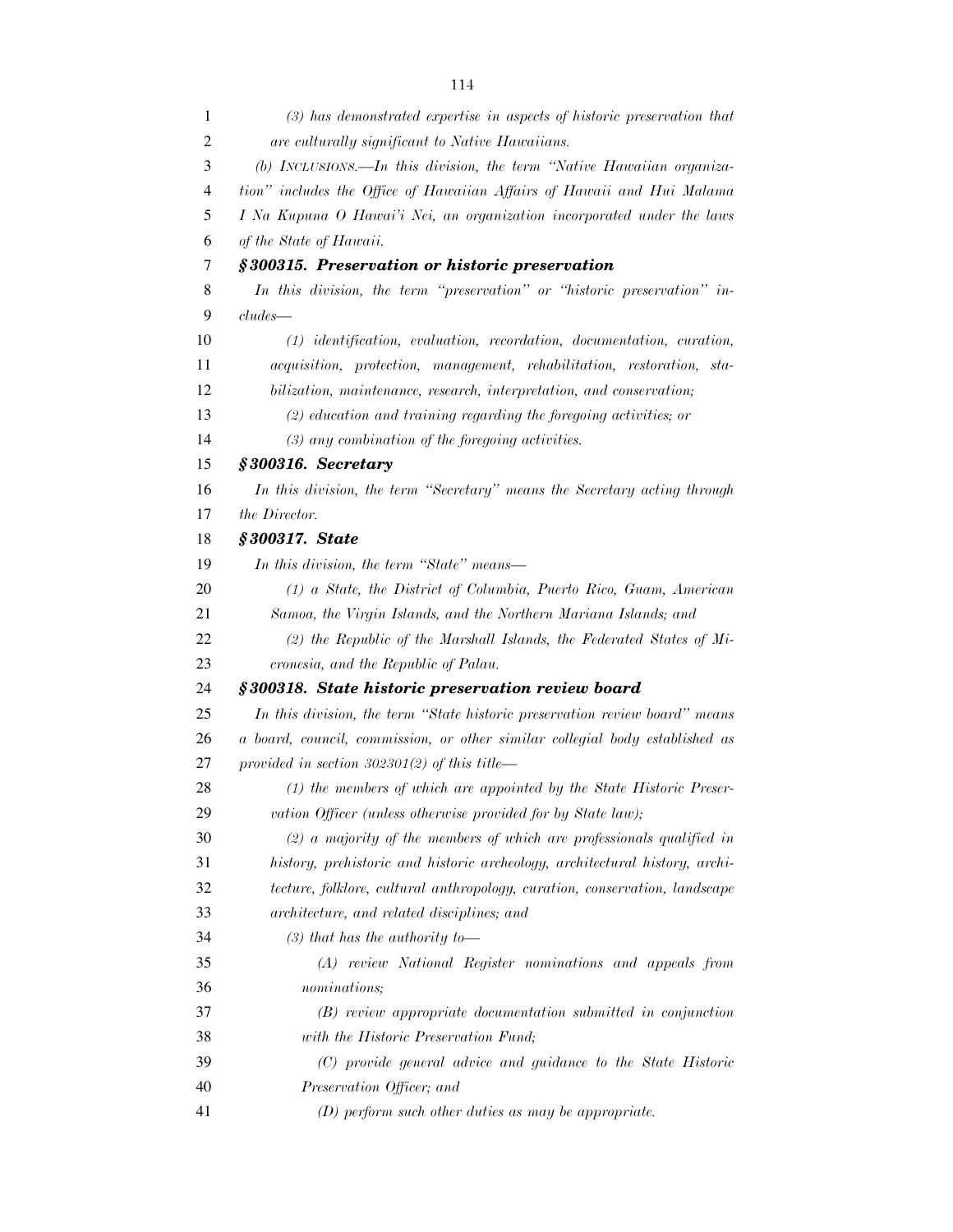| 1  | §300319. Tribal land                                                                                                                                                                                                                                              |
|----|-------------------------------------------------------------------------------------------------------------------------------------------------------------------------------------------------------------------------------------------------------------------|
| 2  | In this division, the term "tribal land" means—                                                                                                                                                                                                                   |
| 3  | $(1)$ all land within the exterior boundaries of any Indian reservation;                                                                                                                                                                                          |
| 4  | and                                                                                                                                                                                                                                                               |
| 5  | $(2)$ all dependent Indian communities.                                                                                                                                                                                                                           |
| 6  | §300320. Undertaking                                                                                                                                                                                                                                              |
| 7  | In this division, the term "undertaking" means a project, activity, or pro-                                                                                                                                                                                       |
| 8  | gram funded in whole or in part under the direct or indirect jurisdiction of                                                                                                                                                                                      |
| 9  | a Federal agency, including-                                                                                                                                                                                                                                      |
| 10 | $(1)$ those carried out by or on behalf of the Federal agency;                                                                                                                                                                                                    |
| 11 | $(2)$ those carried out with Federal financial assistance;                                                                                                                                                                                                        |
| 12 | (3) those requiring a Federal permit, license, or approval; and                                                                                                                                                                                                   |
| 13 | (4) those subject to State or local regulation administered pursuant to                                                                                                                                                                                           |
| 14 | a delegation or approval by a Federal agency.                                                                                                                                                                                                                     |
| 15 | §300321. World Heritage Convention                                                                                                                                                                                                                                |
| 16 | In this division, the term "World Heritage Convention" means the Conven-                                                                                                                                                                                          |
| 17 | tion concerning the Protection of the World Cultural and Natural Heritage,                                                                                                                                                                                        |
| 18 | done at Paris November 23, 1972 (27 UST 37).                                                                                                                                                                                                                      |
| 19 | <b>Subdivision 2–Historic Preservation</b>                                                                                                                                                                                                                        |
| 20 | Program                                                                                                                                                                                                                                                           |
| 21 | <b>Chapter 3021—National Register of</b>                                                                                                                                                                                                                          |
| 22 | <b>Historic Places</b>                                                                                                                                                                                                                                            |
|    | Sec.<br>302101.<br>Maintenance by Secretary.<br>Inclusion of properties on National Register.<br>302102.<br>Criteria and regulations relating to National Register, National Historic Landmarks,<br>302103.                                                       |
|    | and World Heritage List.<br>Nominations for inclusion on National Register.<br>302104.<br>302105.<br>Owner participation in nomination process.<br>Retention of name.<br>302106.<br>Regulations.<br>302107.<br>Review of threats to historic property.<br>302108. |
| 23 | §302101. Maintenance by Secretary                                                                                                                                                                                                                                 |
| 24 | The Secretary may expand and maintain a National Register of Historic                                                                                                                                                                                             |
| 25 | Places composed of districts, sites, buildings, structures, and objects signifi-                                                                                                                                                                                  |
| 26 | cant in American history, architecture, archeology, engineering, and culture.                                                                                                                                                                                     |
| 27 | §302102. Inclusion of properties on National Register                                                                                                                                                                                                             |
| 28 | (a) IN GENERAL.—A property that meets the criteria for National Historic                                                                                                                                                                                          |
| 29 | Landmarks established pursuant to section 302103 of this title shall be des-                                                                                                                                                                                      |
| 30 | ignated as a National Historic Landmark and included on the National Reg-                                                                                                                                                                                         |
| 31 | ister, subject to the requirements of section 302107 of this title.                                                                                                                                                                                               |
| 32 | (b) HISTORIC PROPERTY ON NATIONAL REGISTER ON DECEMBER 12,                                                                                                                                                                                                        |

*1980.—All historic property included on the National Register on December*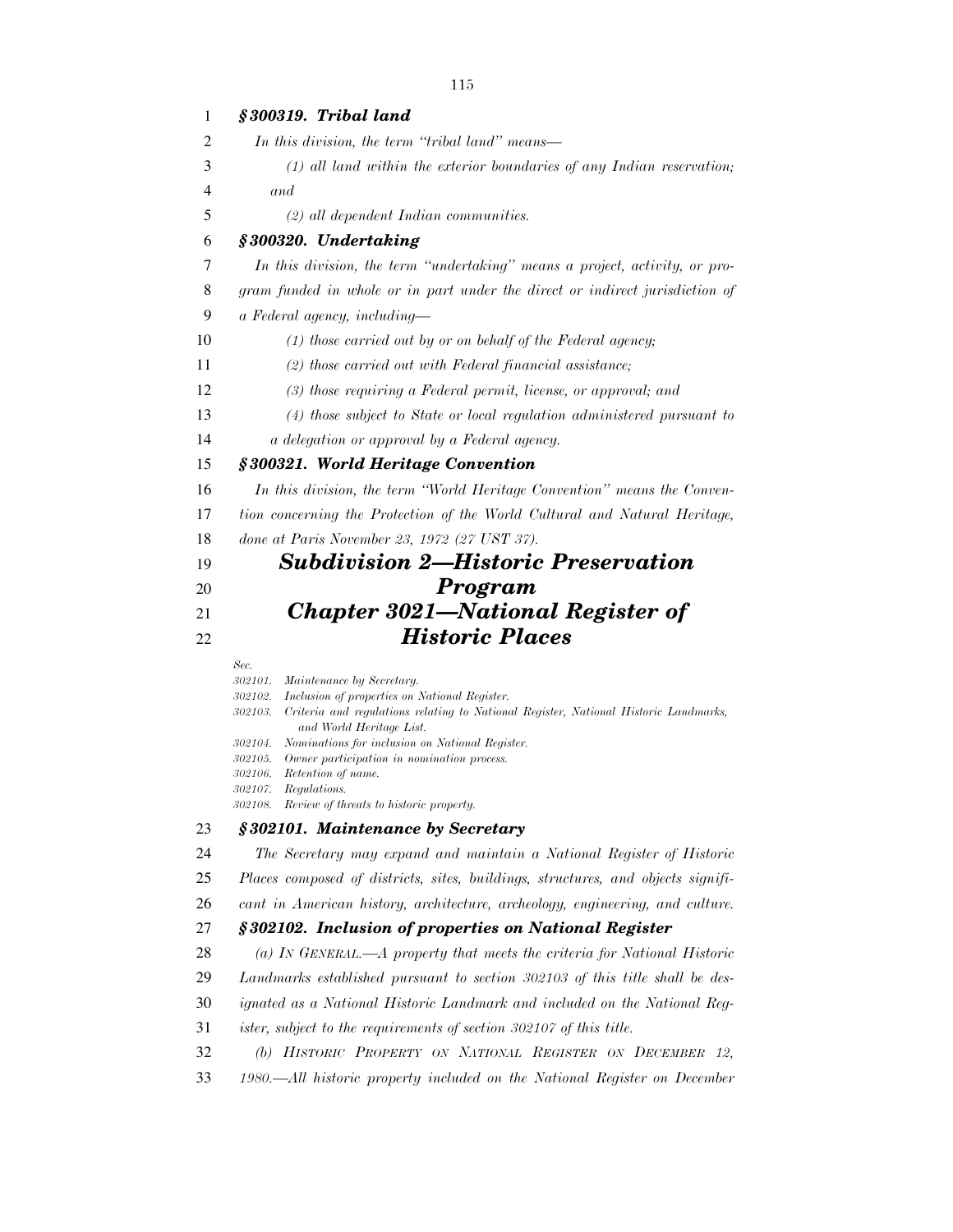| $\mathbf{1}$   | 12, 1980, shall be deemed to be included on the National Register as of their    |
|----------------|----------------------------------------------------------------------------------|
| $\overline{c}$ | initial listing for purposes of this division.                                   |
| 3              | (c) HISTORIC PROPERTY LISTED IN FEDERAL REGISTER OF FEBRUARY 6,                  |
| 4              | 1979, OR PRIOR TO DECEMBER 12, 1980, AS NATIONAL HISTORIC LAND-                  |
| 5              | MARKS.—All historic property listed in the Federal Register of February 6,       |
| 6              | 1979, or prior to December 12, 1980, as National Historic Landmarks are          |
| 7              | declared by Congress to be National Historic Landmarks of national historic      |
| 8              | significance as of their initial listing in the Federal Register for purposes of |
| 9              | this division and chapter 3201 of this title, except that in the case of a Na-   |
| 10             | tional Historic Landmark district for which no boundaries had been estab-        |
| 11             | lished as of December 12, 1980, boundaries shall first be published in the Fed-  |
| 12             | eral Register.                                                                   |
| 13             | §302103. Criteria and regulations relating to National Reg-                      |
| 14             | ister, National Historic Landmarks, and World                                    |
| 15             | <b>Heritage List</b>                                                             |
| 16             | The Secretary, in consultation with national historical and archeological        |
| 17             | associations, shall—                                                             |
| 18             | $(1)$ establish criteria for properties to be included on the National Reg-      |
| 19             | ister and criteria for National Historic Landmarks; and                          |
| 20             | $(2)$ promulgate regulations for-                                                |
| 21             | (A) nominating properties for inclusion on, and removal from,                    |
| 22             | the National Register and the recommendation of properties by cer-               |
| 23             | tified local governments;                                                        |
| 24             | (B) designating properties as National Historic Landmarks and                    |
| 25             | removing that designation;                                                       |
| 26             | $(C)$ considering appeals from recommendations, nominations, re-                 |
| 27             | movals, and designations (or any failure or refusal by a nominating              |
| 28             | <i>authority to nominate or designate)</i> ;                                     |
| 29             | (D) nominating historic property for inclusion in the World Her-                 |
| 30             | <i>itage List in accordance with the World Heritage Convention;</i>              |
| 31             | $(E)$ making determinations of eligibility of properties for inclu-              |
| 32             | sion on the National Register; and                                               |
| 33             | $(F)$ notifying the owner of a property, any appropriate local gov-              |
| 34             | ernments, and the general public, when the property is being consid-             |
| 35             | ered for inclusion on the National Register, for designation as a Na-            |
| 36             | tional Historic Landmark, or for nomination to the World Heritage                |
| 37             | List.                                                                            |
| 38             | §302104. Nominations for inclusion on National Register                          |
| 39             | (a) NOMINATION BY STATE.—Subject to the requirements of section 302107           |
| 40             | of this title, any State that is carrying out a program approved under chap-     |
| 41             | ter 3023 shall nominate to the Secretary property that meets the criteria pro-   |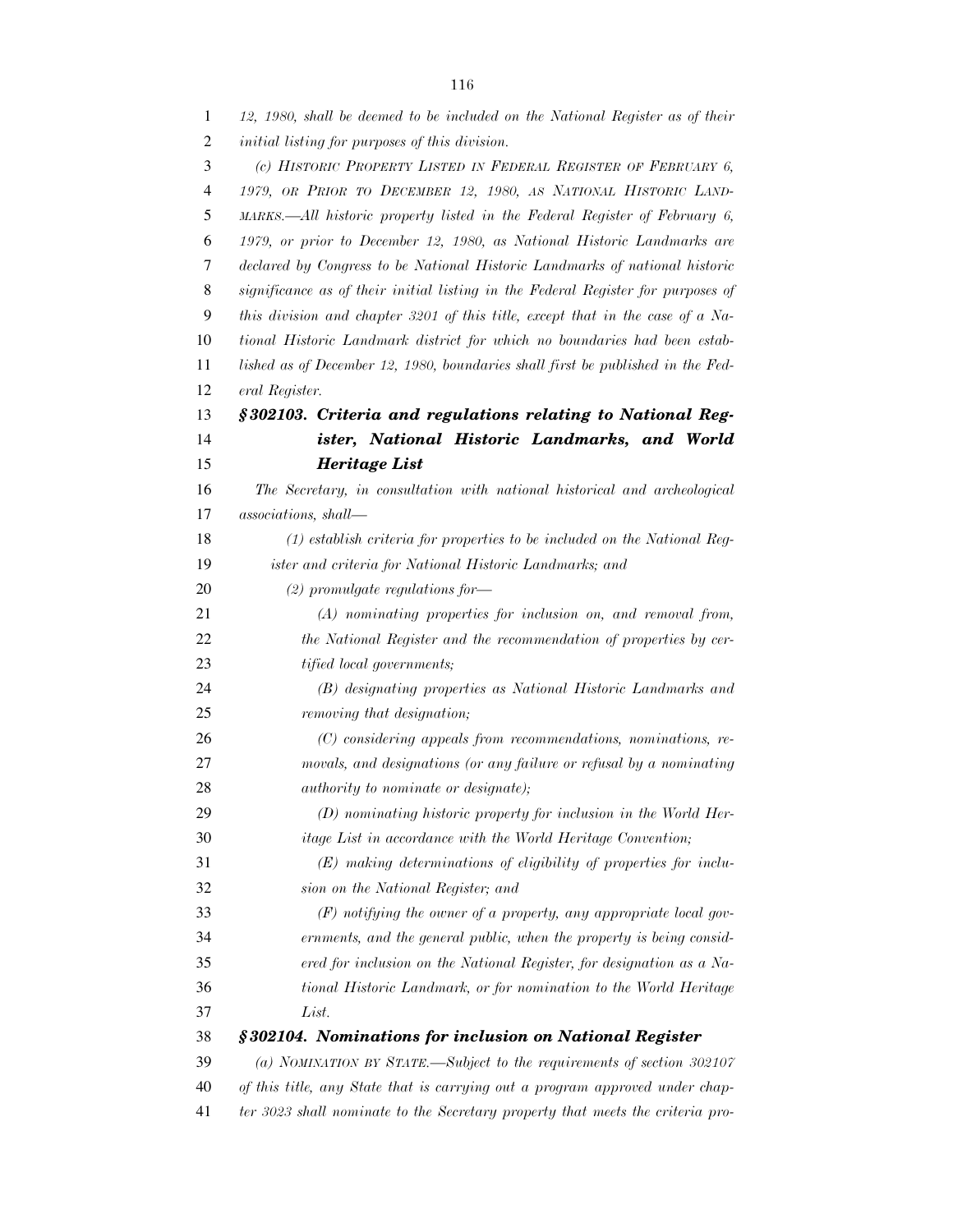*mulgated under section 302103 of this title for inclusion on the National Reg- ister. Subject to section 302107 of this title, any property nominated under this subsection or under section 306102 of this title shall be included on the National Register on the date that is 45 days after receipt by the Secretary of the nomination and the necessary documentation, unless the Secretary dis- approves the nomination within the 45-day period or unless an appeal is filed under subsection (c). (b) NOMINATION BY PERSON OR LOCAL GOVERNMENT.—Subject to the re- quirements of section 302107 of this title, the Secretary may accept a nomina- tion directly from any person or local government for inclusion of a property on the National Register only if the property is located in a State where there is no program approved under chapter 3023 of this title. The Secretary may include on the National Register any property for which such a nomination is made if the Secretary determines that the property is eligible in accordance with the regulations promulgated under section 302103 of this title. The deter- mination shall be made within 90 days from the date of the nomination un- less the nomination is appealed under subsection (c). (c) APPEAL.—Any person or local government may appeal to the Sec- retary— (1) a nomination of any property for inclusion on the National Reg- ister; and (2) the failure of a nominating authority to nominate a property in accordance with this chapter. § 302105. Owner participation in nomination process (a) REGULATIONS.—The Secretary shall promulgate regulations requiring that before any property may be included on the National Register or des- ignated as a National Historic Landmark, the owner of the property, or a majority of the owners of the individual properties within a district in the case of a historic district, shall be given the opportunity (including a reason- able period of time) to concur in, or object to, the nomination of the property for inclusion or designation. The regulations shall include provisions to carry out this section in the case of multiple ownership of a single property. (b) WHEN PROPERTY SHALL NOT BE INCLUDED ON NATIONAL REGISTER OR DESIGNATED AS NATIONAL HISTORIC LANDMARK.—If the owner of any privately owned property, or a majority of the owners of privately owned properties within the district in the case of a historic district, object to inclu- sion or designation, the property shall not be included on the National Reg- ister or designated as a National Historic Landmark until the objection is withdrawn. (c) REVIEW BY SECRETARY.—The Secretary shall review the nomination of the property when an objection has been made and shall determine whether*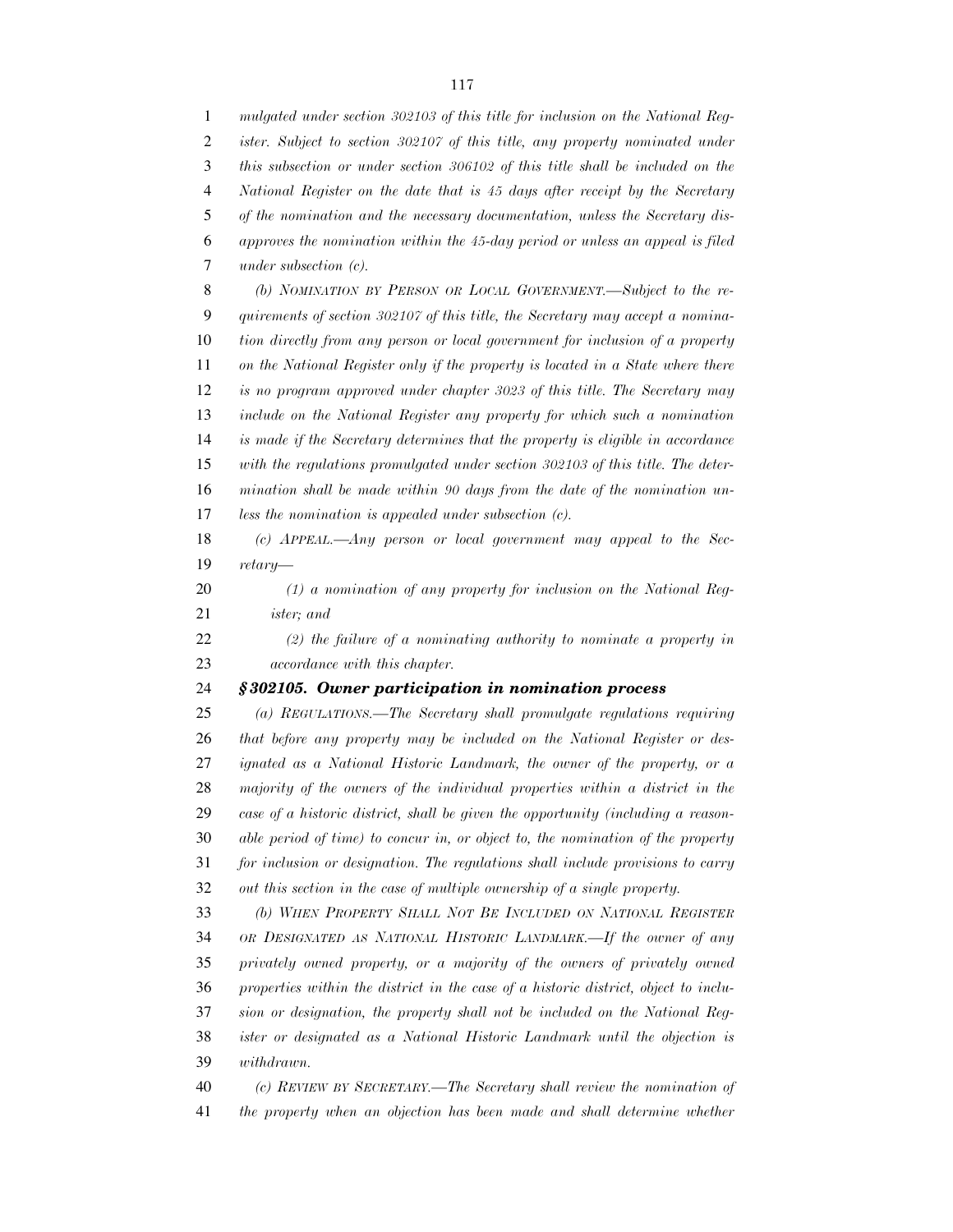| $\mathbf{1}$   | or not the property is eligible for inclusion or designation. If the Secretary  |
|----------------|---------------------------------------------------------------------------------|
| $\overline{c}$ | determines that the property is eligible for inclusion or designation, the Sec- |
| 3              | retary shall inform the Advisory Council on Historic Preservation, the appro-   |
| 4              | priate State Historic Preservation Officer, the appropriate chief elected local |
| 5              | official, and the owner or owners of the property of the Secretary's determina- |
| 6              | tion.                                                                           |
| 7              | §302106. Retention of name                                                      |
| 8              | Notwithstanding section $43(c)$ of the Act of July 5, 1946 (known as the        |
| 9              | Trademark Act of 1946) (15 U.S.C. 1125 $(c)$ ), buildings and structures on or  |
| 10             | eligible for inclusion on the National Register (either individually or as part |
| 11             | of a historic district), or designated as an individual landmark or as a con-   |
| 12             | tributing building in a historic district by a unit of State or local govern-   |
| 13             | ment, may retain the name historically associated with the building or struc-   |
| 14             | ture.                                                                           |
| 15             | §302107. Regulations                                                            |
| 16             | The Secretary shall promulgate regulations—                                     |
| 17             | (1) ensuring that significant prehistoric and historic artifacts, and as-       |
| 18             | sociated records, subject to subchapter $I$ of chapter 3061, chapter 3125,      |
| 19             | or the Archaeological Resources Protection Act of 1979 (16 U.S.C. 470aa         |
| 20             | et seq.) are deposited in an institution with adequate long-term curato-        |
| 21             | rial capabilities;                                                              |
| 22             | $(2)$ establishing a uniform process and standards for documenting his-         |
| 23             | toric property by public agencies and private parties for purposes of in-       |
| 24             | corporation into, or complementing, the national historical architectural       |
| 25             | and engineering records in the Library of Congress; and                         |
| 26             | $(3)$ certifying local governments, in accordance with sections 302502          |
| 27             | and 302503 of this title, and for the transfer of funds pursuant to section     |
| 28             | $302902(c)(4)$ of this title.                                                   |
| 29             | §302108. Review of threats to historic property                                 |
| 30             | At least once every 4 years, the Secretary, in consultation with the Council    |
| 31             | and with State Historic Preservation Officers, shall review significant threats |
| 32             | to historic property to-                                                        |
| 33             | $(1)$ determine the kinds of historic property that may be threatened;          |
| 34             | $(2)$ ascertain the causes of the threats; and                                  |
| 35             | (3) develop and submit to the President and Congress recommenda-                |
| 36             | tions for appropriate action.                                                   |
| 37             | <b>Chapter 3023—State Historic Preservation</b>                                 |
| 38             | Programs                                                                        |
|                | Sec.                                                                            |

*302301. Regulations. 302302. Program evaluation.*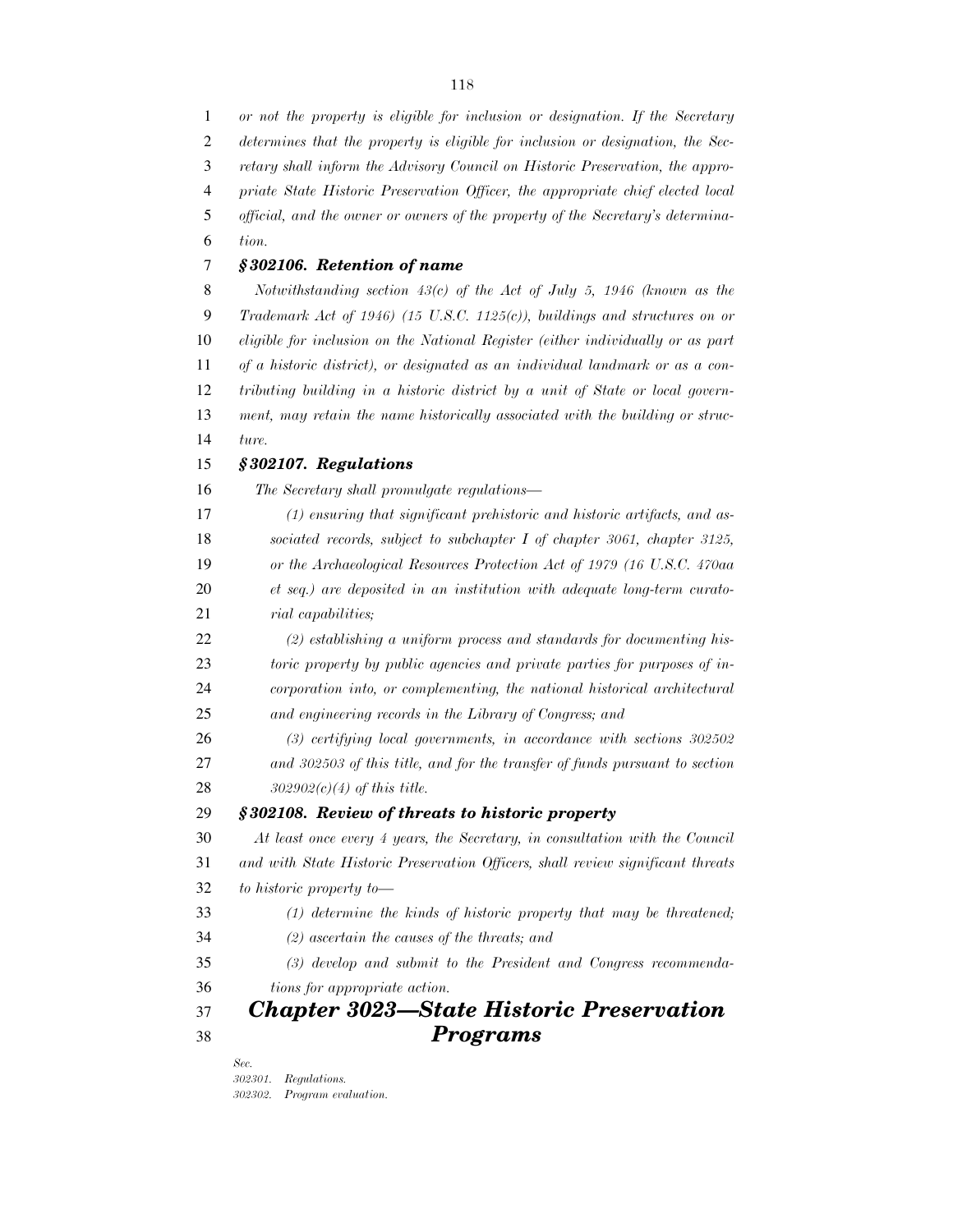*302303. Responsibilities of State Historic Preservation Officer. 302304. Contracts and cooperative agreements.*

### *§ 302301. Regulations*

 *The Secretary, in consultation with the National Conference of State His- toric Preservation Officers and the National Trust, shall promulgate regula- tions for State Historic Preservation Programs. The regulations shall provide that a State program submitted to the Secretary under this chapter shall be approved by the Secretary if the Secretary determines that the program pro- vides for— (1) the designation and appointment by the chief elected official of the State of a State Historic Preservation Officer to administer the program in accordance with section 302303 of this title and for the employment or appointment by the officer of such professionally qualified staff as may be necessary for those purposes; (2) an adequate and qualified State historic preservation review board designated by the State Historic Preservation Officer unless otherwise provided for by State law; and (3) adequate public participation in the State Historic Preservation Program, including the process of recommending properties for nomina- tion to the National Register. § 302302. Program evaluation (a) WHEN EVALUATION SHOULD OCCCUR.—Periodically, but not less than every 4 years after the approval of any State program under section 302301 of this title, the Secretary, in consultation with the Council on the appro- priate provisions of this division, and in cooperation with the State Historic Preservation Officer, shall evaluate the program to determine whether it is consistent with this division. (b) DISAPPROVAL OF PROGRAM.—If, at any time, the Secretary determines that a major aspect of a State program is not consistent with this division, the Secretary shall disapprove the program and suspend in whole or in part any contracts or cooperative agreements with the State and the State Historic Preservation Officer under this division, until the program is consistent with this division, unless the Secretary determines that the program will be made consistent with this division within a reasonable period of time. (c) OVERSIGHT.—The Secretary, in consultation with State Historic Pres- ervation Officers, shall establish oversight methods to ensure State program consistency and quality without imposing undue review burdens on State Historic Preservation Officers. (d) STATE FISCAL AUDIT AND MANAGEMENT SYSTEM.— (1) SUBSTITUTION FOR COMPARABLE FEDERAL SYSTEMS.—At the dis-cretion of the Secretary, a State system of fiscal audit and management*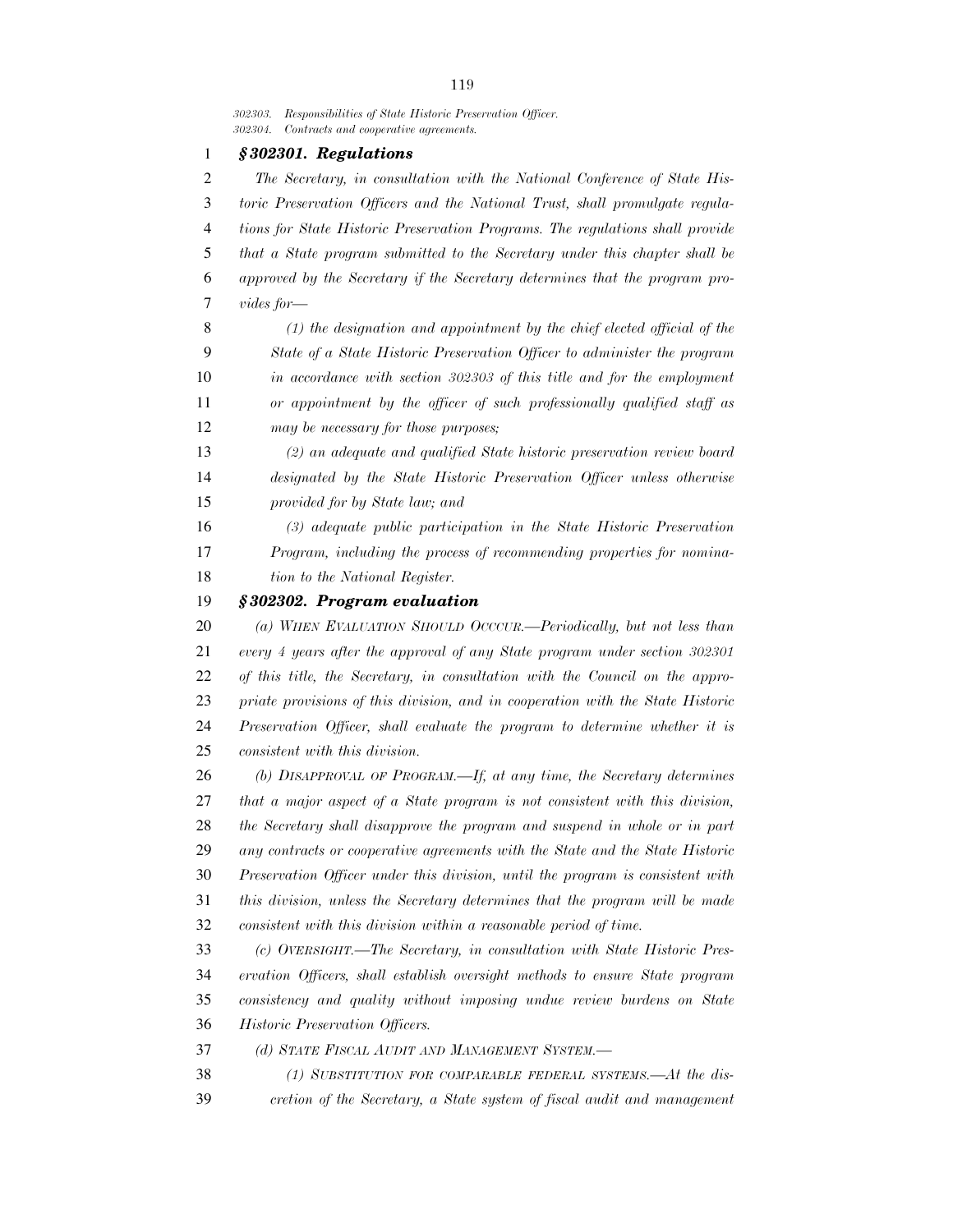| 1  | may be substituted for comparable Federal systems so long as the State     |
|----|----------------------------------------------------------------------------|
| 2  | system-                                                                    |
| 3  | $(A)$ establishes and maintains substantially similar accountabil-         |
| 4  | ity standards; and                                                         |
| 5  | (B) provides for independent professional peer review.                     |
| 6  | (2) FISCAL AUDITS AND REVIEW BY SECRETARY.—The Secretary—                  |
| 7  | (A) may conduct periodic fiscal audits of State programs ap-               |
| 8  | proved under this subdivision as needed; and                               |
| 9  | $(B)$ shall ensure that the programs meet applicable accountability        |
| 10 | standards.                                                                 |
| 11 | §302303. Responsibilities of State Historic Preservation Offi-             |
| 12 | <b>cer</b>                                                                 |
| 13 | (a) IN GENERAL.—It shall be the responsibility of the State Historic Pres- |
| 14 | ervation Officer to administer the State Historic Preservation Program.    |
| 15 | (b) PARTICULAR RESPONSIBILITIES.—It shall be the responsibility of the     |
| 16 | State Historic Preservation Officer to-                                    |
| 17 | (1) in cooperation with Federal and State agencies, local governments,     |
| 18 | and private organizations and individuals, direct and conduct a compre-    |
| 19 | hensive statewide survey of historic property and maintain inventories     |
| 20 | of the property;                                                           |
| 21 | (2) identify and nominate eligible property to the National Register       |
| 22 | and otherwise administer applications for listing historic property on the |
| 23 | National Register;                                                         |
| 24 | (3) prepare and implement a comprehensive statewide historic preser-       |
| 25 | vation plan;                                                               |
| 26 | (4) administer the State program of Federal assistance for historic        |
| 27 | preservation within the State;                                             |
| 28 | (5) advise and assist, as appropriate, Federal and State agencies and      |
| 29 | local governments in carrying out their historic preservation responsibil- |
| 30 | <i>ities</i> ;                                                             |
| 31 | (6) cooperate with the Secretary, the Council, other Federal and State     |
| 32 | agencies, local governments, and private organizations and individuals     |
| 33 | to ensure that historic property is taken into consideration at all levels |
| 34 | of planning and development;                                               |
| 35 | (7) provide public information, education, and training and technical      |
| 36 | <i>assistance in historic preservation;</i>                                |
| 37 | $(8)$ cooperate with local governments in the development of local his-    |
| 38 | toric preservation programs and assist local governments in becoming       |
| 39 | certified pursuant to chapter 3025;                                        |
| 40 | (9) consult with appropriate Federal agencies in accordance with this      |
| 41 | division on-                                                               |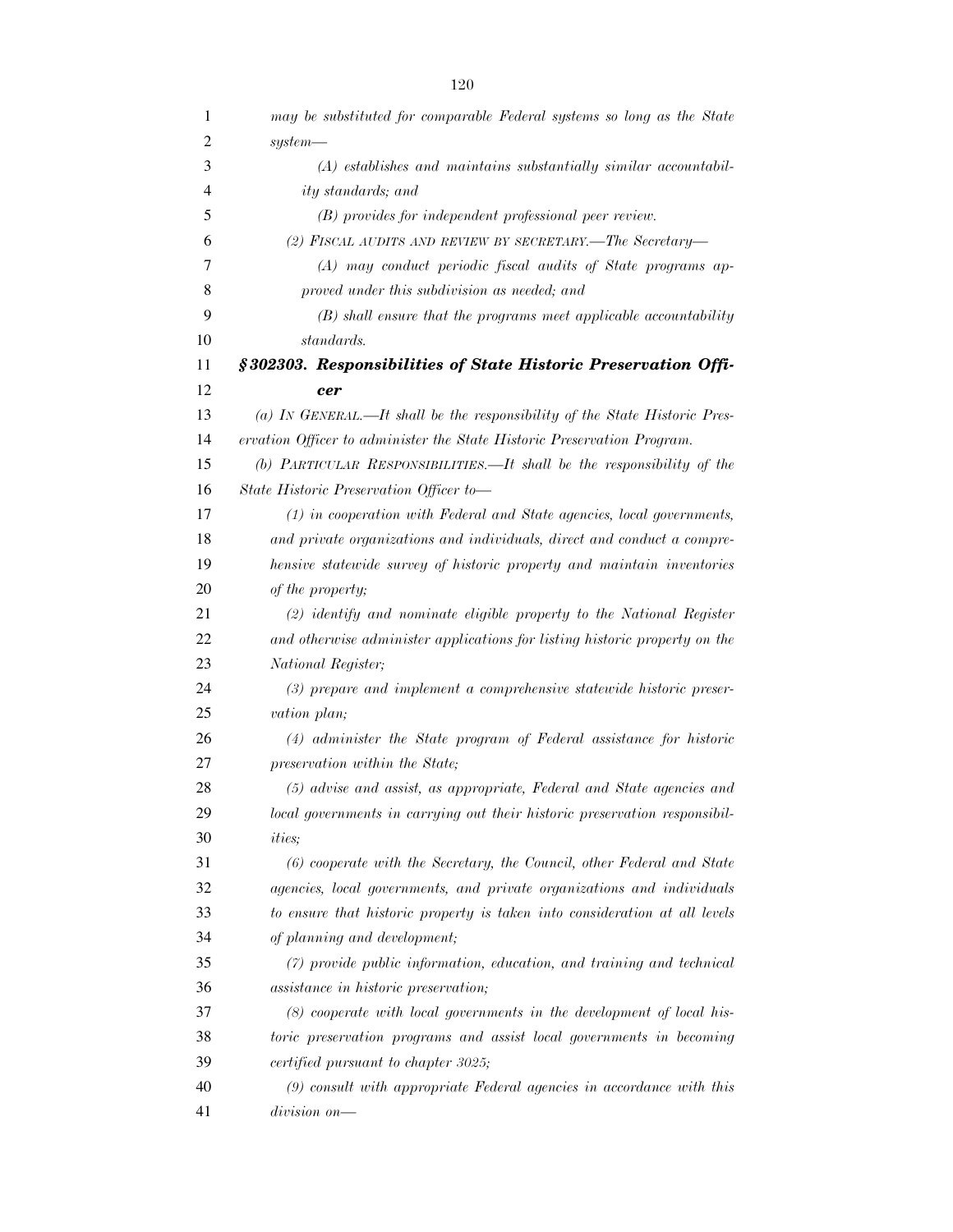| 1              | (A) Federal undertakings that may affect historic property; and               |
|----------------|-------------------------------------------------------------------------------|
| $\overline{c}$ | $(B)$ the content and sufficiency of any plans developed to protect,          |
| 3              | manage, or reduce or mitigate harm to that property; and                      |
| $\overline{4}$ | $(10)$ advise and assist in the evaluation of proposals for rehabilitation    |
| 5              | projects that may qualify for Federal assistance.                             |
| 6              | §302304. Contracts and cooperative agreements                                 |
| 7              | (a) STATE.—A State may carry out all or any part of its responsibilities      |
| 8              | under this chapter by contract or cooperative agreement with a qualified non- |
| 9              | profit organization or educational institution.                               |
| 10             | (b) SECRETARY.—                                                               |
| 11             | $(1)$ IN GENERAL.-                                                            |
| 12             | (A) AUTHORITY TO ASSIST SECRETARY.—Subject to paragraphs                      |
| 13             | $(3)$ and $(4)$ , the Secretary may enter into contracts or cooperative       |
| 14             | agreements with a State Historic Preservation Officer for any State           |
| 15             | authorizing the Officer to assist the Secretary in carrying out one           |
| 16             | or more of the following responsibilities within that State:                  |
| 17             | (i) Identification and preservation of historic property.                     |
| 18             | (ii) Determination of the eligibility of property for listing on              |
| 19             | the National Register.                                                        |
| 20             | (iii) Preparation of nominations for inclusion on the Na-                     |
| 21             | tional Register.                                                              |
| 22             | (iv) Maintenance of historical and archeological data bases.                  |
| 23             | $(v)$ Evaluation of eligibility for Federal preservation incen-               |
| 24             | tives.                                                                        |
| 25             | (B) AUTHORITY TO MAINTAIN NATIONAL REGISTER.—Nothing in                       |
| 26             | subparagraph $(A)$ shall be construed to provide that any State His-          |
| 27             | toric Preservation Officer or any other person other than the Sec-            |
| 28             | retary shall have the authority to maintain the National Register             |
| 29             | for properties in any State.                                                  |
| 30             | (2) REQUIREMENTS.—The Secretary may enter into a contract or co-              |
| 31             | operative agreement under paragraph $(1)$ only if—                            |
| 32             | (A) the State Historic Preservation Officer has requested the ad-             |
| 33             | ditional responsibility;                                                      |
| 34             | (B) the Secretary has approved the State historic preservation                |
| 35             | program pursuant to sections 302301 and 302302 of this title;                 |
| 36             | (C) the State Historic Preservation Officer agrees to carry out the           |
| 37             | additional responsibility in a timely and efficient manner accept-            |
| 38             | able to the Secretary and the Secretary determines that the Officer           |
| 39             | is fully capable of carrying out the responsibility in that manner;           |
| 40             | (D) the State Historic Preservation Officer agrees to permit the              |
| 41             | Secretary to review and revise, as appropriate in the discretion of           |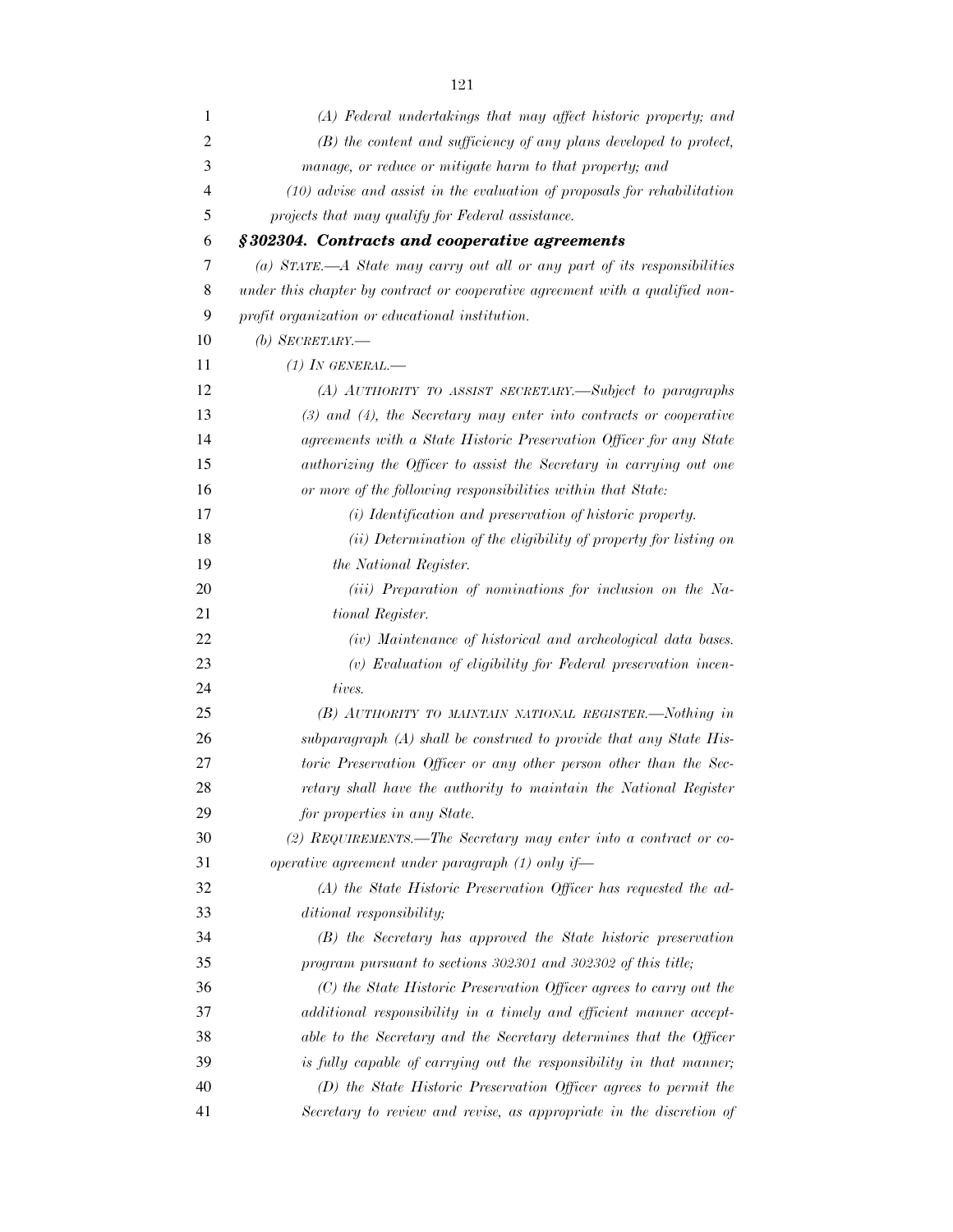*the Secretary, decisions made by the Officer pursuant to the con- tract or cooperative agreement; and (E) the Secretary and the State Historic Preservation Officer agree on the terms of additional financial assistance to the State, if there is to be any, for the costs of carrying out that responsibility. (3) ESTABLISH CONDITIONS AND CRITERIA.—For each significant pro- gram area under the Secretary's authority, the Secretary shall establish specific conditions and criteria essential for the assumption by a State Historic Preservation Officer of the Secretary's duties in each of those programs. (4) PRESERVATION PROGRAMS AND ACTIVITIES NOT DIMINISHED.— Nothing in this chapter shall have the effect of diminishing the preserva- tion programs and activities of the Service. Chapter 3025—Certification of Local Governments Sec. 302501. Definitions. 302502. Certification as part of State program. 302503. Reguirements for certification. 302504. Participation of certified local governments in National Register nominations. 302505. Eligibility and responsibility of certified local government. § 302501. Definitions In this chapter: (1) DESIGNATION.—The term ''designation'' means the identification and registration of property for protection that meets criteria established by a State or locality for significant historic property within the juris-diction of a local government.*

 *(2) PROTECTION.—The term ''protection'' means protection by means of a local review process under State or local law for proposed demolition of, changes to, or other action that may affect historic property des-ignated pursuant to this chapter.*

### *§ 302502. Certification as part of State program*

 *Any State program approved under this subdivision shall provide a mecha- nism for the certification by the State Historic Preservation Officer of local governments to carry out the purposes of this division and provide for the transfer, in accordance with section 302902(c)(4) of this title, of a portion of the grants received by the States under this division, to those local govern- ments. § 302503. Requirements for certification*

*(a) APPROVED STATE PROGRAM.—Any local government shall be certified*

*to participate under this section if the applicable State Historic Preservation*

*Officer, and the Secretary, certify that the local government—*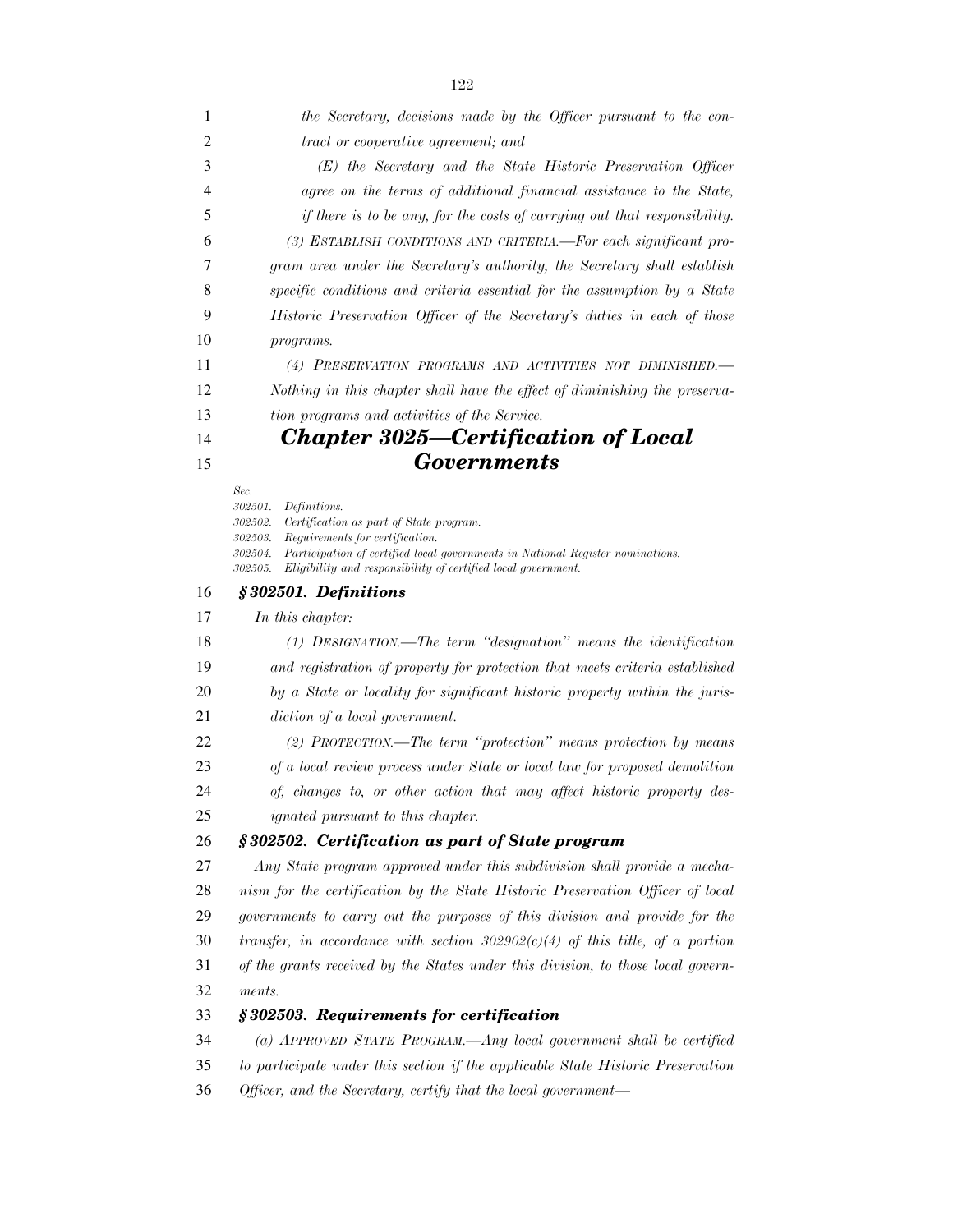| 1              | $(1)$ enforces appropriate State or local legislation for the designation          |
|----------------|------------------------------------------------------------------------------------|
| $\overline{2}$ | and protection of historic property;                                               |
| 3              | $(2)$ has established an adequate and qualified historic preservation re-          |
| 4              | view commission by State or local legislation;                                     |
| 5              | $(3)$ maintains a system for the survey and inventory of historic prop-            |
| 6              | erty that furthers the purposes of chapter 3023;                                   |
| 7              | (4) provides for adequate public participation in the local historic               |
| 8              | preservation program, including the process of recommending properties             |
| 9              | for nomination to the National Register; and                                       |
| 10             | $(5)$ satisfactorily performs the responsibilities delegated to it under           |
| 11             | this division.                                                                     |
| 12             | (b) NO APPROVED STATE PROGRAM.—Where there is no State program ap-                 |
| 13             | proved under sections 302301 and 302302 of this title, a local government          |
| 14             | may be certified by the Secretary if the Secretary determines that the local       |
| 15             | government meets the requirements of subsection $(a)$ . The Secretary may make     |
| 16             | grants to the local government certified under this subsection for purposes of     |
| 17             | this subdivision.                                                                  |
| 18             | §302504. Participation of certified local governments in Na-                       |
| 19             | tional Register nominations                                                        |
| 20             | (a) NOTICE.—Before a property within the jurisdiction of a certified local         |
| 21             | government may be considered by a State to be nominated to the Secretary           |
| 22             | for inclusion on the National Register, the State Historic Preservation Officer    |
| 23             | shall notify the owner, the applicable chief local elected official, and the local |
| 24             | historic preservation commission.                                                  |
| 25             | (b) REPORT.—The local historic preservation commission, after reasonable           |
| 26             | opportunity for public comment, shall prepare a report as to whether the           |
| 27             | property, in the Commission's opinion, meets the criteria of the National Reg-     |
| 28             | ister. Within 60 days of notice from the State Historic Preservation Officer,      |
| 29             | the chief local elected official shall transmit the report of the commission and   |
| 30             | the recommendation of the local official to the State Historic Preservation Of-    |
| 31             | ficer.                                                                             |
| 32             | (c) RECOMMENDATION.—                                                               |
| 33             | (1) PROPERTY NOMINATED TO NATIONAL REGISTER.-Except as pro-                        |
| 34             | vided in paragraph (2), after receipt of the report and recommendation,            |
| 35             | or if no report and recommendation are received within 60 days, the                |
| 36             | State shall make the nomination pursuant to section 302104 of this title.          |
| 37             | The State may expedite the process with the concurrence of the certified           |
| 38             | local government.                                                                  |
| 39             | (2) PROPERTY NOT NOMINATED TO NATIONAL REGISTER.—If both the                       |
| 40             | commission and the chief local elected official recommend that a property          |
| 41             | not be nominated to the National Register, the State Historic Preserva-            |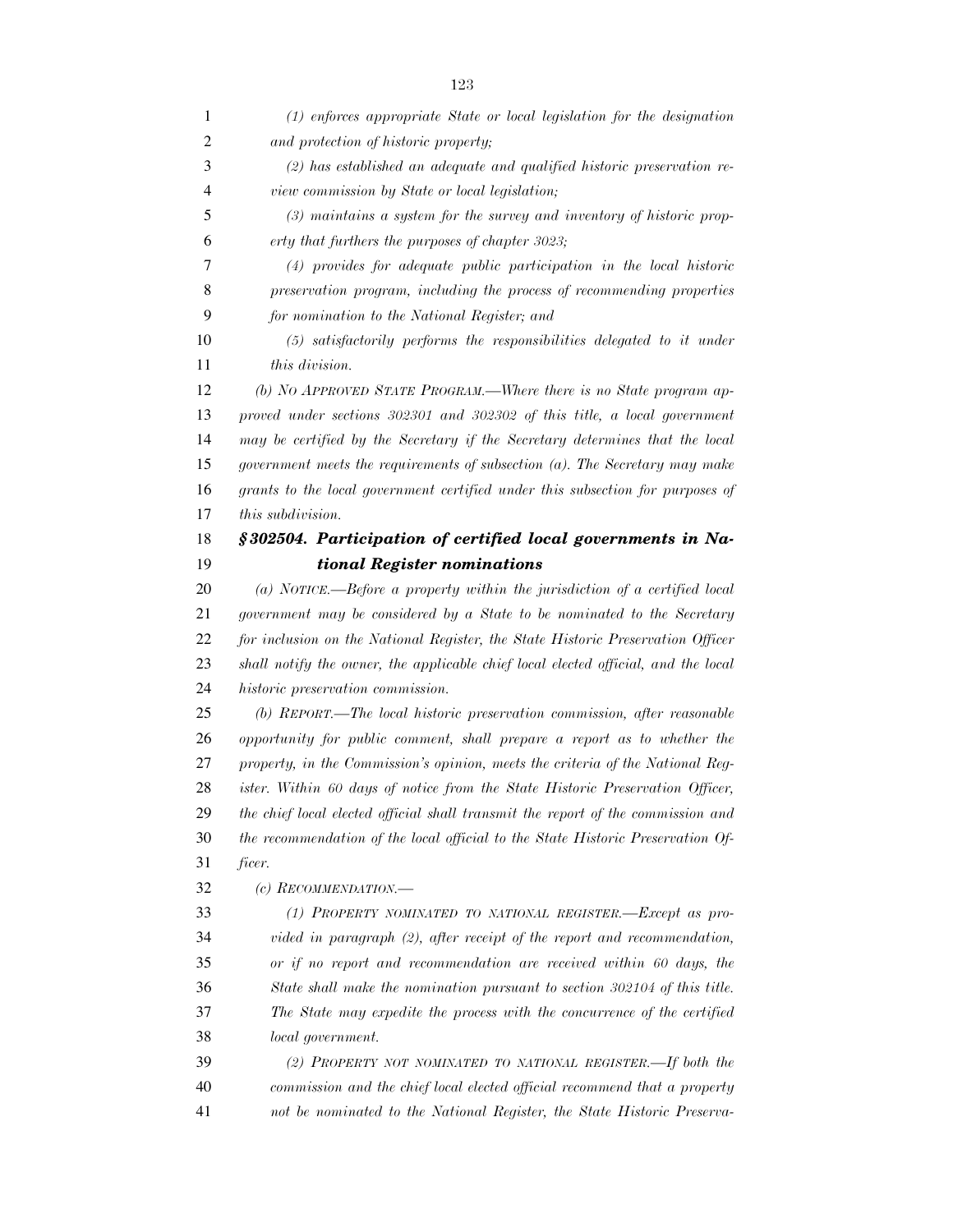*tion Officer shall take no further action, unless, within 30 days of the receipt of the recommendation by the State Historic Preservation Officer, an appeal is filed with the State. If an appeal is filed, the State shall follow the procedures for making a nomination pursuant to section 302104 of this title. Any report and recommendations made under this section shall be included with any nomination submitted by the State to the Secretary. § 302505. Eligibility and responsibility of certified local gov- ernment Any local government— (1) that is certified under this chapter shall be eligible for funds under section 302902(c)(4) of this title; and (2) that is certified, or making efforts to become certified, under this chapter shall carry out any responsibilities delegated to it in accordance with such terms and conditions as the Secretary considers necessary or advisable. Chapter 3027—Historic Preservation Pro- grams and Authorities for Indian Tribes and Native Hawaiian Organizations Sec. 302701. Program to assist Indian tribes in preserving historic property. 302702. Indian tribe to assume functions of State Historic Preservation Officer. 302703. Apportionment of grant funds. 302704. Contracts and cooperative agreements. 302705. Agreement for review under tribal historic preservation regulations. 302706. Eligibility for inclusion on National Register. § 302701. Program to assist Indian tribes in preserving his- toric property (a) ESTABLISHMENT OF PROGRAM.—The Secretary shall establish a pro- gram and promulgate regulations to assist Indian tribes in preserving their historic property. (b) COMMUNICATION AND COOPERATION.—The Secretary shall foster com- munication and cooperation between Indian tribes and State Historic Preser- vation Officers in the administration of the national historic preservation program to— (1) ensure that all types of historic property and all public interests in historic property are given due consideration; and (2) encourage coordination among Indian tribes, State Historic Pres- ervation Officers, and Federal agencies in historic preservation planning and in the identification, evaluation, protection, and interpretation of historic property. (c) TRIBAL VALUES.—The program under subsection (a) shall be developed in a manner to ensure that tribal values are taken into account to the extent*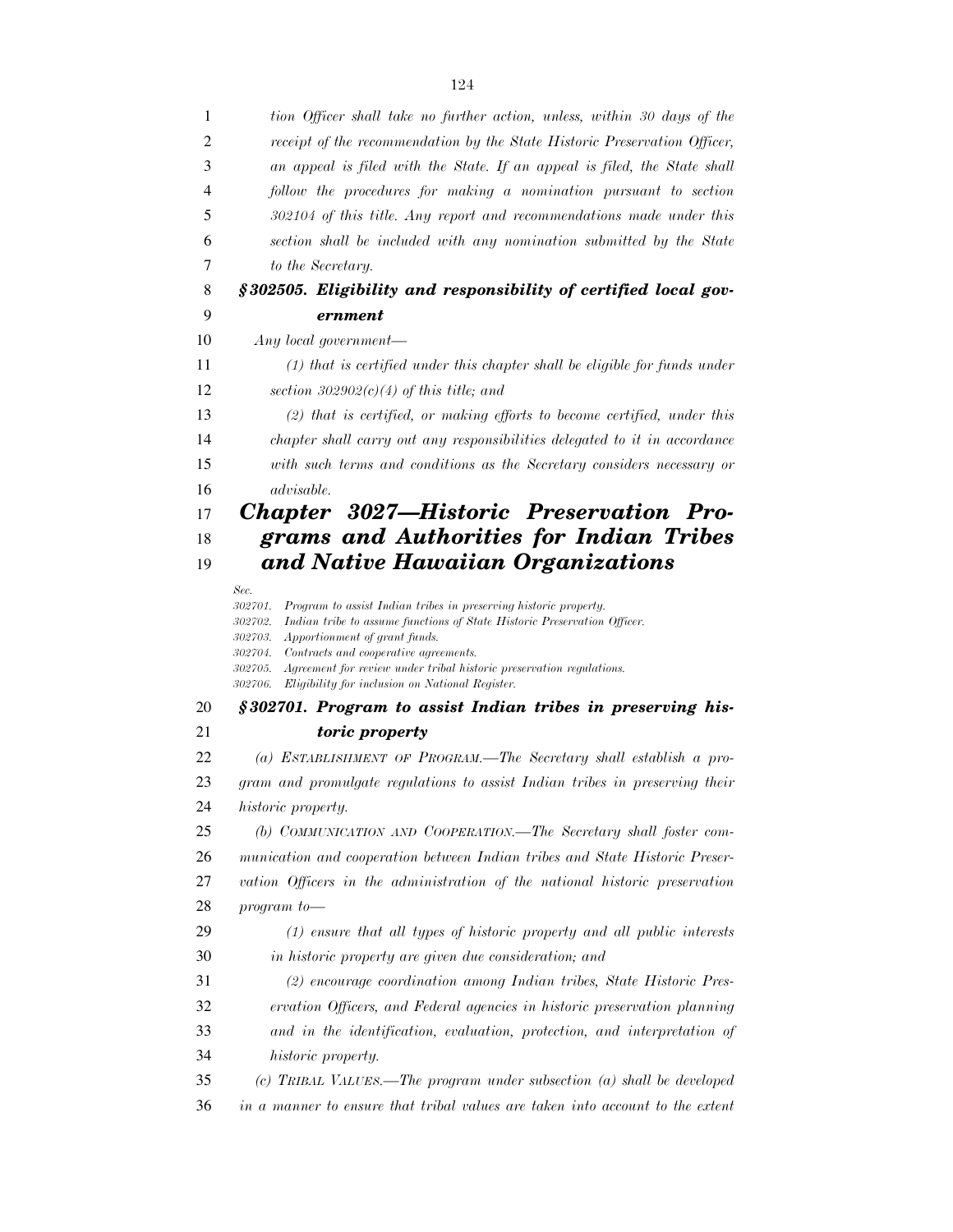*feasible. The Secretary may waive or modify requirements of this subdivision to conform to the cultural setting of tribal heritage preservation goals and ob- jectives. (d) SCOPE OF TRIBAL PROGRAMS.—The tribal programs implemented by specific tribal organizations may vary in scope, as determined by each Indian tribe's chief governing authority. (e) CONSULTATION.—The Secretary shall consult with Indian tribes, other Federal agencies, State Historic Preservations Officers, and other interested parties concerning the program under subsection (a). § 302702. Indian tribe to assume functions of State Historic Preservation Officer An Indian tribe may assume all or any part of the functions of a State Historic Preservation Officer in accordance with sections 302302 and 302303 of this title, with respect to tribal land, as those responsibilities may be modi- fied for tribal programs through regulations issued by the Secretary, if— (1) the Indian tribe's chief governing authority so requests; (2) the Indian tribe designates a tribal preservation official to admin- ister the tribal historic preservation program, through appointment by the Indian tribe's chief governing authority or as a tribal ordinance may otherwise provide; (3) the tribal preservation official provides the Secretary with a plan describing how the functions the tribal preservation official proposes to assume will be carried out; (4) the Secretary determines, after consulting with the Indian tribe, the appropriate State Historic Preservation Officer, the Council (if the Indian tribe proposes to assume the functions of the State Historic Pres- ervation Officer with respect to review of undertakings under section 306108 of this title), and other Indian tribes, if any, whose tribal or ab- original land may be affected by conduct of the tribal preservation pro- gram, that— (A) the tribal preservation program is fully capable of carrying out the functions specified in the plan provided under paragraph (3); (B) the plan defines the remaining responsibilities of the Sec- retary and the State Historic Preservation Officer; and (C) the plan provides, with respect to properties neither owned by a member of the Indian tribe nor held in trust by the Secretary for the benefit of the Indian tribe, at the request of the owner of the properties, that the State Historic Preservation Officer, in addition to the tribal preservation official, may exercise the historic preserva-*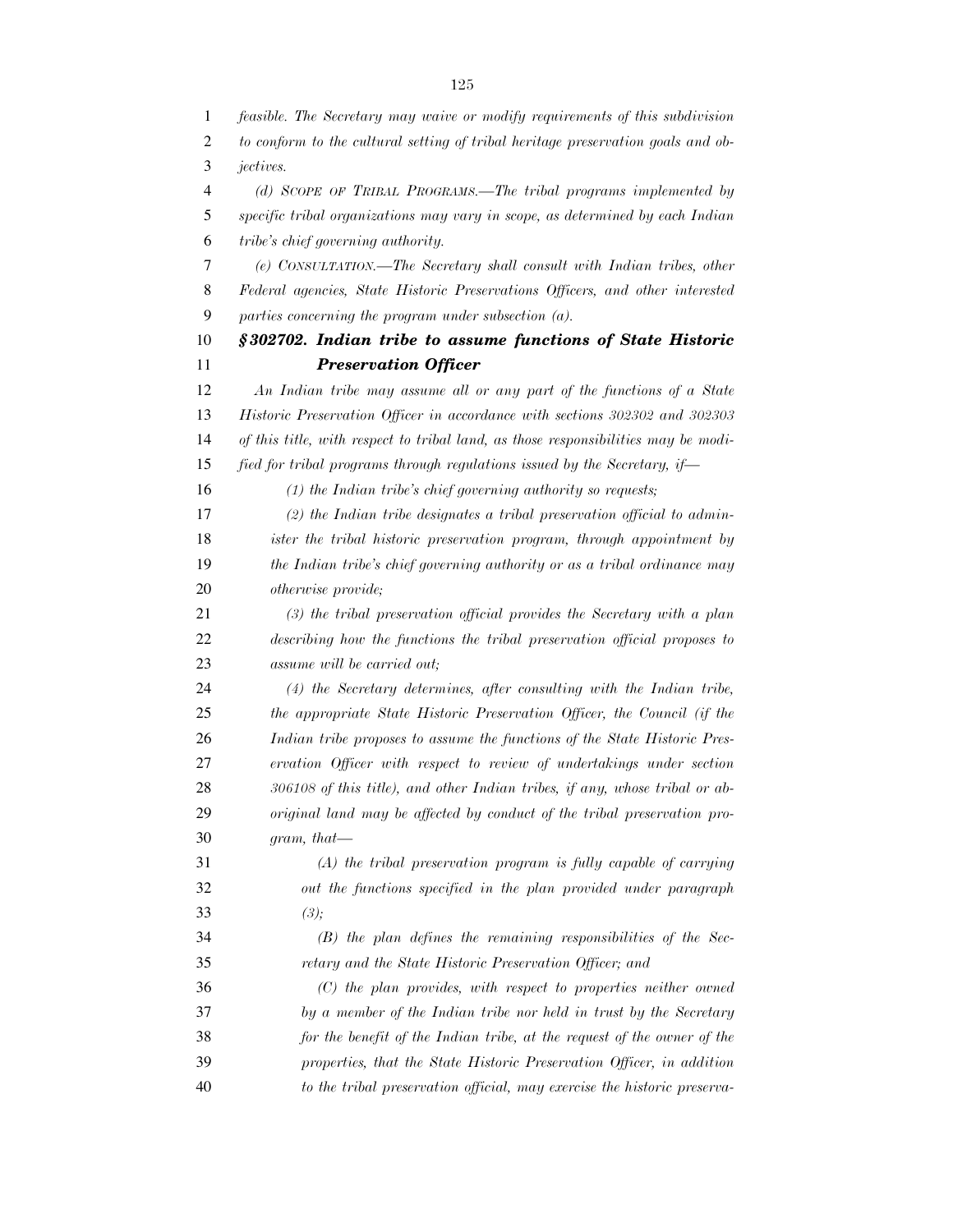*tion responsibilities in accordance with sections 302302 and 302303 of this title; and (5) based on satisfaction of the conditions stated in paragraphs (1), (2), (3), and (4), the Secretary approves the plan. § 302703. Apportionment of grant funds In consultation with interested Indian tribes, other Native American orga- nizations, and affected State Historic Preservation Officers, the Secretary shall establish and implement procedures for carrying out section 302902(c)(1)(A) of this title with respect to tribal programs that assume re- sponsibilities under section 302702 of this title. § 302704. Contracts and cooperative agreements At the request of an Indian tribe whose preservation program has been ap- proved to assume functions and responsibilities pursuant to section 302702 of this title, the Secretary shall enter into a contract or cooperative agreement with the Indian tribe permitting the assumption by the Indian tribe of any part of the responsibilities described in section 302304(b) of this title on tribal land, if— (1) the Secretary and the Indian tribe agree on additional financial assistance, if any, to the Indian tribe for the costs of carrying out those authorities; (2) the Secretary finds that the tribal historic preservation program has been demonstrated to be sufficient to carry out the contract or coop- erative agreement and this division; and (3) the contract or cooperative agreement specifies the continuing re- sponsibilities of the Secretary or of the appropriate State Historic Pres- ervation Officers and provides for appropriate participation by— (A) the Indian tribe's traditional cultural authorities; (B) representatives of other Indian tribes whose traditional land is under the jurisdiction of the Indian tribe assuming responsibil- ities; and (C) the interested public. § 302705. Agreement for review under tribal historic preser- vation regulations The Council may enter into an agreement with an Indian tribe to permit undertakings on tribal land to be reviewed under tribal historic preservation regulations in place of review under regulations promulgated by the Council to govern compliance with section 306108 of this title, if the Council, after consultation with the Indian tribe and appropriate State Historic Preserva- tion Officers, determines that the tribal preservation regulations will afford historic property consideration equivalent to that afforded by the Council's regulations.*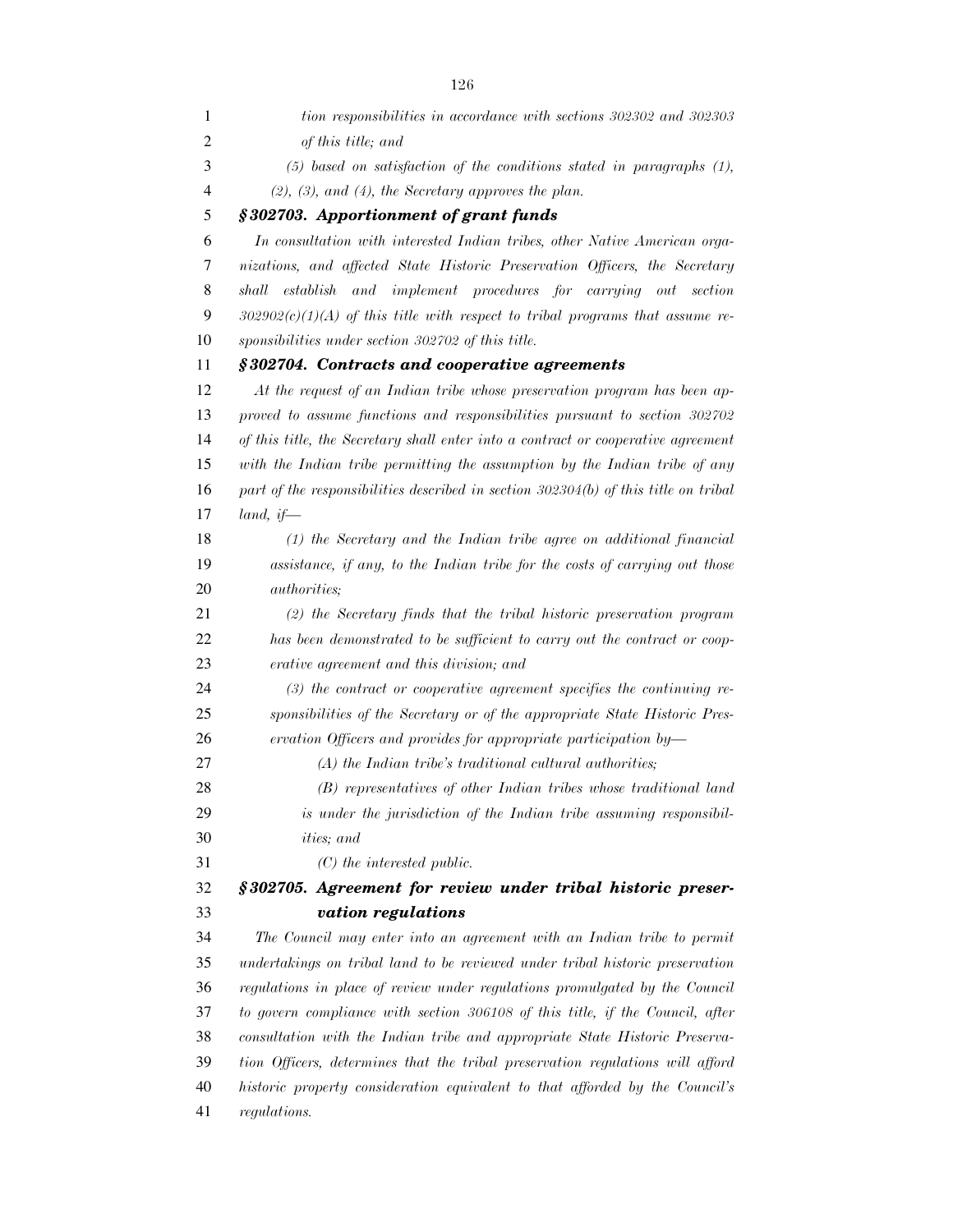*§ 302706. Eligibility for inclusion on National Register (a) IN GENERAL.—Property of traditional religious and cultural impor- tance to an Indian tribe or Native Hawaiian organization may be deter- mined to be eligible for inclusion on the National Register. (b) CONSULTATION.—In carrying out its responsibilities under section 306108 of this title, a Federal agency shall consult with any Indian tribe or Native Hawaiian organization that attaches religious and cultural signifi- cance to property described in subsection (a). (c) HAWAII.—In carrying out responsibilities under section 302303 of this title, the State Historic Preservation Officer for Hawaii shall— (1) consult with Native Hawaiian organizations in assessing the cul- tural significance of any property in determining whether to nominate the property to the National Register; (2) consult with Native Hawaiian organizations in developing the cul- tural component of a preservation program or plan for the property; and (3) enter into a memorandum of understanding or agreement with Na- tive Hawaiian organizations for the assessment of the cultural signifi- cance of a property in determining whether to nominate the property to the National Register and to carry out the cultural component of the preservation program or plan. Chapter 3029—Grants*

|    | Sec.    |                                                                                                                          |
|----|---------|--------------------------------------------------------------------------------------------------------------------------|
|    | 302901. | Awarding of grants and availability of grant funds.                                                                      |
|    | 302902. | Grants to States.                                                                                                        |
|    | 302903. | Grants to National Trust.                                                                                                |
|    | 302904. | Direct grants for the preservation of properties included on National Register.                                          |
|    | 302905. | <i>Religious property.</i>                                                                                               |
|    | 302906. | Grants and loans to Indian tribes and nonprofit organizations representing ethnic or<br><i>minority groups.</i>          |
|    | 302907. | Grants to Indian tribes and Native Hawaiian organizations.                                                               |
|    | 302908. | Grants to the Federated States of Micronesia, the Republic of the Marshall Islands, and<br><i>the Republic of Palau.</i> |
|    | 302909. | Prohibited use of grant amounts.                                                                                         |
|    | 302910. | Recordkeeping.                                                                                                           |
| 22 |         | §302901. Awarding of grants and availability of grant funds                                                              |

- *(a) IN GENERAL.—No grant may be made under this division unless appli-*
- *cation for the grant is submitted to the Secretary in accordance with regula-*
- *tions and procedures prescribed by the Secretary.*
- *(b) GRANT NOT TREATED AS TAXABLE INCOME.—No grant made pursuant*
- *to this division shall be treated as taxable income for purposes of the Internal*
- *Revenue Code of 1986 (26 U.S.C. 1 et seq).*
- *(c) AVAILABILITY.—The Secretary shall make funding available to individ-*
- *ual States and the National Trust as soon as practicable after execution of*
- *a grant agreement. For purposes of administration, grants to individual*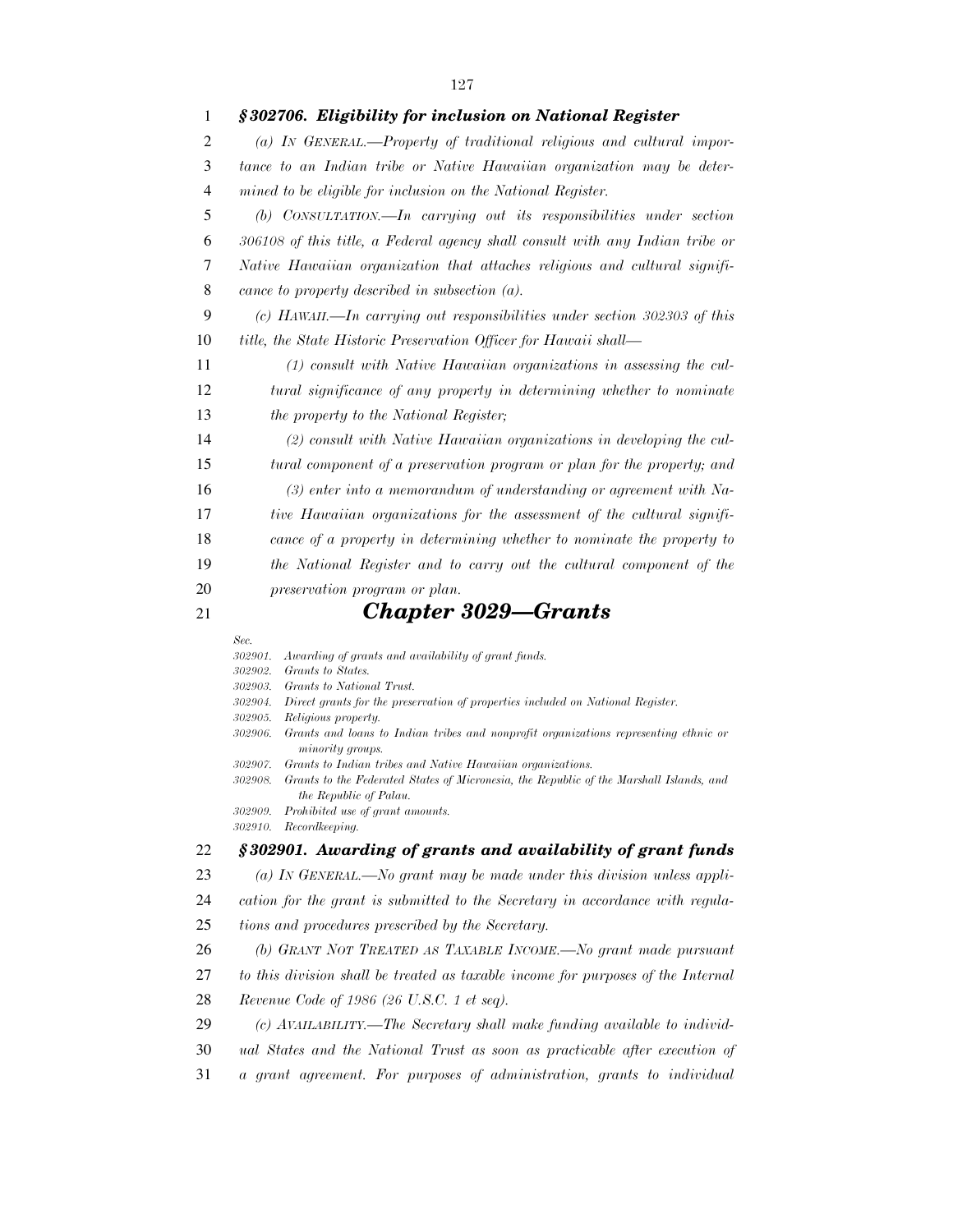| $\mathbf{1}$ | States and the National Trust each shall be deemed to be one grant and shall |
|--------------|------------------------------------------------------------------------------|
| 2            | be administered by the Service as one grant.                                 |
| 3            | §302902. Grants to States                                                    |
| 4            | (a) IN GENERAL.—The Secretary shall administer a program of matching         |
| 5            | grants to the States for the purposes of carrying out this division.         |
| 6            | $(b)$ CONDITIONS.                                                            |
| 7            | $(1)$ In general.—No grant may be made under this division—                  |
| 8            | $(A)$ unless the application is in accordance with the comprehen-            |
| 9            | sive statewide historic preservation plan that has been approved by          |
| 10           | the Secretary after considering its relationship to the comprehensive        |
| 11           | statewide outdoor recreation plan prepared pursuant to chapter               |
| 12           | $2003$ of this title;                                                        |
| 13           | $(B)$ unless the grantee has agreed to make reports, in such form            |
| 14           | and containing such information, as the Secretary may from time              |
| 15           | to time require;                                                             |
| 16           | $(C)$ unless the grantee has agreed to assume, after completion of           |
| 17           | the project, the total cost of the continued maintenance, repair, and        |
| 18           | administration of the property in a manner satisfactory to the Sec-          |
| 19           | retary; or                                                                   |
| 20           | $(D)$ until the grantee has complied with such further terms and             |
| 21           | conditions as the Secretary may consider necessary or advisable.             |
| 22           | (2) WAIVER.—The Secretary may waive the requirements of subpara-             |
| 23           | graphs $(A)$ and $(C)$ of paragraph $(1)$ for any grant under this division  |
| 24           | to the National Trust.                                                       |
| 25           | (3) AMOUNT LIMITATION.                                                       |
| 26           | $(A)$ In GENERAL.—No grant may be made under this division for               |
| 27           | more than 60 percent of the aggregate costs of carrying out projects         |
| 28           | and programs under the administrative control of the State Historic          |
| 29           | Preservation Officer as specified in section 302303 of this title in         |
| 30           | any one fiscal year.                                                         |
| 31           | (B) SOURCE OF STATE SHARE OF COSTS.-Except as permitted                      |
| 32           | by other law, the State share of the costs referred to in subpara-           |
| 33           | $graph(A)$ shall be contributed by non-Federal sources.                      |
| 34           | (4) RESTRICTION ON USE OF REAL PROPERTY TO MEET NON-FED-                     |
| 35           | ERAL SHARE OF COST OF PROJECT.—No State shall be permitted to uti-           |
| 36           | lize the value of real property obtained before October 15, 1966, in meet-   |
| 37           | ing the non-Federal share of the cost of a project for which a grant is      |
| 38           | made under this division.                                                    |
| 39           | (c) APPORTIONMENT OF GRANT AMOUNTS                                           |
| 40           | (1) BASES FOR APPORTIONMENT.—The amounts appropriated and                    |
| 41           | made available for grants to the States-                                     |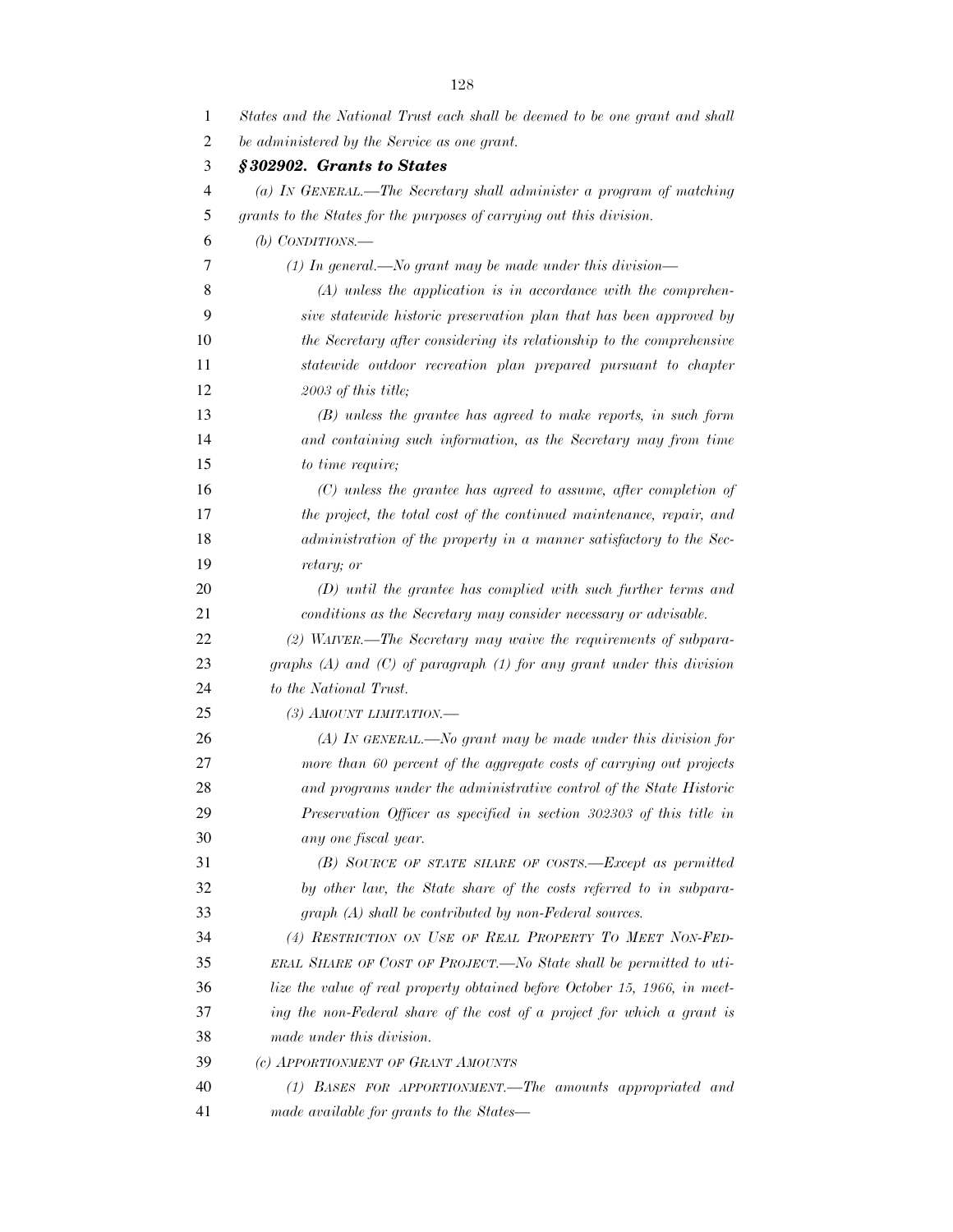| 1              | $(A)$ for the purposes of this division shall be apportioned among            |
|----------------|-------------------------------------------------------------------------------|
| $\overline{2}$ | the States by the Secretary on the basis of needs as determined by            |
| 3              | the Secretary; and                                                            |
| 4              | (B) for projects and programs under this division for each fiscal             |
| 5              | year shall be apportioned among the States as the Secretary deter-            |
| 6              | mines to be appropriate.                                                      |
| 7              | (2) NOTIFICATION.—The Secretary shall notify each State of its appor-         |
| 8              | tionment under paragraph $(1)(B)$ within 30 days after the date of enact-     |
| 9              | ment of legislation appropriating funds under this division.                  |
| 10             | (3) REAPPORTIONMENT.—Any amount of any apportionment that has                 |
| 11             | not been paid or obligated by the Secretary during the fiscal year in         |
| 12             | which the notification is given or during the 2 fiscal years after that fis-  |
| 13             | cal year shall be reapportioned by the Secretary in accordance with           |
| 14             | paragraph $(1)(B)$ . The Secretary shall analyze and revise as necessary      |
| 15             | the method of apportionment. The method and any revision shall be pub-        |
| 16             | lished by the Secretary in the Federal Register.                              |
| 17             | (4) TRANSFER OF FUNDS TO CERTIFIED LOCAL GOVERNMENTS.-Not                     |
| 18             | less than 10 percent of the annual apportionment distributed by the Sec-      |
| 19             | retary to each State for the purposes of carrying out this division shall     |
| 20             | be transferred by the State, pursuant to the requirements of this division,   |
| 21             | to certified local governments for historic preservation projects or pro-     |
| 22             | grams of the certified local governments. In any year in which the total      |
| 23             | annual apportionment to the States exceeds \$65,000,000, 50 percent of        |
| 24             | the excess shall also be transferred by the States to certified local govern- |
| 25             | ments.                                                                        |
| 26             | (5) GUIDELINES FOR USE AND DISTRIBUTION OF FUNDS TO CERTIFIED                 |
| 27             | LOCAL GOVERNMENTS.—The Secretary shall establish guidelines for the           |
| 28             | use and distribution of funds under paragraph $(4)$ to ensure that no cer-    |
| 29             | tified local government receives a disproportionate share of the funds        |
| 30             | available, and may include a maximum or minimum limitation on the             |
| 31             | amount of funds distributed to any single certified local government. The     |
| 32             | guidelines shall not limit the ability of any State to distribute more than   |
| 33             | 10 percent of its annual apportionment under paragraph (4), nor shall         |
| 34             | the Secretary require any State to exceed the 10 percent minimum dis-         |
| 35             | tribution to certified local governments.                                     |
| 36             | (d) ADMINISTRATIVE COSTS.—The total direct and indirect administrative        |
| 37             | costs charged for carrying out State projects and programs shall not exceed   |
| 38             | 25 percent of the aggregate costs (except in the case of a grant to the Fed-  |
| 39             | erated States of Micronesia, the Republic of the Marshall Islands, or the Re- |
| 40             | public of Palau).                                                             |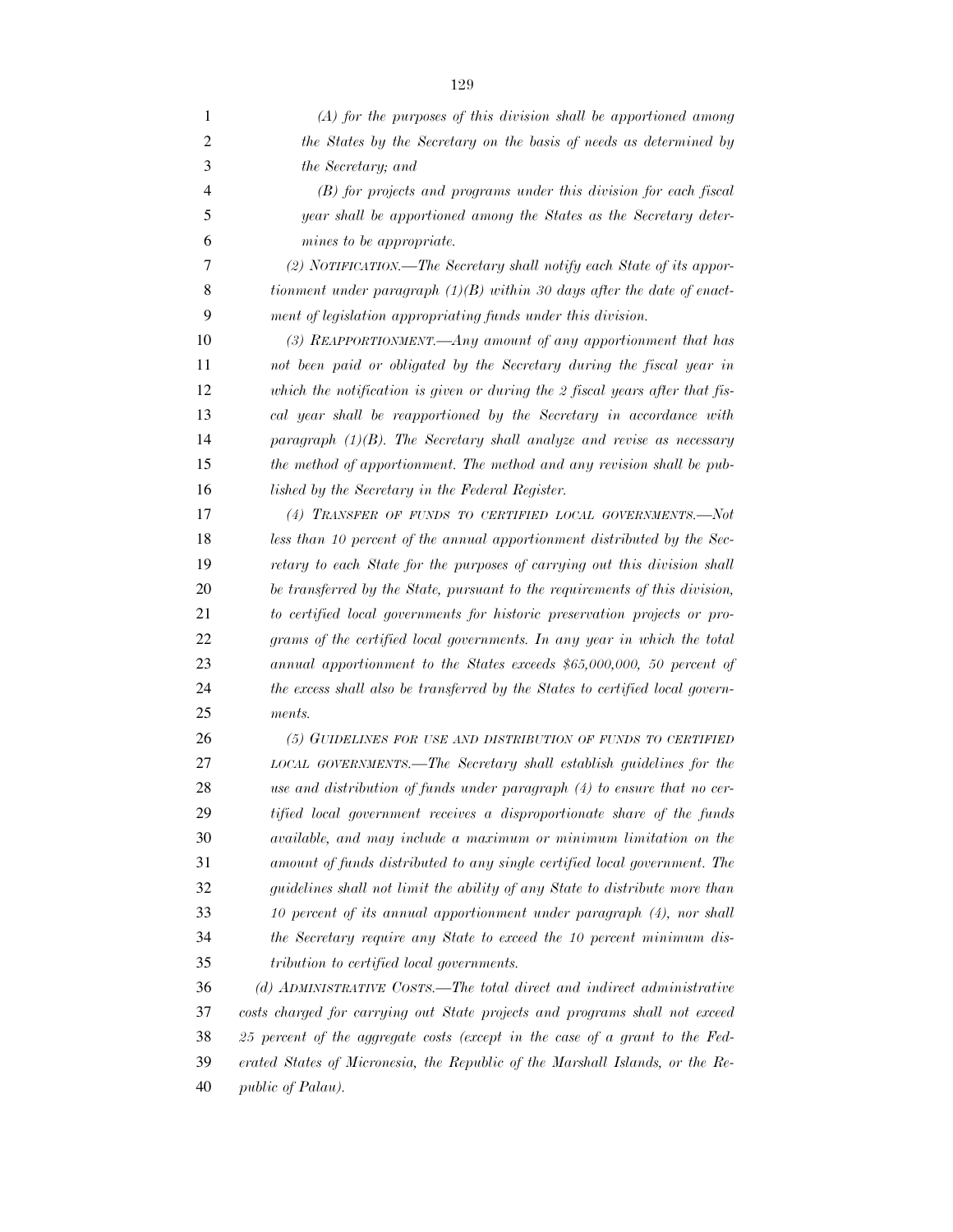# *§ 302903. Grants to National Trust*

| $\overline{c}$ | (a) SECRETARY OF THE INTERIOR.—The Secretary may administer grants               |
|----------------|----------------------------------------------------------------------------------|
| 3              | to the National Trust consistent with the purposes of its charter and this divi- |
| 4              | sion.                                                                            |
| 5              | (b) SECRETARY OF HOUSING AND URBAN DEVELOPMENT.—The Secretary                    |
| 6              | of Housing and Urban Development may make grants to the National Trust,          |
| 7              | on terms and conditions and in amounts (not exceeding \$90,000 with respect      |
| 8              | to any one structure) as the Secretary of Housing and Urban Development          |
| 9              | considers appropriate, to cover the costs incurred by the National Trust in      |
| 10             | renovating or restoring structures that the National Trust considers to be of    |
| 11             | historic or architectural value and that the National Trust has accepted and     |
| 12             | will maintain (after the renovation or restoration) for historic purposes.       |
| 13             | §302904. Direct grants for the preservation of properties in-                    |
| 14             | cluded on National Register                                                      |
| 15             | (a) ADMINISTRATION OF PROGRAM.—The Secretary shall administer a pro-             |
| 16             | gram of direct grants for the preservation of properties included on the Na-     |
| 17             | tional Register.                                                                 |
| 18             | (b) AVAILABLE AMOUNT.—Funds to support the program annually shall                |
| 19             | not exceed 10 percent of the amount appropriated annually for the Historic       |
| 20             | Preservation Fund.                                                               |
| 21             | $(c)$ USES OF GRANTS.                                                            |
| 22             | $(1)$ IN GENERAL.—Grants under this section may be made by the Sec-              |
| 23             | retary, in consultation with the appropriate State Historic Preservation         |
| 24             | $Officer$ —                                                                      |
| 25             | $(A)$ for the preservation of —                                                  |
| 26             | (i) National Historic Landmarks that are threatened with                         |
| 27             | demolition or impairment; and                                                    |
| 28             | (ii) historic property of World Heritage significance;                           |
| 29             | $(B)$ for demonstration projects that will provide information con-              |
| 30             | cerning professional methods and techniques having application to                |
| 31             | historic property;                                                               |
| 32             | $(C)$ for the training and development of skilled labor in trades                |
| 33             | and crafts, and in analysis and curation, relating to historic preser-           |
| 34             | vation; and                                                                      |
| 35             | $(D)$ to assist individuals or small businesses within any historic              |
| 36             | district included on the National Register to remain within the dis-             |
| 37             | trict.                                                                           |
| 38             | (2) LIMIT ON CERTAIN GRANTS. $-A$ grant may be made under sub-                   |
| 39             | paragraph $(A)$ or $(D)$ of paragraph $(1)$ only to the extent that the project  |
| 40             | cannot be carried out in as effective a manner through the use of an in-         |
| 41             | sured loan under section 303901 of this title.                                   |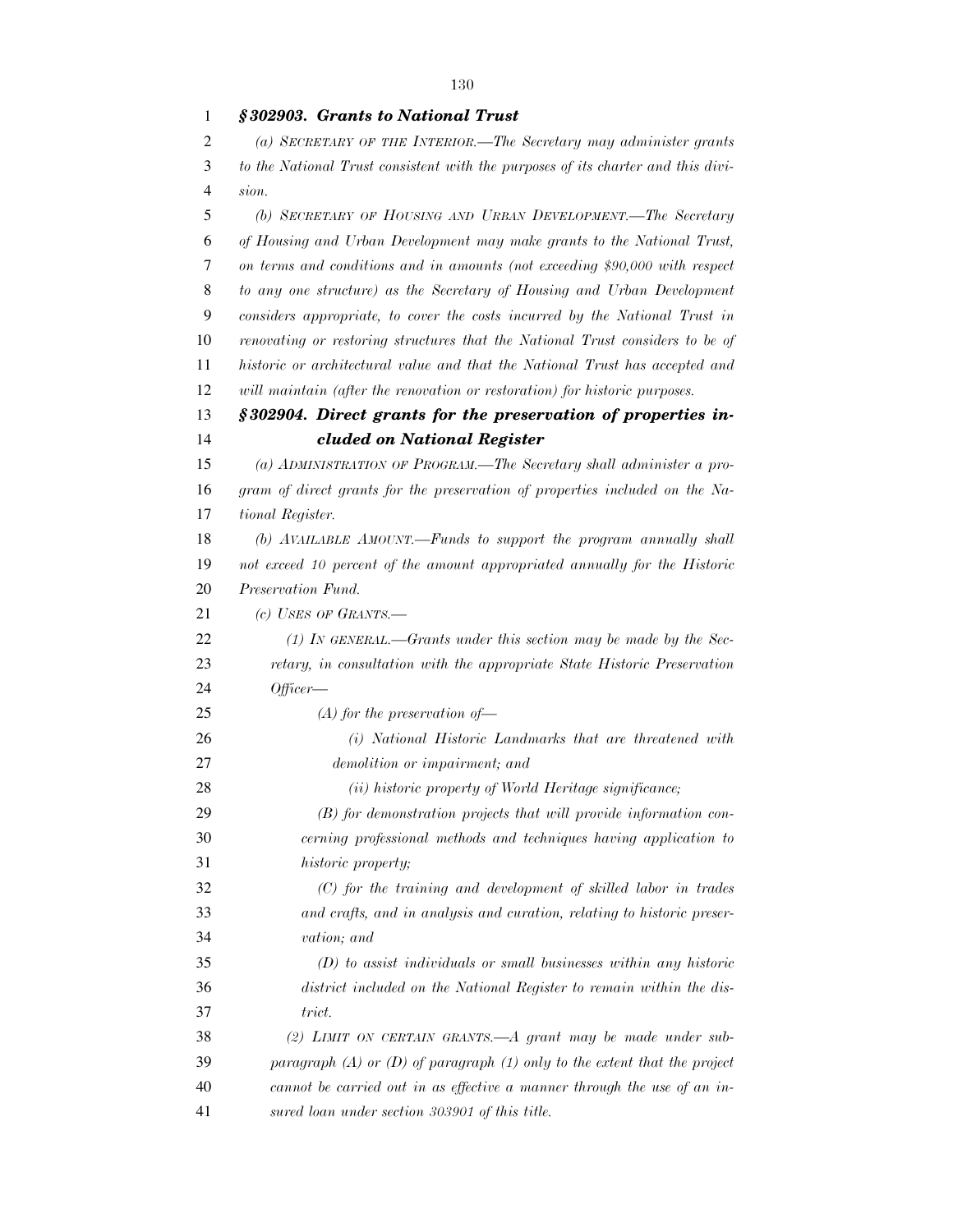## *§ 302905. Religious property*

*(a) IN GENERAL.—Grants may be made under this chapter for the preser-*

*vation, stabilization, restoration, or rehabilitation of religious property listed*

*on the National Register if the purpose of the grant—*

*(1) is secular;*

*(2) does not promote religion; and*

*(3) seeks to protect qualities that are historically significant.*

*(b) EFFECT OF SECTION.—Nothing in this section shall be construed to au-*

*thorize the use of any funds made available under this subdivision for the ac-*

*quisition of any religious property listed on the National Register.*

 *§ 302906. Grants and loans to Indian tribes and nonprofit or-ganizations representing ethnic or minority groups*

 *The Secretary may, in consultation with the appropriate State Historic Preservation Officer, make grants or loans or both under this subdivision to Indian tribes and to nonprofit organizations representing ethnic or minority groups for the preservation of their cultural heritage.*

 *§ 302907. Grants to Indian tribes and Native Hawaiian orga-nizations*

 *The Secretary shall administer a program of direct grants to Indian tribes and Native Hawaiian organizations for the purpose of carrying out this divi- sion as it pertains to Indian tribes and Native Hawaiian organizations. Matching fund requirements may be modified. Federal funds available to an Indian tribe or Native Hawaiian organization may be used as matching funds for the purposes of the Indian tribe's or Native Hawaiian organiza-tion's conducting its responsibilities pursuant to this subdivision.*

 *§ 302908. Grants to the Federated States of Micronesia, the Republic of the Marshall Islands, and the Republic of Palau*

 *(a) IN GENERAL.—As part of the program of matching grant assistance from the Historic Preservation Fund to States, the Secretary shall administer a program of direct grants to the Federated States of Micronesia, the Republic of the Marshall Islands, and the Republic of Palau in furtherance of the Com- pact of Free Association between the United States and the Federated States of Micronesia and the Marshall Islands, approved by the Compact of Free As- sociation Act of 1985 (48 U.S.C. 1901 et seq., 2001 et seq.), and the Compact of Free Association between the United States and Palau, approved by the Joint Resolution entitled ''Joint Resolution to approve the 'Compact of Free Association' between the United States and Government of Palau, and for other purposes'' (48 U.S.C. 1931 et seq.) or any successor enactment. (b) GOAL OF PROGRAM.—The goal of the program shall be to establish his-*

*toric and cultural preservation programs that meet the unique needs of each*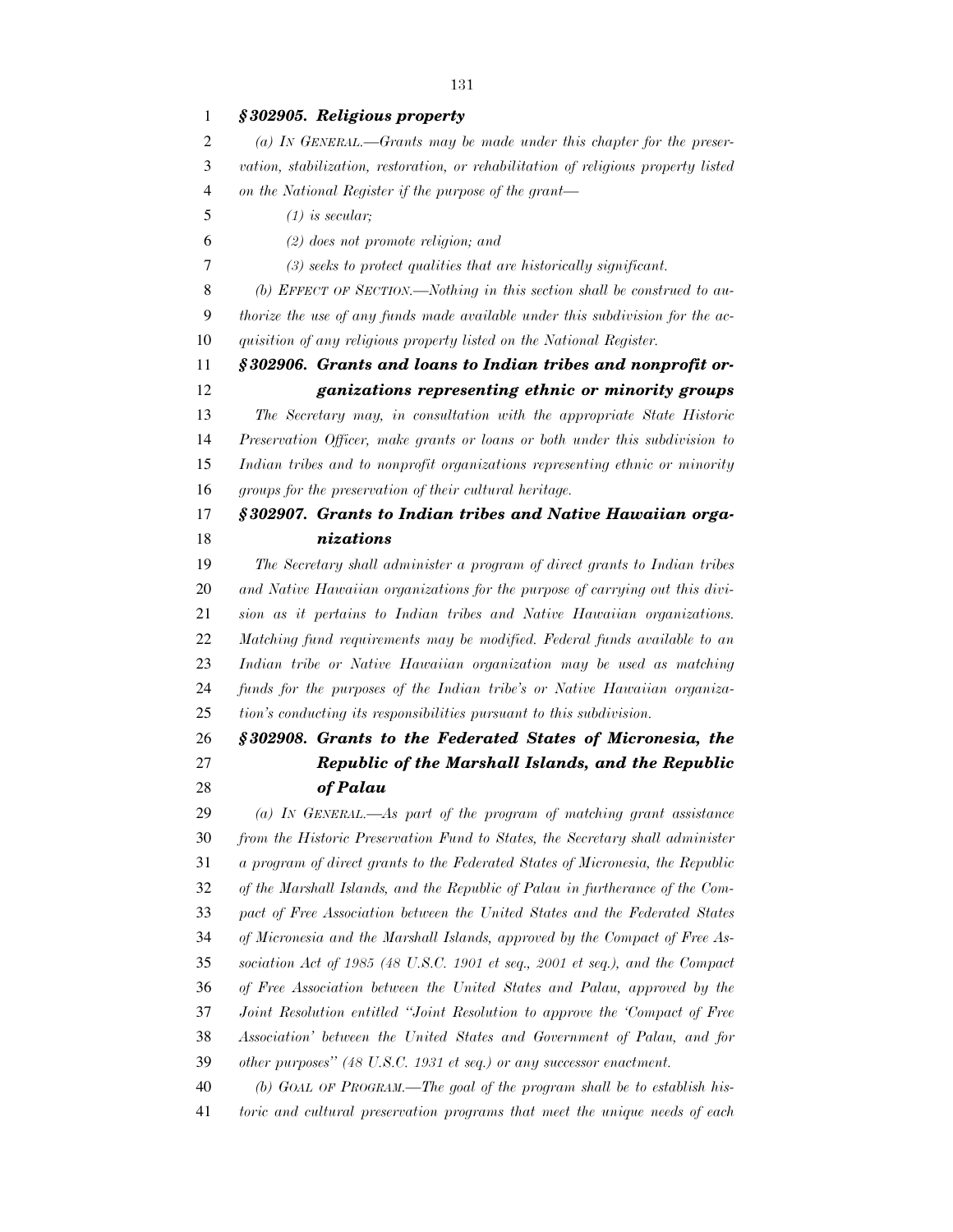| 1          | of those nations so that at the termination of the compacts the programs shall               |
|------------|----------------------------------------------------------------------------------------------|
| 2          | be firmly established.                                                                       |
| 3          | (c) BASIS OF ALLOCATING AMOUNTS.—The amounts to be made available                            |
| 4          | under this subsection shall be allocated by the Secretary on the basis of needs              |
| 5          | as determined by the Secretary.                                                              |
| 6          | (d) WAIVERS AND MODIFICATIONS.—The Secretary may waive or modify                             |
| 7          | the requirements of this subdivision to conform to the cultural setting of those             |
| 8          | nations. Matching funds may be waived or modified.                                           |
| 9          | §302909. Prohibited use of grant amounts                                                     |
| 10         | No part of any grant made under this subdivision shall be used to com-                       |
| 11         | pensate any person intervening in any proceeding under this division.                        |
| 12         | §302910. Recordkeeping                                                                       |
| 13         | A recipient of assistance under this division shall keep—                                    |
| 14         | (1) such records as the Secretary shall prescribe, including records that                    |
| 15         | fully disclose—                                                                              |
| 16         | $(A)$ the disposition by the recipient of the proceeds of the assist-                        |
| 17         | ance;                                                                                        |
| 18         | $(B)$ the total cost of the project or undertaking in connection with                        |
| 19         | which the assistance is given or used; and                                                   |
| 20         | $(C)$ the amount and nature of that portion of the cost of the                               |
| 21         | project or undertaking supplied by other sources; and                                        |
| 22         | $(2)$ such other records as will facilitate an effective audit.                              |
| 23         | <b>Chapter 3031-Historic Preservation Fund</b>                                               |
|            | Sec.<br>303101.<br>Establishment.<br>Content.<br>303102.<br>Use and availability.<br>303103. |
| 24         | §303101. Establishment                                                                       |
| 25         | To carry out this division (except chapter 3041) and chapter 3121, there                     |
| 26         | is established in the Treasury the Historic Preservation Fund.                               |
| 27         | §303102. Contents                                                                            |
| 28         | For each of fiscal years $2012$ to $2015$ , \$150,000,000 shall be deposited in              |
| 29         | the Historic Preservation Fund from revenues due and payable to the United                   |
| 30         | States under section 9 of the Outer Continental Shelf Lands Act (43 U.S.C.                   |
| 31         | 1338), section 7433(b) of title 10, or both, notwithstanding any provision of                |
| 32         | law that those proceeds shall be credited to miscellaneous receipts of the Treas-            |
| 33         | ury.                                                                                         |
| $2\Lambda$ | 8,202102 Iles and availability                                                               |

### *§ 303103. Use and availability*

 *Amounts in the Historic Preservation Fund shall be used only to carry out this division and shall be available for expenditure only when appropriated by Congress. Any amount not appropriated shall remain available in the His-toric Preservation Fund until appropriated for those purposes. Appropria-*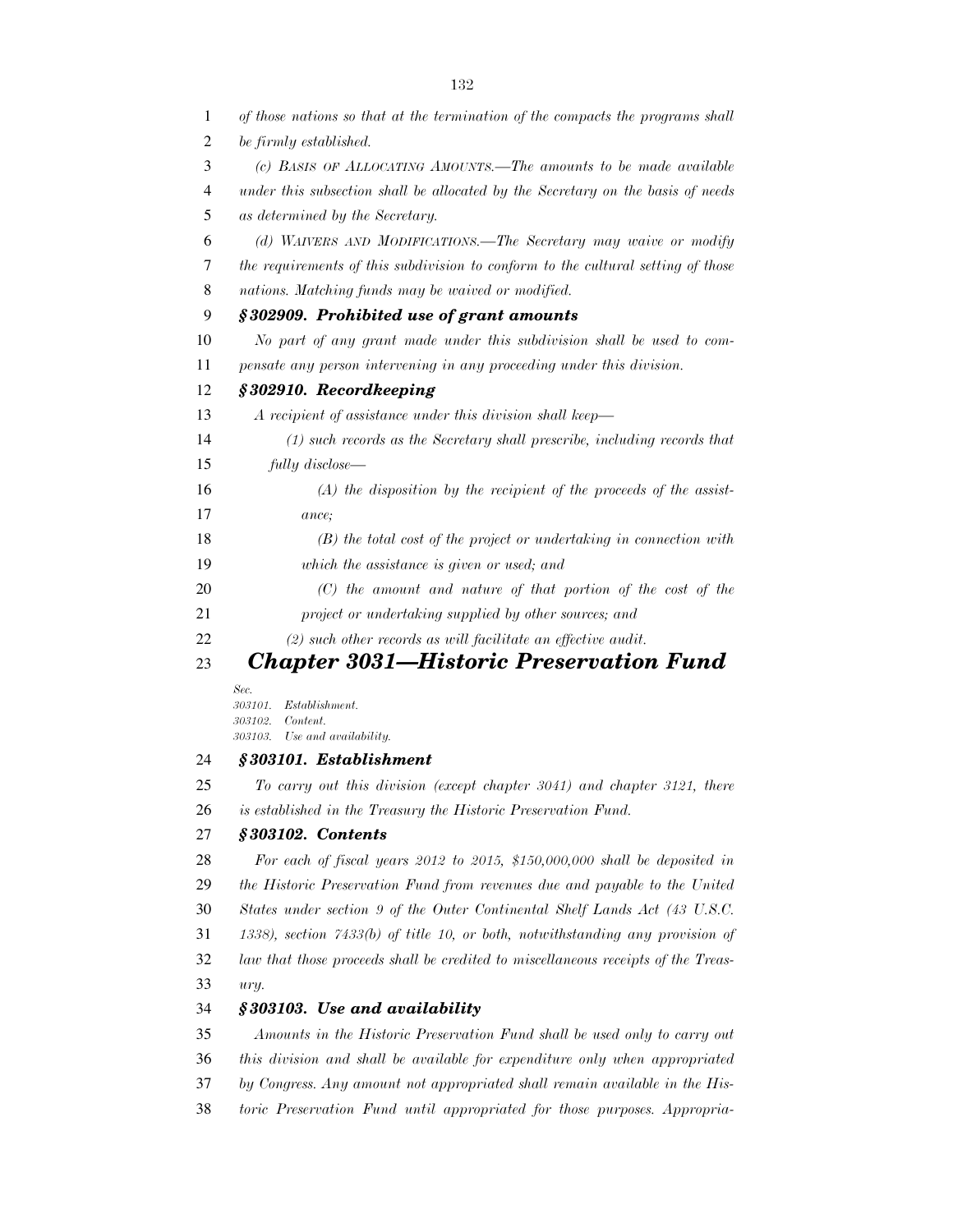*tions made pursuant to this section may be made without fiscal year limita-*

*tion.*

# *Chapters 3033 Through 3037—Reserved Chapter 3039—Miscellaneous*

*Sec.*

|    | Sec.<br>303901.<br>Loan insurance program for preservation of property included on National Register.<br>303902.<br>Training in, and dissemination of information concerning, professional methods and<br><i>techniques for preservation of historic property.</i><br>Preservation education and training program.<br>303903. |
|----|-------------------------------------------------------------------------------------------------------------------------------------------------------------------------------------------------------------------------------------------------------------------------------------------------------------------------------|
| 5  | §303901. Loan insurance program for preservation of prop-                                                                                                                                                                                                                                                                     |
| 6  | erty included on National Register                                                                                                                                                                                                                                                                                            |
| 7  | (a) ESTABLISHMENT.—The Secretary shall establish and maintain a pro-                                                                                                                                                                                                                                                          |
| 8  | gram by which the Secretary may, on application of a private lender, insure                                                                                                                                                                                                                                                   |
| 9  | loans (including loans made in accordance with a mortgage) made by the                                                                                                                                                                                                                                                        |
| 10 | lender to finance any project for the preservation of a property included on                                                                                                                                                                                                                                                  |
| 11 | the National Register.                                                                                                                                                                                                                                                                                                        |
| 12 | (b) LOAN QUALIFICATIONS.—A loan may be insured under this section if—                                                                                                                                                                                                                                                         |
| 13 | $(1)$ the loan is made by a private lender approved by the Secretary                                                                                                                                                                                                                                                          |
| 14 | as financially sound and able to service the loan properly;                                                                                                                                                                                                                                                                   |
| 15 | $(2)$ the amount of the loan, and interest rate charged with respect to                                                                                                                                                                                                                                                       |
| 16 | the loan, do not exceed the amount and rate established by the Secretary                                                                                                                                                                                                                                                      |
| 17 | by regulation;                                                                                                                                                                                                                                                                                                                |
| 18 | (3) the Secretary has consulted the appropriate State Historic Preser-                                                                                                                                                                                                                                                        |
| 19 | vation Officer concerning the preservation of the historic property;                                                                                                                                                                                                                                                          |
| 20 | (4) the Secretary has determined that the loan is adequately secured                                                                                                                                                                                                                                                          |
| 21 | and there is reasonable assurance of repayment;                                                                                                                                                                                                                                                                               |
| 22 | $(5)$ the repayment period of the loan does not exceed the lesser of 40                                                                                                                                                                                                                                                       |
| 23 | years or the expected life of the asset financed;                                                                                                                                                                                                                                                                             |
| 24 | $(6)$ the amount insured with respect to the loan does not exceed 90 per-                                                                                                                                                                                                                                                     |
| 25 | cent of the loss sustained by the lender with respect to the loan; and                                                                                                                                                                                                                                                        |
| 26 | $(7)$ the loan, the borrower, and the historic property to be preserved                                                                                                                                                                                                                                                       |
| 27 | meet such other terms and conditions as may be prescribed by the Sec-                                                                                                                                                                                                                                                         |
| 28 | retary by regulation, especially terms and conditions relating to the na-                                                                                                                                                                                                                                                     |
| 29 | ture and quality of the preservation work.                                                                                                                                                                                                                                                                                    |
| 30 | (c) CONSULTATION.—The Secretary shall consult with the Secretary of the                                                                                                                                                                                                                                                       |
| 31 | Treasury regarding the interest rate of loans insured under this section.                                                                                                                                                                                                                                                     |
| 32 | (d) LIMITATION ON AMOUNT OF UNPAID PRINCIPAL BALANCE OF LOANS.                                                                                                                                                                                                                                                                |
| 33 | The aggregate unpaid principal balance of loans insured under this section                                                                                                                                                                                                                                                    |
| 34 | may not exceed the amount that has been deposited in the Historic Preserva-                                                                                                                                                                                                                                                   |
| 35 | tion Fund but which has not been appropriated for any purpose.                                                                                                                                                                                                                                                                |
| 36 | $(e)$ INSURANCE CONTRACTS.—Any contract of insurance executed by the                                                                                                                                                                                                                                                          |
| 37 | Secretary under this section may be assignable, shall be an obligation sup-                                                                                                                                                                                                                                                   |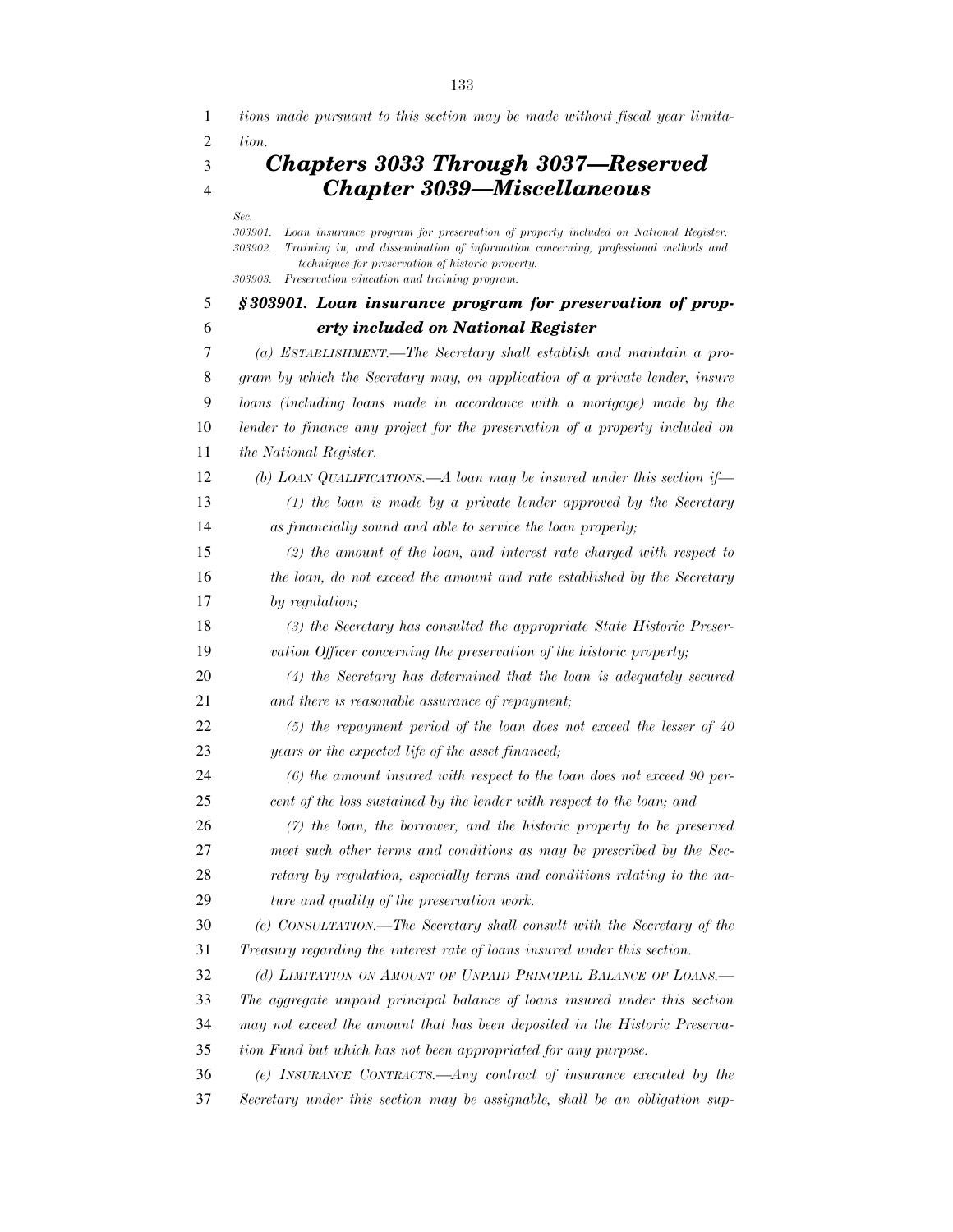*ported by the full faith and credit of the United States, and shall be incontest- able except for fraud or misrepresentation of which the holder had actual knowledge at the time it became a holder. (f) CONDITIONS AND METHODS OF PAYMENT AS RESULT OF LOSS.—The Secretary shall specify, by regulation and in each contract entered into under this section, the conditions and method of payment to a private lender as a result of losses incurred by the lender on any loan insured under this section. (g) PROTECTION OF FINANCIAL INTERESTS OF FEDERAL GOVERNMENT.— In entering into any contract to insure a loan under this section, the Sec- retary shall take steps to ensure adequate protection of the financial interests of the Federal Government. The Secretary may— (1) in connection with any foreclosure proceeding, obtain, on behalf of the Federal Government, the historic property securing a loan insured under this section; and (2) operate or lease the historic property for such period as may be necessary to protect the interest of the Federal Government and to carry out subsection (h). (h) CONVEYANCE TO GOVERNMENTAL OR NONGOVERNMENTAL ENTITY OF PROPERTY ACQUIRED BY FORECLOSURE.— (1) ATTEMPT TO CONVEY TO ENSURE PROPERTY'S PRESERVATION AND USE.—In any case in which historic property is obtained pursuant to subsection (g), the Secretary shall attempt to convey the property to any governmental or nongovernmental entity under conditions that will en- sure the property's continued preservation and use. If, after a reasonable time, the Secretary, in consultation with the Council, determines that there is no feasible and prudent means to convey the property and to ensure its continued preservation and use, the Secretary may convey the property at the fair market value of its interest in the property to any entity without restriction. (2) DISPOSITION OF FUNDS.—Any funds obtained by the Secretary in connection with the conveyance of any historic property pursuant to paragraph (1) shall be deposited in the Historic Preservation Fund and shall remain available in the Historic Preservation Fund until appro- priated by Congress to carry out this division. (i) ASSESSMENT OF FEES IN CONNECTION WITH INSURING LOANS.—The Secretary may assess appropriate and reasonable fees in connection with in- suring loans under this section. The fees shall be deposited in the Historic Preservation Fund and shall remain available in the Historic Preservation Fund until appropriated by Congress to carry out this division. (j) TREATMENT OF LOANS AS NON-FEDERAL FUNDS.—Notwithstanding any other provision of law, any loan insured under this section shall be treat-*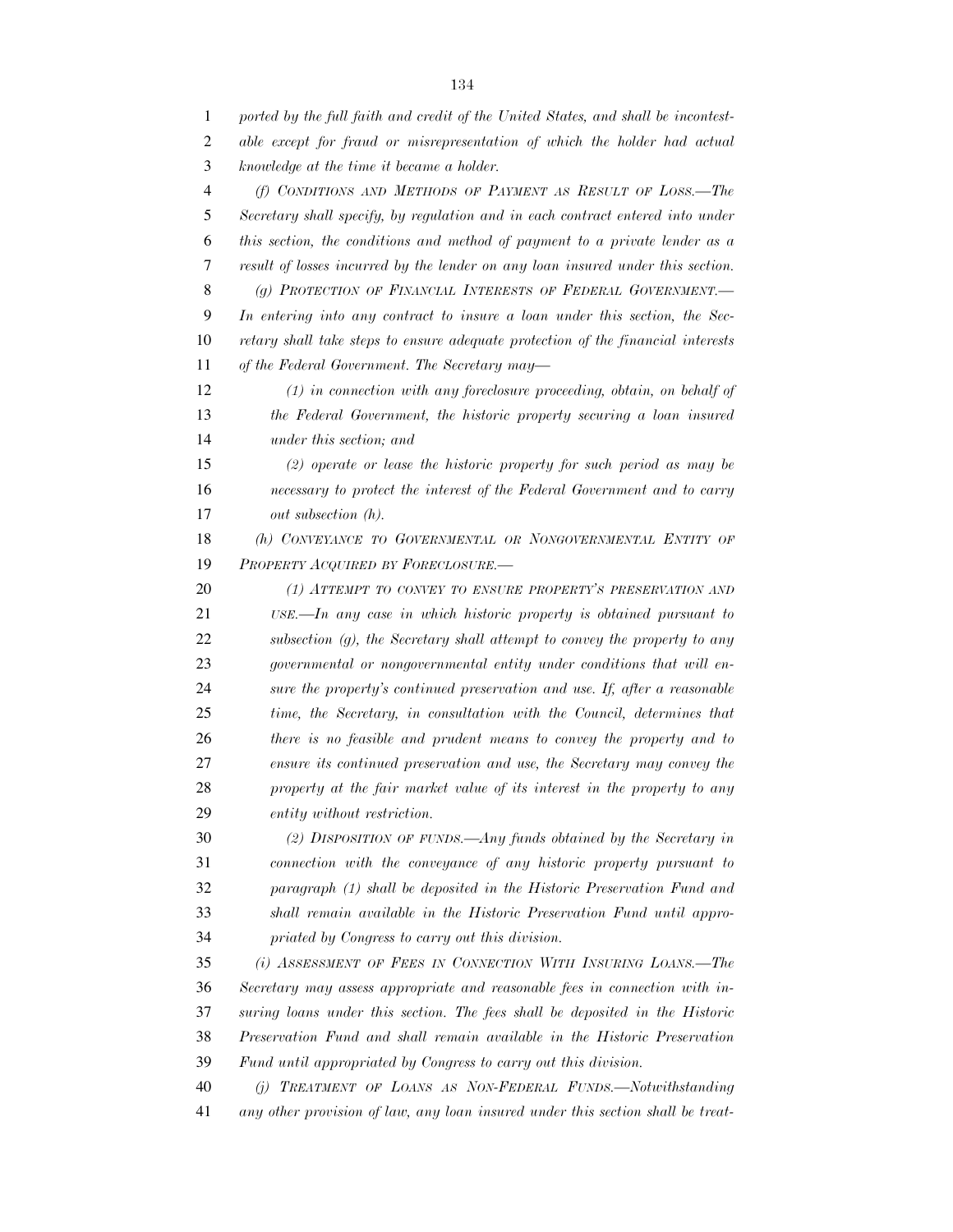*ed as non-Federal funds for the purposes of satisfying any requirement of any other provision of law under which Federal funds to be used for any project or activity are conditioned on the use of non-Federal funds by the recipient for payment of any portion of the costs of the project or activity. (k) INELIGIBILITY OF DEBT OBLIGATION FOR PURCHASE OR COMMITMENT TO PURCHASE BY, OR SALE OR ISSUANCE TO, FEDERAL FINANCING BANK.— No debt obligation that is made or committed to be made, or that is insured or committed to be insured, by the Secretary under this section shall be eligi- ble for purchase by, or commitment to purchase by, or sale or issuance to, the Federal Financing Bank. § 303902. Training in, and dissemination of information con- cerning, professional methods and techniques for preservation of historic property The Secretary shall develop and make available to Federal agencies, State and local governments, private organizations and individuals, and other na- tions and international organizations pursuant to the World Heritage Con- vention, training in, and information concerning, professional methods and techniques for the preservation of historic property and for the administration of the historic preservation program at the Federal, State, and local level. The Secretary shall also develop mechanisms to provide information concerning historic preservation to the general public including students. § 303903. Preservation education and training program The Secretary, in consultation with the Council and other appropriate Fed- eral, tribal, Native Hawaiian, and non-Federal organizations, shall develop and implement a comprehensive preservation education and training pro- gram. The program shall include— (1) standards and increased preservation training opportunities for Federal workers involved in preservation-related functions; (2) preservation training opportunities for other Federal, State, tribal and local government workers, and students; (3) technical or financial assistance, or both, to historically black col- leges and universities, to tribal colleges, and to colleges with a high en- rollment of Native Americans or Native Hawaiians, to establish preser- vation training and degree programs; and (4) where appropriate, coordination with the National Center for Pres- ervation Technology and Training of— (A) distribution of information on preservation technologies; (B) provision of training and skill development in trades, crafts, and disciplines related to historic preservation in Federal training and development programs; and*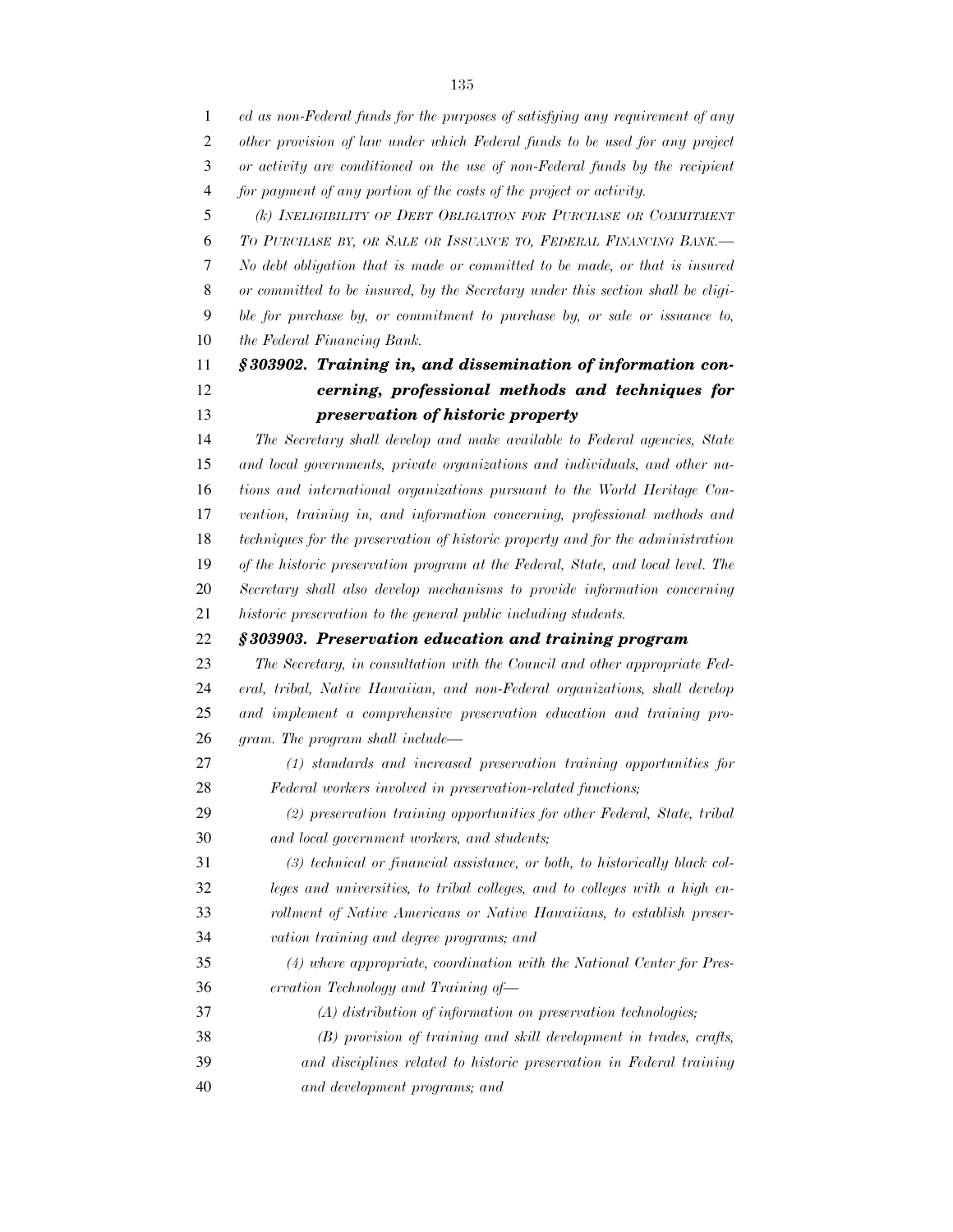| 1              | $(C)$ support for research, analysis, conservation, curation, inter-                                                                                                                                                   |
|----------------|------------------------------------------------------------------------------------------------------------------------------------------------------------------------------------------------------------------------|
| $\overline{c}$ | pretation, and display related to preservation.                                                                                                                                                                        |
| 3              | <b>Subdivision 3–Advisory Council on</b>                                                                                                                                                                               |
| 4              | <b>Historic Preservation</b>                                                                                                                                                                                           |
| 5              | <b>Chapter 3041-Advisory Council on Historic</b>                                                                                                                                                                       |
| 6              | <b>Preservation</b>                                                                                                                                                                                                    |
|                | Sec.                                                                                                                                                                                                                   |
|                | 304101.<br>Establishment; vacancies.                                                                                                                                                                                   |
|                | 304102.<br>Duties of Council.<br>304103.<br>Cooperation between Council and instrumentalities of executive branch of Federal Gov-<br>ernment.                                                                          |
|                | Compensation of members of Council.<br>304104.                                                                                                                                                                         |
|                | 304105.<br>Administration.<br>International Centre for the Study of the Preservation and Restoration of Cultural<br>304106.<br><i>Property.</i>                                                                        |
|                | 304107.<br>Transmittal of legislative recommendations, testimony, or comments to any officer or<br>agency of the United States prior to submission to Congress.<br>Regulations, procedures, and guidelines.<br>304108. |
|                | 304109.<br>Budget submission.                                                                                                                                                                                          |
|                | 304110.<br>Report by Secretary to Council.<br>304111.<br>Reimbursements from State and local agencies.                                                                                                                 |
|                | 304112.<br>Effectiveness of Federal grant and assistance programs.                                                                                                                                                     |
| 7              | §304101. Establishment; vacancies                                                                                                                                                                                      |
| 8              | $(a)$ ESTABLISHMENT.—There is established as an independent agency of the                                                                                                                                              |
| 9              | United States Government an Advisory Council on Historic Preservation,                                                                                                                                                 |
| 10             | which shall be composed of the following members:                                                                                                                                                                      |
| 11             | $(1)$ A Chairman appointed by the President selected from the general                                                                                                                                                  |
| 12             | <i>public.</i>                                                                                                                                                                                                         |
| 13             | $(2)$ The Secretary.                                                                                                                                                                                                   |
| 14             | $(3)$ The Architect of the Capitol.                                                                                                                                                                                    |
| 15             | $(4)$ The Secretary of Agriculture and the heads of 7 other agencies of                                                                                                                                                |
| 16             | the United States (other than the Department of the Interior), the activi-                                                                                                                                             |
| 17             | ties of which affect historic preservation, designated by the President.                                                                                                                                               |
| 18             | $(5)$ One Governor appointed by the President.                                                                                                                                                                         |
| 19             | $(6)$ One mayor appointed by the President.                                                                                                                                                                            |
| 20             | (7) The President of the National Conference of State Historic Preser-                                                                                                                                                 |
| 21             | <i>vation Officers.</i>                                                                                                                                                                                                |
| 22             | (8) The Chairman of the National Trust.                                                                                                                                                                                |
| 23             | $(9)$ Four experts in the field of historic preservation appointed by the                                                                                                                                              |
| 24             | President from architecture, history, archeology, and other appropriate                                                                                                                                                |
| 25             | disciplines.                                                                                                                                                                                                           |
| 26             | (10) Three members from the general public, appointed by the Presi-                                                                                                                                                    |
| 27             | dent.                                                                                                                                                                                                                  |
| 28             | (11) One member of an Indian tribe or Native Hawaiian organization                                                                                                                                                     |
| 29             | who represents the interests of the Indian tribe or Native Hawaiian or-                                                                                                                                                |
| 30             | ganization of which he or she is a member, appointed by the President.                                                                                                                                                 |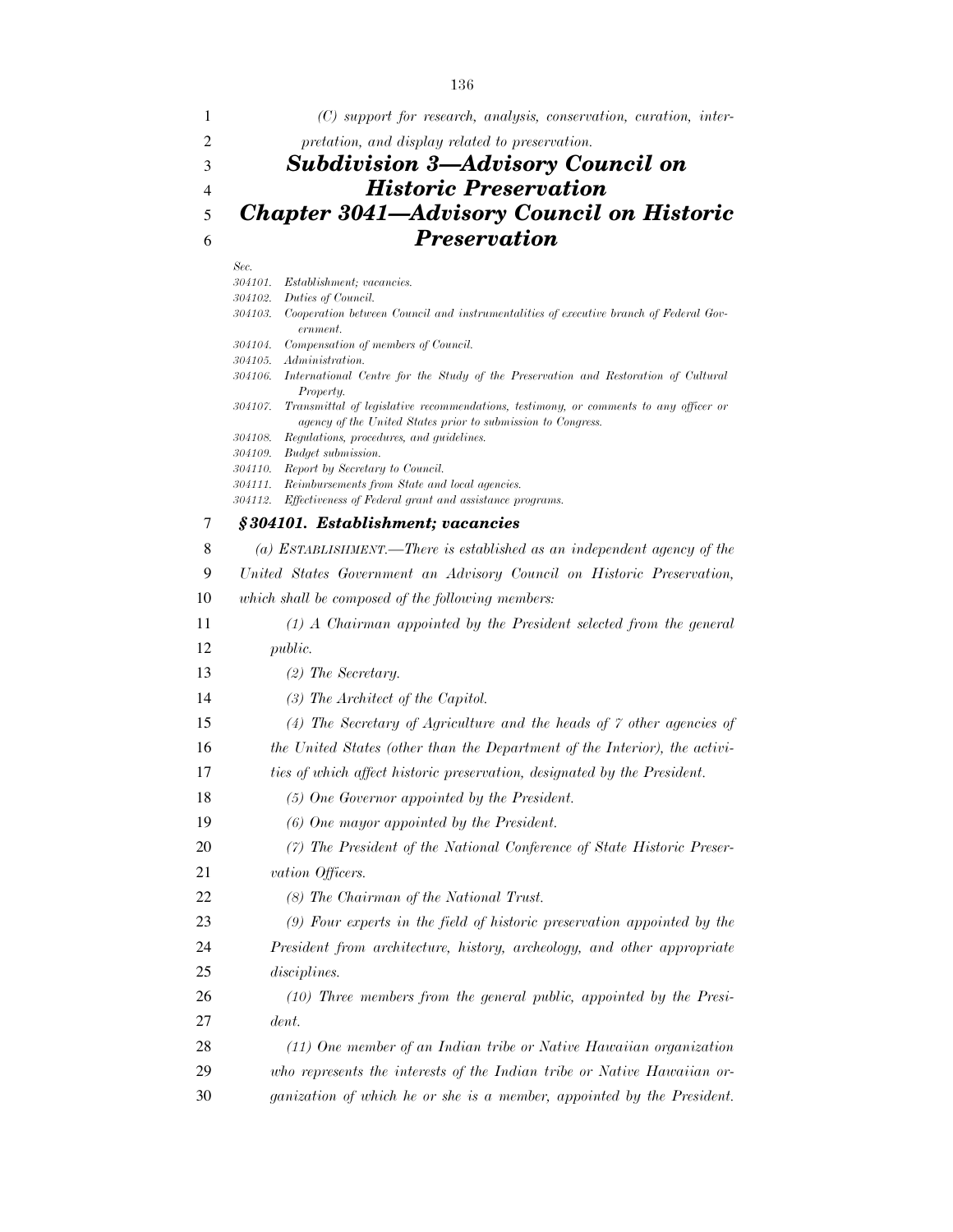*(b) DESIGNATION OF SUBSTITUTES.—Each member of the Council specified in paragraphs (2) to (5), (7), and (8) of subsection (a) may designate another officer of the department, agency, or organization to serve on the Council in- stead of the member, except that, in the case of paragraphs (2) and (4), no officer other than an Assistant Secretary or an officer having major depart- ment-wide or agency-wide responsibilities may be designated. (c) TERM OF OFFICE.—Each member of the Council appointed under para- graphs (1) and (9) to (11) of subsection (a) shall serve for a term of 4 years from the expiration of the term of the member's predecessor. The members ap- pointed under paragraphs (5) and (6) shall serve for the term of their elected office but not in excess of 4 years. An appointed member may not serve more than 2 terms. An appointed member whose term has expired shall serve until that member's successor has been appointed. (d) VACANCIES.—A vacancy in the Council shall not affect its powers, but shall be filled, not later than 60 days after the vacancy commences, in the same manner as the original appointment (and for the balance of the un- expired term). (e) DESIGNATION OF VICE CHAIRMAN.—The President shall designate a Vice Chairman from the members appointed under paragraph (5), (6), (9), or (10) of subsection (a). The Vice Chairman may act in place of the Chair- man during the absence or disability of the Chairman or when the office is vacant. (f) QUORUM.—Twelve members of the Council shall constitute a quorum. § 304102. Duties of Council (a) DUTIES.—The Council shall— (1) advise the President and Congress on matters relating to historic preservation, recommend measures to coordinate activities of Federal, State, and local agencies and private institutions and individuals relat- ing to historic preservation, and advise on the dissemination of informa- tion pertaining to those activities; (2) encourage, in cooperation with the National Trust and appro- priate private agencies, public interest and participation in historic preservation; (3) recommend the conduct of studies in such areas as— (A) the adequacy of legislative and administrative statutes and regulations pertaining to historic preservation activities of State and local governments; and (B) the effects of tax policies at all levels of government on his- toric preservation; (4) advise as to guidelines for the assistance of State and local govern-ments in drafting legislation relating to historic preservation;*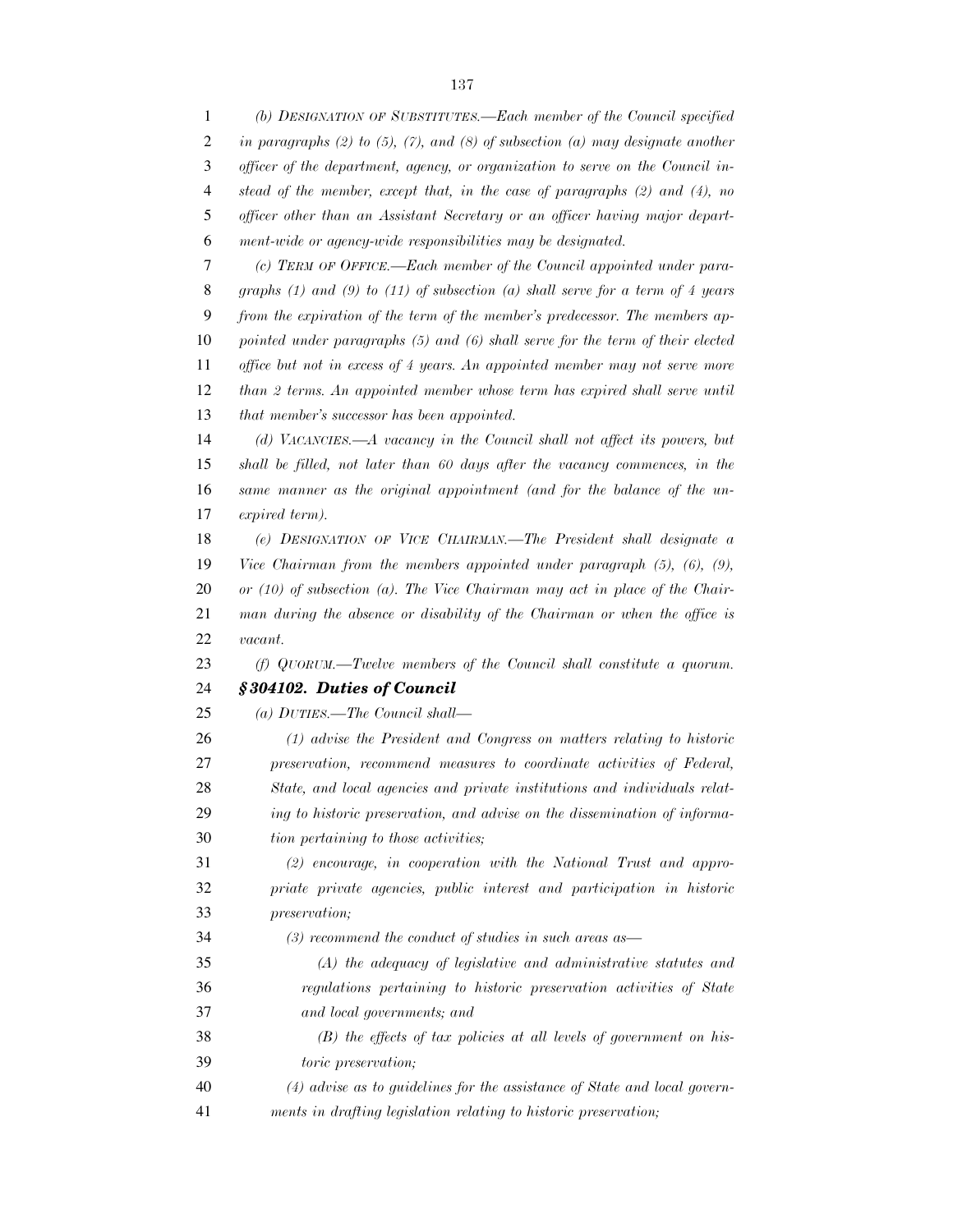*(5) encourage, in cooperation with appropriate public and private agencies and institutions, training and education in the field of historic preservation; (6) review the policies and programs of Federal agencies and rec- ommend to Federal agencies methods to improve the effectiveness, coordi- nation, and consistency of those policies and programs with the policies and programs carried out under this division; and (7) inform and educate Federal agencies, State and local governments, Indian tribes, other nations and international organizations and private groups and individuals as to the Council's authorized activities. (b) ANNUAL REPORT.—The Council annually shall submit to the President a comprehensive report of its activities and the results of its studies and shall from time to time submit additional and special reports as it deems advis- able. Each report shall propose legislative enactments and other actions as, in the judgment of the Council, are necessary and appropriate to carry out its recommendations and shall provide the Council's assessment of current and emerging problems in the field of historic preservation and an evaluation of the effectiveness of the programs of Federal agencies, State and local gov- ernments, and the private sector in carrying out this division. § 304103. Cooperation between Council and instrumentalities of executive branch of Federal Government The Council may secure directly from any Federal agency information, suggestions, estimates, and statistics for the purpose of this chapter. Each Federal agency may furnish information, suggestions, estimates, and statistics to the extent permitted by law and within available funds. § 304104. Compensation of members of Council The members of the Council specified in paragraphs (2), (3), and (4) of section 304101(a) of this title shall serve without additional compensation. The other members of the Council shall receive \$100 per diem when engaged in the performance of the duties of the Council. All members of the Council shall receive reimbursement for necessary traveling and subsistence expenses incurred by them in the performance of the duties of the Council. § 304105. Administration (a) EXECUTIVE DIRECTOR.—There shall be an Executive Director of the Council who shall be appointed by the Chairman with the concurrence of the Council in the competitive service at a rate within the General Schedule, in the competitive service at a rate that may exceed the rate prescribed for the highest rate established for grade 15 of the General Schedule under section 5332 of title 5, or in the Senior Executive Service under section 3393 of title 5. The Executive Director shall report directly to the Council and perform such functions and duties as the Council may prescribe.*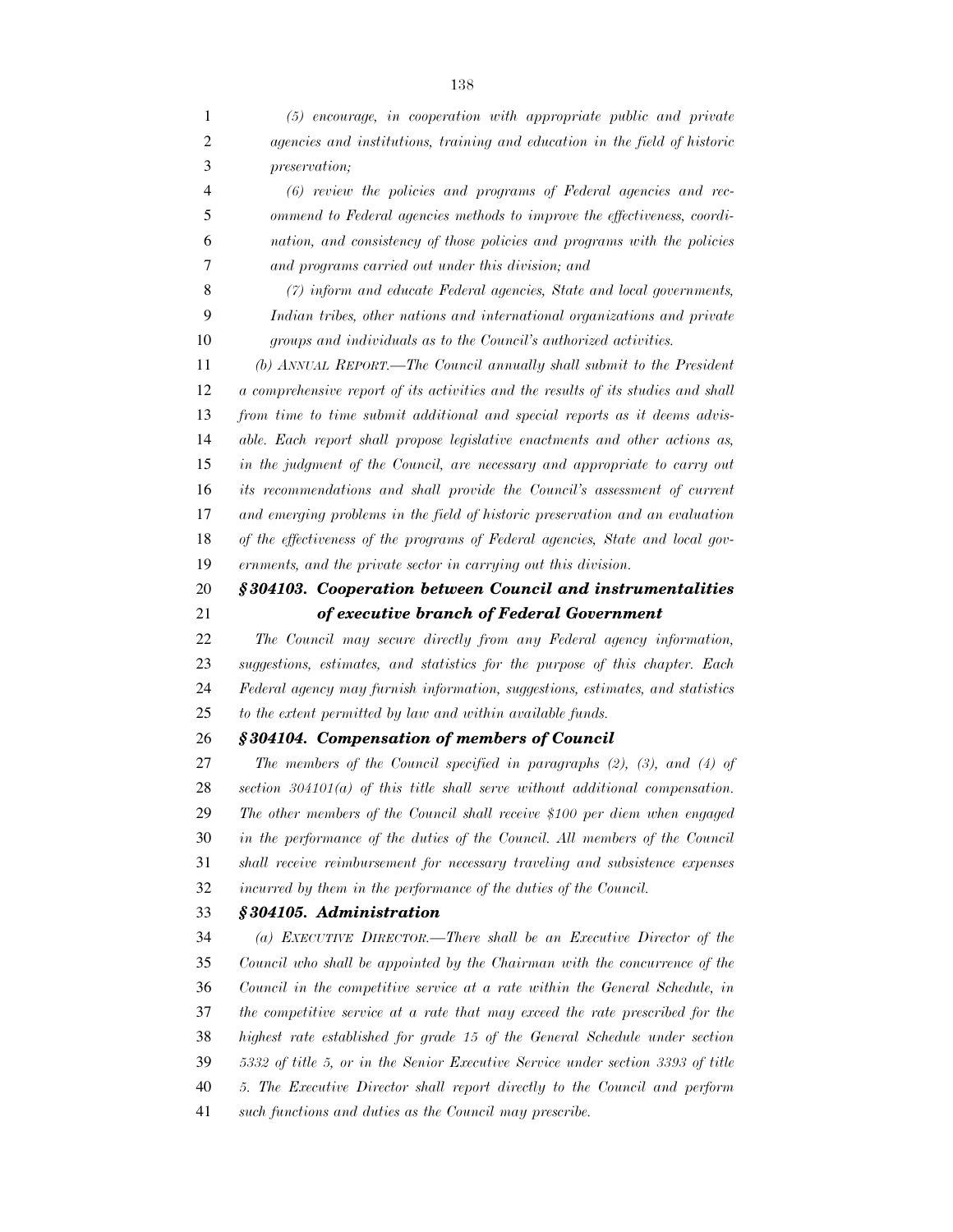| 1              | (b) GENERAL COUNSEL AND APPOINTMENT OF OTHER ATTORNEYS.—                           |
|----------------|------------------------------------------------------------------------------------|
| $\overline{c}$ | (1) GENERAL COUNSEL.—The Council shall have a General Counsel,                     |
| 3              | who shall be appointed by the Executive Director. The General Counsel              |
| 4              | shall report directly to the Executive Director and serve as the Council's         |
| 5              | legal advisor.                                                                     |
| 6              | (2) APPOINTMENT OF OTHER ATTORNEYS.-The Executive Director                         |
| 7              | shall appoint other attorneys as may be necessary to-                              |
| 8              | (A) assist the General Counsel;                                                    |
| 9              | $(B)$ represent the Council in court when appropriate, including                   |
| 10             | enforcement of agreements with Federal agencies to which the Coun-                 |
| 11             | cil is a party;                                                                    |
| 12             | $(C)$ assist the Department of Justice in handling litigation con-                 |
| 13             | cerning the Council in court; and                                                  |
| 14             | $(D)$ perform such other legal duties and functions as the Execu-                  |
| 15             | tive Director and the Council may direct.                                          |
| 16             | (c) APPOINTMENT AND COMPENSATION OF OFFICERS AND EMPLOYEES.-                       |
| 17             | The Executive Director of the Council may appoint and fix the compensation         |
| 18             | of officers and employees in the competitive service who are necessary to per-     |
| 19             | form the functions of the Council at rates not to exceed that prescribed for       |
| 20             | the highest rate for grade 15 of the General Schedule under section 5332 of        |
| 21             | title 5. The Executive Director, with the concurrence of the Chairman, may         |
| 22             | appoint and fix the compensation of not to exceed 5 employees in the competi-      |
| 23             | tive service at rates that exceed that prescribed for the highest rate established |
| 24             | for grade 15 of the General Schedule under section 5332 of title 5 or in the       |
| 25             | Senior Executive Service under section 3393 of title 5.                            |
| 26             | (d) APPOINTMENT AND COMPENSATION OF ADDITIONAL PERSONNEL.-The                      |
| 27             | <i>Executive Director may appoint and fix the compensation of such additional</i>  |
| 28             | personnel as may be necessary to carry out the Council's duties, without re-       |
| 29             | gard to the civil service laws and chapter 51 and subchapter III of chapter        |
| 30             | 53 of title 5.                                                                     |
| 31             | (e) EXPERT AND CONSULTANT SERVICES.—The Executive Director may                     |
| 32             | procure expert and consultant services in accordance with section 3109 of title    |
| 33             | 5.                                                                                 |
| 34             | (f) FINANCIAL AND ADMINISTRATIVE SERVICES.-                                        |
| 35             | (1) SERVICES TO BE PROVIDED BY SECRETARY, AGENCY, OR PRIVATE                       |
| 36             | ENTITY.—Financial and administrative services (including those related             |
| 37             | to budgeting, accounting, financial reporting, personnel and procure-              |
| 38             | ment) shall be provided the Council by the Secretary or, at the discretion         |
| 39             | of the Council, another agency or private entity that reaches an agree-            |
| 40             | ment with the Council, for which payments shall be made in advance,                |
| 41             | or by reimbursement, from funds of the Council in such amounts as may              |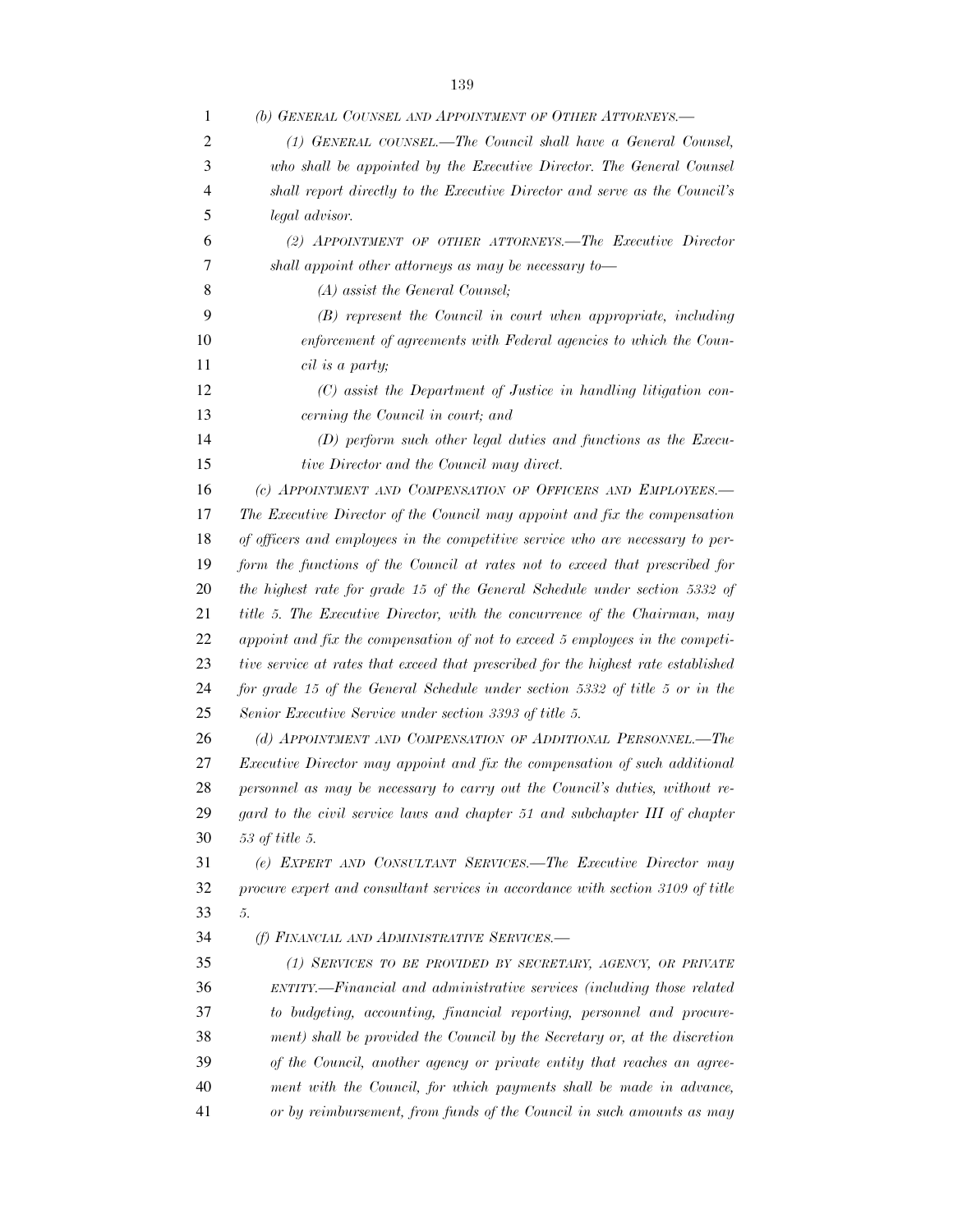| $\mathbf{1}$   | be agreed on by the Chairman of the Council and the head of the agency                      |
|----------------|---------------------------------------------------------------------------------------------|
| $\overline{c}$ | or the authorized representative of the private entity that will provide                    |
| 3              | the services.                                                                               |
| $\overline{4}$ | (2)<br>FEDERAL<br>AGENCY<br>REGULATIONS RELATING<br>${\cal T}{\cal O}$<br><b>COLLECTION</b> |
| 5              | APPLY.—When a Federal agency affords those services, the regulations of                     |
| 6              | that agency under section $5514(b)$ of title 5 for the collection of indebted-              |
| 7              | ness of personnel resulting from erroneous payments shall apply to the                      |
| 8              | collection of erroneous payments made to or on behalf of a Council em-                      |
| 9              | ployee, and regulations of that agency under sections $1513(d)$ and $1514$                  |
| 10             | of title 31 for the administrative control of funds shall apply to appro-                   |
| 11             | priations of the Council. The Council shall not be required to prescribe                    |
| 12             | those regulations.                                                                          |
| 13             | (g) FUNDS, PERSONNEL, FACILITIES, AND SERVICES.-                                            |
| 14             | (1) PROVIDED BY FEDERAL AGENCY.—Any Federal agency may pro-                                 |
| 15             | vide the Council, with or without reimbursement as may be agreed on                         |
| 16             | by the Chairman and the agency, with such funds, personnel, facilities,                     |
| 17             | and services under its jurisdiction and control as may be needed by the                     |
| 18             | Council to carry out its duties, to the extent that the funds, personnel,                   |
| 19             | facilities, and services are requested by the Council and are otherwise                     |
| 20             | available for that purpose. Any funds provided to the Council pursuant                      |
| 21             | to this subsection shall be obligated by the end of the fiscal year following               |
| 22             | the fiscal year in which the funds are received by the Council.                             |
| 23             | (2) OBTAINING ADDITIONAL PROPERTY, FACILITIES, AND SERVICES                                 |
| 24             | AND RECEIVING DONATIONS OF MONEY.—To the extent of available ap-                            |
| 25             | propriations, the Council may obtain by purchase, rental, donation, or                      |
| 26             | otherwise additional property, facilities, and services as may be needed                    |
| 27             | to carry out its duties and may receive donations of money for that pur-                    |
| 28             | pose. The Executive Director may accept, hold, use, expend, and admin-                      |
| 29             | ister the property, facilities, services, and money for the purposes of this                |
| 30             | division.                                                                                   |
| 31             | (h) RIGHTS, BENEFITS, AND PRIVILEGES OF TRANSFERRED EMPLOYEES.-                             |
| 32             | Any employee in the competitive service of the United States transferred to                 |
| 33             | the Council under section 207 of the National Historic Preservation Act (Pub-               |
| 34             | lic Law 89–665) retains all the rights, benefits, and privileges pertaining to              |
| 35             | the competitive service held prior to the transfer.                                         |
| 36             | (i) EXEMPTION FROM FEDERAL ADVISORY COMMITTEE ACT.—The Council                              |
| 37             | is exempt from the Federal Advisory Committee Act (5 U.S.C. App.).                          |
| 38             | (j) PROVISIONS THAT GOVERN OPERATIONS OF COUNCIL.-Subchapter II                             |
| 39             | of chapter 5 and chapter 7 of title 5 shall govern the operations of the Coun-              |
| 40             | cil.                                                                                        |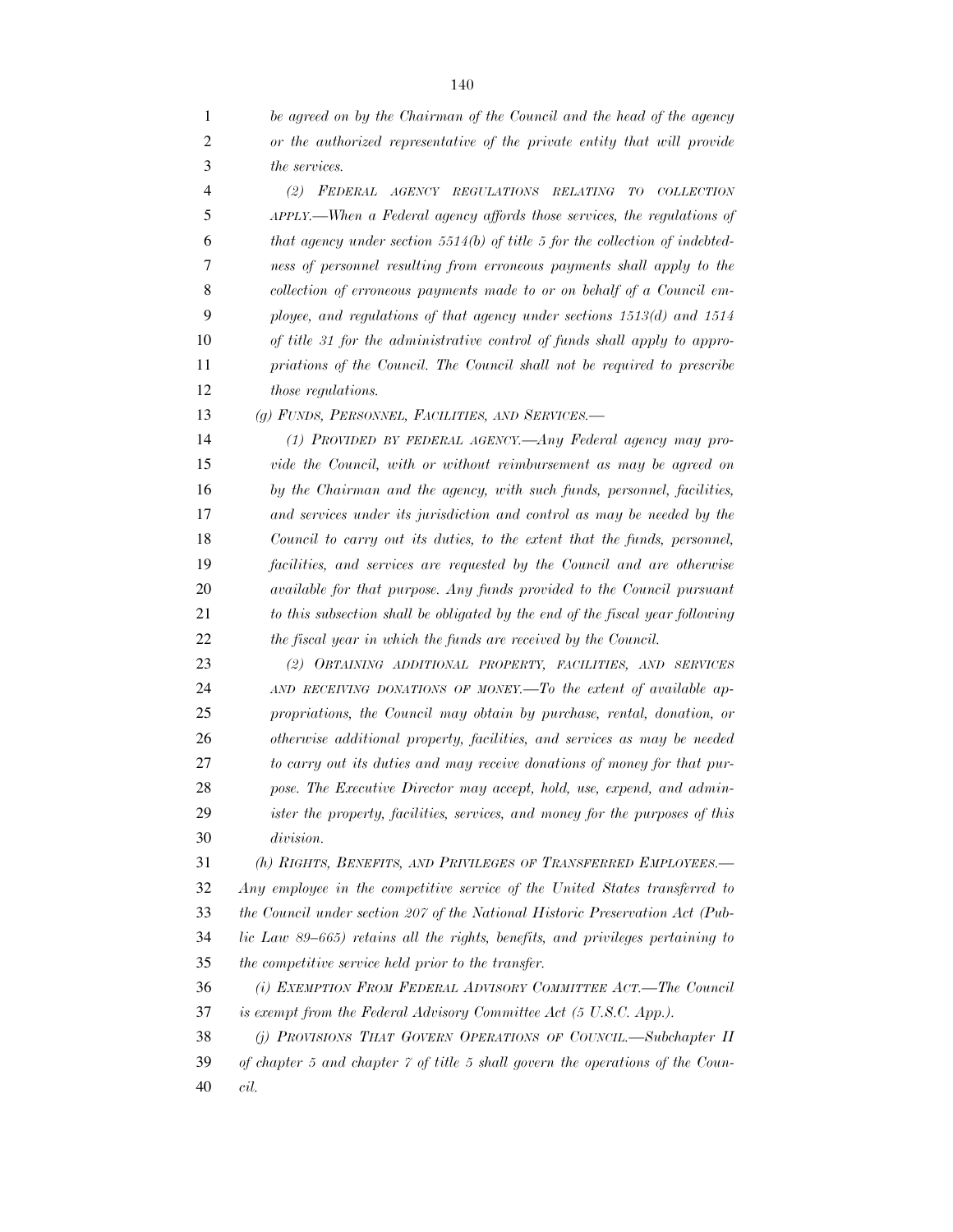| $\mathbf{1}$   | §304106. International Centre for the Study of the Preserva-                      |
|----------------|-----------------------------------------------------------------------------------|
| $\overline{c}$ | tion and Restoration of Cultural Property                                         |
| 3              | (a) AUTHORIZATION OF PARTICIPATION.—The participation of the United               |
| 4              | States as a member in the International Centre for the Study of the Preserva-     |
| 5              | tion and Restoration of Cultural Property is authorized.                          |
| 6              | (b) OFFICIAL DELEGATION.—The Council shall recommend to the Secretary             |
| 7              | of State, after consultation with the Smithsonian Institution and other public    |
| 8              | and private organizations concerned with the technical problems of preserva-      |
| 9              | tion, the members of the official delegation that will participate in the activi- |
| 10             | ties of the International Centre for the Study of the Preservation and Restora-   |
| 11             | tion of Cultural Property on behalf of the United States. The Secretary of        |
| 12             | State shall appoint the members of the official delegation from the persons       |
| 13             | recommended to the Secretary of State by the Council.                             |
| 14             | §304107. Transmittal of legislative recommendations, testi-                       |
| 15             | mony, or comments to any officer or agency of the                                 |
| 16             | <b>United States prior to submission to Congress</b>                              |
| 17             | No officer or agency of the United States shall have any authority to re-         |
| 18             | quire the Council to submit its legislative recommendations, or testimony, or     |
| 19             | comments on legislation to any officer or agency of the United States for ap-     |
| 20             | proval, comments, or review, prior to the submission of the recommendations,      |
| 21             | testimony, or comments to Congress. When the Council voluntarily seeks to         |
| 22             | obtain the comments or review of any officer or agency of the United States,      |
| 23             | the Council shall include a description of the actions in its legislative recom-  |
| 24             | mendations, testimony, or comments on legislation that it transmits to Con-       |
| 25             | gress.                                                                            |
| 26             | §304108. Regulations, procedures, and guidelines                                  |
| 27             | (a) IN GENERAL.—The Council may promulgate regulations as it considers            |
| 28             | necessary to govern the implementation of section 306108 of this title in its     |
| 29             | entirety.                                                                         |
| 30             | (b) PARTICIPATION BY LOCAL GOVERNMENTS.—The Council shall by regu-                |
| 31             | lation establish such procedures as may be necessary to provide for participa-    |
| 32             | tion by local governments in proceedings and other actions taken by the Coun-     |
| 33             | cil with respect to undertakings referred to in section 306108 of this title that |
| 34             | affect the local governments.                                                     |
| 35             | (c) EXEMPTION FOR FEDERAL PROGRAMS OR UNDERTAKINGS.-The Coun-                     |
| 36             | cil, with the concurrence of the Secretary, shall promulgate regulations or       |
| 37             | guidelines, as appropriate, under which Federal programs or undertakings          |
| 38             | may be exempted from any or all of the requirements of this division when         |
| 39             | the exemption is determined to be consistent with the purposes of this divi-      |
| 40             | sion, taking into consideration the magnitude of the exempted undertaking or      |
| 41             | program and the likelihood of impairment of historic property.                    |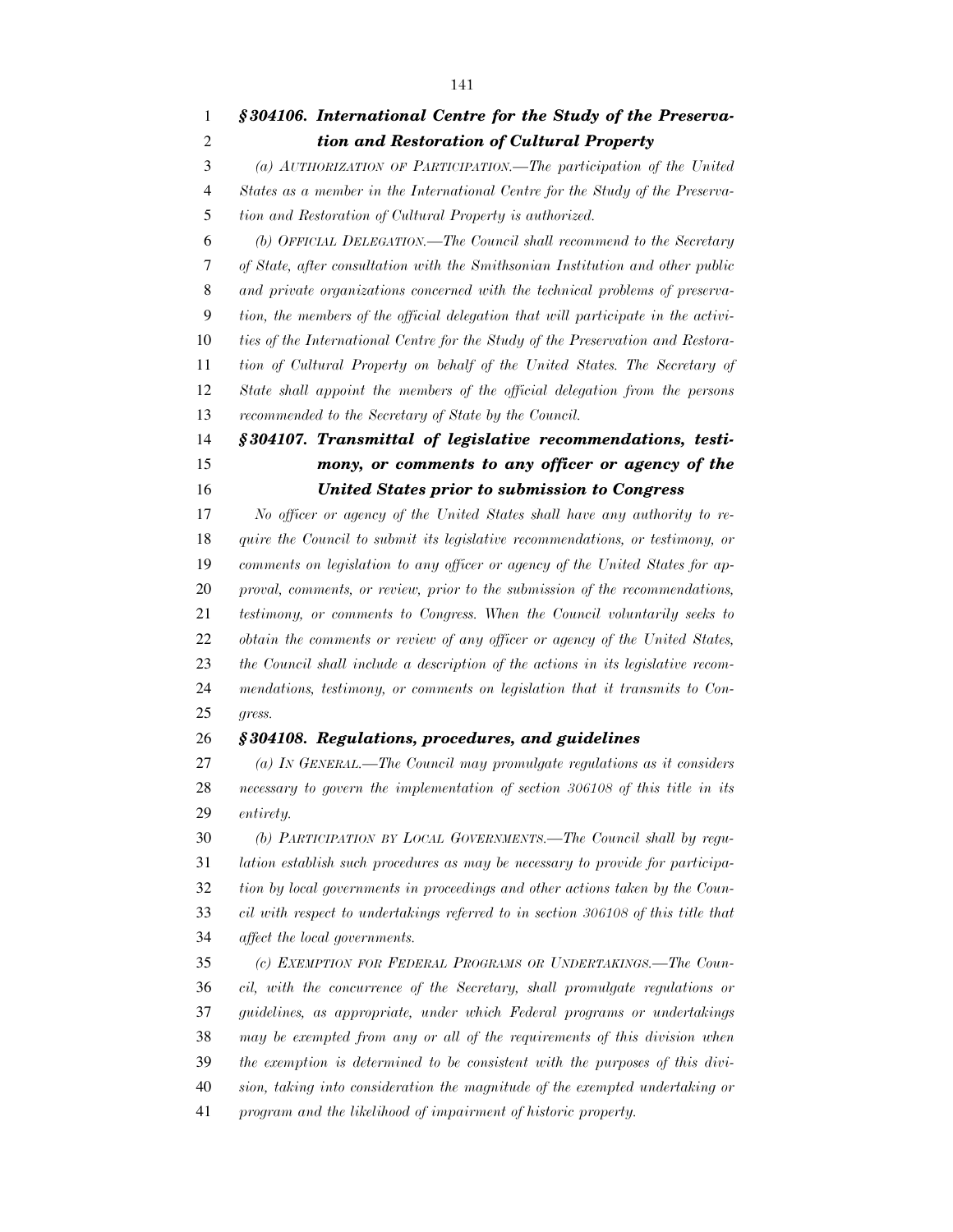### *§ 304109. Budget submission*

*(a) TIME AND MANNER OF SUBMISSION.—The Council shall submit its*

*budget annually as a related agency of the Department of the Interior.*

*(b) TRANSMITTAL OF COPIES TO CONGRESSIONAL COMMITTEES.—Whenever*

*the Council submits any budget estimate or request to the President or the*

*Office of Management and Budget, it shall concurrently transmit copies of*

*that estimate or request to the Committee on Natural Resources and Commit-*

*tee on Appropriations of the House of Representatives and the Committee on*

 *Energy and Natural Resources and Committee on Appropriations of the Sen-ate.*

### *§ 304110. Report by Secretary to Council*

 *To assist the Council in discharging its responsibilities under this division, the Secretary at the request of the Chairman shall provide a report to the Council detailing the significance of any historic property, describing the ef- fects of any proposed undertaking on the affected property, and recommending measures to avoid, minimize, or mitigate adverse effects.*

### *§ 304111. Reimbursements from State and local agencies*

 *Subject to applicable conflict of interest laws, the Council may receive reim- bursements from State and local agencies and others pursuant to agreements executed in furtherance of this division.*

# *§ 304112. Effectiveness of Federal grant and assistance pro-grams*

 *(a) COOPERATIVE AGREEMENTS.—The Council may enter into a coopera- tive agreement with any Federal agency that administers a grant or assist- ance program for the purpose of improving the effectiveness of the administra- tion of the program in meeting the purposes and policies of this division. The cooperative agreement may include provisions that modify the selection cri- teria for a grant or assistance program to further the purposes of this division or that allow the Council to participate in the selection of recipients, if those provisions are not inconsistent with the grant or assistance program's statu-tory authorization and purpose.*

 *(b) REVIEW OF GRANT AND ASSISTANCE PROGRAMS.—The Council may— (1) review the operation of any Federal grant or assistance program to evaluate the effectiveness of the program in meeting the purposes and policies of this division;*

 *(2) make recommendations to the head of any Federal agency that ad- ministers the program to further the consistency of the program with the purposes and policies of this division and to improve its effectiveness in carrying out those purposes and policies; and*

 *(3) make recommendations to the President and Congress regarding the effectiveness of Federal grant and assistance programs in meeting the*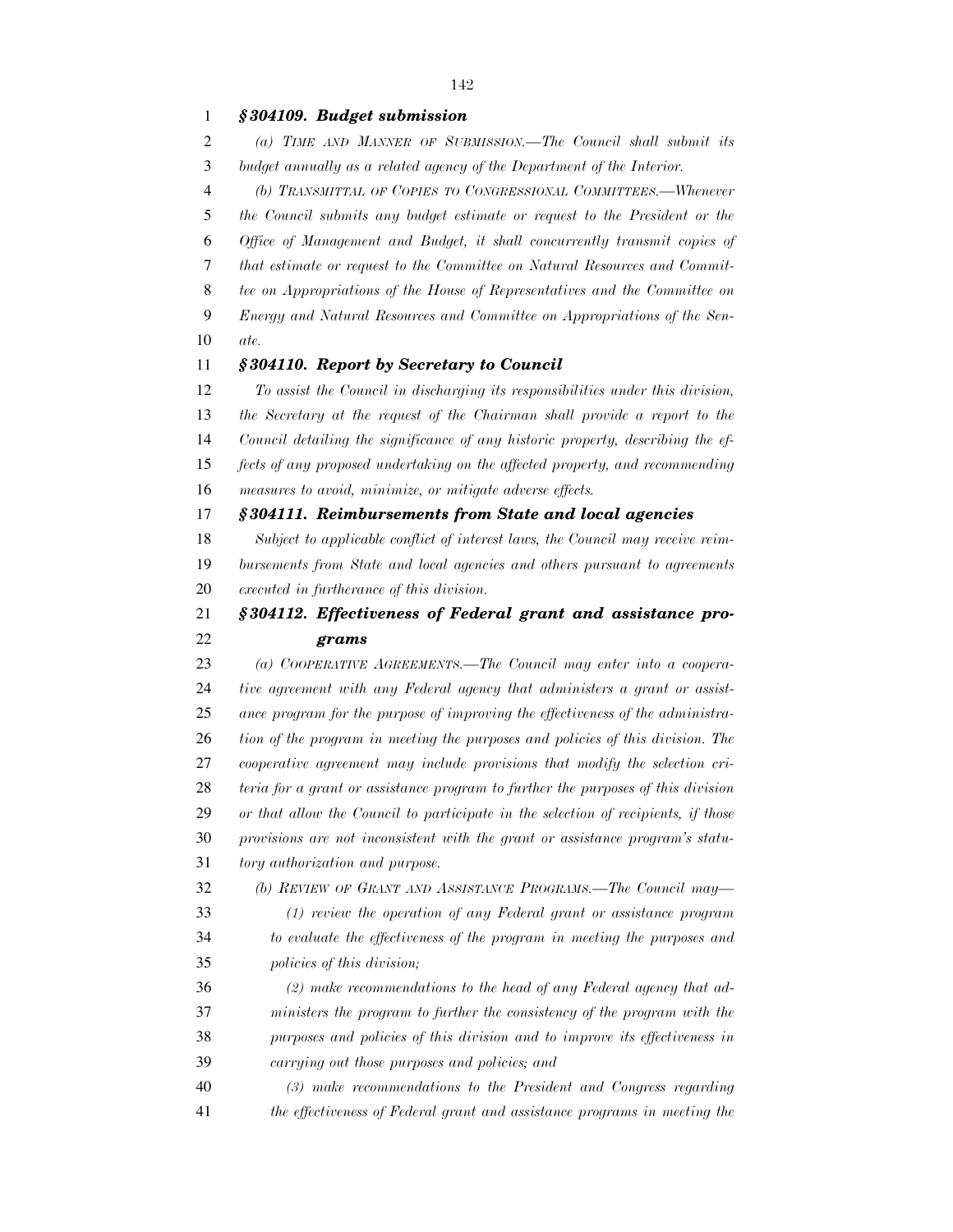| 1  | purposes and policies of this division, including recommendations with                                                                                                                                                                                                                                                        |  |
|----|-------------------------------------------------------------------------------------------------------------------------------------------------------------------------------------------------------------------------------------------------------------------------------------------------------------------------------|--|
| 2  | regard to appropriate funding levels.                                                                                                                                                                                                                                                                                         |  |
| 3  | <b>Subdivision 4–Other Organizations and</b>                                                                                                                                                                                                                                                                                  |  |
| 4  | <b>Programs</b>                                                                                                                                                                                                                                                                                                               |  |
| 5  | <b>Chapter 3051–Historic Light Station</b>                                                                                                                                                                                                                                                                                    |  |
| 6  | <b>Preservation</b>                                                                                                                                                                                                                                                                                                           |  |
|    | Sec.                                                                                                                                                                                                                                                                                                                          |  |
|    | 305101.<br>Definitions.<br>Duties of Secretary in providing a national historic light station program.<br>305102.<br>Selection of eligible entity and conveyance of historic light stations.<br>305103.<br>Terms of conveyance.<br>305104.<br>Description of property.<br>305105.<br>305106.<br>Historic light station sales. |  |
| 7  | §305101. Definitions                                                                                                                                                                                                                                                                                                          |  |
| 8  | In this chapter:                                                                                                                                                                                                                                                                                                              |  |
| 9  | (1) ADMINISTRATOR.—The term "Administrator" means the Adminis-                                                                                                                                                                                                                                                                |  |
| 10 | trator of General Services.                                                                                                                                                                                                                                                                                                   |  |
| 11 | (2) ELIGIBLE ENTITY.—The term "eligible entity" means—                                                                                                                                                                                                                                                                        |  |
| 12 | (A) any department or agency of the Federal Government; or                                                                                                                                                                                                                                                                    |  |
| 13 | $(B)$ any department or agency of the State in which a historic                                                                                                                                                                                                                                                               |  |
| 14 | light station is located, the local government of the community in                                                                                                                                                                                                                                                            |  |
| 15 | which a historic light station is located, a nonprofit corporation, an                                                                                                                                                                                                                                                        |  |
| 16 | educational agency, or a community development organization                                                                                                                                                                                                                                                                   |  |
| 17 | $that-$                                                                                                                                                                                                                                                                                                                       |  |
| 18 | $(i)$ has agreed to comply with the conditions set forth in sec-                                                                                                                                                                                                                                                              |  |
| 19 | tion 305104 of this title and to have the conditions recorded                                                                                                                                                                                                                                                                 |  |
| 20 | with the deed of title to the historic light station; and                                                                                                                                                                                                                                                                     |  |
| 21 | (ii) is financially able to maintain the historic light station                                                                                                                                                                                                                                                               |  |
| 22 | in accordance with the conditions set forth in section 305104                                                                                                                                                                                                                                                                 |  |
| 23 | of this title.                                                                                                                                                                                                                                                                                                                |  |
| 24 | (3) FEDERAL AID TO NAVIGATION.-                                                                                                                                                                                                                                                                                               |  |
| 25 | $(A)$ IN GENERAL.—The term "Federal aid to navigation" means                                                                                                                                                                                                                                                                  |  |
| 26 | any device, operated and maintained by the United States, external                                                                                                                                                                                                                                                            |  |
| 27 | to a vessel or aircraft, intended to assist a navigator to determine                                                                                                                                                                                                                                                          |  |
| 28 | position or safe course, or to warn of dangers or obstructions to                                                                                                                                                                                                                                                             |  |
| 29 | navigation.                                                                                                                                                                                                                                                                                                                   |  |
| 30 | (B) INCLUSIONS.—The term "Federal aid to navigation" includes                                                                                                                                                                                                                                                                 |  |
| 31 | a light, lens, lantern, antenna, sound signal, camera, sensor, piece                                                                                                                                                                                                                                                          |  |
| 32 | of electronic navigation equipment, power source, or other piece of                                                                                                                                                                                                                                                           |  |
| 33 | equipment associated with a device described in subparagraph $(A)$ .                                                                                                                                                                                                                                                          |  |
| 34 | (4) HISTORIC LIGHT STATION.—The term "historic light station" in-                                                                                                                                                                                                                                                             |  |
| 35 | cludes the light tower, lighthouse, keeper's dwelling, garages, storage                                                                                                                                                                                                                                                       |  |
| 36 | sheds, oil house, fog signal building, boat house, barn, pumphouse,                                                                                                                                                                                                                                                           |  |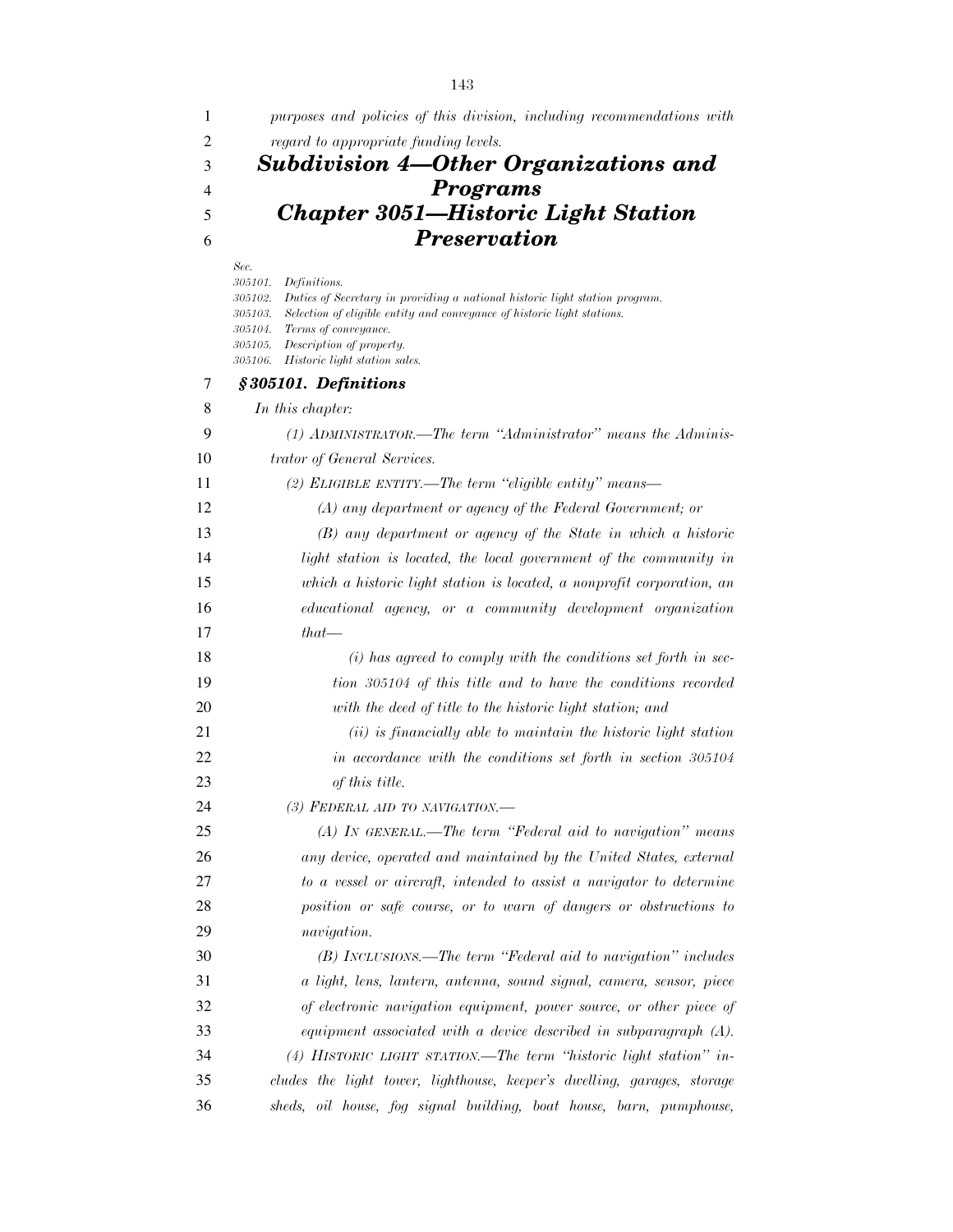| 1              | tramhouse support structures, piers, walkways, underlying and appur-            |
|----------------|---------------------------------------------------------------------------------|
| $\overline{2}$ | tenant land and related real property and improvements associated with          |
| 3              | a historic light station that is a historic property.                           |
| $\overline{4}$ | §305102. Duties of Secretary in providing a national historic                   |
| 5              | light station program                                                           |
| 6              | To provide a national historic light station program, the Secretary shall—      |
| 7              | (1) collect and disseminate information concerning historic light sta-          |
| 8              | tions;                                                                          |
| 9              | $(2)$ foster educational programs relating to the history, practice, and        |
| 10             | contribution to society of historic light stations;                             |
| 11             | $(3)$ sponsor or conduct research and study into the history of light sta-      |
| 12             | tions;                                                                          |
| 13             | $(4)$ maintain a listing of historic light stations; and                        |
| 14             | $(5)$ assess the effectiveness of the program established by this chapter       |
| 15             | regarding the conveyance of historic light stations.                            |
| 16             | §305103. Selection of eligible entity and conveyance of his-                    |
| 17             | toric light stations                                                            |
| 18             | (a) PROCESS AND POLICIES.—The Secretary and the Administrator shall             |
| 19             | maintain a process and policies for identifying, and selecting, an eligible en- |
| 20             | tity to which a historic light station could be conveyed for education, park,   |
| 21             | recreation, cultural, or historic preservation purposes, and to monitor the use |
| 22             | of the light station by the eligible entity.                                    |
| 23             | (b) APPLICATION REVIEW.—                                                        |
| 24             | $(1)$ IN GENERAL.—The Secretary shall—                                          |
| 25             | $(A)$ review all applications for the conveyance of a historic light            |
| 26             | station, when the agency with administrative jurisdiction over the              |
| 27             | historic light station has determined the property to be excess prop-           |
| 28             | erty (as that term is defined in section 102 of title 40); and                  |
| 29             | $(B)$ forward to the Administrator a single approved application                |
| 30             | for the conveyance of the historic light station.                               |
| 31             | (2) CONSULTATION.—When selecting an eligible entity, the Secretary              |
| 32             | shall consult with the State Historic Preservation Officer of the State in      |
| 33             | which the historic light station is located.                                    |
| 34             | (c) CONVEYANCE OR SALE OF HISTORIC LIGHT STATIONS.                              |
| 35             | (1) CONVEYANCE BY ADMINISTRATOR.—Except as provided in para-                    |
| 36             | $graph (2)$ , after the Secretary's selection of an eligible entity, the Admin- |
| 37             | istrator shall convey, by quitclaim deed, without consideration, all right,     |
| 38             | title, and interest of the United States in and to a historic light station,    |
| 39             | subject to the conditions set forth in section 305104 of this title. The con-   |
| 40             | veyance of a historic light station under this chapter shall not be subject     |
| 41             | to the McKinney-Vento Homeless Assistance Act (42 U.S.C. 11301 et               |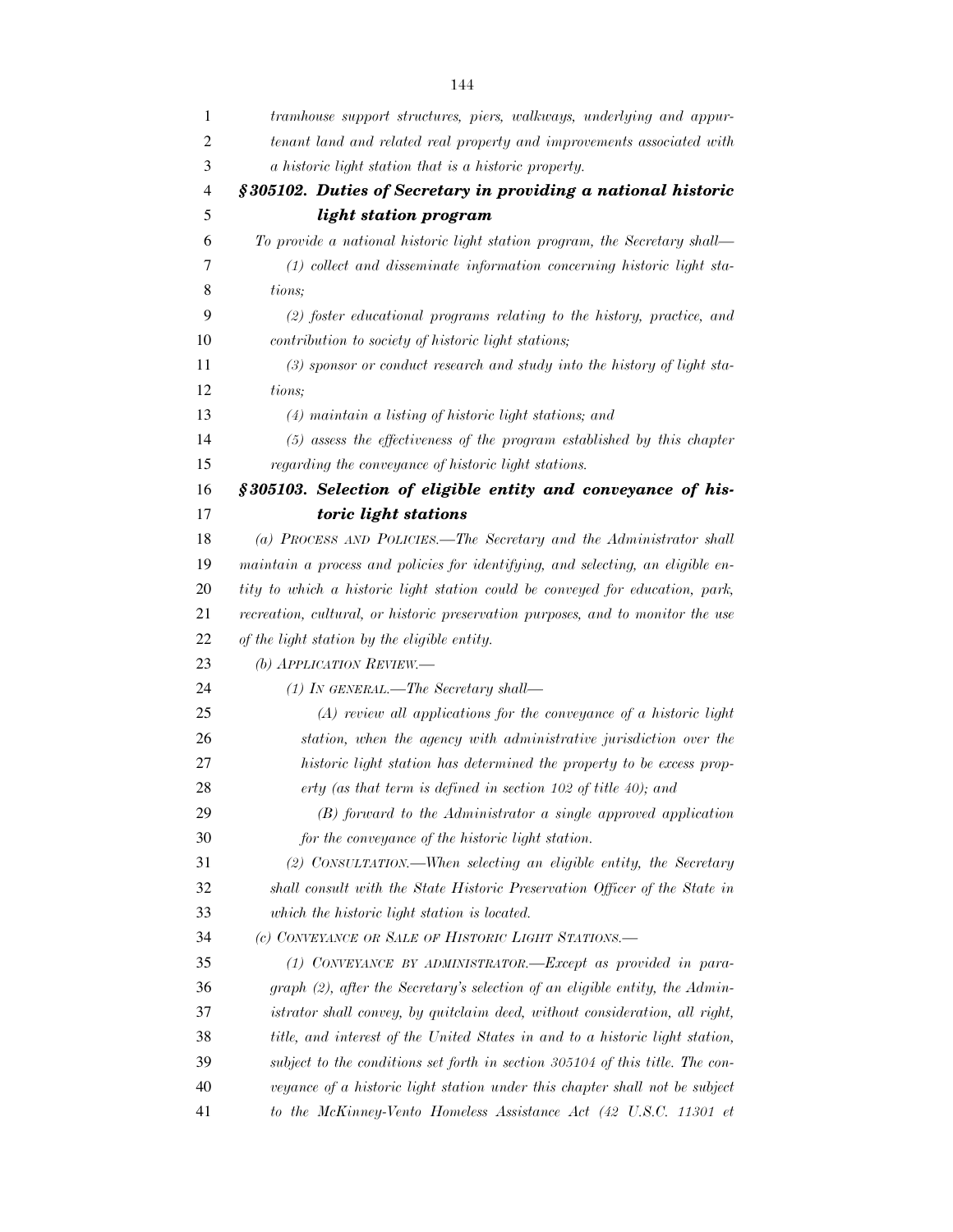*seq.) or section 416(d) of the Coast Guard Authorization Act of 1998 (Public Law 105–383, 14 U.S.C. 93 note). (2) HISTORIC LIGHT STATION LOCATED WITHIN A SYSTEM UNIT OR A REFUGE WITHIN NATIONAL WILDLIFE REFUGE SYSTEM.— (A) APPROVAL OF SECRETARY REQUIRED.—A historic light sta- tion located within the exterior boundaries of a System unit or a refuge within the National Wildlife Refuge System shall be conveyed or sold only with the approval of the Secretary. (B) CONDITIONS OF CONVEYANCE.—If the Secretary approves the conveyance of a historic light station described in subparagraph (A), the conveyance shall be subject to the conditions set forth in sec- tion 305104 of this title and any other terms or conditions that the Secretary considers necessary to protect the resources of the System unit or wildlife refuge. (C) CONDITIONS OF SALE.—If the Secretary approves the sale of a historic light station described in subparagraph (A), the sale shall be subject to the conditions set forth in paragraphs (1) to (4) and (8) of subsection (a), and subsection (b), of section 305104 of this title and any other terms or conditions that the Secretary considers necessary to protect the resources of the System unit or wildlife ref- uge. (D) COOPERATIVE AGREEMENTS.—The Secretary is encouraged to enter into cooperative agreements with appropriate eligible entities with respect to historic light stations described in subparagraph (A), as provided in this division, to the extent that the cooperative agree- ments are consistent with the Secretary's responsibilities to manage and administer the System unit or wildlife refuge. § 305104. Terms of conveyance (a) IN GENERAL.—The conveyance of a historic light station shall be made subject to any conditions, including the reservation of easements and other rights on behalf of the United States, that the Administrator considers nec- essary to ensure that— (1) the Federal aids to navigation located at the historic light station in operation on the date of conveyance remain the personal property of the United States and continue to be operated and maintained by the United States for as long as needed for navigational purposes; (2) there is reserved to the United States the right to remove, replace, or install any Federal aid to navigation located at the historic light sta- tion as may be necessary for navigational purposes; (3) the eligible entity to which the historic light station is conveyed shall not interfere or allow interference in any manner with any Federal*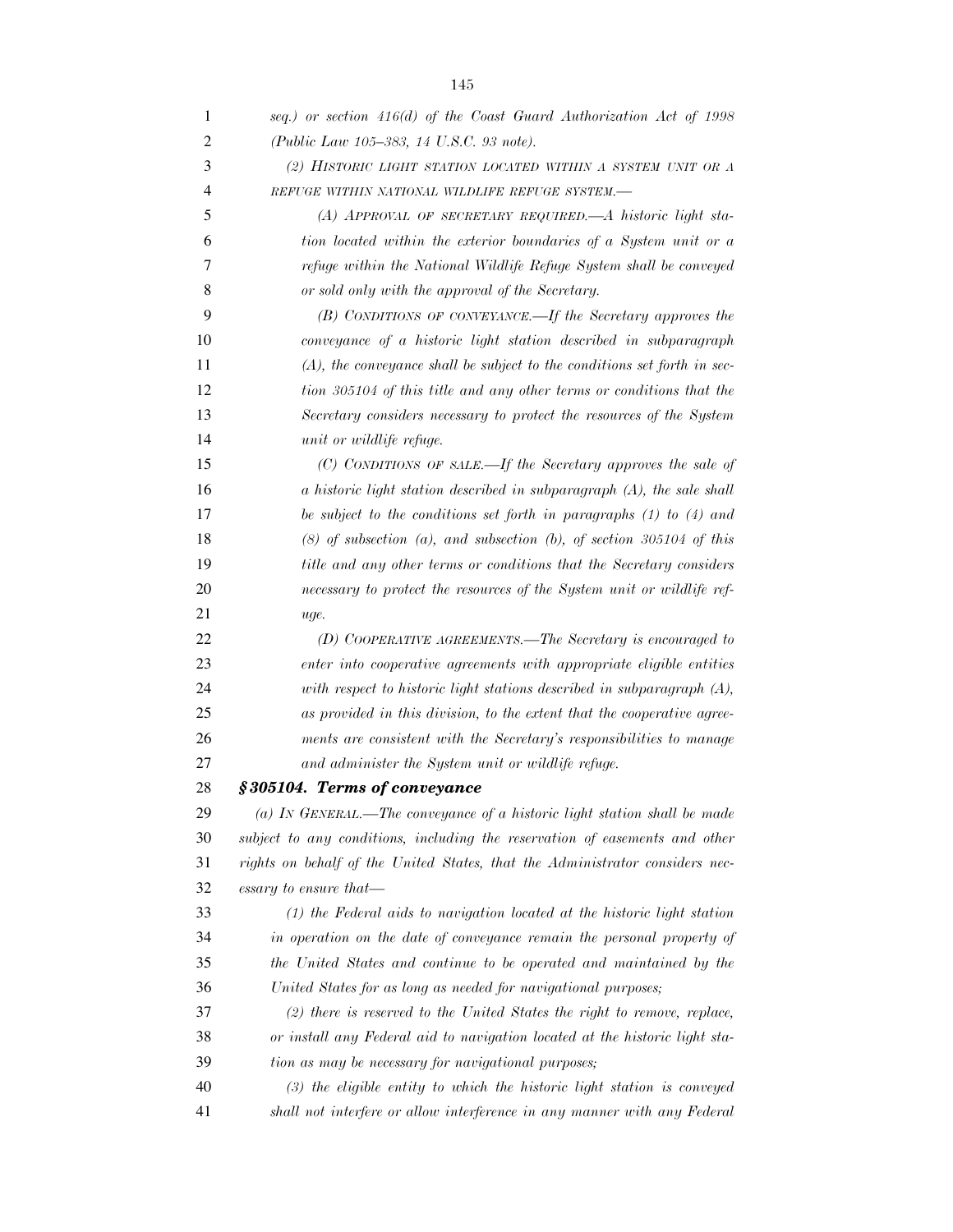| $\mathbf{1}$   | aid to navigation or hinder activities required for the operation and            |
|----------------|----------------------------------------------------------------------------------|
| $\overline{c}$ | maintenance of any Federal aid to navigation without the express writ-           |
| 3              | ten permission of the head of the agency responsible for maintaining the         |
| 4              | Federal aid to navigation;                                                       |
| 5              | $(4)(A)$ the eligible entity to which the historic light station is conveyed     |
| 6              | shall, at its own cost and expense, use and maintain the historic light          |
| 7              | station in accordance with this division, the Secretary of the Interior's        |
| 8              | Standards for the Treatment of Historic Properties contained in part 68          |
| 9              | of title 36, Code of Federal Regulations, and other applicable laws; and         |
| 10             | $(B)$ any proposed changes to the historic light station shall be reviewed       |
| 11             | and approved by the Secretary in consultation with the State Historic            |
| 12             | Preservation Officer of the State in which the historic light station is lo-     |
| 13             | cated, for consistency with section $800.5(a)(2)(vii)$ of title 36, Code of      |
| 14             | Federal Regulations and the Secretary's Standards for Rehabilitation             |
| 15             | contained in section 67.7 of title 36, Code of Federal Regulations;              |
| 16             | $(5)$ the eligible entity to which the historic light station is conveyed        |
| 17             | shall make the historic light station available for education, park, recre-      |
| 18             | ation, cultural, or historic preservation purposes for the general public        |
| 19             | at reasonable times and under reasonable conditions;                             |
| 20             | $(6)$ the eligible entity to which the historic light station is conveyed        |
| 21             | shall not sell, convey, assign, exchange, or encumber the historic light sta-    |
| 22             | tion, any part of the historic light station, or any associated historic ar-     |
| 23             | tifact conveyed to the eligible entity in conjunction with the historic light    |
| 24             | station conveyance, including any lens or lantern, unless the sale, con-         |
| 25             | veyance, assignment, exchange, or encumbrance is approved by the Sec-            |
| 26             | retary;                                                                          |
| 27             | $(7)$ the eligible entity to which the historic light station is conveyed        |
| 28             | shall not conduct any commercial activity at the historic light station,         |
| 29             | at any part of the historic light station, or in connection with any asso-       |
| 30             | ciated historic artifact conveyed to the eligible entity in conjunction with     |
| 31             | the historic light station conveyance, in any manner, unless the commer-         |
| 32             | cial activity is approved by the Secretary; and                                  |
| 33             | (8) the United States shall have the right, at any time, to enter the            |
| 34             | historic light station without notice, for purposes of operating, maintain-      |
| 35             | ing, and inspecting any aid to navigation and for the purpose of ensur-          |
| 36             | ing compliance with this section, to the extent that it is not possible to       |
| 37             | provide advance notice.                                                          |
| 38             | (b) MAINTENANCE OF AID TO NAVIGATION.—Any eligible entity to which               |
| 39             | a historic light station is conveyed shall not be required to maintain any Fed-  |
| 40             | eral aid to navigation associated with a historic light station, except any pri- |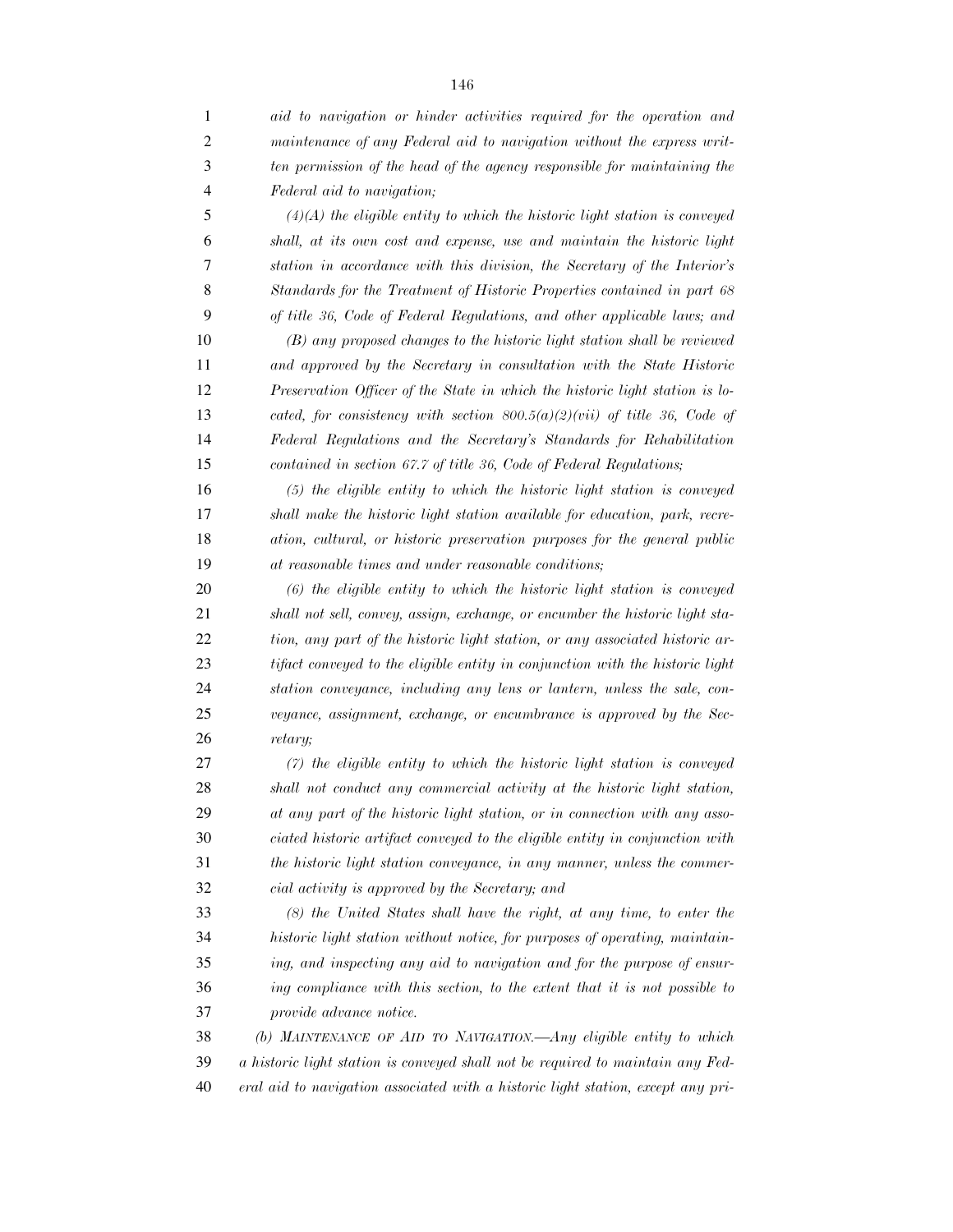*vate aid to navigation permitted to the eligible entity under section 83 of title 14. (c) REVERSION.—In addition to any term or condition established pursu- ant to this section, the conveyance of a historic light station shall include a condition that the historic light station, or any associated historic artifact conveyed to the eligible entity in conjunction with the historic light station conveyance, including any lens or lantern, at the option of the Administrator, shall revert to the United States and be placed under the administrative con- trol of the Administrator, if— (1) the historic light station, any part of the historic light station, or any associated historic artifact ceases to be available for education, park, recreation, cultural, or historic preservation purposes for the general public at reasonable times and under reasonable conditions that shall be set forth in the eligible entity's application; (2) the historic light station or any part of the historic light station ceases to be maintained in a manner that ensures its present or future use as a site for a Federal aid to navigation; (3) the historic light station, any part of the historic light station, or any associated historic artifact ceases to be maintained in compliance with this division, the Secretary of the Interior's Standards for the Treatment of Historic Properties contained in part 68 of title 36, Code of Federal Regulations, and other applicable laws; (4) the eligible entity to which the historic light station is conveyed sells, conveys, assigns, exchanges, or encumbers the historic light station, any part of the historic light fixture, or any associated historic artifact, without approval of the Secretary; (5) the eligible entity to which the historic light station is conveyed conducts any commercial activity at the historic light station, at any part of the historic light station, or in conjunction with any associated historic artifact, without approval of the Secretary; or (6) at least 30 days before the reversion, the Administrator provides written notice to the owner that the historic light station or any part of the historic light station is needed for national security purposes. (d) LIGHT STATIONS ORIGINALLY CONVEYED UNDER OTHER AUTHOR- ITY.—On receiving notice of an executed or intended conveyance by an owner that received from the Federal Government under authority other than this division a historic light station in which the United States retains a rever- sionary or other interest and that is conveying it to another person by sale, gift, or any other manner, the Secretary shall review the terms of the executed or proposed conveyance to ensure that any new owner is capable of or is com-plying with any and all conditions of the original conveyance. The Secretary*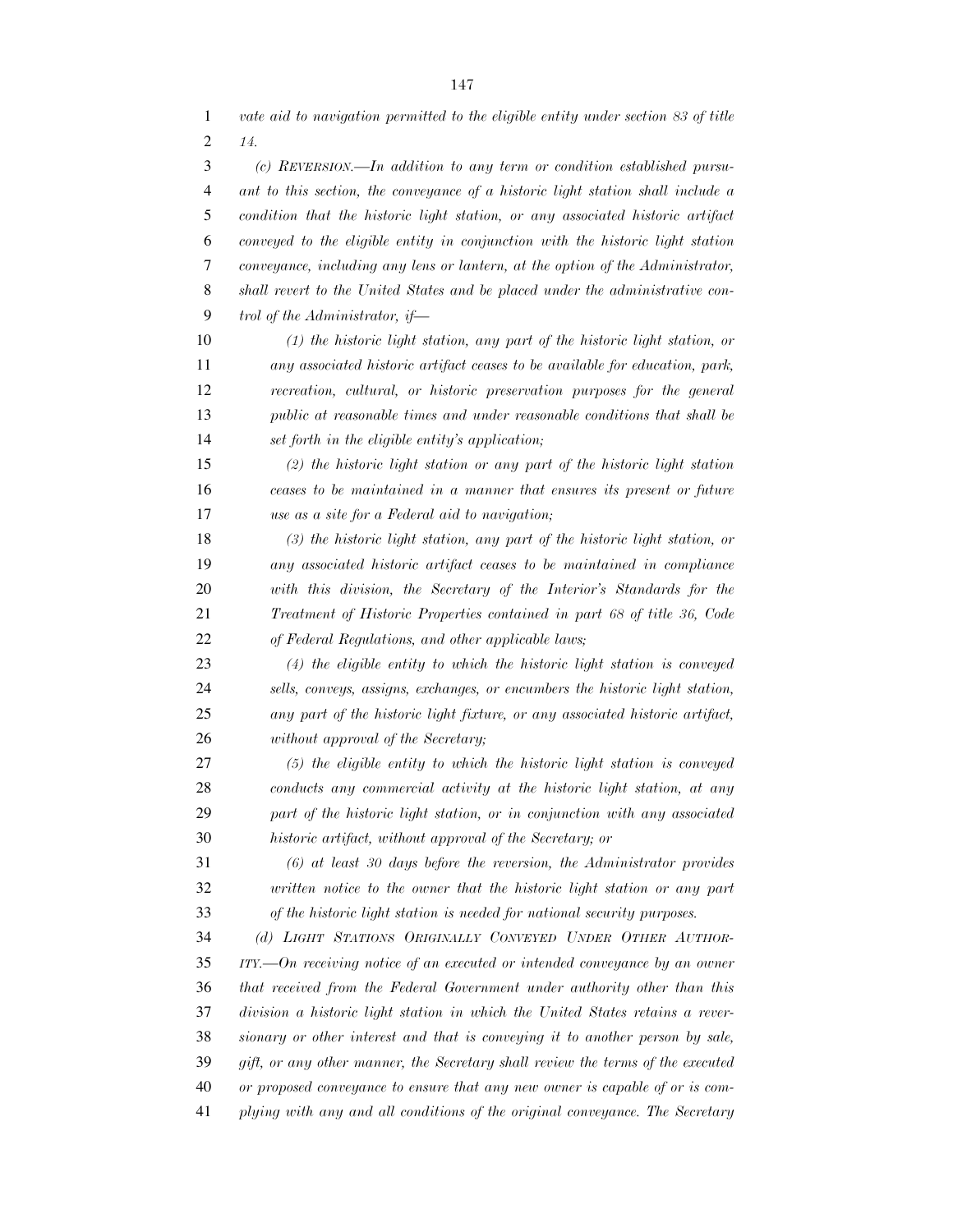*may require the parties to the conveyance and relevant Federal agencies to provide information as is necessary to complete the review. If the Secretary determines that the new owner has not complied or is unable to comply with those conditions, the Secretary shall immediately advise the Administrator, who shall invoke any reversionary interest or take other action as may be nec- essary to protect the interests of the United States. § 305105. Description of property (a) IN GENERAL.—The Administrator shall prepare the legal description of any historic light station conveyed under this chapter. The Administrator, in consultation with the Secretary of Homeland Security and the Secretary, may retain all right, title, and interest of the United States in and to any histori- cal artifact, including any lens or lantern, that is associated with the historic light station and located at the historic light station at the time of convey- ance. Wherever possible, the historical artifacts should be used in interpreting the historic light station. In cases where there is no method for preserving lenses and other artifacts and equipment in situ, priority should be given to preservation or museum entities most closely associated with the historic light station, if they meet loan requirements. (b) ARTIFACTS.—Artifacts associated with, but not located at, a historic light station at the time of conveyance shall remain the property of the United States under the administrative control of the Secretary of Homeland Secu- rity. (c) COVENANTS.—All conditions placed with the quitclaim deed of title to the historic light station shall be construed as covenants running with the land. (d) SUBMERGED LAND.—No submerged land shall be conveyed under this chapter. § 305106. Historic light station sales (a) IN GENERAL.— (1) WHEN SALE MAY OCCUR.—If no applicant is approved for the con- veyance of a historic light station pursuant to sections 305101 through 305105 of this title, the historic light station shall be offered for sale. (2) TERMS OF SALE.—Terms of the sales— (A) shall be developed by the Administrator; and (B) shall be consistent with the requirements of paragraphs (1) to (4) and (8) of subsection (a), and subsection (b), of section 305104 of this title. (3) COVENANTS TO BE INCLUDED IN CONVEYANCE DOCUMENTS.—Con- veyance documents shall include all necessary covenants to protect the historical integrity of the historic light station and ensure that any Fed-eral aid to navigation located at the historic light station is operated*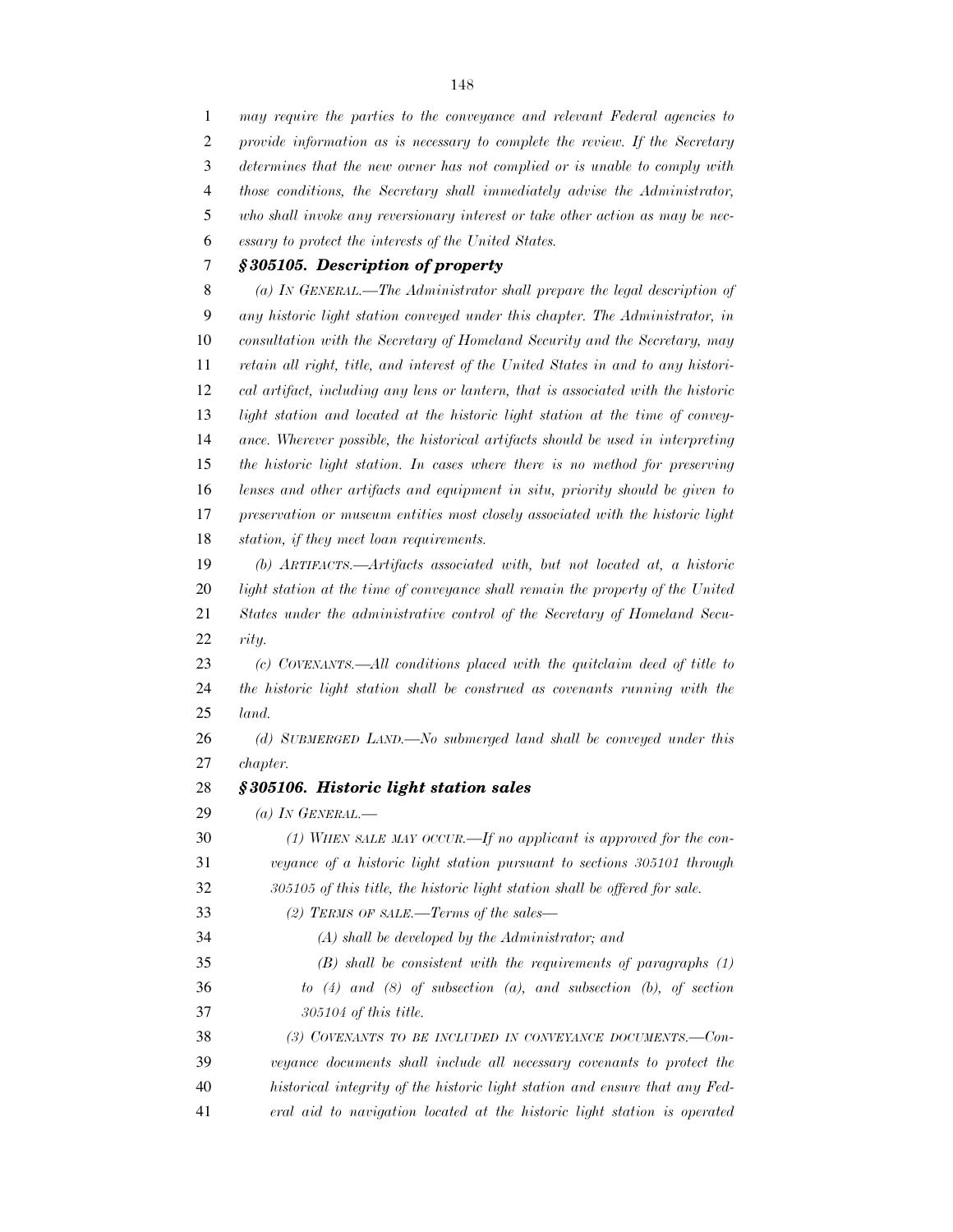| 1  | and maintained by the United States for as long as needed for that pur-                                                                                                                                                                                                                        |
|----|------------------------------------------------------------------------------------------------------------------------------------------------------------------------------------------------------------------------------------------------------------------------------------------------|
| 2  | pose.                                                                                                                                                                                                                                                                                          |
| 3  | (b) NET SALE PROCEEDS.-                                                                                                                                                                                                                                                                        |
| 4  | (1) DISPOSITION AND USE OF FUNDS.—Net sale proceeds from the dis-                                                                                                                                                                                                                              |
| 5  | posal of a historic light station—                                                                                                                                                                                                                                                             |
| 6  | $(A)$ located on public domain land shall be transferred to the Na-                                                                                                                                                                                                                            |
| 7  | tional Maritime Heritage Grants Program established under chap-                                                                                                                                                                                                                                |
| 8  | ter 3087 in the Department of the Interior; and                                                                                                                                                                                                                                                |
| 9  | $(B)$ under the administrative control of the Secretary of Home-                                                                                                                                                                                                                               |
| 10 | land Security-                                                                                                                                                                                                                                                                                 |
| 11 | $(i)$ shall be credited to the Coast Guard's Operating Ex-                                                                                                                                                                                                                                     |
| 12 | penses appropriation account; and                                                                                                                                                                                                                                                              |
| 13 | (ii) shall be available for obligation and expenditure for the                                                                                                                                                                                                                                 |
| 14 | maintenance of light stations remaining under the administra-                                                                                                                                                                                                                                  |
| 15 | tive control of the Secretary of Homeland Security.                                                                                                                                                                                                                                            |
| 16 | $(2)$ AVAILABILITY OF FUNDS.—The funds referred to in paragraph                                                                                                                                                                                                                                |
| 17 | $(1)(B)$ shall remain available until expended and shall be available in                                                                                                                                                                                                                       |
| 18 | addition to funds available in the Coast Guard's Operating Expense ap-                                                                                                                                                                                                                         |
| 19 | propriation for that purpose.                                                                                                                                                                                                                                                                  |
| 20 | <b>Chapter 3053—National Center for</b>                                                                                                                                                                                                                                                        |
| 21 | <b>Preservation Technology and Training</b>                                                                                                                                                                                                                                                    |
|    | Sec.<br>Definitions.<br>305301.<br>National Center for Preservation Technology and Training.<br>305302.<br>305303.<br>Preservation Technology and Training Board.<br>Preservation grants.<br>305304.<br>305305.<br>General provisions.<br>305306.<br>Service preservation centers and offices. |
| 22 | §305301. Definitions                                                                                                                                                                                                                                                                           |
| 23 | In this chapter:                                                                                                                                                                                                                                                                               |
| 24 | (1) BOARD.—The term "Board" means the Preservation Technology                                                                                                                                                                                                                                  |
| 25 | and Training Board established pursuant to section 305303 of this title.                                                                                                                                                                                                                       |

 *§ 305302. National Center for Preservation Technology and Training (a) ESTABLISHMENT.—There is established within the Department of the*

 *(2) CENTER.—The term ''Center'' means the National Center for Pres-ervation Technology and Training established pursuant to section*

- *Interior a National Center for Preservation Technology and Training. The Center shall be located at Northwestern State University of Louisiana in*
- *Natchitoches, Louisiana.*

*305302 of this title.*

*(b) PURPOSES.—The purposes of the Center shall be to—*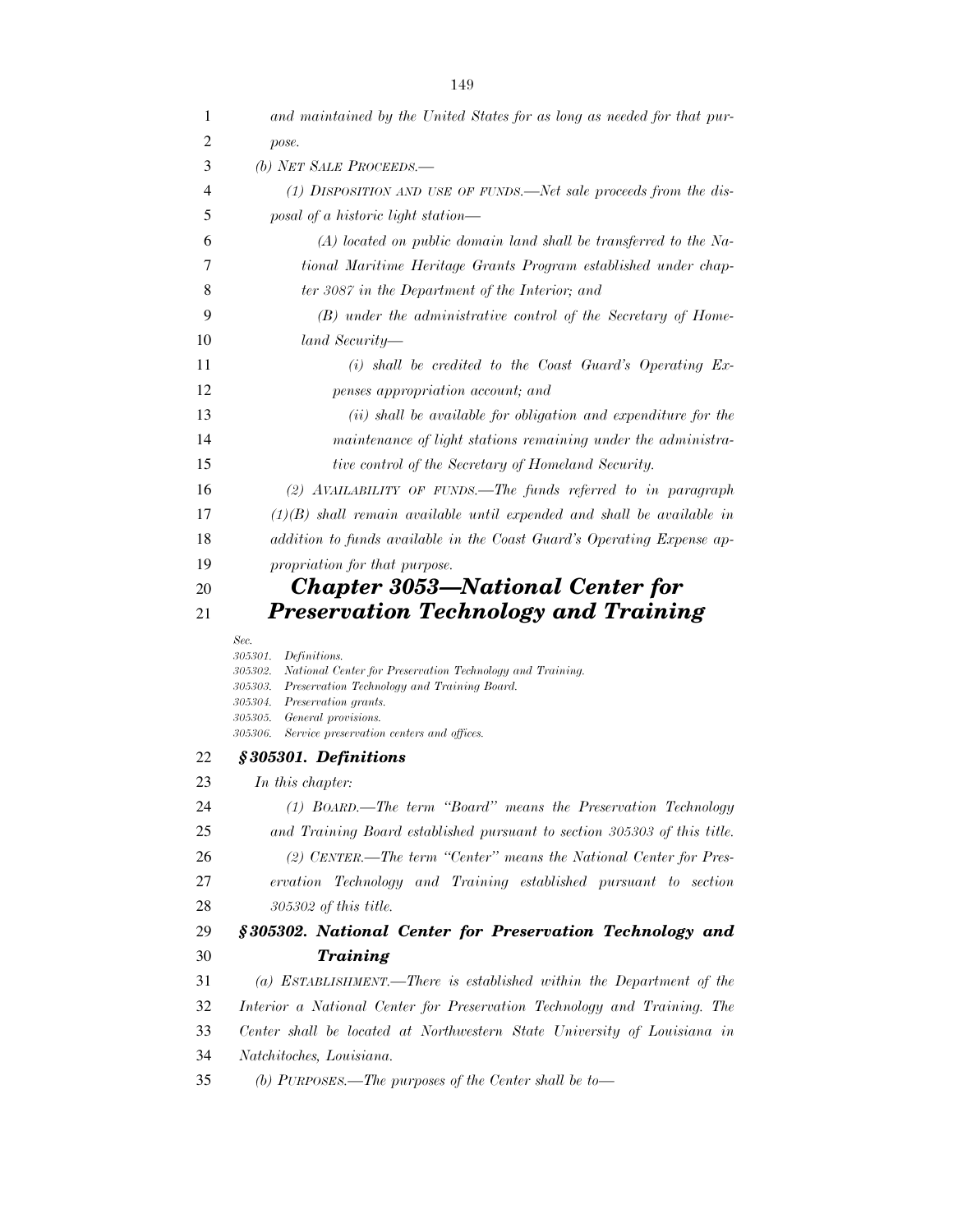| 1              | (1) develop and distribute preservation and conservation skills and           |
|----------------|-------------------------------------------------------------------------------|
| $\overline{2}$ | technologies for the identification, evaluation, conservation, and interpre-  |
| 3              | tation of historic property;                                                  |
| 4              | (2) develop and facilitate training for Federal, State, and local re-         |
| 5              | source preservation professionals, cultural resource managers, mainte-        |
| 6              | nance personnel, and others working in the preservation field;                |
| 7              | $(3)$ take steps to apply preservation technology benefits from ongoing       |
| 8              | research by other agencies and institutions;                                  |
| 9              | (4) facilitate the transfer of preservation technology among Federal          |
| 10             | agencies, State and local governments, universities, international organi-    |
| 11             | zations, and the private sector; and                                          |
| 12             | $(5)$ cooperate with related international organizations including the        |
| 13             | International Council on Monuments and Sites, the International Center        |
| 14             | for the Study of Preservation and Restoration of Cultural Property, and       |
| 15             | the International Council on Museums.                                         |
| 16             | (c) PROGRAMS.—The purposes shall be carried out through research, profes-     |
| 17             | sional training, technical assistance, and programs for public awareness, and |
| 18             | through a program of grants established under section 305304 of this title.   |
| 19             | (d) EXECUTIVE DIRECTOR.—The Center shall be headed by an Executive            |
| 20             | Director with demonstrated expertise in historic preservation appointed by    |
| 21             | the Secretary with advice of the Board.                                       |
| 22             | (e) ASSISTANCE FROM SECRETARY.—The Secretary shall provide the Cen-           |
| 23             | ter assistance in obtaining such personnel, equipment, and facilities as may  |
| 24             | be needed by the Center to carry out its activities.                          |
| 25             | §305303. Preservation Technology and Training Board                           |
| 26             | (a) ESTABLISHMENT.—There is established a Preservation Technology and         |
| 27             | Training Board.                                                               |
| 28             | (b) DUTIES.—The Board shall—                                                  |
| 29             | (1) provide leadership, policy advice, and professional oversight to the      |
| 30             | Center;                                                                       |
| 31             | $(2)$ advise the Secretary on priorities and the allocation of grants         |
| 32             | among the activities of the Center; and                                       |
| 33             | $(3)$ submit an annual report to the President and Congress.                  |
| 34             | (c) MEMBERSHIP.—The Board shall be comprised of-                              |
| 35             | $(1)$ the Secretary;                                                          |
| 36             | $(2)$ 6 members appointed by the Secretary, who shall represent appro-        |
| 37             | priate Federal, State, and local agencies, State and local historic preser-   |
| 38             | vation commissions, and other public and international organizations;         |
| 39             | and                                                                           |
| 40             | (3) 6 members appointed by the Secretary on the basis of outstanding          |
| 41             | professional qualifications, who represent major organizations in the         |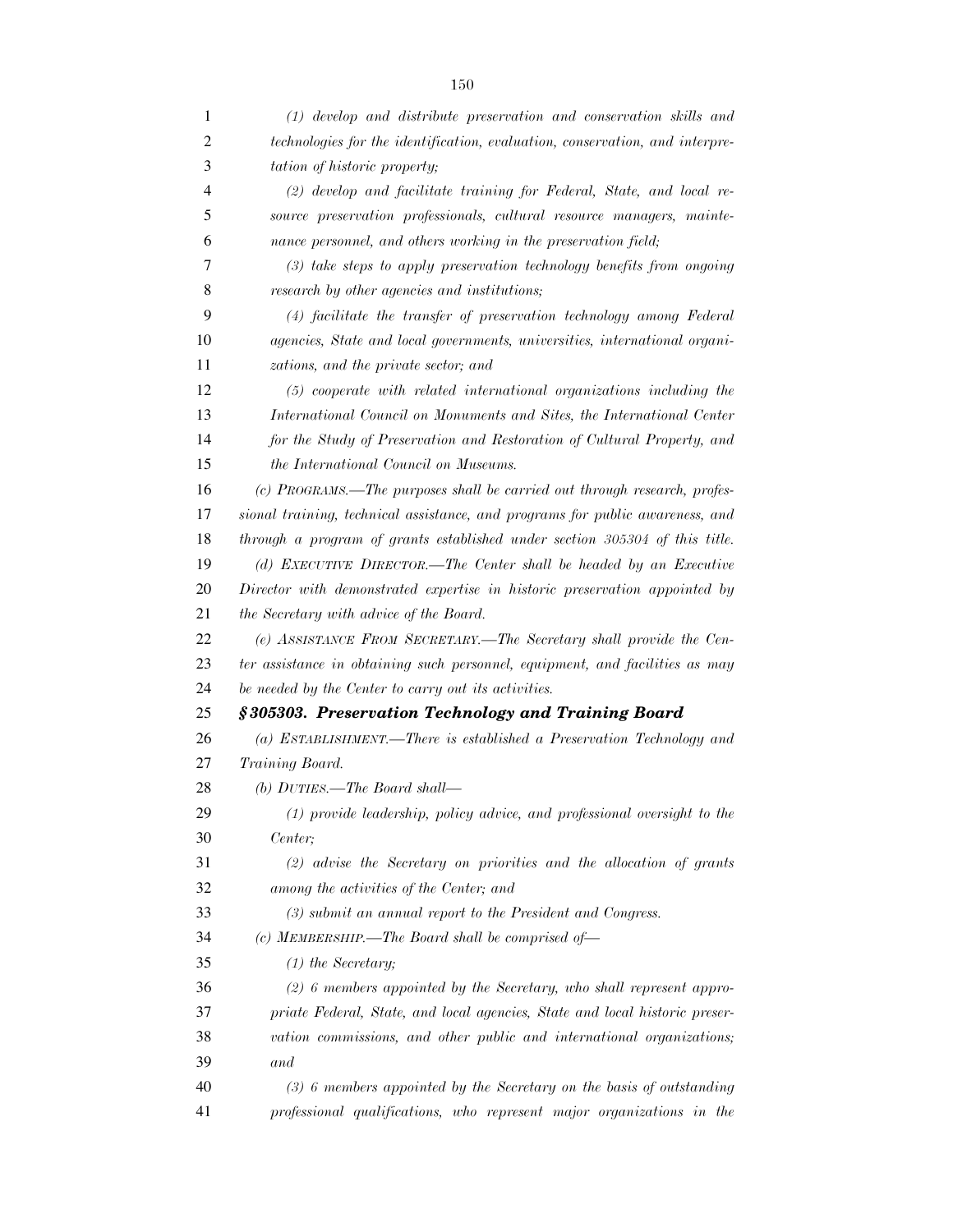| 1  | fields of archeology, architecture, conservation, curation, engineering, his-     |
|----|-----------------------------------------------------------------------------------|
| 2  | tory, historic preservation, landscape architecture, planning, or preserva-       |
| 3  | tion education.                                                                   |
| 4  | §305304. Preservation grants                                                      |
| 5  | (a) IN GENERAL.—The Secretary, in consultation with the Board, shall              |
| 6  | provide preservation technology and training grants to eligible applicants        |
| 7  | with a demonstrated institutional capability and commitment to the purposes       |
| 8  | of the Center, in order to ensure an effective and efficient system of research,  |
| 9  | information distribution, and skills training in all the related historic preser- |
| 10 | vation fields.                                                                    |
| 11 | (b) GRANT REQUIREMENTS.-                                                          |
| 12 | (1) ALLOCATION.—Grants provided under this section shall be allo-                 |
| 13 | cated in such a fashion as to reflect the diversity of the historic preserva-     |
| 14 | tion fields and shall be geographically distributed.                              |
| 15 | (2) LIMIT ON AMOUNT A RECIPIENT MAY RECEIVE.—No grant recipient                   |
| 16 | may receive more than 10 percent of the grants allocated under this sec-          |
| 17 | tion within any year.                                                             |
| 18 | (3) LIMIT ON ADMINISTRATIVE COSTS.—The total administrative costs,                |
| 19 | direct and indirect, charged for carrying out grants under this section           |
| 20 | may not exceed 25 percent of the aggregate costs.                                 |
| 21 | (c) ELIGIBLE APPLICANTS.—Eligible applicants may include—                         |
| 22 | $(1)$ Federal and non-Federal laboratories;                                       |
| 23 | $(2)$ accredited museums;                                                         |
| 24 | $(3)$ universities;                                                               |
| 25 | $(4)$ nonprofit organizations;                                                    |
| 26 | (5) System units and offices and Cooperative Park Study Units of the              |
| 27 | System;                                                                           |
| 28 | (6) State Historic Preservation Offices;                                          |
| 29 | $(7)$ tribal preservation offices; and                                            |
| 30 | (8) Native Hawaiian organizations.                                                |
| 31 | (d) STANDARDS AND METHODS.—Grants shall be awarded in accordance                  |
| 32 | with accepted professional standards and methods, including peer review of        |
| 33 | projects.                                                                         |
| 34 | §305305. General provisions                                                       |
| 35 | (a) ACCEPTANCE OF GRANTS AND TRANSFERS.—The Center may accept-                    |
| 36 | (1) grants and donations from private individuals, groups, organiza-              |
| 37 | tions, corporations, foundations, and other entities; and                         |
| 38 | (2) transfers of funds from other Federal agencies.                               |
| 39 | (b) CONTRACTS AND COOPERATIVE AGREEMENTS.-Subject to appropria-                   |
| 40 | tions, the Center may enter into contracts and cooperative agreements with        |
| 41 | Federal, State, local, and tribal governments, Native Hawaiian organizations,     |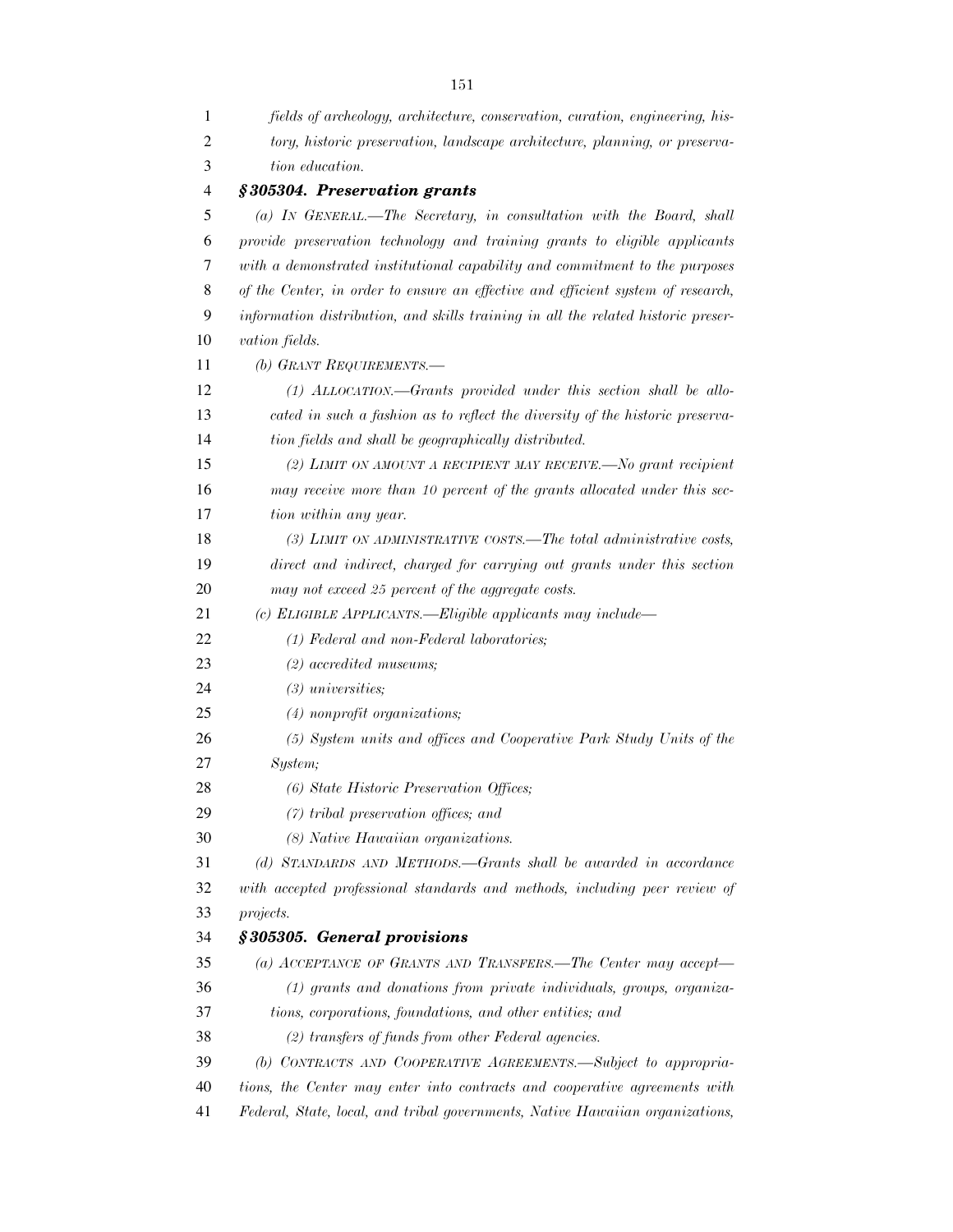- *educational institutions, and other public entities to carry out the Center's responsibilities under this chapter. (c) ADDITIONAL FUNDS.—Funds appropriated for the Center shall be in addition to funds appropriated for Service programs, centers, and offices in existence on October 30, 1992. § 305306. Service preservation centers and offices To improve the use of existing Service resources, the Secretary shall fully utilize and further develop the Service preservation (including conservation) centers and regional offices. The Secretary shall improve the coordination of*
- *the centers and offices within the Service, and shall, where appropriate, coor-*

*dinate their activities with the Center and with other appropriate parties.*

# *Chapter 3055—National Building Museum*

#### *Sec. 305501. Definitions.*

*305502. Cooperative agreement to operate museum. 305503. Activities and functions. 305504. Matching grants to Committee. 305505. Annual report.*

## *§ 305501. Definitions*

*In this chapter:*

| 15 | (1) BUILDING ARTS.—The term "building arts" includes all practical         |
|----|----------------------------------------------------------------------------|
| 16 | and scholarly aspects of prehistoric, historic, and contemporary architec- |
| 17 | ture, archeology, construction, building technology and skills, landscape  |
| 18 | architecture, preservation and conservation, building and construction,    |
| 19 | engineering, urban and community design and renewal, city and re-          |
| 20 | gional planning, and related professions, skills, trades, and crafts.      |
|    |                                                                            |

 *(2) COMMITTEE.—The term ''Committee'' means the Committee for a National Museum of the Building Arts, Incorporated, a nonprofit cor- poration organized and existing under the laws of the District of Colum-bia, or its successor.*

## *§ 305502. Cooperative agreement to operate museum*

 *To provide a national center to commemorate and encourage the building arts and to preserve and maintain a nationally significant building that ex- emplifies the great achievements of the building arts in the United States, the Secretary and the Administrator of General Services shall enter into a cooper- ative agreement with the Committee for the operation of a National Building Museum in the Federal building located in the block bounded by Fourth Street, Fifth Street, F Street, and G Street, Northwest in Washington, Dis- trict of Columbia. The cooperative agreement shall include provisions that— (1) make the site available to the Committee without charge;*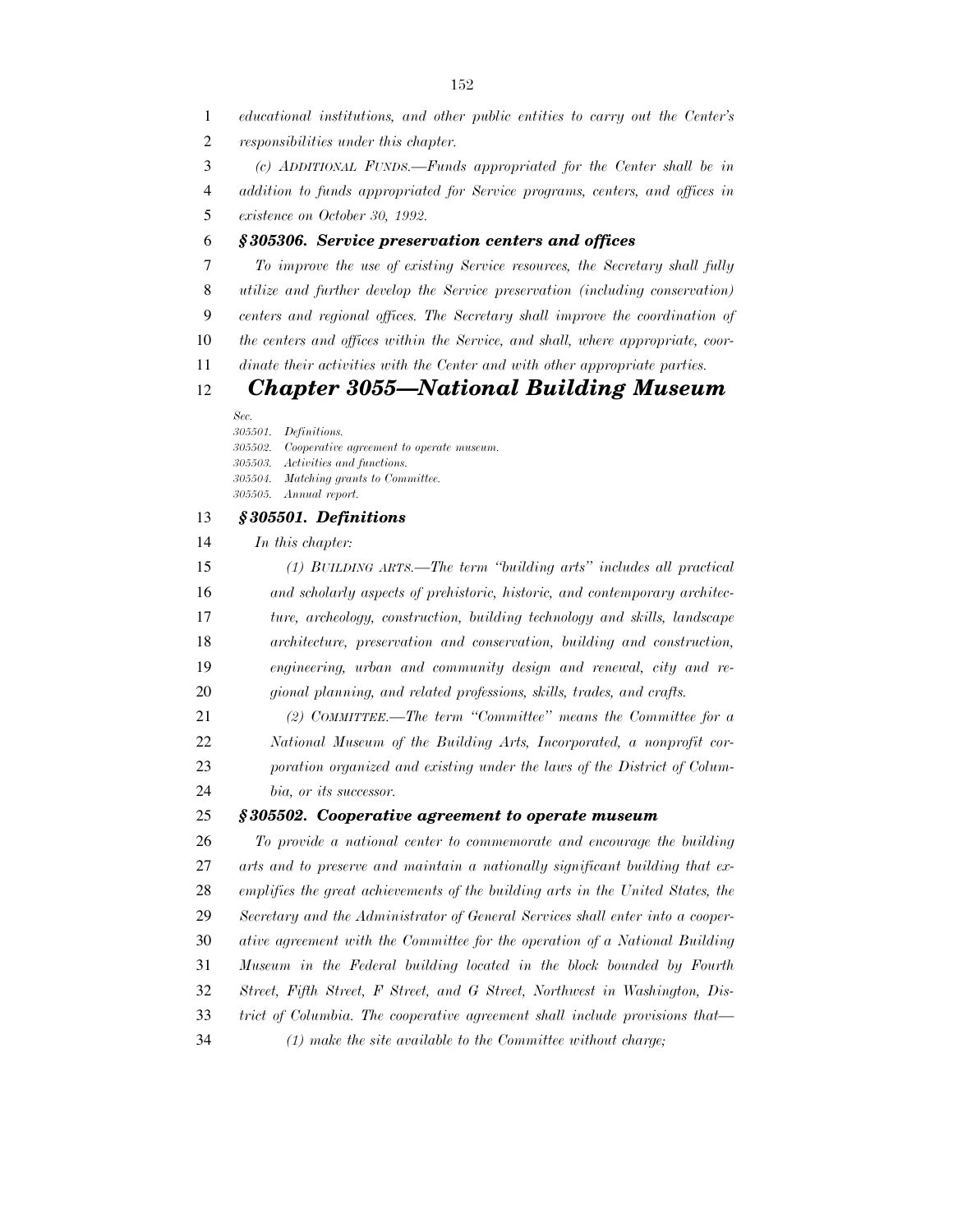| 1                   | $(2)$ provide, subject to available appropriations, such maintenance, se-                                                            |
|---------------------|--------------------------------------------------------------------------------------------------------------------------------------|
| $\overline{c}$<br>3 | curity, information, janitorial, and other services as may be necessary<br>to ensure the preservation and operation of the site; and |
| 4                   | (3) prescribe reasonable terms and conditions by which the Committee                                                                 |
| 5                   | can fulfill its responsibilities under this division.                                                                                |
| 6                   | §305503. Activities and functions                                                                                                    |
| 7                   | The National Building Museum shall—                                                                                                  |
| 8                   | $(1)$ collect and disseminate information concerning the building arts,                                                              |
| 9                   | including the establishment of a national reference center for current and                                                           |
| 10                  | historic documents, publications, and research relating to the building                                                              |
| 11                  | arts:                                                                                                                                |
| 12                  | (2) foster educational programs relating to the history, practice, and                                                               |
| 13                  | contribution to society of the building arts, including promotion of imag-                                                           |
| 14                  | inative educational approaches to enhance understanding and apprecia-                                                                |
| 15                  | tion of all facets of the building arts;                                                                                             |
| 16                  | (3) publicly display temporary and permanent exhibits illustrating,                                                                  |
| 17                  | interpreting and demonstrating the building arts;                                                                                    |
| 18                  | $(4)$ sponsor or conduct research and study into the history of the build-                                                           |
| 19                  | ing arts and their role in shaping our civilization; and                                                                             |
| 20                  | $(5)$ encourage contributions to the building arts.                                                                                  |
| 21                  | §305504. Matching grants to Committee                                                                                                |
| 22                  | The Secretary shall provide matching grants to the Committee for its pro-                                                            |
| 23                  | grams related to historic preservation. The Committee shall match the grants                                                         |
| 24                  | in such a manner and with such funds and services as shall be satisfactory                                                           |
| 25                  | to the Secretary, except that not more than \$500,000 may be provided to the                                                         |
| 26                  | Committee in any one fiscal year.                                                                                                    |
| 27                  | §305505. Annual report                                                                                                               |
| 28                  | The Committee shall submit an annual report to the Secretary and the Ad-                                                             |
| 29                  | ministrator of General Services concerning its activities under this chapter                                                         |
| 30                  | and shall provide the Secretary and the Administrator of General Services                                                            |
| 31                  | with such other information as the Secretary may consider necessary or ad-                                                           |
| 32                  | visable.                                                                                                                             |
| 33                  | <b>Subdivision 5–Federal Agency Historic</b>                                                                                         |
| 34                  | <b>Preservation Responsibilities</b>                                                                                                 |
| 35<br>36            | <b>Chapter 3061—Program Responsibilities</b><br>and Authorities                                                                      |
|                     | Subchapter I—In General                                                                                                              |
|                     | Sec.<br>Assumption of responsibility for preservation of historic property.<br>306101.                                               |
|                     |                                                                                                                                      |

*306102. Preservation program.*

*306103. Recordation of historic property prior to alteration or demolition.*

- *306104. Agency Preservation Officer.*
- *306105. Agency programs and projects.*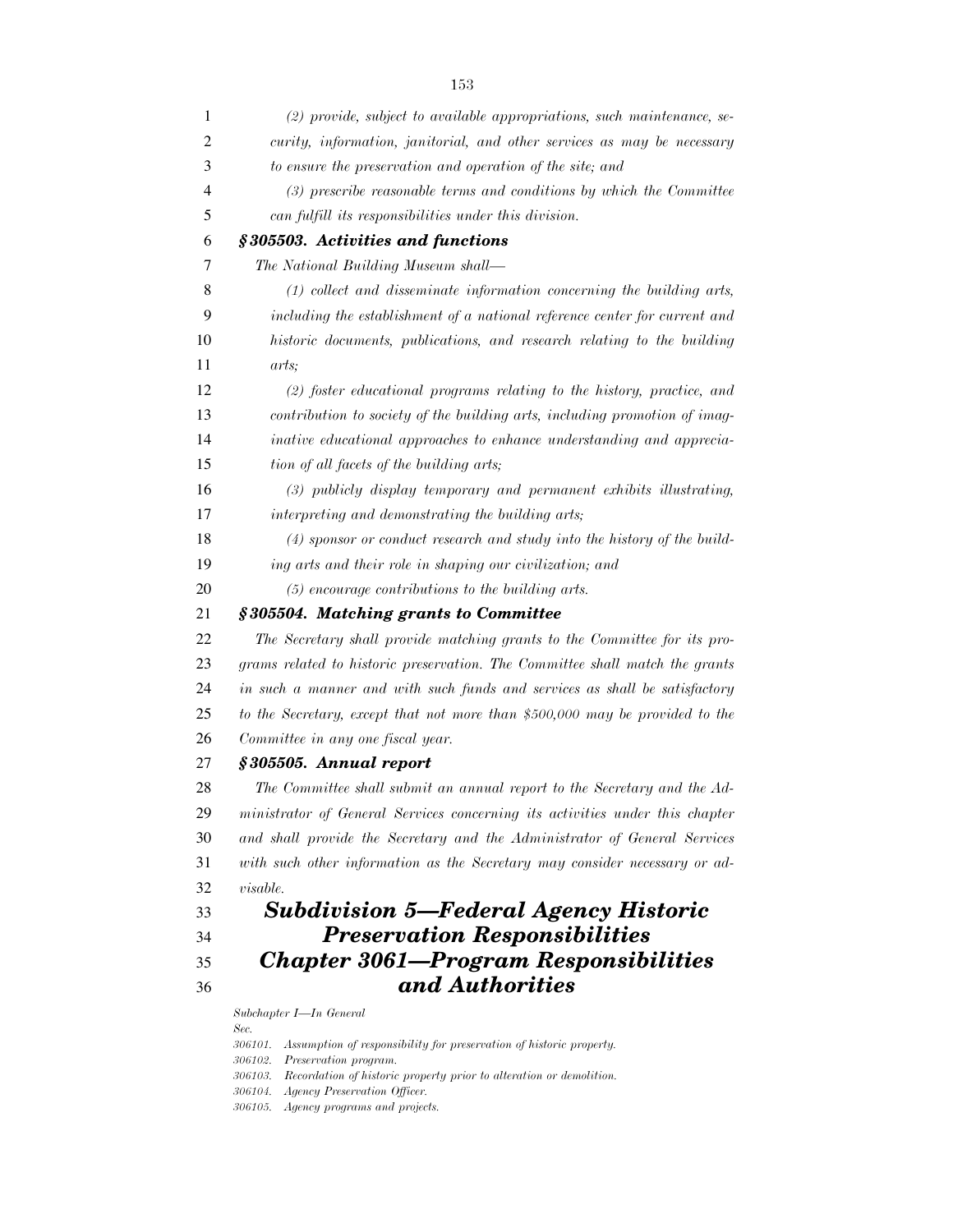*306106. Review of plans of transferees of surplus federally owned historic property. 306107. Planning and actions to minimize harm to National Historic Landmarks. 306108. Effect of undertaking on historic property. 306109. Costs of preservation as eligible project costs. 306110. Annual preservation awards program. 306111. Environmental impact statement. 306112. Waiver of provisions in event of natural disaster or imminent threat to national security. 306113. Anticipatory demolition. 306114. Documentation of decisions respecting undertakings. Subchapter II—Lease, Exchange, or Management of Historic Property 306121. Lease or exchange. 306122. Contracts for management of historic property. Subchapter III—Protection and Preservation of Resources 306131. Standards and guidelines. Subchapter I—In General § 306101. Assumption of responsibility for preservation of his- toric property (a) IN GENERAL.— (1) AGENCY HEAD RESPONSIBILITY.—The head of each Federal agency shall assume responsibility for the preservation of historic property that is owned or controlled by the agency. (2) USE OF AVAILABLE HISTORIC PROPERTY.—Prior to acquiring, con- structing, or leasing a building for purposes of carrying out agency re- sponsibilities, a Federal agency shall use, to the maximum extent fea- sible, historic property available to the agency, in accordance with Exec- utive Order No. 13006 (40 U.S.C. 3306 note). (3) NECESSARY PRESERVATION.—Each Federal agency shall under- take, consistent with the preservation of historic property, the mission of the agency, and the professional standards established pursuant to sub- section (c), any preservation as may be necessary to carry out this chap- ter. (b) GUIDELINES FOR FEDERAL AGENCY RESPONSIBILITY FOR AGENCY- OWNED HISTORIC PROPERTY.—In consultation with the Council, the Sec- retary shall promulgate guidelines for Federal agency responsibilities under this subchapter (except section 306108). (c) PROFESSIONAL STANDARDS FOR PRESERVATION OF FEDERALLY OWNED OR CONTROLLED HISTORIC PROPERTY.—The Secretary shall establish, in consultation with the Secretary of Agriculture, the Secretary of Defense, the Smithsonian Institution, and the Administrator of General Services, profes- sional standards for the preservation of historic property in Federal owner- ship or control. § 306102. Preservation program (a) ESTABLISHMENT.—Each Federal agency shall establish (except for pro-grams or undertakings exempted pursuant to section 304108(c) of this title),*

*in consultation with the Secretary, a preservation program for the identifica-*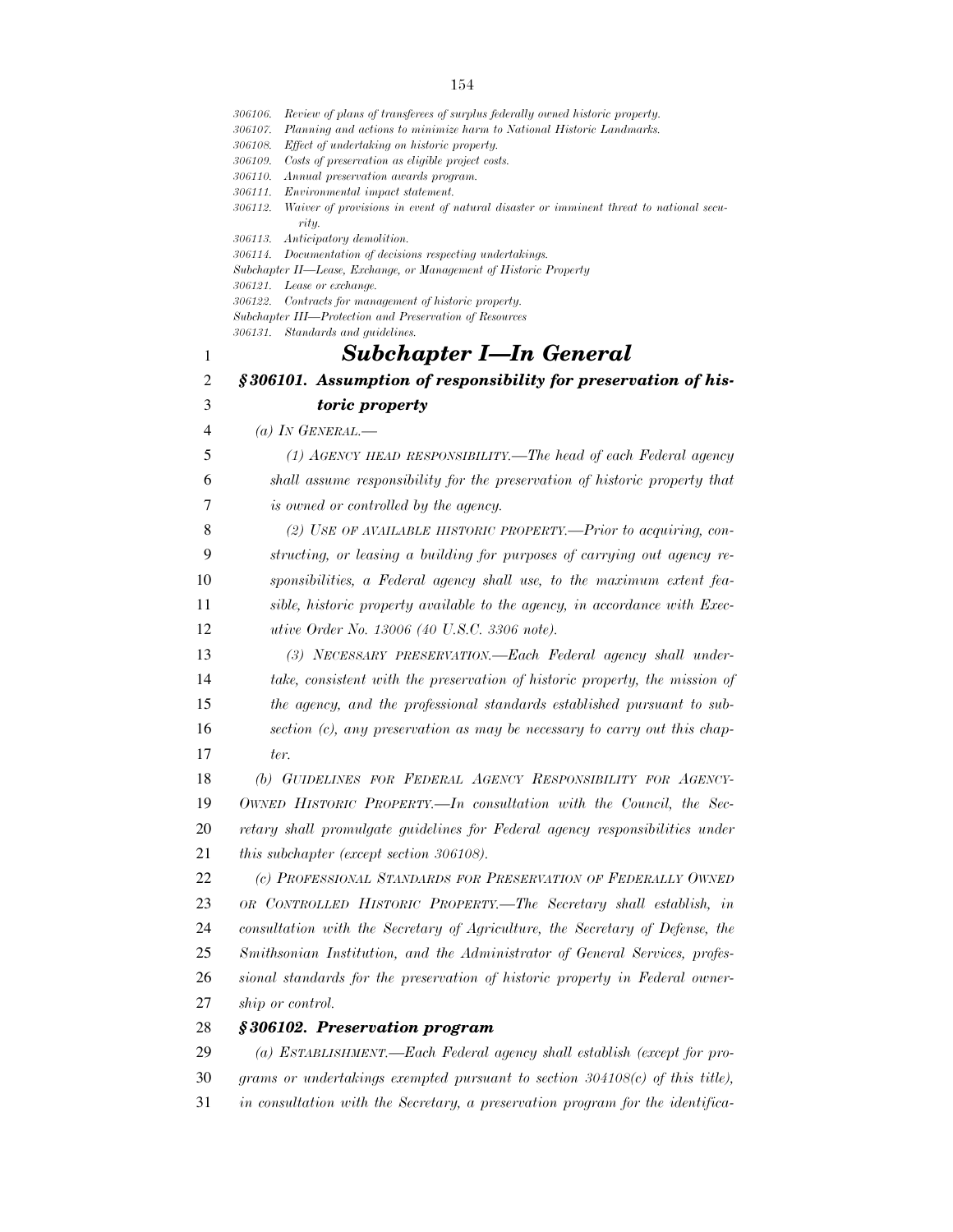| $\mathbf{1}$   | tion, evaluation, and nomination to the National Register, and protection, of    |
|----------------|----------------------------------------------------------------------------------|
| 2              | historic property.                                                               |
| 3              | (b) REQUIREMENTS.—The program shall ensure that—                                 |
| $\overline{4}$ | $(1)$ historic property under the jurisdiction or control of the agency          |
| 5              | is identified, evaluated, and nominated to the National Register;                |
| 6              | $(2)$ historic property under the jurisdiction or control of the agency          |
| 7              | is managed and maintained in a way that considers the preservation of            |
| 8              | their historic, archeological, architectural, and cultural values in compli-     |
| 9              | ance with section 306108 of this title and gives special consideration to        |
| 10             | the preservation of those values in the case of property designated as hav-      |
| 11             | ing national significance;                                                       |
| 12             | $(3)$ the preservation of property not under the jurisdiction or control         |
| 13             | of the agency but potentially affected by agency actions is given full con-      |
| 14             | sideration in planning;                                                          |
| 15             | $(4)$ the agency's preservation-related activities are carried out in con-       |
| 16             | sultation with other Federal, State, and local agencies, Indian tribes, Na-      |
| 17             | tive Hawaiian organizations carrying out historic preservation planning          |
| 18             | activities, and the private sector; and                                          |
| 19             | $(5)$ the agency's procedures for compliance with section 306108 of this         |
| 20             | $title-$                                                                         |
| 21             | $(A)$ are consistent with regulations promulgated by the Council                 |
| 22             | pursuant to section $304108(a)$ and (b) of this title;                           |
| 23             | $(B)$ provide a process for the identification and evaluation of his-            |
| 24             | toric property for listing on the National Register and the develop-             |
| 25             | ment and implementation of agreements, in consultation with State                |
| 26             | Historic Preservation Officers, local governments, Indian tribes, Na-            |
| 27             | tive Hawaiian organizations, and the interested public, as appro-                |
| 28             | priate, regarding the means by which adverse effects on historic                 |
| 29             | property will be considered; and                                                 |
| 30             | (C) provide for the disposition of Native American cultural items                |
| 31             | from Federal or tribal land in a manner consistent with section $3(c)$           |
| 32             | of the Native American Graves Protection and Repatriation Act (25                |
| 33             | $U.S.C. 3002(c)$ ).                                                              |
| 34             | §306103. Recordation of historic property prior to alteration                    |
| 35             | or demolition                                                                    |
| 36             | Each Federal agency shall initiate measures to ensure that where, as a re-       |
| 37             | sult of Federal action or assistance carried out by the agency, a historic prop- |
| 38             | erty is to be substantially altered or demolished—                               |
| 39             | $(1)$ timely steps are taken to make or have made appropriate records;           |
| 40             | and                                                                              |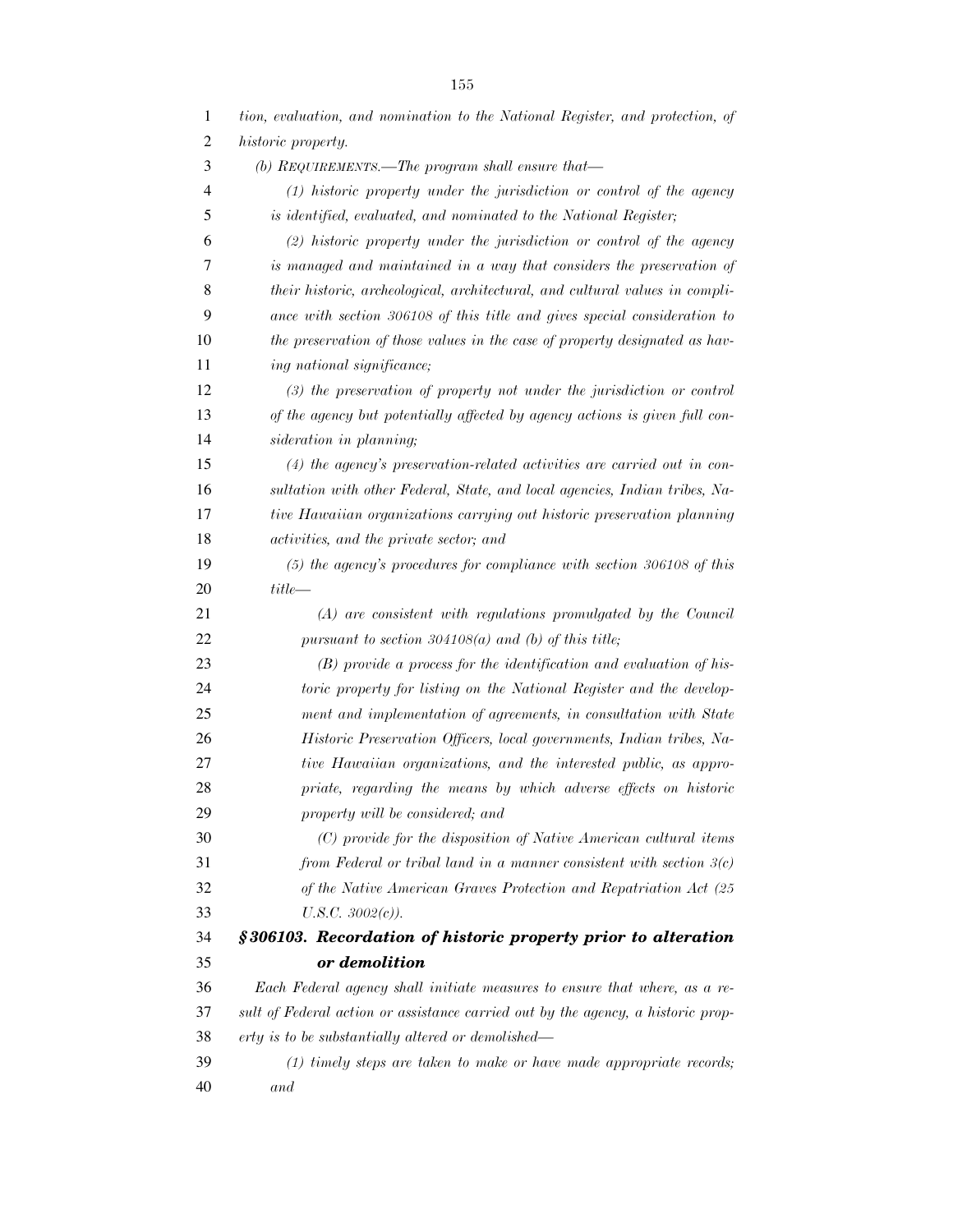*(2) the records are deposited, in accordance with section 302107 of this title, in the Library of Congress or with such other appropriate agency as the Secretary may designate, for future use and reference. § 306104. Agency Preservation Officer The head of each Federal agency (except an agency that is exempted under section 304108(c) of this title) shall designate a qualified official as the agen- cy's Preservation Officer who shall be responsible for coordinating the agency's activities under this division. Each Preservation Officer may, to be considered qualified, satisfactorily complete an appropriate training program established by the Secretary under section 306101(c) of this title. § 306105. Agency programs and projects Consistent with the agency's missions and mandates, each Federal agency shall carry out agency programs and projects (including those under which any Federal assistance is provided or any Federal license, permit, or other approval is required) in accordance with the purposes of this division and give consideration to programs and projects that will further the purposes of this division. § 306106. Review of plans of transferees of surplus federally owned historic property The Secretary shall review and approve the plans of transferees of surplus federally owned historic property not later than 90 days after receipt of the plans to ensure that the prehistorical, historical, architectural, or culturally significant values will be preserved or enhanced. § 306107. Planning and actions to minimize harm to Na- tional Historic Landmarks Prior to the approval of any Federal undertaking that may directly and adversely affect any National Historic Landmark, the head of the responsible Federal agency shall to the maximum extent possible undertake such planning and actions as may be necessary to minimize harm to the landmark. The head of the Federal agency shall afford the Council a reasonable opportunity to comment with regard to the undertaking. § 306108. Effect of undertaking on historic property The head of any Federal agency having direct or indirect jurisdiction over a proposed Federal or federally assisted undertaking in any State and the head of any Federal department or independent agency having authority to license any undertaking, prior to the approval of the expenditure of any Fed- eral funds on the undertaking or prior to the issuance of any license, shall take into account the effect of the undertaking on any historic property. The head of the Federal agency shall afford the Council a reasonable opportunity to comment with regard to the undertaking.*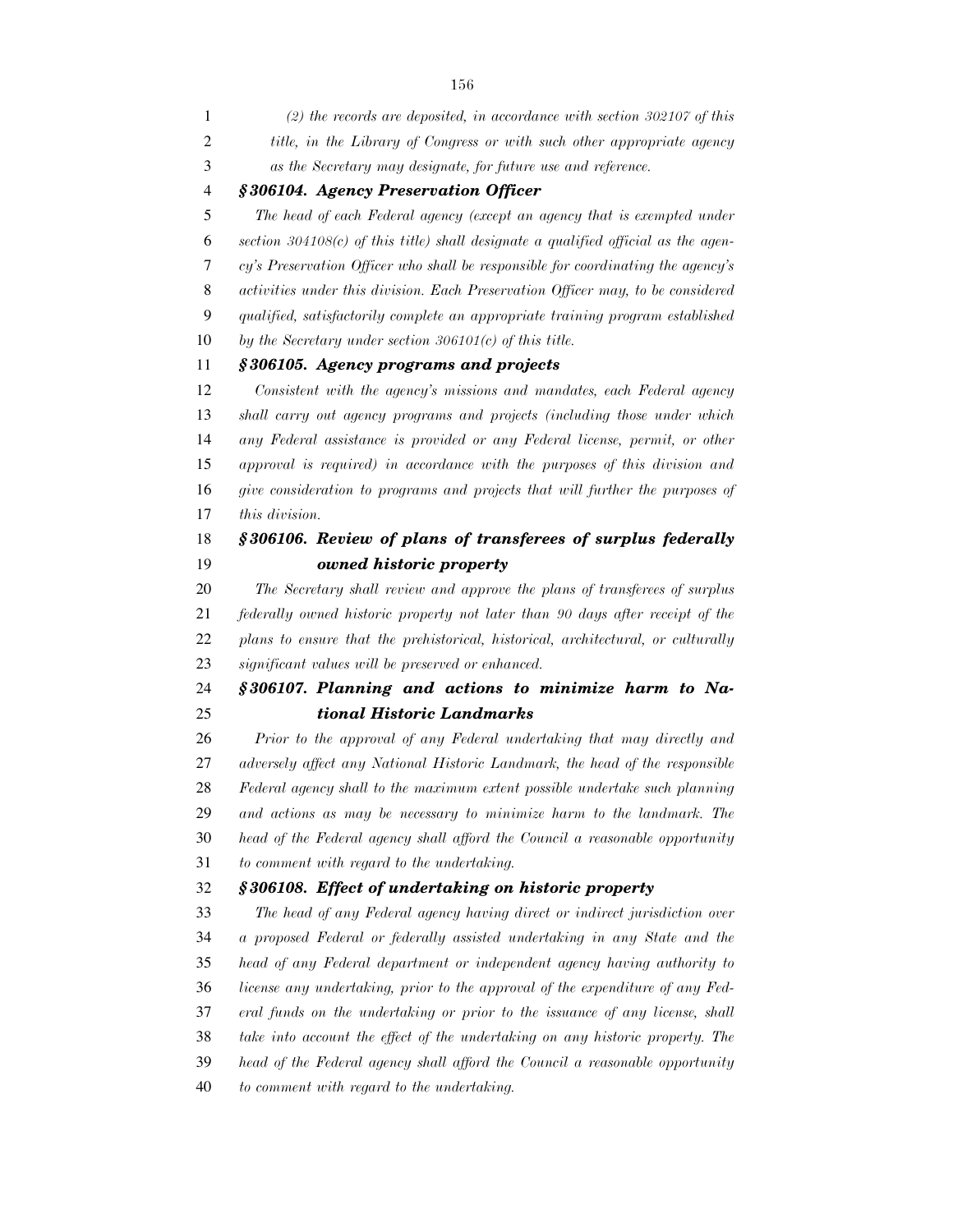*§ 306109. Costs of preservation as eligible project costs*

 *A Federal agency may include the costs of preservation activities of the agency under this division as eligible project costs in all undertakings of the agency or assisted by the agency. The eligible project costs may include amounts paid by a Federal agency to a State to be used in carrying out the preservation responsibilities of the Federal agency under this division, and reasonable costs may be charged to Federal licensees and permittees as a con-dition to the issuance of the license or permit.*

## *§ 306110. Annual preservation awards program*

 *The Secretary shall establish an annual preservation awards program under which the Secretary may make monetary awards in amounts of not to exceed \$1,000 and provide citations for special achievement to officers and employees of Federal, State, and certified local governments in recognition of their outstanding contributions to the preservation of historic property. The program may include the issuance of annual awards by the President to any citizen of the United States recommended for the award by the Secretary.*

## *§ 306111. Environmental impact statement*

*Nothing in this division shall be construed to—*

 *(1) require the preparation of an environmental impact statement where the statement would not otherwise be required under the National Environmental Policy Act of 1969 (42 U.S.C. 4321 et seq.); or*

*(2) provide any exemption from any requirement respecting the prepa-*

*ration of an environmental impact statement under that Act.*

# *§ 306112. Waiver of provisions in event of natural disaster or imminent threat to national security*

 *The Secretary shall promulgate regulations under which the requirements of this subchapter (except section 306108) may be waived in whole or in part in the event of a major natural disaster or an imminent threat to national security.*

# *§ 306113. Anticipatory demolition*

 *Each Federal agency shall ensure that the agency will not grant a loan, loan guarantee, permit, license, or other assistance to an applicant that, with intent to avoid the requirements of section 306108 of this title, has inten- tionally significantly adversely affected a historic property to which the grant would relate, or having legal power to prevent it, has allowed the significant adverse effect to occur, unless the agency, after consultation with the Council, determines that circumstances justify granting the assistance despite the ad-verse effect created or permitted by the applicant.*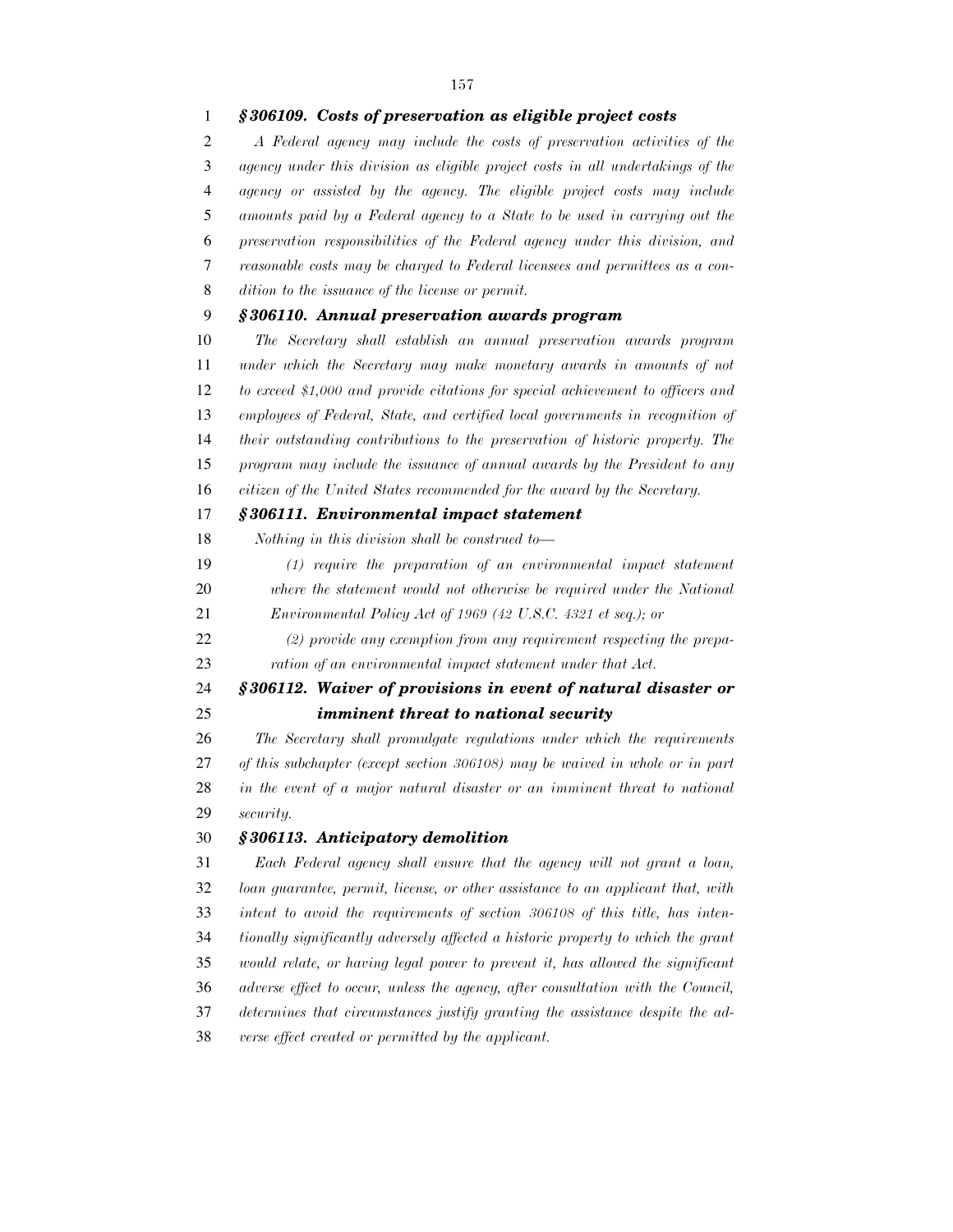*§ 306114. Documentation of decisions respecting undertak- ings With respect to any undertaking subject to section 306108 of this title that adversely affects any historic property for which a Federal agency has not entered into an agreement pursuant to regulations issued by the Council, the head of the agency shall document any decision made pursuant to section 306108 of this title. The head of the agency may not delegate the responsibil- ity to document a decision pursuant to this section. Where an agreement pur- suant to regulations issued by the Council has been executed with respect to an undertaking, the agreement shall govern the undertaking and all of its parts. Subchapter II—Lease, Exchange, or Management of Historic Property § 306121. Lease or exchange (a) AUTHORITY TO LEASE OR EXCHANGE.—Notwithstanding any other provision of law, each Federal agency, after consultation with the Council— (1) shall, to the extent practicable, establish and implement alter- natives (including adaptive use) for historic property that is not needed for current or projected agency purposes; and (2) may lease historic property owned by the agency to any person or organization, or exchange any property owned by the agency with comparable historic property, if the agency head determines that the lease or exchange will adequately ensure the preservation of the historic property. (b) PROCEEDS OF LEASE.—Notwithstanding any other provision of law, the proceeds of a lease under subsection (a) may be retained by the agency entering into the lease and used to defray the costs of administration, mainte- nance, repair, and related expenses incurred by the agency with respect to that property or other property that is on the National Register that is owned by, or are under the jurisdiction or control of, the agency. Any surplus pro- ceeds from the leases shall be deposited in the Treasury at the end of the 2d fiscal year following the fiscal year in which the proceeds are received. § 306122. Contracts for management of historic property The head of any Federal agency having responsibility for the management of any historic property may, after consultation with the Council, enter into a contract for the management of the property. The contract shall contain terms and conditions that the head of the agency considers necessary or ap- propriate to protect the interests of the United States and ensure adequate preservation of the historic property.*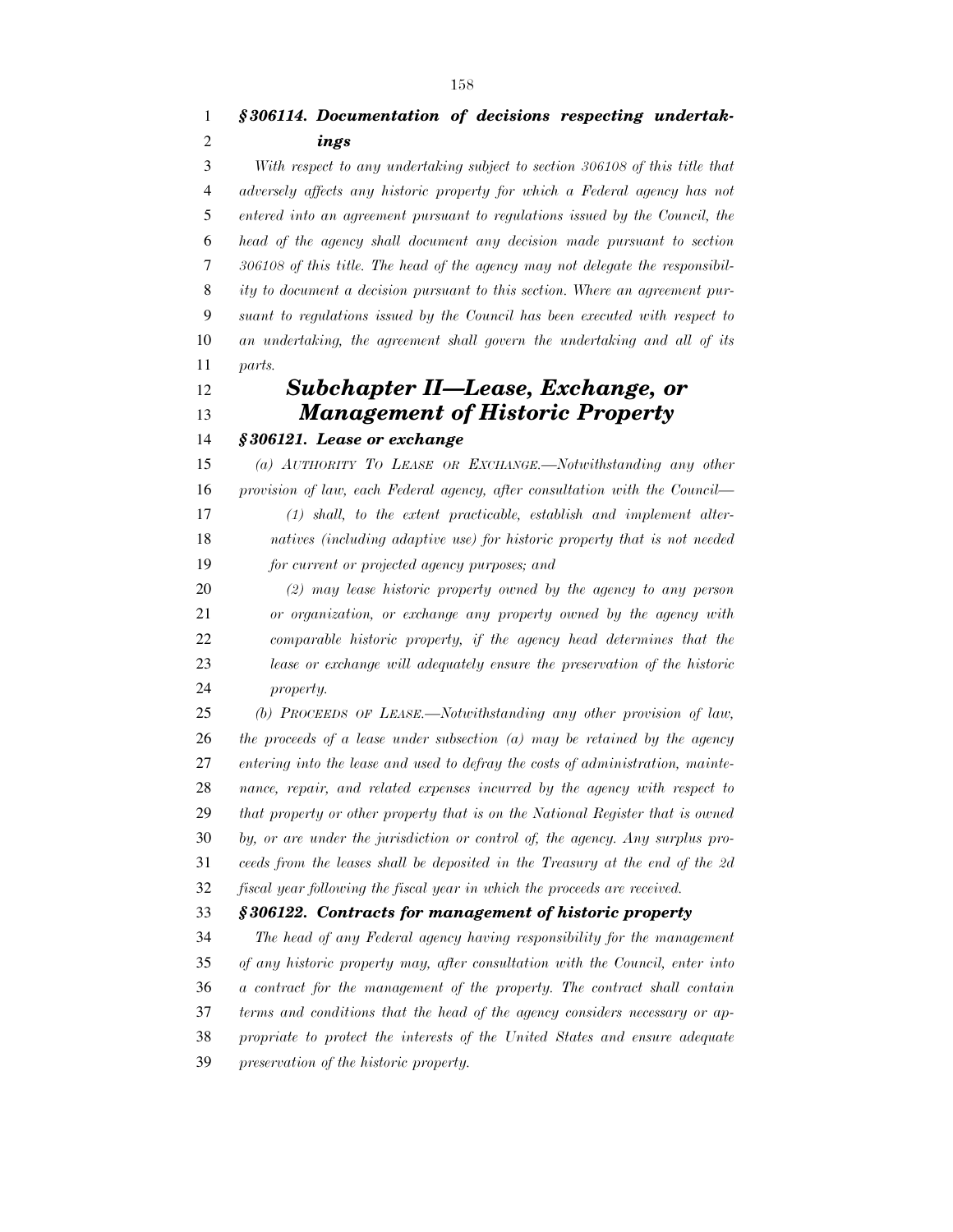| 1<br>$\overline{c}$ | <b>Subchapter III-Protection and</b><br><b>Preservation of Resources</b>        |
|---------------------|---------------------------------------------------------------------------------|
| 3                   | §306131. Standards and guidelines                                               |
| 4                   | (a) STANDARDS.—                                                                 |
| 5                   | $(1)$ IN GENERAL.—Each Federal agency that is responsible for the pro-          |
| 6                   | tection of historic property (including archeological property) pursuant        |
| 7                   | to this division or any other law shall ensure that—                            |
| 8                   | $(A)$ all actions taken by employees or contractors of the agency               |
| 9                   | meet professional standards under regulations developed by the Sec-             |
| 10                  | retary in consultation with the Council, other affected agencies, and           |
| 11                  | the appropriate professional societies of archeology, architecture,             |
| 12                  | conservation, history, landscape architecture, and planning;                    |
| 13                  | $(B)$ agency personnel or contractors responsible for historic prop-            |
| 14                  | erty meet qualification standards established by the Office of Per-             |
| 15                  | sonnel Management in consultation with the Secretary and appro-                 |
| 16                  | priate professional societies of archeology, architecture, conservation,        |
| 17                  | curation, history, landscape architecture, and planning; and                    |
| 18                  | (C) records and other data, including data produced by historical               |
| 19                  | research and archeological surveys and excavations, are perma-                  |
| 20                  | nently maintained in appropriate databases and made available to                |
| 21                  | potential users pursuant to such regulations as the Secretary shall             |
| 22                  | promulgate.                                                                     |
| 23                  | (2) CONSIDERATIONS.—The standards referred to in paragraph $(1)(B)$             |
| 24                  | shall consider the particular skills and expertise needed for the preserva-     |
| 25                  | tion of historic property and shall be equivalent requirements for the dis-     |
| 26                  | ciplines involved.                                                              |
| 27                  | (3) REVISION.—The Office of Management and Budget shall revise                  |
| 28                  | qualification standards for the disciplines involved.                           |
| 29                  | (b) GUIDELINES.—To promote the preservation of historic property eligible       |
| 30                  | for listing on the National Register, the Secretary shall, in consultation with |
| 31                  | the Council, promulgate guidelines to ensure that Federal, State, and tribal    |
| 32                  | historic preservation programs subject to this division include plans to-       |
| 33                  | (1) provide information to the owners of historic property (including           |
| 34                  | architectural, curatorial, and archeological property) with demonstrated        |
| 35                  | or likely research significance, about the need for protection of the his-      |
| 36                  | toric property, and the available means of protection;                          |
| 37                  | $(2)$ encourage owners to preserve historic property intact and in place        |
| 38                  | and offer the owners of historic property information on the tax and            |
| 39                  | grant assistance available for the donation of the historic property or of      |
| 40                  | a preservation easement of the historic property;                               |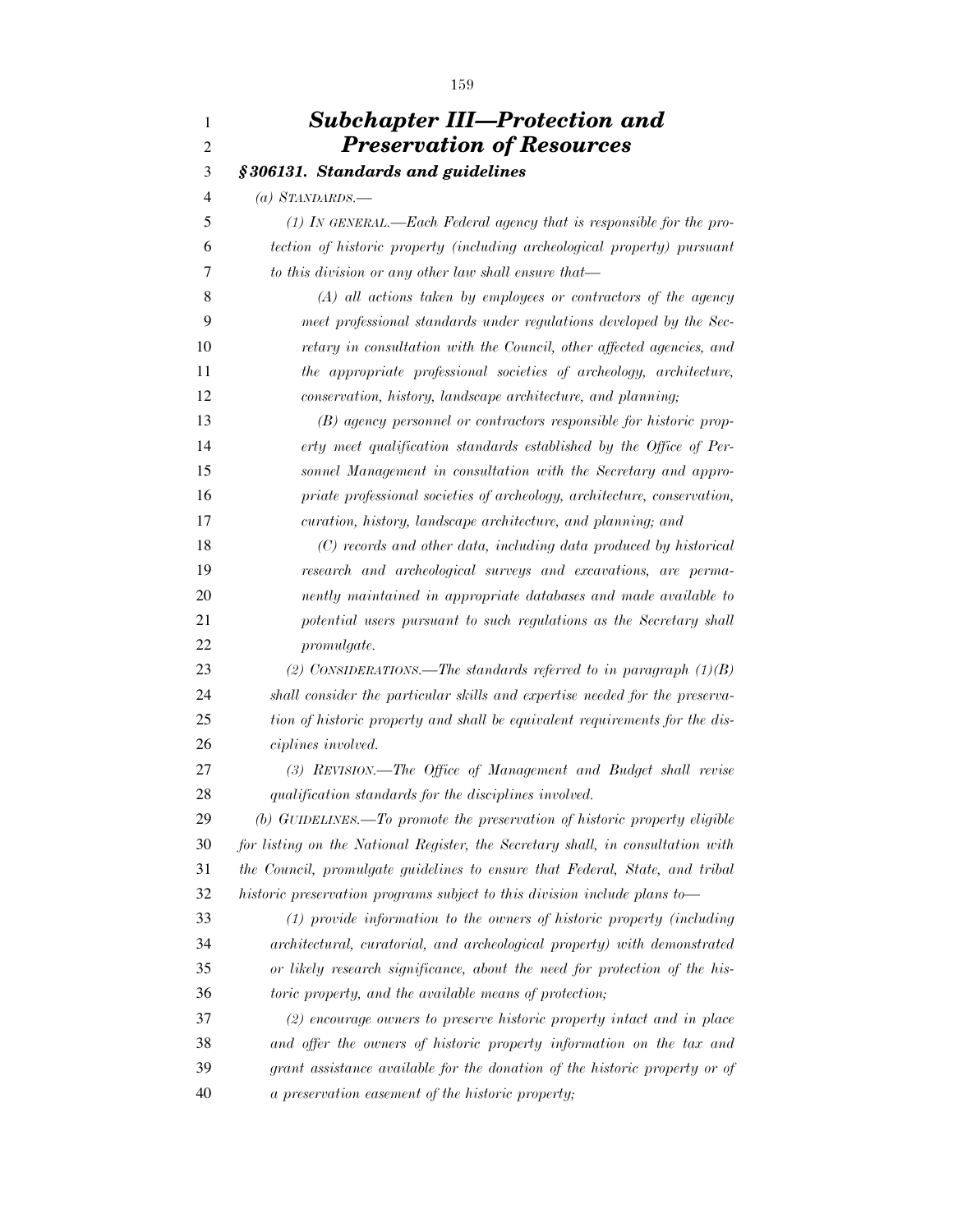| 1  | (3) encourage the protection of Native American cultural items (within  |
|----|-------------------------------------------------------------------------|
| 2  | the meaning of section 2 of the Native American Graves Protection and   |
| 3  | Repatriation Act (25 U.S.C. 3001)) and of property of religious or cul- |
| 4  | tural importance to Indian tribes, Native Hawaiian organizations, or    |
| 5  | other Native American groups; and                                       |
| 6  | $(4)$ encourage owners that are undertaking archeological excavations   |
| 7  | $to-$                                                                   |
| 8  | $(A)$ conduct excavations and analyses that meet standards for fed-     |
| 9  | erally-sponsored excavations established by the Secretary;              |
| 10 | (B) donate or lend artifacts of research significance to an appro-      |
| 11 | priate research institution;                                            |
| 12 | $(C)$ allow access to artifacts for research purposes; and              |
| 13 | (D) prior to excavating or disposing of a Native American cul-          |
| 14 | tural item in which an Indian tribe or Native Hawaiian organiza-        |
| 15 | tion may have an interest under subparagraph $(B)$ or $(C)$ of section  |
| 16 | $\beta(a)(2)$ of the Native American Graves Protection and Repatriation |
| 17 | Act (25 U.S.C. 3002(a)(2)(B), (C)), give notice to and consult with     |
| 18 | the Indian tribe or Native Hawaiian organization.                       |
| 19 | <b>Subdivision 6–Miscellaneous</b>                                      |
| 20 | <b>Chapter 3071—Miscellaneous</b>                                       |
|    |                                                                         |

| Sec.    |                                                                                                 |
|---------|-------------------------------------------------------------------------------------------------|
|         | 307101. World Heritage Convention.                                                              |
| 307102. | <i>Effective date of regulations.</i>                                                           |
|         | 307103. Access to information.                                                                  |
|         | 307104. Inapplicability of division to White House, Supreme Court building, or United States    |
|         | Capitol.                                                                                        |
|         | 307105. Attorney's fees and costs to prevailing parties in civil actions.                       |
|         | 307106. Authorization for expenditure of appropriated funds.                                    |
|         | 307107. Donations and bequests of money, personal property, and less than fee interests in his- |
|         | <i>toric property.</i>                                                                          |
|         | 307108. Privately donated funds.                                                                |

### *§ 307101. World Heritage Convention*

*(a) AUTHORITY OF SECRETARY.—In carrying out this section, the Sec-*

*retary of the Interior may act directly or through an appropriate officer in*

*the Department of the Interior.*

 *(b) PARTICIPATION BY UNITED STATES.—The Secretary shall direct and coordinate participation by the United States in the World Heritage Conven-*

- *tion in cooperation with the Secretary of State, the Smithsonian Institution,*
- *and the Council. Whenever possible, expenditures incurred in carrying out ac-*

*tivities in cooperation with other nations and international organizations*

*shall be paid for in such excess currency of the country or area where the*

*expense is incurred as may be available to the United States.*

- *(c) NOMINATION OF PROPERTY TO WORLD HERITAGE COMMITTEE.—The*
- *Secretary shall periodically nominate property that the Secretary determines*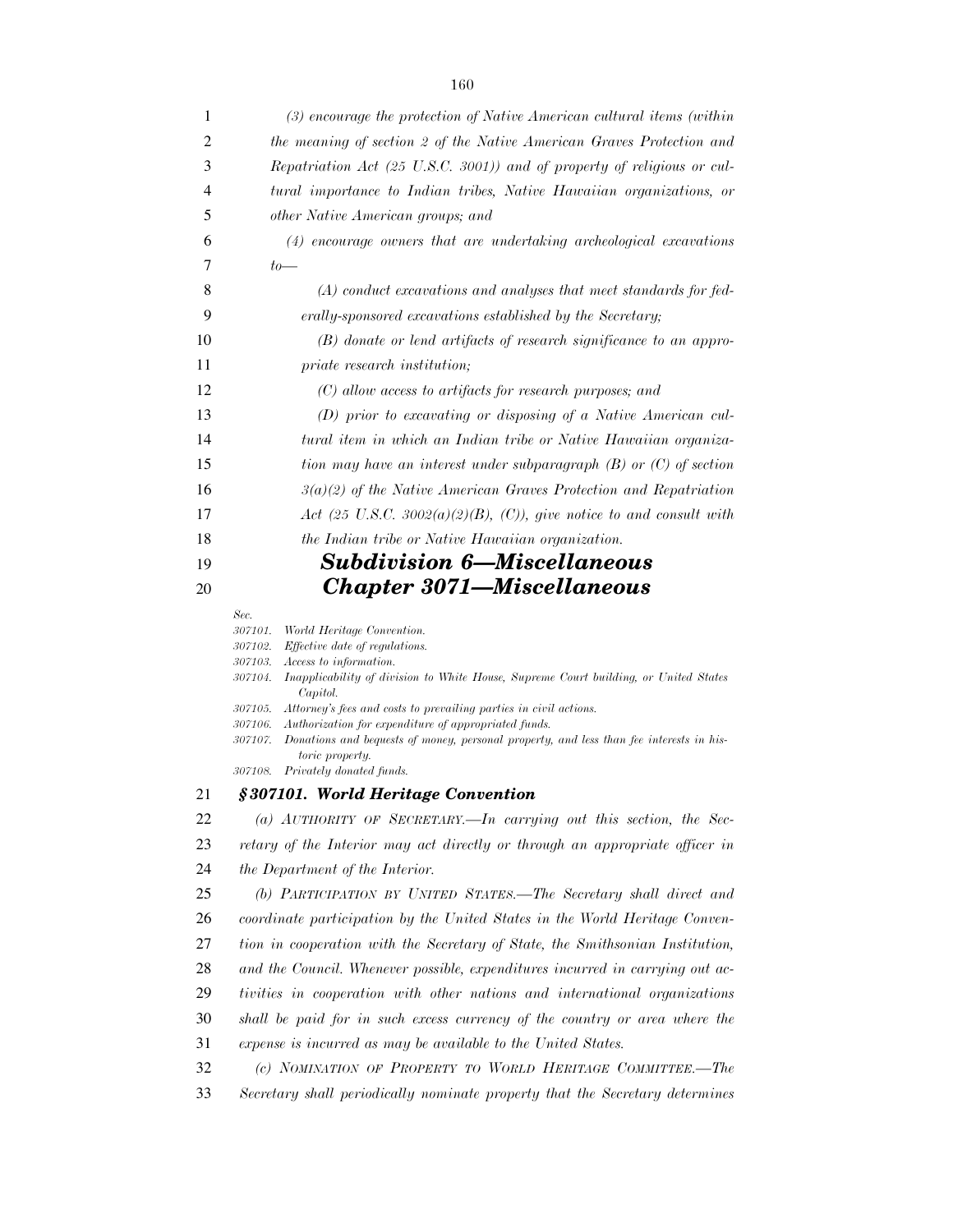*is of international significance to the World Heritage Committee on behalf of the United States. No property may be nominated unless it has previously been determined to be of national significance. Each nomination shall include evidence of such legal protections as may be necessary to ensure preservation of the property and its environment (including restrictive covenants, ease- ments, or other forms of protection). Before making any nomination, the Sec- retary shall notify the Committee on Natural Resources of the House of Rep- resentatives and the Committee on Energy and Natural Resources of the Sen-ate.*

 *(d) NOMINATION OF NON-FEDERAL PROPERTY TO WORLD HERITAGE COM- MITTEE REQUIRES WRITTEN CONCURRENCE OF OWNER.—No non-Federal property may be nominated by the Secretary to the World Heritage Commit- tee for inclusion on the World Heritage List unless the owner of the property concurs in the nomination in writing.*

 *(e) CONSIDERATION OF UNDERTAKING ON PROPERTY.—Prior to the ap- proval of any undertaking outside the United States that may directly and adversely affect a property that is on the World Heritage List or on the appli- cable country's equivalent of the National Register, the head of a Federal agency having direct or indirect jurisdiction over the undertaking shall take into account the effect of the undertaking on the property for purposes of avoiding or mitigating any adverse effect.*

# *§ 307102. Effective date of regulations*

 *(a) PUBLICATION IN FEDERAL REGISTER.—No final regulation of the Sec- retary shall become effective prior to the expiration of 30 calendar days after it is published in the Federal Register during which either or both Houses of Congress are in session.*

 *(b) DISAPPROVAL OF REGULATION BY RESOLUTION OF CONGRESS.—The regulation shall not become effective if, within 90 calendar days of continuous session of Congress after the date of promulgation, both Houses of Congress adopt a concurrent resolution, the matter after the resolving clause of which is as follows: ''That Congress disapproves the regulation promulgated by the Secretary dealing with the matter of , which regulation was trans- mitted to Congress on , '' the blank spaces in the resolution being appropriately filled.*

 *(c) FAILURE OF CONGRESS TO ADOPT RESOLUTION OF DISAPPROVAL OF REGULATION.—If at the end of 60 calendar days of continuous session of Con- gress after the date of promulgation of a regulation, no committee of either House of Congress has reported or been discharged from further consideration of a concurrent resolution disapproving the regulation, and neither House has adopted such a resolution, the regulation may go into effect immediately. If, within the 60 calendar days, a committee has reported or been discharged*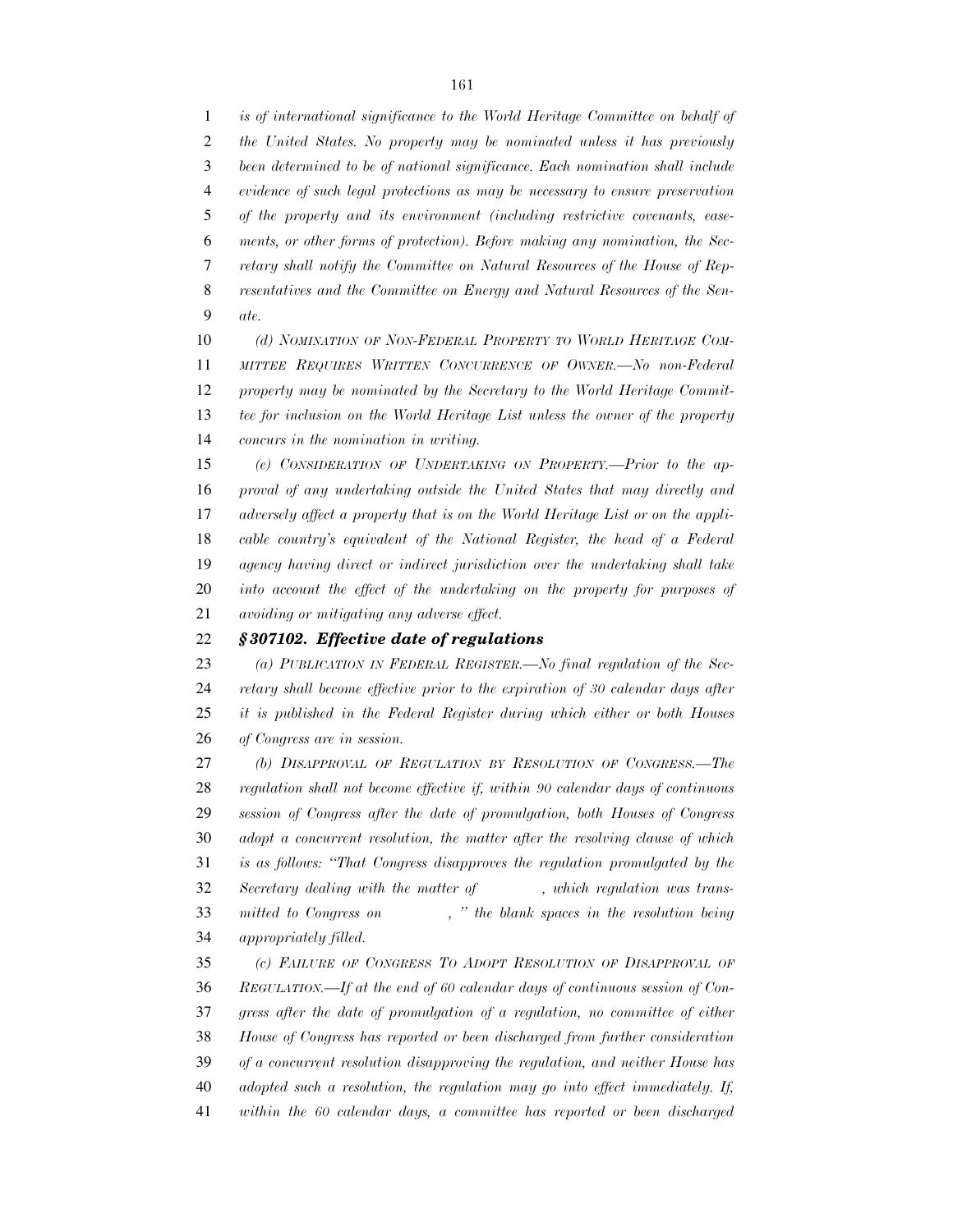*from further consideration of such a resolution, the regulation may go into effect not sooner than 90 calendar days of continuous session of Congress after its promulgation unless disapproved as provided for. (d) SESSIONS OF CONGRESS.—For purposes of this section— (1) continuity of session is broken only by an adjournment sine die; and (2) the days on which either House is not in session because of an ad- journment of more than 3 days to a day certain are excluded in the com- putation of 60 and 90 calendar days of continuous session of Congress. (e) CONGRESSIONAL INACTION OR REJECTION OF RESOLUTION OF DIS- APPROVAL NOT DEEMED APPROVAL OF REGULATION.—Congressional inac- tion on or rejection of a resolution of disapproval shall not be deemed an ex- pression of approval of the regulation. § 307103. Access to information (a) AUTHORITY TO WITHHOLD FROM DISCLOSURE.—The head of a Federal agency, or other public official receiving grant assistance pursuant to this di- vision, after consultation with the Secretary, shall withhold from disclosure to the public information about the location, character, or ownership of a his- toric property if the Secretary and the agency determine that disclosure may— (1) cause a significant invasion of privacy; (2) risk harm to the historic property; or (3) impede the use of a traditional religious site by practitioners. (b) ACCESS DETERMINATION.—When the head of a Federal agency or other public official determines that information should be withheld from the public pursuant to subsection (a), the Secretary, in consultation with the Federal agency head or official, shall determine who may have access to the informa- tion for the purpose of carrying out this division. (c) CONSULTATION WITH COUNCIL.—When information described in sub- section (a) has been developed in the course of an agency's compliance with section 306107 or 306108 of this title, the Secretary shall consult with the Council in reaching determinations under subsections (a) and (b). § 307104. Inapplicability of division to White House, Supreme Court building, or United States Capitol Nothing in this division applies to the White House and its grounds, the Supreme Court building and its grounds, or the United States Capitol and its related buildings and grounds. § 307105. Attorney's fees and costs to prevailing parties in civil actions In any civil action brought in any United States district court by any in-terested person to enforce this division, if the person substantially prevails in*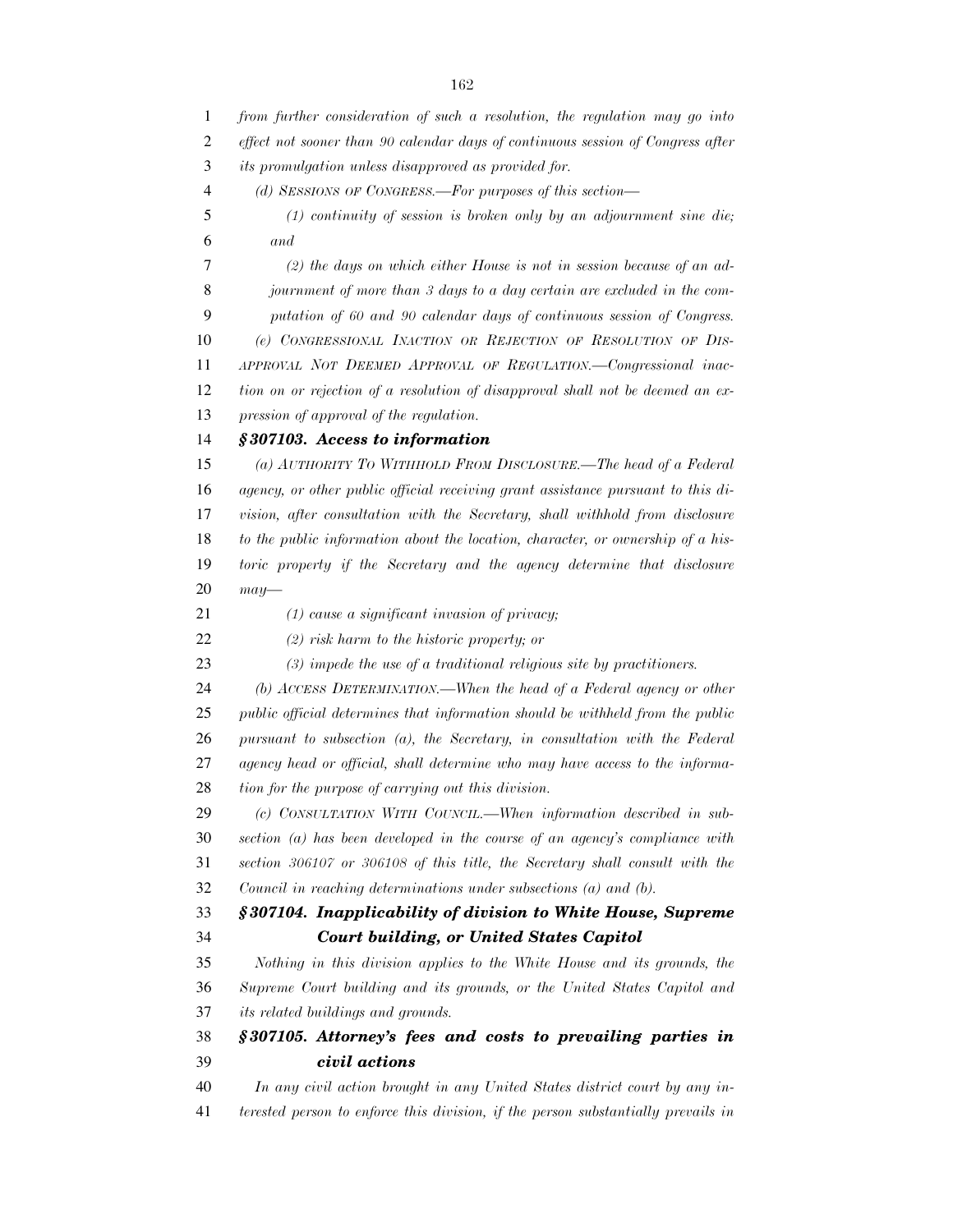*the action, the court may award attorney's fees, expert witness fees, and other costs of participating in the civil action, as the court considers reasonable. § 307106. Authorization for expenditure of appropriated funds Where appropriate, each Federal agency may expend funds appropriated for its authorized programs for the purposes of activities carried out pursuant to this division, except to the extent that appropriations legislation expressly provides otherwise. § 307107. Donations and bequests of money, personal prop- erty, and less than fee interests in historic property (a) MONEY AND PERSONAL PROPERTY.—The Secretary may accept dona- tions and bequests of money and personal property for the purposes of this division and shall hold, use, expend, and administer the money and personal property for those purposes. (b) LESS THAN FEE INTEREST IN HISTORIC PROPERTY.—The Secretary may accept gifts or donations of less than fee interests in any historic prop- erty where the acceptance of an interest will facilitate the conservation or preservation of the historic property. Nothing in this section or in any provi- sion of this division shall be construed to affect or impair any other authority of the Secretary under other provision of law to accept or acquire any prop- erty for conservation or preservation or for any other purpose. § 307108. Privately donated funds (a) PROJECTS FOR WHICH FUNDS MAY BE USED.—In furtherance of the purposes of this division, the Secretary may accept the donation of funds that may be expended by the Secretary for projects to acquire, restore, preserve, or recover data from any property included on the National Register, as long as the project is owned by a State, any unit of local government, or any non- profit entity. (b) CONSIDERATION OF FACTORS RESPECTING EXPENDITURE OF FUNDS.— (1) IN GENERAL.—In expending the funds, the Secretary shall give due consideration to— (A) the national significance of the project; (B) its historical value to the community; (C) the imminence of its destruction or loss; and (D) the expressed intentions of the donor. (2) FUNDS AVAILABLE WITHOUT REGARD TO MATCHING REQUIRE- MENTS.—Funds expended under this subsection shall be made available without regard to the matching requirements established by sections 302901 and 302902(b) of this title, but the recipient of the funds shall be permitted to utilize them to match any grants from the Historic Pres-ervation Fund.*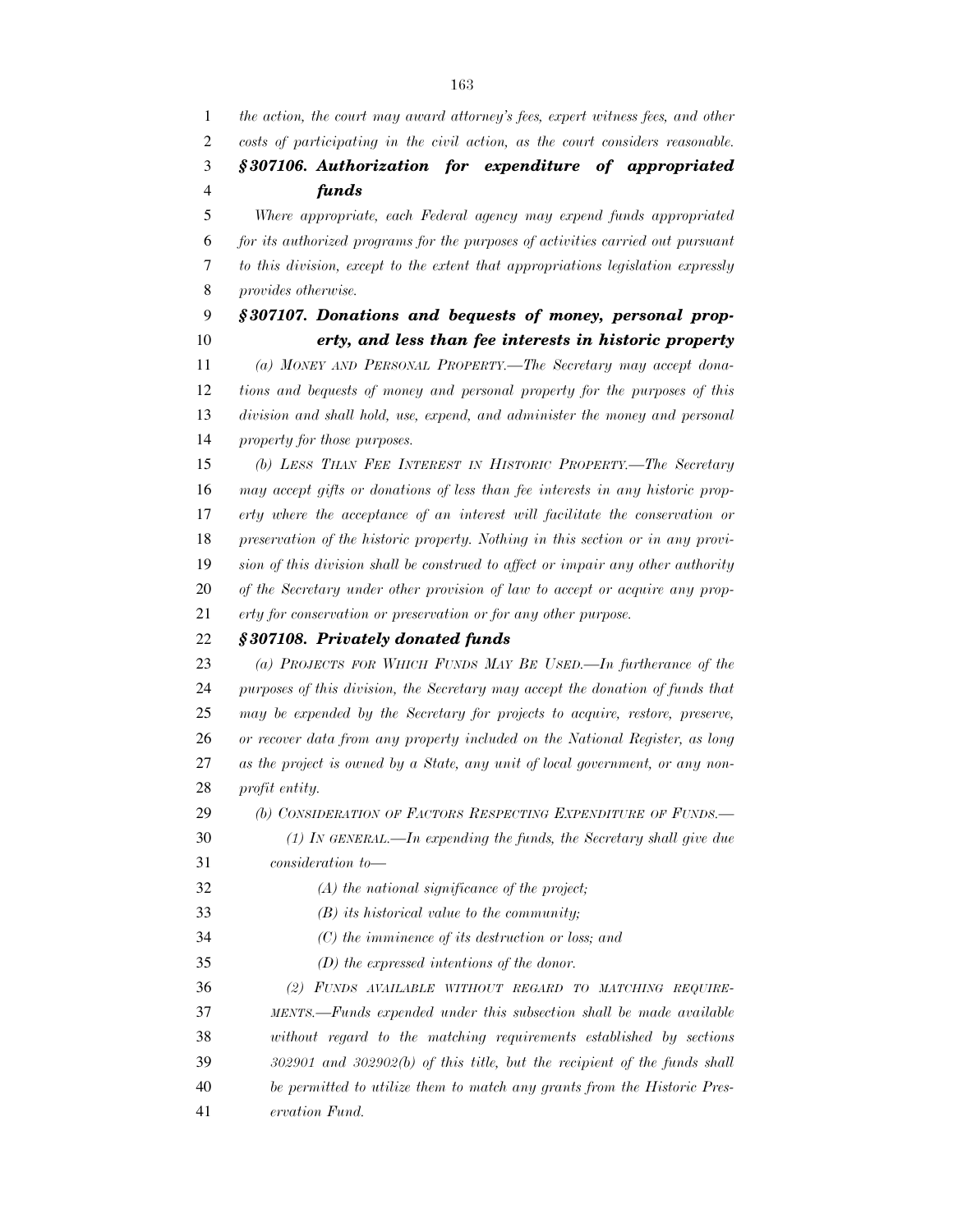*(c) TRANSFER OF UNOBLIGATED FUNDS.—The Secretary may transfer un- obligated funds previously donated to the Secretary for the purposes of the Service, with the consent of the donor, and any funds so transferred shall be used or expended in accordance with this division. Division B—Organizations and Programs Subdivision 1—Administered by National Park Service Chapter 3081—American Battlefield Protection Program Sec. 308101. Definition. 308102. Preservation assistance. 308103. Battlefield acquisition grant program. § 308101. Definition In this chapter, the term ''Secretary'' means the Secretary, acting through the American Battlefield Protection Program. § 308102. Preservation assistance (a) IN GENERAL.—Using the established national historic preservation pro- gram to the extent practicable, the Secretary shall encourage, support, assist, recognize, and work in partnership with citizens, Federal, State, local, and tribal governments, other public entities, educational institutions, and private nonprofit organizations in identifying, researching, evaluating, interpreting, and protecting historic battlefields and associated sites on a national, State, and local level. (b) FINANCIAL ASSISTANCE.—To carry out subsection (a), the Secretary may use a cooperative agreement, grant, contract, or other generally adopted means of providing financial assistance. (c) AUTHORIZATION OF APPROPRIATIONS.—There is authorized to be ap- propriated to carry out this section \$3,000,000 for each fiscal year, to remain available until expended. § 308103. Battlefield acquisition grant program (a) DEFINITION.—In this section, the term ''eligible site'' means a site— (1) that is not within the exterior boundaries of a System unit; and (2) that is identified in the document entitled ''Report on the Nation's Civil War Battlefields'', prepared by the Civil War Sites Advisory Com- mission, and dated July 1993. (b) ESTABLISHMENT.—The Secretary shall establish a battlefield acquisi- tion grant program under which the Secretary may provide grants to State and local governments to pay the Federal share of the cost of acquiring inter-ests in eligible sites for the preservation and protection of those eligible sites.*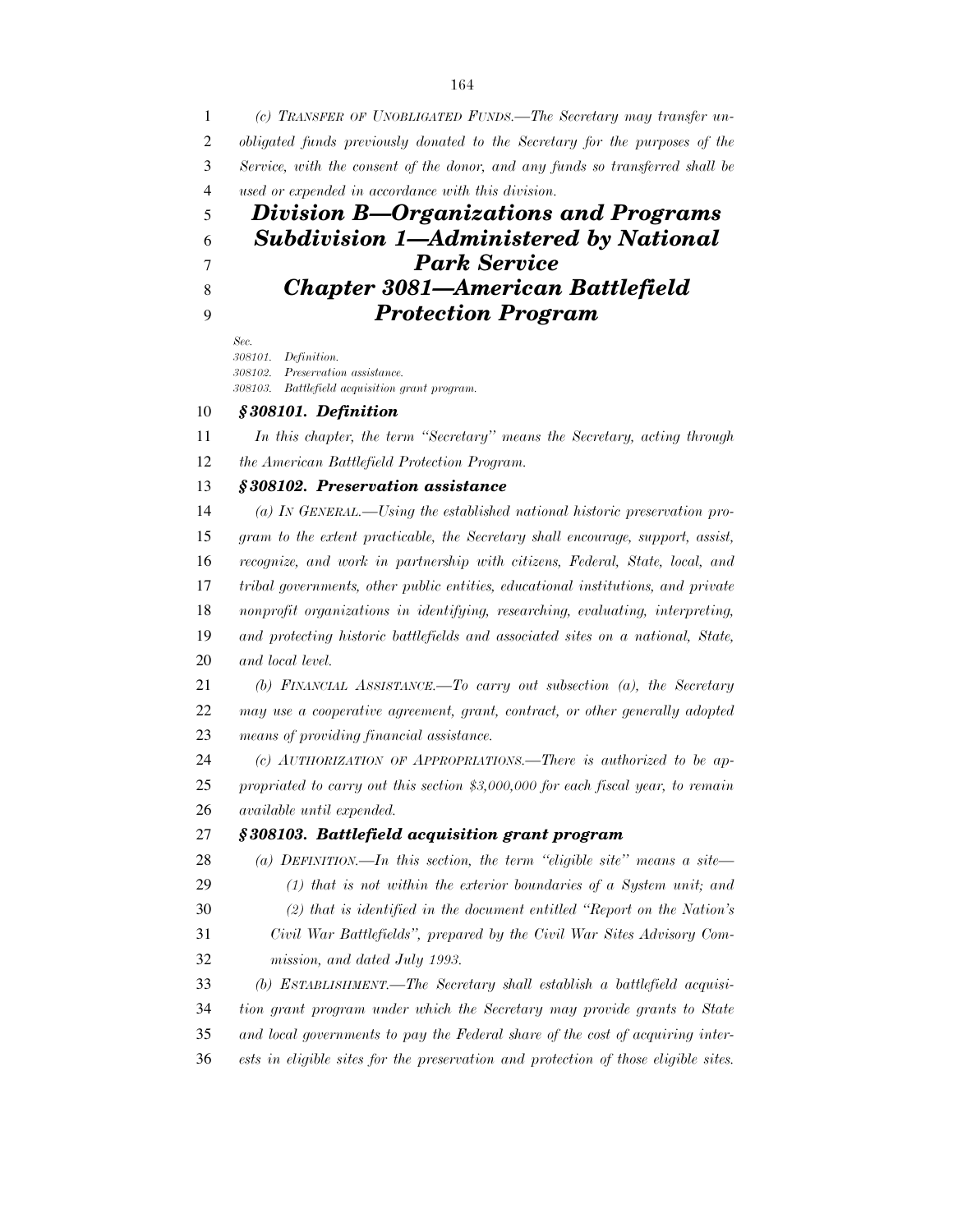*(c) NONPROFIT PARTNERS.—A State or local government may acquire an interest in an eligible site using a grant under this section in partnership with a nonprofit organization. (d) NON-FEDERAL SHARE.—The non-Federal share of the total cost of ac- quiring an interest in an eligible site under this section shall be not less than 50 percent. (e) LIMITATION ON LAND USE.—An interest in an eligible site acquired under this section shall be subject to section 200305(f)(3) of this title. (f) AUTHORIZATION OF APPROPRIATIONS.—There is authorized to be appro- priated to the Secretary to provide grants under this section \$10,000,000 for each of fiscal years 2012 and 2013. Chapter 3083—National Underground Railroad Network to Freedom Sec. 308301. Definition. 308302. Program. 308303. Preservation and interpretation of Underground Railroad history, historic sites, and structures. 308304. Authorization of appropriations. § 308301. Definition In this chapter, the term ''national network'' means the National Under- ground Railroad Network to Freedom established under section 308302 of this title. § 308302. Program (a) ESTABLISHMENT; RESPONSIBILITIES OF SECRETARY.—The Secretary shall establish in the Service the National Underground Railroad Network to Freedom. Under the national network, the Secretary shall— (1) produce and disseminate appropriate educational materials, such as handbooks, maps, interpretive guides, or electronic information; (2) enter into appropriate cooperative agreements and memoranda of understanding to provide technical assistance under subsection (c); and (3) create and adopt an official, uniform symbol or device for the na- tional network and issue regulations for its use. (b) ELEMENTS.—The national network shall encompass the following ele- ments: (1) All System units and programs of the Service determined by the Secretary to pertain to the Underground Railroad. (2) Other Federal, State, local, and privately owned properties per- taining to the Underground Railroad that have a verifiable connection to the Underground Railroad and that are included on, or determined by the Secretary to be eligible for inclusion on, the National Register of Historic Places.*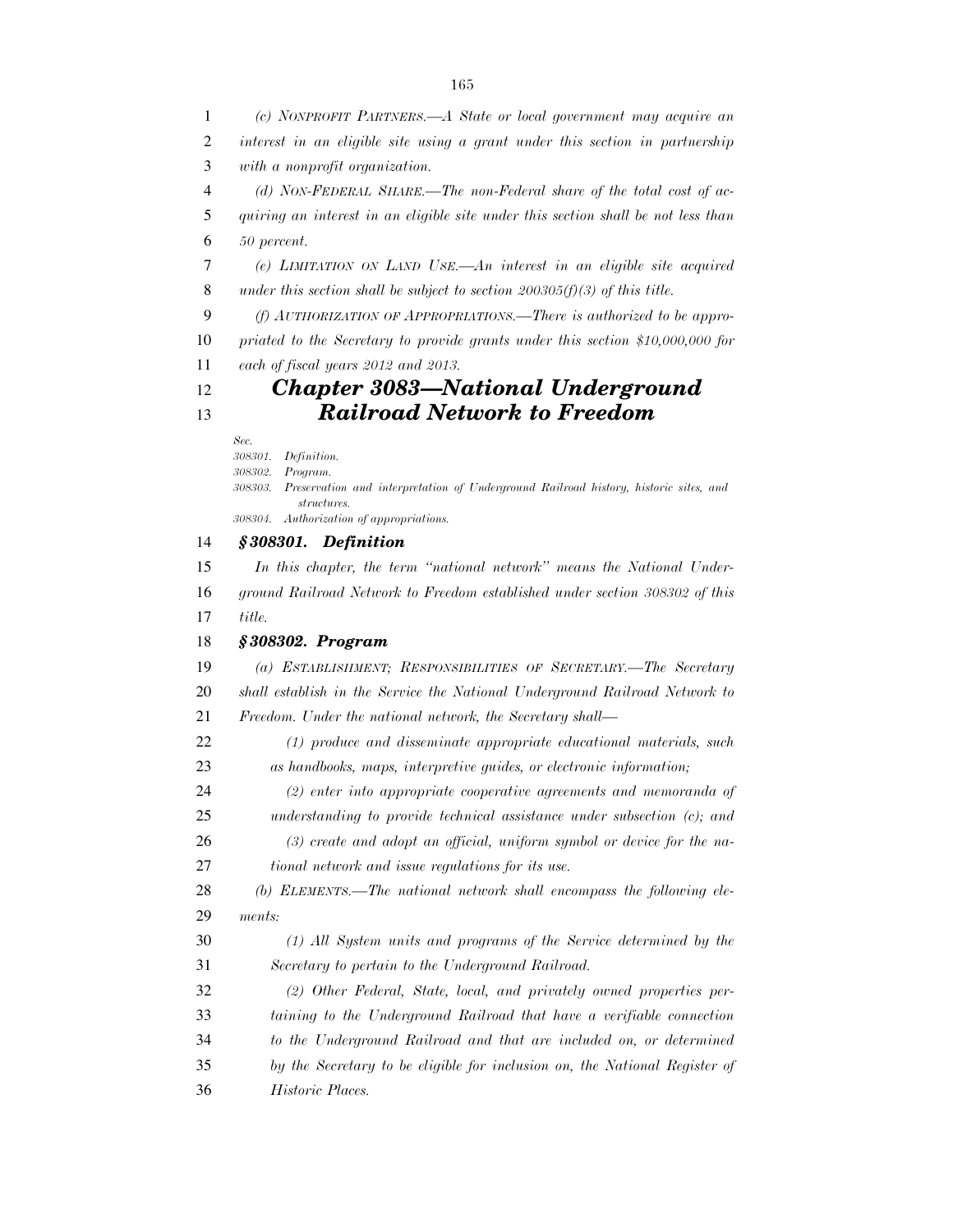| 1              | (3) Other governmental and nongovernmental facilities and programs                 |
|----------------|------------------------------------------------------------------------------------|
| $\overline{2}$ | of an educational, research, or interpretive nature that are directly relat-       |
| 3              | ed to the Underground Railroad.                                                    |
| 4              | (c) COOPERATIVE AGREEMENTS AND MEMORANDA OF UNDERSTANDING.                         |
| 5              | To achieve the purposes of this chapter and to ensure effective coordination       |
| 6              | of the Federal and non-Federal elements of the national network with System        |
| 7              | units and programs of the Service, the Secretary may enter into cooperative        |
| 8              | agreements and memoranda of understanding with, and provide technical as-          |
| 9              | $sistance$ —                                                                       |
| 10             | $(1)$ to the heads of other Federal agencies, States, localities, regional         |
| 11             | governmental bodies, and private entities; and                                     |
| 12             | $(2)$ in cooperation with the Secretary of State, to the governments of            |
| 13             | Canada, Mexico, and any appropriate country in the Caribbean.                      |
| 14             | §308303. Preservation and interpretation of Underground                            |
| 15             | Railroad history, historic sites, and structures                                   |
| 16             | (a) AUTHORITY TO MAKE GRANTS.-The Secretary may make grants in                     |
| 17             | accordance with this section for the preservation and restoration of historic      |
| 18             | buildings or structures associated with the Underground Railroad, and for re-      |
| 19             | lated research and documentation to sites, programs, or facilities that have       |
| 20             | been included in the national network.                                             |
| 21             | (b) GRANT CONDITIONS.—Any grant made under this section shall provide              |
| 22             | $that-$                                                                            |
| 23             | $(1)$ no change or alteration may be made in property for which the                |
| 24             | grant is used except with the agreement of the property owner and the              |
| 25             | Secretary;                                                                         |
| 26             | $(2)$ the Secretary shall have the right of access at reasonable times to          |
| 27             | the public portions of the property for interpretive and other purposes;           |
| 28             | and                                                                                |
| 29             | $(3)$ conversion, use, or disposal of the property for purposes contrary           |
| 30             | to the purposes of this chapter, as determined by the Secretary, shall re-         |
| 31             | sult in a right of the United States to compensation equal to all Federal          |
| 32             | funds made available to the grantee under this chapter.                            |
| 33             | (c) MATCHING REQUIREMENT.—The Secretary may obligate funds made                    |
| 34             | available for a grant under this section only if the grantee agrees to match,      |
| 35             | from funds derived from non-Federal sources, the amount of the grant with          |
| 36             | an amount that is equal to or greater than the grant. The Secretary may            |
| 37             | <i>vaive the requirement if the Secretary determines that an extreme emergency</i> |
| 38             | exists or that a waiver is in the public interest to ensure the preservation of    |
| 39             | historically significant resources.                                                |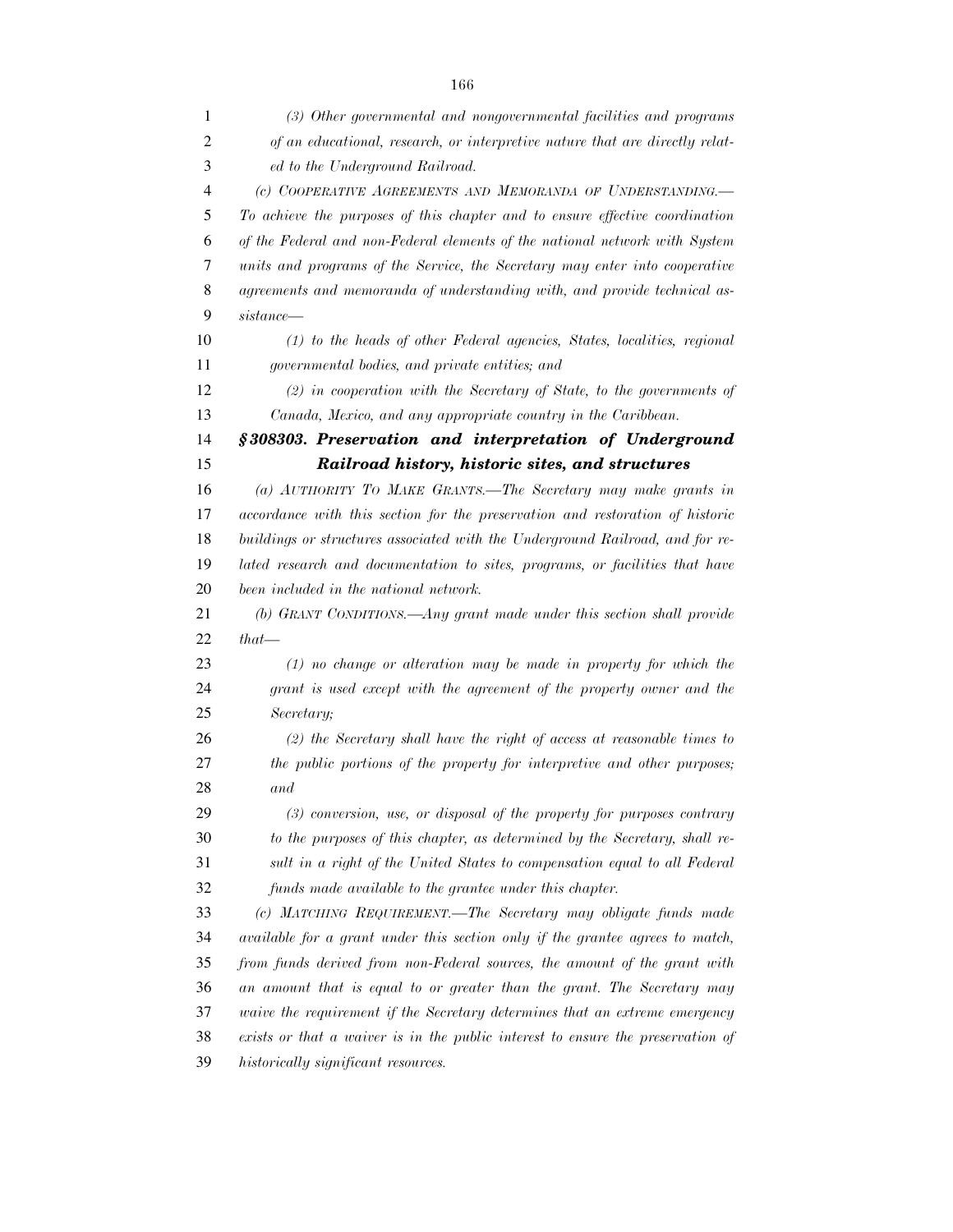*§ 308304. Authorization of appropriations (a) AMOUNTS.—There is authorized to be appropriated to carry out this chapter \$2,500,000 for each fiscal year, of which— (1) \$2,000,000 shall be used to carry out section 308302 of this title; and (2) \$500,000 shall be used to carry out section 308303 of this title. (b) LIMITATION.—No amount may be appropriated for the purposes of this chapter except to the Secretary for carrying out the responsibilities of the Sec- retary as set forth in this chapter. Chapter 3085—National Women's Rights*

# *History Project*

*Sec. 308501. National women's rights history project national registry. 308502. National women's rights history project partnerships network.*

 *§ 308501. National women's rights history project national registry (a) IN GENERAL.—The Secretary may make annual grants to State his-*

 *toric preservation offices for not more than 5 years to assist the State historic preservation offices in surveying, evaluating, and nominating to the National Register of Historic Places women's rights history properties.*

*(b) ELIGIBILITY.—In making grants under subsection (a), the Secretary*

*shall give priority to grants relating to properties associated with the multiple*

*facets of the women's rights movement, such as politics, economics, education,*

*religion, and social and family rights.*

 *(c) UPDATES.—The Secretary shall ensure that the National Register travel itinerary website entitled ''Places Where Women Made History'' is updated to contain—*

 *(1) the results of the inventory conducted under subsection (a); and (2) any links to websites related to places on the inventory.*

 *(d) COST-SHARING REQUIREMENT.—The Federal share of the cost of any activity carried out using any assistance made available under this section shall be 50 percent.*

 *(e) AUTHORIZATION OF APPROPRIATIONS.—There is authorized to be ap- propriated to the Secretary to carry out this section \$1,000,000 for each of fiscal years 2012 and 2013.*

 *§ 308502. National women's rights history project partner-ships network*

 *(a) GRANTS.—The Secretary may make matching grants and give technical assistance for development of a network of governmental and nongovernmental entities (referred to in this section as the ''network''), the purpose of which*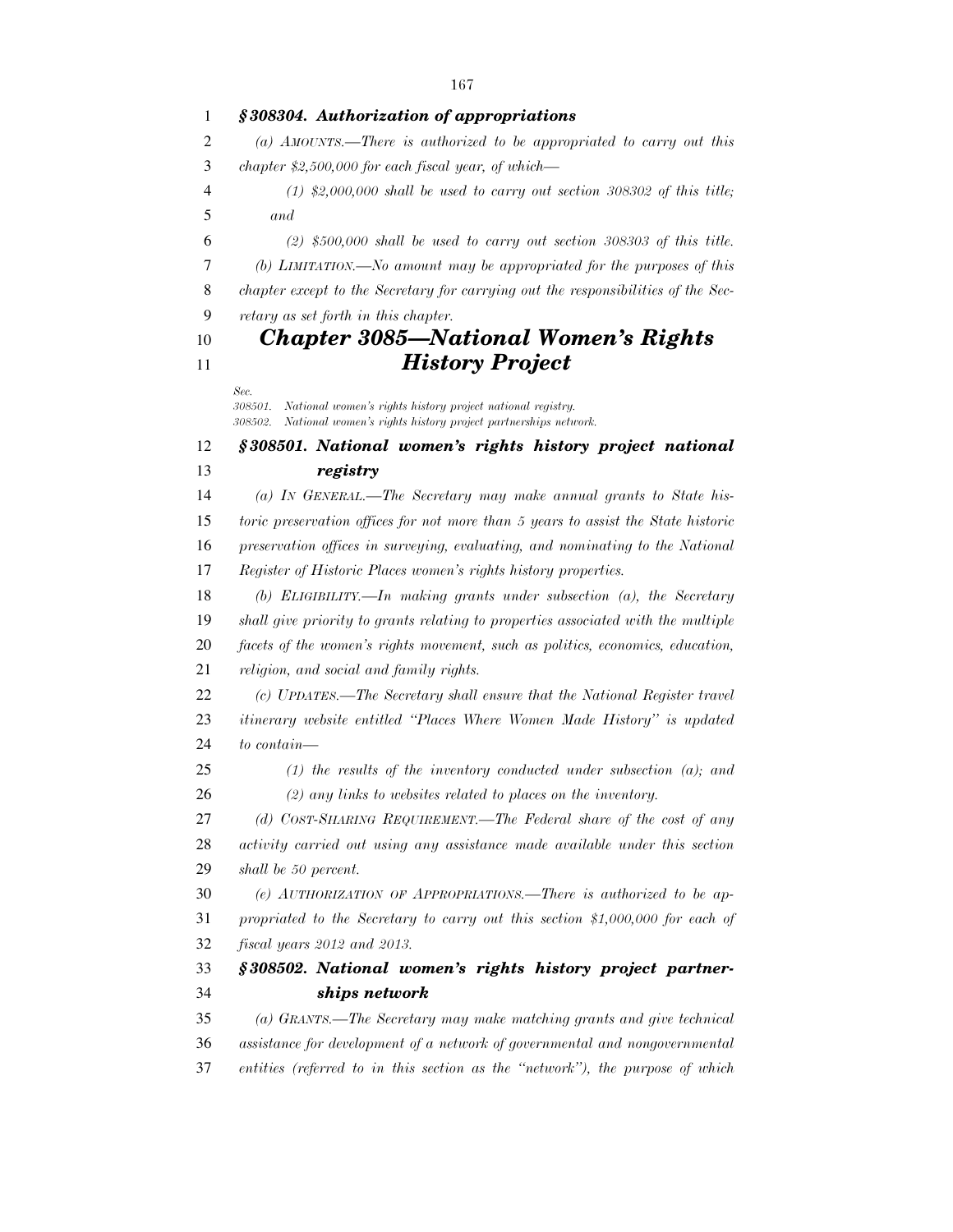*is to provide interpretive and educational program development of national women's rights history, including historic preservation. (b) MANAGEMENT OF NETWORK.— (1) IN GENERAL.—Through a competitive process, the Secretary shall designate a nongovernmental managing entity to manage the network. (2) COORDINATION.—The nongovernmental managing entity des- ignated under paragraph (1) shall work in partnership with the Director and State historic preservation offices to coordinate operation of the net- work. (c) COST-SHARING REQUIREMENT.— (1) IN GENERAL.—The Federal share of the cost of any activity carried out using any assistance made available under this section shall be 50 percent. (2) STATE HISTORIC PRESERVATION OFFICES.—Matching grants for historic preservation specific to the network may be made available through State historic preservation offices. (d) AUTHORIZATION OF APPROPRIATIONS.—There is authorized to be ap- propriated to the Secretary to carry out this section \$1,000,000 for each of fiscal years 2012 and 2013. Chapter 3087—National Maritime Heritage Sec. 308701. Policy. 308702. Definitions. 308703. National Maritime Heritage Grants Program. 308704. Funding. 308705. Designation of America's National Maritime Museum.*

*308706. Regulations. 308707. Applicability of other authorities.*

#### *§ 308701. Policy*

| 22 | It shall be the policy of the Federal Government, in partnership with the   |
|----|-----------------------------------------------------------------------------|
| 23 | States and local governments and private organizations and individuals, to- |
| 24 | $(1)$ use measures, including financial and technical assistance, to fos-   |
| 25 | ter conditions under which our modern society and our historic maritime     |
| 26 | resources can exist in productive harmony;                                  |
| 27 | $(2)$ provide leadership in the preservation of the historic maritime re-   |
| 28 | sources of the United States;                                               |
| 29 | $(3)$ contribute to the preservation of historic maritime resources and     |
| 30 | give maximum encouragement to organizations and individuals under-          |
| 31 | taking preservation by private means; and                                   |
| 32 | (4) assist State and local governments to expand their maritime his-        |
| 33 | toric preservation programs and activities.                                 |
| 34 | §308702. Definitions                                                        |
| 35 | In this chapter:                                                            |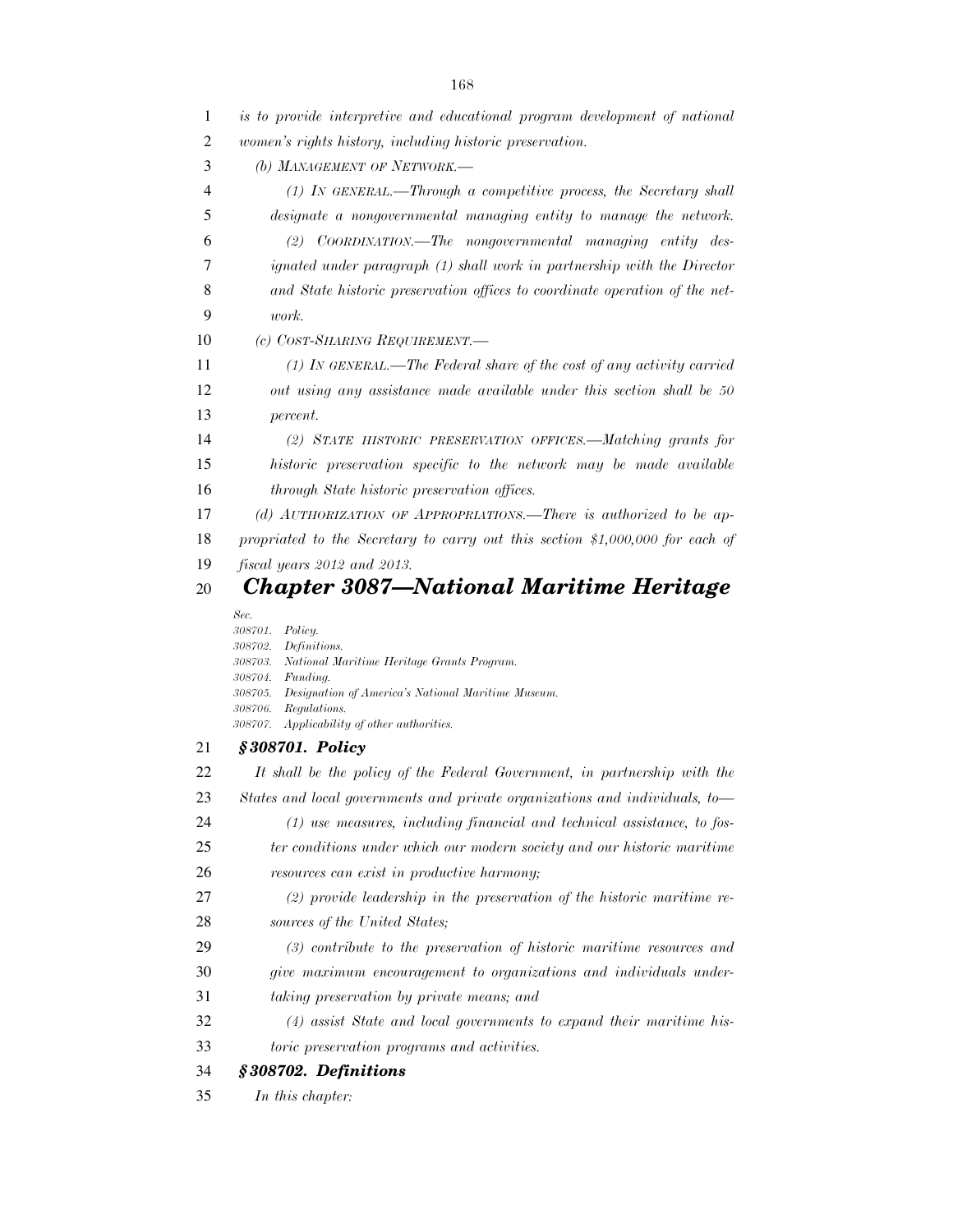| $\mathbf{1}$   | (1) NATIONAL TRUST.—The term "National Trust" means the Na-                  |
|----------------|------------------------------------------------------------------------------|
| 2              | tional Trust for Historic Preservation in the United States established      |
| 3              | under section 312102 of this title.                                          |
| $\overline{4}$ | (2) PRIVATE NONPROFIT ORGANIZATION.—The term "private nonprofit              |
| 5              | organization" means any person that is exempt from taxation under sec-       |
| 6              | tion 501(a) of the Internal Revenue Code of 1986 (26 U.S.C. 501(a)) and      |
| 7              | described in section $501(c)(3)$ of the Internal Revenue Code of 1986 (26    |
| 8              | $U.S.C. 501(c)(3)$ ).                                                        |
| 9              | (3) PROGRAM.—The term "Program" means the National Maritime                  |
| 10             | Heritage Grants Program established under section 308703(a) of this          |
| 11             | title.                                                                       |
| 12             | (4) STATE HISTORIC PRESERVATION OFFICER.—The term "State His-                |
| 13             | toric Preservation Officer" means a State Historic Preservation Officer      |
| 14             | appointed pursuant to section $302301(1)$ of this title by the chief execu-  |
| 15             | tive official of a State having a State Historic Preservation Program ap-    |
| 16             | proved by the Secretary under that section.                                  |
| 17             | §308703. National Maritime Heritage Grants Program                           |
| 18             | (a) ESTABLISHMENT.—There is established in the Department of the Inte-       |
| 19             | rior the National Maritime Heritage Grants Program, to foster in the Amer-   |
| 20             | ican public a greater awareness and appreciation of the role of maritime en- |
| 21             | deavors in our Nation's history and culture. The Program shall consist of-   |
| 22             | (1) annual grants to the National Trust for subgrants administered           |
| 23             | by the National Trust for maritime heritage education projects under         |
| 24             | subsection $(b)$ ; and                                                       |
| 25             | (2) grants to State Historic Preservation Officers for maritime herit-       |
| 26             | age preservation projects carried out or administered by those Officers      |
| 27             | under subsection $(c)$ .                                                     |
| 28             | (b) GRANTS FOR MARITIME HERITAGE EDUCATION PROJECTS.-                        |
| 29             | (1) GRANTS TO NATIONAL TRUST.—The Secretary, subject to para-                |
| 30             | graph (2), and the availability of amounts for that purpose under section    |
| 31             | $308704(b)(1)(A)$ of this title, shall make an annual grant to the National  |
| 32             | Trust for maritime heritage education projects.                              |
| 33             | (2) USE OF GRANTS.—Amounts received by the National Trust as an              |
| 34             | annual grant under this subsection shall be used to make subgrants to        |
| 35             | State and local governments and private nonprofit organizations to           |
| 36             | carry out education projects that have been approved by the Secretary        |
| 37             | under subsection $(f)$ and that consist of —                                 |
| 38             | (A) assistance to any maritime museum or historical society                  |
| 39             | for—                                                                         |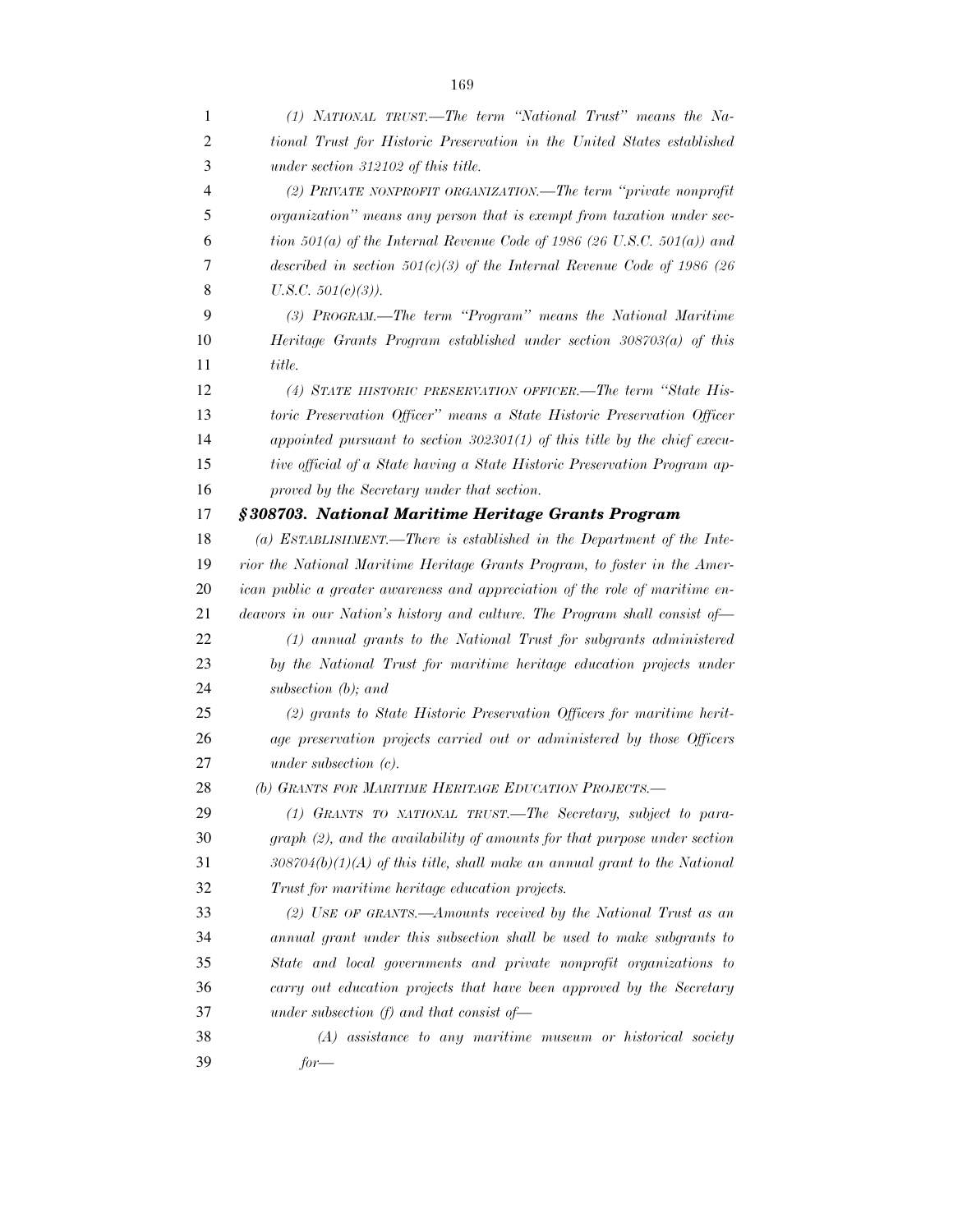| 1              | (i) existing and new educational programs, exhibits, edu-                   |
|----------------|-----------------------------------------------------------------------------|
| $\overline{2}$ | cational activities, conservation, and interpretation of artifacts          |
| 3              | and collections;                                                            |
| 4              | (ii) minor improvements to educational and museum facili-                   |
| 5              | ties; and                                                                   |
| 6              | $(iii)$ other similar activities;                                           |
| 7              | $(B)$ activities designed to encourage the preservation of tradi-           |
| 8              | tional maritime skills, including-                                          |
| 9              | (i) building and operation of vessels of all sizes and types                |
| 10             | for educational purposes;                                                   |
| 11             | (ii) special skills such as wood carving, sail making, and                  |
| 12             | rigging;                                                                    |
| 13             | (iii) traditional maritime art forms; and                                   |
| 14             | $(iv)$ sail training;                                                       |
| 15             | $(C)$ other educational activities relating to historic maritime re-        |
| 16             | sources, including-                                                         |
| 17             | (i) maritime educational waterborne-experience programs                     |
| 18             | in historic vessels or vessel reproductions;                                |
| 19             | (ii) maritime archeological field schools; and                              |
| 20             | (iii) educational programs on other aspects of maritime his-                |
| 21             | tory;                                                                       |
| 22             | (D) heritage programs focusing on maritime historic resources,              |
| 23             | including maritime heritage trails and corridors; or                        |
| 24             | $(E)$ the construction and use of reproductions of historic mari-           |
| 25             | time resources for educational purposes, if a historic maritime re-         |
| 26             | source no longer exists or would be damaged or consumed through             |
| 27             | direct use.                                                                 |
| 28             | (c) GRANTS FOR MARITIME HERITAGE PRESERVATION PROJECTS.-                    |
| 29             | (1) GRANTS TO STATE HISTORIC PRESERVATION OFFICERS.—The Sec-                |
| 30             | retary, acting through the National Maritime Initiative of the Service      |
| 31             | and subject to paragraph (2), and the availability of amounts for that      |
| 32             | purpose under section $308704(b)(1)(B)$ of this title, shall make grants to |
| 33             | State Historic Preservation Officers for maritime heritage preservation     |
| 34             | projects.                                                                   |
| 35             | (2) USE OF GRANTS.—Amounts received by a State Historic Preserva-           |
| 36             | tion Officer as a grant under this subsection shall be used by the Officer  |
| 37             | to carry out, or to make subgrants to local governments and private non-    |
| 38             | profit organizations to carry out, projects that have been approved by      |
| 39             | the Secretary under subsection (f) for the preservation of historic mari-   |
| 40             | time resources through—                                                     |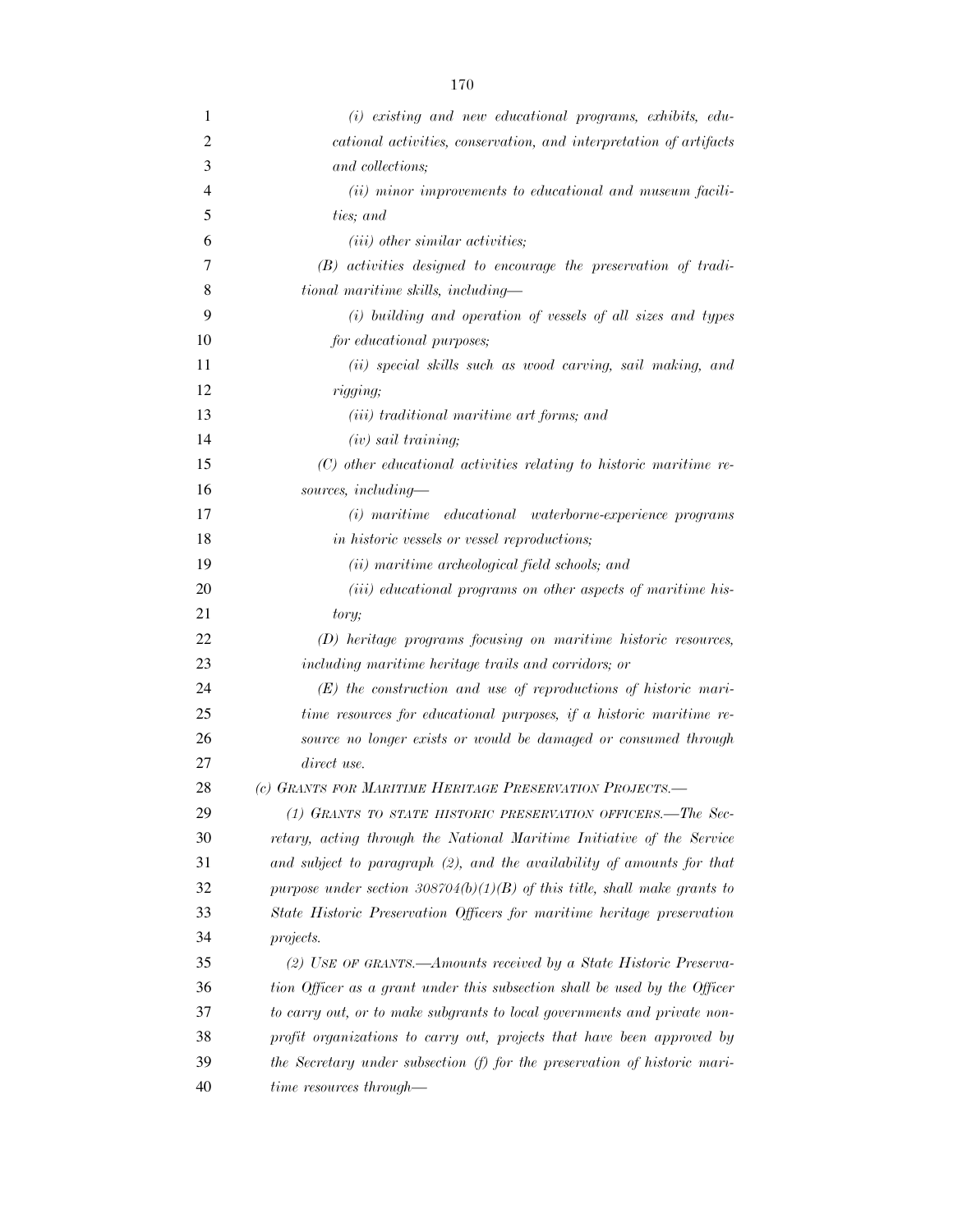| 1  | (A) identification of historic maritime resources, including un-                |
|----|---------------------------------------------------------------------------------|
| 2  | derwater archeological sites;                                                   |
| 3  | $(B)$ acquisition of historic maritime resources for the purposes of            |
| 4  | <i>preservation</i> ;                                                           |
| 5  | $(C)$ repair, restoration, stabilization, maintenance, or other cap-            |
| 6  | ital improvements to historic maritime resources, in accordance                 |
| 7  | with standards prescribed by the Secretary; and                                 |
| 8  | (D) research, recording (through drawings, photographs, or other-               |
| 9  | wise), planning (through feasibility studies, architectural and engi-           |
| 10 | neering services, or otherwise), and other services carried out as              |
| 11 | part of a preservation program for historic maritime resources.                 |
| 12 | (d) CRITERIA FOR DIRECT GRANT AND SUBGRANT ELIGIBILITY.—To qual-                |
| 13 | ify for a subgrant from the National Trust under subsection (b), or a direct    |
| 14 | grant to or a subgrant from a State Historic Preservation Officer under sub-    |
| 15 | section $(c)$ , a person shall—                                                 |
| 16 | $(1)$ demonstrate that the project for which the direct grant or subgrant       |
| 17 | will be used has the potential for reaching a broad audience with an ef-        |
| 18 | fective educational program based on American maritime history, tech-           |
| 19 | nology, or the role of maritime endeavors in American culture;                  |
| 20 | $(2)$ match the amount of the direct grant or subgrant, on a 1-to-1             |
| 21 | basis, with non-Federal assets from non-Federal sources, which may in-          |
| 22 | clude cash or donated services fairly valued as determined by the Sec-          |
| 23 | retary;                                                                         |
| 24 | $(3)$ maintain records as may be reasonably necessary to fully dis-             |
| 25 | $close-$                                                                        |
| 26 | $(A)$ the amount and the disposition of the proceeds of the direct              |
| 27 | grant or subgrant;                                                              |
| 28 | $(B)$ the total cost of the project for which the direct grant or               |
| 29 | subgrant is made; and                                                           |
| 30 | $(C)$ other records as may be required by the Secretary, including              |
| 31 | such records as will facilitate an effective accounting for project             |
| 32 | funds;                                                                          |
| 33 | $(4)$ provide access to the Secretary for the purposes of any required          |
| 34 | audit and examination of any records of the person; and                         |
| 35 | $(5)$ be a unit of State or local government, or a private nonprofit orga-      |
| 36 | nization.                                                                       |
| 37 | (e) PROCEDURES, TERMS, AND CONDITIONS.-                                         |
| 38 | (1) APPLICATION PROCEDURES.—An application for a subgrant under                 |
| 39 | subsection $(b)$ , or a direct grant or subgrant under subsection $(c)$ , shall |
| 40 | be submitted under procedures prescribed by the Secretary.                      |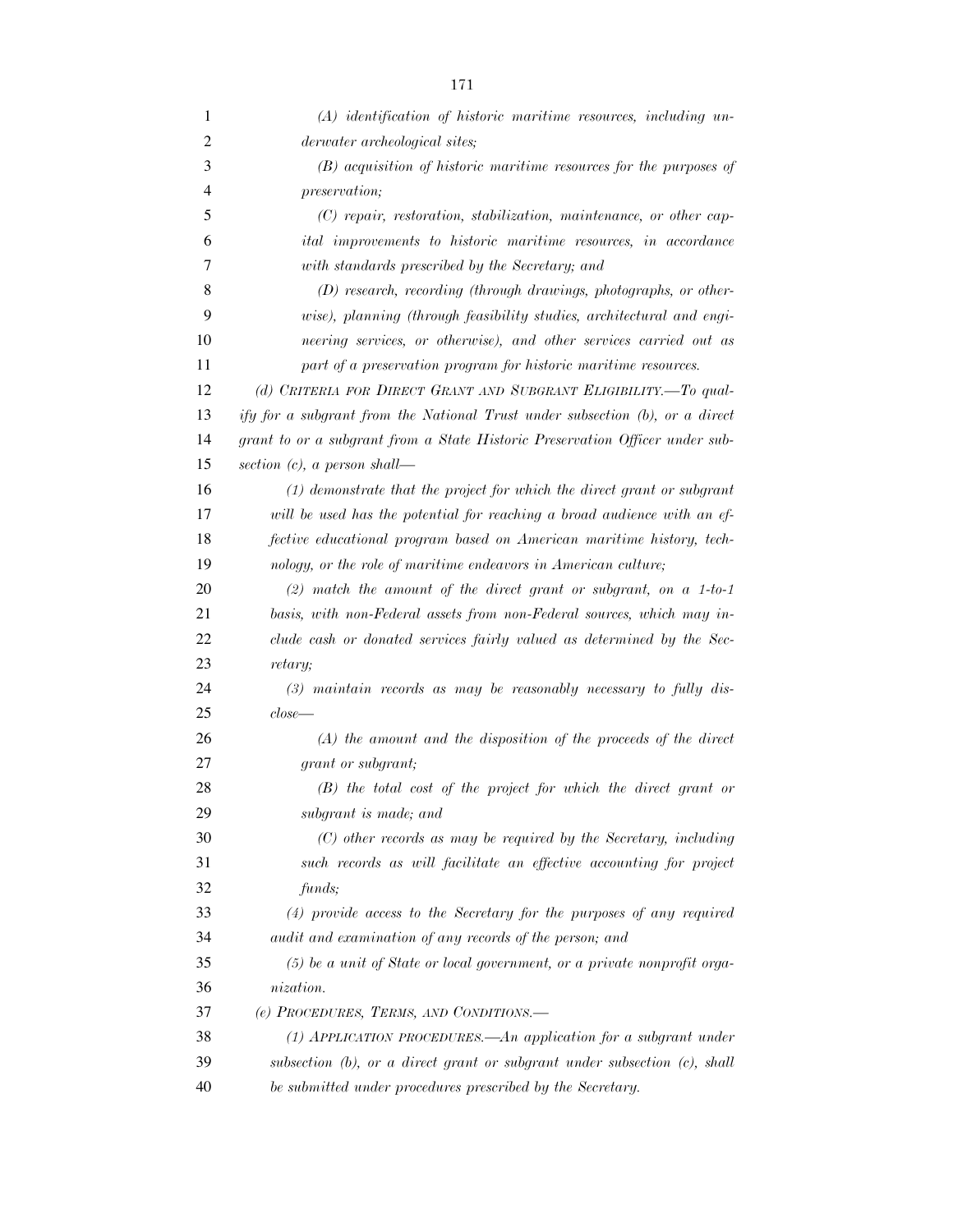| 1              | $(2)$ TERMS AND CONDITIONS. $-A$ person may not receive a subgrant              |
|----------------|---------------------------------------------------------------------------------|
| $\overline{c}$ | under subsection $(b)$ , or a direct grant or subgrant under subsection $(c)$ , |
| 3              | unless the person agrees to assume, after completion of the project for         |
| 4              | which the direct grant or subgrant is awarded, the total cost of the con-       |
| 5              | tinued maintenance, repair, and administration of any property for              |
| 6              | which the subgrant will be used in a manner satisfactory to the Sec-            |
| 7              | retary.                                                                         |
| 8              | (f) ALLOCATION OF, AND LIMITATION ON, GRANT FUNDING.                            |
| 9              | $(1)$ ALLOCATION.—To the extent feasible, the Secretary shall ensure            |
| 10             | that the amount made available under subsection (b) for maritime herit-         |
| 11             | age education projects is equal to the amount made available under sub-         |
| 12             | section (c) for maritime heritage preservation projects.                        |
| 13             | $(2)$ LIMITATION.—The amount provided by the Secretary in a fiscal              |
| 14             | year as grants under this section for projects relating to historic mari-       |
| 15             | time resources owned or operated by the Federal Government shall not            |
| 16             | exceed 40 percent of the total amount available for the fiscal year for         |
| 17             | grants under this section.                                                      |
| 18             | (g) PUBLICATION OF DIRECT GRANT AND SUBGRANT INFORMATION.—The                   |
| 19             | Secretary shall publish annually in the Federal Register and otherwise as the   |
| 20             | Secretary considers appropriate—                                                |
| 21             | $(1)$ a solicitation of applications for direct grants and subgrants under      |
| 22             | this section;                                                                   |
| 23             | $(2)$ a list of priorities for the making of those direct grants and sub-       |
| 24             | grants;                                                                         |
| 25             | $(3)$ a single deadline for the submission of applications for those direct     |
| 26             | grants and subgrants; and                                                       |
| 27             | $(4)$ other relevant information.                                               |
| 28             | (h) DIRECT GRANT AND SUBGRANT ADMINISTRATION.-                                  |
| 29             | $(1)$ RESPONSIBILITY.—                                                          |
| 30             | (A) NATIONAL TRUST.—The National Trust is responsible for ad-                   |
| 31             | ministering subgrants for maritime heritage education projects                  |
| 32             | under subsection $(b)$ .                                                        |
| 33             | (B) SECRETARY.—The Secretary is responsible for administering                   |
| 34             | direct grants for maritime heritage preservation projects under sub-            |
| 35             | section $(c)$ .                                                                 |
| 36             | (C) STATE HISTORIC PRESERVATION OFFICERS.—State Historic                        |
| 37             | Preservation Officers are responsible for administering subgrants for           |
| 38             | maritime heritage preservation projects under subsection (c).                   |
| 39             | $(2)$ ACTIONS.—The appropriate responsible party under paragraph $(1)$          |
| 40             | shall administer direct grants or subgrants by-                                 |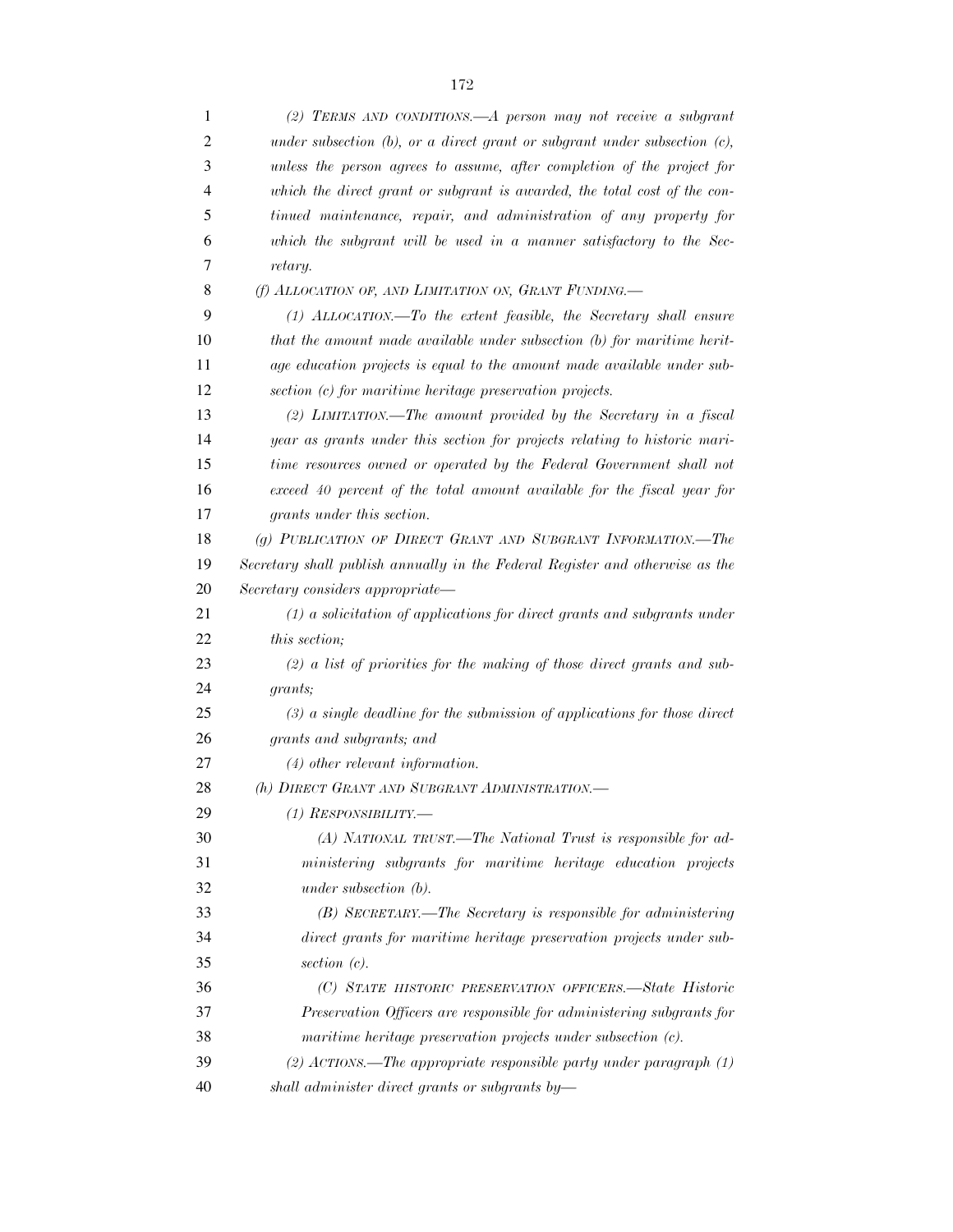| 1              | (A) publicizing the Program to prospective grantees, subgrantees,                |
|----------------|----------------------------------------------------------------------------------|
| $\overline{c}$ | and the public at large, in cooperation with the Service, the Mari-              |
| 3              | time Administration, and other appropriate government agencies                   |
| $\overline{4}$ | and private institutions;                                                        |
| 5              | $(B)$ answering inquiries from the public, including providing in-               |
| 6              | formation on the Program as requested;                                           |
| 7              | (C) distributing direct grant and subgrant applications;                         |
| 8              | (D) receiving direct grant and subgrant applications and ensur-                  |
| 9              | ing their completeness;                                                          |
| 10             | (E) keeping records of all direct grant and subgrant awards and                  |
| 11             | expenditures of funds;                                                           |
| 12             | (F) monitoring progress of projects carried out with direct grants               |
| 13             | and subgrants; and                                                               |
| 14             | $(G)$ providing to the Secretary such progress reports as may be                 |
| 15             | required by the Secretary.                                                       |
| 16             | (i) ASSISTANCE OF MARITIME PRESERVATION ORGANIZATIONS.-The Sec-                  |
| 17             | retary, the National Trust, and the State Historic Preservation Officers may,    |
| 18             | individually or jointly, enter into cooperative agreements with any private      |
| 19             | nonprofit organization with appropriate expertise in maritime preservation       |
| 20             | issues, or other qualified maritime preservation organizations, to assist in the |
| 21             | administration of the Program.                                                   |
| 22             | (j) REPORT TO CONGRESS.—The Secretary shall submit to Congress an an-            |
| 23             | nual report on the Program, including-                                           |
| 24             | $(1)$ a description of each project funded under the Program in the pe-          |
| 25             | riod covered by the report;                                                      |
| 26             | $(2)$ the results or accomplishments of each such project; and                   |
| 27             | $(3)$ recommended priorities for achieving the policy set forth in section       |
| 28             | 308701 of this title.                                                            |
| 29             | $$308704.$ Funding                                                               |
| 30             | (a) AVAILABILITY OF FUNDS FROM SALE AND SCRAPPING OF OBSOLETE                    |
| 31             | $VESSELS$ .                                                                      |
| 32             | $(1)$ IN GENERAL.—Notwithstanding any other provision of law, the                |
| 33             | amount of funds credited in a fiscal year to the Vessel Operations Re-           |
| 34             | volving Fund established by section $50301(a)$ of title 46 that is attrib-       |
| 35             | utable to the sale of obsolete vessels in the National Defense Reserve Fleet     |
| 36             | that are scrapped or sold under section 57102, 57103, or 57104 of title          |
| 37             | 46 shall be available until expended as follows:                                 |
| 38             | $(A)$ Fifty percent shall be available to the Administrator of the               |
| 39             | Maritime Administration for such acquisition, maintenance, repair,               |
| 40             | reconditioning, or improvement of vessels in the National Defense                |
| 41             | Reserve Fleet as is authorized under other Federal law.                          |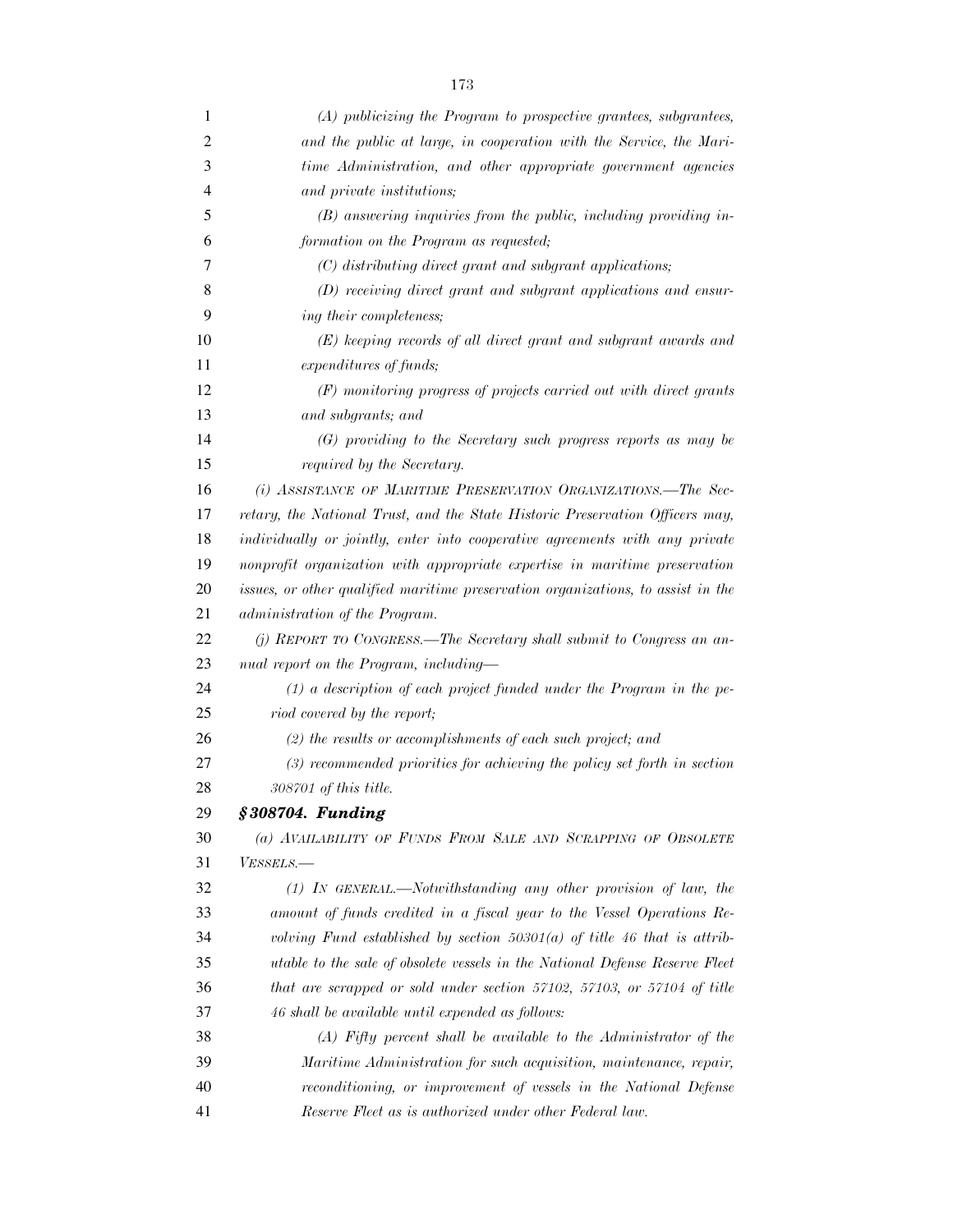| 1  | $(B)$ Twenty five percent shall be available to the Administrator           |
|----|-----------------------------------------------------------------------------|
| 2  | of the Maritime Administration for the payment or reimbursement             |
| 3  | of expenses incurred by or on behalf of State maritime academies            |
| 4  | or the United States Merchant Marine Academy for facility and               |
| 5  | training ship maintenance, repair, and modernization, and for the           |
| 6  | purchase of simulators and fuel.                                            |
| 7  | $(C)$ The remainder shall be available—                                     |
| 8  | (i) to the Secretary to carry out the Program, as provided                  |
| 9  | in subsection $(b)$ ; or                                                    |
| 10 | (ii) if otherwise determined by the Administrator of the Mar-               |
| 11 | <i>itime Administration, for use in the preservation and presen-</i>        |
| 12 | tation to the public of maritime heritage property of the Mari-             |
| 13 | time Administration.                                                        |
| 14 | (2) $APPLICABILITY. \text{—} Paragraph (1) does not apply to amounts cred-$ |
| 15 | ited to the Vessel Operations Revolving Fund before July 1, 1994.           |
| 16 | (b) USE OF AMOUNTS FOR PROGRAM.-                                            |
| 17 | $(1)$ IN GENERAL.—Except as provided in paragraph $(2)$ , of amounts        |
| 18 | available each fiscal year for the Program under subsection $(a)(1)(C)$ —   |
| 19 | $(A)$ one half shall be used for grants under section 308703(b) of          |
| 20 | this title; and                                                             |
| 21 | $(B)$ one half shall be used for grants under section 308703(c) of          |
| 22 | this title.                                                                 |
| 23 | (2) ADMINISTRATIVE EXPENSES.-                                               |
| 24 | (A) IN GENERAL.—Not more than 15 percent or $$500,000$ , which-             |
| 25 | ever is less, of the amount available for the Program under sub-            |
| 26 | section $(a)(1)(C)$ for a fiscal year may be used for expenses of ad-       |
| 27 | ministering the Program.                                                    |
| 28 | $(B)$ ALLOCATION.—Of the amount available under subparagraph                |
| 29 | $(A)$ for a fiscal year—                                                    |
| 30 | $(i)$ one half shall be allocated to the National Trust for ex-             |
| 31 | <i>incurred in administering grants under</i><br>section<br>penses          |
| 32 | $308703(b)$ of this title; and                                              |
| 33 | (ii) one half shall be allocated as appropriate by the Sec-                 |
| 34 | retary to the Service and participating State Historic Preser-              |
| 35 | vation Officers.                                                            |
| 36 | (c) DISPOSAL OF VESSELS.-                                                   |
| 37 | (1) REQUIREMENT.—The Secretary of Transportation shall dispose              |
| 38 | (by sale or by purchase of disposal services) of all vessels described in   |
| 39 | $paramph(2)$ —                                                              |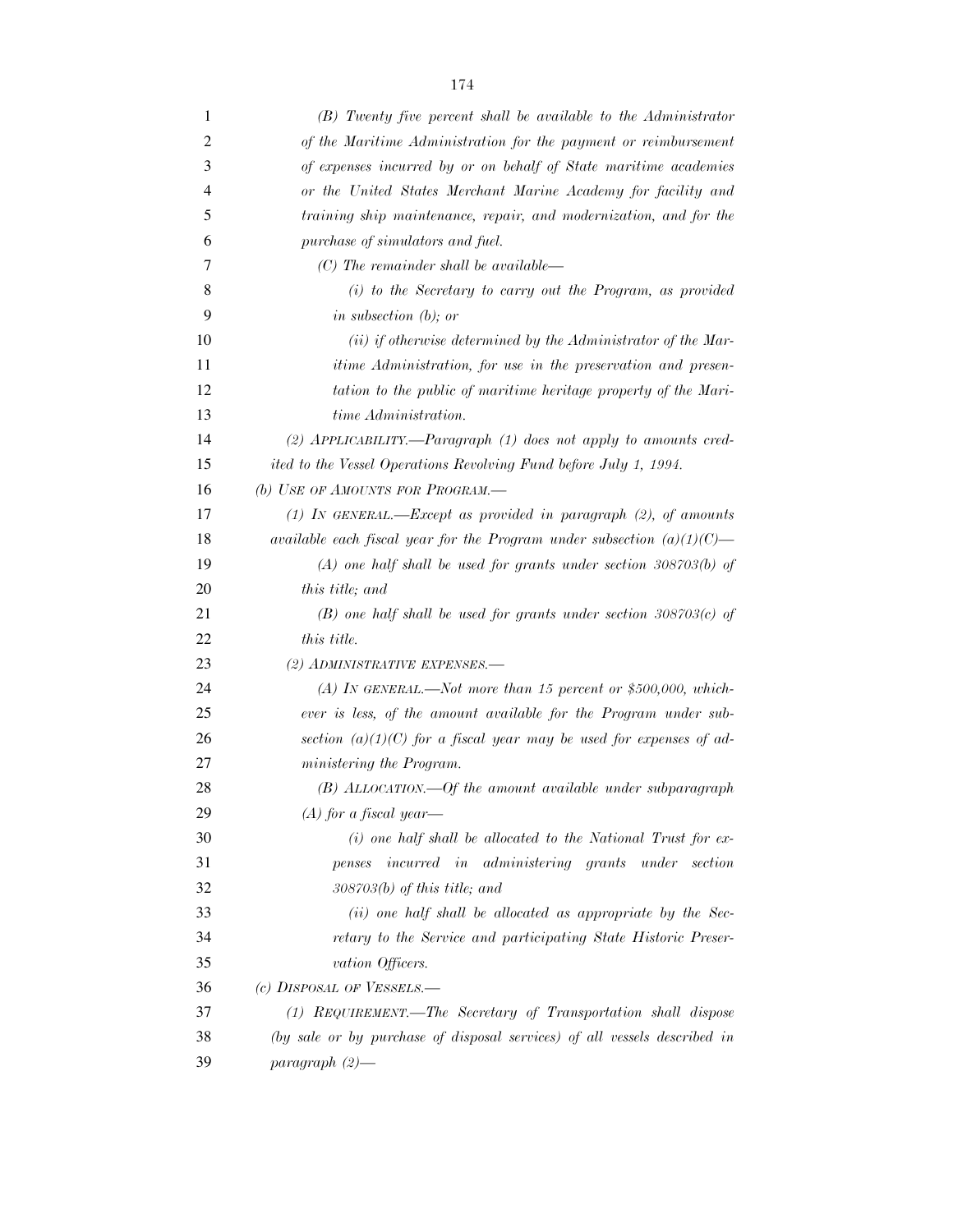| 1              | $(A)$ in accordance with a priority system for disposing of vessels,            |
|----------------|---------------------------------------------------------------------------------|
| $\overline{2}$ | as determined by the Secretary, that shall include provisions requir-           |
| 3              | ing the Maritime Administration to-                                             |
| 4              | (i) dispose of all deteriorated high priority ships that are                    |
| 5              | available for disposal within 12 months of their designation as                 |
| 6              | available for disposal; and                                                     |
| 7              | (ii) give priority to the disposition of those vessels that pose                |
| 8              | the most significant danger to the environment or cost the most                 |
| 9              | to maintain;                                                                    |
| 10             | $(B)$ in the manner that provides the best value to the Federal                 |
| 11             | Government, except in any case in which obtaining the best value                |
| 12             | would require towing a vessel and the towing poses a serious threat             |
| 13             | to the environment; and                                                         |
| 14             | $(C)$ in accordance with the plan of the Department of Transpor-                |
| 15             | tation for disposal of those vessels and requirements under sections            |
| 16             | 57102 to 57104 of title 46.                                                     |
| 17             | $(2)$ DESCRIPTION OF VESSELS.—The vessels referred to in paragraph              |
| 18             | $(1)$ are the vessels in the National Defense Reserve Fleet after July 1,       |
| 19             | 1994, that-                                                                     |
| 20             | $(A)$ are not assigned to the Ready Reserve Force component of the              |
| 21             | National Defense Reserve Fleet; and                                             |
| 22             | $(B)$ are not specifically authorized or required by statute to be              |
| 23             | used for a particular purpose.                                                  |
| 24             | (d) TREATMENT OF AVAILABLE AMOUNTS.—Amounts available under this                |
| 25             | section shall not be considered in any determination of the amounts available   |
| 26             | to the Department of the Interior.                                              |
| 27             | §308705. Designation of America's National Maritime Mu-                         |
| 28             | seum                                                                            |
| 29             | (a) IN GENERAL.—America's National Maritime Museum shall be com-                |
| 30             | posed of the museums designated by law to be museums of America's National      |
| 31             | Maritime Museum on the basis that the museums—                                  |
| 32             | $(1)$ house a collection of maritime artifacts clearly representing the         |
| 33             | Nation's maritime heritage; and                                                 |
| 34             | (2) provide outreach programs to educate the public about the Nation's          |
| 35             | maritime heritage.                                                              |
| 36             | (b) INITIAL DESIGNATION.—The following museums (meeting the criteria            |
| 37             | specified in subsection $(a)$ ) are designated as museums of America's National |
| 38             | Maritime Museum:                                                                |
| 39             | (1) The Mariners' Museum, located at 100 Museum Drive, Newport                  |
| 40             | News, Virginia.                                                                 |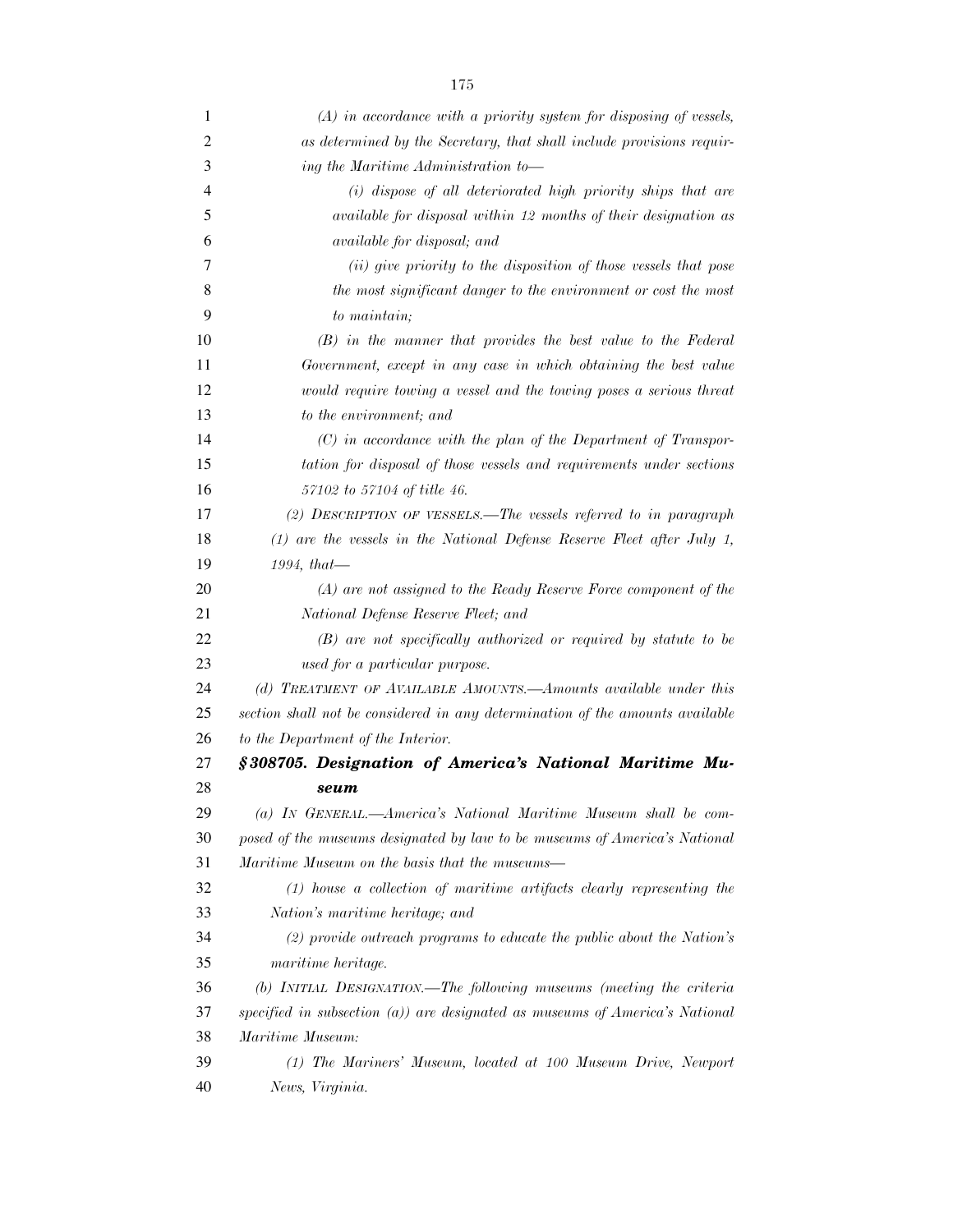| 1              |                                                                                 |
|----------------|---------------------------------------------------------------------------------|
|                | (2) The South Street Seaport Museum, located at 207 Front Street,               |
| $\overline{2}$ | New York, New York.                                                             |
| 3              | (c) FUTURE DESIGNATION OF OTHER MUSEUMS NOT PRECLUDED.-The                      |
| 4              | designation of the museums referred to in subsection $(b)$ as museums of Amer-  |
| 5              | ica's National Maritime Museum does not preclude the designation by law of      |
| 6              | any other museum that meets the criteria specified in subsection $(a)$ as a mu- |
| 7              | seum of America's National Maritime Museum.                                     |
| 8              | (d) REFERENCE TO MUSEUMS.—Any reference in any law, map, regula-                |
| 9              | tion, document, paper, or other record of the United States to a museum des-    |
| 10             | ignated by law to be a museum of America's National Maritime Museum             |
| 11             | shall be deemed to be a reference to that museum as a museum of America's       |
| 12             | National Maritime Museum.                                                       |
| 13             | §308706. Regulations                                                            |
| 14             | The Secretary, after consultation with the National Trust, the National         |
| 15             | Conference of State Historic Preservation Officers, and appropriate members     |
| 16             | of the maritime heritage community, shall prescribe appropriate guidelines,     |
| 17             | procedures, and regulations to carry out the chapter, including direct grant    |
| 18             | and subgrant priorities, the method of solicitation and review of direct grant  |
| 19             | and subgrant proposals, criteria for review of direct grant and subgrant pro-   |
| 20             | posals, administrative requirements, reporting and recordkeeping require-       |
| 21             | ments, and any other requirements the Secretary considers appropriate.          |
| 22             | §308707. Applicability of other authorities                                     |
| 23             | The authorities contained in this chapter shall be in addition to, and shall    |
| 24             | not be construed to supersede or modify those contained in division A of this   |
| 25             | subtitle.                                                                       |
| 26             | <b>Chapter 3089—Save America's Treasures</b>                                    |
| 27             | Program                                                                         |
|                | Sec.                                                                            |
|                |                                                                                 |

*308901. Definitions. 308902. Establishment. 308903. Grants. 308904. Guidelines and regulations. 308905. Authorization of appropriations.*

# *§ 308901. Definitions*

| $(1)$ COLLECTION.—The term "collection" means a collection of intellec-      |
|------------------------------------------------------------------------------|
|                                                                              |
| tual and cultural artifacts, including documents, sculpture, and works       |
|                                                                              |
| (2) ELIGIBLE ENTITY.—The term "eligible entity" means a Federal              |
| entity, State, local, or tribal government, educational institution, or non- |
|                                                                              |
|                                                                              |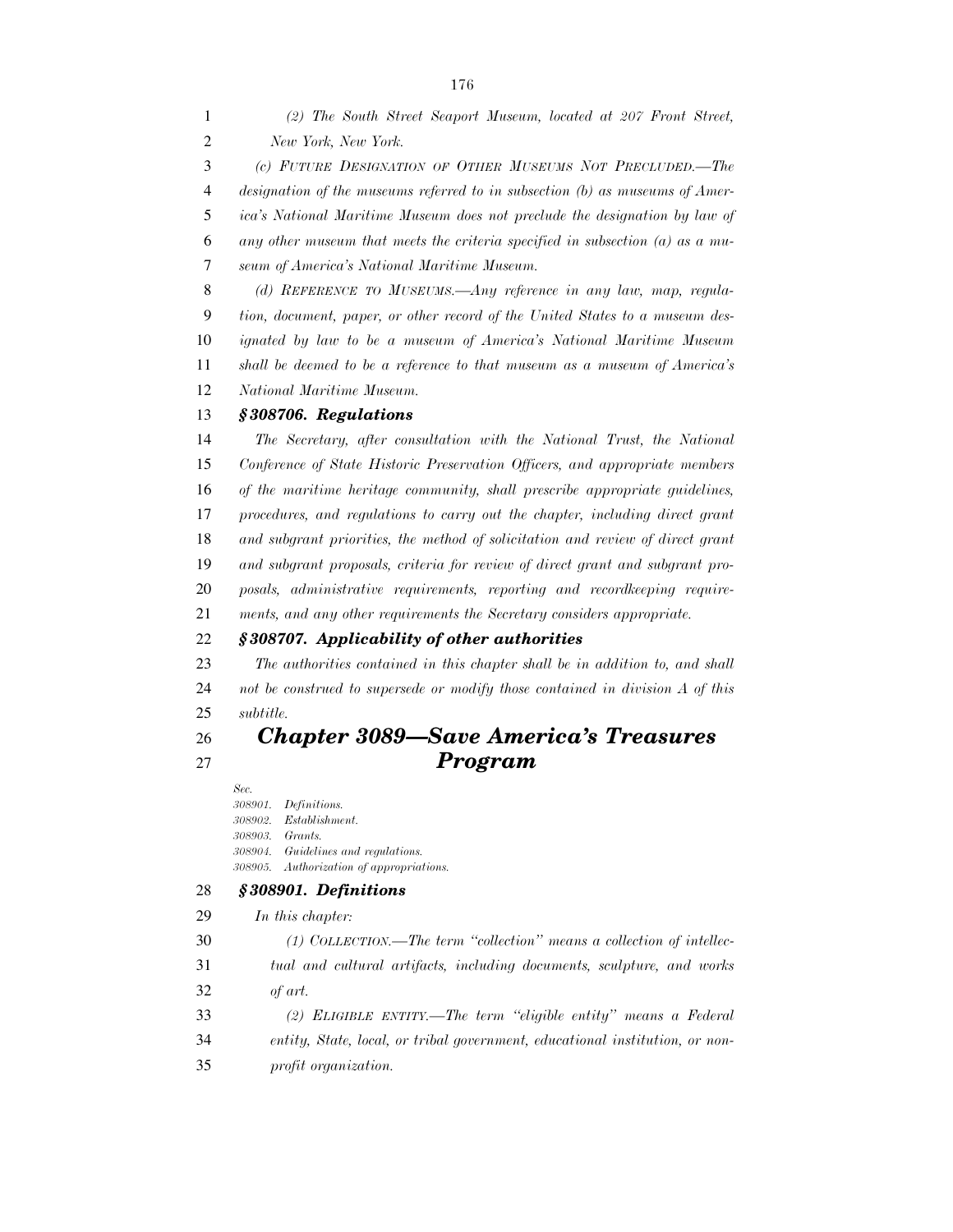*(3) HISTORIC PROPERTY.—The term ''historic property'' has the meaning given the term in section 300308 of this title. (4) NATIONALLY SIGNIFICANT.—The term ''nationally significant'', in reference to a collection or historic property, means a collection or his- toric property that meets the applicable criteria for national signifi- cance, in accordance with regulations promulgated by the Secretary pur- suant to section 302103 of this title. (5) PROGRAM.—The term ''program'' means the Save America's Treas- ures Program established under section 308902(a) of this title. (6) SECRETARY.—The term ''Secretary'' means the Secretary, acting through the Director. § 308902. Establishment (a) IN GENERAL.—There is established in the Department of the Interior the Save America's Treasures Program. (b) PARTICIPANTS.—In consultation and partnership with the National Endowment for the Arts, the National Endowment for the Humanities, the Institute of Museum and Library Services, the National Trust for Historic Preservation in the United States, the National Conference of State Historic Preservation Officers, the National Association of Tribal Historic Preserva- tion Officers, and the President's Committee on the Arts and the Humanities, the Secretary shall use the amounts made available under section 308905 of this title to provide grants to eligible entities for projects to preserve nation- ally significant collections and historic property. § 308903. Grants (a) DETERMINATION OF GRANTS.—Of the amounts made available for grants under section 308905 of this title, not less than 50 percent shall be made available for grants for projects to preserve collections and historic property, to be distributed through a competitive grant process administered by the Secretary, subject to the selection criteria established under subsection (d). (b) APPLICATION FOR GRANTS.—To be considered for a grant under the program an eligible entity shall submit to the Secretary an application con- taining such information as the Secretary may require. (c) COLLECTIONS AND HISTORIC PROPERTY ELIGIBLE FOR GRANTS.— (1) IN GENERAL.—A collection or historic property shall be provided a grant under the program only if the Secretary determines that the col- lection or historic property is— (A) nationally significant; and (B) threatened or endangered. (2) ELIGIBLE COLLECTIONS.—A determination by the Secretary re-garding the national significance of a collection under paragraph (1)(A)*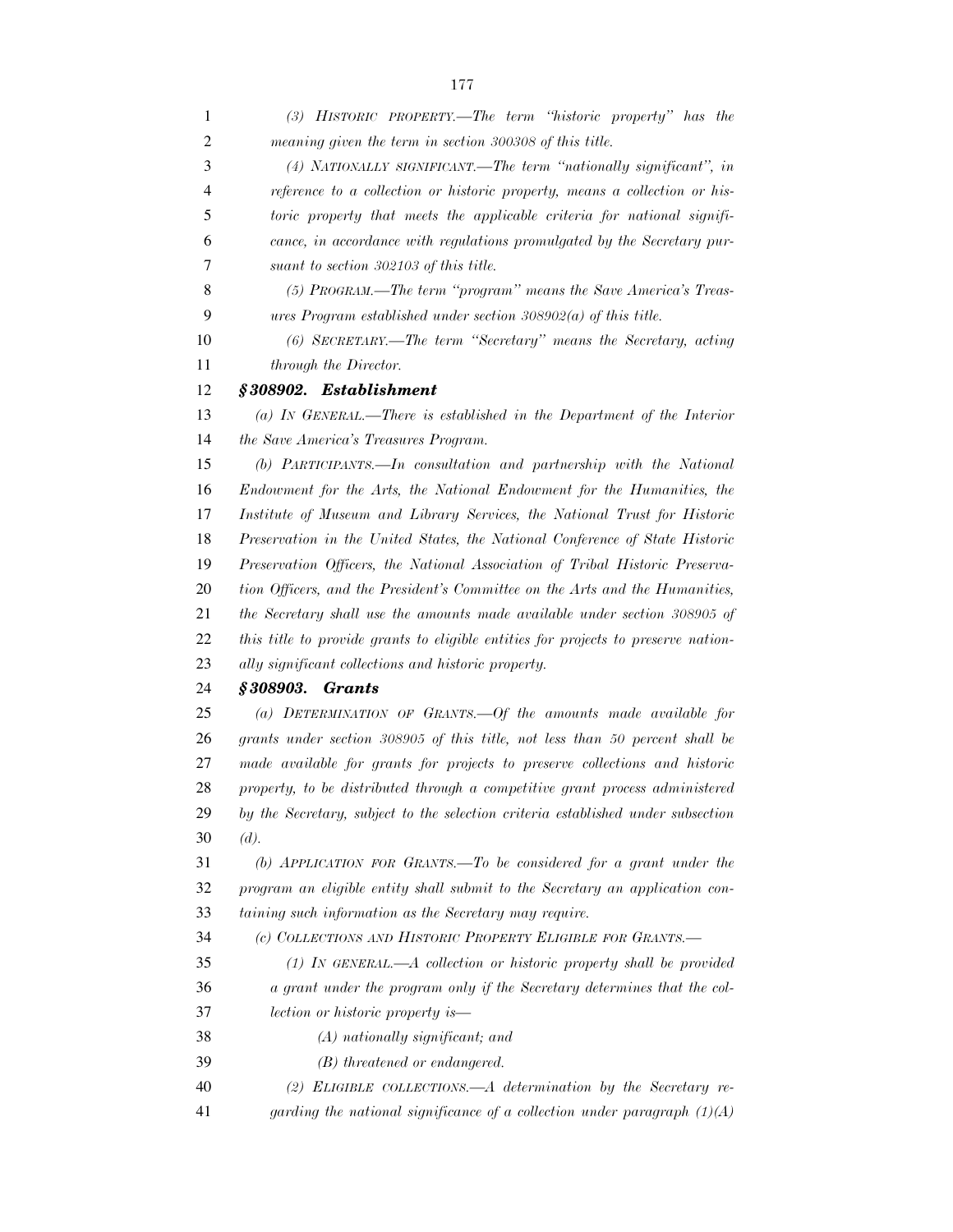| 1  | shall be made in consultation with the organizations described in section                                                       |
|----|---------------------------------------------------------------------------------------------------------------------------------|
| 2  | $308902(b)$ of this title, as appropriate.                                                                                      |
| 3  | $(3)$ ELIGIBLE HISTORIC PROPERTY.—To be eligible for a grant under                                                              |
| 4  | the program, a historic property shall, as of the date of the grant appli-                                                      |
| 5  | cation                                                                                                                          |
| 6  | (A) be listed on the National Register of Historic Places at the                                                                |
| 7  | national level of significance; or                                                                                              |
| 8  | (B) be designated as a National Historic Landmark.                                                                              |
| 9  | (d) SELECTION CRITERIA.                                                                                                         |
| 10 | $(1)$ IN GENERAL.—The Secretary shall not provide a grant under this                                                            |
| 11 | chapter to a project for a collection or historic property unless the                                                           |
| 12 | $project-$                                                                                                                      |
| 13 | $(A)$ eliminates or substantially mitigates the threat of destruction                                                           |
| 14 | or deterioration of the collection or historic property;                                                                        |
| 15 | $(B)$ has a clear public benefit; and                                                                                           |
| 16 | $(C)$ is able to be completed on schedule and within the budget de-                                                             |
| 17 | scribed in the grant application.                                                                                               |
| 18 | $(2)$ PREFERENCE.—In providing grants under this chapter, the Sec-                                                              |
| 19 | retary may give preference to projects that carry out the purposes of both                                                      |
| 20 | the program and the Preserve America Program.                                                                                   |
| 21 | $(3)$ LIMITATION.—In providing grants under this chapter, the Sec-                                                              |
| 22 | retary shall provide only one grant to each project selected for a grant.                                                       |
| 23 | (e) CONSULTATION AND NOTIFICATION BY SECRETARY.                                                                                 |
| 24 | $(1)$ CONSULTATION.—                                                                                                            |
| 25 | $(A)$ IN GENERAL.—Subject to subparagraph $(B)$ , the Secretary                                                                 |
| 26 | shall consult with the organizations described in section $308902(b)$                                                           |
| 27 | of this title in preparing the list of projects to be provided grants                                                           |
| 28 | for a fiscal year under the program.                                                                                            |
| 29 | $\label{eq:LMITATION} LIMITATION. \text{\textit{---}If} \quad an \quad organization \quad described \quad in$<br>(B)<br>section |
| 30 | $308902(b)$ of this title has submitted an application for a grant                                                              |
| 31 | under the program, the organization shall be recused by the Sec-                                                                |
| 32 | retary from the consultation requirements under subparagraph $(A)$                                                              |
| 33 | and section $308902(b)$ of this title.                                                                                          |
| 34 | $(2)$ NOTIFICATION.—Not later than 30 days before the date on which                                                             |
| 35 | the Secretary provides grants for a fiscal year under the program, the                                                          |
| 36 | Secretary shall submit to the Committee on Energy and Natural Re-                                                               |
| 37 | sources and Committee on Appropriations of the Senate and the Com-                                                              |
| 38 | mittee on Natural Resources and Committee on Appropriations of the                                                              |
| 39 | House of Representatives a list of any eligible projects that are to be pro-                                                    |
| 40 | vided grants under the program for the fiscal year.                                                                             |
| 41 | (f) COST-SHARING REQUIREMENT.-                                                                                                  |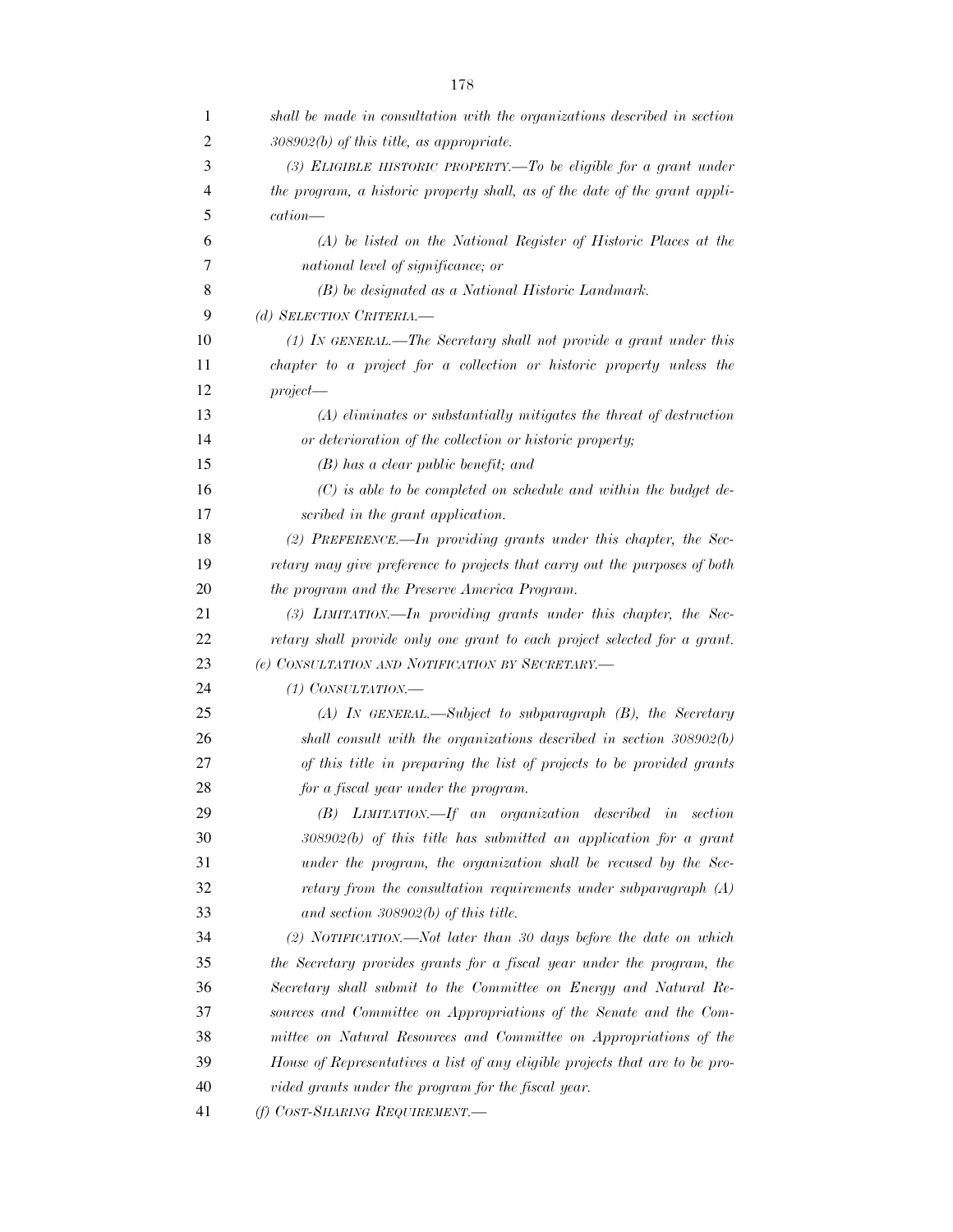| 1        | $(1)$ IN GENERAL.—The non-Federal share of the cost of carrying out                |
|----------|------------------------------------------------------------------------------------|
| 2        | a project provided a grant under this chapter shall be not less than 50            |
| 3        | percent of the total cost of the project.                                          |
| 4        | (2) FORM OF NON-FEDERAL SHARE.—The non-Federal share required                      |
| 5        | under paragraph $(1)$ shall be in the form of-                                     |
| 6        | $(A)$ cash; or                                                                     |
| 7        | (B) donated supplies or related services, the value of which shall                 |
| 8        | be determined by the Secretary.                                                    |
| 9        | $(3)$ REQUIREMENT.—The Secretary shall ensure that each applicant                  |
| 10       | for a grant has the capacity and a feasible plan for securing the non-             |
| 11       | Federal share for an eligible project required under paragraph (1) before          |
| 12       | a grant is provided to the eligible project under the program.                     |
| 13       | §308904. Guidelines and regulations                                                |
| 14       | The Secretary shall develop any guidelines and prescribe any regulations           |
| 15       | that the Secretary determines to be necessary to carry out this chapter.           |
| 16       | §308905. Authorization of appropriations                                           |
| 17       | There is authorized to be appropriated to carry out this chapter                   |
| 18       | \$50,000,000 for each fiscal year, to remain available until expended.             |
| 19       | <b>Chapter 3091—Commemoration of Former</b>                                        |
| 20       | <b>Presidents</b>                                                                  |
|          |                                                                                    |
|          | Sec.                                                                               |
|          | Sites and structures that commemorate former Presidents.<br>309101.                |
| 21<br>22 | §309101. Sites and structures that commemorate former<br><b>Presidents</b>         |
| 23       | (a) SURVEY.—The Secretary may conduct a survey of sites that the Sec-              |
| 24       | retary considers exhibit qualities most appropriate for the commemoration of       |
| 25       | each former President. The survey may—                                             |
| 26       | $(1)$ include sites associated with the deeds, leadership, or lifework of          |
| 27       | a former President; and                                                            |
| 28       | $(2)$ identify sites or structures historically unrelated to a former Presi-       |
| 29       | dent but that may be suitable as a memorial to honor that President.               |
| 30       | (b) REPORTS.—The Secretary shall, from time to time, prepare and trans-            |
| 31       | mit to the Committee on Natural Resources of the House of Representatives          |
| 32       | and the Committee on Energy and Natural Resources of the Senate reports            |
| 33       | on individual sites and structures identified in a survey under subsection $(a)$ , |
| 34       | together with the Secretary's recommendation as to whether the site or struc-      |
| 35       | ture is suitable for establishment as a national historic site or national memo-   |
| 36       | rial to commemorate a former President. Each report shall include pertinent        |
| 37       | information with respect to the need for acquisition of land and interests in      |
| 38       | land, the development of facilities, and the operation and maintenance of the      |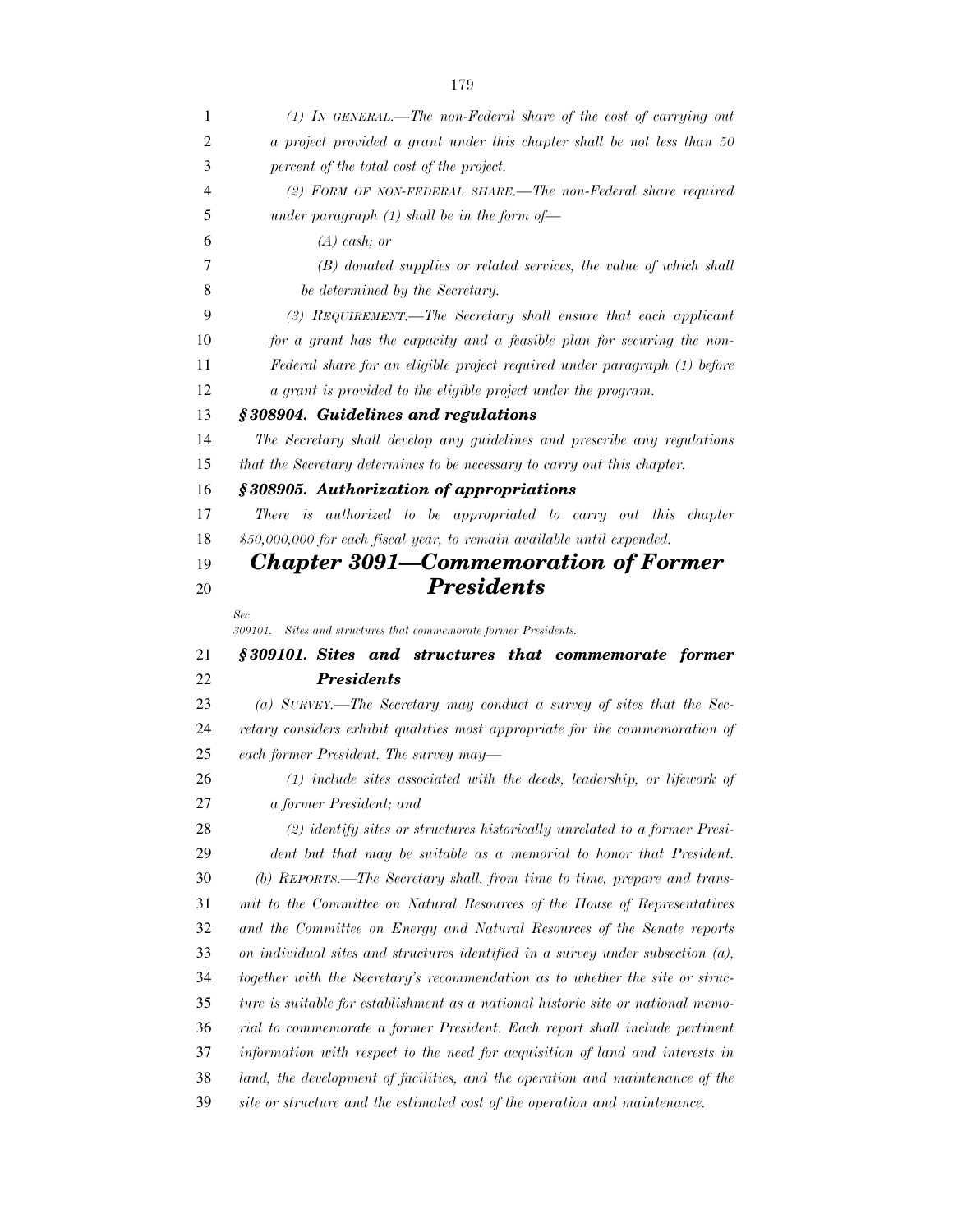*(c) ESTABLISHMENT AS NATIONAL HISTORIC SITE.—If during the 6-month period following the transmittal of a report pursuant to subsection (b) neither Committee has by vote of a majority of its members disapproved a recom- mendation of the Secretary that a site or structure is suitable for establish- ment as a national historic site, the Secretary may by appropriate order es- tablish the site or structure as a national historic site, including the land and interests in land identified in the report accompanying the recommendation of the Secretary. (d) ACQUISTION OF LAND AND INTERESTS IN LAND.—The Secretary may acquire the land and interests in land by donation, purchase with donated or appropriated funds, transfer from any other Federal agency, or exchange. (e) EFFECT OF SECTION.—Nothing in this section shall be construed as di- minishing the authority of the Secretary under chapter 3201 of this title or as authorizing the Secretary to establish any national memorial, creation of which is expressly reserved to Congress. Subdivision 2—Administered Jointly With National Park Service Chapter 3111—Preserve America Program Sec. 311101. Definitions. 311102. Establishment. 311103. Designation of Preserve America Communities. 311104. Regulations. 311105. Authoriztion of appropriations. § 311101. Definitions In this chapter: (1) COUNCIL.—The term ''Council'' means the Advisory Council on Historic Preservation.*

- *(2) HERITAGE TOURISM.—The term ''heritage tourism'' means the conduct of activities to attract and accommodate visitors to a site or area based on the unique or special aspects of the history, landscape (includ-ing trail systems), and culture of the site or area.*
- *(3) PROGRAM.—The term ''program'' means the Preserve America Program established under section 311102(a).*

# *§ 311102. Establishment*

 *(a) IN GENERAL.—There is established in the Department of the Interior the Preserve America Program, under which the Secretary, in partnership with the Council, may provide competitive grants to States, local governments (including local governments in the process of applying for designation as Preserve America Communities under section 311103 of this title, Indian tribes, communities designated as Preserve America Communities under sec-tion 311103 of this title, State historic preservation offices, and tribal historic*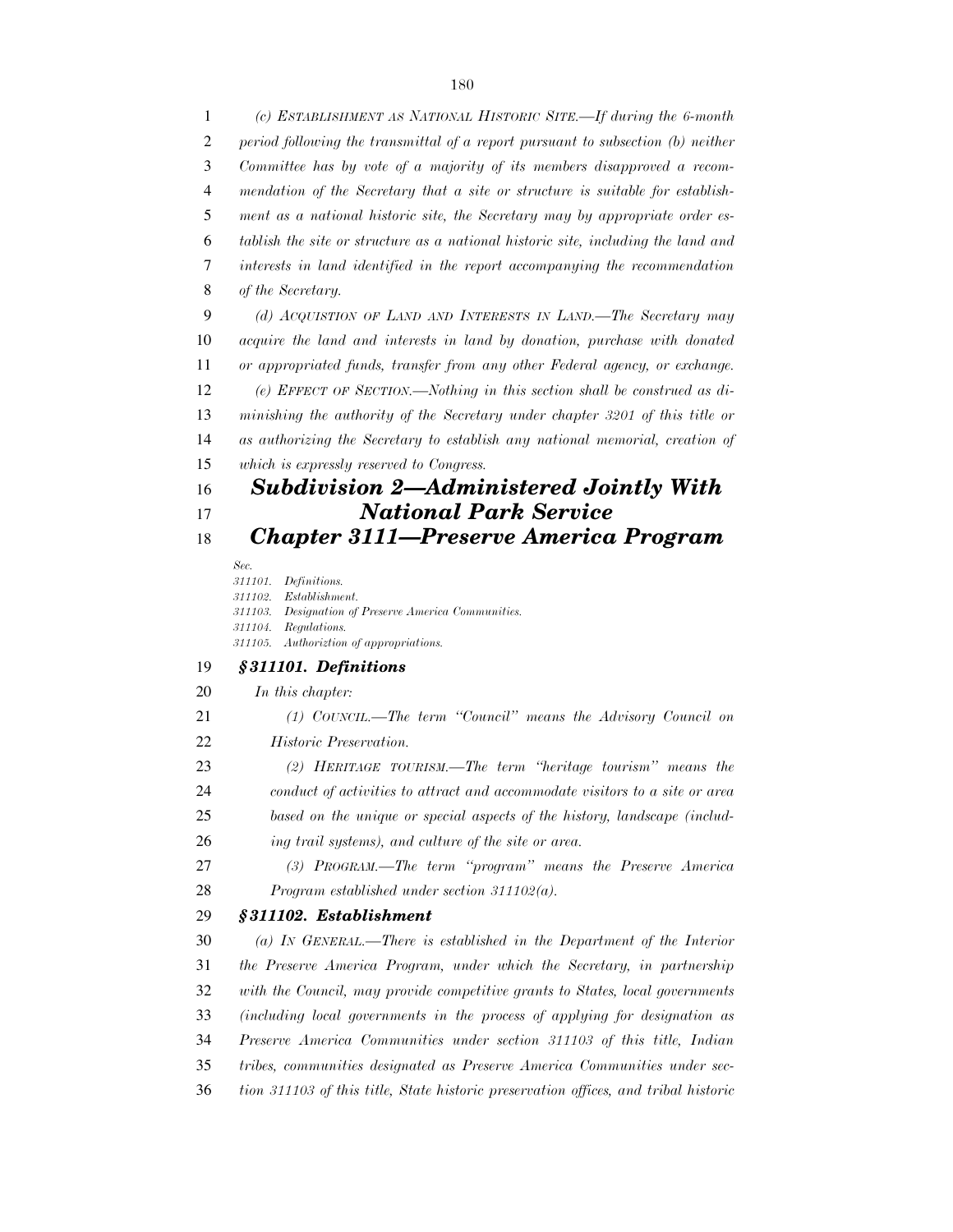| 1              | preservation offices to support preservation efforts through heritage tourism, |
|----------------|--------------------------------------------------------------------------------|
| $\overline{c}$ | education, and historic preservation planning activities.                      |
| 3              | (b) ELIGIBLE PROJECTS.—                                                        |
| 4              | $(1)$ IN GENERAL.—The following projects shall be eligible for a grant         |
| 5              | under this chapter:                                                            |
| 6              | $(A)$ A project for the conduct of-                                            |
| 7              | $(i)$ research on, and documentation of, the history of a com-                 |
| 8              | munity; and                                                                    |
| 9              | (ii) surveys of the historic resources of a community.                         |
| 10             | $(B)$ An education and interpretation project that conveys the his-            |
| 11             | tory of a community or site.                                                   |
| 12             | $(C)$ A planning project (other than building rehabilitation) that             |
| 13             | advances economic development using heritage tourism and historic              |
| 14             | preservation.                                                                  |
| 15             | $(D)$ A training project that provides opportunities for profes-               |
| 16             | sional development in areas that would aid a community in using                |
| 17             | and promoting its historic resources.                                          |
| 18             | $(E)$ A project to support heritage tourism in a Preserve America              |
| 19             | Community designated under section 311103 of this title.                       |
| 20             | $(F)$ Other nonconstruction projects that identify or promote his-             |
| 21             | toric properties or provide for the education of the public about his-         |
| 22             | toric properties that are consistent with the purposes of this chapter.        |
| 23             | $(2)$ LIMITATION.—In providing grants under this chapter, the Sec-             |
| 24             | retary shall provide only one grant to each eligible project selected for      |
| 25             | a grant.                                                                       |
| 26             | (c) PREFERENCE.—In providing grants under this chapter, the Secretary          |
| 27             | may give preference to projects that carry out the purposes of both the pro-   |
| 28             | gram and the Save America's Treasures Program.                                 |
| 29             | (d) CONSULTATION AND NOTIFICATION.—                                            |
| 30             | (1) CONSULTATION.—The Secretary shall consult with the Council in              |
| 31             | preparing the list of projects to be provided grants for a fiscal year under   |
| 32             | the program.                                                                   |
| 33             | $(2)$ NOTIFICATION.—Not later than 30 days before the date on which            |
| 34             | the Secretary provides grants for a fiscal year under the program, the         |
| 35             | Secretary shall submit to the Committee on Energy and Natural Re-              |
| 36             | sources and Committee on Appropriations of the Senate and the Com-             |
| 37             | mittee on Natural Resources and Committee on Appropriations of the             |
| 38             | House of Representatives a list of any eligible projects that are to be pro-   |
| 39             | vided grants under the program for the fiscal year.                            |
| 40             | (e) COST-SHARING REQUIREMENT.-                                                 |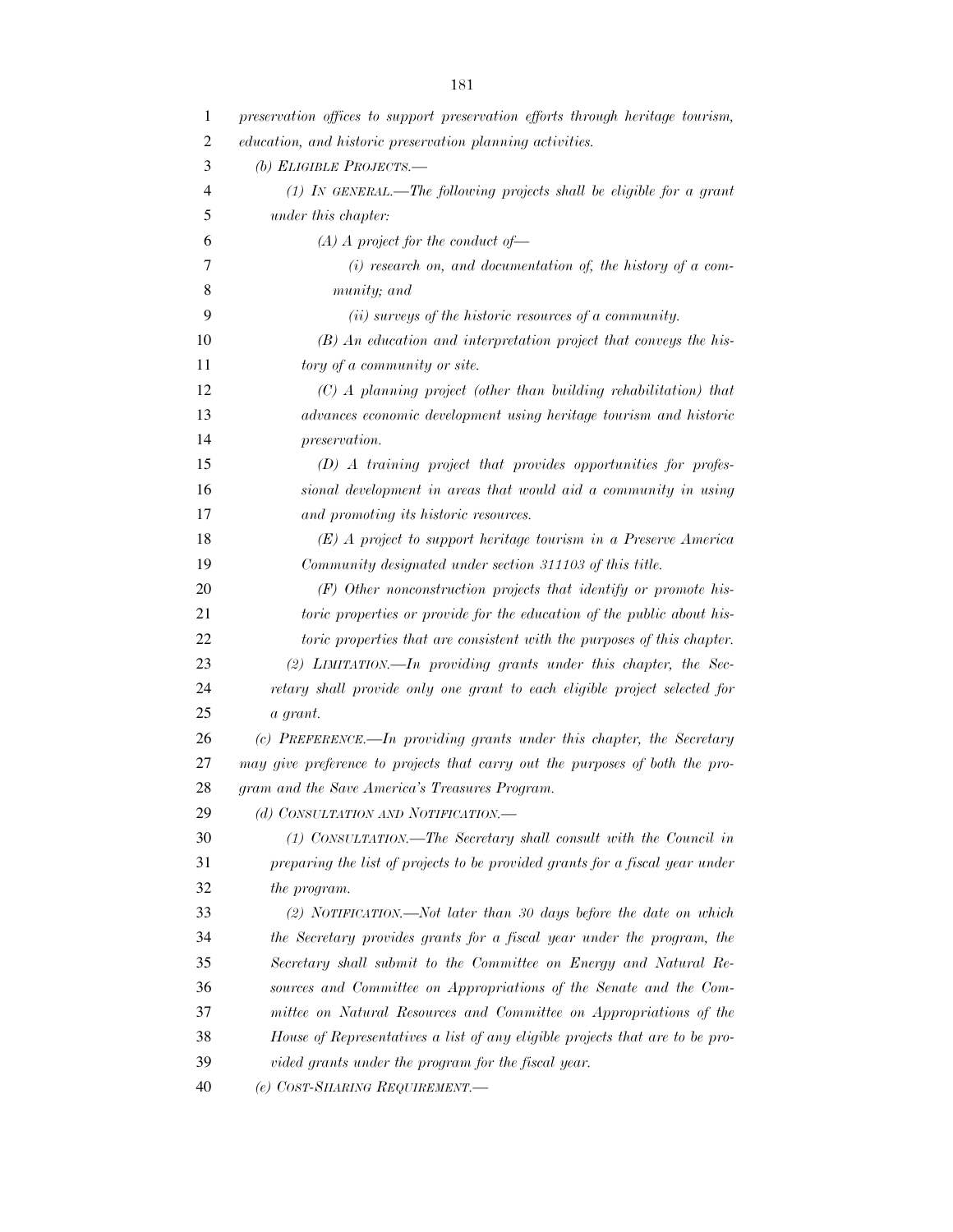| 1              | $(1)$ IN GENERAL.—The non-Federal share of the cost of carrying out             |
|----------------|---------------------------------------------------------------------------------|
| $\overline{c}$ | a project provided a grant under this chapter shall be not less than 50         |
| 3              | percent of the total cost of the project.                                       |
| 4              | (2) FORM OF NON-FEDERAL SHARE.—The non-Federal share required                   |
| 5              | under paragraph $(1)$ shall be in the form of-                                  |
| 6              | $(A)$ cash; or                                                                  |
| 7              | (B) donated supplies and related services, the value of which shall             |
| 8              | be determined by the Secretary.                                                 |
| 9              | $(3)$ REQUIREMENT.—The Secretary shall ensure that each applicant               |
| 10             | for a grant has the capacity to secure, and a feasible plan for securing,       |
| 11             | the non-Federal share for an eligible project required under paragraph          |
| 12             | $(1)$ before a grant is provided to the eligible project under the program.     |
| 13             | §311103. Designation of Preserve America Communities                            |
| 14             | (a) $APPLICATION. - To be considered for designation as a Preserve America$     |
| 15             | Community, a community, tribal area, or neighborhood shall submit to the        |
| 16             | Council an application containing such information as the Council may re-       |
| 17             | quire.                                                                          |
| 18             | (b) CRITERIA.—To be designated as a Preserve America Community under            |
| 19             | the program, a community, tribal area, or neighborhood that submits an ap-      |
| 20             | plication under subsection (a) shall, as determined by the Council, in con-     |
| 21             | sultation with the Secretary, meet criteria required by the Council and, in     |
| 22             | <i>addition, consider</i> —                                                     |
| 23             | $(1)$ protection and celebration of the heritage of the community, tribal       |
| 24             | area, or neighborhood;                                                          |
| 25             | $(2)$ use of the historic assets of the community, tribal area, or neigh-       |
| 26             | borhood for economic development and community revitalization; and              |
| 27             | (3) encouragement of people to experience and appreciate local historic         |
| 28             | resources through education and heritage tourism programs.                      |
| 29             | (c) LOCAL GOVERNMENTS PREVIOUSLY CERTIFIED FOR HISTORIC PRESER-                 |
| 30             | VATION ACTIVITIES.—The Council shall establish an expedited process for Pre-    |
| 31             | serve America Community designation for local governments previously cer-       |
| 32             | tified for historic preservation activities under section 302502 of this title. |
| 33             | (d) GUIDELINES.—The Council, in consultation with the Secretary, shall          |
| 34             | establish any guidelines that are necessary to carry out this section.          |
| 35             | §311104. Regulations                                                            |
| 36             | The Secretary shall develop any guidelines and issue any regulations that       |
| 37             | the Secretary determines to be necessary to carry out this chapter.             |
| 38             | §311105. Authorization of appropriations                                        |
| 39             | There is authorized to be appropriated to carry out this chapter                |
| 40             | \$25,000,000 for each fiscal year, to remain available until expended.          |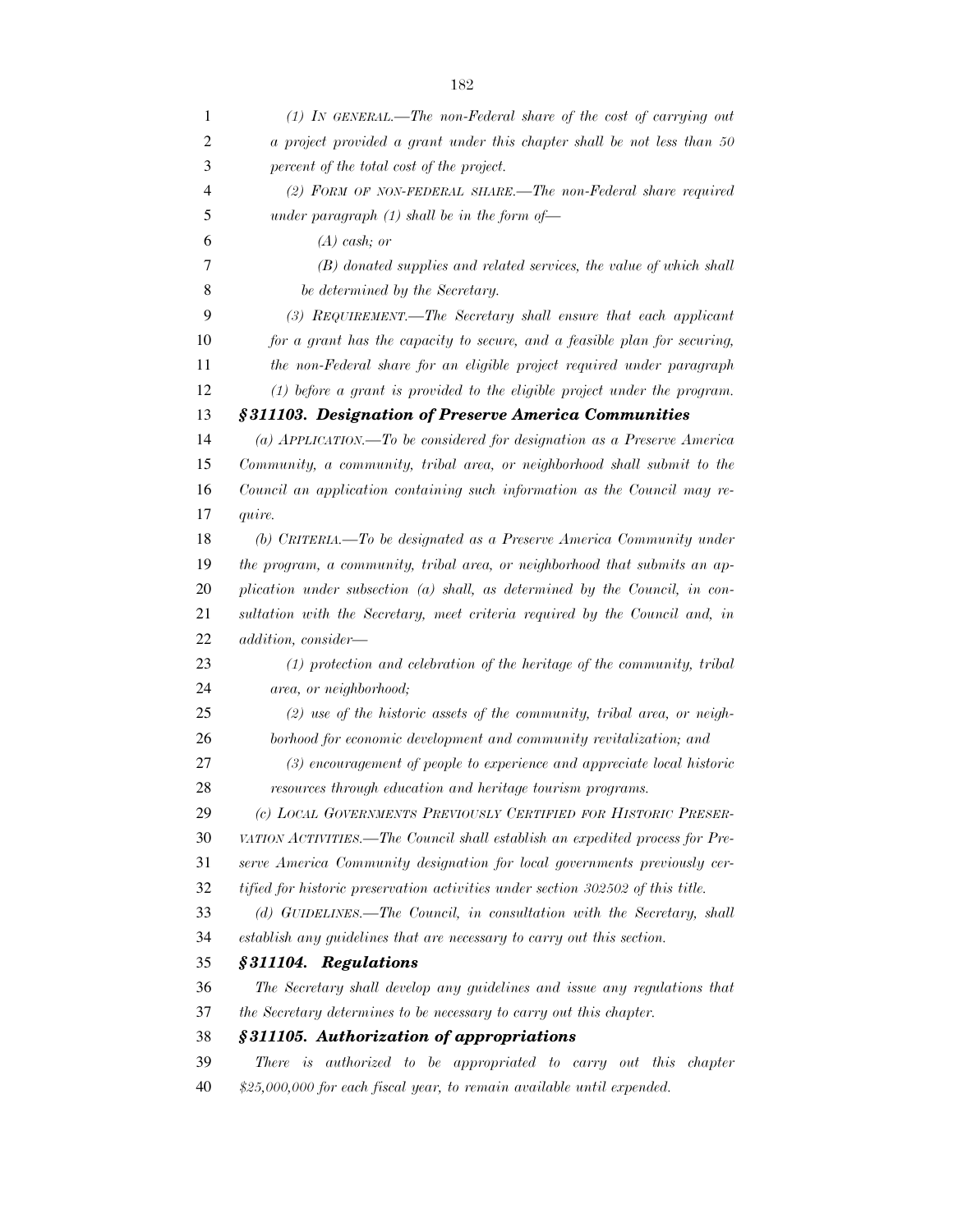# *Subdivision 3—Administered by Other Than National Park Service Chapter 3121—National Trust for Historic Preservation in the United Sstates*

|    | Sec.<br>Definitions.<br>312101.<br>Establishment and purposes.<br>312102.<br>312103.<br>Principal office. |
|----|-----------------------------------------------------------------------------------------------------------|
|    | 312104.<br>Board of trustees.<br>Powers.<br>312105.                                                       |
|    | Consultation with National Park System Advisory Board.<br>312106.                                         |
| 5  | §312101. Definitions                                                                                      |
| 6  | In this chapter:                                                                                          |
| 7  | $(1)$ BOARD.—The term "Board" means the board of trustees of the Na-                                      |
| 8  | tional Trust.                                                                                             |
| 9  | (2) NATIONAL TRUST.—The term "National Trust" means the Na-                                               |
| 10 | tional Trust for Historic Preservation in the United States established                                   |
| 11 | under section 312102 of this title.                                                                       |
| 12 | §312102. Establishment and purposes                                                                       |
| 13 | (a) ESTABLISHMENT.—To further the policy enunciated in chapter 3201 of                                    |
| 14 | this title, and to facilitate public participation in the preservation of sites,                          |
| 15 | buildings, and objects of national significance or interest, there is established                         |
| 16 | a charitable, educational, and nonprofit corporation to be known as the Na-                               |
| 17 | tional Trust for Historic Preservation in the United States.                                              |
| 18 | (b) PURPOSES.—The purposes of the National Trust shall be to—                                             |
| 19 | (1) receive donations of sites, buildings, and objects significant in                                     |
| 20 | American history and culture;                                                                             |
| 21 | $(2)$ preserve and administer the sites, buildings, and objects for public                                |
| 22 | $\hat{b}$                                                                                                 |
| 23 | $(3)$ accept, hold, and administer gifts of money, securities, or other                                   |
| 24 | property of any character for the purpose of carrying out the preserva-                                   |
| 25 | tion program; and                                                                                         |
| 26 | $(4)$ execute other functions vested in the National Trust by this chap-                                  |
| 27 | ter.                                                                                                      |
| 28 | §312103. Principal office                                                                                 |
| 29 | The National Trust shall have its principal office in the District of Colum-                              |
| 30 | bia and shall be deemed, for purposes of venue in civil actions, to be a resi-                            |
| 31 | dent of the District of Columbia. The National Trust may establish offices in                             |
| 32 | other places as it may consider necessary or appropriate in the conduct of                                |
| 33 | <i>its</i> business.                                                                                      |
| 34 | §312104. Board of trustees                                                                                |
| 35 | (a) MEMBERSHIP.—The affairs of the National Trust shall be under the                                      |

*general direction of a board of trustees composed as follows:*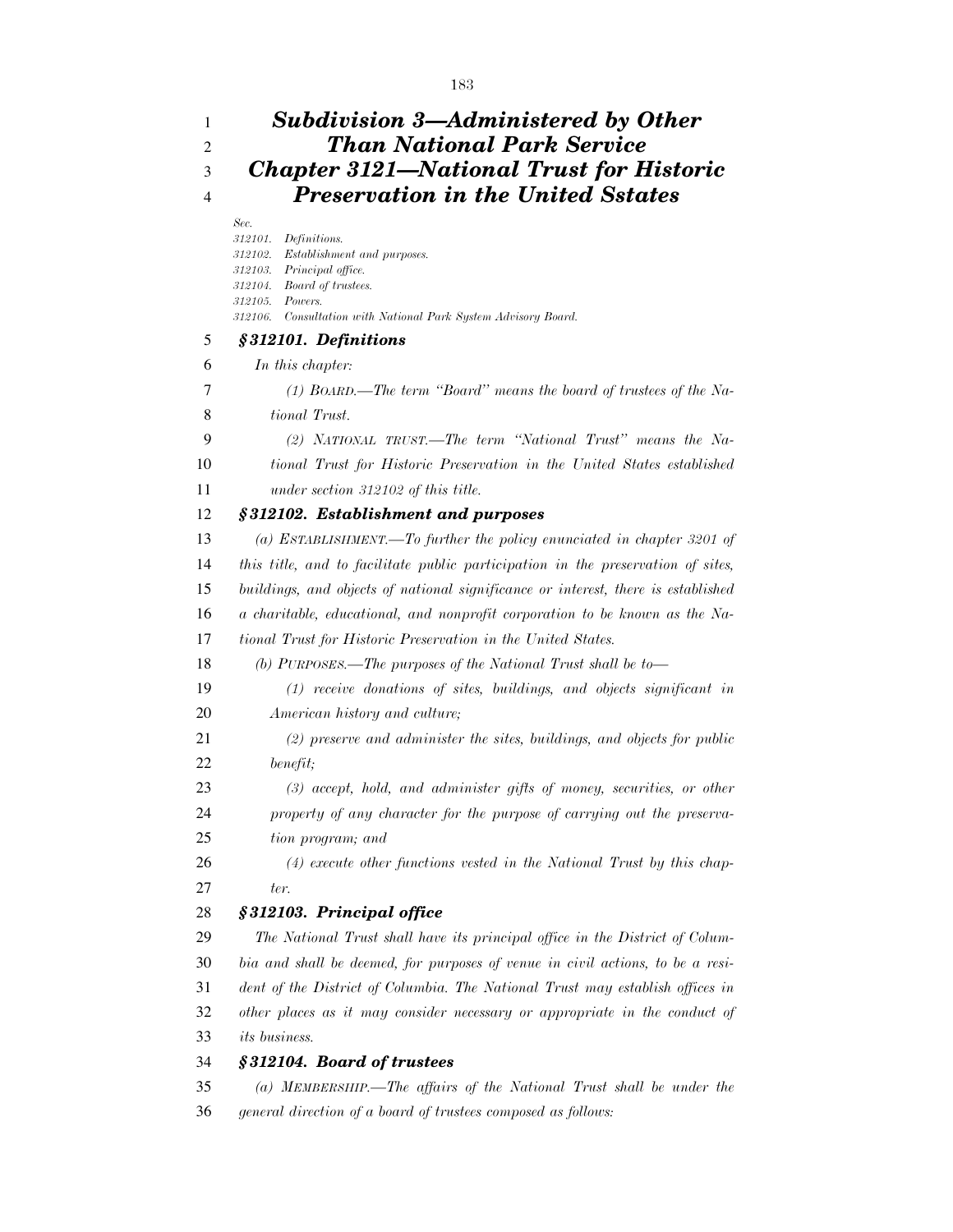*(1) The Attorney General, the Secretary, and the Director of the Na- tional Gallery of Art, ex officio. (2) Not fewer than 6 general trustees who shall be citizens of the United States. (b) DESIGNATION OF ANOTHER OFFICER.—The Attorney General and the Secretary, when it appears desirable in the interest of the conduct of the busi- ness of the Board and to such extent as they consider it advisable, may, by written notice to the National Trust, designate any officer of their respective departments to act for them in the discharge of their duties as a member of the Board. (c) GENERAL TRUSTEES.— (1) NUMBER AND SELECTION.—The number of general trustees shall be fixed by the Board and shall be chosen by the members of the National Trust from its members at any regular meeting of the National Trust. (2) TERM OF OFFICE.—The respective terms of office of the general trustees shall be as prescribed by the Board but in no case shall exceed a period of 5 years from the date of election. (3) SUCCESSOR.—A successor to a general trustee shall be chosen in the same manner and shall have a term expiring 5 years from the date of the expiration of the term for which the predecessor was chosen, except that a successor chosen to fill a vacancy occurring prior to the expiration of a term shall be chosen only for the remainder of that term. (d) CHAIRMAN.—The chairman of the Board shall be elected by a majority vote of the members of the Board. (e) COMPENSATION AND REIMBURSEMENT.—No compensation shall be paid to the members of the Board for their services as such members, but they shall be reimbursed for travel and actual expenses necessarily incurred by them in attending board meetings and performing other official duties on behalf of the National Trust at the direction of the Board. § 312105. Powers (a) IN GENERAL.—To the extent necessary to enable it to carry out the functions vested in it by this chapter, the National Trust has the general pow- ers described in this section. (b) SUCCESSION.—The National Trust has succession until dissolved by Act of Congress, in which event title to the property of the National Trust, both real and personal, shall, insofar as consistent with existing contractual obliga- tions and subject to all other legally enforceable claims or demands by or against the National Trust, pass to and become vested in the United States. (c) SUE AND BE SUED.—The National Trust may sue and be sued in its corporate name.*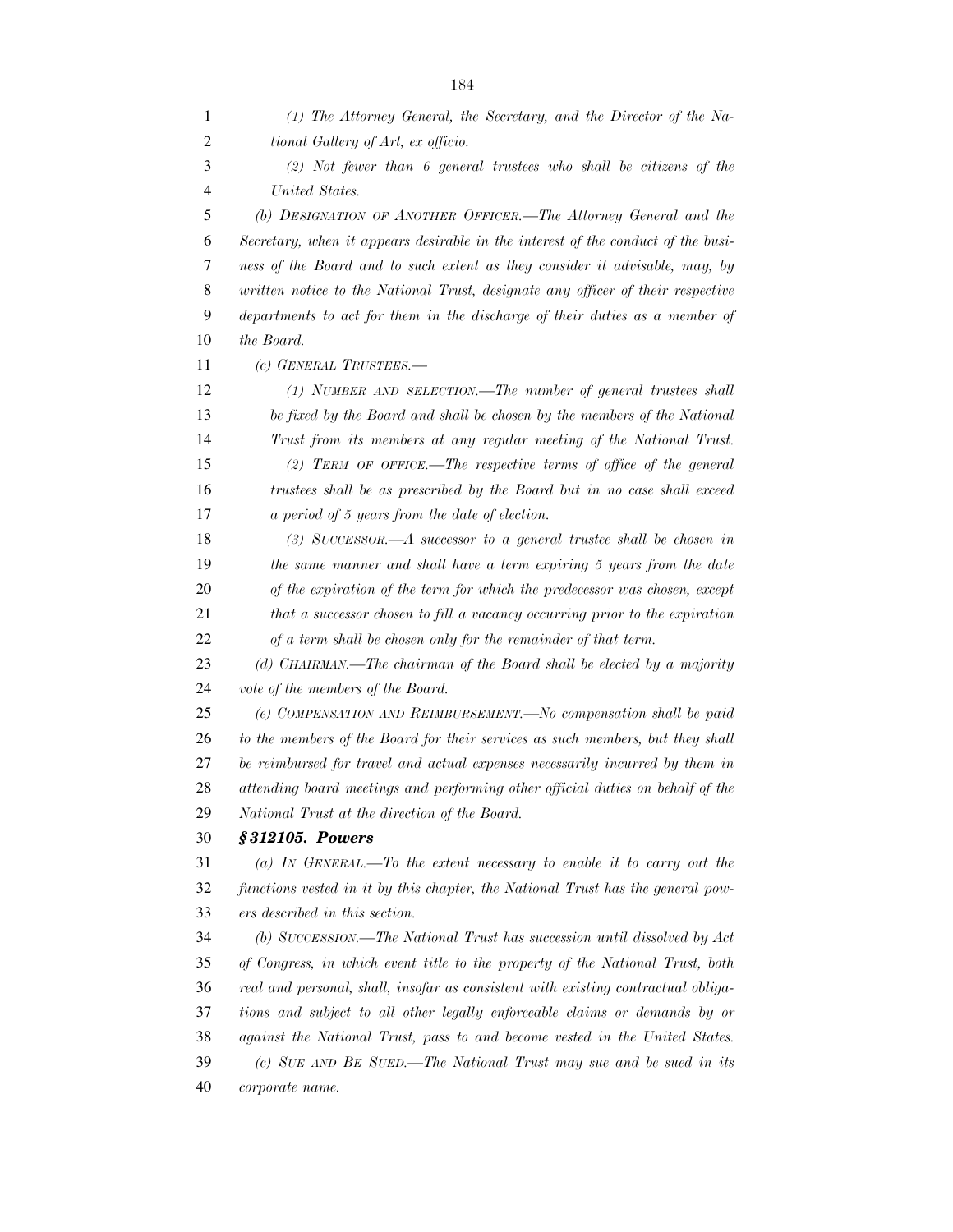*(d) CORPORATE SEAL.—The National Trust may adopt, alter, and use a corporate seal that shall be judicially noticed.*

 *(e) CONSTITUTION, BYLAWS, AND REGULATIONS.—The National Trust may adopt a constitution and prescribe such bylaws and regulations, not inconsist- ent with the laws of the United States or of any State, as it considers nec- essary for the administration of its functions under this chapter, including among other matters, bylaws and regulations governing visitation to historic properties, administration of corporate funds, and the organization and pro-cedure of the Board.*

 *(f) PERSONAL PROPERTY—The National Trust may accept, hold, and ad- minister gifts and bequests of money, securities, or other personal property of any character, absolutely or in trust, for the purposes for which the Na- tional Trust is created. Unless otherwise restricted by the terms of a gift or bequest, the National Trust may sell, exchange, or otherwise dispose of, and invest or reinvest in investments as it may determine from time to time, the moneys, securities, or other property given or bequeathed to it. The principal of corporate funds and the income from those funds and all other revenues received by the National Trust from any source shall be placed in such deposi- tories as the National Trust shall determine and shall be subject to expendi-ture by the National Trust for its corporate purposes.*

 *(g) REAL PROPERTY.—The National Trust may acquire by gift, devise, purchase, or otherwise, absolutely or in trust, and hold and, unless otherwise restricted by the terms of the gift or devise, encumber, convey, or otherwise dispose of, any real property, or any estate or interest in real property (ex- cept property within the exterior boundaries of a System unit), as may be necessary and proper in carrying into effect the purposes of the National Trust.*

 *(h) CONTRACTS AND COOPERATIVE AGREEMENTS RESPECTING PROTEC- TION, PRESERVATION, MAINTENANCE, OR OPERATION.—The National Trust may contract and make cooperative agreements with Federal, State, or local agencies, corporations, associations, or individuals, under terms and condi- tions that the National Trust considers advisable, respecting the protection, preservation, maintenance, or operation of any historic site, building, object, or property used in connection with the site, building, object, or property for public use, regardless of whether the National Trust has acquired title to the property, or any interest in the property.*

 *(i) ENTER INTO CONTRACTS AND EXECUTE INSTRUMENTS.—The National Trust may enter into contracts generally and execute all instruments nec- essary or appropriate to carry out its corporate purposes, including conces-sion contracts, leases, or permits for the use of land, buildings, or other prop-*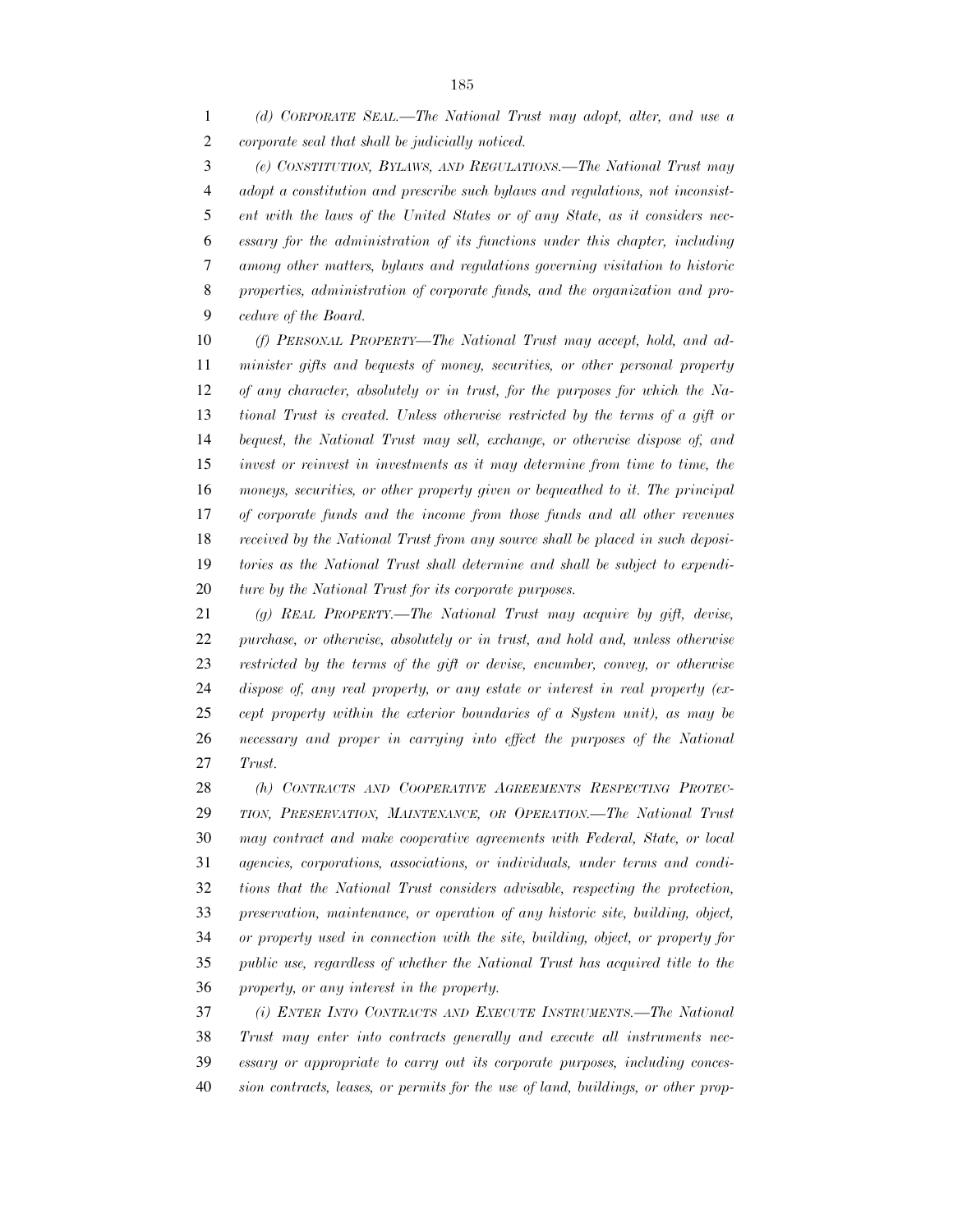*ministration. (j) OFFICERS, AGENTS, AND EMPLOYEES.—The National Trust may ap- point and prescribe the duties of officers, agents, and employees as may be necessary to carry out its functions, and fix and pay compensation to them for their services as the National Trust may determine. (k) LAWFUL ACTS.—The National Trust may generally do any and all lawful acts necessary or appropriate to carry out the purposes for which the National Trust is created. § 312106. Consultation with National Park System Advisory Board In carrying out its functions under this chapter, the National Trust may consult with the National Park System Advisory Board on matters relating to the selection of sites, buildings, and objects to be preserved and protected pursuant to this chapter. Chapter 3123—Commission for the Preservation of America's Heritage Abroad Sec. 312301. Definition. 312302. Declaration of national interest. 312303. Establishment. 312304. Duties and powers; administrative support. 312305. Reports. § 312301. Definition In this chapter, the term ''Commission'' means the Commission for the Preservation of America's Heritage Abroad established under section 312303 of this title. § 312302. Declaration of national interest Because the fabric of a society is strengthened by visible reminders of the historical roots of the society, it is in the national interest to encourage the preservation and protection of the cemeteries, monuments, and historic build- ings associated with the foreign heritage of United States citizens. § 312303. Establishment (a) ESTABLISHMENT.—There is established a commission to be known as the Commission for the Preservation of America's Heritage Abroad. (b) MEMBERSHIP.—The Commission shall consist of 21 members appointed by the President, 7 of whom shall be appointed after consultation with the Speaker of the House of Representatives and 7 of whom shall be appointed after consultation with the President pro tempore of the Senate. (c) TERM.— (1) IN GENERAL.—Except as provided in paragraph (2), a member of*

*erty considered desirable either to accommodate the public or to facilitate ad-*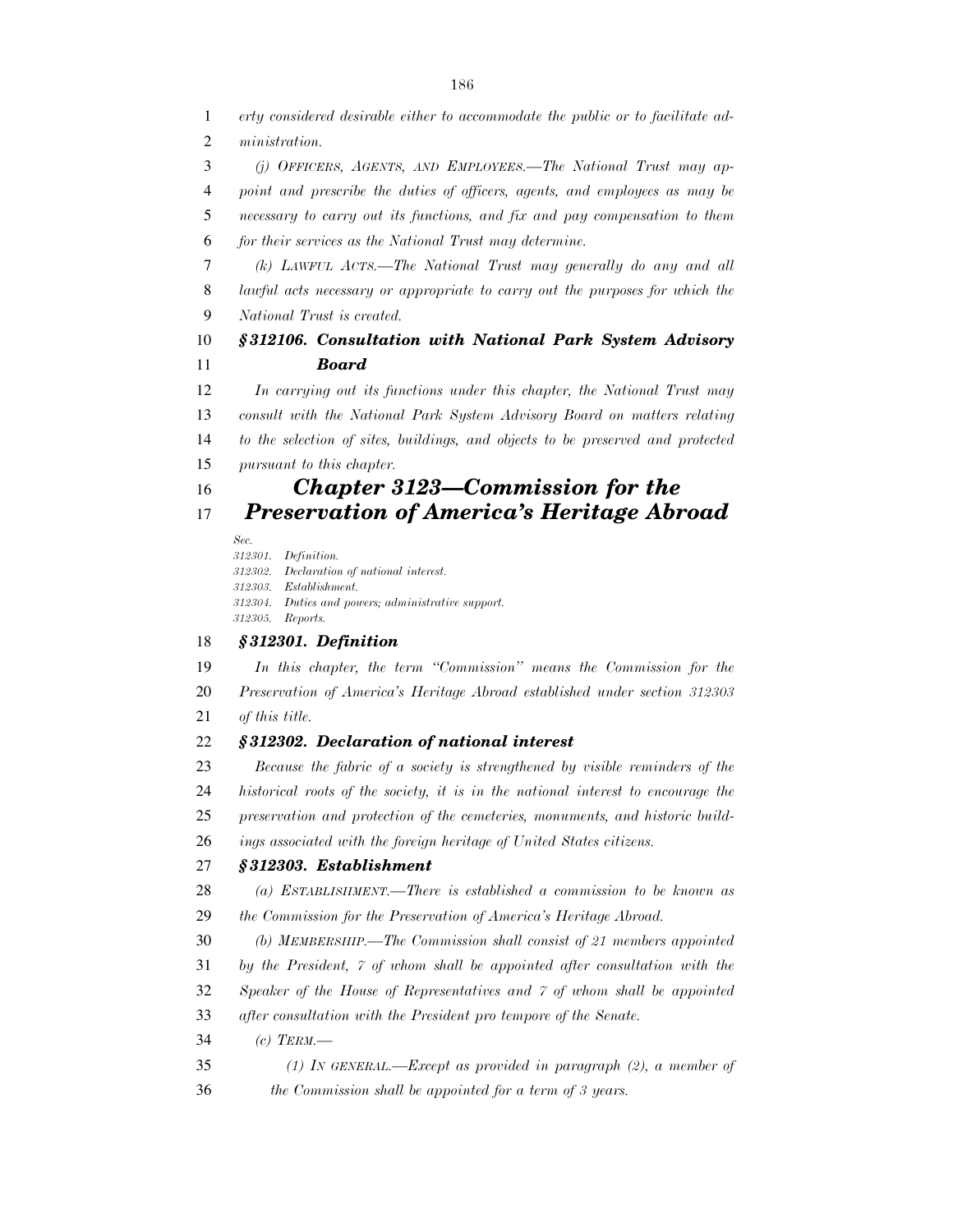| 1  | (2) VACANCY.—A member appointed to fill a vacancy on the Commis-          |
|----|---------------------------------------------------------------------------|
| 2  | sion shall serve for the remainder of the term for which the member's     |
| 3  | predecessor was appointed.                                                |
| 4  | (3) MEMBER UNTIL SUCCESSOR APPOINTED.—A member may retain                 |
| 5  | membership on the Commission until the member's successor has been        |
| 6  | <i>appointed.</i>                                                         |
| 7  | (d) CHAIRMAN.—The President shall designate the Chairman of the Com-      |
| 8  | mission from among its members.                                           |
| 9  | (e) MEETINGS.—The Commission shall meet at least once every 6 months.     |
| 10 | (f) COMPENSATION AND EXPENSES.-                                           |
| 11 | (1) COMPENSATION.—Members of the Commission shall receive no pay          |
| 12 | on account of their service on the Commission.                            |
| 13 | $(2)$ EXPENSES.—While away from their homes or regular places of          |
| 14 | business in the performance of services for the Commission, members of    |
| 15 | the Commission shall be allowed travel expenses, including per diem in    |
| 16 | lieu of subsistence, in the same manner as individuals employed inter-    |
| 17 | mittently in the Government service are allowed expenses under section    |
| 18 | 5703 of title 5.                                                          |
| 19 | §312304. Duties and powers; administrative support                        |
| 20 | (a) DUTIES.—The Commission shall—                                         |
| 21 | $(1)$ identify and publish a list of cemeteries, monuments, and historic  |
| 22 | buildings located abroad that are associated with the foreign heritage of |
| 23 | United States citizens from eastern and central Europe, particularly      |
| 24 | cemeteries, monuments, and buildings that are in danger of deterioration  |
| 25 | or destruction;                                                           |
| 26 | $(2)$ encourage the preservation and protection of those cemeteries,      |
| 27 | monuments, and historic buildings by obtaining, in cooperation with the   |
| 28 | Secretary of State, assurances from foreign governments that the ceme-    |
| 29 | teries, monuments, and buildings will be preserved and protected; and     |
| 30 | $(3)$ prepare and disseminate reports on the condition of, and the        |
| 31 | progress toward preserving and protecting, those cemeteries, monuments,   |
| 32 | and historic buildings.                                                   |
| 33 | (b) POWERS.—                                                              |
| 34 | (1) HOLD HEARINGS, REQUEST ATTENDANCE, TAKE TESTIMONY, AND                |
| 35 | RECEIVE EVIDENCE.—The Commission or any member it authorizes              |
| 36 | may, for the purposes of carrying out this chapter, hold such hearings,   |
| 37 | sit and act at such times and places, request such attendance, take such  |
| 38 | testimony, and receive such evidence, as the Commission considers appro-  |
| 39 | priate.                                                                   |
| 40 | (2) APPOINT PERSONNEL AND FIX PAY.—The Commission may ap-                 |
| 41 | point such personnel (subject to the provisions of title 5 governing ap-  |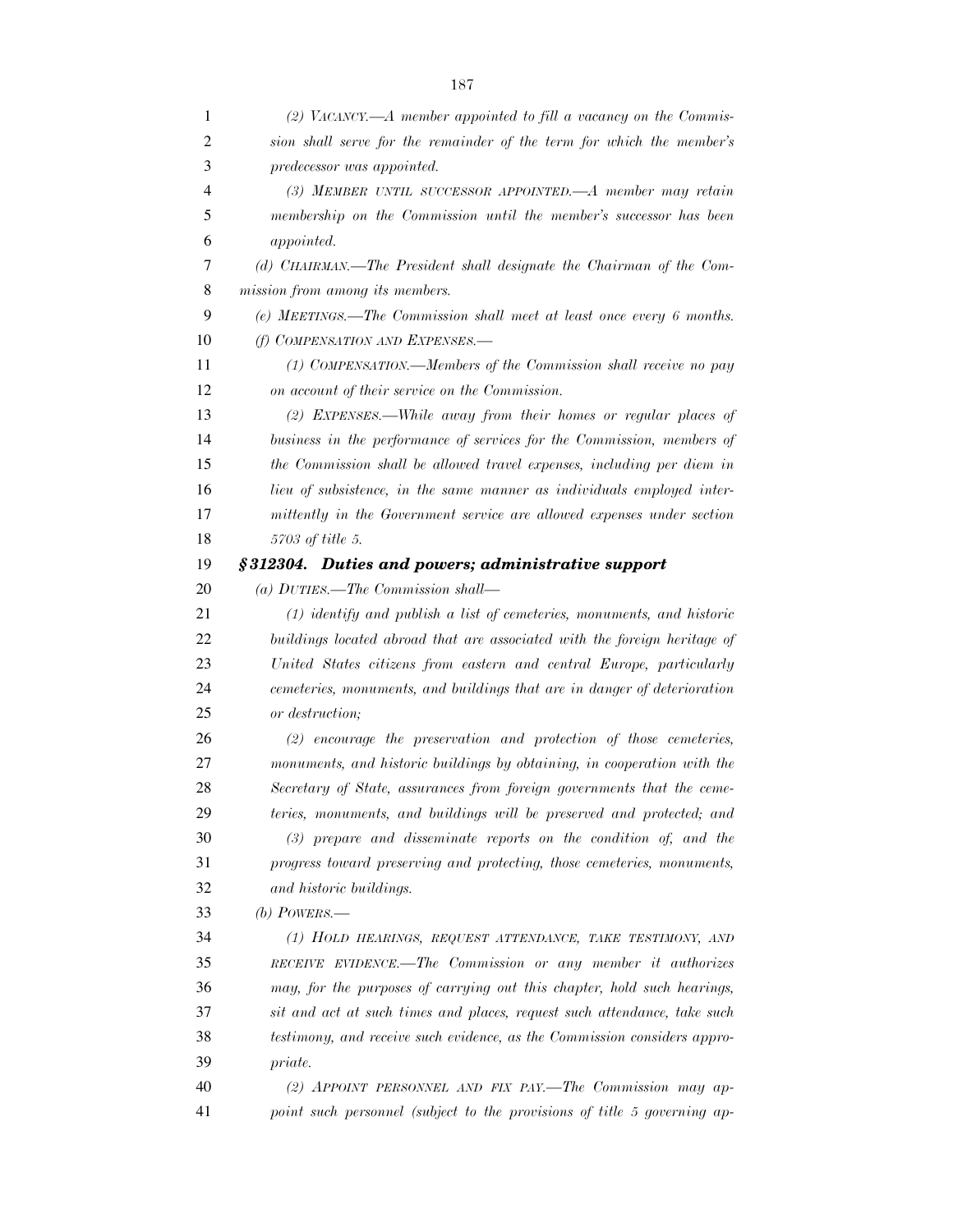| 1              | pointments in the competitive service) and may fix the pay of such per-                                                                                                                           |
|----------------|---------------------------------------------------------------------------------------------------------------------------------------------------------------------------------------------------|
| $\overline{c}$ | sonnel (subject to the provisions of chapter 51 and subchapter III of                                                                                                                             |
| 3              | chapter 53 of title 5), as the Commission considers desirable.                                                                                                                                    |
| $\overline{4}$ | (3) PROCURE TEMPORARY AND INTERMITTENT SERVICES.-The Com-                                                                                                                                         |
| 5              | mission may procure temporary and intermittent services to the same                                                                                                                               |
| 6              | extent as is authorized by section $3109(b)$ of title 5, but at rates for indi-                                                                                                                   |
| 7              | viduals not to exceed the daily equivalent of the maximum annual rate                                                                                                                             |
| 8              | of basic pay then in effect under section 5376 of title 5.                                                                                                                                        |
| 9              | (4) DETAIL PERSONNEL TO COMMISISON. On request of the Commis-                                                                                                                                     |
| 10             | sion, the head of any Federal department or agency, including the Sec-                                                                                                                            |
| 11             | retary of State, may detail, on a reimbursable basis, any of the personnel                                                                                                                        |
| 12             | of that department or agency to the Commission to assist it in carrying                                                                                                                           |
| 13             | out its duties under this chapter.                                                                                                                                                                |
| 14             | (5) SECURE INFORMATION.—The Commission may secure directly                                                                                                                                        |
| 15             | from any department or agency of the United States, including the De-                                                                                                                             |
| 16             | partment of State, any information necessary to enable it to carry out                                                                                                                            |
| 17             | this chapter. On the request of the Chairman of the Commission, the head                                                                                                                          |
| 18             | of the department or agency shall furnish the information to the Com-                                                                                                                             |
| 19             | mission.                                                                                                                                                                                          |
| 20             | (6) GIFTS OR DONATIONS.—The Commission may accept, use, and dis-                                                                                                                                  |
| 21             | pose of gifts or donations of money or property.                                                                                                                                                  |
| 22             | (7) USE OF MAILS.—The Commission may use the United States                                                                                                                                        |
| 23             | mails in the same manner and on the same conditions as other depart-                                                                                                                              |
| 24             | ments and agencies of the United States.                                                                                                                                                          |
| 25             | (c) ADMINISTRATIVE SUPPORT.—The Administrator of General Services                                                                                                                                 |
| 26             | shall provide to the Commission on a reimbursable basis administrative sup-                                                                                                                       |
| 27             | port services as the Commission may request.                                                                                                                                                      |
| 28             | §312305. Reports                                                                                                                                                                                  |
| 29             | As soon as practicable after the end of each fiscal year, the Commission                                                                                                                          |
| 30             | shall transmit to the President a report that includes—                                                                                                                                           |
| 31             | $(1)$ a detailed statement of the activities and accomplishments of the                                                                                                                           |
| 32             | Commission during the fiscal year, and                                                                                                                                                            |
| 33             | $(2)$ any recommendations of the Commission for legislation and ad-                                                                                                                               |
| 34             | $ministrative$ $actions.$                                                                                                                                                                         |
| 35             | <b>Chapter 3125–Preservation of Historical</b>                                                                                                                                                    |
| 36             | and Archeological Data                                                                                                                                                                            |
|                | Sec.                                                                                                                                                                                              |
|                | 312501.<br>Definition.<br>Threat of irreparable loss or destruction of significant scientific, prehistorical, histori-<br>312502.<br>cal, or archeological data by Federal construction projects. |

*312503. Survey and recovery by Secretary. 312504. Progress reports by Secretary on surveys and work undertaken as result of surveys. 312505. Notice of dam construction.*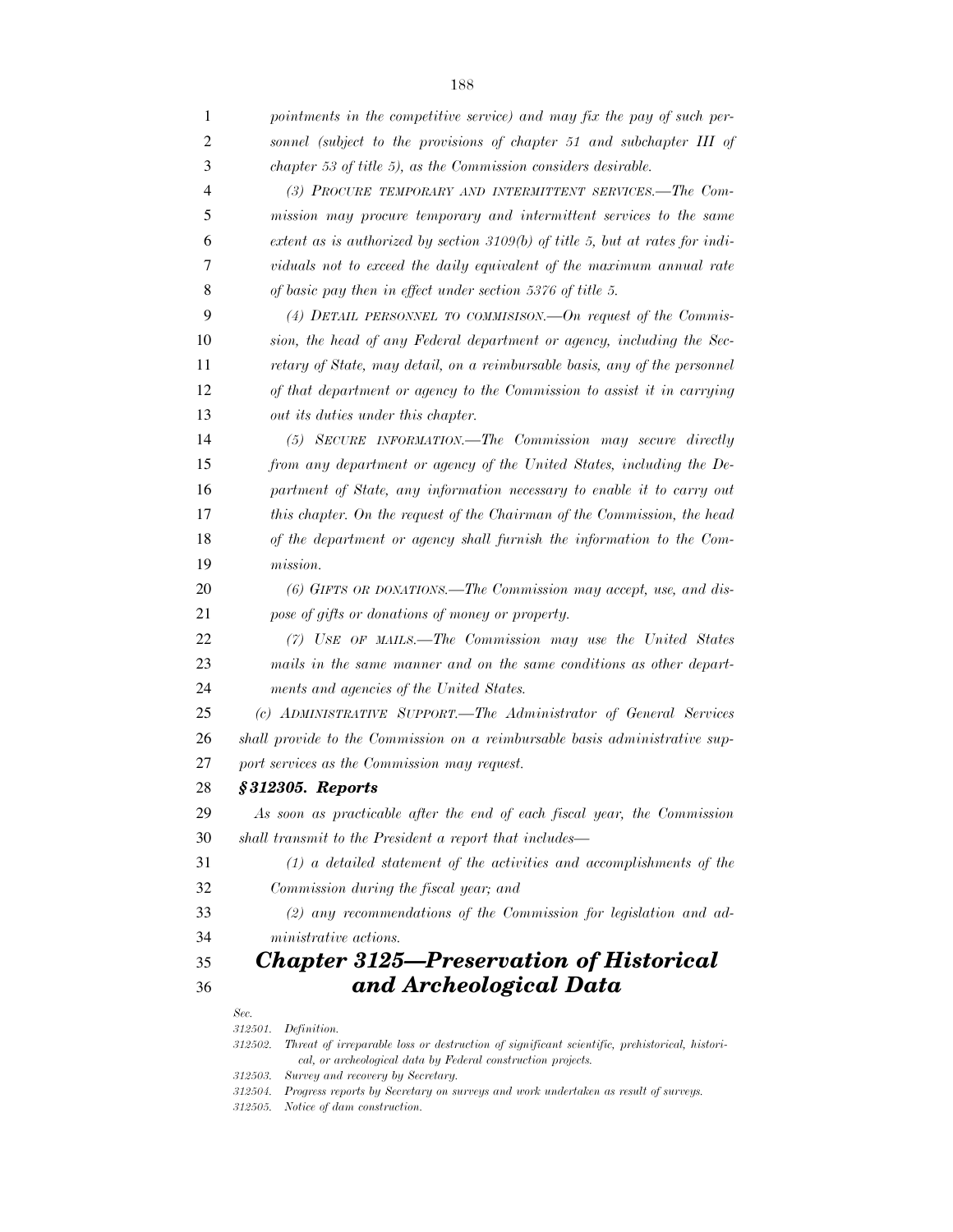*312506. Administration. 312507. Assistance to Secretary by Federal agencies responsible for construction projects. 312508. Costs for identification, surveys, evaluation, and data recovery with respect to historic property. § 312501. Definition In this chapter, the term ''State'' includes a State, the District of Colum- bia, Puerto Rico, Guam, American Samoa, the Virgin Islands, and the North- ern Mariana Islands. § 312502. Threat of irreparable loss or destruction of signifi- cant scientific, prehistorical, historical, or archeo- logical data by Federal construction projects (a) ACTIVITY OF FEDERAL AGENCY.— (1) NOTIFICATION OF SECRETARY.—When any Federal agency finds, or is notified, in writing, by an appropriate historical or archeological authority, that its activities in connection with any Federal construction project or federally licensed project, activity, or program may cause ir- reparable loss or destruction of significant scientific, prehistorical, histor- ical, or archeological data, the agency shall notify the Secretary, in writ- ing, and shall provide the Secretary with appropriate information con- cerning the project, program, or activity. (2) RECOVERY, PROTECTION, AND PRESERVATION OF DATA.—The agen- cy— (A) may request the Secretary to undertake the recovery, protec- tion, and preservation of the data (including preliminary survey, or other investigation as needed, and analysis and publication of the reports resulting from the investigation); or (B) may, with funds appropriated for the project, program, or activity, undertake those activities. (3) AVAILABILITY OF REPORTS.—Copies of reports of any investiga- tions made pursuant to this section shall be submitted to the Secretary, who shall make them available to the public for inspection and review. (b) ACTIVITY OF PRIVATE PERSON, ASSOCIATION, OR PUBLIC ENTITY.— (1) RECOVERY BY SECRETARY.—When any Federal agency provides fi- nancial assistance by loan, grant, or otherwise to any private person, as- sociation, or public entity, the Secretary, if the Secretary determines that significant scientific, prehistorical, historical, or archeological data might be irrevocably lost or destroyed, may, with funds appropriated ex- pressly for this purpose— (A) conduct, with the consent of all persons, associations, or pub- lic entities having a legal interest in the property, a survey of the affected site; and*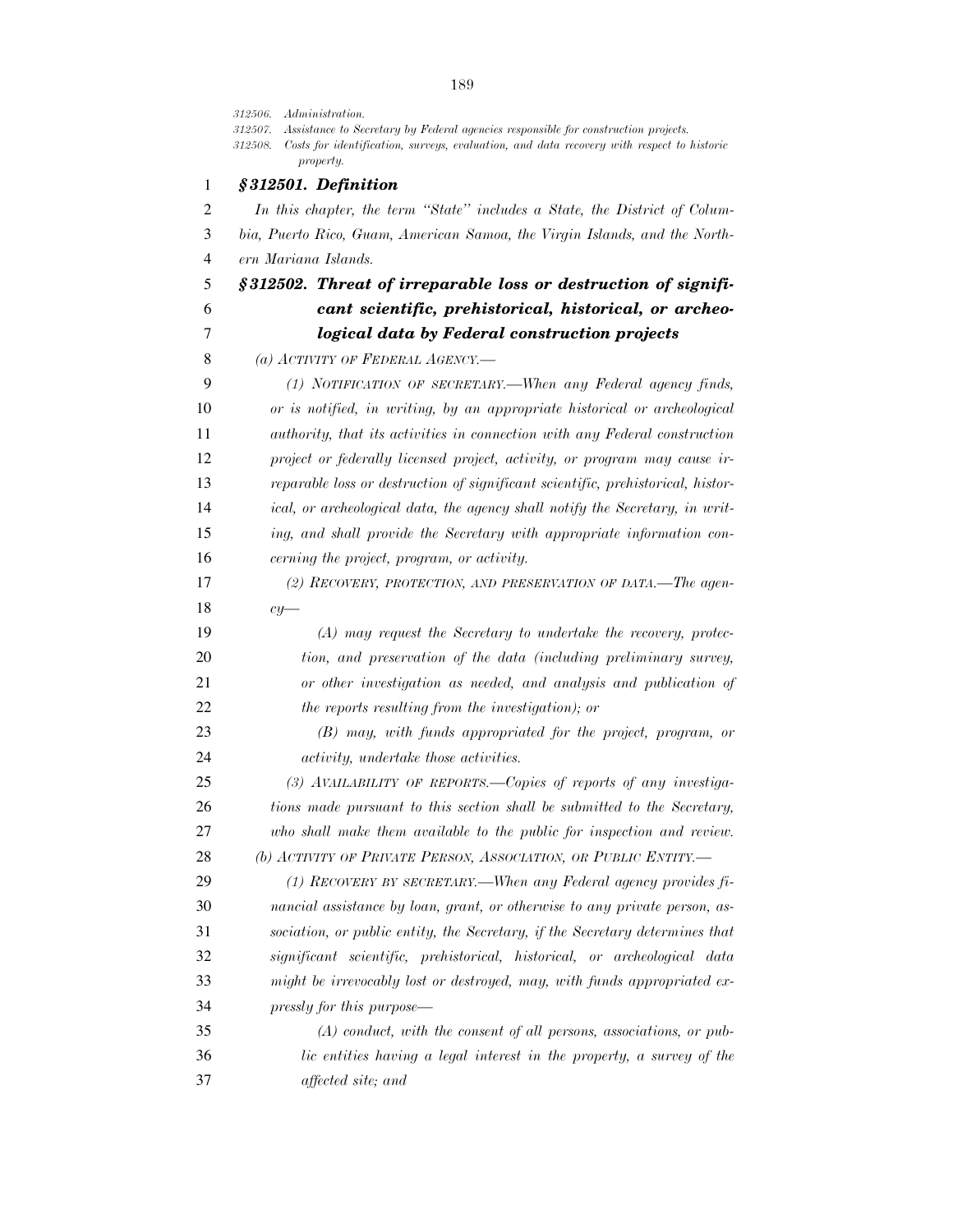| 1  | $(B)$ undertake the recovery, protection, and preservation of the                |
|----|----------------------------------------------------------------------------------|
| 2  | data (including analysis and publication).                                       |
| 3  | $(2)$ COMPENSATION – The Secretary shall, unless otherwise agreed to             |
| 4  | in writing, compensate any person, association, or public entity dam-            |
| 5  | aged as a result of delays in construction or as a result of the temporary       |
| 6  | loss of the use of private or any nonfederally owned land.                       |
| 7  | §312503. Survey and recovery by Secretary                                        |
| 8  | (a) IN GENERAL.—The Secretary, on notification, in writing, by any Fed-          |
| 9  | eral or State agency or appropriate historical or archeological authority that   |
| 10 | scientific, prehistorical, historical, or archeological data are being or may be |
| 11 | irrevocably lost or destroyed by any Federal or federally assisted or licensed   |
| 12 | project, activity, or program, shall, if the Secretary determines that the data  |
| 13 | are significant and are being or may be irrevocably lost or destroyed and        |
| 14 | after reasonable notice to the agency responsible for funding or licensing the   |
| 15 | project, activity, or program—                                                   |
| 16 | $(1)$ conduct or cause to be conducted a survey and other investigation          |
| 17 | of the areas that are or may be affected; and                                    |
| 18 | $(2)$ recover and preserve the data (including analysis and publication)         |
| 19 | that, in the opinion of the Secretary, are not being, but should be, recov-      |
| 20 | ered and preserved in the public interest.                                       |
| 21 | (b) WHEN SURVEY OR RECOVERY NOT REQUIRED. No survey or recovery                  |
| 22 | work shall be required pursuant to this section that, in the determination of    |
| 23 | the head of the responsible agency, would impede Federal or federally assisted   |
| 24 | or licensed projects or activities undertaken in connection with any emer-       |
| 25 | gency, including projects or activities undertaken in anticipation of, or as a   |
| 26 | result of, a natural disaster.                                                   |
| 27 | (c) INITIATION OF SURVEY.—The Secretary shall initiate the survey or re-         |
| 28 | covery effort within—                                                            |
| 29 | $(1)$ 60 days after notification pursuant to subsection $(a)$ ; or               |
| 30 | $(2)$ such time as may be agreed on with the head of the agency respon-          |
| 31 | sible for funding or licensing the project, activity, or program in all          |
| 32 | other cases.                                                                     |
| 33 | (d) COMPENSATION BY SECRETARY.—The Secretary shall, unless otherwise             |
| 34 | agreed to in writing, compensate any person, association, or public entity       |
| 35 | damaged as a result of delays in construction or as a result of the temporary    |
| 36 | loss of the use of private or nonfederally owned land.                           |
| 37 | §312504. Progress reports by Secretary on surveys and work                       |
| 38 | undertaken as result of surveys                                                  |
| 39 | (a) PROGRESS REPORTS TO FUNDING OR LICENSING AGENCY.—The Sec-                    |
| 40 | retary shall keep the agency responsible for funding or licensing the project    |
| 41 | notified at all times of the progress of any survey made under this chapter      |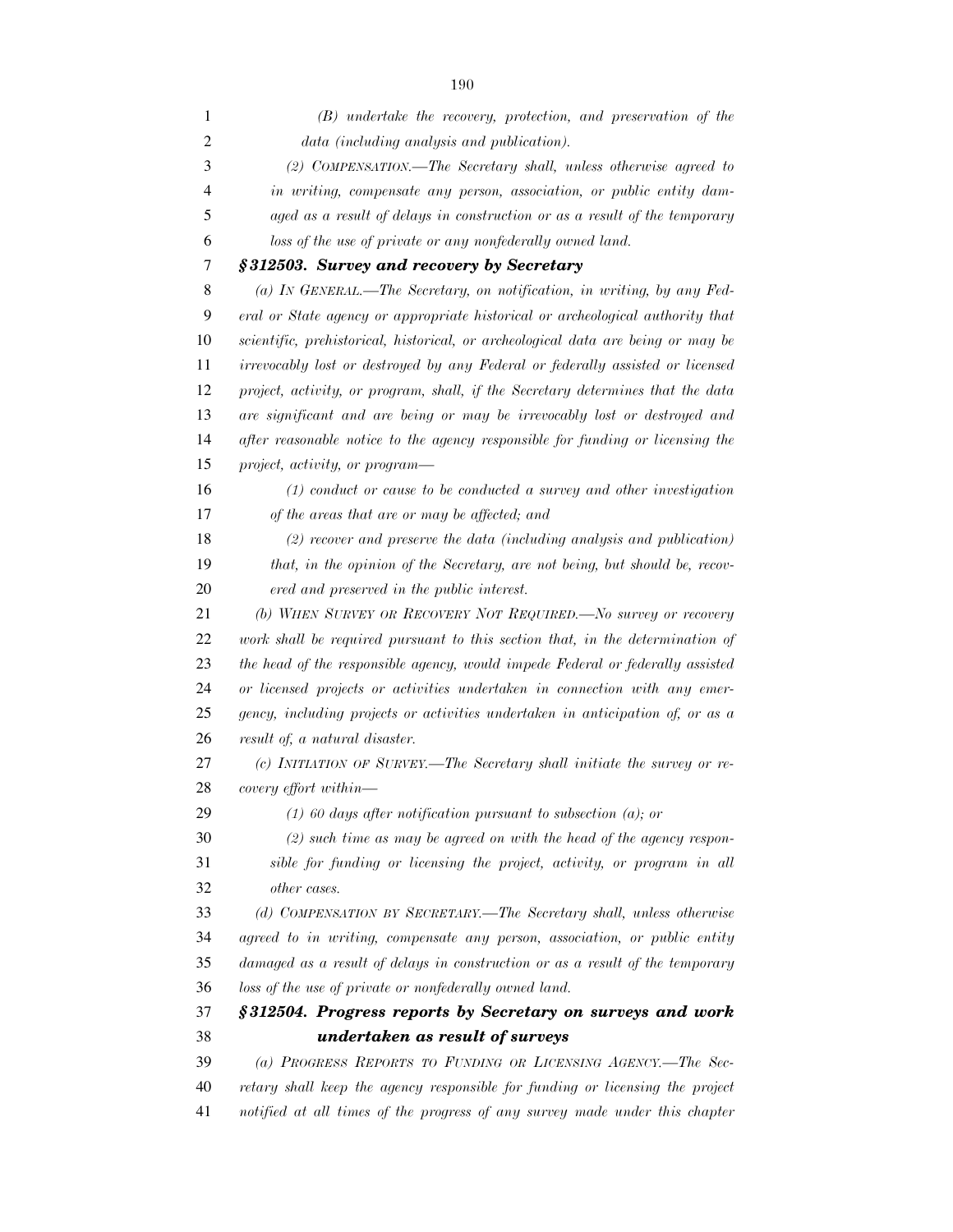*or of any work undertaken as a result of a survey, in order that there will be as little disruption or delay as possible in the carrying out of the functions of the agency. The survey and recovery programs shall terminate at a time agreed on by the Secretary and the head of the agency unless extended by agreement. (b) DISPOSITION OF RELICS AND SPECIMENS.—The Secretary shall consult with any interested Federal and State agencies, educational and scientific or-*

 *ganizations, private institutions, and qualified individuals, with a view to determining the ownership of, and the most appropriate repository for, any relics and specimens recovered as a result of any work performed as provided for in this section.*

 *(c) COORDINATION OF ACTIVITIES.—The Secretary shall coordinate all Fed-eral survey and recovery activities authorized under this chapter.*

#### *§ 312505. Notice of dam construction*

 *(a) IN GENERAL.—Before any Federal agency undertakes the construction of a dam, or issues a license to any private individual or corporation for the construction of a dam, it shall give written notice to the Secretary setting forth the site of the proposed dam and the approximate area to be flooded and otherwise changed if construction is undertaken.*

 *(b) DAMS WITH CERTAIN DETENTION CAPACITY OR RESERVOIR.—With re- spect to any flood water retarding dam that provides fewer than 5,000 acre- feet of detention capacity, and with respect to any other type of dam that creates a reservoir of fewer than 40 surface acres, this section shall apply only when the constructing agency, in its preliminary surveys, finds or is pre- sented with evidence that historical or archeological materials exist or may be present in the proposed reservoir area.*

#### *§ 312506. Administration*

*In the administration of this chapter, the Secretary may—*

 *(1) enter into contracts or make cooperative agreements with any Fed- eral or State agency, educational or scientific organization, or institu-tion, corporation, association, or qualified individual;*

 *(2) obtain the services of experts and consultants or organizations of experts and consultants in accordance with section 3109 of title 5; and (3) accept and utilize funds made available for salvage archeological purposes by any private person or corporation or transferred to the Sec-retary by any Federal agency.*

 *§ 312507. Assistance to Secretary by Federal agencies respon-sible for construction projects*

 *(a) ASSISTANCE OF FEDERAL AGENCIES.—To carry out this chapter, any Federal agency responsible for a construction project may assist the Secretary or may transfer to the Secretary funds as may be agreed on, but not more*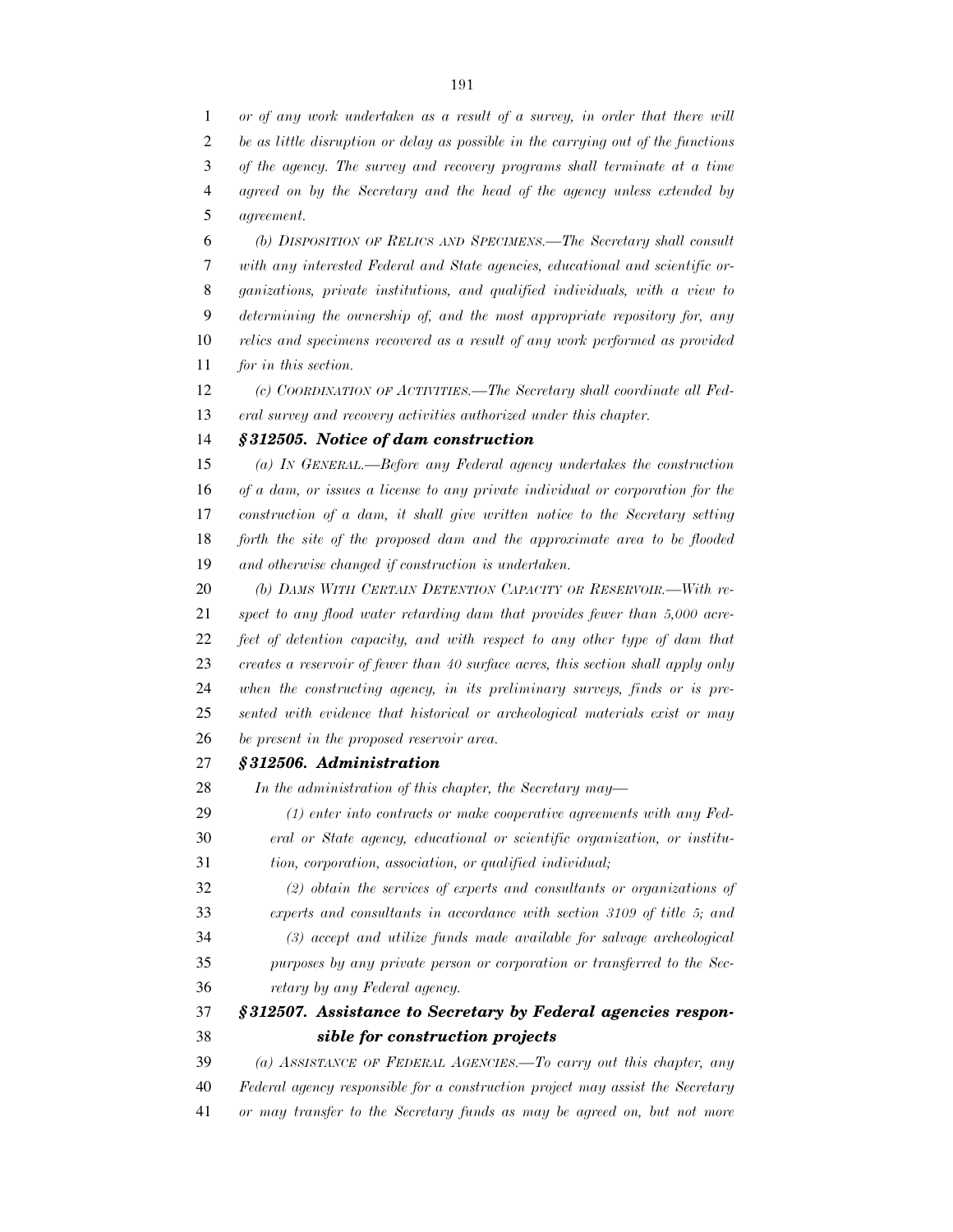| $\mathbf{1}$ | than 1 percent of the total amount authorized to be appropriated for the            |
|--------------|-------------------------------------------------------------------------------------|
| 2            | project, except that the 1 percent limitation under this section shall not apply    |
| 3            | if the cost of the project is $$50,000$ or less. The costs of the survey, recovery, |
| 4            | analysis, and publication shall be deemed nonreimbursable project costs.            |
| 5            | (b) AVAILABILITY OF APPROPRIATIONS.—Amounts appropriated for pur-                   |
| 6            | poses of this section shall remain available until expended.                        |
| 7            | §312508. Costs for identification, surveys, evaluation, and                         |
| 8            | data recovery with respect to historic property                                     |
| 9            | Notwithstanding section $312507(a)$ of this title or any other provision of         |
| 10           | $law-$                                                                              |
| 11           | $(1)$ identification, surveys, and evaluation carried out with respect to           |
| 12           | historic property within project areas may be treated for purposes of any           |
| 13           | law or rule of law as planning costs of the project and not as costs of             |
| 14           | mitigation;                                                                         |
| 15           | (2) reasonable costs for identification, surveys, evaluation, and data              |
| 16           | recovery carried out with respect to historic property within project               |
| 17           | areas may be charged to Federal licensees and permittees as a condition             |
| 18           | to the issuance of the license or permit; and                                       |
| 19           | (3) Federal agencies, with the concurrence of the Secretary and after               |
| 20           | notification of the Committee on Natural Resources of the House of Rep-             |
| 21           | resentatives and the Committee on Energy and Natural Resources of the               |
| 22           | Senate, may waive, in appropriate cases, the 1 percent limitation under             |
| 23           | section $312507(a)$ of this title.                                                  |
| 24           | <b>Division C—American Antiquities</b>                                              |
| 25           | <b>Chapter 3201—Policy and Administrative</b>                                       |
| 26           | <b>Provisions</b>                                                                   |

#### *Sec.*

*320101. Declaration of national policy. 320102. Powers and duties of Secretary. 320103. Cooperation with governmental and private agencies and individuals. 320104. Jurisdiction of States in acquired land. 320105. Criminal penalties. 320106. Limitation on obligation or expenditure of appropriated amounts. § 320101. Declaration of national policy*

### *It is declared that it is a national policy to preserve for public use historic*

*sites, buildings, and objects of national significance for the inspiration and*

*benefit of the people of the United States.*

### *§ 320102. Powers and duties of Secretary*

*(a) IN GENERAL.—The Secretary, acting through the Director, for the pur-*

- *pose of effectuating the policy expressed in section 320101 of this title, has*
- *the powers and shall perform the duties set out in this section.*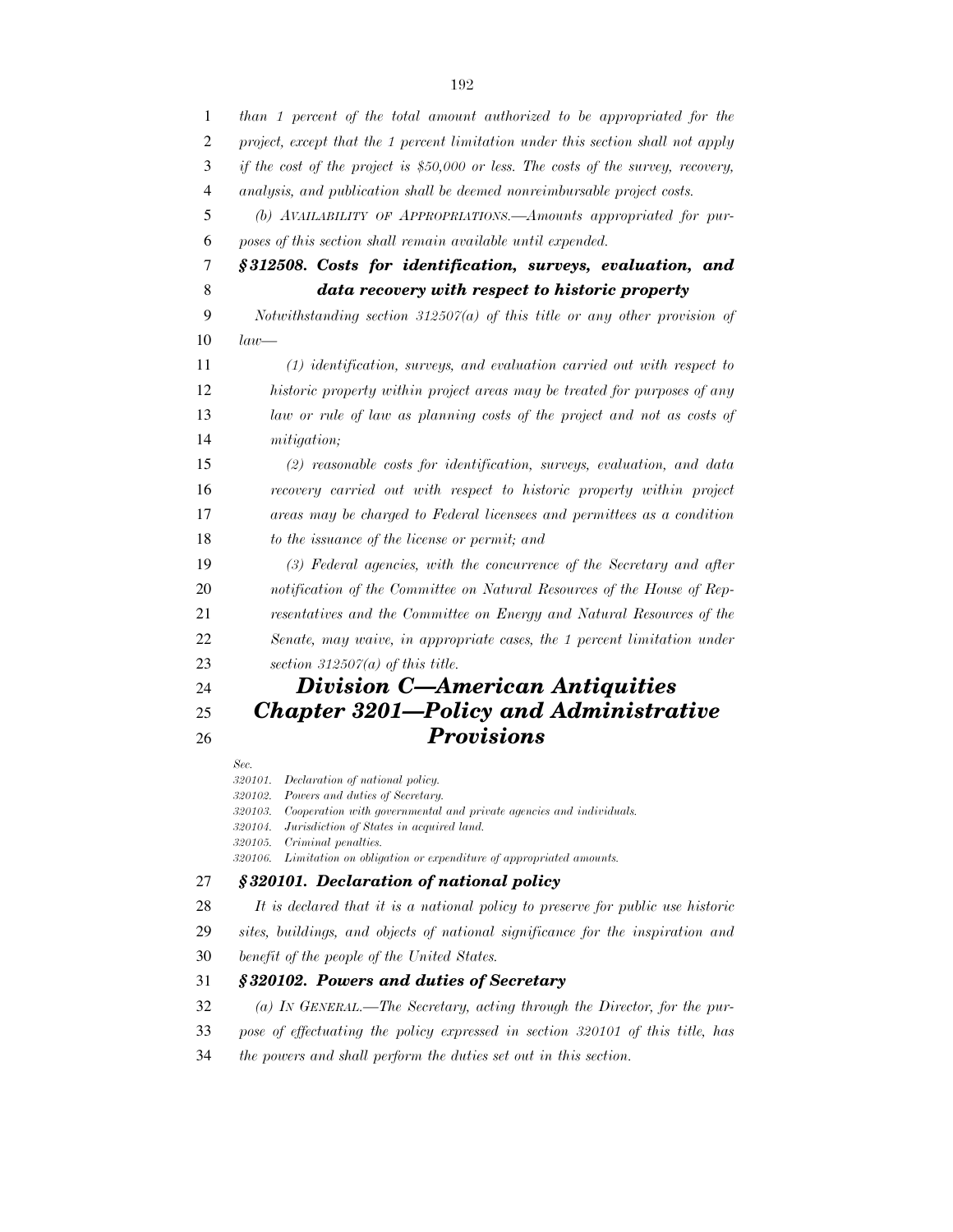*(b) PRESERVATION OF DATA.—The Secretary shall secure, collate, and pre- serve drawings, plans, photographs, and other data of historic and archeologic sites, buildings, and objects.*

 *(c) SURVEY.—The Secretary shall make a survey of historic and archeologic sites, buildings, and objects for the purpose of determining which possess ex- ceptional value as commemorating or illustrating the history of the United States.*

 *(d) INVESTIGATIONS AND RESEARCHES.—The Secretary shall make nec- essary investigations and researches in the United States relating to particu- lar sites, buildings, and objects to obtain accurate historical and archeological facts and information concerning the sites, buildings, and objects.*

 *(e) ACQUISITION OF PROPERTY.—The Secretary may, for the purpose of this chapter, acquire in the name of the United States by gift, purchase, or otherwise any property, personal or real, or any interest or estate in property, title to any real property to be satisfactory to the Secretary. Property that is owned by any religious or educational institution or that is owned or ad- ministered for the benefit of the public shall not be acquired without the con- sent of the owner. No property shall be acquired or contract or agreement for the acquisition of the property made that will obligate the general fund of the Treasury for the payment of the property, unless Congress has appropriated money that is available for that purpose.*

 *(f) CONTRACTS AND COOPERATIVE AGREEMENTS.—The Secretary may con- tract and make cooperative agreements with States, municipal subdivisions, corporations, associations, or individuals, with proper bond where considered advisable, to protect, preserve, maintain, or operate any historic or archeo- logic building, site, or object, or property used in connection with the build- ing, site, or object, for public use, regardless whether the title to the building, site, object, or property is in the United States. No contract or cooperative agreement shall be made or entered into that will obligate the general fund of the Treasury unless or until Congress has appropriated money for that purpose.*

 *(g) PROTECTION OF SITES, BUILDINGS, OBJECTS, AND PROPERTY.—The Secretary shall restore, reconstruct, rehabilitate, preserve, and maintain his- toric or prehistoric sites, buildings, objects, and property of national historical or archeological significance and where considered desirable establish and maintain museums in connection with the sites, buildings, objects, and prop-erty.*

 *(h) TABLETS TO MARK OR COMMEMORATE PLACES AND EVENTS.—The Secretary shall erect and maintain tablets to mark or commemorate historic or prehistoric places and events of national historical or archeological signifi-cance.*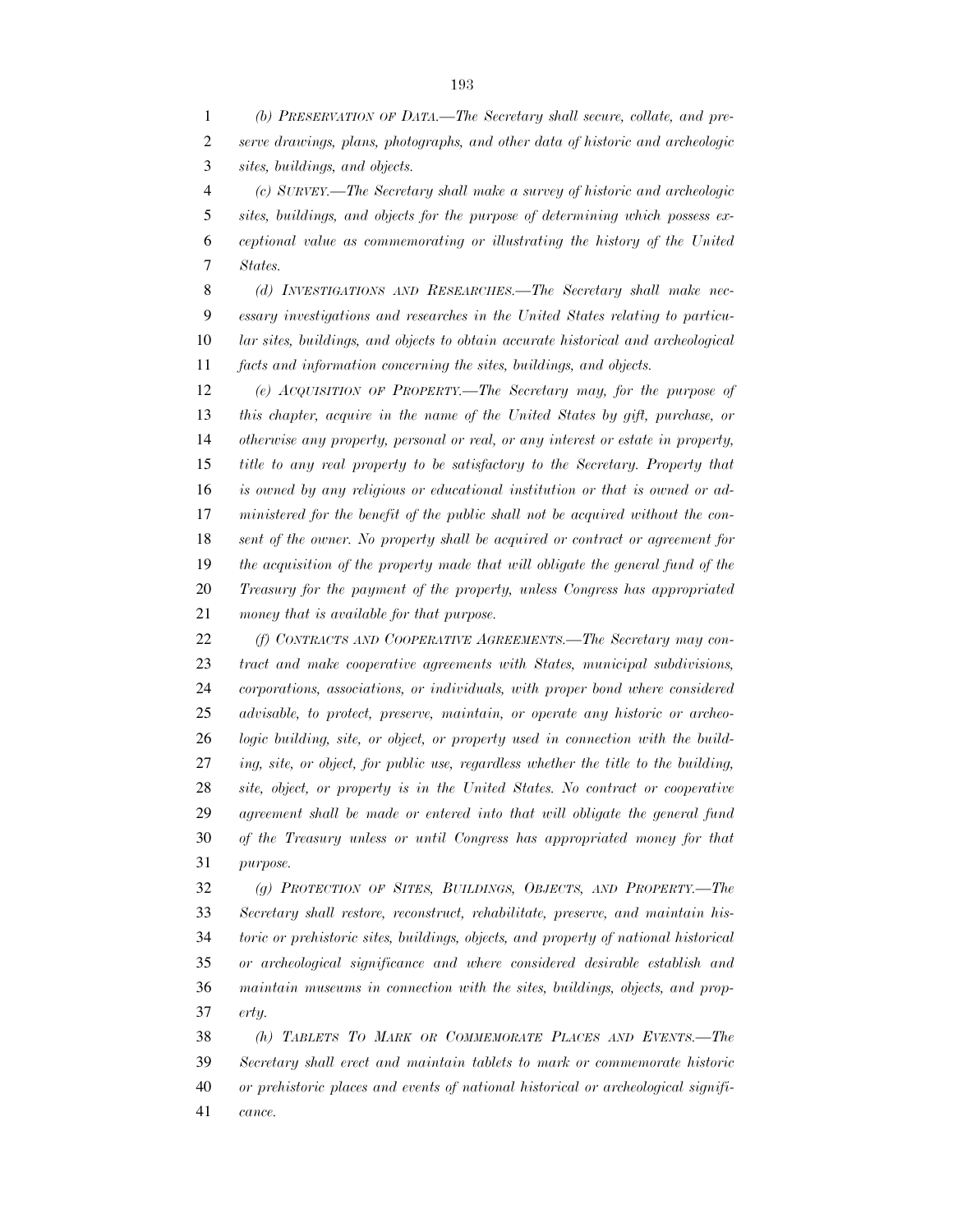*(i) OPERATION FOR BENEFIT OF PUBLIC.—The Secretary may operate and manage historic and archeologic sites, buildings, and property acquired under this chapter together with land and subordinate buildings for the benefit of the public and may charge reasonable visitation fees and grant concessions, leases, or permits for the use of land, building space, roads, or trails when necessary or desirable either to accommodate the public or to facilitate admin- istration. The Secretary may grant those concessions, leases, or permits and enter into contracts relating to the contracts, leases, or permits with respon- sible persons, firms, or corporations without advertising and without securing competitive bids. (j) CORPORATION TO CARRY OUT DUTIES.—When the Secretary determines that it would be administratively burdensome to restore, reconstruct, operate,*

 *or maintain any particular historic or archeologic site, building, or property donated to the United States through the Service, the Secretary may cause the restoration, reconstruction, operation, or maintenance to be done by orga- nizing a corporation for that purpose under the laws of the District of Colum-bia or any State.*

 *(k) EDUCATIONAL PROGRAM AND SERVICE.—The Secretary shall develop an educational program and service for the purpose of making available to the public information pertaining to American historic and archeologic sites, buildings, and properties of national significance. Reasonable charges may be made for the dissemination of any such information.*

 *(l) ACTIONS AND REGULATIONS NECESSARY TO CARRY OUT CHAPTER.— The Secretary shall perform any and all acts and make regulations not incon- sistent with this chapter that may be necessary and proper to carry out this chapter.*

### *§ 320103. Cooperation with governmental and private agen-cies and individuals*

 *(a) AUTHORIZATION OF SECRETARY.—The Secretary may cooperate with and may seek and accept the assistance of any Federal, State, or local agency, educational or scientific institution, patriotic association, or individual.*

 *(b) TECHNICAL ADVISORY COMMITTEES.—When the Secretary considers it necessary, the Secretary may establish technical advisory committees to act in an advisory capacity in connection with the restoration or reconstruction of any historic or prehistoric building or other structure.*

 *(c) EMPLOYMENT OF ASSISTANCE.—The Secretary may employ professional and technical assistance and establish service as may be required to accom- plish the purposes of this chapter and for which money may be appropriated by Congress or made available by gifts for those purposes.*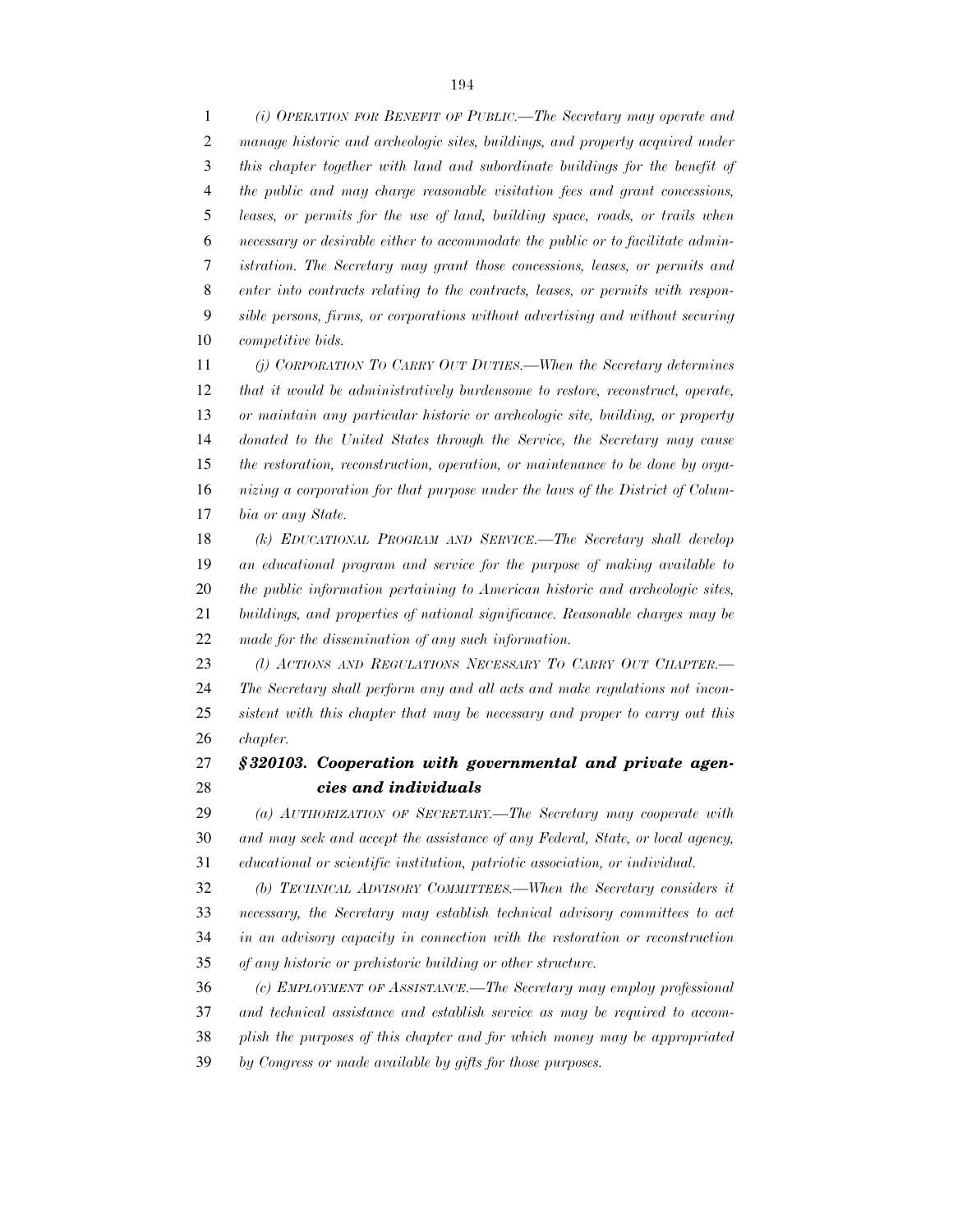| 1  | §320104. Jurisdiction of States in acquired land                                 |
|----|----------------------------------------------------------------------------------|
| 2  | Nothing in this chapter shall be held to deprive any State, or political sub-    |
| 3  | division of a State, of its civil and criminal jurisdiction in and over land     |
| 4  | acquired by the United States under this chapter.                                |
| 5  | §320105. Criminal penalties                                                      |
| 6  | Criminal penalties for a violation of a regulation authorized by this chap-      |
| 7  | ter are provided by section 1866 of title 18.                                    |
| 8  | §320106. Limitation on obligation or expenditure of appro-                       |
| 9  | priated amounts                                                                  |
| 10 | Notwithstanding any other provision of law, no funds appropriated or             |
| 11 | otherwise made available to the Secretary to carry out subsection $(f)$ or $(g)$ |
| 12 | of section 320102 of this title may be obligated or expended—                    |
| 13 | $(1)$ unless the appropriation of the funds has been specifically author-        |
| 14 | ized by law enacted on or after October 30, 1992; or                             |
| 15 | $(2)$ in excess of the amount prescribed by law enacted on or after Octo-        |
| 16 | $ber\,30, 1992.$                                                                 |
| 17 | <b>Chaper 3203–Monuments, Ruins, Sites,</b>                                      |
| 18 | and Objects of Antiquity                                                         |

*Sec. 320301. National monuments. 320302. Permits. 320303. Regulations.*

#### *§ 320301. National monuments*

 *(a) PRESIDENTIAL DECLARATION.—The President may, in the President's discretion, declare by public proclamation historic landmarks, historic and prehistoric structures, and other objects of historic or scientific interest that are situated on land owned or controlled by the Federal Government to be national monuments.*

 *(b) RESERVATION OF LAND.—The President may reserve parcels of land as a part of the national monuments. The limits of the parcels shall be confined to the smallest area compatible with the proper care and management of the objects to be protected.*

 *(c) RELINQUISHMENT TO FEDERAL GOVERNMENT.—When an object is situ- ated on a parcel covered by a bona fide unperfected claim or held in private ownership, the parcel, or so much of the parcel as may be necessary for the proper care and management of the object, may be relinquished to the Federal Government and the Secretary may accept the relinquishment of the parcel on behalf of the Federal Government. (d) LIMITATION ON EXTENSION OR ESTABLISHMENT OF NATIONAL MONU-*

- *MENTS IN WYOMING.—No extension or establishment of national monuments*
- *in Wyoming may be undertaken except by express authorization of Congress.*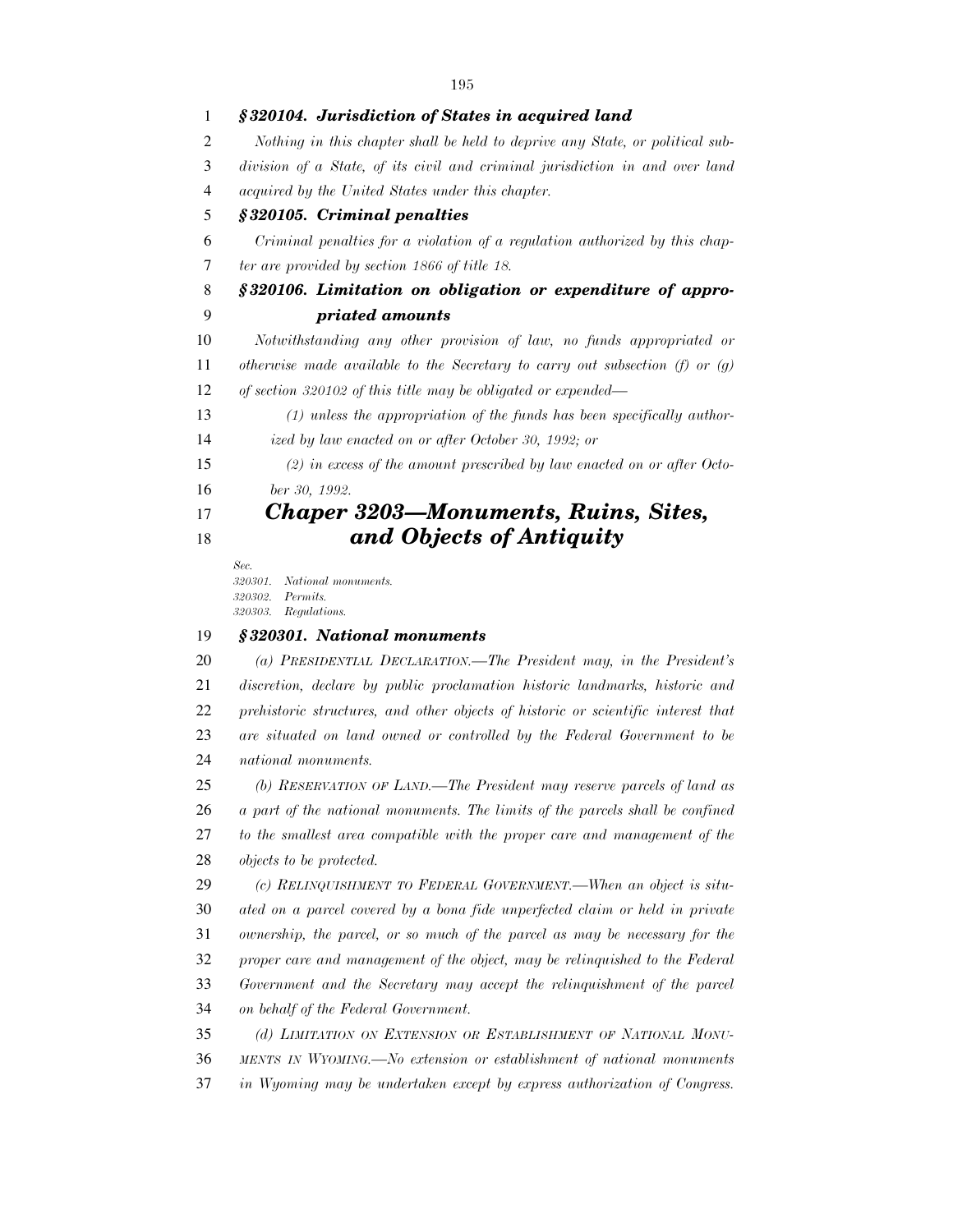# *§ 320302. Permits*

| $\overline{c}$ | (a) AUTHORITY TO GRANT PERMIT.—The Secretary, the Secretary of Agri-             |
|----------------|----------------------------------------------------------------------------------|
| 3              | culture, or the Secretary of the Army may grant a permit for the examination     |
| 4              | of ruins, the excavation of archeological sites, and the gathering of objects of |
| 5              | antiquity on land under their respective jurisdictions to an institution that    |
| 6              | the Secretary concerned considers properly qualified to conduct the examina-     |
| 7              | tion, excavation, or gathering, subject to such regulations as the Secretary     |
| 8              | concerned may prescribe.                                                         |
| 9              | (b) PURPOSE OF EXAMINATION, EXCAVATION, OR GATHERING. A permit                   |
| 10             | may be granted only if—                                                          |
| 11             | $(1)$ the examination, excavation, or gathering is undertaken for the            |
| 12             | benefit of a reputable museum, university, college, or other recognized sci-     |
| 13             | entific or educational institution, with a view to increasing the knowl-         |
| 14             | edge of the objects; and                                                         |
| 15             | $(2)$ the gathering shall be made for permanent preservation in a public         |
| 16             | museum.                                                                          |
| 17             | §320303. Regulations                                                             |
| 18             | The Secretary, the Secretary of Agriculture, and the Secretary of the Army       |
| 19             | shall make and publish uniform regulations for the purpose of carrying out       |
| 20             | this chapter.                                                                    |
| 21             | <b>SEC. 4. CONFORMING AMENDMENTS.</b>                                            |
| 22             | (a) TITLE $18$ -                                                                 |
| 23             | (1) IN GENERAL.—Chapter 91 of title 18, United States Code, is                   |
| 24             | amended by adding at the end the following:                                      |
| 25             | "§1865. National Park Service                                                    |
| 26             | "(a) VIOLATION OF REGULATIONS RELATING TO USE AND MANAGEMENT                     |
| 27             | OF NATIONAL PARK SYSTEM UNITS.—A person that violates any regulation             |
| 28             | authorized by section $100751(a)$ of title 54 shall be imprisoned not more than  |
| 29             | 6 months, fined under this title, or both, and be adjudged to pay all cost of    |
| 30             | the proceedings.                                                                 |
| 31             | "(b) FINANCIAL DISCLOSURE BY OFFICERS OR EMPLOYEES PERFORMING                    |
| 32             | FUNCTIONS OR DUTIES UNDER SUBCHAPTER III OF CHAPTER 1007 OF                      |
| 33             | TITLE 54.—An officer or employee of the Department of the Interior who is        |
| 34             | subject to, and knowingly violates, section 100737 of title 54 or any regulation |
| 35             | prescribed under that section shall be imprisoned not more than one year,        |
| 36             | fined under this title, or both.                                                 |
| 37             | "(c) OFFENSES RELATING TO STRUCTURES AND VEGETATION.—A person                    |
| 38             | that willfully destroys, mutilates, defaces, injures, or removes any monument,   |
| 39             | statue, marker, guidepost, or other structure, or that willfully destroys, cuts, |
| 40             | breaks, injures, or removes any tree, shrub, or plant within a national mili-    |
| 41             | tary park shall be imprisoned not less than 15 days nor more than one year,      |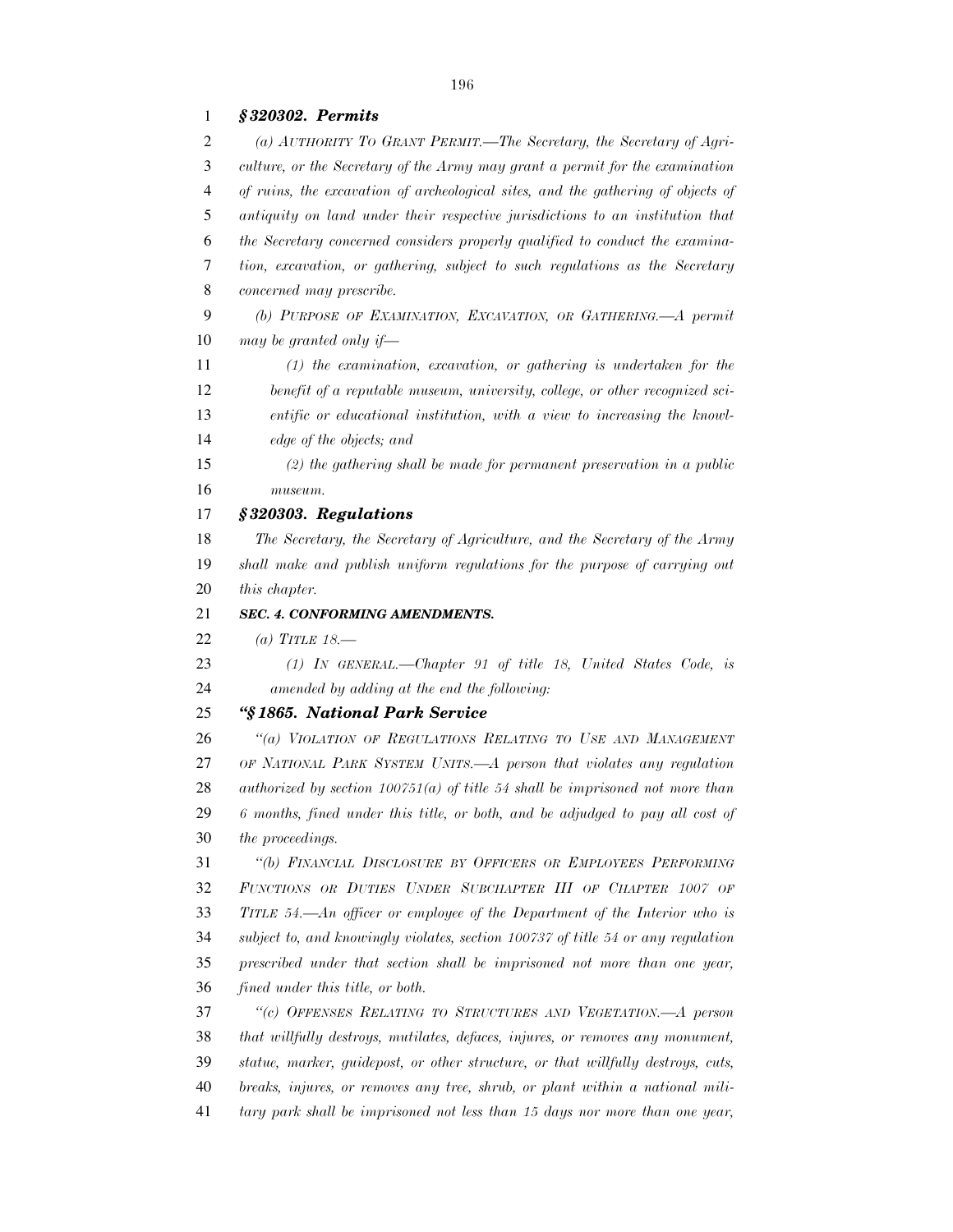*fined under this title but not less than \$10 for each monument, statue, mark- er, guidepost, or other structure, tree, shrub, or plant that is destroyed, de- faced, injured, cut, or removed, or both. ''(d) TRESPASSING IN A NATIONAL MILITARY PARK TO HUNT OR SHOOT.— An individual who trespasses in a national military park to hunt or shoot, or hunts game of any kind in a national military park with a gun or dog, or sets a trap or net or other device in a national military park to hunt or catch game of any kind, shall be imprisoned not less than 5 nor more than 30 days, fined under this title, or both. ''§ 1866. Historic, archeologic, or prehistoric items and antiq- uities ''(a) VIOLATION OF REGULATIONS AUTHORIZED BY CHAPTER 3201 OF TITLE 54.—A person that violates any of the regulations authorized by chap- ter 3201 of title 54 shall be fined under this title and be adjudged to pay all cost of the proceedings. ''(b) APPROPRIATION OF, INJURY TO, OR DESTRUCTION OF HISTORIC OR PREHISTORIC RUIN OR MONUMENT OR OBJECT OF ANTIQUITY.—A person that appropriates, excavates, injures, or destroys any historic or prehistoric ruin or monument or any other object of antiquity that is situated on land owned or controlled by the Federal Government without the permission of the head of the Federal agency having jurisdiction over the land on which the object is situated, shall be imprisoned not more than 90 days, fined under this title, or both.''. (2) TABLE OF CONTENTS.—The table of contents of chapter 91 of title 18, United States Code, is amended by adding at the end the following: ''1865. National Park Service. ''1866. Historic, archeologic, or prehistoric items and antiquities.''. (b) TITLE 28.— (1) IN GENERAL.—Part VI of title 28, United States Code, is amended by adding at the end the following: ''CHAPTER 190—MISCELLANEOUS ''Sec. ''5001. Civil action for death or personal injury in a place subject to exclusive jurisdiction of United States. ''§ 5001. Civil action for death or personal injury in a place subject to exclusive jurisdiction of United States ''(a) DEATH.—In the case of the death of an individual by the neglect or wrongful act of another in a place subject to the exclusive jurisdiction of the United States within a State, a right of action shall exist as though the place were under the jurisdiction of the State in which the place is located. ''(b) PERSONAL INJURY.—In a civil action brought to recover on account of an injury sustained in a place described in subsection (a), the rights of*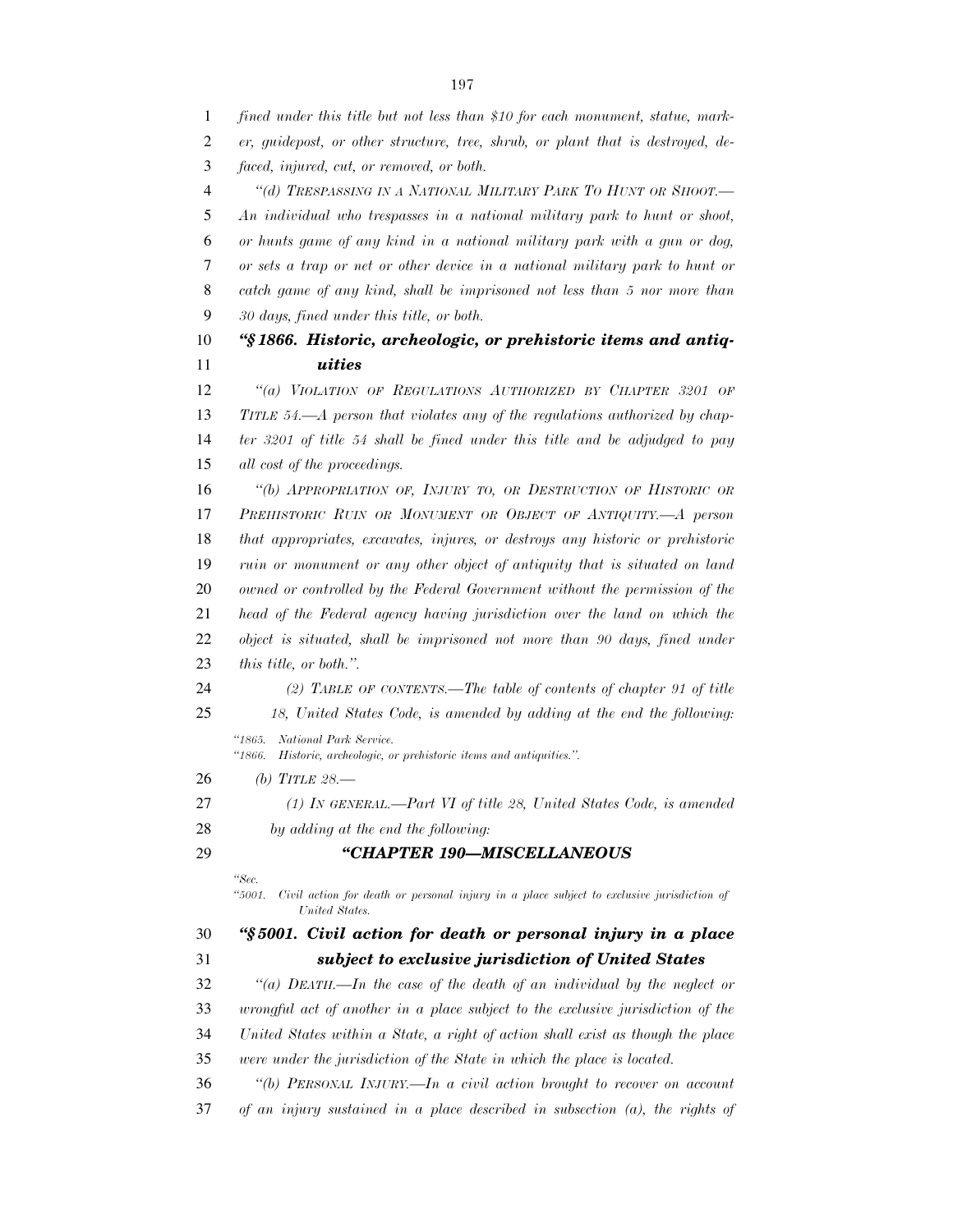| 1              | the parties shall be governed by the law of the State in which the place is       |
|----------------|-----------------------------------------------------------------------------------|
| $\overline{c}$ | located.".                                                                        |
| 3              | (2) TABLE OF CONTENTS.—The table of contents of part VI of title $28$ ,           |
| 4              | United States Code, is amended by adding at the end the following:                |
|                | "190.<br>5001".                                                                   |
| 5              | (c) ACT OF MAY 26, 2000.—Section 1 of Public Law $106-206$ (114 Stat.             |
| 6              | 314) is amended to read as follows:                                               |
| 7              | "SECTION 1. COMMERCIAL FILMING.                                                   |
| 8              | "(a) COMMERCIAL FILMING FEE.-                                                     |
| 9              | "(1) IN GENERAL.—The Secretary of the Interior or the Secretary of                |
| 10             | Agriculture (hereafter individually referred to as the 'Secretary' with re-       |
| 11             | spect to land (except land in a System unit as defined in section 100102          |
| 12             | of title 54, United States Code) under their respective jurisdictions) shall      |
| 13             | require a permit and shall establish a reasonable fee for commercial film-        |
| 14             | ing activities or similar projects on Federal land administered by the            |
| 15             | Secretary. The fee shall provide a fair return to the United States and           |
| 16             | shall be based on the following criteria:                                         |
| 17             | "(A) The number of days the filming activity or similar project                   |
| 18             | takes place on Federal land under the Secretary's jurisdiction.                   |
| 19             | " $(B)$ The size of the film crew present on Federal land under the               |
| 20             | Secretary's jurisdiction.                                                         |
| 21             | " $(C)$ The amount and type of equipment present.                                 |
| 22             | "(2) OTHER FACTORS.—The Secretary may include other factors in                    |
| 23             | determining an appropriate fee as the Secretary considers necessary.              |
| 24             | "(b) RECOVERY OF COSTS.—The Secretary shall collect any costs incurred            |
| 25             | as a result of filming activities or similar project, including administrative    |
| 26             | and personnel costs. All costs recovered shall be in addition to the fee assessed |
| 27             | in subsection $(a)$ .                                                             |
| 28             | "(c) STILL PHOTOGRAPHY.-                                                          |
| 29             | "(1) IN GENERAL.—Except as provided in paragraph $(2)$ , the Sec-                 |
| 30             | retary shall not require a permit nor assess a fee for still photography          |
| 31             | on land administered by the Secretary if such photography takes place             |
| 32             | where members of the public are generally allowed. The Secretary may              |
| 33             | require a permit, fee, or both, if such photography takes place at other          |
| 34             | locations where members of the public are generally not allowed, or where         |
| 35             | additional administrative costs are likely.                                       |
| 36             | "(2) EXCEPTION.-The Secretary shall require and shall establish a                 |
| 37             | reasonable fee for still photography that uses models or props which are          |
| 38             | not a part of the site's natural or cultural resources or administrative          |
| 39             | <i>facilities.</i>                                                                |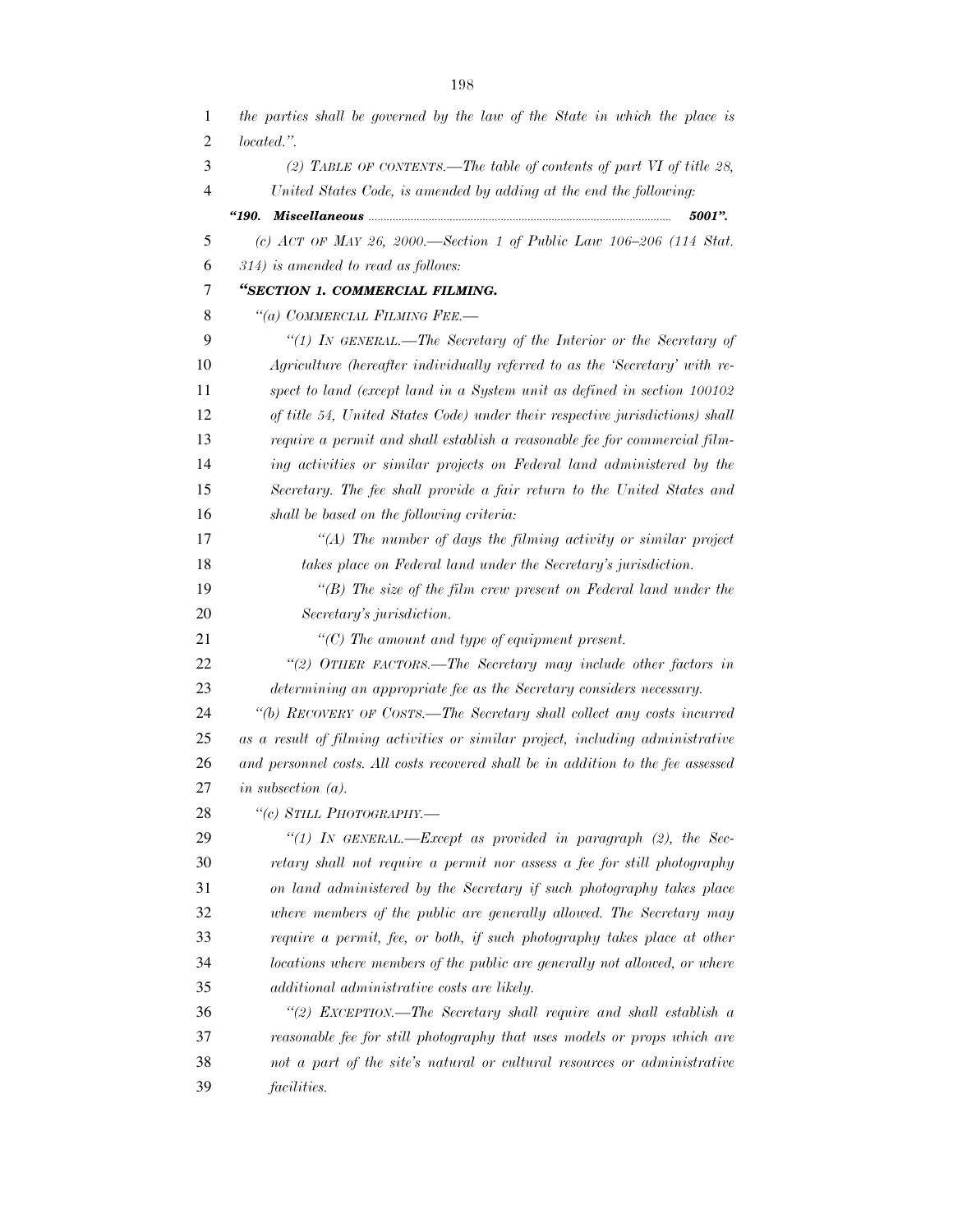| 1  | "(d) PROTECTION OF RESOURCES.—The Secretary shall not permit any                 |
|----|----------------------------------------------------------------------------------|
| 2  | filming, still photography or other related activity if the Secretary determines |
| 3  | $that$ —                                                                         |
| 4  | $"(1)$ there is a likelihood of resource damage;                                 |
| 5  | $\lq(2)$ there would be an unreasonable disruption of the public's use and       |
| 6  | enjoyment of the site; or                                                        |
| 7  | "(3) the activity poses health or safety risks to the public.                    |
| 8  | "(e) USE OF PROCEEDS.—                                                           |
| 9  | $\lq(1)$ FEES.—All fees collected under this section shall be available for      |
| 10 | expenditure by the Secretary, without further appropriation and shall            |
| 11 | remain available until expended.                                                 |
| 12 | "(2) $\text{CoSTS.}$ -All costs recovered under this section shall be available  |
| 13 | for expenditure by the Secretary, without further appropriation, at the          |
| 14 | site where the costs are collected and shall remain available until ex-          |
| 15 | pended.                                                                          |
| 16 | "(f) PROCESSING OF PERMIT APPLICATIONS.—The Secretary shall establish            |
| 17 | a process to ensure that the Secretary responds in a timely manner to permit     |
| 18 | applicants for commercial filming, still photography, or other activity.".       |
| 19 | (d) PUBLIC LAW 111-24.—Section 512 of Public Law 111-24 (123 Stat.               |
| 20 | 1764) is amended to read as follows:                                             |
| 21 | "SEC. 512. PROTECTION OF RIGHT OF INDIVIDUALS TO                                 |
| 22 | <b>BEAR ARMS</b>                                                                 |
| 23 | "(a) CONGRESSIONAL FINDINGS.—Congress finds the following:                       |
| 24 | $\lq(1)$ The 2d amendment to the Constitution provides that the right            |
| 25 | of the people to keep and bear Arms, shall not be infringed'.                    |
| 26 | $\lq(2)$ Section 27.42 of title 50, Code of Federal Regulations, provides        |
| 27 | that, except in special circumstances, citizens of the United States may         |
| 28 | not 'possess, use, or transport firearms on national wildlife refuges' of        |
| 29 | the United States Fish and Wildlife Service.                                     |
| 30 | $\lq(3)$ The regulations described in paragraph (2) prevent individuals          |
| 31 | complying with Federal and State laws from exercising the 2d amend-              |
| 32 | ment rights of the individuals while at units of the National Wildlife           |
| 33 | Refuge System.                                                                   |
| 34 | $\lq(4)$ The existence of different laws relating to the transportation and      |
| 35 | possession of firearms at different units of the National Wildlife Refuge        |
| 36 | System entrapped law-abiding gun owners while at units of the National           |
| 37 | Wildlife Refuge System.                                                          |
| 38 | $\lq(5)$ Although the Bush administration issued new regulations relating        |
| 39 | to the 2d amendment rights of law-abiding citizens in units of the Na-           |
| 40 | tional Wildlife Refuge System that went into effect on January 9,                |
| 41 | $2009 -$                                                                         |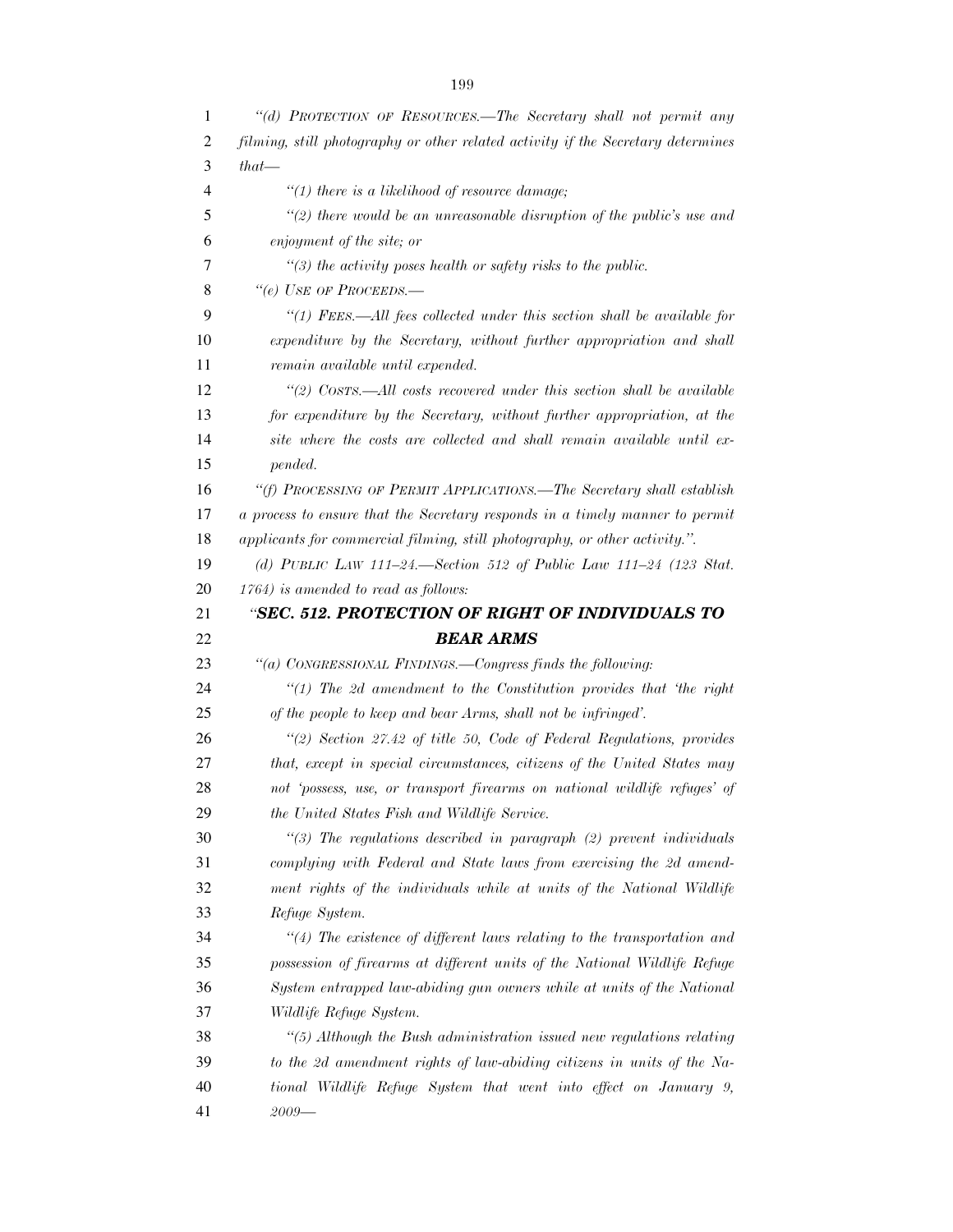| 1              | "(A) on March 19, 2009, the United States District Court for the                   |
|----------------|------------------------------------------------------------------------------------|
| $\overline{2}$ | District of Columbia granted a preliminary injunction with respect                 |
| 3              | to the implementation and enforcement of the new regulations; and                  |
| $\overline{4}$ | $\lq$ (B) the new regulations—                                                     |
| 5              | $\lq\lq(i)$ are under review by the Obama administration; and                      |
| 6              | $"(ii)$ may be altered.                                                            |
| 7              |                                                                                    |
| 8              | unelected bureaucrats and judges cannot again override the 2d amend-               |
| 9              | ment rights of law-abiding citizens on 90,790,000 acres of land under              |
| 10             | the jurisdiction of the United States Fish and Wildlife Service.                   |
| 11             | $\lq(7)$ Federal laws should make it clear that the 2d amendment rights            |
| 12             | of an individual at a unit of the National Wildlife Refuge System should           |
| 13             | not be infringed.                                                                  |
| 14             | "(b) PROTECTION OF RIGHT OF INDIVIDUALS TO BEAR ARMS IN UNITS OF                   |
| 15             | THE NATIONAL WILDLIFE REFUGE SYSTEM.—The Secretary shall not pro-                  |
| 16             | mulgate or enforce any regulation that prohibits an individual from possess-       |
| 17             | ing a firearm, including an assembled or functional firearm, in any unit of        |
| 18             | the National Wildlife Refuge System if-                                            |
| 19             | " $(1)$ the individual is not otherwise prohibited by law from possessing          |
| 20             | the firearm; and                                                                   |
| 21             | $\lq(2)$ the possession of the firearm is in compliance with the law of the        |
| 22             | State in which the unit of the National Wildlife Refuge System is lo-              |
| 23             | cated.".                                                                           |
| 24             | SEC. 5. CONFORMING CROSS-REFERENCES.                                               |
| 25             | (a) TITLE 7, UNITED STATES CODE.—Section $32(e)$ of the Bankhead-Jones             |
| 26             | Farm Tenant Act $(7 \text{ U.S.C. } 1011(e))$ is amended by striking "the Land and |
| 27             | Water Conservation Fund Act of 1965 (78 Stat. 897)" and substituting               |
| 28             | "chapter 2003 of title 54, United States Code".                                    |
| 29             | (b) TITLE 10, UNITED STATES CODE.—Section $2684(c)(1)$ of title 10,                |
| 30             | United States Code, is amended by striking "section $101(a)$ of the National       |
| 31             | Historic Preservation Act (16 U.S.C. $470a(a)$ )" and substituting "section        |
| 32             | 2023.01 of title 54".                                                              |
| 33             | (c) TITLE 15, UNITED STATES CODE.—Section $1072(a)(3)(D)$ of the Alaska            |
| 34             | Natural Gas Pipeline Act (15 U.S.C. 720(a)(3)(D)) is amended by striking           |
| 35             | "the National Historic Preservation Act (16 U.S.C. 470 et seq.)" and sub-          |
| 36             | stituting "chapter 2003 of title 54, United States Code".                          |
| 37             | (d) TITLE 16, UNITED STATES CODE.-                                                 |
| 38             | (1) Section 6 of Public Law 89-72 (16 U.S.C. 460l-17) is amended—                  |
| 39             | $(A)$ in subsection $(a)$ , by striking "subsection $5(d)$ of the Land             |
| 40             | and Water Conservation Fund Act of 1965 (78 Stat. 897)" and sub-                   |
| 41             | stituting "section 200305(d) of title 54, United States Code"; and                 |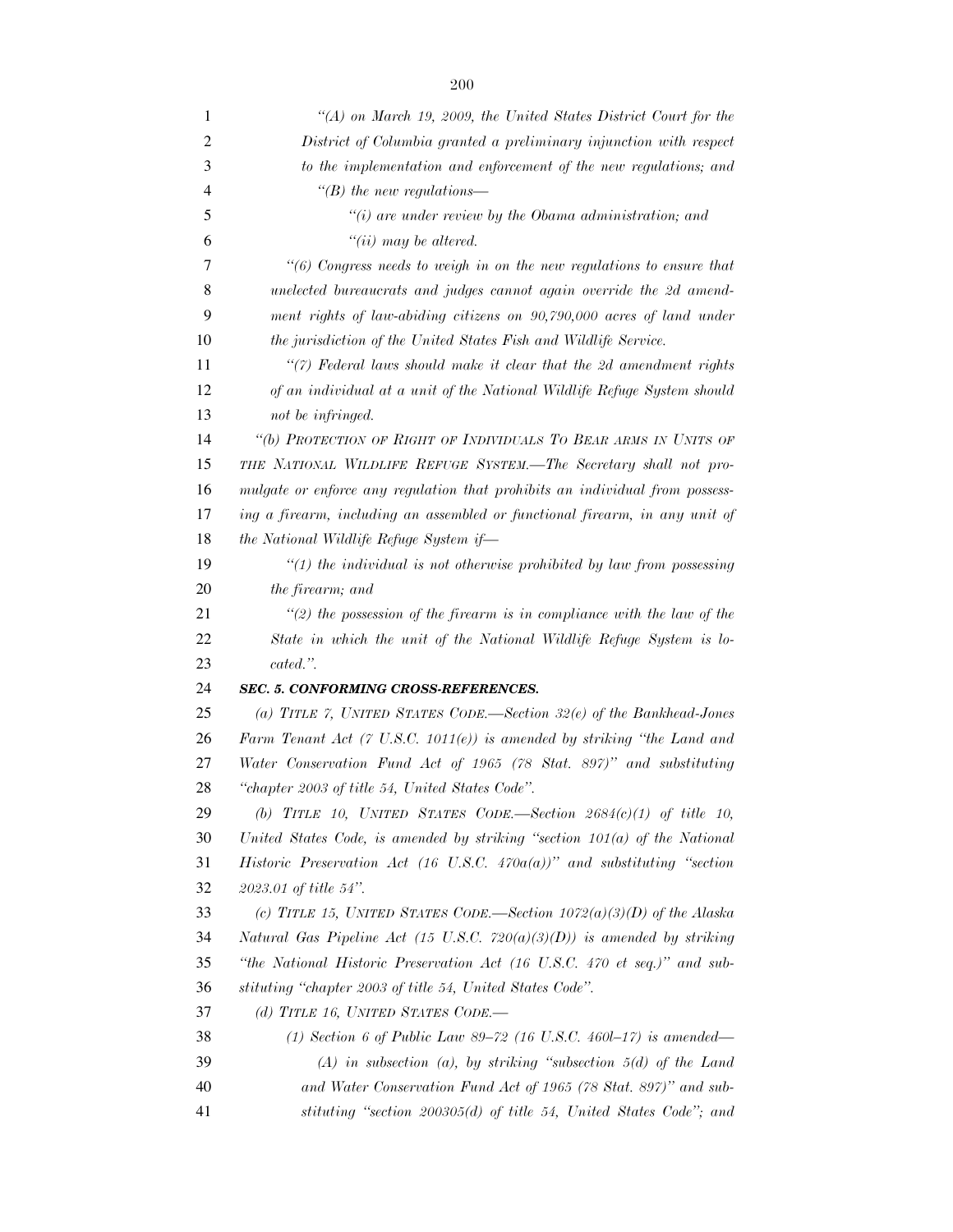| 1              | (B) in subsection (g), by striking "Subsection $6(a)(2)$ of the Land                      |
|----------------|-------------------------------------------------------------------------------------------|
| $\overline{2}$ | and Water Development Fund Act of 1965 (78 Stat. 897)" and sub-                           |
| 3              | stituting "section $200306(a)(3)$ of title 54, United States Code,".                      |
| 4              | (2) Section 8 of Public Law 90-540 (16 U.S.C. 460v-7) is amended                          |
| 5              | by striking "section 6 of the Act of September 3, 1964 (78 Stat. 897,                     |
| 6              | 903)" and substituting "section 200306 of title 54, United States Code".                  |
| 7              | $(3)$ Section $7(c)$ of the Springs Mountain National Recreation Area                     |
| 8              | Act (16 U.S.C. 460hhh-5(c)) is amended by striking "section 7 of the                      |
| 9              | Land and Water Conservation Fund Act of 1965 (16 U.S.C. 460l-9)"                          |
| 10             | and substituting "section 100506 of title 54, United States Code".                        |
| 11             | (4) Section 5(b) of Public Law $103-64$ (16 U.S.C. 460iii-4(b)) is                        |
| 12             | amended by striking "section $7(a)$ of the Land and Water Conservation                    |
| 13             | Fund Act of 1964 (16 U.S.C. 460l-9(a))" and substituting "section                         |
| 14             | $200306(a)$ of title 54, United States Code".                                             |
| 15             | $(5)$ Section 702 $(a)$ of the Steens Mountain Cooperative Management                     |
| 16             | and Protection Act of 2000 (16 U.S.C. 460nnn-122(a)) is amended by                        |
| 17             | striking "section 2 of the Land and Water Conservation Fund Act of                        |
| 18             | 1965 (16 U.S.C. 460l-5)" and substituting "section 200302 of title 54,                    |
| 19             | United States Code,".                                                                     |
| 20             | (6) Section 4 of the Archaeological Resources Protection Act of 1979                      |
| 21             | $(16 \text{ U.S.C. } 470 \text{cc})$ is amended—                                          |
| 22             | $(A)$ in subsection $(h)$ —                                                               |
| 23             | (i) in paragraph $(1)$ , by striking "the Act of June 8, 1906                             |
| 24             | $(16 \text{ U.S.C. } 431-433)'$ and substituting "chapter 3203 of title                   |
| 25             | 54, United States Code"; and                                                              |
| 26             | (ii) in paragraph (2), by striking "the Act of June 8, 1906"                              |
| 27             | each place it appears and substituting "chapter 3203 of title                             |
| 28             | 54, United States Code"; and                                                              |
| 29             | $(B)$ in subsection (i), by striking "section 106 of the Act of Octo-                     |
| 30             | ber 15, 1966 (80 Stat. 917, 16 U.S.C. 470f)" and substituting "sec-                       |
| 31             | tion 306108 of title 54, United States Code".                                             |
| 32             | (7) Section 5 of the Archaeological Resources Protection Act of 1979                      |
| 33             | $(16 \text{ U.S.C. } 470d\text{d})$ is amended by striking "the Act of June 27, 1960 (16) |
| 34             | U.S.C. 469-469c) or the Act of June 8, 1906 (16 U.S.C. 431-433)" and                      |
| 35             | substituting "chapter 3125 or chapter 3203 of title 54, United States                     |
| 36             | $Code$ .                                                                                  |
| 37             | (8) Section $9(a)(2)$ of the Archaeological Resources Protection Act of                   |
| 38             | 1979 (16 U.S.C. 470hh(a)(2)) is amended by striking "the Act of June                      |
| 39             | 27, 1960 (16 U.S.C. 469–469c)" and substituting "chapter 3125 of title                    |
| 40             | 54, United States Code".                                                                  |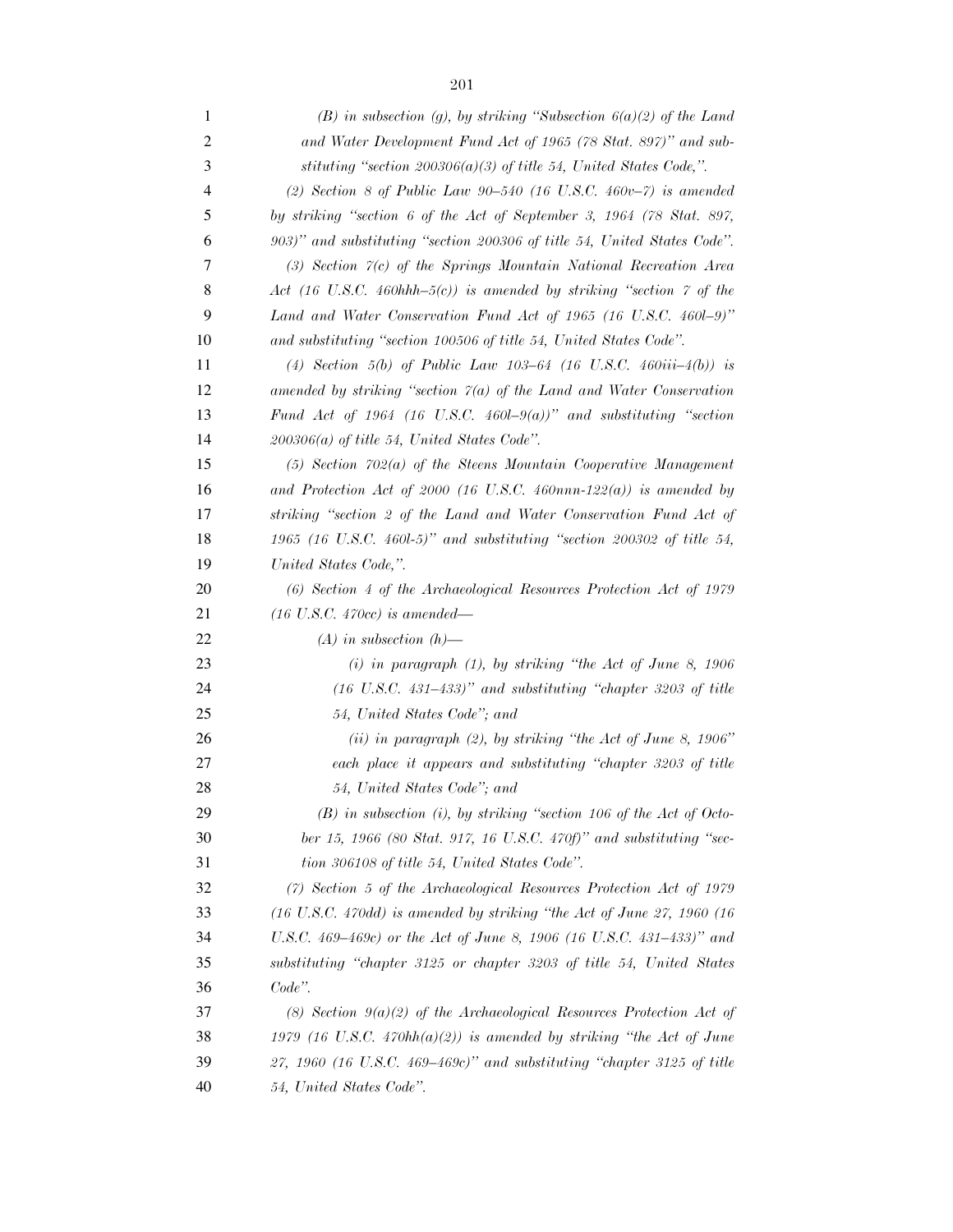| 1              | $(9)$ Section 6311(1) of the Omnibus Public Land Management Act of                   |
|----------------|--------------------------------------------------------------------------------------|
| $\overline{c}$ | $2009$ (16 U.S.C. 470aaa-10(1)) is amended by striking "Public Law 94-               |
| 3              | 429 (commonly known as the 'Mining in the Parks Act' (16 U.S.C. 1901)                |
| 4              | $et$ seq.)" and substituting "subchapter 3 of chapter 1007 of title 54,              |
| 5              | United States Code".                                                                 |
| 6              | $(10)$ Section 502(h) $(1)(B)$ of the National Parks and Recreation Act              |
| 7              | of 1998 (16 U.S.C. $471i(h)(1)(B)$ ) is amended by striking "the Land and            |
| 8              | Water Conservation Fund Act" and substituting "chapter 2003 of title                 |
| 9              | 54, United States Code".                                                             |
| 10             | $(11)$ Section 339(f)(4)(H) of the Department of the Interior and Relat-             |
| 11             | ed Agencies Appropriations Act, 2000 (Public Law 106-113, div. B,                    |
| 12             | $$1000(a)(3),$ title III, 16 U.S.C. 528 note), is amended by striking "Sec-          |
| 13             | tion 4 of the Land and Water Conservation Fund Act of 1965 (16 U.S.C.                |
| 14             | $460l-6a$ )" and substituting "Section 100904 of title 54, United States             |
| 15             | $Code$ .                                                                             |
| 16             | $(12)$ Section $6(d)$ of the Alaska Land Status Technical Corrections Act            |
| 17             | of 1992 (Public Law 102–415, 16 U.S.C. 539 note) is amended by strik-                |
| 18             | ing "section 7 of the Land and Water Conservation Fund Act of 1965                   |
| 19             | $(16 \text{ U.S.C. } 460l-9)$ " and substituting "section 100506 of title 54, United |
| 20             | States Code".                                                                        |
| 21             | $(13)$ Section 2(b) of the Greer Spring Acquisition and Protection Act               |
| 22             | of 1991 (Public Law 102-220, 16 U.S.C. 539h note) is amended by strik-               |
| 23             | ing "section 7 of the Land and Water Conservation Fund Act of 1965                   |
| 24             | $(16 \text{ U.S.C. } 460l-9)$ " and substituting "section 100506 of title 54, United |
| 25             | States Code".                                                                        |
| 26             | $(14)$ Section 606 of the Interstate 90 Land Exchange Act of 1998                    |
| 27             | (Public Law 105-277, div. A, $$101(e)$ , title VI, 16 U.S.C. 539k note)              |
| 28             | is amended—                                                                          |
| 29             | $(A)$ in subsection $(a)(3)$ , by striking "section 7 of the Land and                |
| 30             | Water Conservation Fund Act of 1965 (16 U.S.C. 460l–9)" and sub-                     |
| 31             | stituting "section 100506 of title 54, United States Code,";                         |
| 32             | $(B)$ in subsection $(b)(2)$ , by striking "the National Historic Pres-              |
| 33             | ervation $Act''$ and substituting "division $\tilde{A}$ of subtitle III of title 54, |
| 34             | United States Code"; and                                                             |
| 35             | $(C)$ in subsection $(g)(1)$ , by striking "the National Historic Pres-              |
| 36             | ervation $Act''$ and substituting "division $\tilde{A}$ of subtitle III of title 54, |
| 37             | United States Code,".                                                                |
| 38             | $(15)$ Section 6 of Public Law 93–535 (16 U.S.C. 541e) is amended by                 |
| 39             | striking "clause $7(a)(1)$ of the Act of September 3, 1964 (78 Stat. 903),           |
| 40             | as amended" and substituting "section $200306(a)(2)$ of title 54, United             |
| 41             | States Code".                                                                        |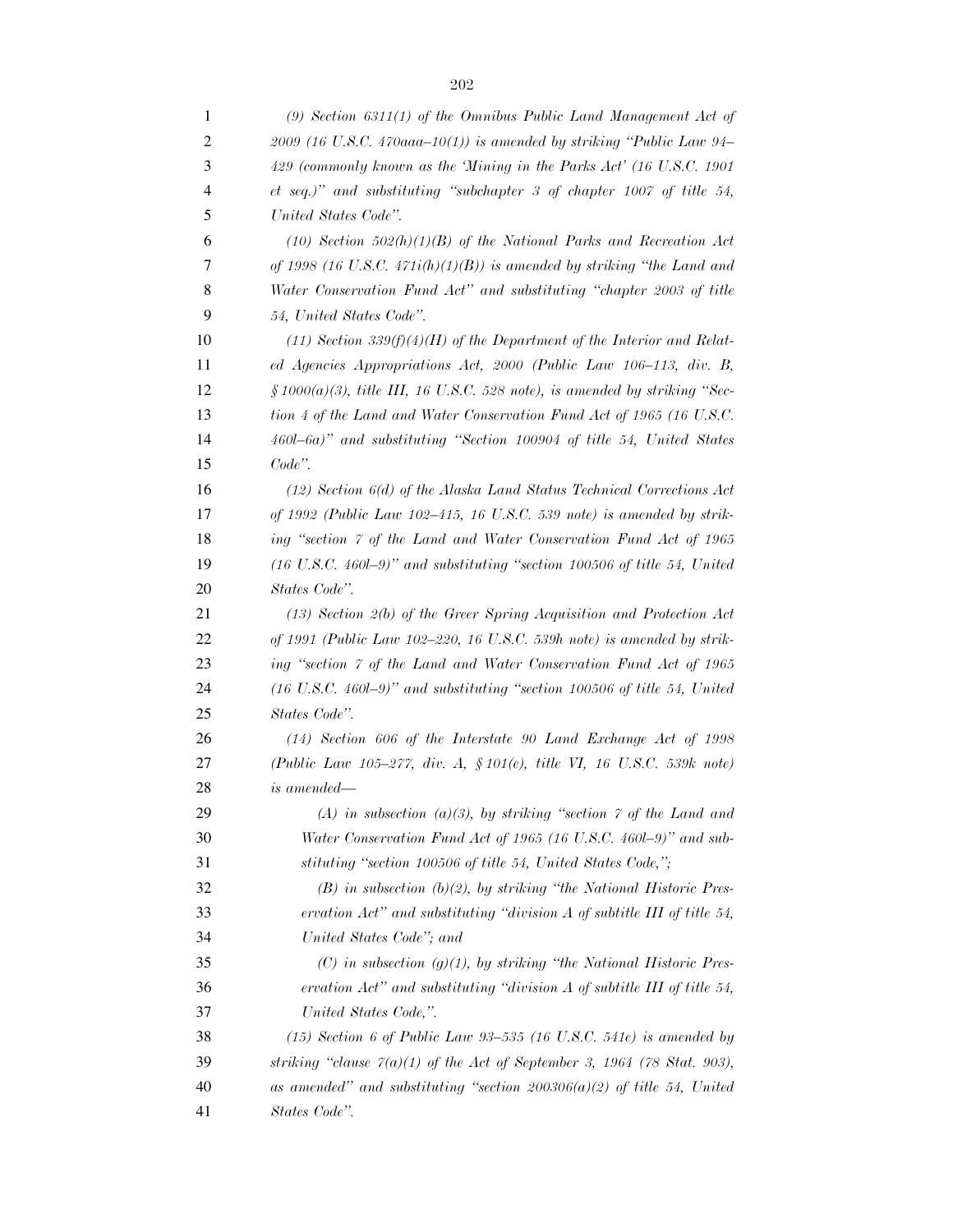| 1              | (16) Section $14(e)(3)(D)(iii)$ of the Columbia River Gorge National             |
|----------------|----------------------------------------------------------------------------------|
| $\overline{c}$ | Scenic Area Act (16 U.S.C. 544l(e)(3)(D)(iii)) is amended by striking            |
| 3              | "the Land and Water Conservation Fund Act of 1965 (16 U.S.C. 460l-               |
| 4              | 4 through 11)" and substituting "chapter 2003 of title 54, United States         |
| 5              | $Code,$ ".                                                                       |
| 6              | $(17)$ Section $16(a)(1)$ of the Columbia River Gorge National Scenic            |
| 7              | Area Act (16 U.S.C. 544 $n(a)(1)$ is amended by striking "the Land and           |
| 8              | Water Conservation Fund (16 U.S.C. 460l-4 and following)" and sub-               |
| 9              | stituting "chapter 2003 of title 54, United States Code,".                       |
| 10             | $(18)$ Section $3(b)$ of the Saint Helena Island National Scenic Area Act        |
| 11             | $(16 \text{ U.S.C. } 546a(b))$ is amended by striking "section 8 of the Land and |
| 12             | Water Conservation Fund Act of 1965 (16 U.S.C. 460l-9)" and sub-                 |
| 13             | stituting "section 100506 of title 54, United States Code".                      |
| 14             | $(19)$ Section 6(a) of the Act of June 22, 1948 (known as the Thye-              |
| 15             | Blatnik Act) (16 U.S.C. 577h(a)) is amended by striking "the Land and            |
| 16             | Water Conservation Fund Act (78 Stat. 897), as amended" and sub-                 |
| 17             | stituting "chapter 2003 of title 54, United States Code".                        |
| 18             | $(20)$ Section 104(f) of the Valles Caldera Preservation Act (16 U.S.C.          |
| 19             | $688v-2(f)$ ) is amended by striking "section 7 of the Land and Water            |
| 20             | Conservation Fund Act of 1965 (16 U.S.C. 460l-9)" and substituting               |
| 21             | "section 100506 of title 54, United States Code".                                |
| 22             | (21) Section $4(a)(3)$ of the Wilderness Act (16 U.S.C. 1133(a)(3)) is           |
| 23             | $\hspace{.1cm} amended \hspace{.1cm}-\hspace{.1cm}$                              |
| 24             | $(A)$ by striking "the Act of August 25, 1916" and substituting                  |
| 25             | "section $100101(b)(1)$ , chapter 1003, and sections $100751(a)$ ,               |
| 26             | 100752, 100753, and 102101 of title 54, United States Code"; and                 |
| 27             | $(B)$ by striking "the Act of June 8, 1906 (34 Stat. 225; 16 U.S.C.              |
| 28             | 432 et seq); section $3(2)$ of the Federal Power Act (16 U.S.C.                  |
| 29             | $796(2)$ ); and the Act of August 21, 1935 (49 Stat. 666; 16 U.S.C.              |
| 30             | 461 et seq.)" and substituting "section 3(2) of the Federal Power                |
| 31             | Act (16 U.S.C. 796(2)); and chapters 3201 and 3203 of title 54,                  |
| 32             | United States Code".                                                             |
| 33             | $(22)$ Section 5 of Public Law 90–454 (16 U.S.C. 1225) is amended                |
| 34             | by striking "the Land and Water Conservation Fund Act of 1965 (78                |
| 35             | Stat. 897)" and substituting "chapter 2003 of title 54, United States            |
| 36             | $Code$ ".                                                                        |
| 37             | $(23)$ Section $7(h)(1)$ of the National Trails System Act (16 U.S.C.            |
| 38             | $1246(h)(1)$ is amended by striking "the Volunteers in the Parks Act of          |
| 39             | 1969" and substituting "section 102301 of title 54, United States Code,".        |
| 40             | $(24)$ Section $8(a)$ of the National Trails System Act (16 U.S.C.               |
| 41             | $1247(a)$ ) is amended—                                                          |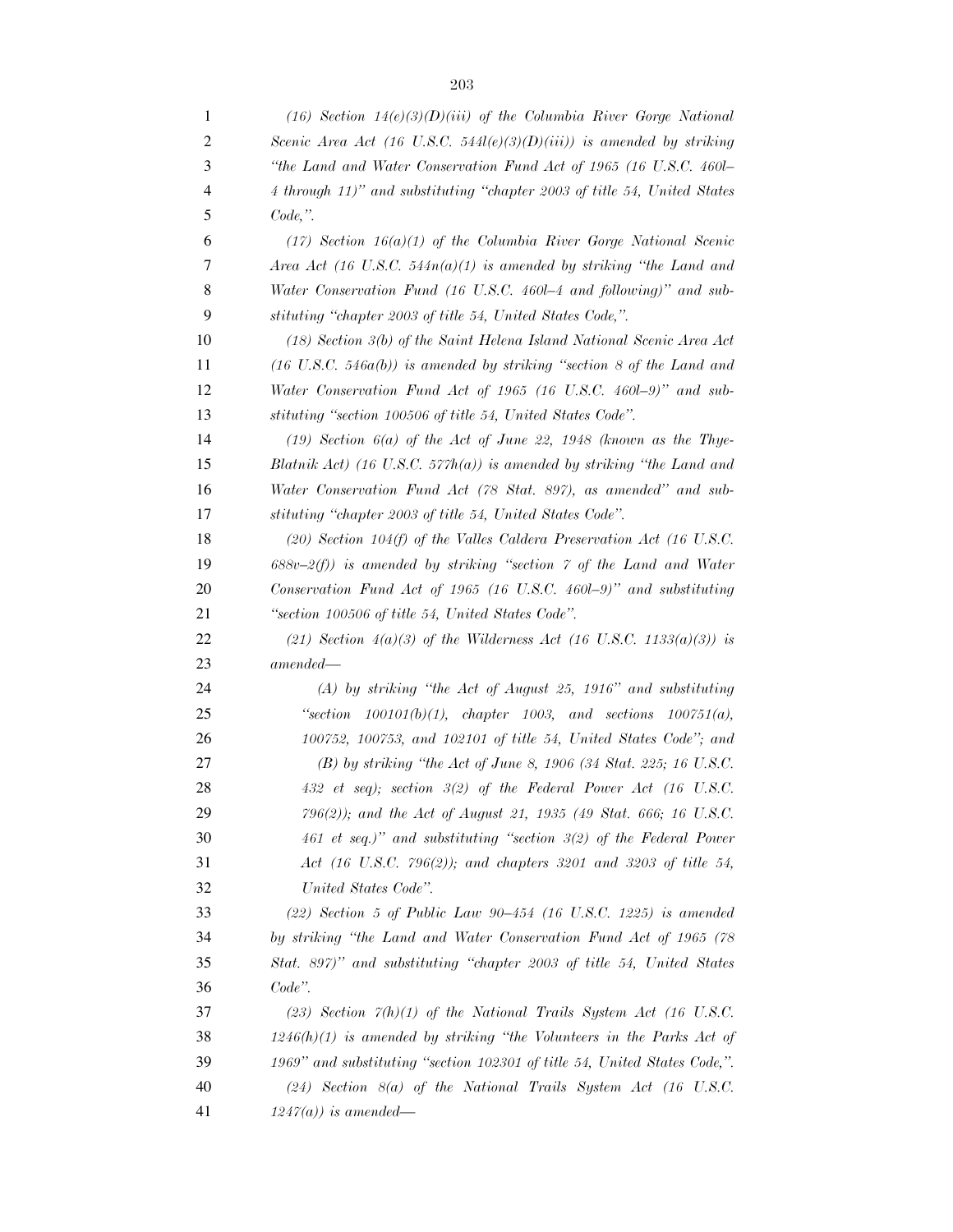| 1  | $(A)$ by striking "the Land and Water Conservation Fund Act"            |
|----|-------------------------------------------------------------------------|
| 2  | and substituting "chapter 2003 of title 54, United States Code";        |
| 3  | $(B)$ by striking "the Act of October 15, 1966 (80 Stat. 915), as       |
| 4  | amended" and substituting "division A of subtitle III of title 54,      |
| 5  | United States Code"; and                                                |
| 6  | $(C)$ by striking "the Act of May 28, 1963 (77 Stat. 49" and sub-       |
| 7  | stituting "chapter 2003 of title 54, United States Code".               |
| 8  | $(25)$ Section $9(e)(3)$ of the National Trails System Act (16 U.S.C.   |
| 9  | 1248 $(e)(3)$ ) is amended by striking "section 2 of the Land and Water |
| 10 | Conservation Fund Act of 1965" and substituting "section 200302 of      |
| 11 | title 54, United States Code".                                          |
| 12 | $(26)$ Section $10(a)(1)$ of the National Trails System Act (16 U.S.C.  |
| 13 | $1249(a)(1)$ is amended by striking "the Land and Water Conservation"   |
| 14 | Fund Act (78 Stat. 897), as amended" and substituting "chapter 2003     |
| 15 | of title 54, United States Code".                                       |
| 16 | $(27)$ Section 11(a)(2) of the National Trails System Act (16 U.S.C.    |
| 17 | $1250(a)(2)$ ) is amended—                                              |
| 18 | $(A)$ by striking "the Volunteers in the Parks Act of 1969" and         |
| 19 | substituting "section 102301 of title 54, United States Code"; and      |
| 20 | (B) by striking "section 6 of the Land and Water Conservation           |
| 21 | Fund Act of 1965" and substituting "200305 of title 54, United          |
| 22 | States Code".                                                           |
| 23 | $(28)$ Section 12(4) of the National Trails System Act (16 U.S.C.       |
| 24 | 1251(4)) is amended by striking "the Land and Water Conservation        |
| 25 | Fund Act of 1965" and substituting "chapter 2003 of title 54, United    |
| 26 | States Code,".                                                          |
| 27 | $(29)$ Section $2(a)$ of the Wild and Scenic Rivers Act (16 U.S.C.      |
| 28 | $1273(a)$ ) is amended by striking "the Land and Water Conservation Act |
| 29 | of 1965" and substituting "chapter 2003 of title 54, United States      |
| 30 | $Code,$ ".                                                              |
| 31 | $(30)$ Section $7(d)$ of the Wild and Scenic Rivers Act (16 U.S.C.      |
| 32 | $1278(d)$ ) is amended by striking "the Land and Water Conservation     |
| 33 | Fund Act of 1965" and substituting "chapter 2003 of title 54, United    |
| 34 | States Code".                                                           |
| 35 | $(31)$ Section 11 of the Wild and Scenic Rivers Act (16 U.S.C. 1282)    |
| 36 | <i>is amended—</i>                                                      |
| 37 | $(A)$ in subsection $(a)$ , by striking "the Land and Water Conserva-   |
| 38 | tion Fund Act of 1965 (78 Stat. 897" and substituting "chapter          |
| 39 | 2003 of title 54, United States Code"; and                              |
| 40 | $(B)$ in subsection $(b)(2)$ —                                          |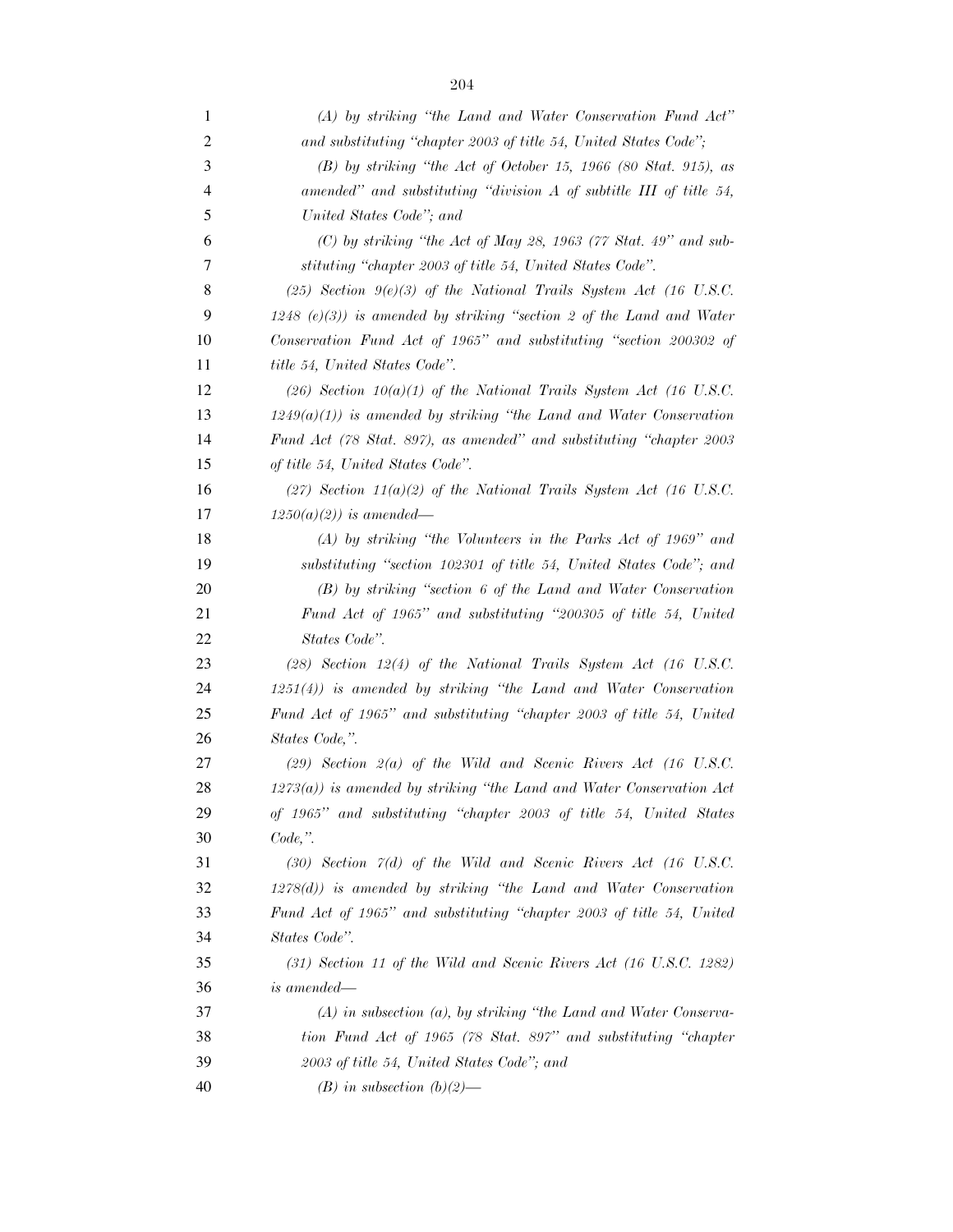| 1              | $(i)$ in subparagraph $(A)$ , by striking "the Volunteers in the        |
|----------------|-------------------------------------------------------------------------|
| $\overline{2}$ | Parks Act of 1969" and substituting "section 102301 of title            |
| 3              | 54, United States Code,"; and                                           |
| $\overline{4}$ | $(ii)$ in subparagraph $(B)$ , by striking "the Land and Water"         |
| 5              | Conservation Fund Act of 1965" and substituting "chapter                |
| 6              | 2003 of title 54, United States Code".                                  |
| 7              | $(32)$ Section 5(b) of the Endangered Species Act of 1973 (16 U.S.C.    |
| 8              | 1534(b) is amended by striking "the Land and Water Conservation Fund    |
| 9              | Act of 1965, as amended" and substituting "chapter 2003 of title 54,    |
| 10             | United States Code".                                                    |
| 11             | $(33)$ Section 815(4) of the Alaska National Interest Lands Conserva-   |
| 12             | tion Act (16 U.S.C. 3125(4)" is amended—                                |
| 13             | (A) by striking "the National Park Service Organic Act (39 Stat.        |
| 14             | 535, 16 U.S.C. 1, 2, 3, 4)" and substituting section $100101(b)(1)$ ,   |
| 15             | chapter 1003, and sections 100751(a), 100752, 100753, and 102101        |
| 16             | of title 54, United States Code"; and                                   |
| 17             | $(B)$ by adding "or such title" after "such Acts".                      |
| 18             | (34) Section $6(a)(6)(C)$ of the Coastal Barrier Act of 1968 (16 U.S.C. |
| 19             | $3505(a)(6)(C)$ is amended by striking "the Land and Water Conserva-    |
| 20             | tion Fund Act of 1965 (16 U.S.C. 460l-4 through 11)" and substituting   |
| 21             | "chapter 2003 of title 54, United States Code,".                        |
| 22             | (35) Section 11 of the National Fish and Wildlife Foundation Estab-     |
| 23             | lishment Act (16 U.S.C. 3710) is amended by striking "Public Law 90-    |
| 24             | 209 (16 U.S.C. 19e et seq.)" and substituting "subchapter II of chapter |
| 25             | 1011 of title 54, United States Code".                                  |
| 26             | $(36)$ Section $805(f)(1)$ of the Federal Lands Recreation Enhancement  |
| 27             | Act (16 U.S.C. 6804(f)(1)) is amended—                                  |
| 28             | (A) by striking "(16 U.S.C. 460l–6a)"; and                              |
| 29             | (B) by striking "; 16 U.S.C. 5991-5995".                                |
| 30             | (37) Section 813 of the Federal Lands Recreation Enhancement Act        |
| 31             | $(16 \text{ U.S.C. } 6812)$ is amended—                                 |
| 32             | (A) in subsection (A), by striking "(16 U.S.C. 460l–6a et seq.)";       |
| 33             | $(B)$ in subsection (b), by striking "; 16 U.S.C. 460l-6a";             |
| 34             | $(C)$ in subsection $(c)$ —                                             |
| 35             | (i) in paragraph $(1)$ , by striking "; 16 U.S.C. 5982"; and            |
| 36             | (ii) in paragraph (2), by striking "; 16 U.S.C. 5991-5995";             |
| 37             | and                                                                     |
| 38             | (D) in subsection $(e)$ —                                               |
| 39             | (i) in paragraph $(1)$ , by striking " $(16 \text{ U.S.C.})$<br>$460 -$ |
| 40             | $6a(i)(1))$ ";                                                          |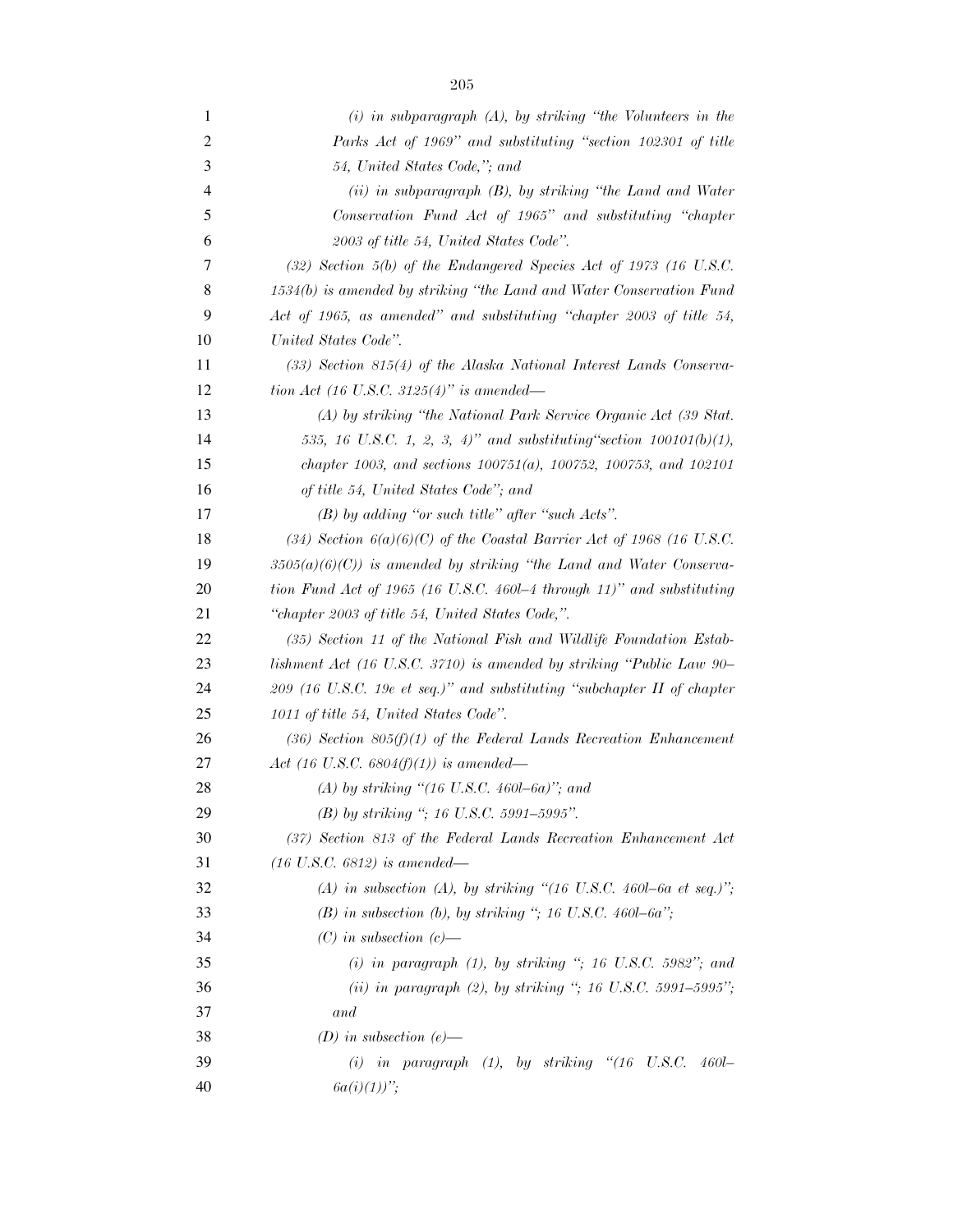*(ii) in paragraph (2), by striking ''; 16 U.S.C. 5991–5995''; and (iii) in paragraph (3), by striking ''; 16 U.S.C. 460l–6a''. (e) TITLE 20, UNITED STATES CODE.— (1) Section 2 of the Act of August 15, 1949 (20 U.S.C. 78a) is amend- ed by striking ''the Act of June 8, 1906 (16 U.S.C. 432, 433)'' and sub- stituting ''section 1866(b) of title 18, United States Code, and sections 320302 and 320303 of title 54, United States Code''. (2) Section 1517(a)(3) of the American Indian, Alaska Native, and Native Hawaiian Culture and Art Development Act (20 U.S.C. 4424(a)(3)) is amended by striking ''the National Historic Preservation Act (16 U.S.C. 470 et seq.)'' and substituting ''division A of subtitle III of title 54, United States Code''. (3) Section 7202(13)(E) of the Native Hawaiian Education Act (20 U.S.C. 7512(13)(D)) is amended by striking '' the National Historic Preservation Act (16 U.S.C. 470 et seq.)'' and substituting ''division A of subtitle III of title 54, United States Code''. (f) TITLE 23, UNITED STATES CODE.— (1) Section 103(c)(5) of title 23, United States Code, is amended— (A) in subparagraph (B), by striking ''section 106 of the National Historic Preservation Act (16 U.S.C. 470f)'' and substituting ''sec- tion 306108 of title 54''; and (B) in subparagraph (C), by striking ''section 106 of the National Historic Preservation Act (16 U.S.C. 470f)'' and substituting ''sec- tion 306108 of title 54''. (2) Section 133(e)(5)(B) of title 23, United States Code, is amended— (A) by striking ''title II of the National Historic Preservation Act (16 U.S.C. 470i et seq.)'' and substituting ''section 304101 of title 54''; and (B) by striking ''section 106 of such Act (16 U.S.C. 470f)'' and substituting ''section 306108 of title 54''. (3) Section 138(b)(2)(A) of title 23, United States Code, is amended by striking ''section 106 of the National Historic Preservation Act (16 U.S.C. 470f)'' and substituting ''section 306108 of title 54''. (4) Section 206 of title 23, United States Code, is amended— (A) in subsection (d)(1)(B), by striking ''the Land and Water Conservation Fund Act of 1965 (16 U.S.C. 460l–4 et seq.)'' and sub- stituting ''chapter 2003 of title 54''; (B) in subsection (d)(2)(D)(ii), by striking ''the Land and Water Conservation Fund Act of 1965 (16 U.S.C. 460l–4 et seq.)'' and sub-stituting ''chapter 2003 of title 54''; and*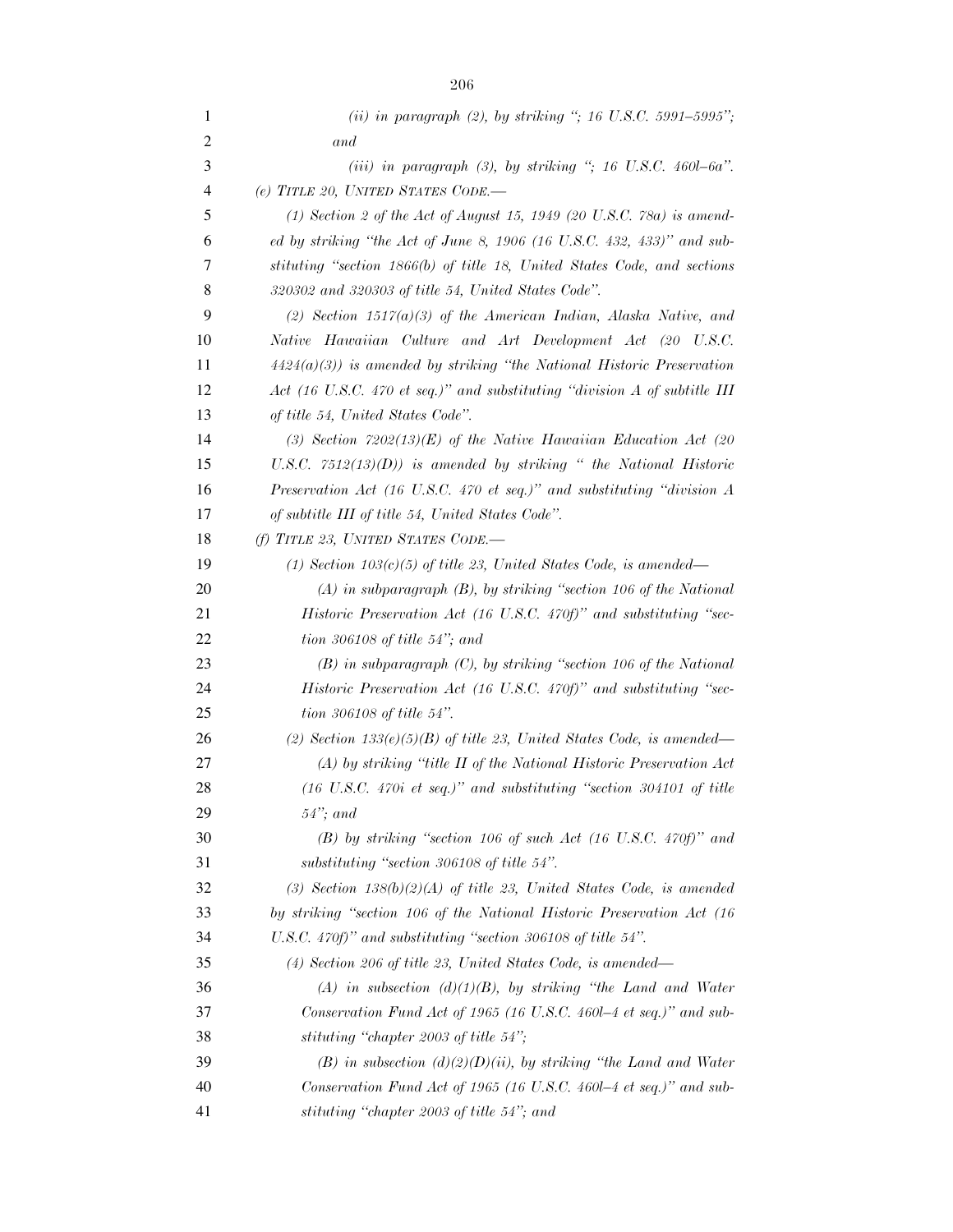*(C) in subsection (h)(3), by striking ''section 6(f)(3) of the Land and Water Conservation Fund Act of 1965 (16 U.S.C. 460l– 8(f)(3))'' and substituting ''section 200305(f)(3) of title 54''. (g) TITLE 25, UNITED STATES CODE.—Section 509(a) of the Indian Self- Determination and Education Assistance Act (25 U.S.C. 458aaa–8(a)) is amended by striking ''the National Historic Preservation Act (16 U.S.C. 470et seq.)'' and substituting ''division A of subtitle III of title 54, United States Code''. (h) TITLE 26, UNITED STATES CODE.—Section 9503(c)(3)(A)(i) of the In- ternal Revenue Code of 1986 (26 U.S.C. 9503(c)(3)(A)(i)) is amended by striking ''title I of the Land and Water Conservation Fund Act of 1965'' and substituting ''chapter 2003 of title 54''. (i) TITLE 36, UNITED STATES CODE.—Section 153513(a)(1) of title 36, United States Code, is amended by striking ''the Act of August 25, 1916 (16 U.S.C. 1 et seq.) (known as the National Park Service Organic Act)'' and sub- stituting ''section 100101(a), chapter 1003, and sections 100751(a), 100752, 100753, and 102101 of title 54, United States Code''. (j) TITLE 40, UNITED STATES CODE.— (1) Section 549(c)(3)(B)(ix) of title 40, United States code, is amend- ed— (A) by striking ''section 308(e)(2) of the National Historic Preser- vation Act (16 U.S.C. 470w–7(e)(2))'' and substituting ''section 305101(4) of title 54''; and (B) by striking ''subsection (b) of that section'' and substituting ''section 305103 of title 54''. (2) Section 550(h)(1)(B) of title 40, United States Code, is amended by striking ''section 3 of the Act of August 21, 1935 (16 U.S.C. 463) (known as the Historic Sites, Buildings, and Antiquities Act)'' and sub- stituting ''section 102303 of title 54''. (3) Section 1303(c) of title 40, United States Code, is amended by striking ''the Act of August 21, 1935 (16 U.S.C. 461 et seq.) (known as the Historic Sites, Buildings, and Antiquities Act)'' and substituting ''chapter 3201 of title 54''. (4) Section 1314(a)(2)(A)(ii) of title 40, United States Code, is amended by striking ''the Act of August 25, 1916 (16 U.S.C. 1, 2, 3, 4) (known as the National Park Service Organic Act)'' and substituting ''section 100101(a), chapter 1003, and sections 100751(a), 100752, 100753, and 102101 of title 54''. (5) Section 3303(c) of title 40, United States Code, is amended by striking ''title II of the National Historic Preservation Act (16 U.S.C. 470i et seq.)'' and substituting ''section 304101 of title 54''.*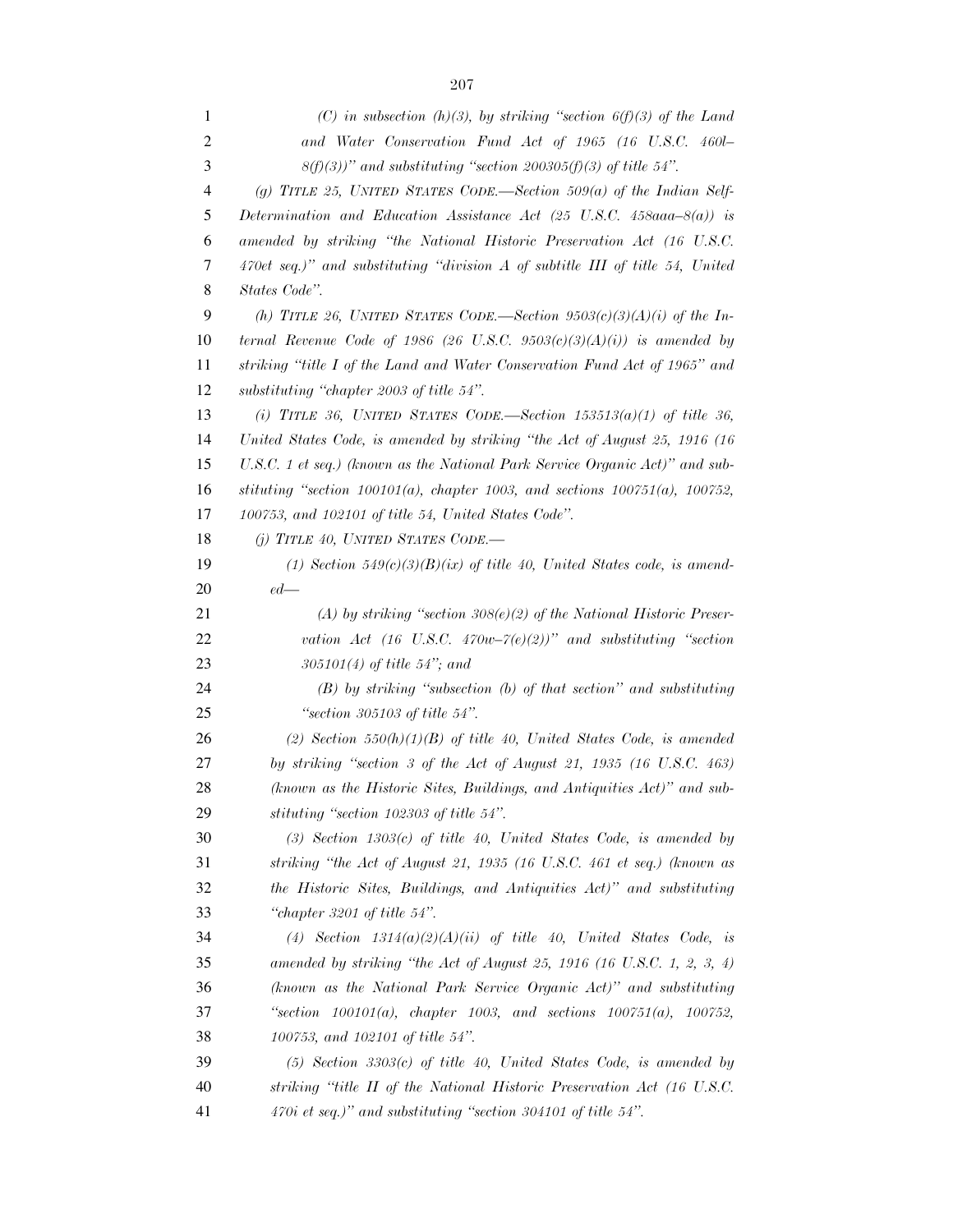| $\mathbf{1}$ | $(6)$ Section 3306(a)(4) of title 40, United States Code, is amended by          |
|--------------|----------------------------------------------------------------------------------|
| 2            | striking "section 101 of the National Historic Preservation Act (16              |
| 3            | U.S.C. $470a$ )" and substituting "chapter 3021 of title 54".                    |
| 4            | (7) Section $14507(a)(1)(A)(ii)$ of title 40, United States Code, is             |
| 5            | amended by striking "the Land and Water Conservation Fund Act of                 |
| 6            | 1965 (16 U.S.C. 460l-4 et seq.)" and substituting "chapter 2003 of title         |
| 7            | $54$ "                                                                           |
| 8            | $(k)$ TITLE 42, UNITED STATES CODE.-                                             |
| 9            | $(1)$ Section 303(2) of the Water Resources Planning Act (42 U.S.C.              |
| 10           | $1962c-2(2)$ ) is amended by striking "the Land and Water Conservation           |
| 11           | Fund Act of 1965" and substituting "chapter 2003 of title 54, United             |
| 12           | States Code".                                                                    |
| 13           | $(2)$ Section 208(2) of the Demonstration Cities and Metropolitan De-            |
| 14           | velopment Act of 1966 (42 U.S.C. 3338(2)) is amended by striking "sec-           |
| 15           | tion 5(e) of the Land And Water Conservation Fund Act of 1965" and               |
| 16           | substituting "section $200305(e)$ of title 54, United States Code".              |
| 17           | $(3)$ Section $5(c)$ of the Department of Housing and Urban Develop-             |
| 18           | ment Act $(42 \text{ U.S.C. } 3534(c))$ is amended by striking "the Land and     |
| 19           | Water Conservation Fund Act of 1965 (78 Stat. 897)" and substituting             |
| 20           | "chapter 2003 of title 54, United States Code,".                                 |
| 21           | (4) Section 121 of the Housing and Community Development Act of                  |
| 22           | 1974 (42 U.S.C. 5320) is amended—                                                |
| 23           | $(A)$ by amending subsection $(a)$ to read as follows:                           |
| 24           | "(a) With respect to applications for assistance under section $5318$ of this    |
| 25           | title, the Secretary of the Interior, after consulting with the Secretary, shall |
| 26           | prescribe and implement regulations concerning projects funded under section     |
| 27           | 5318 of this title and their relationship with division A of substitle III and   |
| 28           | chapter 3125 of title 54, United States Code.";                                  |
| 29           | and                                                                              |
| 30           | $(B)$ in subsection $(c)$ , by striking "section 106 of the Act referred         |
| 31           | to in subsection $(a)(1)$ " and substituting "section 306108 of title 54,        |
| 32           | United States Code,".                                                            |
| 33           | (5) Section $504(c)(2)$ of the Americans with Disabilities Act of 1990           |
| 34           | $(42 \text{ U.S.C. } 12204(c)(2))$ is amended by striking "the National Historic |
| 35           | Preservation Act (16 U.S.C. 470 et seq.)" and substituting "division $A$         |
| 36           | of subtitle III of title 54, United States Code".                                |
| 37           | (6) Section 999 $H(c)(2)$ of the Energy Policy Act of 2005 Energy Re-            |
| 38           | search, Development, Demonstration, and Commercial Application Act of            |
| 39           | 2005 (42 U.S.C. 16378(c)(2)) is amended—                                         |
| 40           | $(A)$ in subparagraph $(B)$ , by striking "section $2(c)$ of the Land            |
| 41           | and Water Conservation Fund Act of 1965 (16 U.S.C. 460l-5(c))"                   |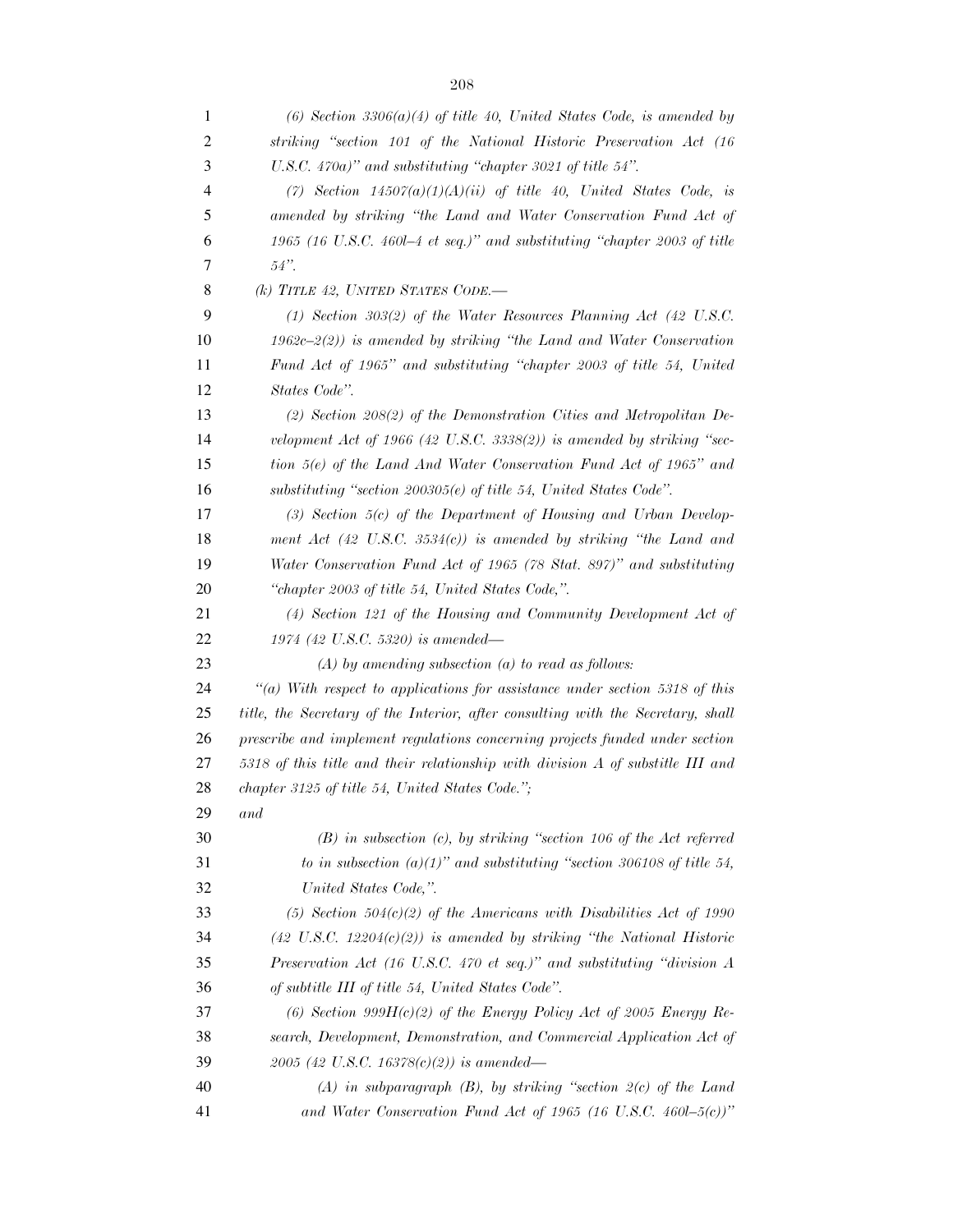| 1              | and substituting "section $200302(c)$ of title 54, United States Code";                  |
|----------------|------------------------------------------------------------------------------------------|
| $\overline{c}$ | and                                                                                      |
| 3              | $(B)$ in subparagraph $(C)$ , by striking "section 108 of the National                   |
| 4              | Historic Preservation Act (16 U.S.C. 470h)" and substituting                             |
| 5              | "chapter 3031 of title 54, United States Code".                                          |
| 6              | (1) TITLE 43, UNITED STATES CODE.-                                                       |
| 7              | (1) The second paragraph under the heading "ADMINISTRATIVE PROVI-                        |
| 8              | SIONS" under the heading "BUREAU OF RECLAMATION" (43 U.S.C. 377b)                        |
| 9              | is amended by striking "the Acts of August 21, 1935 (16 U.S.C. $461-$                    |
| 10             | $467)$ and June 27 1960 (16 U.S.C. 469)" and substituting "chapters"                     |
| 11             | 3125 and 3201 of title 54, United States Code".                                          |
| 12             | $(2)$ Section 105 of the Gulf of Mexico Energy Security Act of 2006                      |
| 13             | (Public Law 109–432, div. C, title I, 43 U.S.C. 1331 note) is amended—                   |
| 14             | (A) in subsection $(a)(2)(B)$ —                                                          |
| 15             | (i) by striking "section 6 of the Land And Water Conserva-                               |
| 16             | tion Fund Act of 1965 (16 U.S.C. 460l–8)" and substituting                               |
| 17             | "section 200305 of title 54, United States Code"; and                                    |
| 18             | (ii) by striking "section 2 of that Act (16 U.S.C. 460l-5)"                              |
| 19             | and substituting "section 200302 of that title"; and                                     |
| 20             | $(B)$ in subsection $(e)(3)(B)$ , by striking "the Land and Water"                       |
| 21             | Conservation Fund Act of 1965 (16 U.S.C. 460l-4 et seq.)" and sub-                       |
| 22             | stituting "chapter 2003 of title 54, United States Code".                                |
| 23             | $(3)$ Section 1401 $(b)$ of the Omnibus Budget Reconciliation Act of 1981                |
| 24             | $(43 \text{ U.S.C. } 1457a(b))$ is amended—                                              |
| 25             | (A) by striking "the Land and Water Conservation Fund Act of                             |
| 26             | 1965 (78 Stat; 897; 16 U.S.C. 460z)" and substituting "chapter                           |
| 27             | 2003 of title 54, United States Code";                                                   |
| 28             | (B) by striking "the National Historic Preservation Act of 1966                          |
| 29             | $(80 \text{ Stat. } 915; 16 \text{ U.S.C. } 470)$ " and substituting "division A of sub- |
| 30             | title III of title 54, United States Code"; and                                          |
| 31             | (C) by striking "the Urban Park and Recreation Recovery Act of                           |
| 32             | 1978 (92 Stat. 3538; 16 U.S.C. 2501, et seq.)" and substituting                          |
| 33             | "chapter 2005 of title 54, United States Code".                                          |
| 34             | (4) The paragraph under the heading "NATURAL RESOURCE DAMAGE                             |
| 35             | ASSESSMENT AND RESTORATION FUND" under the heading "UNITED                               |
| 36             | STATES FISH AND WILDLIFE SERVICE" in Public Law 103-138 (43                              |
| 37             | U.S.C. 1474b-1) is omitted by striking "the Act of July 27, 1990 (Public                 |
| 38             | Law 101–337)" and substituting "subchapter $II$ of chapter 1007 of title                 |
| 39             | 54, United States Code,".                                                                |
| 40             | (5) Section $\gamma(e)(3)$ of the Colorado River Floodway Protection Act (43)            |
| 41             | U.S.C. $1600e(e)(3)$ ) is amended by striking "the Land and Water Con-                   |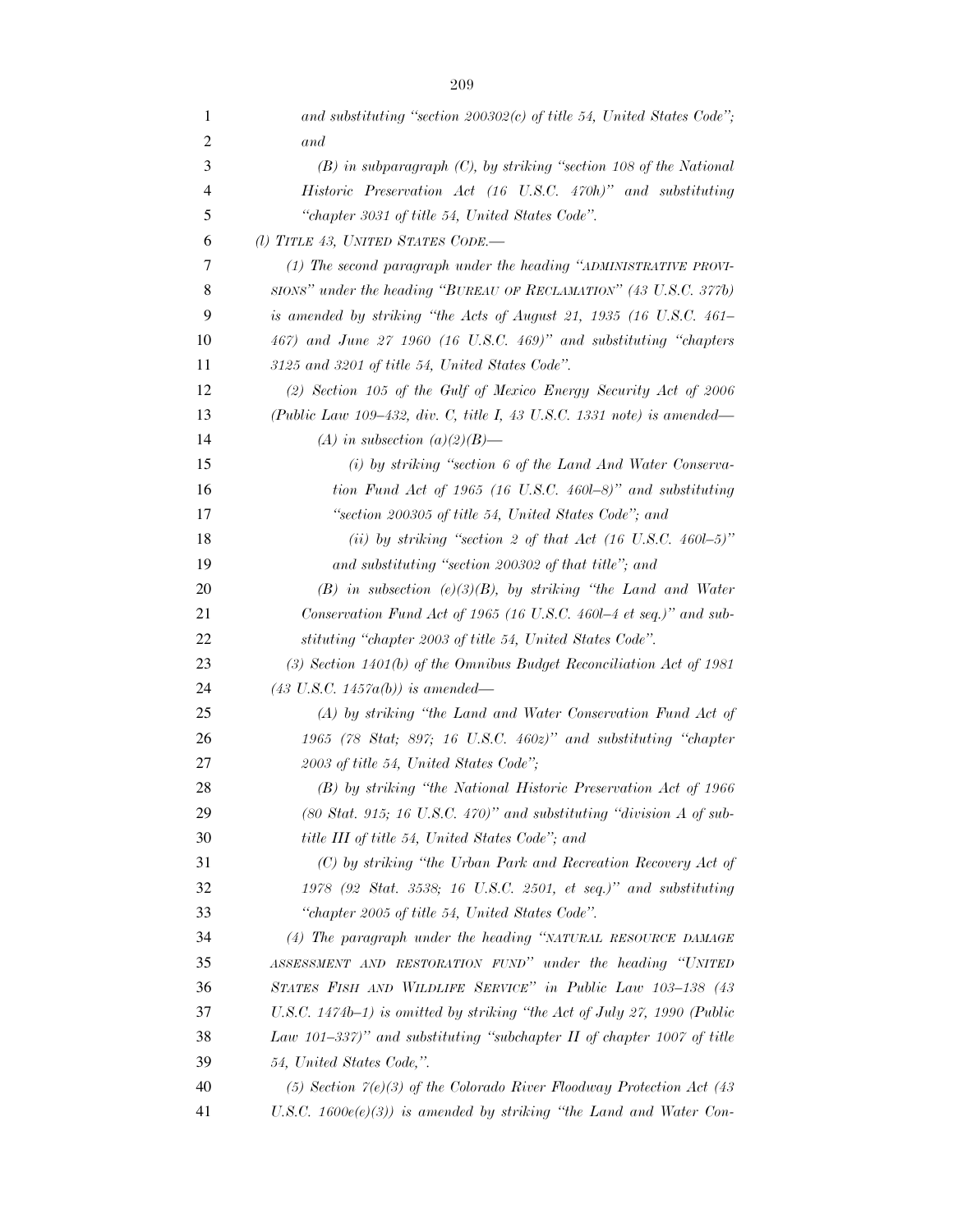| 1  | servation Fund Act of 1965 (16 U.S.C. 460l-4 through $11$ )" and sub-              |
|----|------------------------------------------------------------------------------------|
| 2  | stituting "chapter 2003 of title 54, United States Code".                          |
| 3  | $(6)$ Section 202 $(c)(9)$ of the Federal Land Policy and Management Act           |
| 4  | of 1976 (43 U.S.C. 1712 $(c)(9)$ ) is amended by striking "the Act of Sep-         |
| 5  | tember 3, 1964 (78 Stat. 897), as amended" and substituting "chapter               |
| 6  | 2003 of title 54, United States Code".                                             |
| 7  | $(7)$ Section 204(j) of the Federal Land Policy and Management Act                 |
| 8  | of 1976 (43 U.S.C. 1714(j)) is amended by striking "the Act of June 8,             |
| 9  | 1906 (34 Stat. 225; 16 U.S.C. 431–433)" and substituting "chapter 3203             |
| 10 | of title 54, United States Code".                                                  |
| 11 | (8) Section $201(d)(3)(E)$ of the Consolidated Natural Resources Act of            |
| 12 | 2008 (43 U.S.C. 1786(d)(3)(E)) is amended by striking "the National                |
| 13 | Historic Preservation Act (16 U.S.C. 470 et seq.)" and substituting "di-           |
| 14 | vision A of subtitle III of title 54, United States Code,".                        |
| 15 | $(9)$ Section 206 of the Federal Land Transaction Facilitation Act $(43)$          |
| 16 | $U.S.C. 2305$ ) is amended—                                                        |
| 17 | $(A)$ in subsection (e), by striking "the Land and Water Conserva-                 |
| 18 | tion Fund Act (16 U.S.C. 460l-4 et seq.)" and substituting "chapter                |
| 19 | 2003 of title 54, United States Code"; and                                         |
| 20 | $(B)$ in subsection $(f)(2)$ , by striking "section 3 of the Land and              |
| 21 | Water Conservation Fund Act of 1965 (16 U.S.C. 460l–6)" and sub-                   |
| 22 | stituting "section 200303 of title 54, United States Code".                        |
| 23 | (m) TITLE 45, UNITED STATES CODE.-                                                 |
| 24 | (1) Section 1168(a) of the Omnibus Budget Reconciliation Act of 1981               |
| 25 | $(45 \text{ U.S.C. } 1111(a))$ is amended by striking "the National Historic Pres- |
| 26 | ervation Act" and substituting "division A of subtitle III of title 54,            |
| 27 | United States Code".                                                               |
| 28 | (2) Section 613(a) of the Alaska Railroad Transfer Act of 1982 (45                 |
| 29 | $U.S.C.$ 1212(a)) is amended by striking "the National Historic Preserva-          |
| 30 | tion Act (16 U.S.C. 470 et seq.)" and substituting "division A of subtitle         |
| 31 | III of title 54, United States Code".                                              |
| 32 | (n) TITLE 46, UNITED STATES CODE.—Section $13102(b)(2)$ of title 46,               |
| 33 | United States Code, is amended by striking "the Land and Water Conserva-           |
| 34 | tion Fund Act of 1965 (16 U.S.C. 460l-4-460-11)" and substituting "chap-           |
| 35 | ter 2003 of title 54, United States Code,".                                        |
| 36 | (o) TITLE 48, UNITED STATES CODE.-                                                 |
| 37 | $(1)$ Section 105(l) of Public Law 99-239 (known as the Compact of                 |
| 38 | Free Association Amendments Act of 2003) (48 U.S.C. 1905(l)) is                    |
| 39 | amended by striking "the National Historic Preservation Act (80 Stat.              |
| 40 | 915; 16 U.S.C. 470–470t)" and substituting "division $A$ of subtitle III           |
| 41 | of title 54, United States Code".                                                  |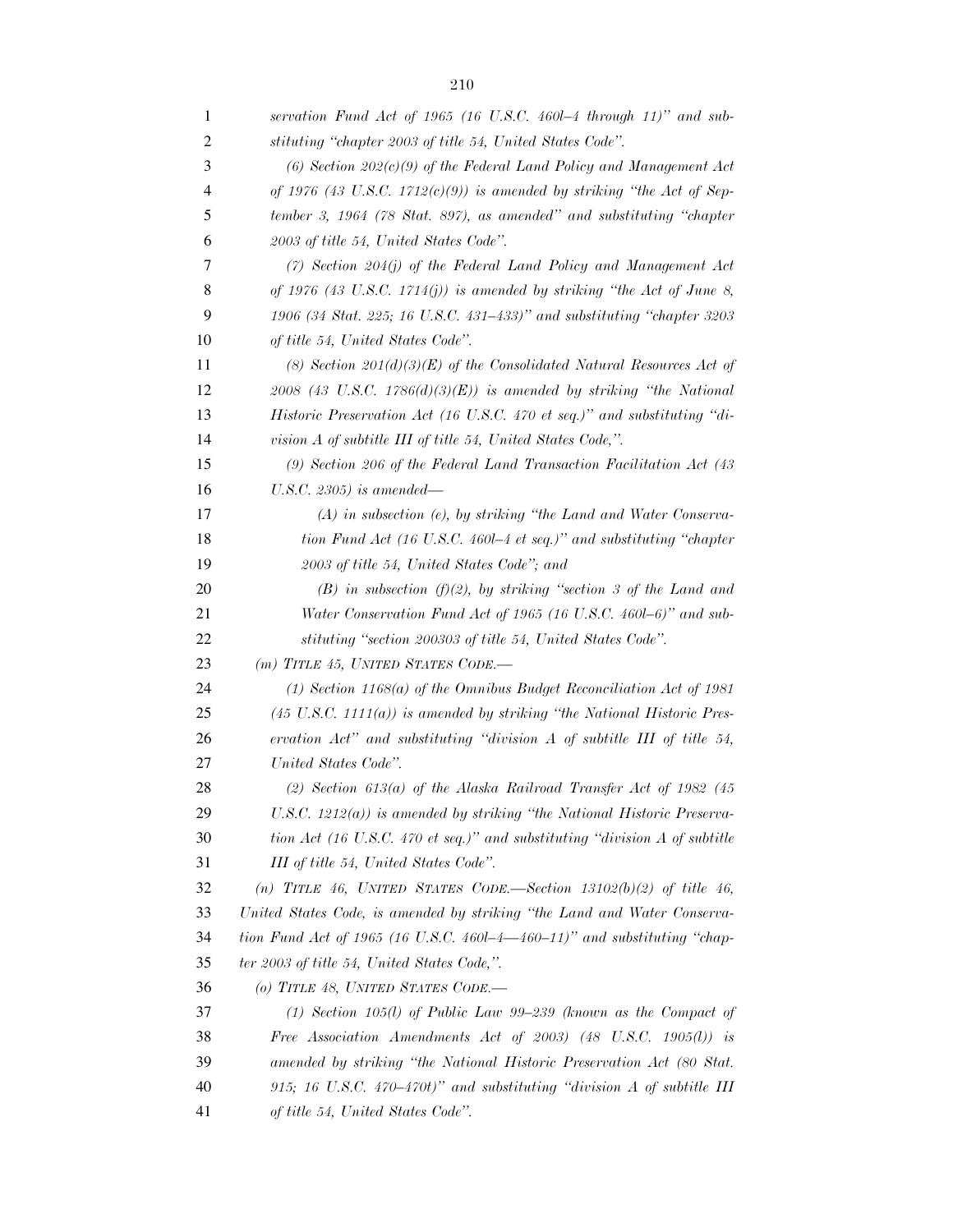| 1              | (2) Section 105(j) of Public Law 108-188 (known as the Compact of                  |  |  |  |
|----------------|------------------------------------------------------------------------------------|--|--|--|
| $\overline{c}$ | Free Association Act of 1985) (48 U.S.C. 1921(d)) is amended by strik-             |  |  |  |
| 3              | ing "the National Historic Preservation Act (80 Stat. 915; 16 U.S.C.               |  |  |  |
| 4              | $470-470t$ " and substituting "division A of subtitle III of title 54,             |  |  |  |
| 5              | United States Code".                                                               |  |  |  |
| 6              | (p) TITLE 49, UNITED STATES CODE.—Section $303(d)(2)$ of title 49,                 |  |  |  |
| 7              | United States Code, is amended by striking "section 106 of the National His-       |  |  |  |
| 8              | toric Preservation Act (16 U.S.C. 470f)" and substituting "section 306108 of       |  |  |  |
| 9              | title 54, United States Code".                                                     |  |  |  |
| 10             | SEC. 6. TRANSITIONAL AND SAVINGS PROVISIONS.                                       |  |  |  |
| 11             | (a) DEFINITIONS.—In this section:                                                  |  |  |  |
| 12             | (1) SOURCE PROVISION.—The term "source provision" means a provi-                   |  |  |  |
| 13             | sion of law that is replaced by a title 54 provision.                              |  |  |  |
| 14             | (2) TITLE 54 PROVISION.—The term "title 54 provision" means a pro-                 |  |  |  |
| 15             | vision of title 54, United States Code, that is enacted by section 3.              |  |  |  |
| 16             | (b) CUTOFF DATE.—The title 54 provisions replace certain provisions of             |  |  |  |
| 17             | law enacted on or before January 3, 2012. If a law enacted after that date         |  |  |  |
| 18             | amends or repeals a source provision, that law is deemed to amend or repeal,       |  |  |  |
| 19             | as the case may be, the corresponding title $54$ provision. If a law enacted after |  |  |  |
| 20             | that date is otherwise inconsistent with a title 54 provision or a provision       |  |  |  |
| 21             | of this Act, that law supersedes the title 54 provision or provision of this Act   |  |  |  |
| 22             | to the extent of the inconsistency.                                                |  |  |  |
| 23             | (c) ORIGINAL DATE OF ENACTMENT UNCHANGED.-For purposes of deter-                   |  |  |  |
| 24             | mining whether one provision of law supersedes another based on enactment          |  |  |  |
| 25             | later in time, a title 54 provision is deemed to have been enacted on the date     |  |  |  |
| 26             | of enactment of the source provision that the title 54 provision replaces.         |  |  |  |
| 27             | (d) REFERENCES TO TITLE 54 PROVISIONS.—A reference to a title 54 pro-              |  |  |  |
| 28             | vision is deemed to refer to the corresponding source provision.                   |  |  |  |
| 29             | (e) REFERENCES TO SOURCE PROVISIONS.—A reference to a source provi-                |  |  |  |
| 30             | sion, including a reference in a regulation, order, or other law, is deemed to     |  |  |  |
| 31             | refer to the corresponding title 54 provision.                                     |  |  |  |
| 32             | (f) REGULATIONS, ORDERS, AND OTHER ADMINISTRATIVE ACTIONS.-                        |  |  |  |
| 33             | regulation, order, or other administrative action in effect under a source pro-    |  |  |  |
| 34             | vision continues in effect under the corresponding title 54 provision.             |  |  |  |
| 35             | (g) ACTIONS TAKEN AND OFFENSES COMMITTED. An action taken or an                    |  |  |  |
| 36             | offense committed under a source provision is deemed to have been taken or         |  |  |  |
| 37             | committed under the corresponding title 54 provision.                              |  |  |  |
| 38             | <b>SEC. 7. REPEALS.</b>                                                            |  |  |  |
| 39             | The following provisions of law are repealed, except with respect to rights        |  |  |  |
| 40             | and duties that matured, penalties that were incurred, or proceedings that         |  |  |  |
| 41             | were begun before the date of enactment of this Act:                               |  |  |  |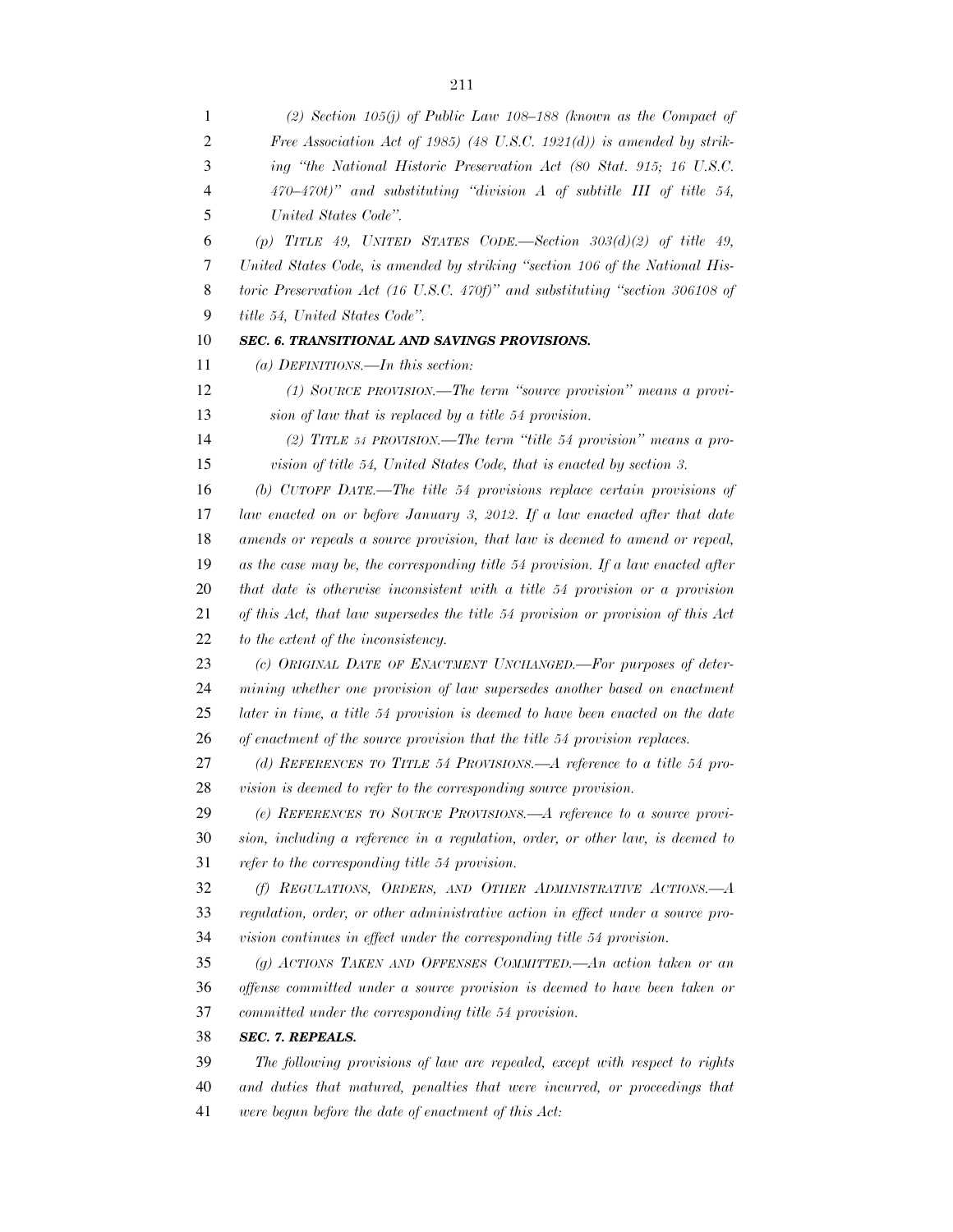| Act                                                                                                                                                                                          | Section                                                                                                                                         | United States Code Former<br>Classification                             |
|----------------------------------------------------------------------------------------------------------------------------------------------------------------------------------------------|-------------------------------------------------------------------------------------------------------------------------------------------------|-------------------------------------------------------------------------|
| Act of February 15, 1901 (ch. 372 relating to                                                                                                                                                |                                                                                                                                                 | 16 U.S.C. 79.                                                           |
|                                                                                                                                                                                              |                                                                                                                                                 | 16 U.S.C. 433.<br>16 U.S.C. 431.<br>16 U.S.C. 432.<br>16 U.S.C. 432.    |
| Act of March 4, 1911 (ch. 238 (4th and last<br>$para graphs$ $\ (relating$ $\$ $to$ $\ \ System$ $\ units)$<br>under heading "IMPROVEMENT OF THE NA-<br>TIONAL FOREST" under heading "FOREST |                                                                                                                                                 | 16 U.S.C. 5.                                                            |
|                                                                                                                                                                                              |                                                                                                                                                 | 16 U.S.C. 1.<br>16 U.S.C. 2.<br>16 U.S.C. 3.<br>16 U.S.C. 4.            |
|                                                                                                                                                                                              | 1 (21st undesignated<br>paragraph under heading<br>"NATIONAL PARKS").                                                                           | 16 U.S.C. 452.                                                          |
|                                                                                                                                                                                              | $1(2d$ undesignated<br>paragraph under heading<br>"NATIONAL PARKS").                                                                            | 16 U.S.C. 6.                                                            |
|                                                                                                                                                                                              | (1st sentence in 9th<br>undesignated paragraph<br>under heading "NATIONAL<br>PARKS").                                                           | 16 U.S.C. 452.                                                          |
|                                                                                                                                                                                              |                                                                                                                                                 | 16 U.S.C. 8.<br>16 U.S.C. 8a.<br>16 U.S.C. 8b.<br>16 U.S.C. 8c.         |
|                                                                                                                                                                                              | 1 (28th undesignated<br>paragraph under heading<br>"NATIONAL PARKS").<br>1 (last undesignated<br>paragraph under heading<br>'NATIÓNAL PARKS''). | 16 U.S.C. 456.<br>16 U.S.C. 11.                                         |
|                                                                                                                                                                                              |                                                                                                                                                 | 16 U.S.C. 455.<br>16 U.S.C. 455a.<br>16 U.S.C. 455b.<br>16 U.S.C. 455c. |
|                                                                                                                                                                                              |                                                                                                                                                 | 16 U.S.C. 12.<br>16 U.S.C. 13.                                          |
|                                                                                                                                                                                              |                                                                                                                                                 | 16 U.S.C. 457.                                                          |
|                                                                                                                                                                                              | 1 (28th undesignated<br>paragraph under heading<br>'NATIONAL PARK<br>SERVICE").                                                                 | 16 U.S.C. 15.                                                           |
|                                                                                                                                                                                              |                                                                                                                                                 | 16 U.S.C. 458.                                                          |

*Act of April 18, 1930 (ch. 187) ......................... .................................................. 16 U.S.C. 16.*

*Act of May 26, 1930 (ch. 324) ........................... <sup>1</sup> .............................................. 16 U.S.C. 17. <sup>3</sup> .............................................. 16 U.S.C. 17b. <sup>4</sup> .............................................. 16 U.S.C. 17c. <sup>5</sup> .............................................. 16 U.S.C. 17d. <sup>6</sup> .............................................. 16 U.S.C. 17e. <sup>7</sup> .............................................. 16 U.S.C. 17f. <sup>8</sup> .............................................. 16 U.S.C. 17g. <sup>9</sup> .............................................. 16 U.S.C. 17h.*

### *Schedule of Laws Repealed*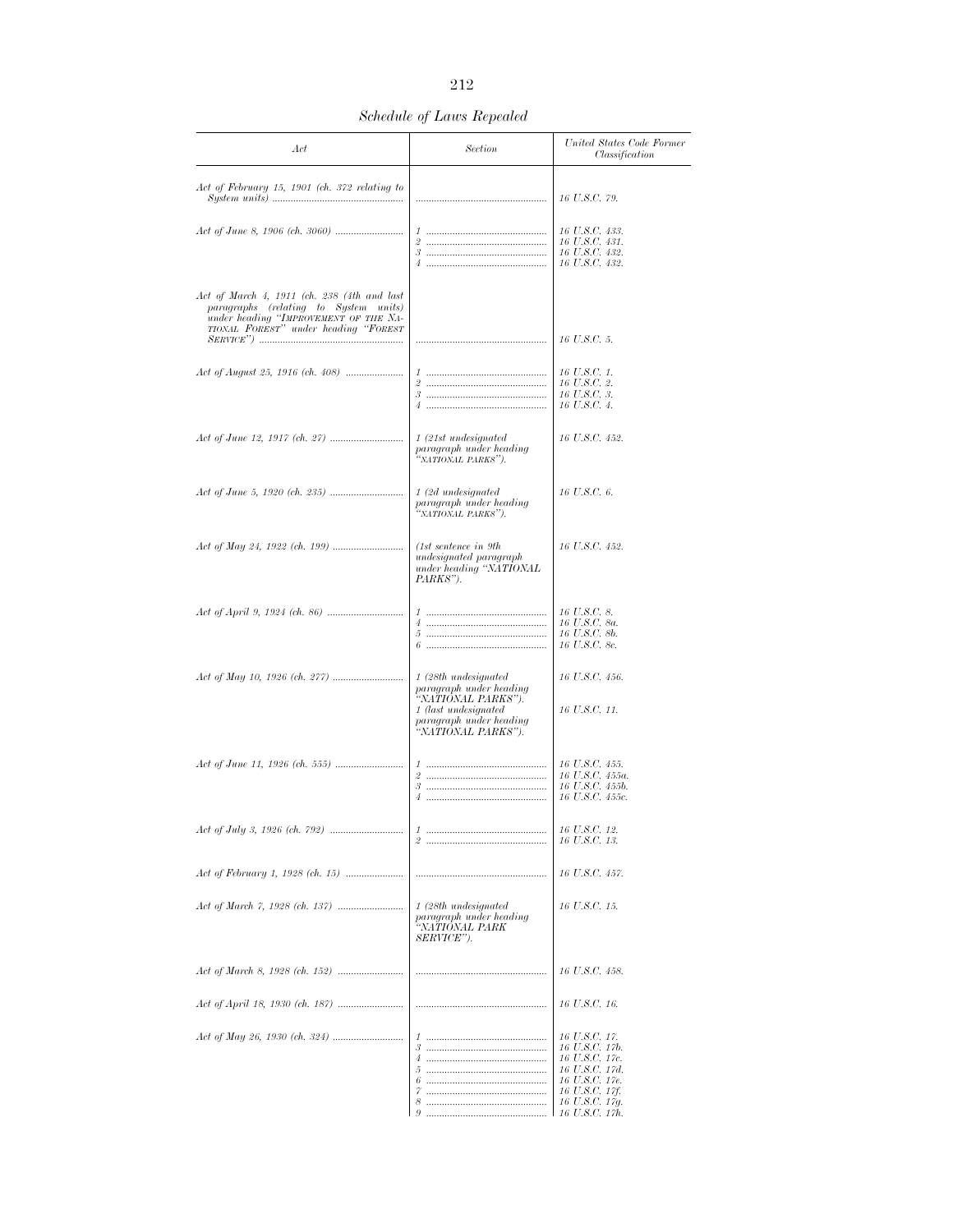| Act                                 | Section                                                                                                                            | United States Code Former<br>Classification                                                                                |
|-------------------------------------|------------------------------------------------------------------------------------------------------------------------------------|----------------------------------------------------------------------------------------------------------------------------|
|                                     |                                                                                                                                    | 16 U.S.C. 17i.<br>16 U.S.C. 17j.                                                                                           |
|                                     | title $I$ (proviso in last<br>undesignated paragraph<br>under heading "NATIONAL<br>PARK SERVICE").                                 | 16 U.S.C. 9a.                                                                                                              |
|                                     |                                                                                                                                    | 16 U.S.C. 9a.                                                                                                              |
|                                     | 1 (34th undesignated<br>paragraph under heading<br>"NATIONAL PARK<br>SERVICE").                                                    | 16 U.S.C. 14b, 456a.                                                                                                       |
|                                     |                                                                                                                                    | 16 U.S.C. 461.<br>16 U.S.C. 462.<br>16 U.S.C. 463.<br>16 U.S.C. 464.<br>16 U.S.C. 465.<br>16 U.S.C. 466.<br>16 U.S.C. 467. |
|                                     |                                                                                                                                    | 16 U.S.C. 17k.<br>16 U.S.C. 171.<br>16 U.S.C. 17m.<br>16 U.S.C. 17n.                                                       |
|                                     | 1 (41st undesignated<br>paragraph under heading<br>"NATIONAL PARK<br>SERVICE").                                                    | 16 U.S.C. 14a.                                                                                                             |
|                                     | $1$ (proviso in 3d<br>undesignated paragraph<br>under heading "NATIONAL<br>PARK SERVICE").                                         | 16 U.S.C. 17j-1.                                                                                                           |
|                                     |                                                                                                                                    | 16 U.S.C. 458a.                                                                                                            |
|                                     | 1 (41st undesignated<br>paragraph under heading<br>"NATIONAL PARK<br>SERVICE").                                                    | 16 U.S.C. 14c.                                                                                                             |
|                                     |                                                                                                                                    | 16 U.S.C. $17j-2(b)$ through<br>$(q)$ .<br>16 U.S.C. 17j-2(i), (j).                                                        |
|                                     |                                                                                                                                    | 16 U.S.C. 8e.<br>16 U.S.C. 8f.                                                                                             |
|                                     |                                                                                                                                    | 16 U.S.C. 468.<br>16 U.S.C. 468a.<br>16 U.S.C. 468b.<br>16 U.S.C. 468c.<br>16 U.S.C. 468d.                                 |
|                                     |                                                                                                                                    | 16 U.S.C. 7a.<br>16 U.S.C. 7b.<br>16 U.S.C. 7c.<br>16 U.S.C. 7d.<br>16 U.S.C. 7e.                                          |
| Act of September 14, 1950 (ch. 950) | 1 (last sentence proviso<br><i>relating to national</i><br>monuments).<br>1 (last sentence proviso<br>relating to national parks). | 16 U.S.C. 431a.<br>16 U.S.C. 451a.                                                                                         |
|                                     |                                                                                                                                    | 16 U.S.C. 1b (less $(3)$ ).                                                                                                |

# *Schedule of Laws Repealed—Continued*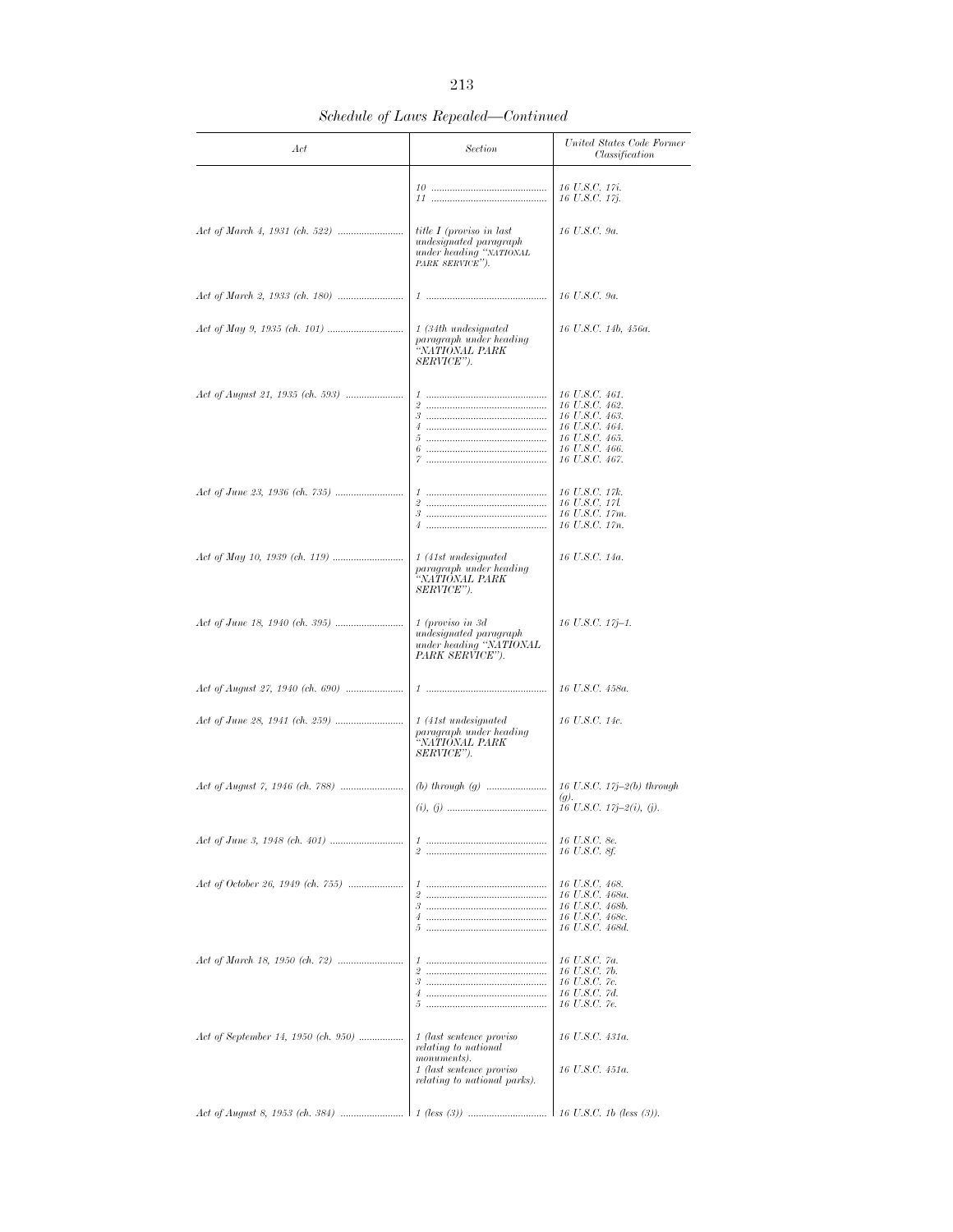| Act                                         | Section                         | United States Code Former<br>Classification                                                                                                                                                                                                                                                                                                                                                                                                                                                                                                                                                                                                                                                                                      |
|---------------------------------------------|---------------------------------|----------------------------------------------------------------------------------------------------------------------------------------------------------------------------------------------------------------------------------------------------------------------------------------------------------------------------------------------------------------------------------------------------------------------------------------------------------------------------------------------------------------------------------------------------------------------------------------------------------------------------------------------------------------------------------------------------------------------------------|
|                                             |                                 | 16 U.S.C. 1c.<br>16 U.S.C. 1d.                                                                                                                                                                                                                                                                                                                                                                                                                                                                                                                                                                                                                                                                                                   |
|                                             |                                 | 16 U.S.C. 452a.                                                                                                                                                                                                                                                                                                                                                                                                                                                                                                                                                                                                                                                                                                                  |
|                                             |                                 | 16 U.S.C. 18f.<br>16 U.S.C. 18f–2.<br>16 U.S.C. 18f-3.                                                                                                                                                                                                                                                                                                                                                                                                                                                                                                                                                                                                                                                                           |
|                                             | 5                               | 16 U.S.C. 469a.<br>16 U.S.C. 469a-1.<br>16 U.S.C. 469a-2.<br>16 U.S.C. 469a-3.<br>16 U.S.C. 469b.<br>16 U.S.C. 469c.<br>16 U.S.C. 469c-1.                                                                                                                                                                                                                                                                                                                                                                                                                                                                                                                                                                                        |
|                                             |                                 | 16 U.S.C. 3b.                                                                                                                                                                                                                                                                                                                                                                                                                                                                                                                                                                                                                                                                                                                    |
|                                             |                                 | 16 U.S.C. 460l.<br>16 U.S.C. 460l-1.<br>16 U.S.C. 460l-2.<br>16 U.S.C. 460l-3.                                                                                                                                                                                                                                                                                                                                                                                                                                                                                                                                                                                                                                                   |
| Land and Water Conservation Fund Act of     | title I, $§ 4(j)$ through $(n)$ | 16 U.S.C. 4601-5.<br>16 U.S.C. 460–6.<br>16 U.S.C. $460 - 6a(i)(1)(C)$ .<br>16 U.S.C. $460 - 6a(i)$ through<br>$(n)$ .<br>16 U.S.C. 460-7.<br>16 U.S.C. 4601-8.<br>16 U.S.C. 460–9.<br>16 U.S.C. 460-10.<br>16 U.S.C. 460-10a.<br>16 U.S.C. 460–10b.<br>16 U.S.C. 460-10c.<br>16 U.S.C. 460-10d.<br>16 U.S.C. 460-10e.<br>16 U.S.C. 460-11.                                                                                                                                                                                                                                                                                                                                                                                      |
| National Historic Preservation Act (Pub. L. | 110                             | 16 U.S.C. 470-1.<br>16 U.S.C. 470a.<br>16 U.S.C. 470b.<br>16 U.S.C. 470c.<br>16 U.S.C. 470d.<br>16 U.S.C. 470e.<br>16 U.S.C. 470f.<br>16 U.S.C. 470a.<br>16 U.S.C. 470h.<br>16 U.S.C. 470h-1.<br>16 U.S.C. 470h-2<br>16 U.S.C. 470h-3.<br>16 U.S.C. 470h-4.<br>16 U.S.C. 470h-5.<br>16 U.S.C. 470i.<br>16 U.S.C. 470j.<br>16 U.S.C. 470k.<br>16 U.S.C. 470l.<br>16 U.S.C. 470m.<br>16 U.S.C. 470n.<br>16 U.S.C. 4700.<br>16 U.S.C. 470p.<br>16 U.S.C. 470q.<br>16 U.S.C. 470r.<br>16 U.S.C. 470s.<br>16 U.S.C. 470t.<br>16 U.S.C. 470u.<br>16 U.S.C. 470v.<br>16 U.S.C. 470v-1.<br>16 U.S.C. 470v-2.<br>16 U.S.C. 470w.<br>16 U.S.C. 470w-1.<br>16 U.S.C. 470w-2.<br>16 U.S.C. 470w-3.<br>16 U.S.C. 470w-4.<br>16 U.S.C. 470w-5. |

# $\label{thm:1} \textit{Scheduling of Laws Repeated—Continued}$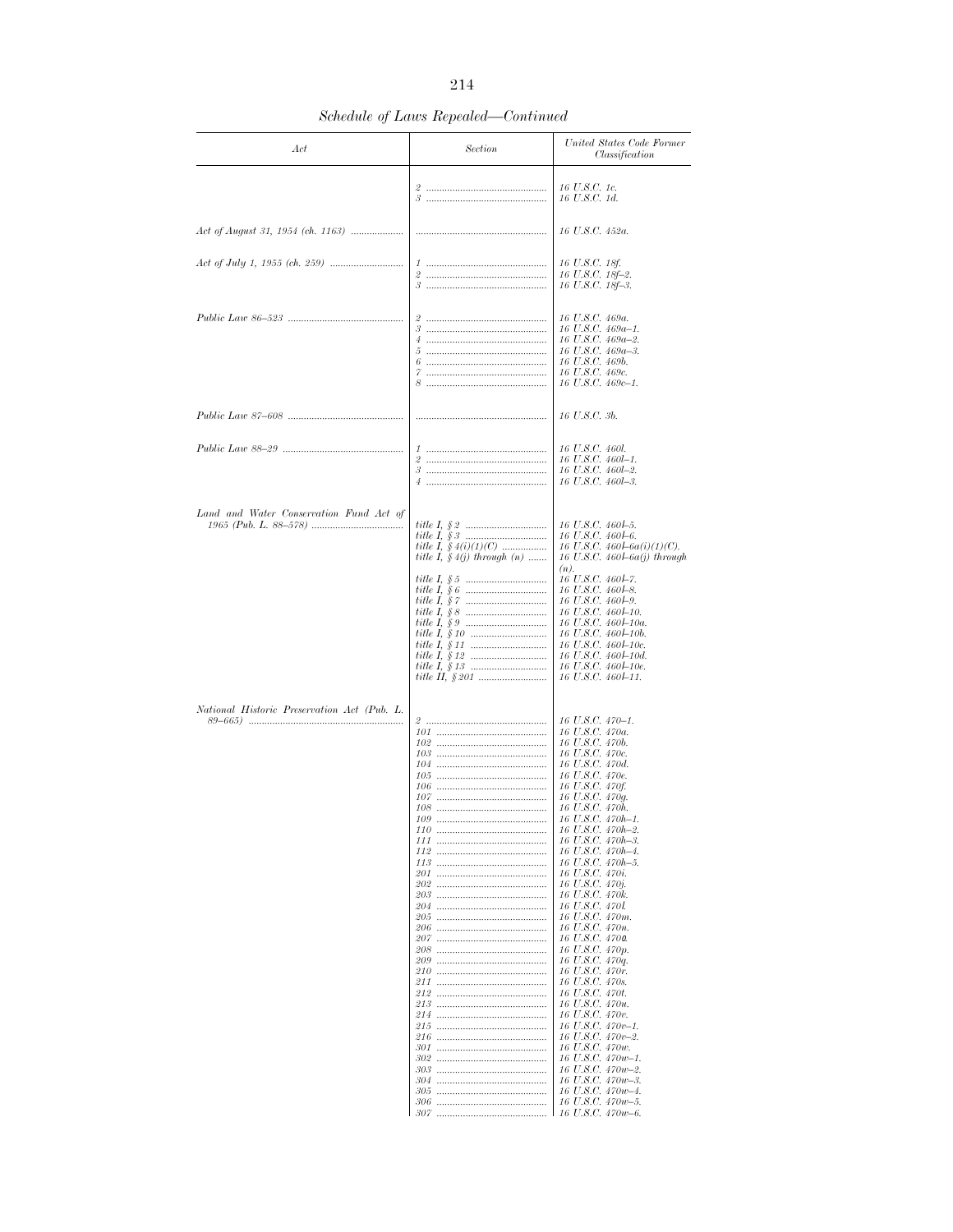| Act                                                                                 | <b>Section</b>                                                                                                                                                                                                                                                                               | United States Code Former<br>Classification                                                                                                                                                                                             |
|-------------------------------------------------------------------------------------|----------------------------------------------------------------------------------------------------------------------------------------------------------------------------------------------------------------------------------------------------------------------------------------------|-----------------------------------------------------------------------------------------------------------------------------------------------------------------------------------------------------------------------------------------|
|                                                                                     |                                                                                                                                                                                                                                                                                              | 16 U.S.C. 470w-7.<br>16 U.S.C. 470w-8.<br>16 U.S.C. 470x.<br>16 U.S.C. 470x-1.<br>16 U.S.C. 470x-2.<br>16 U.S.C. 470x-3.<br>16 U.S.C. 470x-4.<br>16 U.S.C. 470x-5.<br>16 U.S.C. 470x-6.                                                 |
| Demonstration Cities and Metropolitan Devel-<br>opment Act of 1966 (Pub. L. 89–754) |                                                                                                                                                                                                                                                                                              | 16 U.S.C. 470b-1.                                                                                                                                                                                                                       |
|                                                                                     |                                                                                                                                                                                                                                                                                              | 16 U.S.C. 19e.<br>16 U.S.C. 19f.<br>16 U.S.C. 19g.<br>16 U.S.C. 19h.<br>16 U.S.C. 19i.<br>16 U.S.C. 19j.<br>16 U.S.C. 19k.<br>16 U.S.C. 19l.<br>16 U.S.C. 19m.<br>16 U.S.C. 19n.<br>16 U.S.C. 190.                                      |
|                                                                                     |                                                                                                                                                                                                                                                                                              | 16 U.S.C. 460l-22.                                                                                                                                                                                                                      |
| Volunteers in the Parks Act of 1969 (Pub. L.                                        |                                                                                                                                                                                                                                                                                              | 16 U.S.C. 18g.<br>16 U.S.C. 18h.<br>16 U.S.C. 18i.<br>16 U.S.C. 18j.                                                                                                                                                                    |
|                                                                                     |                                                                                                                                                                                                                                                                                              | 16 U.S.C. 1a-1.<br>16 U.S.C. 1a-2.<br>16 U.S.C. 1a-3.<br>16 U.S.C. 1a-4.<br>16 U.S.C. 1a-5.<br>16 U.S.C. 1a-6.<br>16 U.S.C. 1a-7.<br>16 U.S.C. 1a-7a.                                                                                   |
|                                                                                     |                                                                                                                                                                                                                                                                                              | 16 U.S.C. 1901.<br>16 U.S.C. 1902.<br>16 U.S.C. 1903.<br>16 U.S.C. 1904.<br>16 U.S.C. 1905.<br>16 U.S.C. 1906.<br>16 U.S.C. 1907.<br>16 U.S.C. 1908.<br>16 U.S.C. 1909.<br>16 U.S.C. 1910.<br>16 U.S.C. 1911.<br>16 U.S.C. 1912.        |
|                                                                                     |                                                                                                                                                                                                                                                                                              | 16 U.S.C. 2302.<br>16 U.S.C. 2303.<br>16 U.S.C. 2304.<br>16 U.S.C. 2305.<br>16 U.S.C. 2306.                                                                                                                                             |
| Urban Park and Recreation Recovery Act of                                           | <i>title X, \\$1004 </i><br><i>title X, <math>\$1006</math> </i><br><i>title X, \\$1007 </i><br><i>title X, <math>\$1008</math> </i><br><i>title X, \\$1009 </i><br><i>title X, \\$1011 </i><br><i>title X, \\$1012 </i><br><i>title X, <math>\$1013</math> </i><br><i>title X, \\$1014 </i> | 16 U.S.C. 2503.<br>16 U.S.C. 2304.<br>16 U.S.C. 2305.<br>16 U.S.C. 2306.<br>16 U.S.C. 2307.<br>16 U.S.C. 2308.<br><i>16 U.S.C. 2309.</i><br>16 U.S.C. 2310.<br>16 U.S.C. 2311.<br>16 U.S.C. 2312.<br>16 U.S.C. 2313.<br>16 U.S.C. 2314. |
|                                                                                     |                                                                                                                                                                                                                                                                                              | 16 U.S.C. 467b.                                                                                                                                                                                                                         |

 $\label{thm:1} \textit{Scheduling of Laws Repeated—Continued}$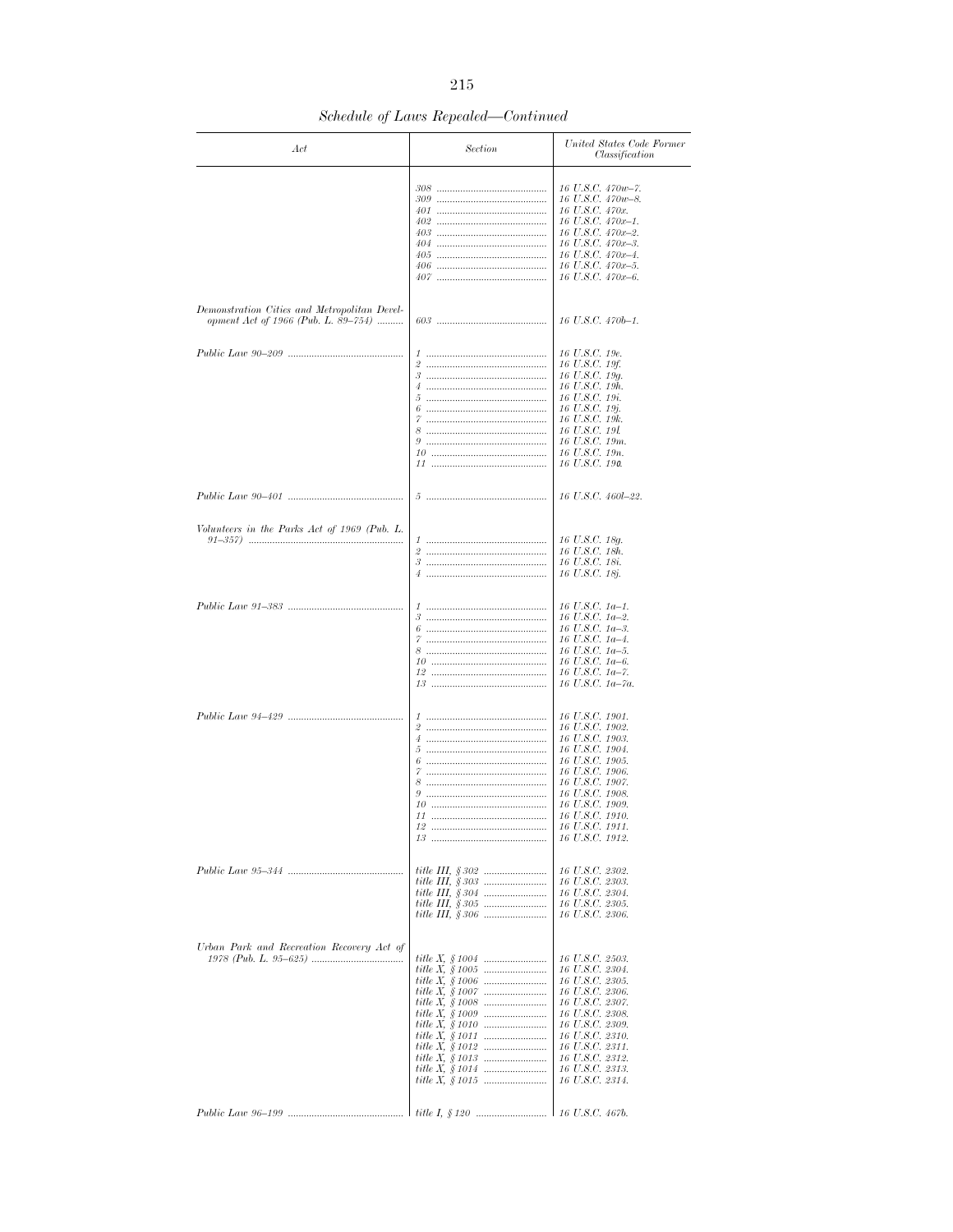| Act                                                                                    | Section                                                                                                                                                                        | United States Code Former<br>Classification                                                                                       |
|----------------------------------------------------------------------------------------|--------------------------------------------------------------------------------------------------------------------------------------------------------------------------------|-----------------------------------------------------------------------------------------------------------------------------------|
| National Historic Preservation Act Amend-                                              |                                                                                                                                                                                | 16 U.S.C. 469c-2.<br>16 U.S.C. 470a-1.<br>16 U.S.C. 470a-2.                                                                       |
|                                                                                        | title I, $$101(c)$ [title I,<br>$$100$ .                                                                                                                                       | 16 U.S.C. 1e.                                                                                                                     |
|                                                                                        |                                                                                                                                                                                | $16$ U.S.C. $1a-8(a)$ .                                                                                                           |
| International Security and Development Co-<br>operation Act of 1985 (Pub. L. 99-83)    |                                                                                                                                                                                | 16 U.S.C. 469j.                                                                                                                   |
|                                                                                        |                                                                                                                                                                                | 19jj.<br>$19j - 1.$<br>$19jj - 2.$<br>$19jj - 3.$<br>$19j - 4.$                                                                   |
|                                                                                        | $title~XII,~$1214~$                                                                                                                                                            | 16 U.S.C. 1a-9.<br>16 U.S.C. 1a-10.<br>16 U.S.C. 1a-11.<br>16 U.S.C. 1a-12.<br>16 U.S.C. 1a-13.                                   |
| Department of the Interior and Related Agen-<br>cies Appropriations Act, 1993 (Pub. L. | title $I$ (1st proviso in<br>paragraph under heading<br><i>ADMINISTRATIVE</i><br>PROVISIONS" under heading<br>"NATIONAL PARK SERVICE").                                        | 16 U.S.C. 14d.                                                                                                                    |
|                                                                                        |                                                                                                                                                                                | 16 U.S.C. 1a-14.                                                                                                                  |
| Department of the Interior and Related Agen-<br>cies Appropriations Act, 1994 (Pub. L. | title $I$ (3d proviso in<br>paragraph under heading<br><i>ADMINISTRATIVE</i><br>PROVISIONS" under heading<br>"NATIONAL PARK SERVICE").                                         | 16 U.S.C. 3a.                                                                                                                     |
| National Maritime Heritage Act of 1994 (Pub.                                           |                                                                                                                                                                                | 16 U.S.C. 5402.<br>16 U.S.C. 5403.<br>16 U.S.C. 5404.<br>16 U.S.C. 5405.<br>16 U.S.C. 5406.<br>16 U.S.C. 5407.<br>16 U.S.C. 5408. |
| Omnibus Consolidated Appropriations Act,                                               | div. A, title I, $$101(d)$ [title<br>$I$ (3d undesignated<br>paragraph under heading<br><i>ADMINISTRATIVE</i><br>PROVISIONS" under heading<br>"NATIONAL PARK<br>$SERVICE$ ")]. | 16 U.S.C. 1g.                                                                                                                     |
| Omnibus Parks and Public Lands Manage-<br>ment Act of 1996 (Pub. L. 104–333)           | div. I, title VI, $§ 604$<br>div. I, title VIII, $§ 814(a)(2)$<br>through (19).<br>div. I, title VIII, $§ 814(q)$                                                              | 16 U.S.C. 469k.<br>16 U.S.C. 170(2) through<br>$(19)$ .<br>16 U.S.C. 1f.                                                          |
| National Underground Railroad Network to<br>Freedom Act of 1998 (Pub. L. 105-203)      |                                                                                                                                                                                | 16 U.S.C. 469-1.<br>16 U.S.C. 469–2.<br>16 U.S.C. 4691-3.                                                                         |

# *Schedule of Laws Repealed—Continued*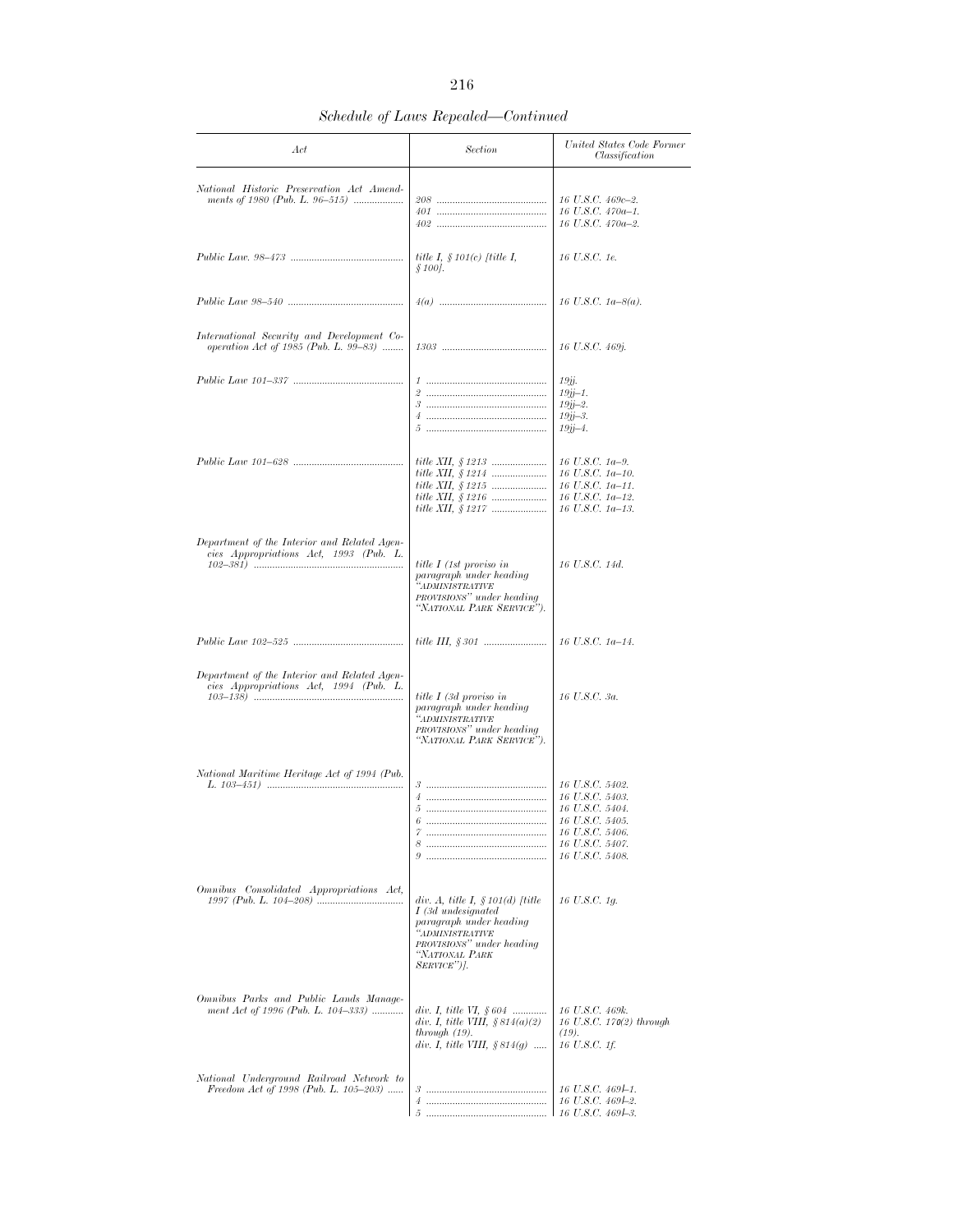| Act                                                                                       | Section                                                                                                                                                                                                                                                                                                                                  | United States Code Former<br>Classification                                                                                                                                                                                                                                                                                                                                                                                                                                                                                                                                            |
|-------------------------------------------------------------------------------------------|------------------------------------------------------------------------------------------------------------------------------------------------------------------------------------------------------------------------------------------------------------------------------------------------------------------------------------------|----------------------------------------------------------------------------------------------------------------------------------------------------------------------------------------------------------------------------------------------------------------------------------------------------------------------------------------------------------------------------------------------------------------------------------------------------------------------------------------------------------------------------------------------------------------------------------------|
| Strom Thurmond National Defense Authoriza-<br>tion Act for Fiscal Year 1999 (Pub. L. 105– | div. A, title $X, \, \S 1068$                                                                                                                                                                                                                                                                                                            | 16 U.S.C. 5409.                                                                                                                                                                                                                                                                                                                                                                                                                                                                                                                                                                        |
| National Parks Omnibus Management Act of                                                  |                                                                                                                                                                                                                                                                                                                                          | 16 U.S.C. 5901.<br>16 U.S.C. 5911.<br>16 U.S.C. 5912.<br>16 U.S.C. 5913.<br>16 U.S.C. 5914.<br>16 U.S.C. 5931.<br>16 U.S.C. 5932.<br>16 U.S.C. 5933.<br>16 U.S.C. 5934.<br>16 U.S.C. 5935.<br>16 U.S.C. 5936.<br>16 U.S.C. 5937.<br>16 U.S.C. 5951.<br>16 U.S.C. 5952.<br>16 U.S.C. 5953.<br>16 U.S.C. 5954.<br>16 U.S.C. 5955.<br>16 U.S.C. 5956.<br>16 U.S.C. 5957.<br>16 U.S.C. 5958.<br>16 U.S.C. 5959.<br>16 U.S.C. 5960.<br>16 U.S.C. 5961.<br>16 U.S C. 5962.<br>16 U.S.C. 5963.<br>16 U.S.C. 5964.<br>16 U.S.C. 5965.<br>16 U.S.C. 5966.<br>16 U.S.C. 5981.<br>16 U.S.C. 6011. |
|                                                                                           | 1 (relating to National Park<br>System).                                                                                                                                                                                                                                                                                                 | 16 U.S.C. 460l–6d (relating<br>to National Park System).                                                                                                                                                                                                                                                                                                                                                                                                                                                                                                                               |
| Department of the Interior and Related Agen-<br>cies Appropriations Act, 2002 (Pub. L.    | title I (paragraph under<br>heading "CONTRIBUTION FOR<br>ANNUITY BENEFITS" under<br>heading "NATIONAL PARK<br>SERVICE").                                                                                                                                                                                                                 | 16 U.S.C. 14e.                                                                                                                                                                                                                                                                                                                                                                                                                                                                                                                                                                         |
| Consolidated Appropriations Resolution, 2003                                              | $div.$ F, title I (words before<br>proviso in last undesignated<br>paragraph under heading<br>'ADMINISTRATIVE<br>PROVISIONS" under heading<br>"NATIONAL PARK SERVICE").<br>$div. F,$ title I (proviso in last<br>$undesignated\ paragraph$<br>under heading<br>"ADMINISTRATIVE<br>PROVISIONS" under heading<br>"NATIONAL PARK SERVICE"). | 16 U.S.C. 1h.<br>16 U.S.C. 1i.                                                                                                                                                                                                                                                                                                                                                                                                                                                                                                                                                         |
| Consolidated Appropriations Act of 2008                                                   | $div. F.$ title I (1st paragraph)<br>under heading<br>"ADMINISTRATIVE<br>PROVISIONS" under heading<br>"NATIONAL PARK SERVICE").                                                                                                                                                                                                          | 16 U.S.C. 5954 note.                                                                                                                                                                                                                                                                                                                                                                                                                                                                                                                                                                   |
| Consolidated Natural Resources Act of 2008                                                | title III, subtitle $A, \, \$301$                                                                                                                                                                                                                                                                                                        | 16 U.S.C. 1j.                                                                                                                                                                                                                                                                                                                                                                                                                                                                                                                                                                          |
| Omnibus Public Land Management Act of                                                     | title VII, subtitle B, $\S 7111(b)$<br>title VII, subtitle B, $\S 7111(c)$<br>title VII, subtitle D,<br>\$7301(b), (c).<br>title VII, subtitle D,<br>$$7302(b)$ through (f).<br>title VII, subtitle $D, \, \, \S$ 7303                                                                                                                   | 16 U.S.C. 469m(b).<br>16 U.S.C. 469m(c).<br>16 U.S.C. $469k-1$ (b), (c).<br>16 U.S.C. 469n(b) through (f).<br>16 U.S.C. 4690.                                                                                                                                                                                                                                                                                                                                                                                                                                                          |

## *Schedule of Laws Repealed—Continued*